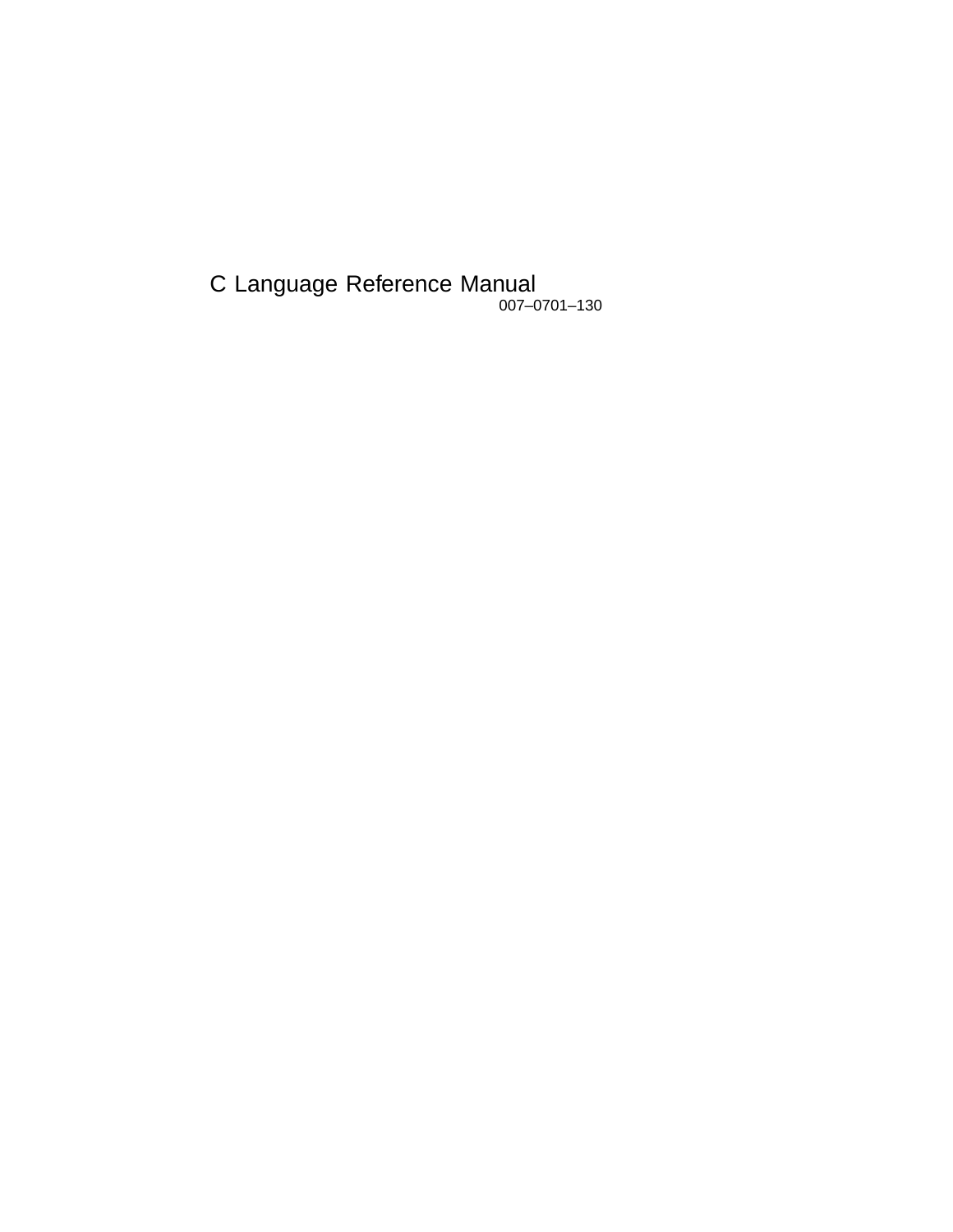St. Peter's Basilica image courtesy of ENEL SpA and InfoByte SpA. Disk Thrower image courtesy of Xavier Berenguer, Animatica.

Copyright © 1999 Silicon Graphics, Inc. All Rights Reserved. This document or parts thereof may not be reproduced in any form unless permitted by contract or by written permission of Silicon Graphics, Inc.

#### LIMITED AND RESTRICTED RIGHTS LEGEND

Use, duplication, or disclosure by the Government is subject to restrictions as set forth in the Rights in Data clause at FAR 52.227-14 and/or in similar or successor clauses in the FAR, or in the DOD, DOE or NASA FAR Supplements. Unpublished rights reserved under the Copyright Laws of the United States. Contractor/manufacturer is Silicon Graphics, Inc., 1600 Amphitheatre Pkwy., Mountain View, CA 94043-1351.

Autotasking, CF77, CRAY, Cray Ada, CraySoft, CRAY Y-MP, CRAY-1, CRInform, CRI/*Turbo*Kiva, HSX, LibSci, MPP Apprentice, SSD, SUPERCLUSTER, UNICOS, X-MP EA, and UNICOS/mk are federally registered trademarks and Because no workstation is an island, CCI, CCMT, CF90, CFT, CFT2, CFT77, ConCurrent Maintenance Tools, COS, Cray Animation Theater, CRAY APP, CRAY C90, CRAY C90D, Cray C++ Compiling System, CrayDoc, CRAY EL, CRAY J90, CRAY J90se, CrayLink, Cray NQS, Cray/REELlibrarian, CRAY S-MP, CRAY SSD-T90, CRAY SV1, CRAY T90, CRAY T3D, CRAY T3E, CrayTutor, CRAY X-MP, CRAY XMS, CRAY-2, CSIM, CVT, Delivering the power . . ., DGauss, Docview, EMDS, GigaRing, HEXAR, IOS, ND Series Network Disk Array, Network Queuing Environment, Network Queuing Tools, OLNET, RQS, SEGLDR, SMARTE, SUPERLINK, System Maintenance and Remote Testing Environment, Trusted UNICOS, and UNICOS MAX are trademarks of Cray Research, Inc., a wholly owned subsidiary of Silicon Graphics, Inc.

DynaText and DynaWeb are registered trademarks of Inso Corporation. Gaussian is a trademark of Gaussian, Inc. OpenMP is a trademark of the OpenMP Architecture Review Board. Portions of this publication may have been derived from the OpenMP Language Application Program Interface Specification. Silicon Graphics and the Silicon Graphics logo are registered trademarks of Silicon Graphics, Inc. UNIX is a registered trademark in the United States and other countries, licensed exclusively through X/Open Company Limited. X/Open is a trademark of X/Open Company Ltd. The X device is a trademark of the Open Group.

The UNICOS operating system is derived from UNIX® System V. The UNICOS operating system is also based in part on the Fourth Berkeley Software Distribution (BSD) under license from The Regents of the University of California.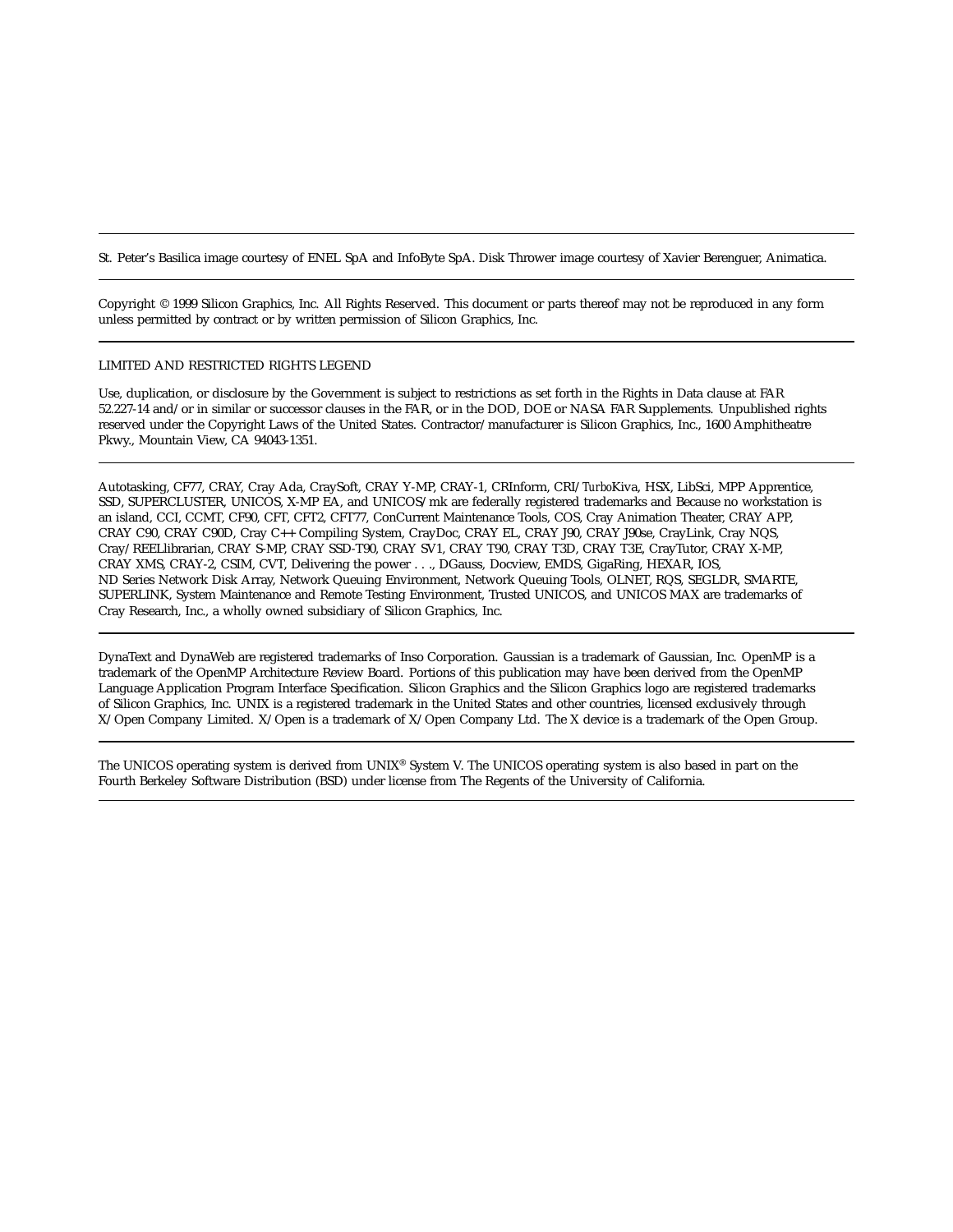# **New Features**

#### C Language Reference Manual 007–0701–130

This revision of the *C Language Reference Manual* supports the 7.3 release of the MIPSpro compiler. See the cc(1) man page for changes or additions to command-line options.

This manual contains the following additions and deletions:

- Information about OpenMP C/C++ Application Program Interface (API) multiprocessing directives has been added.
- Information about the auto-parallelizing option (APO) has been added; this information was taken from the *MIPSpro Auto-Parallelizing Option Programmer's Guide*, which is no longer being revised. Detailed information can be found in the *MIPSpro C and C++ Pragmas* manual.
- Details about the multiprocessing  $C/C++$  compiler #pragma directives have been removed. See the *MIPSpro C and C++ Pragmas* manual for information about #pragma directives.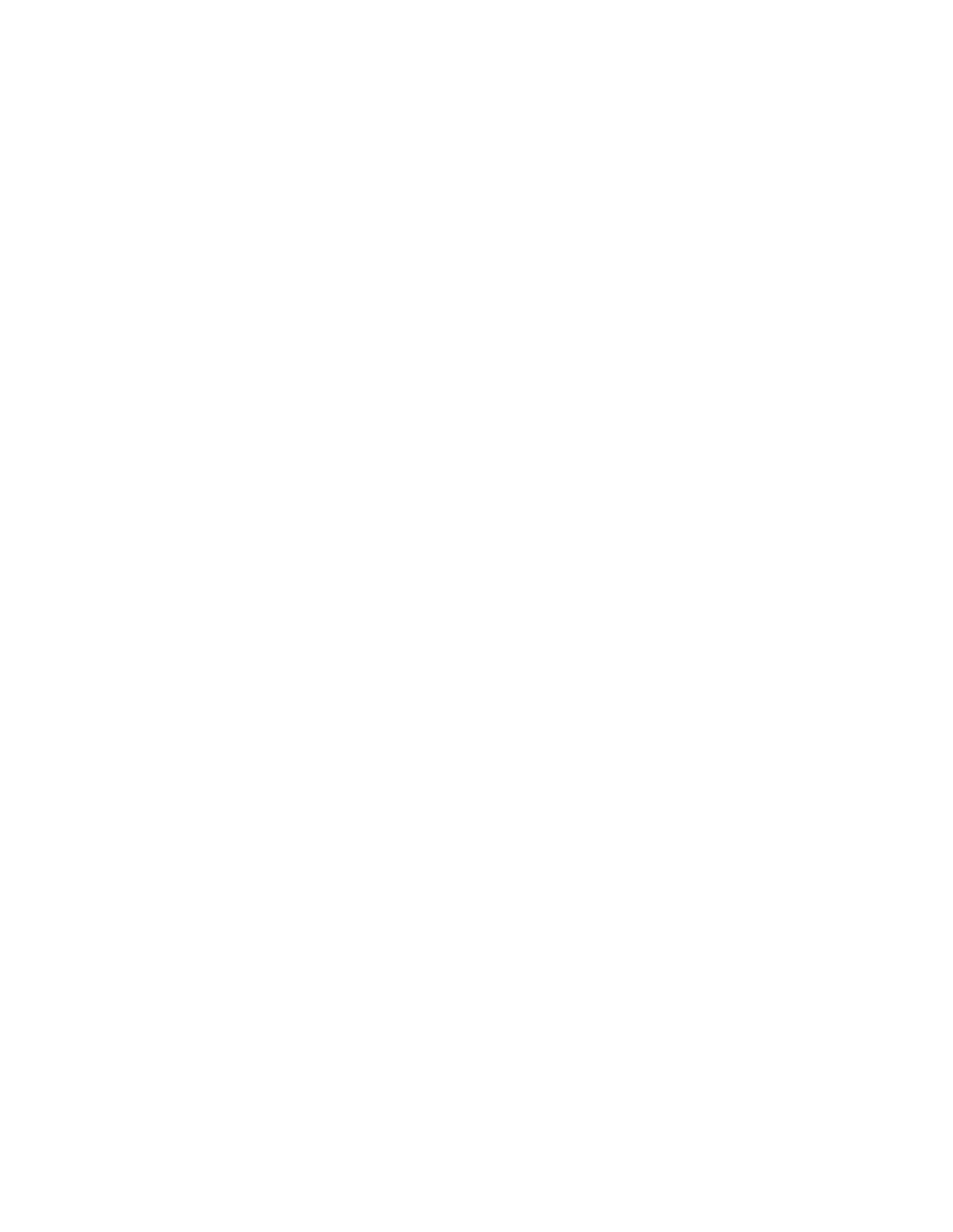# *Version Description*

7.3 April 1999 This document has been updated to support the MIPSpro 7.3 release.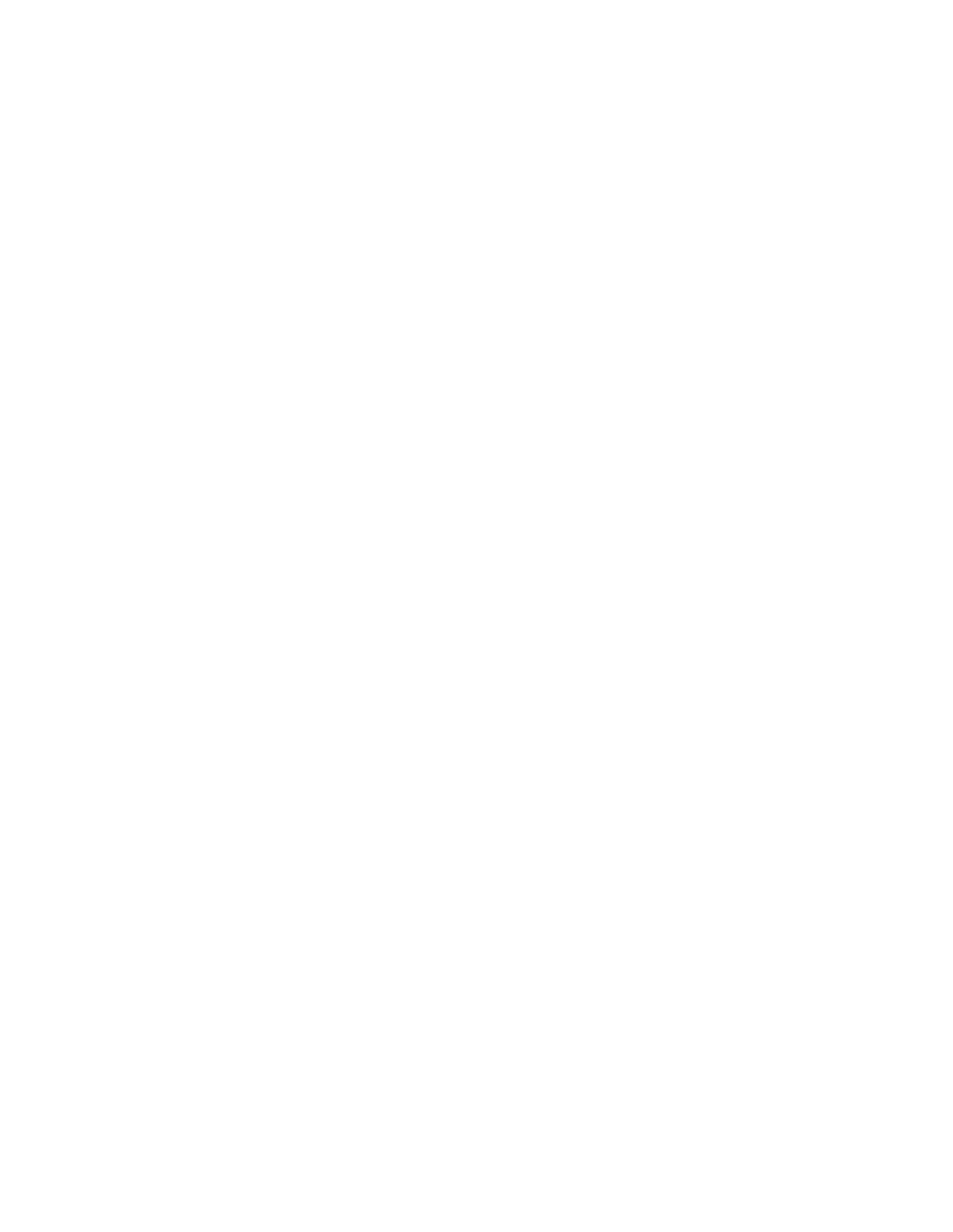# **Contents**

|                                                                                                                                                                                                                                                                |                                                                               | Page             |
|----------------------------------------------------------------------------------------------------------------------------------------------------------------------------------------------------------------------------------------------------------------|-------------------------------------------------------------------------------|------------------|
| <b>About This Manual</b>                                                                                                                                                                                                                                       |                                                                               | XV               |
| <b>Related Publications</b><br>and the contract of the contract of the contract of the contract of the contract of                                                                                                                                             |                                                                               | XV               |
| Obtaining Publications and a series and a series of the series and series and series and series and series and                                                                                                                                                 |                                                                               | XV               |
| والمتعاون والمتعاون والمتعاون والمتعاون والمتعاون والمتعاون والمتعاون والمتعاون والمتعاون والمتعاون<br>Conventions                                                                                                                                             |                                                                               | xvi              |
| Reader Comments residence and contact the contact the contact of the contact of the contact of the contact of the contact of the contact of the contact of the contact of the contact of the contact of the contact of the con                                 |                                                                               | xvii             |
| An Overview of ANSI C [1]                                                                                                                                                                                                                                      |                                                                               | $\mathbf{1}$     |
| <b>ANSI C</b><br>and the contract of the contract of the contract of the contract of the contract of                                                                                                                                                           |                                                                               | $\mathbf{1}$     |
|                                                                                                                                                                                                                                                                |                                                                               | $\mathbf{1}$     |
| Name Spaces and a contract of the contract of the state of the contract of the contract of the contract of the contract of the contract of the contract of the contract of the contract of the contract of the contract of the                                 |                                                                               | $\mathbf{1}$     |
| Compiling ANSI Programs and a series and a series of the contract of the contract of the contract of the contract of the contract of the contract of the contract of the contract of the contract of the contract of the contr                                 |                                                                               | $\boldsymbol{2}$ |
| Guidelines for Using ANSI C and a contract the contract of the Counter of the Counter of the Counter of the Counter of the Counter of the Counter of the Counter of the Counter of the Counter of the Counter of the Counter o                                 |                                                                               | $\boldsymbol{2}$ |
| Compiling Traditional C Programs resources and resources and resources and resources are a set of the contract of the C and T                                                                                                                                  |                                                                               | 3                |
| Helpful Programming Hints Fig. The Review Programming Hints Fig. 2014 Programming Hints                                                                                                                                                                        |                                                                               | 3                |
|                                                                                                                                                                                                                                                                |                                                                               |                  |
| <b>Recommended Practices</b><br>a construction of the contract of the construction of the construction of the construction of the construction of the construction of the construction of the construction of the construction of the construction of the cons |                                                                               | 3                |
| Practices to Avoid <b>Fig. 1. Access</b> to Avoid <b>Fig. 2. Access to Avoid Fig. 2. Access to Avoid Fig. 2. Access to Avoid Fig. 2. Access to Avoid Fig. 2. Access to Avoid Fig. 2. Access</b> to Avoid <b>Fig. 2.</b>                                        |                                                                               | 4                |
| C Language Changes [2]                                                                                                                                                                                                                                         |                                                                               | 7                |
|                                                                                                                                                                                                                                                                |                                                                               | $\tau$           |
| Replacement of Macro Arguments in Strings (Fig. 1, Fig. 1, Fig. 1, Fig. 1, Fig. 1, Fig. 1, Fig. 1, Fig. 1, Fig. 1, Fig. 1, Fig. 1, Fig. 1, Fig. 1, Fig. 1, Fig. 1, Fig. 1, Fig. 1, Fig. 1, Fig. 1, Fig. 1, Fig. 1, Fig. 1, Fig                                 |                                                                               | 8                |
| المتعاون والمتعاون والمتعاون والمتعاون والمتعاون والمتعاون والمتعاون والمتعاون والمتعاون<br><b>Token Concatenation</b>                                                                                                                                         |                                                                               | 9                |
| Changes in Disambiguating Identifiers and the contract of the contract of the contract of the contract of the contract of the contract of the contract of the contract of the contract of the contract of the contract of the                                  |                                                                               | 10               |
| Scoping Differences and a contract the contract of the contract of the contract of the contract of the contract of the contract of the contract of the contract of the contract of the contract of the contract of the contrac                                 |                                                                               | 10               |
| Name Space Changes resources and contact the set of the space Changes resources and contact the set of the space of the space of the space of the space of the space of the space of the space of the space of the space of th                                 |                                                                               | 12               |
|                                                                                                                                                                                                                                                                |                                                                               |                  |
| Changes in the Linkage of Identifiers                                                                                                                                                                                                                          | فالمتواط والمتناقل والمتناقل والمتناقل والمتناقل والمتناقل والمتناقل والمناقل | 12               |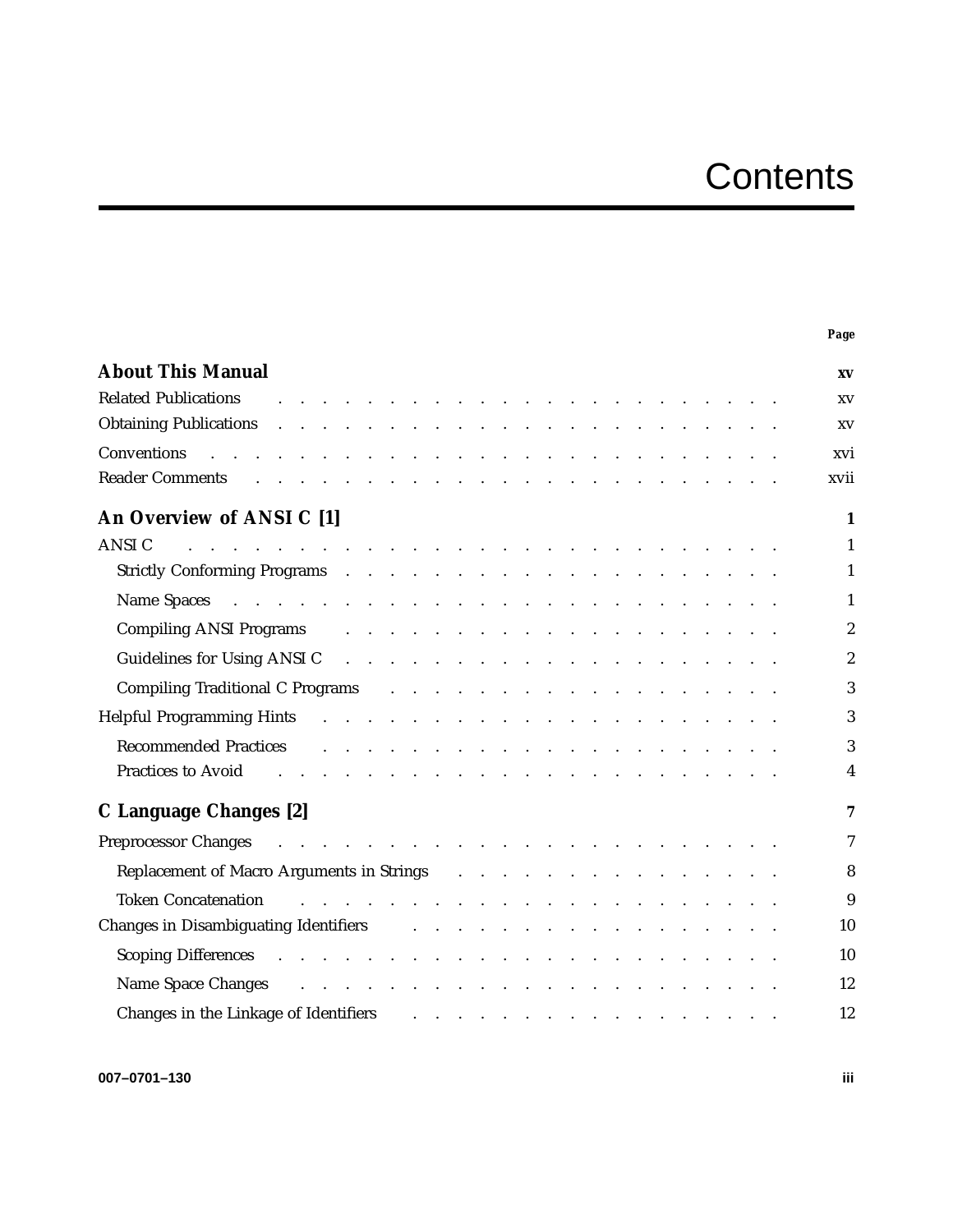|                                                                                                                                                                                                                                                          | Page |
|----------------------------------------------------------------------------------------------------------------------------------------------------------------------------------------------------------------------------------------------------------|------|
| and the contract of the contract of the contract of the contract of<br><b>Types and Type Compatibility</b>                                                                                                                                               | 13   |
| Type Promotion in Arithmetic Expressions (e.g. in the case of the contract of the Promotion in Arithmetic Expressions (e.g. in the case of the case of the Promotion in Arithmetic Expressions (e.g. in the case of the case o                           | 14   |
|                                                                                                                                                                                                                                                          | 15   |
| Compatible Types<br>والمتعاون والمتعاون والمتعاون والمتعاون والمتعاونة والمتعاونة والمتعاونة والمتعاونة                                                                                                                                                  | 16   |
| Argument Type Promotions and a subset of the contract of the contract of the Promotions and a subset of the contract of the contract of the contract of the contract of the contract of the contract of the contract of the co                           | 17   |
| Mixed Use of Functions<br>and the company of the company of the company of the company of the company of the company of the company of the company of the company of the company of the company of the company of the company of the company of the comp | 18   |
| <b>Function Prototypes</b><br>والمناور والمناور والمناور والمناور والمناور والمناور والمناور والمناور والمناور                                                                                                                                           | 18   |
| External Name Changes and a contract that is a contract the contract of the contract of the contract of the contract of the contract of the contract of the contract of the contract of the contract of the contract of the co                           | 19   |
| Changes in Function Names and a subset of the contract of the contract of the Names and America and America and America and America and America and America and America and America and America and America and America and Am                           | 19   |
| Changes in Linker-Defined Names (e.g., e.g., e.g., e.g., e.g., e.g., e.g., e.g., e.g., e.g., e.g., e.g., e.g., e.g., e.g., e.g., e.g., e.g., e.g., e.g., e.g., e.g., e.g., e.g., e.g., e.g., e.g., e.g., e.g., e.g., e.g., e.g                           | 20   |
| Data Area Name Changes (a) and a contract the contract of the Changes (a) and a contract of the contract of the Changes (a) and a contract of the contract of the Changes (a) and a contract of the contract of the Changes (a                           | 20   |
| <b>Standard Headers</b><br>والمتعاون والمتعاون والمتعاون والمتعاون والمتعاون والمتعاون والمتعاون والمتعاون والمتعاون                                                                                                                                     | 21   |
|                                                                                                                                                                                                                                                          |      |
| <b>Lexical Conventions [3]</b>                                                                                                                                                                                                                           | 23   |
| <b>Comments</b><br>and the contract of the contract of the contract of the contract of the contract of                                                                                                                                                   | 23   |
| <b>Identifiers</b><br>and the contract of the contract of the contract of the contract of the contract of the contract of the contract of the contract of the contract of the contract of the contract of the contract of the contract of the contra     | 23   |
|                                                                                                                                                                                                                                                          | 23   |
| Constants<br>and the contract of the contract of the contract of the contract of the contract of the contract of the contract of the contract of the contract of the contract of the contract of the contract of the contract of the contra              | 24   |
| <b>Integer Constants</b><br>والمتواطن والمتناول والمتناول والمتناول والمتناول والمتناول والمتناول والمتناول والمتناول                                                                                                                                    | 24   |
| <b>Character Constants</b><br>والمتواطن والمتناول والمتناول والمتناول والمتناول والمتناول والمتناول والمتناول والمتناول والمناول                                                                                                                         | 25   |
| Special Characters and a contract to contact the contract of the contract of the contract of the contract of the contract of the contract of the contract of the contract of the contract of the contract of the contract of t                           | 25   |
| Trigraph Sequences (ANSI C Only) $\cdots$ $\cdots$ $\cdots$ $\cdots$ $\cdots$ $\cdots$ $\cdots$ $\cdots$                                                                                                                                                 | 26   |
| <b>Floating Constants</b><br>والمتواطن والمتواطن والمتواطن والمتواطن والمتواطن والمتواطن والمتواطن والمتواطن والمتواطن                                                                                                                                   | 27   |
| Enumeration Constants (e.g. contracts) and the contract of the contract of the contract of the contract of the contract of the contract of the contract of the contract of the contract of the contract of the contract of the                           | 27   |
| <b>String Literals</b>                                                                                                                                                                                                                                   | 28   |
| <b>Operators</b><br>the contract of the contract of the contract of the                                                                                                                                                                                  | 28   |
| Punctuators<br>and a series of the contract of the contract of the contract of the contract of the contract of the contract of                                                                                                                           | 29   |
| <b>Meaning of Identifiers [4]</b>                                                                                                                                                                                                                        | 31   |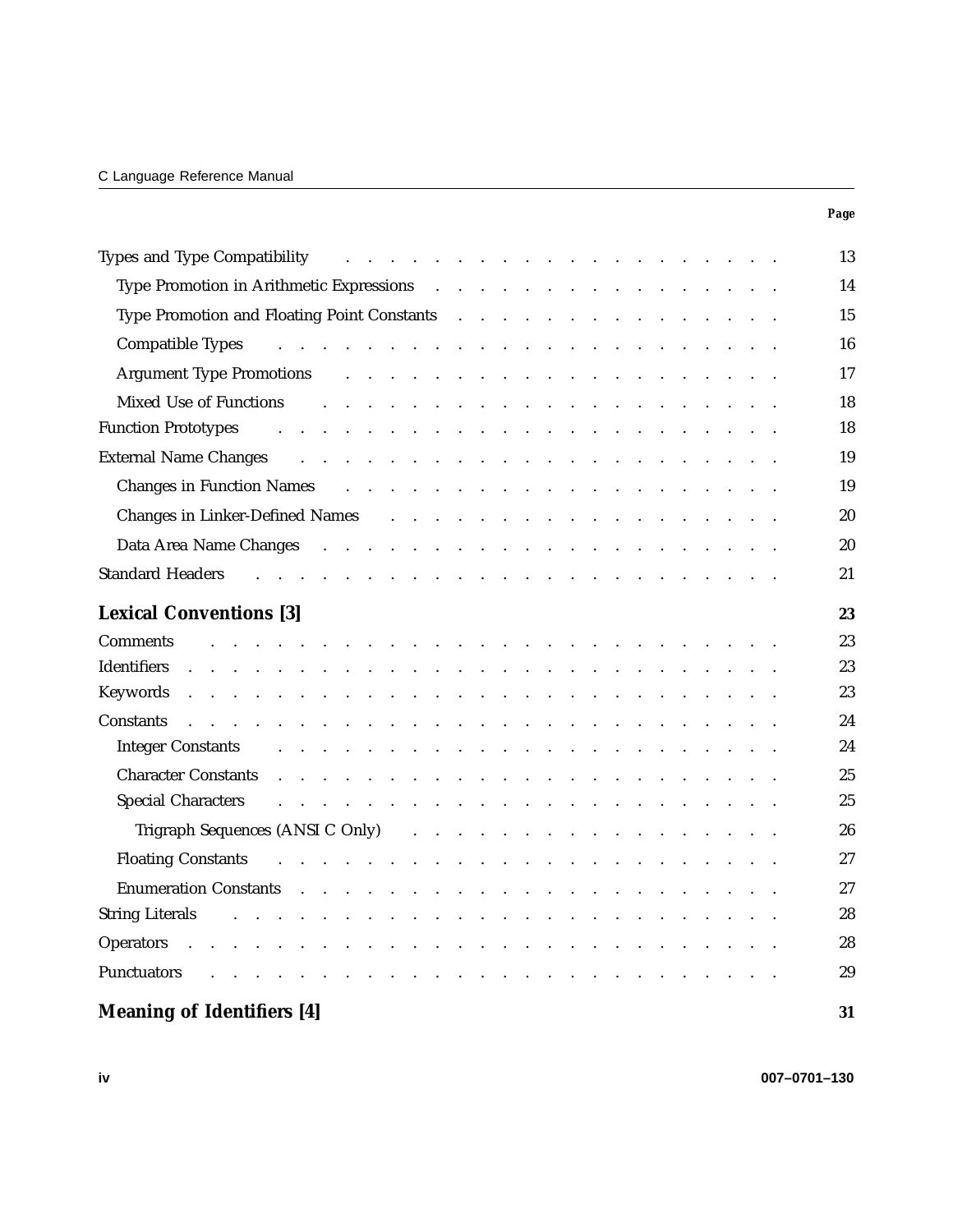| Contents |  |
|----------|--|
|----------|--|

| Disambiguating Names and the contract of the contract of the contract of the contract of the contract of the contract of the contract of the contract of the contract of the contract of the contract of the contract of the c                                 | 31 |
|----------------------------------------------------------------------------------------------------------------------------------------------------------------------------------------------------------------------------------------------------------------|----|
| Scope described by a series and construction of the series of the series of the series of the series of the series of the series of the series of the series of the series of the series of the series of the series of the se                                 | 31 |
| <b>Block Scope</b><br>and the contract of the contract of the contract of the contract of the contract of the contract of the contract of the contract of the contract of the contract of the contract of the contract of the contract of the contra           | 31 |
| <b>Function Scope</b><br>and the contract of the contract of the contract of the contract of the contract of                                                                                                                                                   | 32 |
| Function Prototype Scope and a subset of the subset of the set of the Scope and the subset of the set of the set of the set of the set of the set of the set of the set of the set of the set of the set of the set of the set                                 | 32 |
| File Scope<br>and the property of the contract of the contract of the contract of the contract of the contract of the contract of the contract of the contract of the contract of the contract of the contract of the contract of the contra                   | 32 |
| Name Spaces (example and example and example and example and example and example and example and example and example and example and example and example and example and example and example and example and example and examp                                 | 33 |
| Name Space Discrepancies Between Traditional and ANSI C and all $\sim$ . A control of the Space Discrepancies Between Traditional and ANSI C                                                                                                                   | 33 |
| Linkage of Identifiers<br>والمتواطن والمتواطن والمتواطن والمتواطن والمتواطن والمتواطن والمتواطن والمتواطن                                                                                                                                                      | 34 |
| Linkage Discrepancies Between Traditional and ANSI C and a subset of the state of the state of the state of the                                                                                                                                                | 36 |
| Storage Duration Fig. The Review Processor and Process and Process and Process and Process and Process and Process and Process and Process and Process and Process and Process and Process and Process and Process and Process                                 | 37 |
| <b>Object Types</b><br>فالقارب والمناقل والمنافر والمنافر والمنافر والمنافر والمنافر والمنافر والمنافر والمنافر والمنافر                                                                                                                                       | 38 |
| Character Types and a subsequently and a subsequently and a subsequently contact the contact of the contact of the contact of the contact of the contact of the contact of the contact of the contact of the contact of the co                                 | 38 |
|                                                                                                                                                                                                                                                                | 38 |
| Derived Types<br>والمتواطن والمتواطن والمتواطن والمتواطن والمتواطن والمتواطن والمتواطن والمتواطن والمتواطن والمتواطن                                                                                                                                           | 40 |
| void Type<br>and the contract of the contract of the contract of the contract of the contract of the contract of the contract of the contract of the contract of the contract of the contract of the contract of the contract of the contra                    | 40 |
| Objects and Ivalues entering the contract of the contract of the contract of the contract of the contract of the contract of the contract of the contract of the contract of the contract of the contract of the contract of t                                 | 40 |
|                                                                                                                                                                                                                                                                |    |
| <b>Operator Conversions</b> [5]                                                                                                                                                                                                                                | 43 |
| Conversions of Characters and Integers and Express to the contracters and Integers and Lemma and Lemma and Lemma and Lemma and Lemma and Lemma and Lemma and Lemma and Lemma and Lemma and Lemma and Lemma and Lemma and Lemma                                 | 43 |
| Conversions of Float and Double (e.g. and e.g. and e.g. and e.g. and e.g. and e.g. and e.g. and e.g. and e.g. a                                                                                                                                                | 43 |
| Conversion of Floating and Integral Types (Conversion of Floating and Integral Types (Conversion of Conversion                                                                                                                                                 | 44 |
| Conversion of Pointers and Integers and European contract the contract of Pointers and Integers and American contract the contract of Pointers and Integers and American contract of the contract of Pointers and Integers and                                 | 44 |
|                                                                                                                                                                                                                                                                | 44 |
| <b>Arithmetic Conversions</b><br>the contract of the contract of the contract of the contract of the contract of                                                                                                                                               | 45 |
| Integral Promotions                                                                                                                                                                                                                                            | 45 |
| Usual Arithmetic Conversions<br>and the contract of the contract of the contract of the contract of the contract of the contract of the contract of the contract of the contract of the contract of the contract of the contract of the contract of the contra | 45 |
| <b>Traditional C Conversion Rules</b><br>$\mathbf{r} = \mathbf{r} + \mathbf{r} + \mathbf{r} + \mathbf{r} + \mathbf{r}$<br>$\sim$ $\sim$ $\sim$                                                                                                                 | 45 |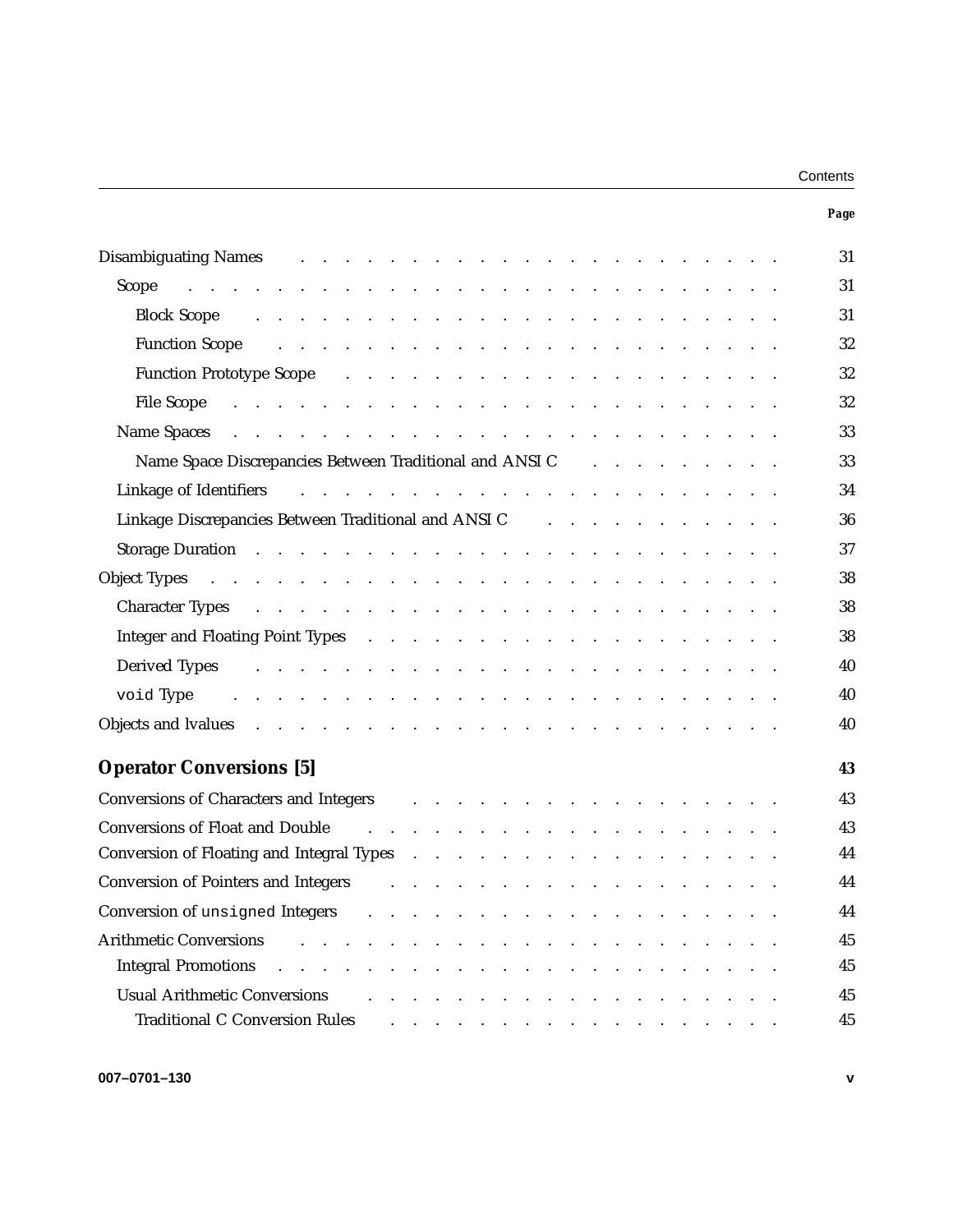|                                                                                                                                                                                                                                                                           | Page         |
|---------------------------------------------------------------------------------------------------------------------------------------------------------------------------------------------------------------------------------------------------------------------------|--------------|
| <b>ANSI C Conversion Rules</b><br>a construction of the construction of the construction of the construction of the construction of the construction of the construction of the construction of the construction of the construction of the construction of the           | 46           |
| <b>Conversion of Other Operands</b>                                                                                                                                                                                                                                       | 47           |
| Conversion of Ivalues and Function Designators (European Conversion of Ivalues and Function Designators (European Conversion Conversion Conversion Conversion Conversion Conversion Conversion Conversion Conversion Conversio                                            | 47           |
|                                                                                                                                                                                                                                                                           | 47           |
| Conversion of Pointers (e.g., e.g., e.g., e.g., e.g., e.g., e.g., e.g., e.g., e.g., e.g., e.g., e.g., e.g., e.g., e.g., e.g., e.g., e.g., e.g., e.g., e.g., e.g., e.g., e.g., e.g., e.g., e.g., e.g., e.g., e.g., e.g., e.g.,                                             | 47           |
| <b>Expressions and Operators [6]</b>                                                                                                                                                                                                                                      | 49           |
| Precedence and Associativity Rules in C and Associativity Rules in C and Associativity Rules in C and Associativity Rules in C and Associativity Rules in C and Associativity Rules in C and Associativity Rules in C and Asso                                            | 49           |
|                                                                                                                                                                                                                                                                           | 51           |
| Postfix Expressions and a contract the contract of the contract of the contract of the contract of the contract of the contract of the contract of the contract of the contract of the contract of the contract of the contrac                                            | 51           |
| Subscripts and a contract the contract of the contract of the contract of the contract of the contract of the contract of the contract of the contract of the contract of the contract of the contract of the contract of the                                             | 52           |
| <b>Function Calls</b>                                                                                                                                                                                                                                                     | 52           |
|                                                                                                                                                                                                                                                                           | 54           |
| Indirect Structure and Union References and the state of the state of the state of the state of the state of the state of the state of the state of the state of the state of the state of the state of the state of the state                                            | 54           |
|                                                                                                                                                                                                                                                                           | 54           |
| Unary Operators and the contract of the contract of the contract of the contract of the contract of the contract of the contract of the contract of the contract of the contract of the contract of the contract of the contra                                            | 55           |
| Address-of and Indirection Operators and all all the contract of the contract of the contract of the contract of the contract of the contract of the contract of the contract of the contract of the contract of the contract                                             | 55           |
|                                                                                                                                                                                                                                                                           | 56           |
|                                                                                                                                                                                                                                                                           | 56           |
|                                                                                                                                                                                                                                                                           | 56           |
|                                                                                                                                                                                                                                                                           | 57           |
| Cast Operators and a contract that is a contract of the contract of the contract of the contract of the contract of the contract of the contract of the contract of the contract of the contract of the contract of the contra                                            | 57           |
|                                                                                                                                                                                                                                                                           | 58           |
| <b>Additive Operators</b><br>. The contract of the contract of the contract of the contract of the contract of the contract of $\mathcal{A}$                                                                                                                              | 59           |
| <b>Shift Operators</b><br>والمعاونة والمستقيلة والمستقيلة والمستقيلة والمستقيلة والمستقيلة والمستقيلة والمستقيلة والمستقيلة                                                                                                                                               | 60           |
| <b>Relational Operators</b><br>and a series of the contract of the contract of the contract of the contract of the contract of the contract of                                                                                                                            | 60           |
| <b>Equality Operators</b>                                                                                                                                                                                                                                                 | 61           |
| فكالمحافظ والمنافر والمنافر والمنافر والمنافر والمنافر والمنافر والمنافر والمنافر والمنافر<br>Bitwise AND Operator                                                                                                                                                        | 62           |
|                                                                                                                                                                                                                                                                           |              |
| <b>Bitwise Exclusive OR Operator</b><br>$\mathbf{r}$ . The set of the set of the set of the set of the set of the set of the set of the set of the set of the set of the set of the set of the set of the set of the set of the set of the set of the set of the set of t | 62           |
| ٧i                                                                                                                                                                                                                                                                        | 007-0701-130 |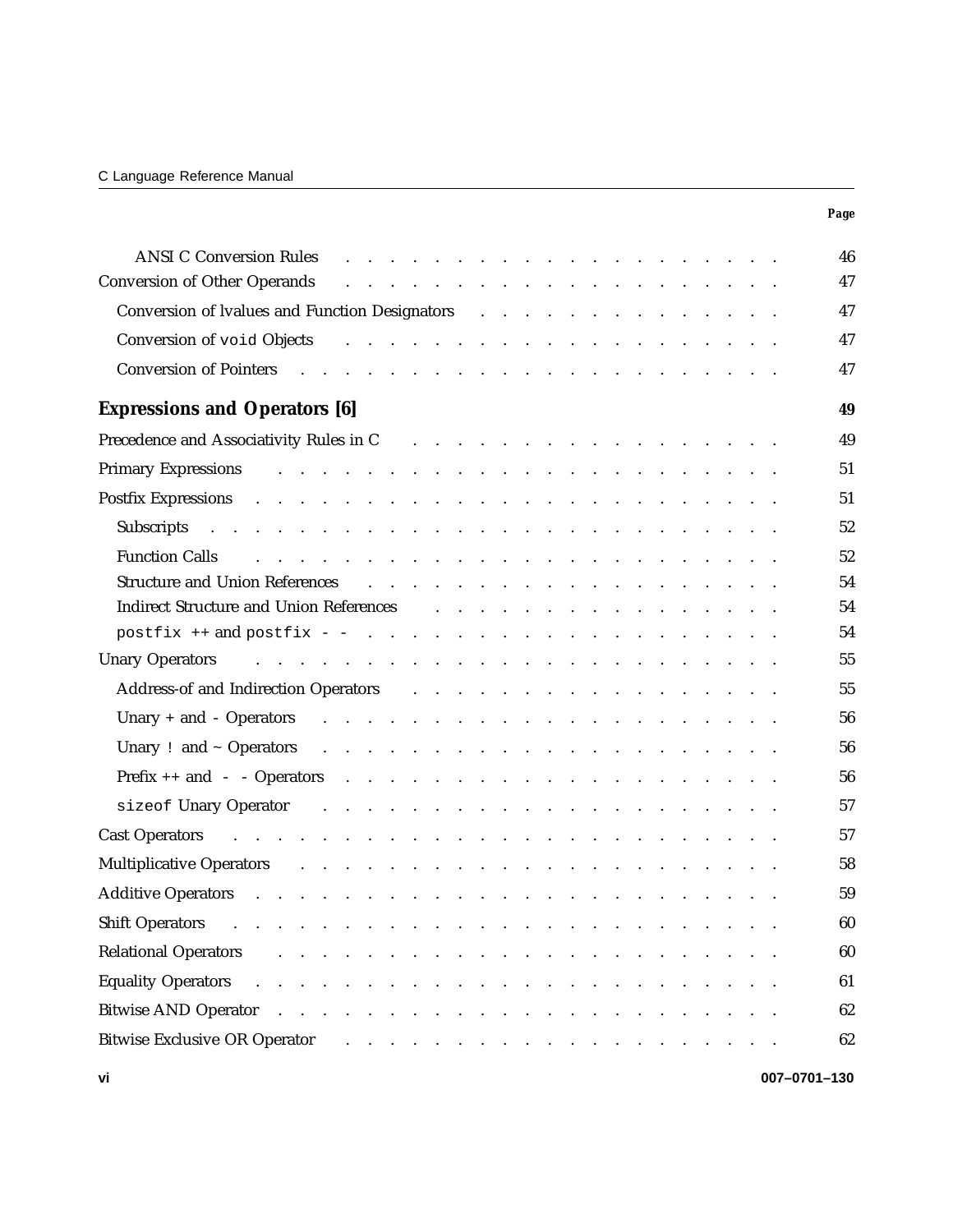| Contents |  |
|----------|--|
|----------|--|

| Page                                                                                                                                                                                                                                                                              |  |
|-----------------------------------------------------------------------------------------------------------------------------------------------------------------------------------------------------------------------------------------------------------------------------------|--|
| 62<br>Bitwise Inclusive OR Operator (b) and the contract of the contract of the contract of the contract of the contract of the contract of the contract of the contract of the contract of the contract of the contract of the cont                                              |  |
| 62<br>Logical AND Operator research and research and research and research and research and research and research and                                                                                                                                                             |  |
| 63<br><b>Logical OR Operator</b><br>and the contract of the contract of the contract of the contract of the contract of the contract of the contract of the contract of the contract of the contract of the contract of the contract of the contract of the contra                |  |
| 63                                                                                                                                                                                                                                                                                |  |
| 64<br><b>Assignment Operators</b><br>والمتواطن والمتواطن والمتواطن والمتواطن والمتواطن والمتواطن والمتواطن والمتواطن                                                                                                                                                              |  |
| 65                                                                                                                                                                                                                                                                                |  |
| 65<br>Compound Assignment that is a contract that is a contract of the South Assignment to the contract of the contract of the contract of the contract of the contract of the contract of the contract of the contract of the contr                                              |  |
| Comma Operator and a series and a series and a series and a series and a series and a series and a series and a<br>65                                                                                                                                                             |  |
| Constant Expressions (a) and (b) and (b) and (b) and (b) and (b) and (b) and (b) and (b) and (b) and (b) and (b) and (b) and (b) and (b) and (b) and (b) and (b) and (b) and (b) and (b) and (b) and (b) and (b) and (b) and (<br>66                                              |  |
| Integer and Floating Point Exceptions (enteries and Floating Point Exceptions (enteries and enteries and enteries and enteries and enteries and enteries and enteries and enteries and enteries and enteries and enteries and<br>67                                               |  |
| <b>Declarations</b> [7]<br>69                                                                                                                                                                                                                                                     |  |
| Storage Class Specifiers and the contract of the contract of the contract of the contract of the contract of the contract of the contract of the contract of the contract of the contract of the contract of the contract of t<br>70                                              |  |
| 71                                                                                                                                                                                                                                                                                |  |
| 72<br>Structure and Union Declarations and the contract of the contract of the contract of the contract of the contract of the contract of the contract of the contract of the contract of the contract of the contract of the contr                                              |  |
| 75<br><b>Bitfields</b><br>and the company of the company of the company of the company of the company of the company of the company of the company of the company of the company of the company of the company of the company of the company of the comp                          |  |
| 76                                                                                                                                                                                                                                                                                |  |
| 77<br>Type Qualifiers resources and a series and a series and a series and a series are series and a series of the s                                                                                                                                                              |  |
| Declarators resources and the contract of the contract of the contract of the contract of the contract of the contract of the contract of the contract of the contract of the contract of the contract of the contract of the<br>78                                               |  |
| 78<br>Meaning of Declarators research and research and research and research and research and research and research                                                                                                                                                               |  |
| 79<br><b>Pointer Declarators</b><br>the contract of the contract of the contract of the contract of the contract of                                                                                                                                                               |  |
| Qualifiers and Pointers and Pointers and Allen Allen and Allen Allen Allen Allen Allen Allen Allen Allen Allen<br>79                                                                                                                                                              |  |
| Pointer-related Command Options<br>80<br>and the contract of the contract of the contract of the contract of the contract of the contract of the contract of the contract of the contract of the contract of the contract of the contract of the contract of the contra           |  |
| 80<br><b>Array Declarators</b>                                                                                                                                                                                                                                                    |  |
| <b>Function Declarators and Prototypes</b><br>82<br>a construction of the construction of the construction of the construction of the construction of the construction of the construction of the construction of the construction of the construction of the construction of the |  |
| Prototyped Functions Summarized<br>84<br>and a series of the contract of the contract of the contract of the contract of the contract of the contract of                                                                                                                          |  |
| Restrictions on Declarators (Change Alexander Alexander Alexander Alexander Alexander Alexander Alexander Alexander Alexander Alexander Alexander Alexander Alexander Alexander Alexander Alexander Alexander Alexander Alexan<br>85                                              |  |
| 85<br><b>Type Names</b><br>and the contract of the contract of the<br>$\ddot{\phantom{a}}$<br><b>Contract</b><br>$\sim$                                                                                                                                                           |  |
| <b>Implicit Declarations</b><br>86                                                                                                                                                                                                                                                |  |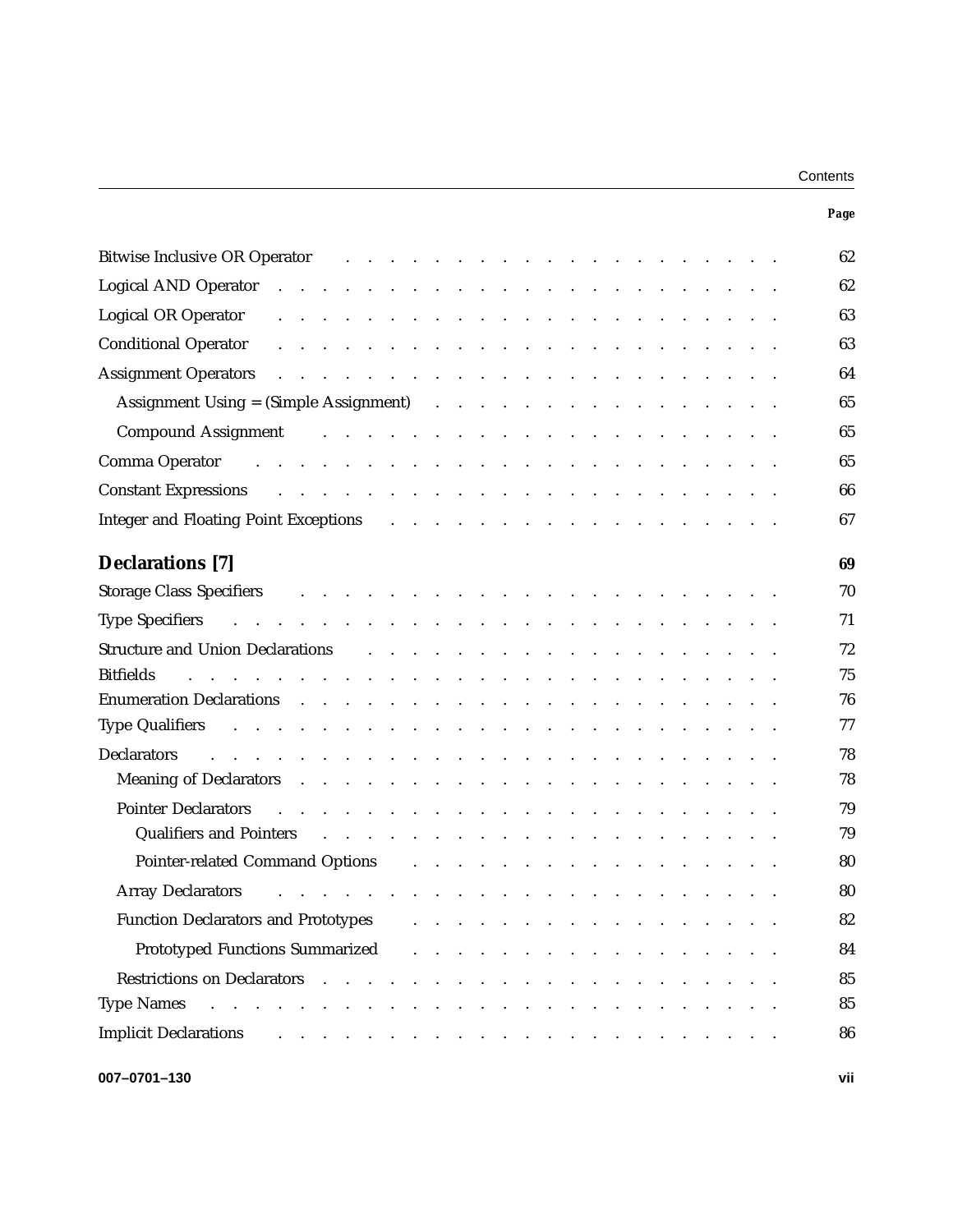# C Language Reference Manual

|                                                                                                                                                                                                                                                           |  |                                            |                           |                                                                |                                                                                 |                        |                      |                  |                                                                                           |                                   |                      |                                  |                          |                                                                                 |        |                              |  | Page         |
|-----------------------------------------------------------------------------------------------------------------------------------------------------------------------------------------------------------------------------------------------------------|--|--------------------------------------------|---------------------------|----------------------------------------------------------------|---------------------------------------------------------------------------------|------------------------|----------------------|------------------|-------------------------------------------------------------------------------------------|-----------------------------------|----------------------|----------------------------------|--------------------------|---------------------------------------------------------------------------------|--------|------------------------------|--|--------------|
| typedef                                                                                                                                                                                                                                                   |  |                                            | $\cdot$                   |                                                                | $\bullet$                                                                       | $\sim$                 | $\sim$               |                  | $\mathcal{L}(\mathbf{z})$ . The contribution of $\mathcal{L}(\mathbf{z})$                 |                                   |                      | $\sim$                           |                          | $\bullet$ .<br><br><br><br><br><br><br><br><br><br><br>                         |        |                              |  | 87           |
| Initialization<br>$\mathbf{r}$ . The contract of the contract of the contract of the contract of the contract of the contract of the contract of the contract of the contract of the contract of the contract of the contract of the contract of th       |  | $\sim$                                     |                           |                                                                | the contract of the contract of                                                 |                        |                      |                  | the contract of the contract of the contract of the con-                                  |                                   |                      |                                  |                          |                                                                                 |        |                              |  | 88           |
| <b>Initialization of Aggregates</b>                                                                                                                                                                                                                       |  |                                            |                           |                                                                | and a strong control of the state of                                            |                        |                      |                  | the contract of the contract of the                                                       |                                   |                      |                                  |                          |                                                                                 |        |                              |  | 89           |
| <b>Examples of Initialization</b>                                                                                                                                                                                                                         |  |                                            |                           |                                                                | the contract of the contract of the contract of the contract of                 |                        |                      |                  |                                                                                           |                                   |                      |                                  |                          |                                                                                 |        |                              |  | 90           |
| <b>Statements</b> [8]                                                                                                                                                                                                                                     |  |                                            |                           |                                                                |                                                                                 |                        |                      |                  |                                                                                           |                                   |                      |                                  |                          |                                                                                 |        |                              |  | 93           |
| <b>Expression Statement</b>                                                                                                                                                                                                                               |  |                                            |                           |                                                                |                                                                                 | $\ddot{\phantom{0}}$   |                      |                  |                                                                                           |                                   |                      |                                  |                          | the contract of the contract of the contract of the contract of the contract of |        |                              |  | 93           |
| <b>Compound Statement or Block</b>                                                                                                                                                                                                                        |  |                                            | $\mathbf{L}^{\text{max}}$ | $\mathcal{L}(\mathbf{z})$ and $\mathcal{L}(\mathbf{z})$ . Then |                                                                                 | $\ddot{\phantom{a}}$   |                      |                  |                                                                                           |                                   | $\blacksquare$ .     | $\sim$                           | $\sim$ $\sim$            |                                                                                 |        |                              |  | 93           |
| <b>Selection Statements</b>                                                                                                                                                                                                                               |  |                                            |                           |                                                                | $\mathcal{L}(\mathcal{A})$ , and $\mathcal{L}(\mathcal{A})$ , and               |                        | $\sim$               |                  | $\mathcal{A} \times \mathcal{A} \times \mathcal{A} \times \mathcal{A} \times \mathcal{A}$ |                                   |                      | the contract of the state of the |                          |                                                                                 | $\sim$ | and the contract of the con- |  | 94           |
| if Statement<br>$\mathbf{r}$                                                                                                                                                                                                                              |  | $\mathbf{r}$ , $\mathbf{r}$ , $\mathbf{r}$ |                           |                                                                |                                                                                 |                        |                      |                  |                                                                                           |                                   |                      |                                  |                          |                                                                                 |        |                              |  | 94           |
| switch Statement                                                                                                                                                                                                                                          |  |                                            |                           |                                                                |                                                                                 |                        |                      |                  |                                                                                           |                                   |                      |                                  |                          |                                                                                 |        |                              |  | 95           |
| <b>Iteration Statements</b>                                                                                                                                                                                                                               |  |                                            |                           |                                                                |                                                                                 |                        |                      |                  | <b>Contract Contract Service</b>                                                          |                                   | $\sim$               | $\sim$                           | <b>Contract Contract</b> |                                                                                 |        |                              |  | 96           |
| while Statement                                                                                                                                                                                                                                           |  |                                            |                           |                                                                |                                                                                 |                        |                      |                  |                                                                                           |                                   |                      |                                  |                          |                                                                                 |        |                              |  | 96           |
| do Statement                                                                                                                                                                                                                                              |  |                                            |                           |                                                                |                                                                                 |                        |                      |                  |                                                                                           |                                   |                      |                                  |                          |                                                                                 |        |                              |  | 96           |
| for Statement                                                                                                                                                                                                                                             |  |                                            |                           |                                                                |                                                                                 |                        | $\ddot{\phantom{1}}$ | $\blacksquare$ . | the contract of the contract of                                                           |                                   |                      |                                  |                          |                                                                                 |        |                              |  | 96           |
| <b>Jump Statements</b>                                                                                                                                                                                                                                    |  |                                            |                           |                                                                |                                                                                 |                        |                      |                  |                                                                                           |                                   |                      |                                  |                          |                                                                                 |        |                              |  | 97           |
| goto Statement                                                                                                                                                                                                                                            |  |                                            | $\sim$                    |                                                                |                                                                                 | $\ddot{\phantom{a}}$ . | $\blacksquare$ .     |                  | and the state of the state of                                                             |                                   |                      | the contract of the state of     |                          |                                                                                 | $\sim$ |                              |  | 97           |
| continue Statement                                                                                                                                                                                                                                        |  |                                            |                           |                                                                |                                                                                 | $\ddot{\phantom{a}}$   | $\sim$               |                  |                                                                                           |                                   | $\ddot{\phantom{a}}$ | $\sim$                           |                          |                                                                                 |        |                              |  | 98           |
| break Statement                                                                                                                                                                                                                                           |  |                                            |                           |                                                                |                                                                                 | $\ddot{\phantom{a}}$   | $\sim$               |                  |                                                                                           |                                   | $\cdot$ $\cdot$      |                                  |                          |                                                                                 |        |                              |  | 98           |
| return Statement                                                                                                                                                                                                                                          |  | $\sim$ .                                   | $\sim$                    |                                                                |                                                                                 | $\sim$                 | $\sim$               |                  |                                                                                           | $\sim 10^{-1}$ and $\sim 10^{-1}$ |                      | $\sim$                           |                          |                                                                                 |        |                              |  | 98           |
| <b>Labeled Statements</b>                                                                                                                                                                                                                                 |  |                                            |                           |                                                                |                                                                                 |                        |                      |                  |                                                                                           |                                   |                      |                                  |                          |                                                                                 |        |                              |  | 99           |
| <b>External Definitions [9]</b>                                                                                                                                                                                                                           |  |                                            |                           |                                                                |                                                                                 |                        |                      |                  |                                                                                           |                                   |                      |                                  |                          |                                                                                 |        |                              |  | 101          |
| <b>External Function Definitions</b>                                                                                                                                                                                                                      |  |                                            |                           |                                                                |                                                                                 |                        |                      |                  |                                                                                           |                                   |                      |                                  |                          |                                                                                 |        |                              |  | 101          |
| <b>External Object Definitions</b>                                                                                                                                                                                                                        |  |                                            |                           |                                                                |                                                                                 |                        |                      |                  |                                                                                           |                                   |                      |                                  |                          |                                                                                 |        |                              |  | 102          |
| <b>Multiprocessing Directives [10]</b>                                                                                                                                                                                                                    |  |                                            |                           |                                                                |                                                                                 |                        |                      |                  |                                                                                           |                                   |                      |                                  |                          |                                                                                 |        |                              |  | 103          |
| OpenMP C/C++ API Multiprocessing Directives                                                                                                                                                                                                               |  |                                            |                           |                                                                |                                                                                 |                        |                      |                  |                                                                                           |                                   |                      |                                  |                          |                                                                                 |        |                              |  | 104          |
|                                                                                                                                                                                                                                                           |  |                                            |                           |                                                                |                                                                                 |                        |                      |                  |                                                                                           |                                   |                      |                                  |                          |                                                                                 |        |                              |  | 104          |
| Coding Rules of #pragma Directives                                                                                                                                                                                                                        |  |                                            |                           |                                                                | the contract of the contract of the contract of the contract of the contract of |                        |                      |                  |                                                                                           |                                   |                      |                                  |                          |                                                                                 |        |                              |  | 105          |
| <b>Parallel Regions</b><br>the contract of the contract of the contract of the contract of the contract of the contract of the contract of the contract of the contract of the contract of the contract of the contract of the contract of the contract o |  |                                            |                           |                                                                |                                                                                 |                        |                      |                  |                                                                                           |                                   |                      |                                  |                          |                                                                                 |        |                              |  | 106          |
|                                                                                                                                                                                                                                                           |  |                                            |                           |                                                                |                                                                                 |                        |                      |                  |                                                                                           |                                   |                      |                                  |                          |                                                                                 |        |                              |  |              |
| viii                                                                                                                                                                                                                                                      |  |                                            |                           |                                                                |                                                                                 |                        |                      |                  |                                                                                           |                                   |                      |                                  |                          |                                                                                 |        |                              |  | 007-0701-130 |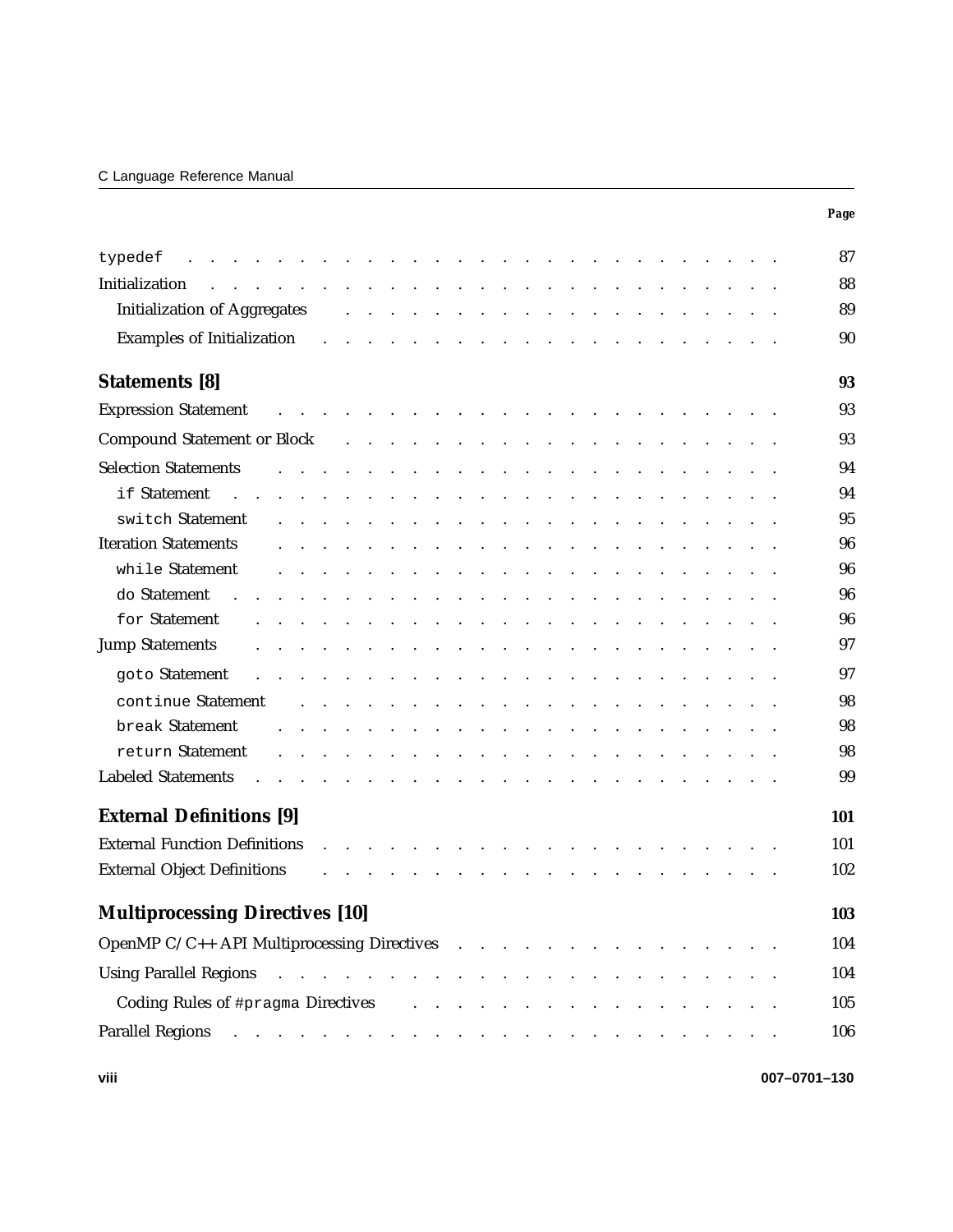| Contents |  |
|----------|--|
|----------|--|

|                                                                                                                                                                                                                                | Page |
|--------------------------------------------------------------------------------------------------------------------------------------------------------------------------------------------------------------------------------|------|
|                                                                                                                                                                                                                                | 109  |
| Restrictions on the Reduction Clause expansion of the Restrictions on the Reduction Clause                                                                                                                                     | 109  |
| والمتعاون والمتعاون والمتعاون والمتعاون والمتعاون والمتعاون والمتعاون والمتعاون<br><b>Performance Considerations</b>                                                                                                           | 110  |
|                                                                                                                                                                                                                                | 111  |
| Reduction Example response to the contract of the contract of the contract of the contract of the contract of the contract of the contract of the contract of the contract of the contract of the contract of the contract of  | 111  |
| Restrictions for the C++ Compiler (b) and (b) and (b) and (b) and (b) and (b) and (b) and (b) and (b) and (b) and (b) and (b) and (b) and (b) and (b) and (b) and (b) and (b) and (b) and (b) and (b) and (b) and (b) and (b)  | 112  |
| المتعاون والمتعاون والمتعاون والمتعاون والمتعاون والمتعاون والمتعاون والمتعاون والمتعاون<br>Restrictions on pfor                                                                                                               | 113  |
| Restrictions on Exception Handling (e.g., e.g., e.g., e.g., e.g., e.g., e.g., e.g., e.g., e.g., e.g., e.g., e.g., e.g., e.g., e.g., e.g., e.g., e.g., e.g., e.g., e.g., e.g., e.g., e.g., e.g., e.g., e.g., e.g., e.g., e.g.,  | 113  |
| Scoping Restrictions (Contact of Contact of Contact of Contact of Contact of Contact of Contact of Contact of Contact of Contact of Contact of Contact of Contact of Contact of Contact of Contact of Contact of Contact of Co | 115  |
| <b>Multiprocessing Advanced Features [11]</b>                                                                                                                                                                                  | 117  |
| والمتواطن والمتواطن والمتواطن والمتواطن والمتواطن والمتواطن والمتواطن والمتواطن<br><b>Run-time Library Routines</b>                                                                                                            | 117  |
|                                                                                                                                                                                                                                | 117  |
| mp_setup, mp_create, and mp_destroy                                                                                                                                                                                            | 117  |
|                                                                                                                                                                                                                                | 118  |
| mp_numthreads, mp_suggested_numthreads, mp_set_numthreads                                                                                                                                                                      | 118  |
|                                                                                                                                                                                                                                | 119  |
| mp_setlock, mp_unsetlock, mp_barrier                                                                                                                                                                                           | 119  |
|                                                                                                                                                                                                                                | 119  |
|                                                                                                                                                                                                                                | 120  |
| MP_SET_NUMTHREADS, MP_BLOCKTIME, MP_SETUP                                                                                                                                                                                      | 120  |
| MP_SUGNUMTHD, MP_SUGNUMTHD_MIN, MP_SUGNUMTHD_MAX, MP_SUGNUMTHD_VERBOSE .                                                                                                                                                       | 121  |
| the contract of the contract of the contract of the contract of the contract of the contract of the contract of<br>MP_SCHEDTYPE, CHUNK                                                                                         | 121  |
| MP SLAVE STACKSIZE                                                                                                                                                                                                             | 122  |
| MPC GANG<br>$\sim$ $\sim$ $\sim$ $\sim$ $\sim$                                                                                                                                                                                 | 122  |
| Communicating Between Threads Through Thread Local Data                                                                                                                                                                        | 122  |
| <b>Synchronization Intrinsics</b><br>$\mathbf{r}$ and $\mathbf{r}$ and $\mathbf{r}$ and $\mathbf{r}$<br>$\sim$ $\sim$ $\sim$                                                                                                   | 125  |
| Atomic fetch-and-op Operations<br>$\mathbf{r}$ , and $\mathbf{r}$ , and $\mathbf{r}$                                                                                                                                           | 126  |
| Atomic op-and-fetch Operations<br>. The contract of the contract of the contract $\alpha$                                                                                                                                      | 127  |
|                                                                                                                                                                                                                                |      |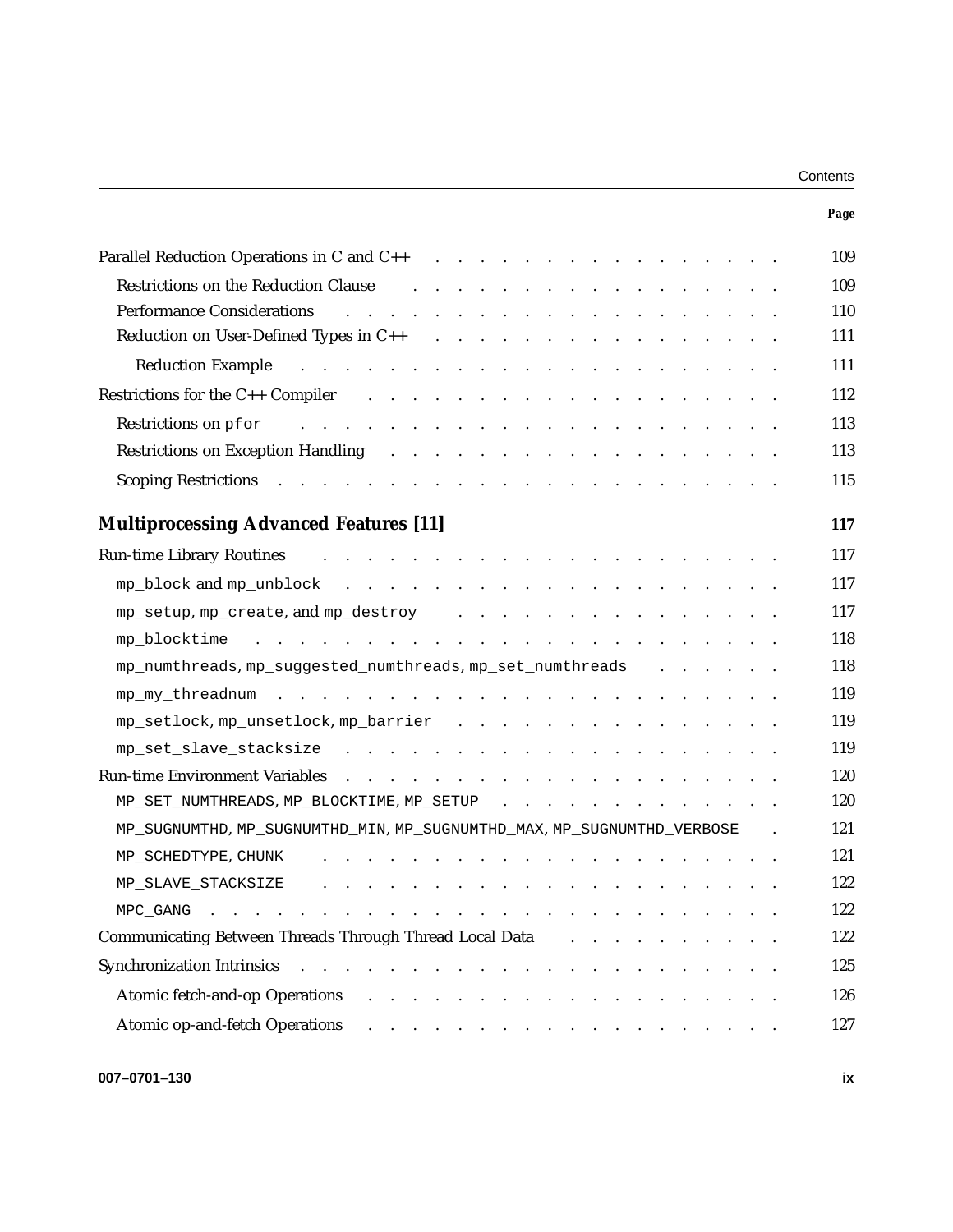|                                                                                                                                                                                                                                      | Page |
|--------------------------------------------------------------------------------------------------------------------------------------------------------------------------------------------------------------------------------------|------|
| Atomic compare-and-swap Operation and all the contract of the contract of the contract of the contract of the contract of the contract of the contract of the contract of the contract of the contract of the contract of the        | 128  |
| Atomic synchronize Operation and a subset of the state of the state of the state of the state of the state of the state of the state of the state of the state of the state of the state of the state of the state of the stat       | 128  |
| Atomic lock and unlock Operations and a series and a series and unlock Operations and a series and a series of the series of the series of the series of the series of the series of the series of the series of the series of       | 129  |
| Atomic lock-test-and-set Operation                                                                                                                                                                                                   | 129  |
|                                                                                                                                                                                                                                      | 129  |
| Example of Implementing a Pure Spin-Wait Lock and a series and a series of Implementing a Pure Spin-Wait Lock                                                                                                                        | 130  |
| <b>Parallel Programming on Origin Servers [12]</b>                                                                                                                                                                                   | 131  |
| Performance Tuning of Parallel Programs on an Origin2000 Server [1] Allen Langers and Allen Langers And Territorium Control of Parallel Programs on an Origin2000 Server [1] Allen Langers Andrew Langers Andrew Langers Andre       | 131  |
| Improving Program Performance (Contact Contact Contact Contact Contact Contact Contact Contact Contact Contact Contact Contact Contact Contact Contact Contact Contact Contact Contact Contact Contact Contact Contact Contact       | 132  |
| Types of Data Distribution and a contract to the contract of the contract of the contract of the contract of the contract of the contract of the contract of the contract of the contract of the contract of the contract of t       | 135  |
| Regular Data Distribution research and research and research and research and research and research and research and research and research and research and research and research and research and research and research and r       | 135  |
| Data Distribution With Reshaping (Ed. 2010) and the contract of the Reshaping (Ed. 2010) and the contract of the District of the Reshaping (Ed. 2010) and the contract of the Reshaping (Ed. 2010) and the Contract of the Dis       | 135  |
| Implementation of Reshaped Arrays and a subset of the set of the set of the Reshaped Arrays and a subset of the set of the set of the set of the set of the set of the set of the set of the set of the set of the set of the        | 135  |
| Regular Versus Reshaped Data Distribution and a subset of the set of the set of the Regular Versus Reshaped Data Distribution                                                                                                        | 138  |
|                                                                                                                                                                                                                                      | 139  |
| Explicit Placement of Data resources and resources and resources and resources and resources are the set of the                                                                                                                      | 140  |
| Affinity Scheduling (executive and executive and executive and executive and executive and executive and executive and executive and executive and executive and executive and executive and executive and executive and execu       | 140  |
|                                                                                                                                                                                                                                      | 141  |
| Data Affinity <b>Executive Contract Contract Contract Contract Contract Contract Contract Contract Contract Contract Contract Contract Contract Contract Contract Contract Contract Contract Contract Contract Contract Contract</b> | 141  |
| Data Affinity for Redistributed Arrays and a subset of the set of the set of the Redistributed Arrays and a subset of the set of the set of the set of the set of the set of the set of the set of the set of the set of the s       | 142  |
| Data Affinity for a Formal Parameter and all the contract of the contract of the Parameter and all the contract of the contract of the contract of the contract of the contract of the contract of the contract of the contrac       | 142  |
| Data Affinity and the #pragma pfor nest Clause                                                                                                                                                                                       | 142  |
| Directives for Performance Tuning on Origin2000<br>and the contract of the contract of the contract of                                                                                                                               | 143  |
| Query Intrinsics for Distributed Arrays                                                                                                                                                                                              | 143  |
| Optional Environment Variables and Compile-Time Options<br>and a series of the contract of the series of                                                                                                                             | 145  |
| Multiprocessing Environment Variables<br>and a strain and a strain and                                                                                                                                                               | 145  |
| <b>Compile-Time Options</b><br>and a series of the contract of the contract of the contract of the contract of                                                                                                                       | 146  |

**x 007–0701–130**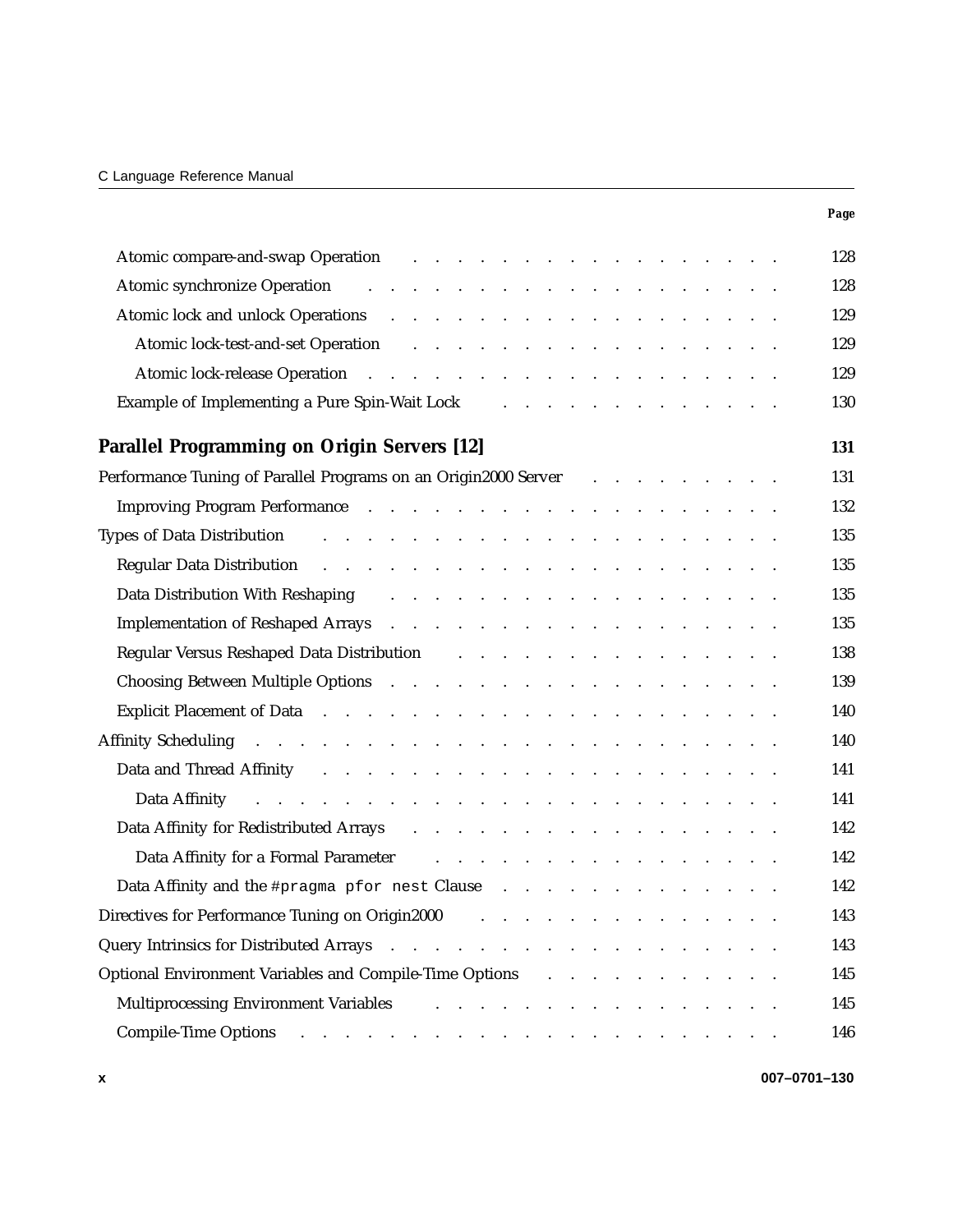| Contents |  |
|----------|--|
|----------|--|

|                                                                                                                                                                                                                                                                                                                                                                                                                                                                                   | Page |
|-----------------------------------------------------------------------------------------------------------------------------------------------------------------------------------------------------------------------------------------------------------------------------------------------------------------------------------------------------------------------------------------------------------------------------------------------------------------------------------|------|
| والمتعاون والمتعاون والمتعاون والمتعاون والمتعاون والمتعاون والمتعاون والمتعاون والمتعاون والمتعاون<br>Examples                                                                                                                                                                                                                                                                                                                                                                   | 147  |
| Distributing a Matrix and a series and a series and a series of the series of the series of the series of the series of the series of the series of the series of the series of the series of the series of the series of the                                                                                                                                                                                                                                                     | 147  |
| Using Data Distribution and Data Affinity Scheduling Fig. 2. All Property Affinity Scheduling Fig. 2. All Property Affinity Scheduling Fig. 2. All Property Affinity Scheduling Fig. 2. All Property Affinity Scheduling Fig.                                                                                                                                                                                                                                                     | 148  |
| والمتعاون والمتعاون والمتعاون والمتعاون والمتعاونة والمتعاونة والمتعاونة والمتعاونة<br><b>Parameter Passing</b>                                                                                                                                                                                                                                                                                                                                                                   | 149  |
| <b>Redistributed Arrays</b><br>and the contract of the contract of the contract of the contract of the contract of                                                                                                                                                                                                                                                                                                                                                                | 150  |
| Irregular Distributions and Thread Affinity Theorem 2014 Contract to the Contract of Theorem 2014 Contract and Thread Affinity                                                                                                                                                                                                                                                                                                                                                    | 151  |
| The Auto-Parallelizing Option (APO) [13]                                                                                                                                                                                                                                                                                                                                                                                                                                          | 153  |
| <b>Appendix A</b> Implementation-Defined Behavior                                                                                                                                                                                                                                                                                                                                                                                                                                 | 155  |
| Translation (F.3.1)<br>والمتعاون والمتعاون والمتعاون والمتعاون والمتعاون والمتعاون والمتعاون والمتعاون والمتعاون                                                                                                                                                                                                                                                                                                                                                                  | 155  |
| <b>Environment</b> (F.3.2) $\therefore$ $\therefore$ $\therefore$ $\therefore$ $\therefore$ $\therefore$ $\therefore$ $\therefore$ $\therefore$ $\therefore$ $\therefore$ $\therefore$ $\therefore$ $\therefore$ $\therefore$ $\therefore$ $\therefore$ $\therefore$ $\therefore$ $\therefore$ $\therefore$ $\therefore$ $\therefore$ $\therefore$ $\therefore$ $\therefore$ $\therefore$ $\therefore$ $\therefore$ $\therefore$ $\therefore$ $\therefore$ $\therefore$           | 156  |
|                                                                                                                                                                                                                                                                                                                                                                                                                                                                                   | 157  |
| Characters (F.3.4)<br>والمتعاون والمتعاون والمتعاون والمتعاون والمتعاون والمتعاون والمتعاون والمتعاون                                                                                                                                                                                                                                                                                                                                                                             | 157  |
| <b>Integers</b> (F.3.5) $\therefore$ $\therefore$ $\therefore$ $\therefore$ $\therefore$ $\therefore$ $\therefore$ $\therefore$ $\therefore$ $\therefore$ $\therefore$ $\therefore$ $\therefore$ $\therefore$ $\therefore$ $\therefore$ $\therefore$ $\therefore$ $\therefore$ $\therefore$ $\therefore$ $\therefore$ $\therefore$ $\therefore$ $\therefore$ $\therefore$ $\therefore$ $\therefore$ $\therefore$ $\therefore$ $\therefore$ $\therefore$ $\therefore$ $\therefore$ | 159  |
|                                                                                                                                                                                                                                                                                                                                                                                                                                                                                   | 160  |
|                                                                                                                                                                                                                                                                                                                                                                                                                                                                                   | 161  |
|                                                                                                                                                                                                                                                                                                                                                                                                                                                                                   | 162  |
|                                                                                                                                                                                                                                                                                                                                                                                                                                                                                   | 162  |
| Qualifiers (F.3.10)<br>and the contract of the contract of the contract of the contract of the contract of                                                                                                                                                                                                                                                                                                                                                                        | 164  |
|                                                                                                                                                                                                                                                                                                                                                                                                                                                                                   | 164  |
| and the contract of the contract of the contract of the contract of the contract of<br>Statements (F.3.12)                                                                                                                                                                                                                                                                                                                                                                        | 165  |
| Preprocessing Directives (F.3.13) (and a contract of the contract of the contract of the contract of the contract of the contract of the contract of the contract of the contract of the contract of the contract of the contr                                                                                                                                                                                                                                                    | 165  |
| Library Functions (F.3.14)<br>والمتعاون والمتعاون والمتعاون والمتعاون والمتعاونة والمتعاون والمتعاون والمتعاون                                                                                                                                                                                                                                                                                                                                                                    | 166  |
| Signals<br>. The contract of the contract of the contract of the contract $\alpha$<br>and the contract of the state of<br>and the state of the state                                                                                                                                                                                                                                                                                                                              | 167  |
| <b>Signal Notes</b><br>المنافر والمنافر والمنافر والمنافر والمنافر والمنافر والمنافر والمنافر والمنافر                                                                                                                                                                                                                                                                                                                                                                            | 171  |
| <b>Diagnostics</b><br>المناقب والمناقب والمناقب والمناقب والمناقب والمناقب والمناقب والمناقب والمناقب والمناقب                                                                                                                                                                                                                                                                                                                                                                    | 174  |
| <b>Streams and Files</b><br>the contract of the contract of the                                                                                                                                                                                                                                                                                                                                                                                                                   | 175  |
| <b>Temporary Files</b><br>the contract of the contract of the contract of the contract of                                                                                                                                                                                                                                                                                                                                                                                         | 177  |
| 007-0701-130                                                                                                                                                                                                                                                                                                                                                                                                                                                                      | xi   |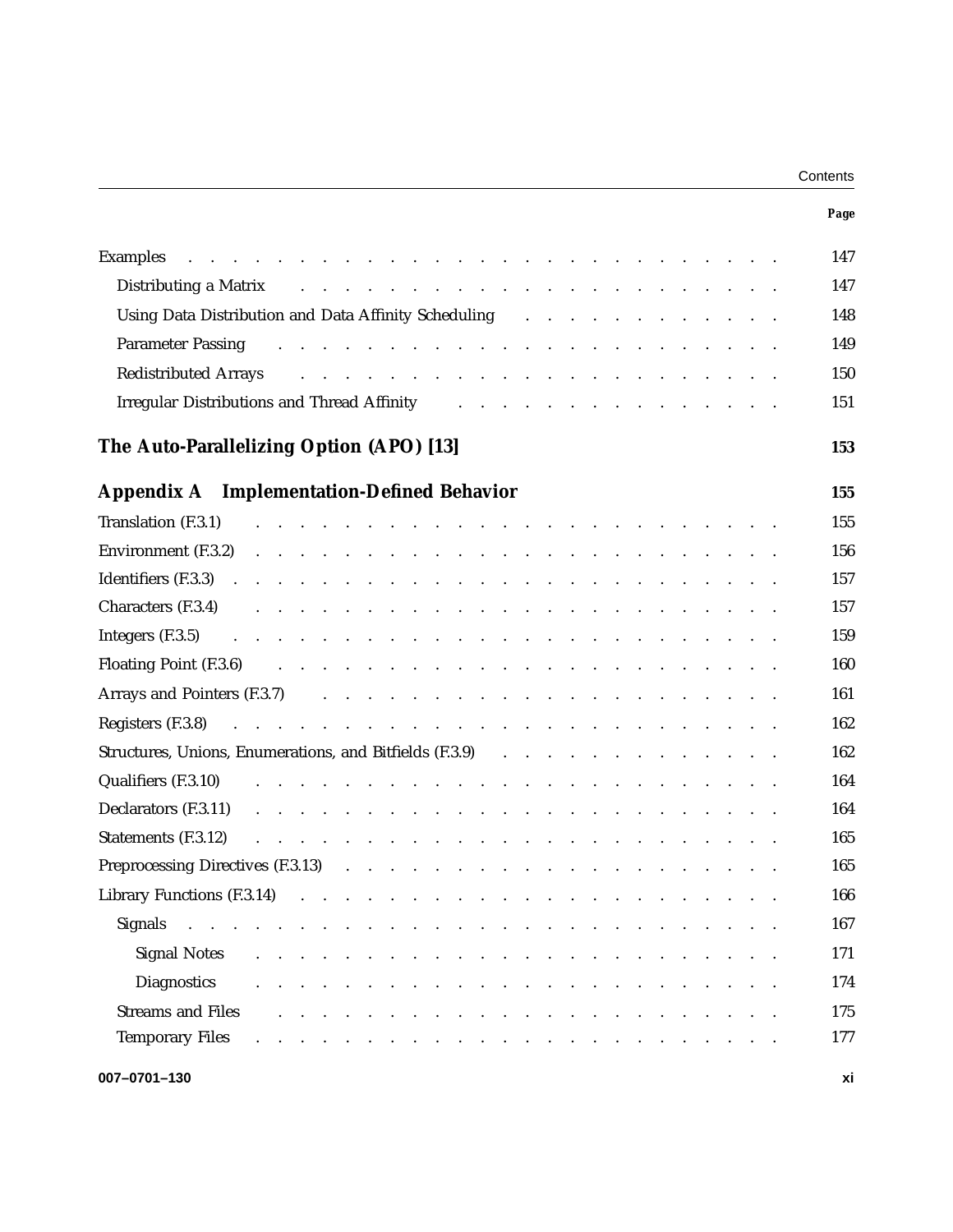## C Language Reference Manual

|                                                                                                                                                                                                                                | Page |
|--------------------------------------------------------------------------------------------------------------------------------------------------------------------------------------------------------------------------------|------|
|                                                                                                                                                                                                                                | 177  |
| <b>Memory Allocation</b><br>and the contract of the contract of the contract of the contract of the contract of                                                                                                                | 184  |
| abort Function<br>and the companion of the companion of the companion of the companion of the companion of the companion of the                                                                                                | 184  |
| exit Function<br>and a series of the contract of the contract of the contract of the contract of                                                                                                                               | 184  |
| geteny <b>Function</b><br>and a series of the contract of the contract of the contract of the contract of                                                                                                                      | 185  |
| system Function<br>and a series of the contract of the contract of the contract of the contract of the contract of the contract of                                                                                             | 185  |
| strerror Function research and response to the contract of the contract of the contract of the contract of the contract of the contract of the contract of the contract of the contract of the contract of the contract of the | 185  |
| Time Zones and the clock Function and the clock Function and the clock Function and the clock Function and the $\frac{1}{2}$                                                                                                   | 185  |
|                                                                                                                                                                                                                                | 186  |
| Common Extensions (F.5) (Eq. 2) (Eq. 2) (Eq. 2) (Eq. 2) (Eq. 2) (Eq. 2) (Eq. 2) (Eq. 2) (Eq. 2) (Eq. 2) (Eq. 2) (Eq. 2) (Eq. 2) (Eq. 2) (Eq. 2) (Eq. 2) (Eq. 2) (Eq. 2) (Eq. 2) (Eq. 2) (Eq. 2) (Eq. 2) (Eq. 2) (Eq. 2) (Eq. 2 | 186  |
| Environment Arguments (F.5.1) (and a contract of the contract of the contract of the contract of the contract of the contract of the contract of the contract of the contract of the contract of the contract of the contract  | 187  |
|                                                                                                                                                                                                                                | 187  |
| Lengths and Cases of Identifiers and a series and cases of Identifiers and a series and contact the series of $\alpha$                                                                                                         | 187  |
|                                                                                                                                                                                                                                | 187  |
|                                                                                                                                                                                                                                | 188  |
|                                                                                                                                                                                                                                | 188  |
|                                                                                                                                                                                                                                | 188  |
|                                                                                                                                                                                                                                | 188  |
|                                                                                                                                                                                                                                | 189  |
| asm Keyword (F.5.10)                                                                                                                                                                                                           | 189  |
| and the contract of the contract of the contract of the contract of the contract of                                                                                                                                            |      |
| Multiple External Definitions (F.5.11)<br>and the contract of the contract of the contract of the contract of                                                                                                                  | 189  |
|                                                                                                                                                                                                                                | 189  |
|                                                                                                                                                                                                                                | 190  |
| Extra Arguments for Signal Handlers (F.5.14) (Extra Fig. 2014) (F.5.14)                                                                                                                                                        | 190  |
| Additional Stream Types and File-Opening Modes (F.5.15)                                                                                                                                                                        | 190  |
|                                                                                                                                                                                                                                | 190  |
| <b>Appendix B</b><br><b>1int-style Comments</b>                                                                                                                                                                                | 193  |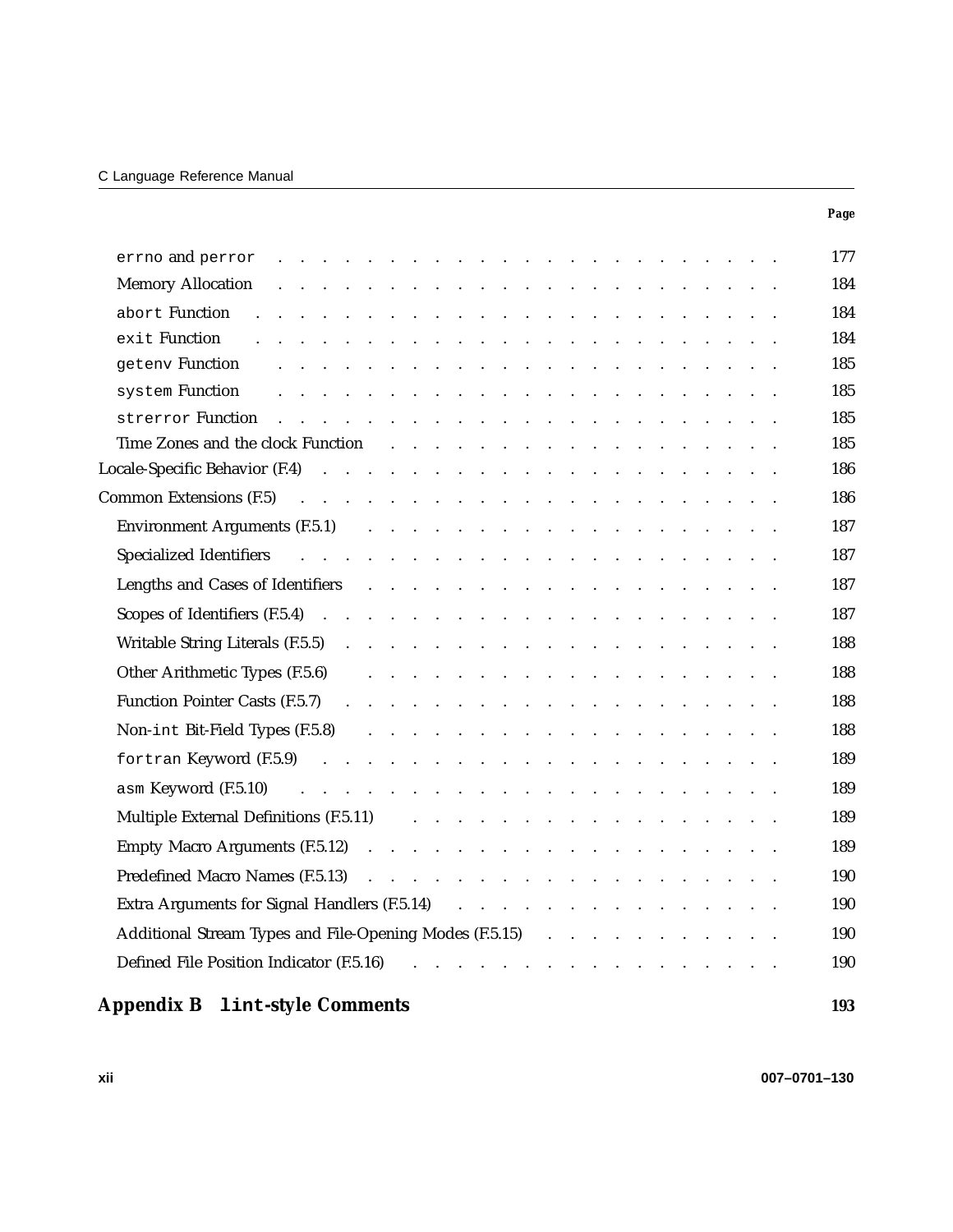| Contents |
|----------|
|----------|

|                                                                                                                                                                                                                                                                                          | Page |
|------------------------------------------------------------------------------------------------------------------------------------------------------------------------------------------------------------------------------------------------------------------------------------------|------|
| Appendix C<br><b>Built-in Functions</b>                                                                                                                                                                                                                                                  | 195  |
| <b>Index</b>                                                                                                                                                                                                                                                                             | 197  |
| <b>Figures</b>                                                                                                                                                                                                                                                                           |      |
| Figure 1.<br><b>Program Execution</b>                                                                                                                                                                                                                                                    | 108  |
| Figure 2.<br>Origin2000 Memory Hierarchy<br>والمناور والمناور والمناور والوالد والمناور والمناور والمناور والمناور                                                                                                                                                                       | 132  |
| Figure 3.<br><b>Cache Behavior and Solutions</b><br>and a strain and a strain and a                                                                                                                                                                                                      | 134  |
| Figure 4.<br>Implementation of block Distribution                                                                                                                                                                                                                                        | 136  |
| Implementation of cyclic(1) Distribution<br>Figure 5.<br>and the company of the company of the company of the company of the company of the company of the company of the company of the company of the company of the company of the company of the company of the company of the comp  | 137  |
| Implementation of block-cyclic Distribution<br>Figure 6.                                                                                                                                                                                                                                 | 138  |
| <b>Tables</b>                                                                                                                                                                                                                                                                            |      |
| Table 1.<br>Effect of Compilation Options on Floating Point Conversions                                                                                                                                                                                                                  | 15   |
| Table 2.<br>Using __STDC__ to Affect Floating Point Conversions                                                                                                                                                                                                                          | 16   |
| Table 3.<br>Effect of Compilation Mode on Names<br>and the contract of the contract of the                                                                                                                                                                                               | 21   |
| Table 4.<br>Reserved Keywords<br>and a series of the contract of the contract of the contract of the contract of                                                                                                                                                                         | 23   |
| Table 5.<br><b>Escape Sequences for Nongraphic Characters</b><br>and a strong control of the state of                                                                                                                                                                                    | 25   |
| Table 6.<br><b>Trigraph Sequences</b><br>and a series of the contract of the contract of the contract of                                                                                                                                                                                 | 27   |
| Table 7.<br><b>Storage Class Sizes</b><br>and the companion of the companion of the companion of the companion                                                                                                                                                                           | 39   |
| Table 8.<br>Precedence and Associativity Examples                                                                                                                                                                                                                                        | 49   |
| Table 9.<br><b>Operator Precedence and Associativity</b>                                                                                                                                                                                                                                 | 50   |
| Table 10.<br><b>Examples of Type Names</b><br>$\mathbf{r}$ and $\mathbf{r}$ and $\mathbf{r}$ and $\mathbf{r}$                                                                                                                                                                            | 86   |
| Multiprocessing C/C++ Compiler Directives<br>Table 11.<br>and the contract of the contract of the contract of the contract of the contract of the contract of the contract of the contract of the contract of the contract of the contract of the contract of the contract of the contra | 103  |
| Loop Nest Optimization Directives Specific to the Origin2000 Server<br>Table 12.                                                                                                                                                                                                         | 143  |
| Table 13.<br><b>Integer Types and Ranges</b><br>the second contract of the second contract of the second                                                                                                                                                                                 | 159  |
| Table 14.<br>Ranges of floating point Types<br>and a series of the contract of the contract of the                                                                                                                                                                                       | 161  |
| Table 15.<br>Alignment of Structure Members (Alignment of Structure Members) (Alignment of Structure Members)                                                                                                                                                                            | 163  |
| Table 16.<br><b>Signals</b><br>والمتعاون والمتعاون والمتعاون والمتعاون والمتعاون والمتعاون والمتعاون والمتعاون والمتعاون                                                                                                                                                                 | 168  |
| 007-0701-130                                                                                                                                                                                                                                                                             | xiii |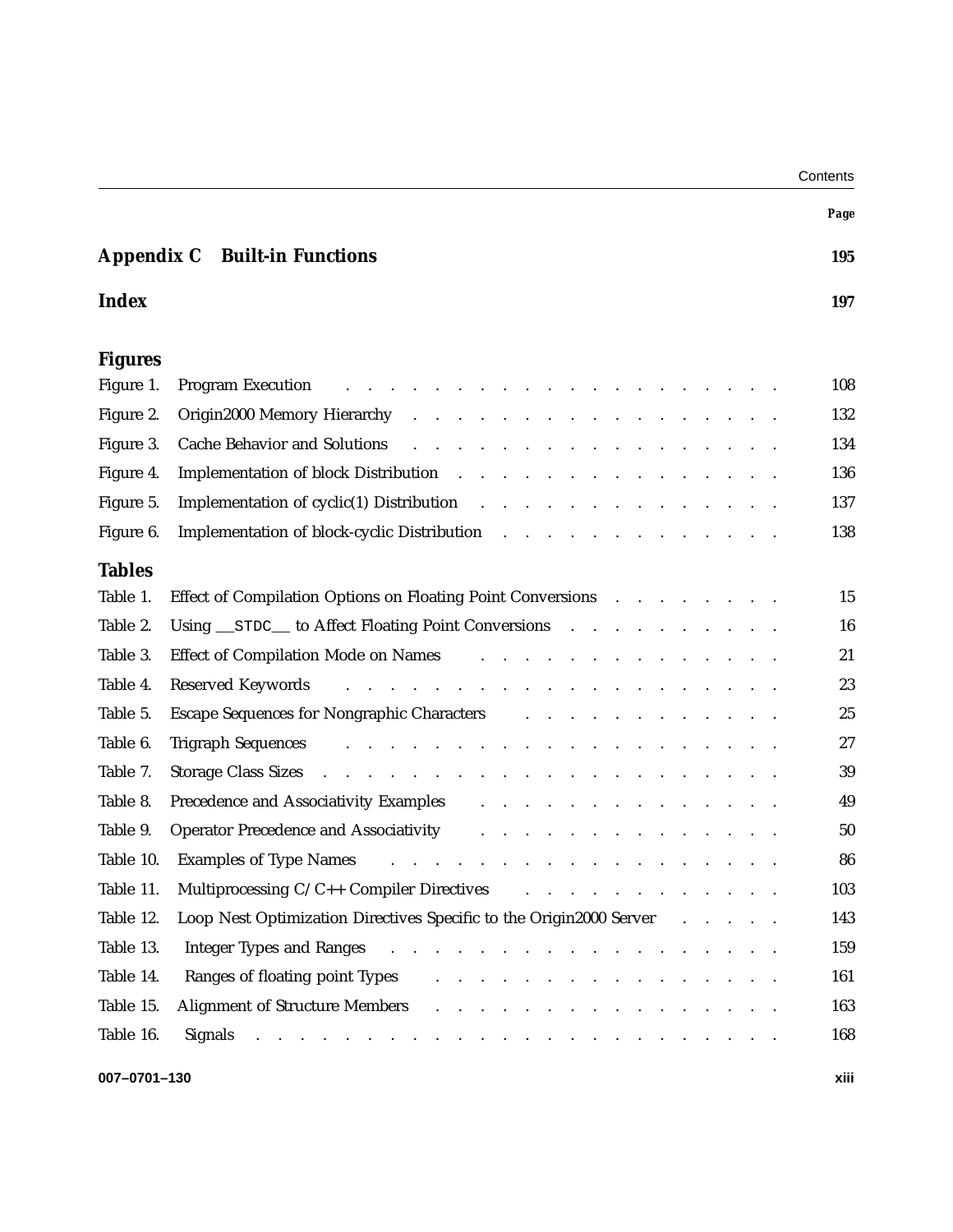| Table 17. Valid Codes in a Signal-Catching Function and a contract of the contract of the Codes in a Signal-Catching Function and a contract of the contract of the Codes in a Signal-Catching Function and a contract of the  |  |  |  |  |  | 170 |
|--------------------------------------------------------------------------------------------------------------------------------------------------------------------------------------------------------------------------------|--|--|--|--|--|-----|
| Table 18. lint-style Comments results in the case of the contract of the contract of the contract of the contract of the contract of the contract of the contract of the contract of the contract of the contract of the contr |  |  |  |  |  | 193 |
|                                                                                                                                                                                                                                |  |  |  |  |  | 195 |

*Page*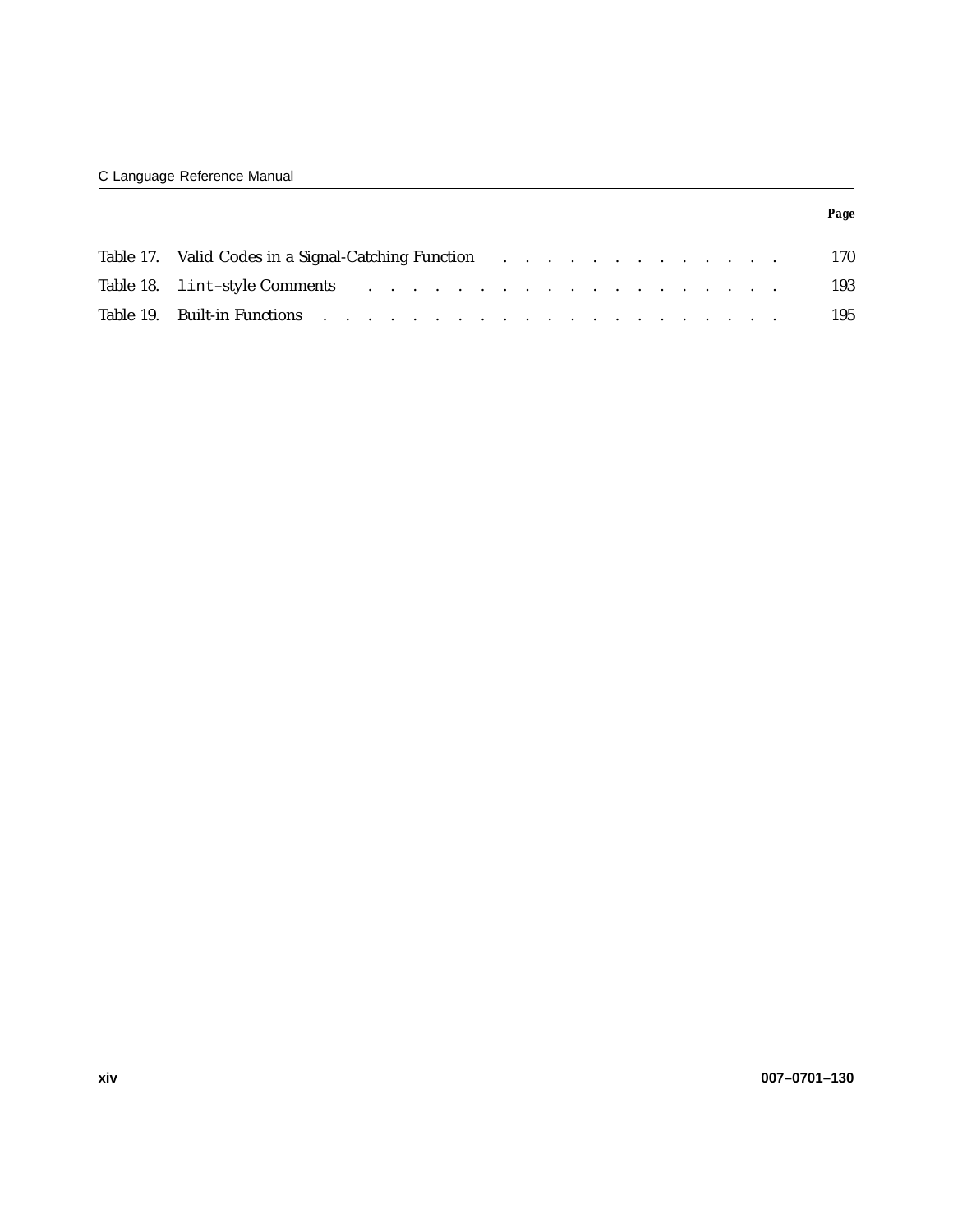This manual contains a summary of the syntax and semantics of the C programming language as implemented on Silicon Graphics workstations. It documents previous releases of the Silicon Graphics C compiler as well as the American National Standards Institute (ANSI) C compiler.

The Silicon Graphics compiler system supports three modes of compilation: the old 32-bit mode  $(-0.32 \text{ or } -32 \text{ option})$ , the new 32-bit mode  $(-n32 \text{ option})$ , and the 64-bit mode (-64 option). For information on compilation modes and general compiler options for the old 32-bit mode, see the o32(5) man page and the *MIPS Compiling and Performance Tuning Guide*. For information on the new 32-bit mode and 64-bit mode, see the cc(1) man page and the *MIPSpro Compiling and Performance Tuning Guide*.

The term "traditional C" refers to the dialect of C described in the first edition of *The C Programming Language* by Kernighan and Ritchie.

# **Related Publications**

The following documents contain additional information that may be helpful:

- *MIPSpro C and C++ Pragmas* describes the #pragma directives supported by the MIPSpro C and C++ compilers.
- *MIPS Compiling and Performance Tuning Guide* and *MIPSpro Compiling and Performance Tuning Guide* describe the compiler system, Dynamic Shared Objects (DSOs), and programming tools and interfaces. They also explain ways to improve program performance.
- *Topics in IRIX Programming* presents information about internationalizing an application; working with fonts; file and record locking; and interprocess communication.

## **Obtaining Publications**

The *User Publications Catalog* describes the availability and content of all Cray hardware and software documents that are available to customers. Customers who subscribe to the Cray Inform (CRInform) program can access this information on the CRInform system.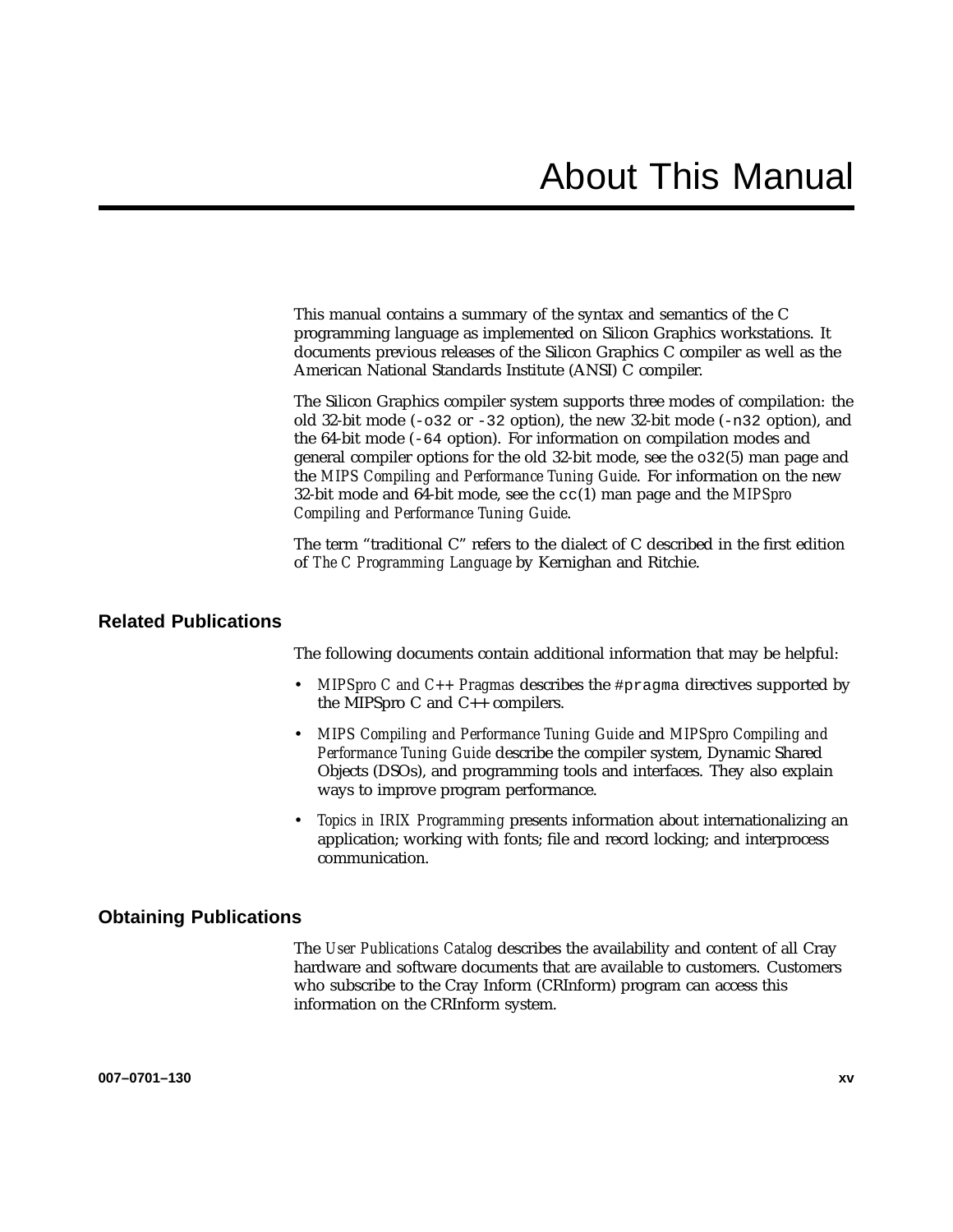To order a document, call +1 651 683 5907. Silicon Graphics employees may send electronic mail to orderdsk@sgi.com (UNIX system users).

Customers who subscribe to the CRInform program can order software release packages electronically by using the Order Cray Software option.

Customers outside of the United States and Canada should contact their local service organization for ordering and documentation information.

# **Conventions**

The following conventions are used throughout this document:

| Convention       | Meaning                                                                                                                                                  |                                         |  |  |  |
|------------------|----------------------------------------------------------------------------------------------------------------------------------------------------------|-----------------------------------------|--|--|--|
| command          | This fixed-space font denotes literal items such as<br>commands, files, routines, path names, signals,<br>messages, and programming language structures. |                                         |  |  |  |
| $m$ anpage $(x)$ | Man page section identifiers appear in<br>parentheses after man page names. The following<br>list describes the identifiers:                             |                                         |  |  |  |
|                  | 1                                                                                                                                                        | User commands                           |  |  |  |
|                  | 1B                                                                                                                                                       | User commands ported from BSD           |  |  |  |
|                  | $\boldsymbol{2}$                                                                                                                                         | System calls                            |  |  |  |
|                  | 3                                                                                                                                                        | Library routines, macros, and<br>opdefs |  |  |  |
|                  | 4                                                                                                                                                        | Devices (special files)                 |  |  |  |
|                  | 4P                                                                                                                                                       | Protocols                               |  |  |  |
|                  | <b>File formats</b><br>5                                                                                                                                 |                                         |  |  |  |
|                  | 7                                                                                                                                                        | Miscellaneous topics                    |  |  |  |
|                  | DWB-related information<br>7D                                                                                                                            |                                         |  |  |  |
|                  | 8<br>Administrator commands                                                                                                                              |                                         |  |  |  |
|                  | Some internal routines (for example, the<br>_assign_asgcmd_info() routine) do not have<br>man pages associated with them.                                |                                         |  |  |  |
| <i>variable</i>  | Italic typeface denotes variable entries and words<br>or concepts being defined.                                                                         |                                         |  |  |  |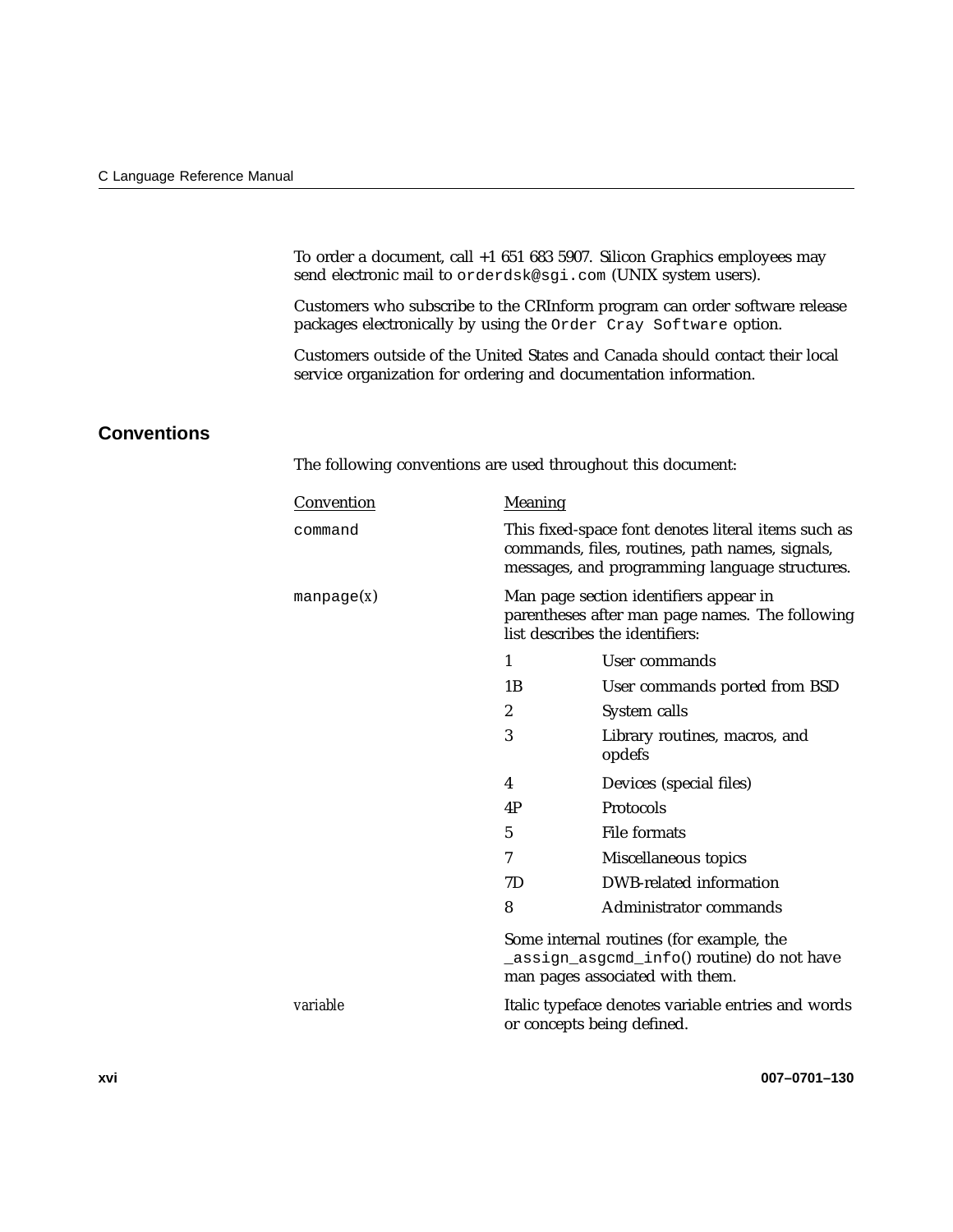| user input | This bold, fixed-space font denotes literal items<br>that the user enters in interactive sessions.<br>Output is shown in nonbold, fixed-space font. |
|------------|-----------------------------------------------------------------------------------------------------------------------------------------------------|
| -11        | Brackets enclose optional portions of a command<br>or directive line.                                                                               |
| $\cdots$   | Ellipses indicate that a preceding element can be<br>repeated.                                                                                      |

The default shell in the UNICOS and UNICOS/mk operating systems, referred to as the *standard shell*, is a version of the Korn shell that conforms to the following standards:

- Institute of Electrical and Electronics Engineers (IEEE) Portable Operating System Interface (POSIX) Standard 1003.2–1992
- X/Open Portability Guide, Issue 4 (XPG4)

The UNICOS and UNICOS/mk operating systems also support the optional use of the C shell.

# **Reader Comments**

If you have comments about the technical accuracy, content, or organization of this document, please tell us. Be sure to include the title and part number of the document with your comments.

You can contact us in any of the following ways:

• Send electronic mail to the following address:

techpubs@sgi.com

- Send a facsimile to the attention of "Technical Publications" at fax number +1 650 932 0801.
- Use the Suggestion Box form on the Technical Publications Library World Wide Web page:

http://techpubs.sgi.com/library/

• Call the Technical Publications Group, through the Technical Assistance Center, using one of the following numbers:

For Silicon Graphics IRIX based operating systems: 1 800 800 4SGI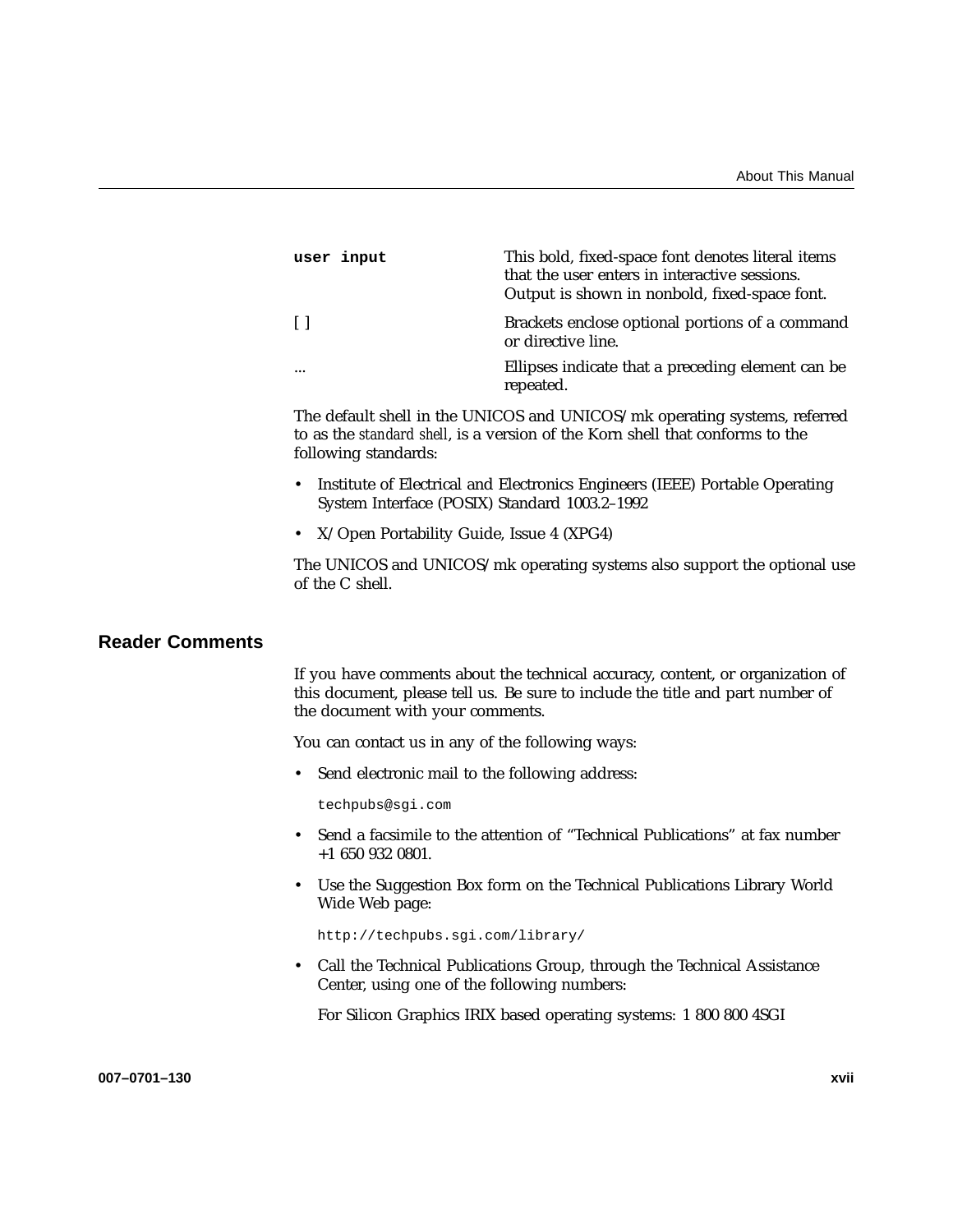For UNICOS or UNICOS/mk based operating systems or CRAY Origin2000 systems: 1 800 950 2729 (toll free from the United States and Canada) or  $+1$  651 683 5600

• Send mail to the following address:

Technical Publications Silicon Graphics, Inc. 1600 Amphitheatre Pkwy. Mountain View, California 94043–1351

We value your comments and will respond to them promptly.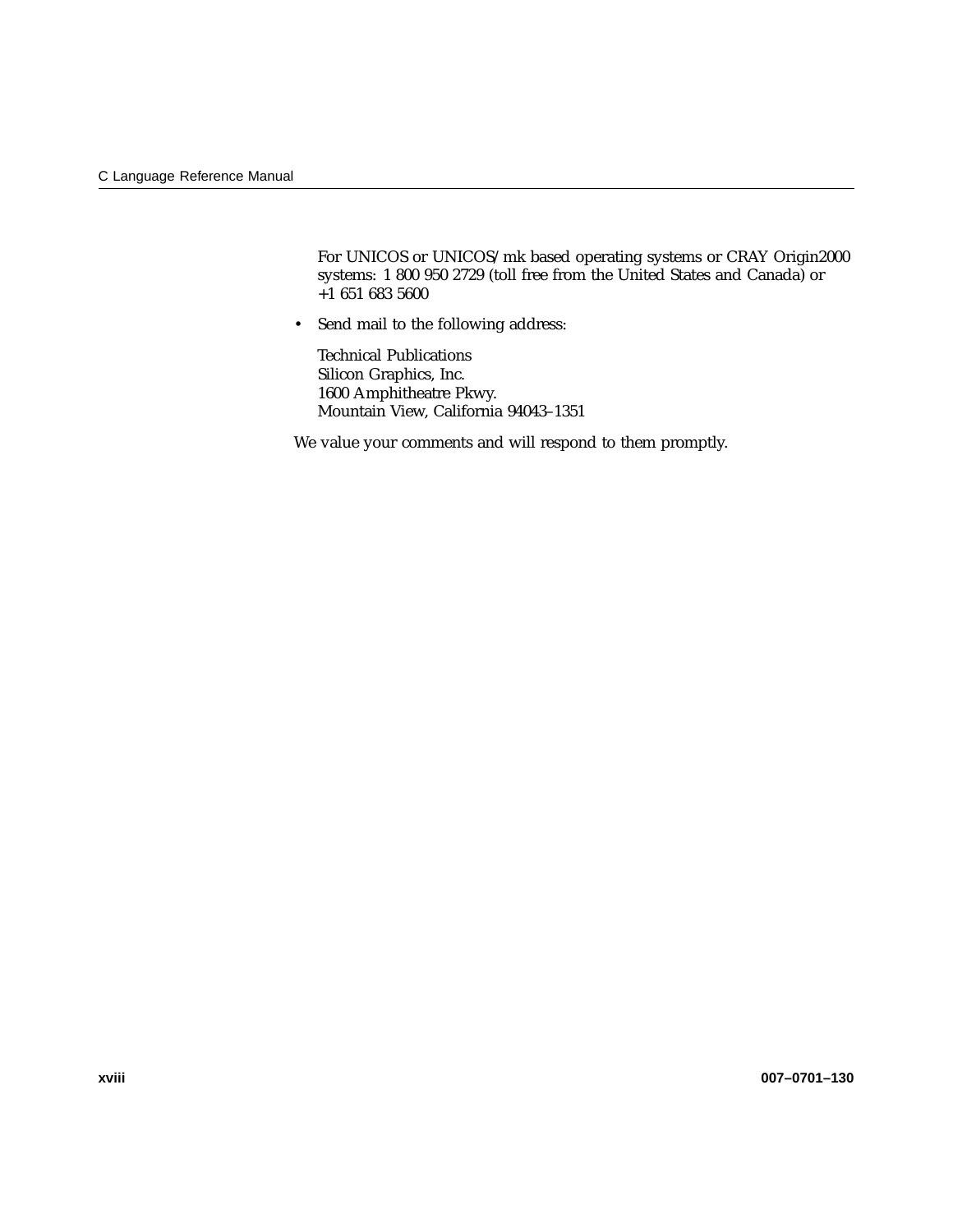This chapter briefly discusses the scope of the new standard and lists some programming practices to avoid and some to use.

## **1.1 ANSI C**

The ANSI standard on the C programming language is designed to promote the portability of C programs among a variety of data-processing systems. To accomplish this, the standard covers three major areas: the environment in which the program compiles and executes, the semantics and syntax of the language, and the content and semantics of a set of library routines and header files.

#### **1.1.1 Strictly Conforming Programs**

Strictly conforming programs adhere to the following guidelines:

- They use only those features of the language defined in the standard.
- They do not produce output dependent on any ill-defined behavior. Ill-defined behavior includes implementation-defined, undefined, and unspecified behavior which refers to areas that the standard does not specify.
- They do not exceed any minimum limit.

This ANSI C environment is designed to be a conforming hosted implementation, which will accept any strictly conforming program. Extensions are allowed only if the behavior of strictly conforming programs is not altered.

#### **1.1.2 Name Spaces**

Besides knowing which features of the language and library you can rely on when writing portable programs, you must be able to avoid naming conflicts with support routines used for the implementation of the library. To avoid such naming conflicts, ANSI divides the space of available names into a set reserved for the user and a set reserved for the implementation. Any name is in the user's name space if it meets these three requirements (this rule is given for simplicity; the space of names reserved for the user is actually somewhat larger than this):

• It does not begin with an underscore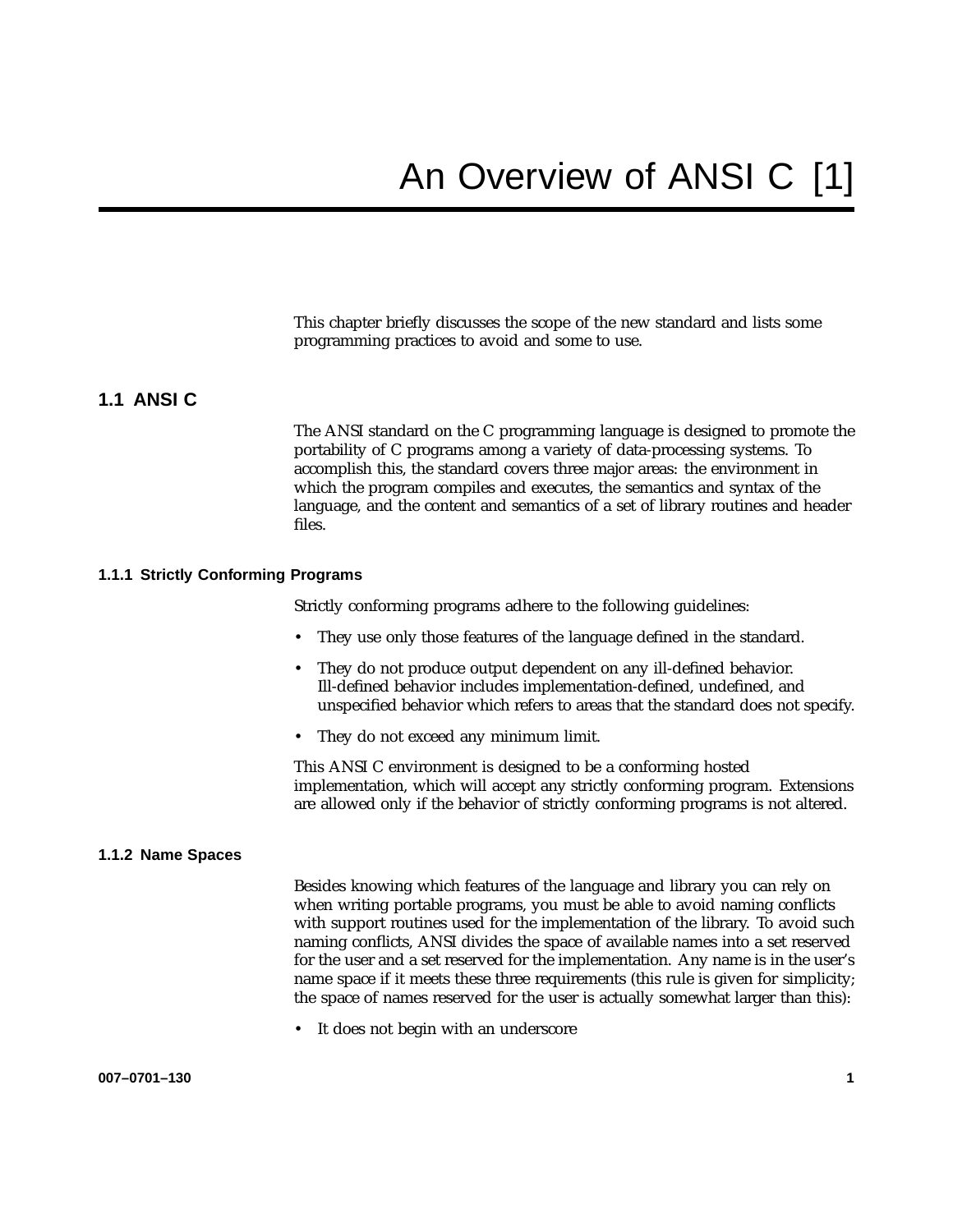- It is not a keyword in the language
- It is not reserved for the ANSI library

Strictly conforming programs may not define any names unless they are in the user's namespace. New keywords as well as those names reserved for the ANSI library are discussed in Section 2.6, page 21.

#### **1.1.3 Compiling ANSI Programs**

To provide the portable clean environment dictated by ANSI while retaining the many extensions available to Silicon Graphics users, two modes of compilation are provided for ANSI programs. Each of these switches to the cc command invokes the ANSI compiler:

- -ansi Enforces a pure ANSI environment, eliminating Silicon Graphics extensions. The ANSI symbol indicating a pure environment (\_\_STDC\_\_) is defined to be 1 for the preprocessor. Use this mode when compiling strictly conforming programs, because it guarantees purity of the ANSI namespace.
- -xansi Adds Silicon Graphics extensions to the environment. This mode is the default. The ANSI preprocessor symbol (\_\_STDC\_\_) is defined to be 1. The symbol to include extensions from standard headers (EXTENSIONS) is also defined, as is the symbol to inline certain library routines that are directly supported by the hardware ( INLINE INTRINSICS.) Note that when these library routines are made to be intrinsic, they may no longer be strictly ANSI conforming (for example, errno may not be set correctly).

#### **1.1.4 Guidelines for Using ANSI C**

The following are some key facts to keep in mind when you use ANSI C:

- Use only  $-1c$  and/or  $-1m$  to specify the C and/or math libraries. These switches ensure the incorporation of the ANSI version of these libraries.
- Use the switch  $-fullward$  to receive additional diagnostic warnings that are suppressed by default. Silicon Graphics recommends using this option with the -woff option to remove selected warnings during software development.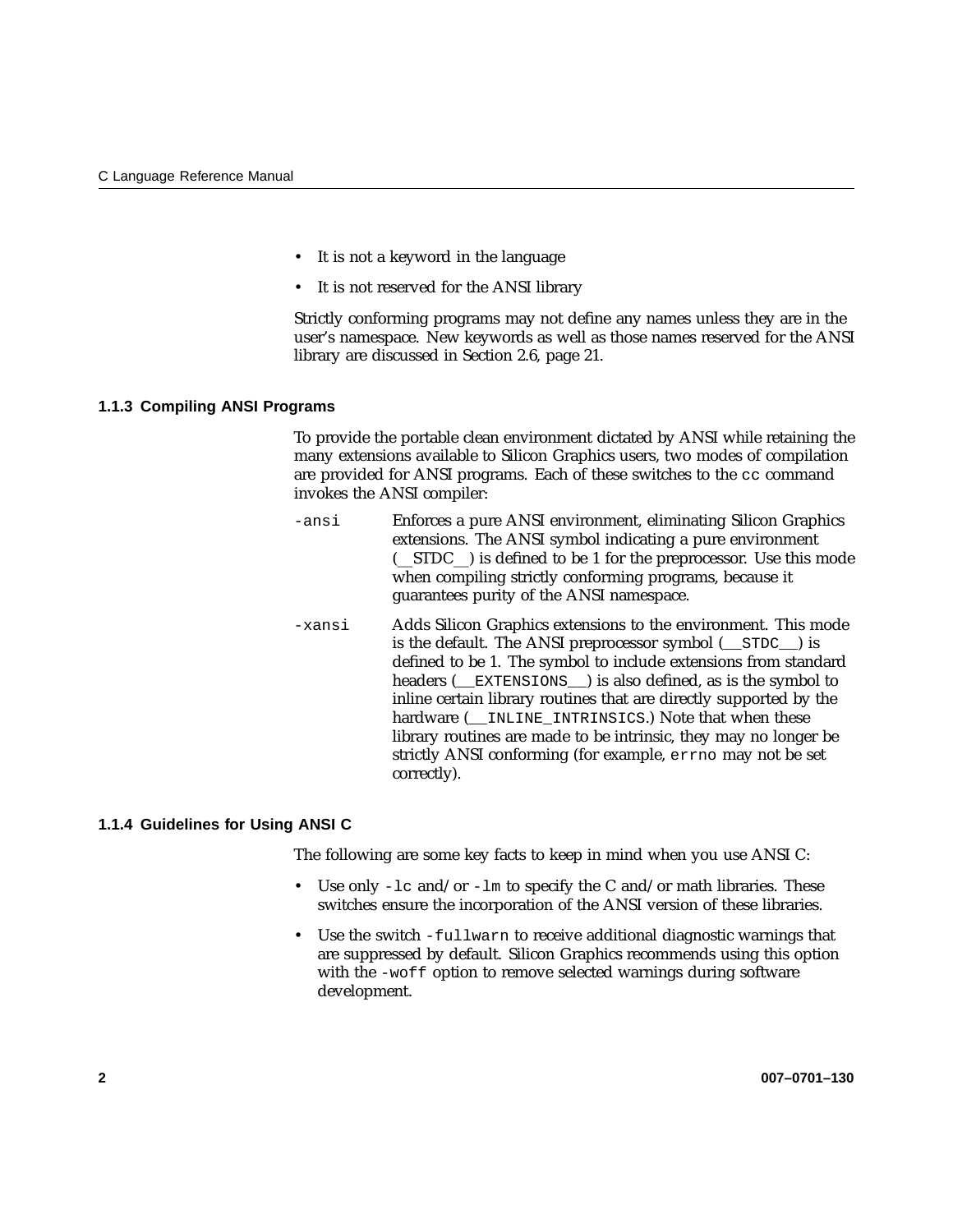- Use the switch -wlint (-032 mode only) to get lint-like warnings about the compiled source. This option provides lint-like warnings for ANSI and -cckr modes and can be used together with the other cc options and switches.
- Remember that the default compilation mode is shared and the libraries are shared.

#### **1.1.5 Compiling Traditional C Programs**

To compile code using traditional C (that is, non-ANSI), use the switch -cckr. The dialect of C invoked by  $[-cckr]$  is referred to interchangeably as  $-cckr$ , "the previous version of Silicon Graphics C," and "traditional C" in the remainder of this document.

You can find complete information concerning ANSI and non-ANSI compilation modes in the  $cc(1)$  online reference page.

## **1.2 Helpful Programming Hints**

Although the ANSI Standard has added only a few new features to the C language, it has tightened the semantics of many areas. In some cases, constructs were removed that were ambiguous, no longer used, or obvious hacks. The next two sections give two lists of programming practices. The first section recommends practices that you can use to ease your transition to this new environment. The second section lists common C coding practices that cause problems when you use ANSI C.

#### **1.2.1 Recommended Practices**

Follow these recommendations as you code:

- Always use the appropriate header file when declaring standard external functions. Avoid embedding the declaration in your code. This avoids inconsistent declarations for the same function.
- Always use function prototypes, and write your function prologues in function prototype form.
- Use the offsetof() macro to derive structure member offsets. The offsetof() macro is in <stddef.h>.
- Always use casts when converting.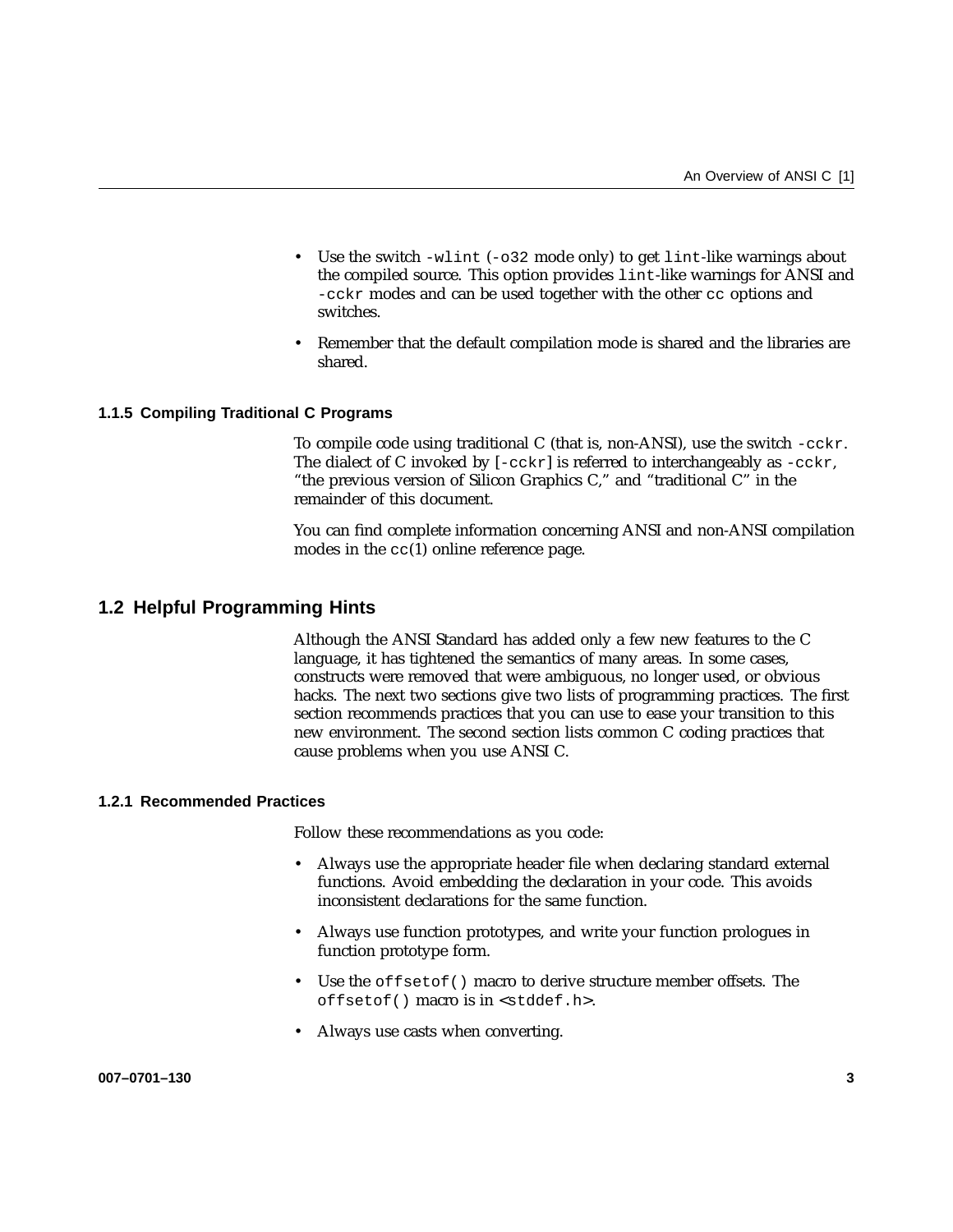- Be strict with your use of qualified objects, such as with volatile and const. Assign the addresses of these objects only to pointers that are so qualified.
- Return a value from all return points of all non-void functions.
- Use only structure designators of the appropriate type as the structure designator in . and -> expressions (that is, ensure that the right side is a member of the structure on the left side).
- Always specify the types of integer bitfields as signed or unsigned.

#### **1.2.2 Practices to Avoid**

Avoid the following as you code:

- Never mix prototyped and nonprototyped declarations of the same function.
- Never call a function before it has been declared. This may lead to an incompatible implicit declaration for the function. In particular, this is unlikely to work for prototyped functions that take a variable number of arguments.
- Never rely on the order in which arguments are evaluated. For example, what is the result of the code fragment  $f \circ \circ (a^{++}, a, \ldots)$ ?
- Avoid using expressions with side effects as arguments to a function.
- Avoid two side effects to the same data location between two successive sequence points (for example,  $x=++x;$ ).
- Avoid declaring functions in a local context, especially if they have prototypes.
- Never access parameters that are not specified in the argument list unless using the stdarg facilities. Use the stdarg facilities only on a function with an unbounded argument list (that is, an argument list terminated with …).
- Never cast a pointer type to anything other than another pointer type or an integral type of the same size (unsigned long), and vice versa. Use a union type to access the bit-pattern of a pointer as a nonintegral and nonpointer type (that is, as an array of chars).
- Do not hack preprocessor tokens (for example, FOO/\*\*/BAR).
- Never modify a string literal.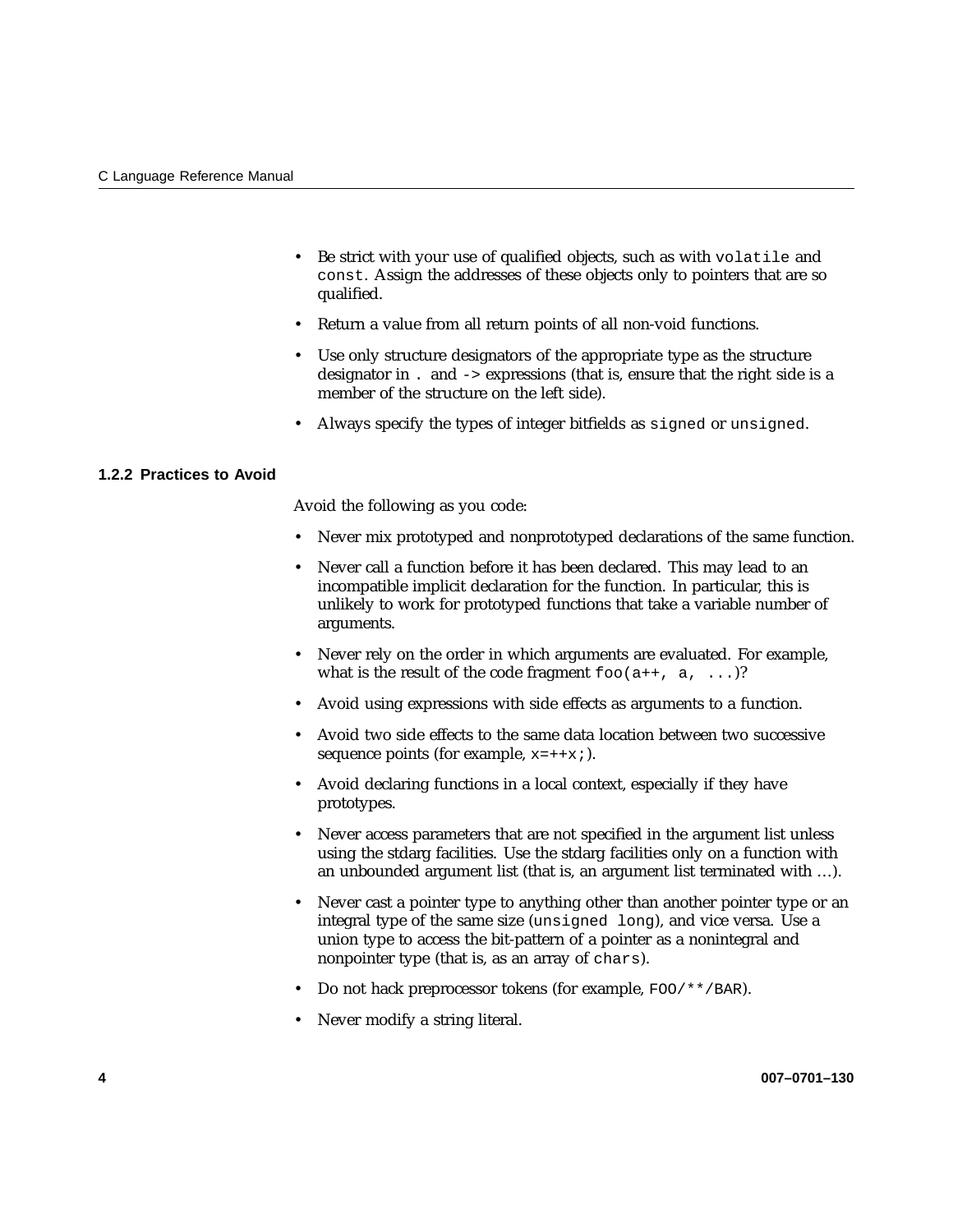• Do not rely on search rules to locate include files that you specify with quotation marks.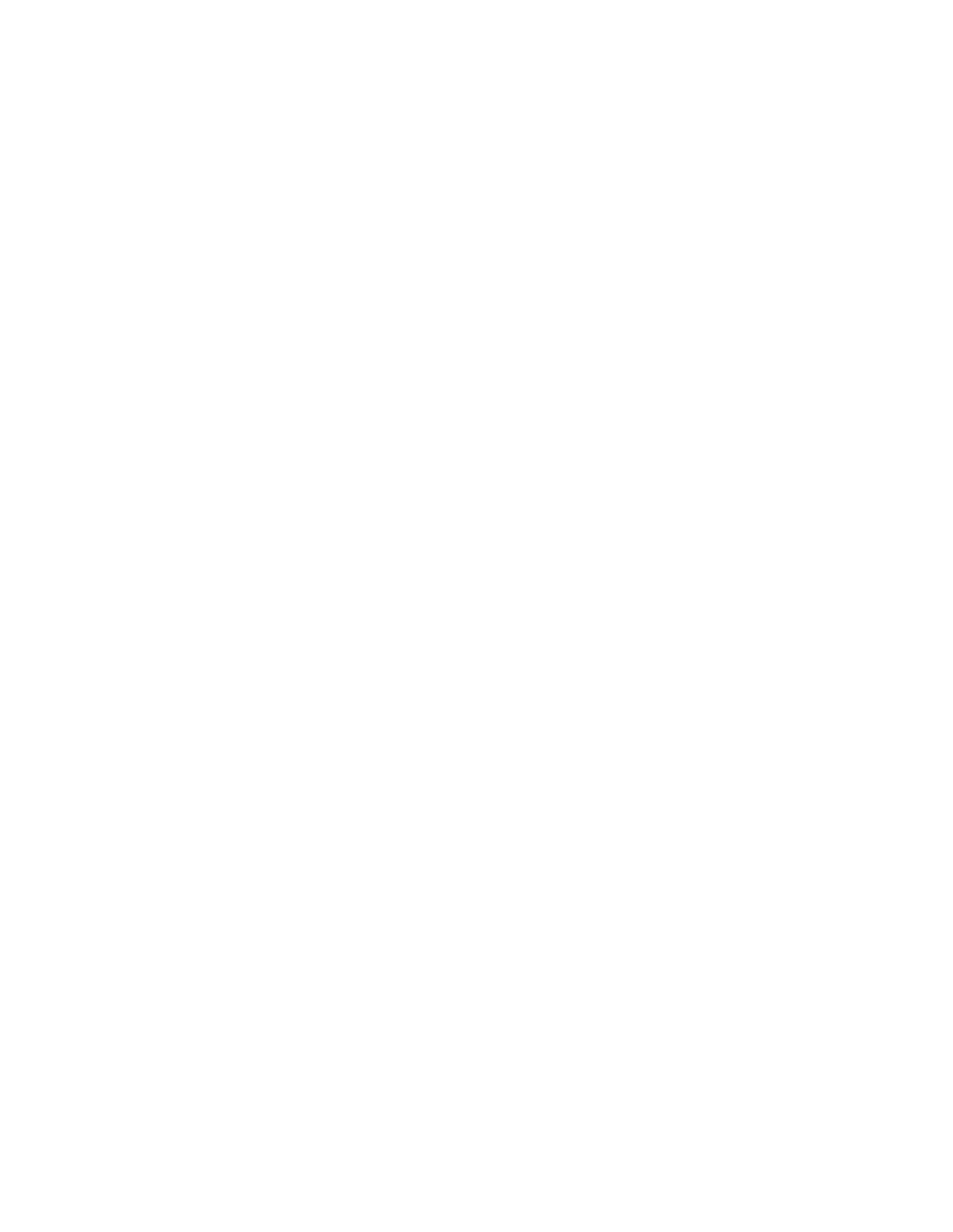This chapter describes changes to the C language, which include the following:

- Section 2.1, page 7, discusses two changes in the way the preprocessor handles string literals and tokens.
- Section 2.2, page 10, covers the four characteristics ANSI C uses to distinguish identifiers.
- Section 2.3, page 13, describes ANSI C changes to type promotions and type compatibility.
- Section 2.4, page 18, explains how ANSI C handles function prototyping.
- Section 2.5, page 19, discusses the changes in function, linker-defined, and data area names.
- Section 2.6, page 21, lists standard header files.

## **2.1 Preprocessor Changes**

When compiling in an ANSI C mode (which is the default unless you specify [-cckr]), ANSI-standard C preprocessing is used. The preprocessor is built into the compiler and is functionally unchanged from the version appearing on  $IRIX^{\mathbb{M}}$  Release 3.10.

The 3.10 version of the compiler had no built-in preprocessor and used two standalone preprocessors, for  $-cckr$  (cpp(1)) and ANSI C (acpp(5)) preprocessing, respectively. If you compile using the -o32 option, you can activate acpp or cpp instead of the built-in preprocessor by using the -oldcpp option, and acpp in -cckr mode by using the -acpp option. Silicon Graphics recommends that you always use the built-in preprocessor, rather than cpp or acpp, because these standalone preprocessors may not be supported in future releases of the compilers.

acpp is a public domain preprocessor and its source is included in /usr/src/gnu/acpp.

Traditionally, the C preprocessor performed two functions that are now illegal under ANSI C. These functions are the substitution of macro arguments within string literals and the concatenation of tokens after removing a null comment sequence.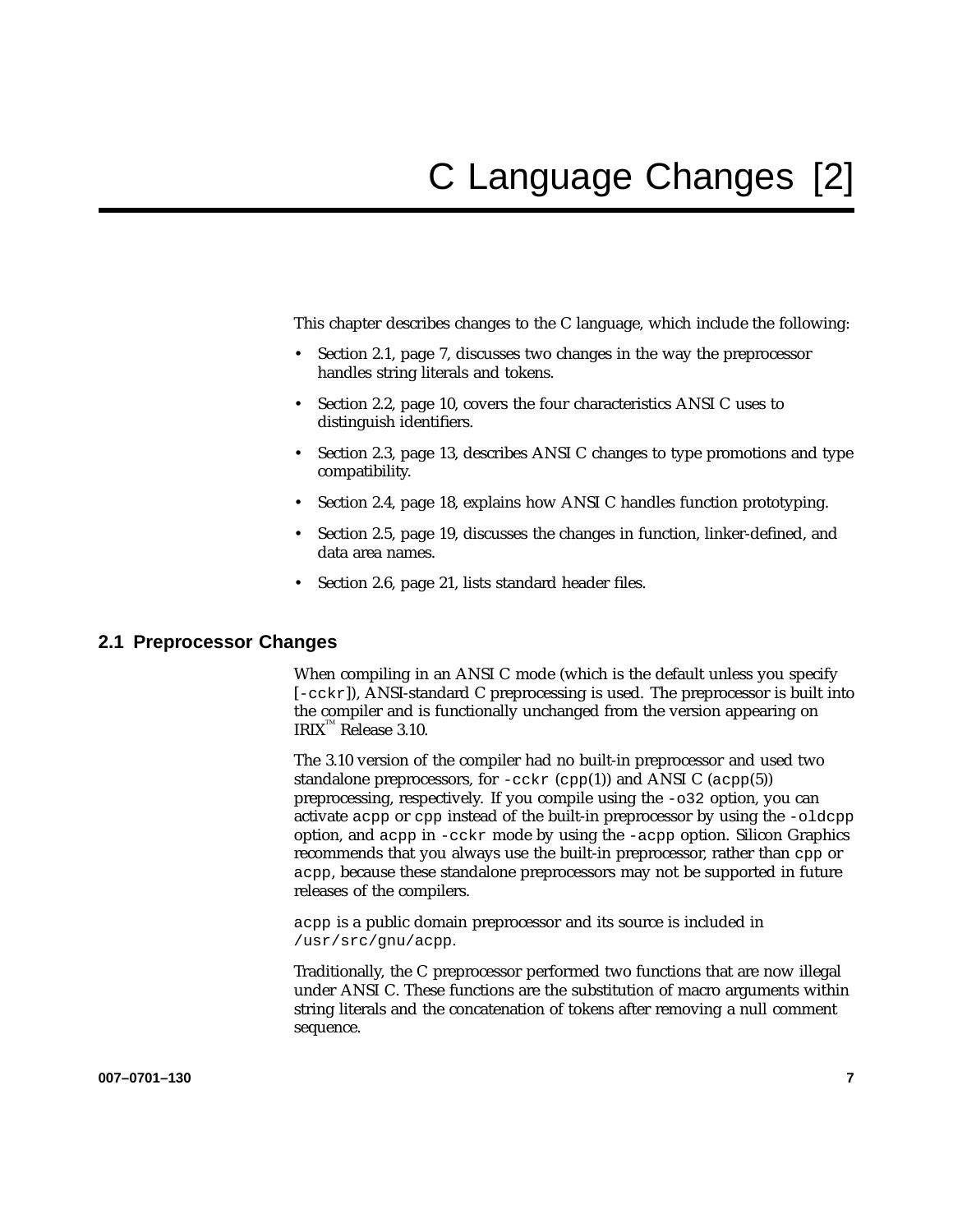#### **2.1.1 Replacement of Macro Arguments in Strings**

Suppose you define two macros, *IN* and *PLANT*, as shown in this example:

#define  $IN(x)$  'x' #define PLANT(y) "placing y in a string"

Later, you invoke them as follows:

IN(hi) PLANT(foo)

Compiling with -cckr makes these substitutions:

'hi' "placing foo in a string"

However, because ANSI C considers a string literal to be an atomic unit, the expected substitution does not occur. So, ANSI C adopted an explicit preprocessor sequence to accomplish the substitution.

In ANSI C, adjacent string literals are concatenated. Therefore, this is the result:

"abc" "def" becomes "abcdef".

This concatenation led to a mechanism for quoting a macro argument. When a macro definition contains one of its formal arguments preceded by a single #, the substituted argument value is quoted in the output. The simplest example of this is as follows:

| Macro:                        | Invoked as:         | Yields:   |
|-------------------------------|---------------------|-----------|
| #define STRING LITERAL(a) # a | STRING LITERAL(foo) | $'$ foo'' |

In conjunction with the rule of concatenation of adjacent string literals, the following macros can be defined:

| Macro:                         | Invoked as:      | Yields:                                       |  |  |
|--------------------------------|------------------|-----------------------------------------------|--|--|
| #define ARE(a,c) # a "are" # c | ARE(trucks, big) | "trucks"" are ""big" or<br>''trucks are big'' |  |  |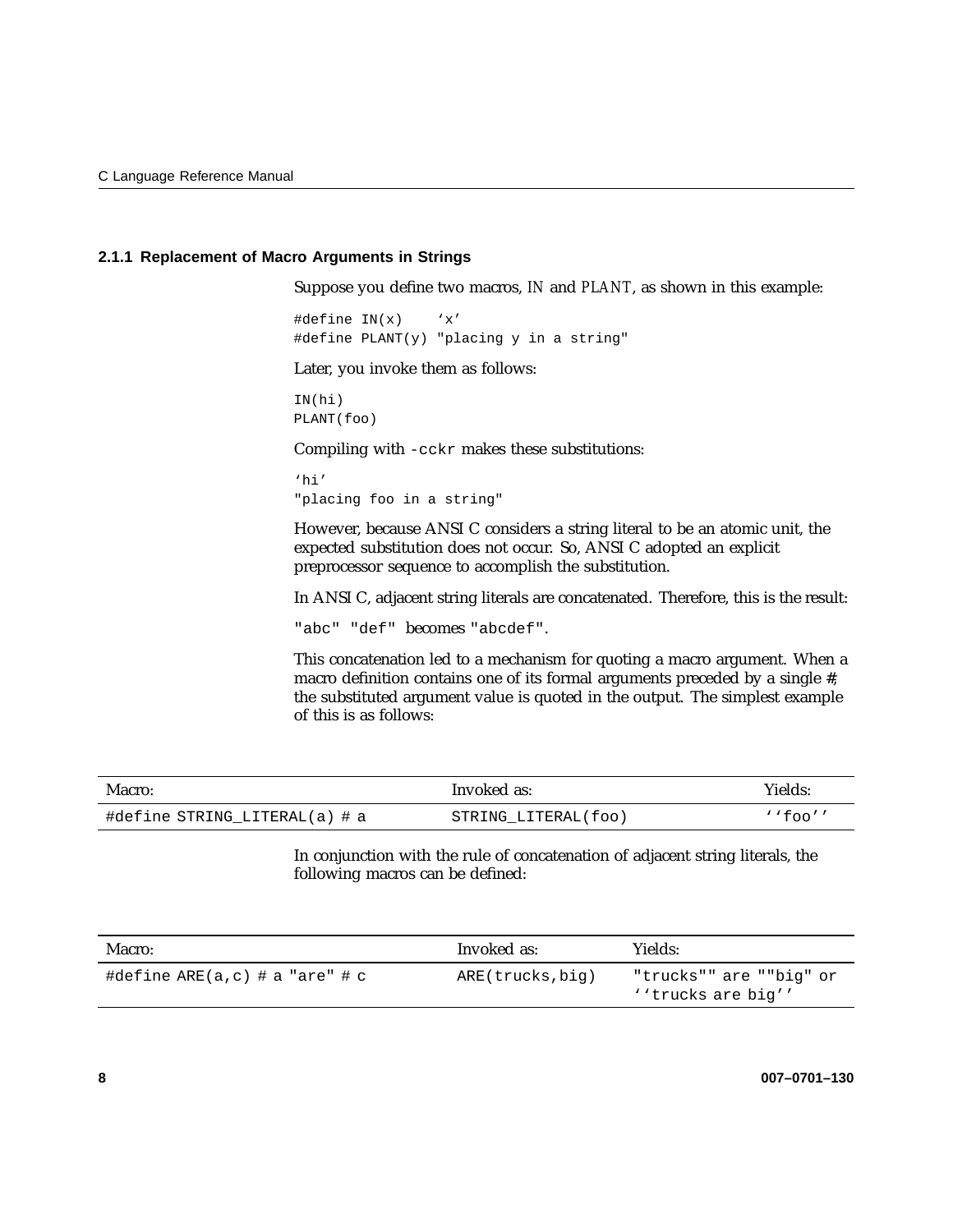Blanks prepended and appended to the argument value are removed. If the value has more than one word, each pair of words in the result is separated by a single blank. Thus, the ARE macro could be invoked as follows:

| Macro:                         | Invoked as:        | Yields:            |
|--------------------------------|--------------------|--------------------|
| #define ARE(a,c) # a "are" # c | ARE(fat cows, big) | "fat cows are big" |
|                                | or                 |                    |
|                                | ARE(fat cows, big) |                    |

Avoid enclosing your macro arguments in quotes, because these quotes are placed in the output string. For example:

```
ARE (''fat cows'', ''big'') becomes ''\''fat cows\'' are
\''big\''''
```
No obvious facility exists to enclose macro arguments with single quotes.

#### **2.1.2 Token Concatenation**

When compiling  $[-cckr]$ , the value of macro arguments can be concatenated by entering

#define glue(a,b) a/\*\*/b glue(FOO,BAR)

The result yields FOOBAR.

This concatenation does not occur under ANSI C, because null comments are replaced by a blank. However, similar behavior can be obtained by using the ## operator in -ansi and -xansi mode. ## instructs the precompiled to concatenate the value of a macro argument with the adjacent token, as illustrated by the following example:

| This code:                       | Yields:   |
|----------------------------------|-----------|
| #define glue left(a) GLUED ## a  |           |
| #define glue right(a) a ## GLUED |           |
| #define $qlue(a,b)$ a ## b       |           |
| glue left(LEFT)                  | GLUEDLEFT |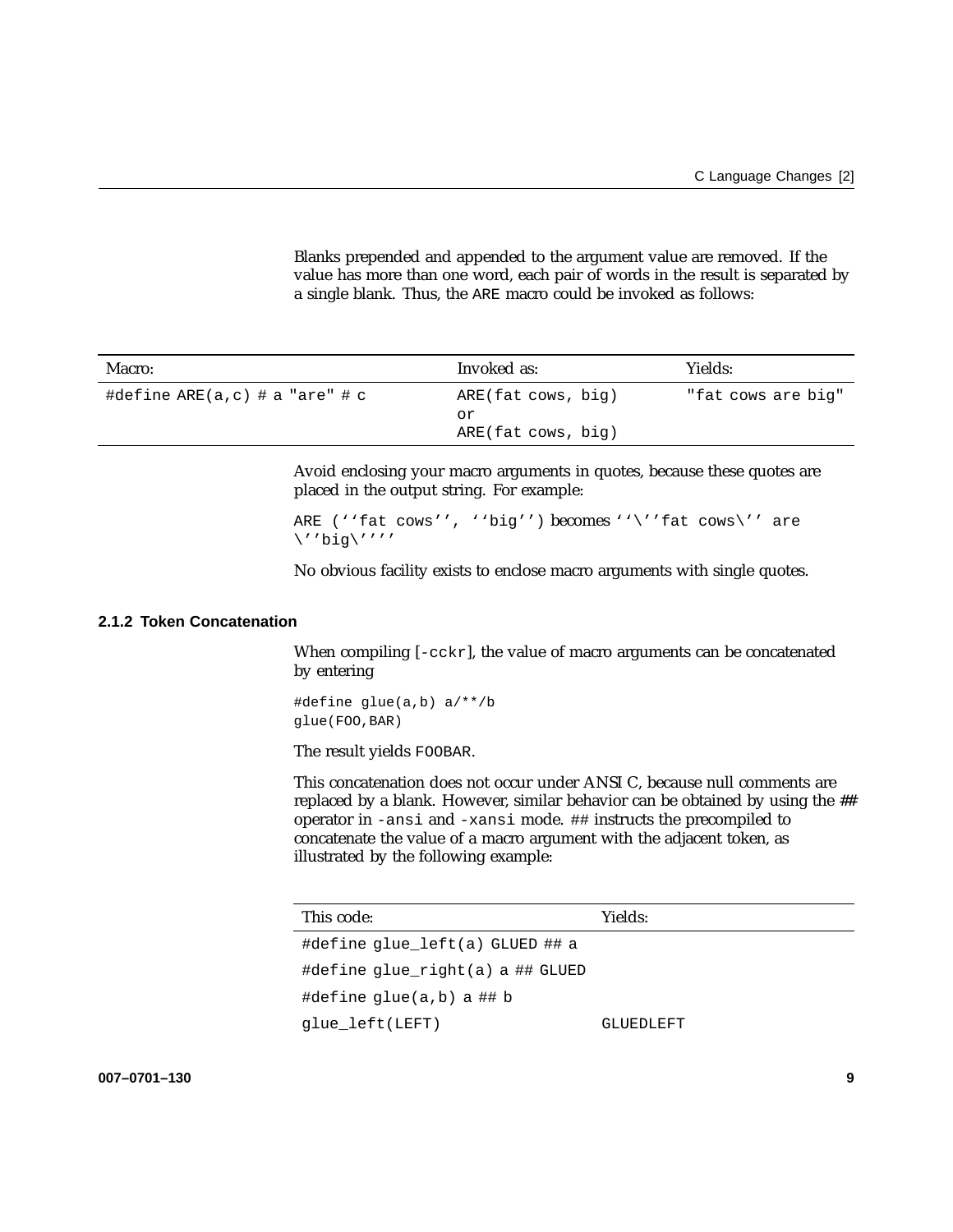| This code:        | Yields:    |
|-------------------|------------|
| glue_right(RIGHT) | RIGHTGLUED |
| glue(LEFT,RIGHT)  | LEFTRIGHT  |

Furthermore, the resulting token is a candidate for further replacement. Note what happens in this example:

| This code:               | Yields:     |
|--------------------------|-------------|
| #define HELLO ''hello''  |             |
| #define glue(a,b) a ## b |             |
| glue(HEL,LO)             | $'$ hello'' |

# **2.2 Changes in Disambiguating Identifiers**

Under ANSI C, an identifier has four disambiguating characteristics: its scope, linkage, name space, and storage duration. Each of these characteristics was used in traditional C, either implicitly or explicitly. Except in the case of storage duration, which is either static or automatic, the definitions of these characteristics chosen by the standard differ in certain ways from those you may be accustomed to, as detailed in Section 2.2.1, page 10, Section 2.2.2, page 12, and Section 2.2.3, page 12. For a discussion of the same material with a different focus, see Section 4.1, page 31.

#### **2.2.1 Scoping Differences**

ANSI C recognizes four scopes of identifiers: the familiar file and block scopes and the new function and function prototype scopes.

- Function scope includes only labels. As in traditional C, labels are valid until the end of the current function.
- Block scope rules differ from traditional C in one significant instance: the outermost block of a function and the block that contains the function arguments are the same under ANSI C.

For example, when compiling the following code, ANSI C complains of a redeclaration of *x*, whereas traditional C quietly hides the argument *x* with the local variable *x*, as if they were in distinct scopes: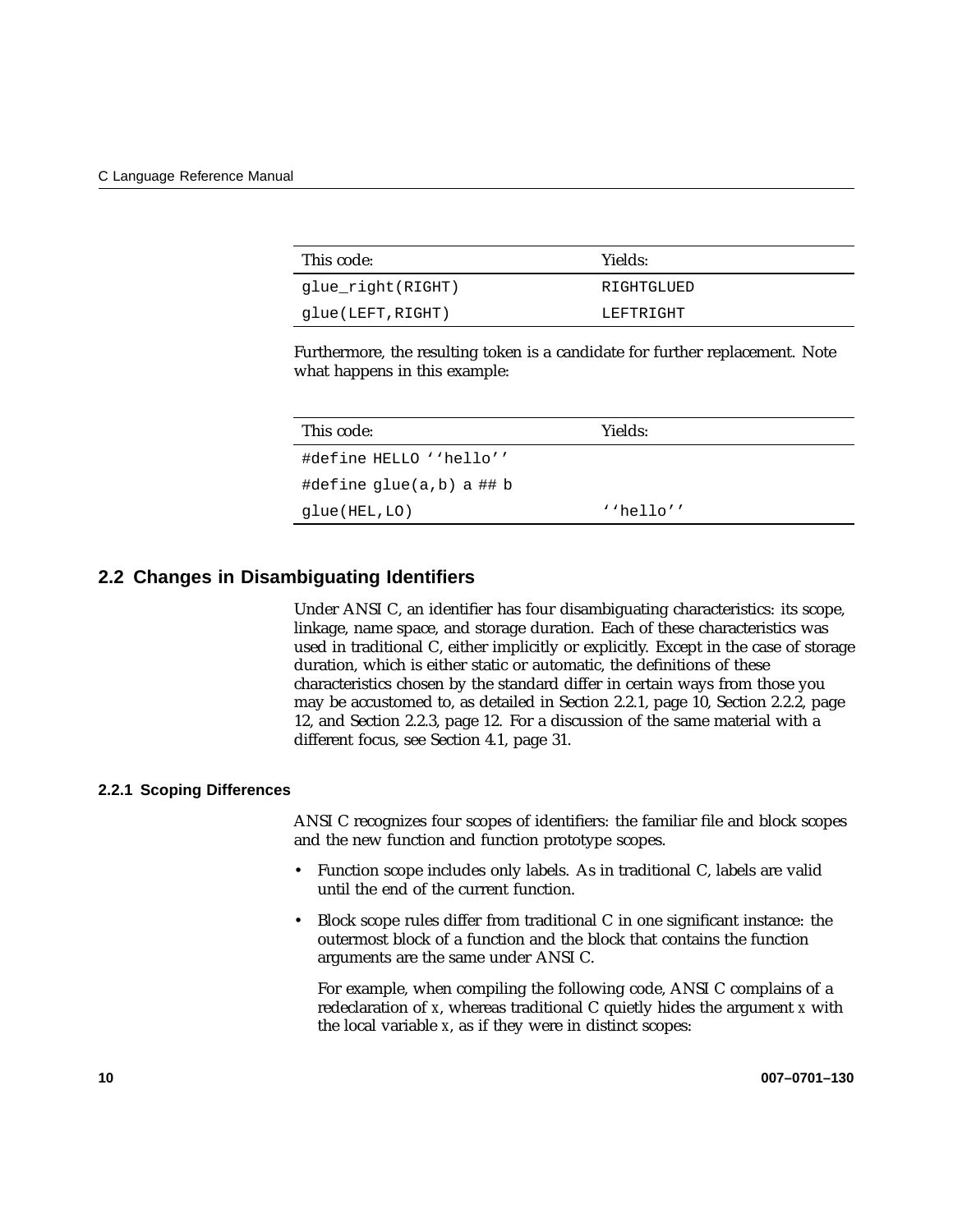```
int f(x);
int x;
{
     int x;
     x = 1;}
```
• Function prototype scope is a new scope in ANSI C. If an identifier appears within the list of parameter declarations in a function prototype that is not part of a function definition, it has function prototype scope, which terminates at the end of the prototype. This allows any dummy parameter names appearing in a function prototype to disappear at the end of the prototype.

Consider the following example:

```
char * getenv (const char * name);
int name;
```
The int variable name does not conflict with the parameter *name* because the parameter went out of scope at the end of the prototype. However, the prototype is still in scope.

• File scope applies to identifiers appearing outside of any block, function, or function prototype.

One last discrepancy in scoping rules between ANSI and traditional C concerns the scope of the function  $f \circ \circ$  () in the following example:

```
float f;
func0() \{extern float foo() ;
     f = foo();
}
func1() \{f = foo() ;
}
```
In traditional C, the function  $f \circ \circ$  ( ) would be of type  $f$  loat when it is invoked in the function func1(), because the declaration for foo() had file scope, even though it occurred within a function. ANSI C dictates that the declaration for  $f \circ \circ$  () has block scope. Thus, there is no declaration for  $f \circ \circ$  () in scope in  $func1()$ , and it is implicitly typed int. This difference in typing between the explicitly and implicitly declared versions of foo() results in a redeclaration error at compile time, because they both are linked to the same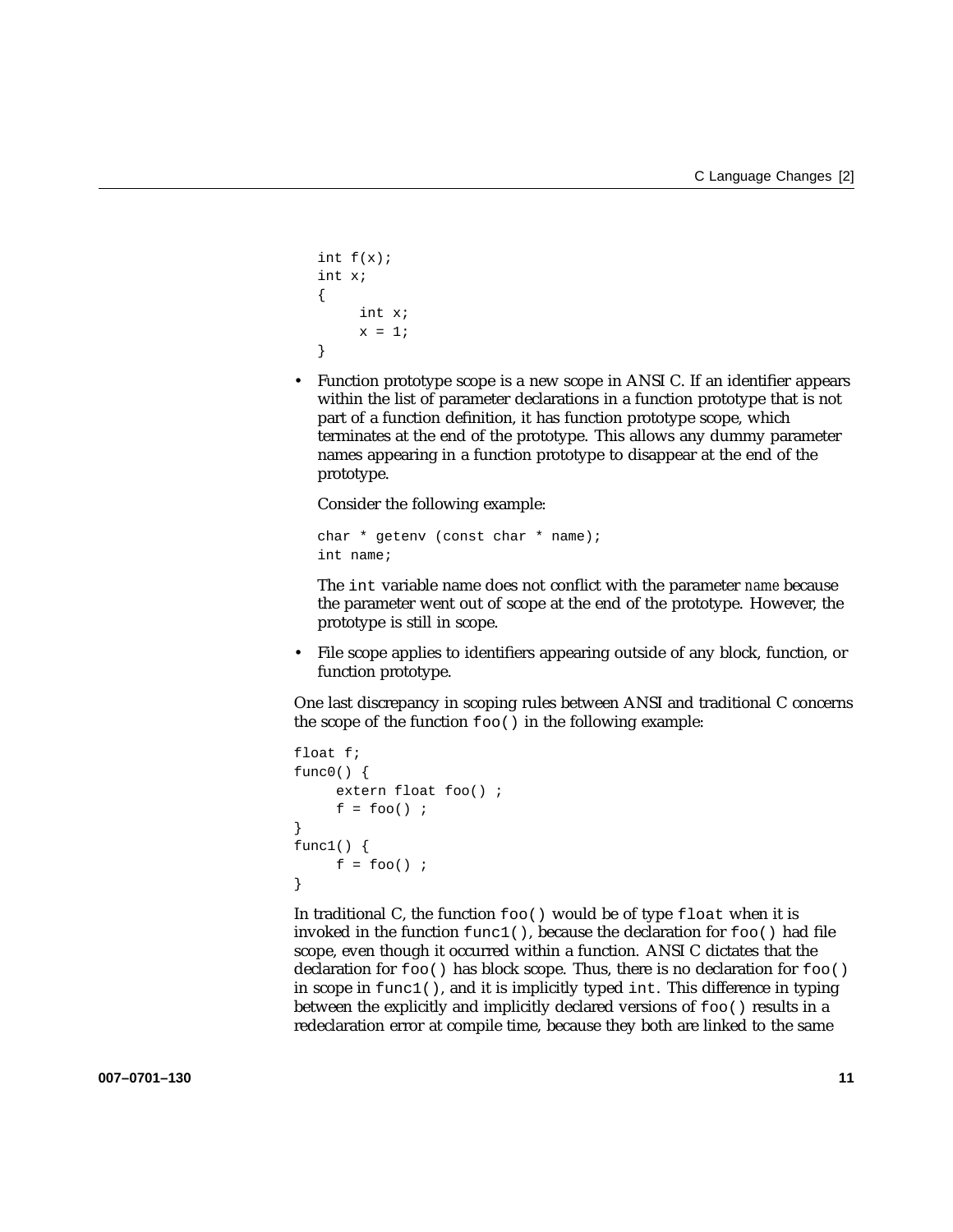external definition for foo() and the difference in typing could otherwise produce unexpected behavior.

#### **2.2.2 Name Space Changes**

ANSI C recognizes four distinct name spaces: one for tags, one for labels, one for members of a particular struct or union, and one for everything else. This division creates two discrepancies with traditional C:

- In ANSI C, each struct or union has its own name space for its members. This is a pointed departure from traditional C, in which these members were nothing more than offsets, allowing you to use a member with a structure to which it does not belong. This usage is illegal in ANSI C.
- Enumeration constants were special identifiers in versions of Silicon Graphics C prior to IRIX Release 3.3. In ANSI C, these constants are simply integer constants that can be used wherever they are appropriate. Similarly, in ANSI C, other integer variables can be assigned to a variable of an enumeration type with no error.

#### **2.2.3 Changes in the Linkage of Identifiers**

An identifier's linkage determines which of the references to that identifier refer to the same object. This terminology formalizes the familiar concept of variables declared extern and variables declared static and is a necessary augmentation to the concept of scope.

extern int mytime; static int yourtime;

In the previous example, both mytime and yourtime have file scope. However, mytime has external linkage, while yourtime has internal linkage. An object can also have no linkage, as is the case of automatic variables.

The preceding example illustrates another implicit difference between the declarations of mytime and yourtime. The declaration of yourtime allocates storage for the object, whereas the declaration of mytime merely references it.

If mytime is initialized as follows, storage is allocated:

int mytime = 0;

In ANSI C terminology, a declaration that allocates storage is referred to as a definition. This is different from traditional C.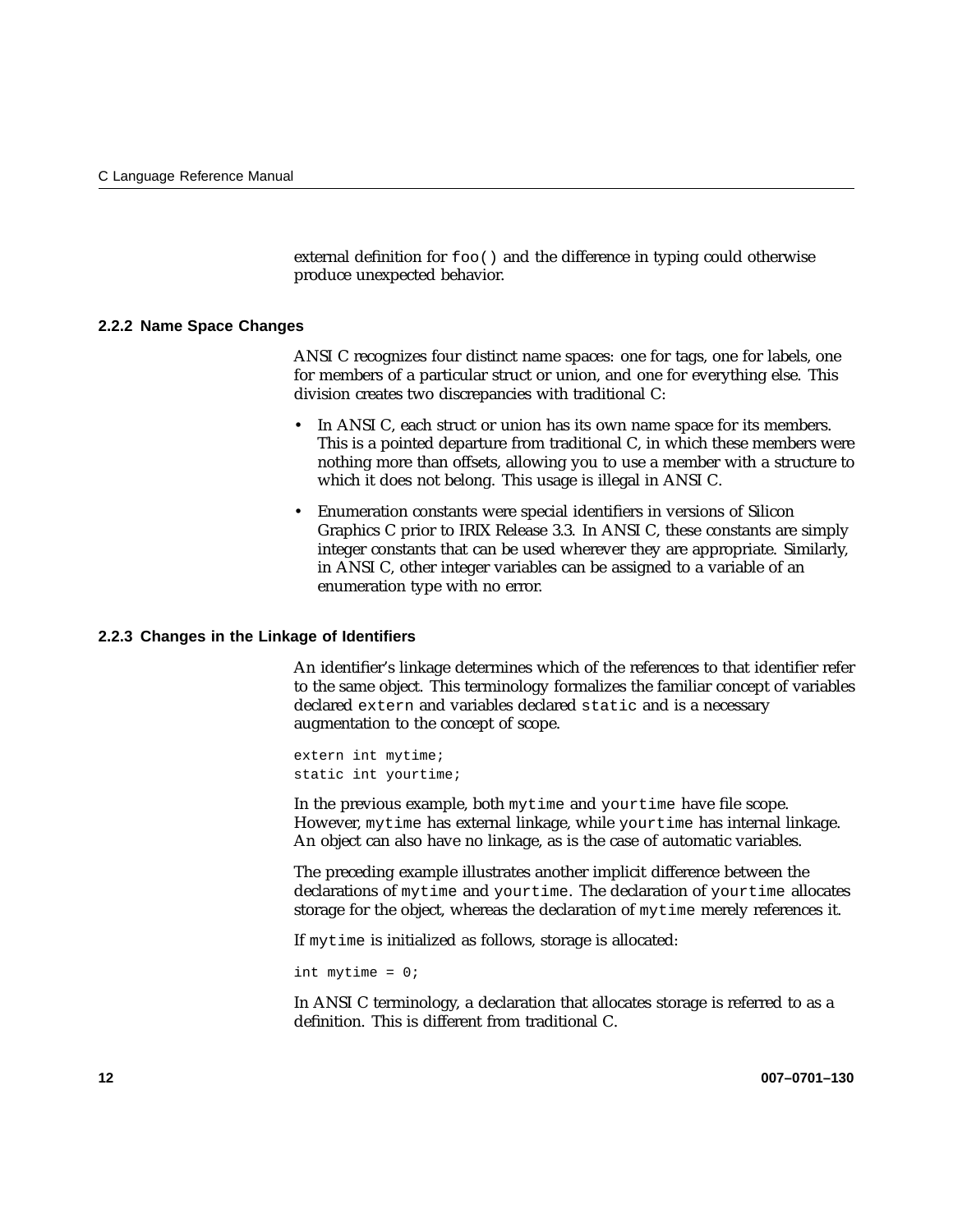In traditional C, neither of the following declarations was a definition:

```
extern int bert;
int bert;
```
In effect, the second declaration included an implicit extern specification. This is not true in ANSI C.

**Note:** Objects with external linkage that are not specified as extern at the end of the compilation unit are considered definitions, and, in effect, initialized to zero. (If multiple declarations of the object are in the compilation unit, only one needs the extern specification.)

The effect of this change is to produce "multiple definition" messages from the linker when two modules contain definitions of the same identifier, even though neither is explicitly initialized. This is often referred to as the strict ref/def model. A more relaxed model can be achieved by using the -common compiler flag.

The ANSI C linker issues a warning when it finds redundant definitions, indicating the modules that produced the conflict. However, the linker cannot determine whether the definition of the object is explicit. If a definition is given with an explicit initialization, and that definition is not the linker's choice, the result may be incorrectly initialized objects. This is illustrated in the following example:

```
module1.c:
     int ernie;
module2.c:
     int ernie = 5;
```
ANSI C implicitly initializes ernie in module1.c to zero. To the linker, ernie is initialized in two different modules. The linker warns you of this situation, and chooses the first such module it encounters as the true definition of ernie. This module may or may not contain the explicitly initialized copy.

# **2.3 Types and Type Compatibility**

Historically, C has allowed free mixing of arithmetic types in expressions and as arguments to functions. (Arithmetic types include integral and floating point types. Pointer types are not included.) C's type promotion rules reduced the number of actual types used in arithmetic expressions and as arguments to the following three: int, unsigned, and double. This scheme allowed free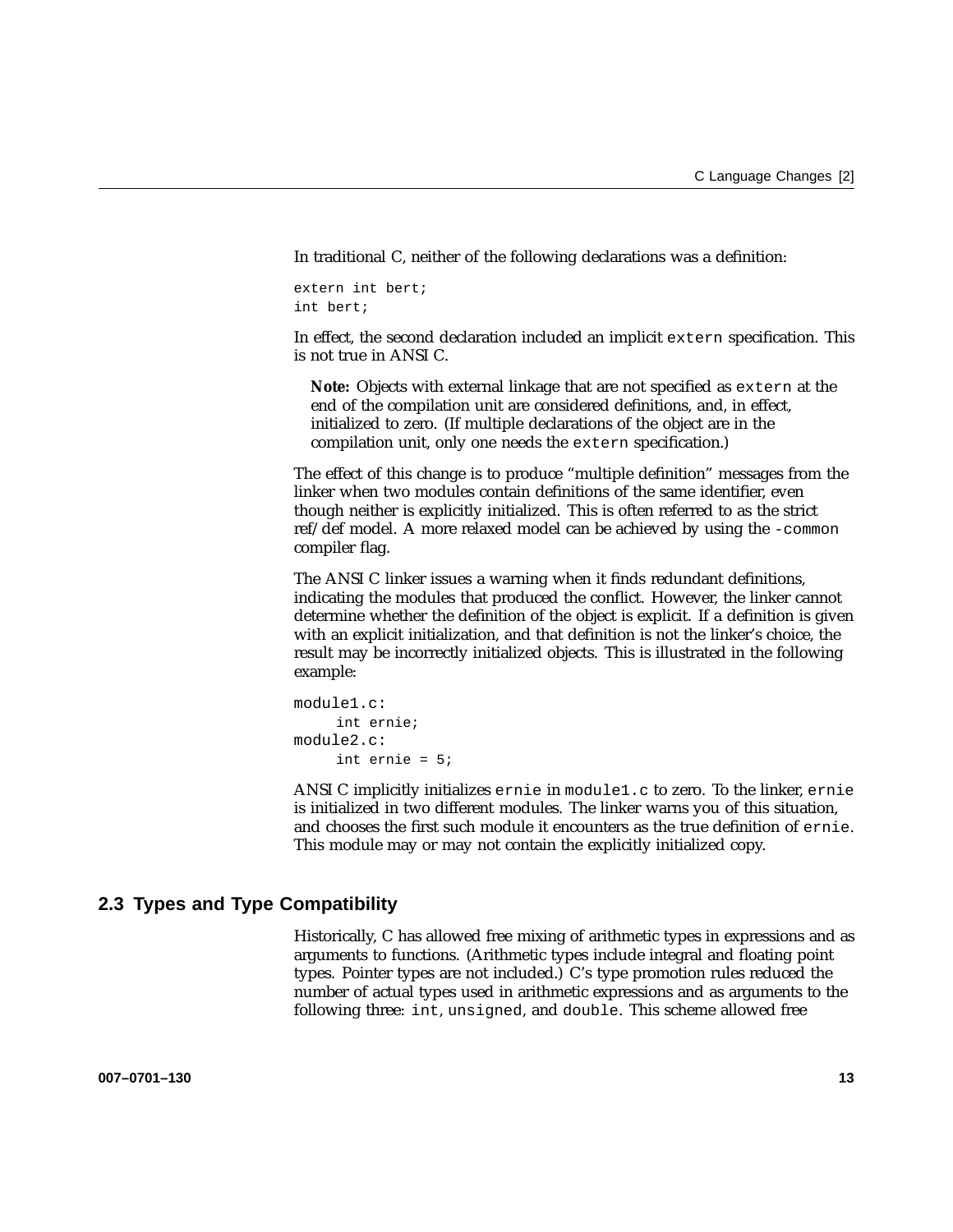mixing of types, but in some cases forced unnecessary conversions and complexity in the generated code.

One ubiquitous example of unnecessary conversions is when float variables were used as arguments to a function. C's type promotion rules often caused two unwanted, expensive conversions across a function boundary.

ANSI C has altered these rules somewhat to avoid the unnecessary overhead in many C implementations. This alteration, however, may produce differences in arithmetic and pointer expressions and in argument passing. For a complete discussion of operator conversions and type promotions, see Chapter 5, page 43.

#### **2.3.1 Type Promotion in Arithmetic Expressions**

Two differences are noteworthy between ANSI and traditional C. First, ANSI C relaxes the restriction that all floating point calculations must be performed in double precision. In the following example, pre-ANSI C compilers are required to convert each operand to double, perform the operation in double precision, and truncate the result to float:

```
extern float f, f0, f1;
addf() \{f = f0 + f1;}
```
These steps are not required in ANSI C. In ANSI C, the operation can be done entirely in single-precision. (In traditional C, these operations were performed in single-precision if the [-float] compiler option was selected.)

The second difference in arithmetic expression evaluation involves integral promotions. ANSI C dictates that any integral promotions be "value-preserving." Traditional C used "unsignedness-preserving" promotions. Consider the following example:

```
unsigned short us = 1, them = 2;
int i;
test() {
     i = us - them;}
```
ANSI C's value-preserving rules cause each of us and them to be promoted to int, which is the expression type. The unsignedness-preserving rules, in traditional C, cause us and them to be promoted to unsigned. The latter case yields a large unsigned number, whereas ANSI C yields -1. The discrepancy in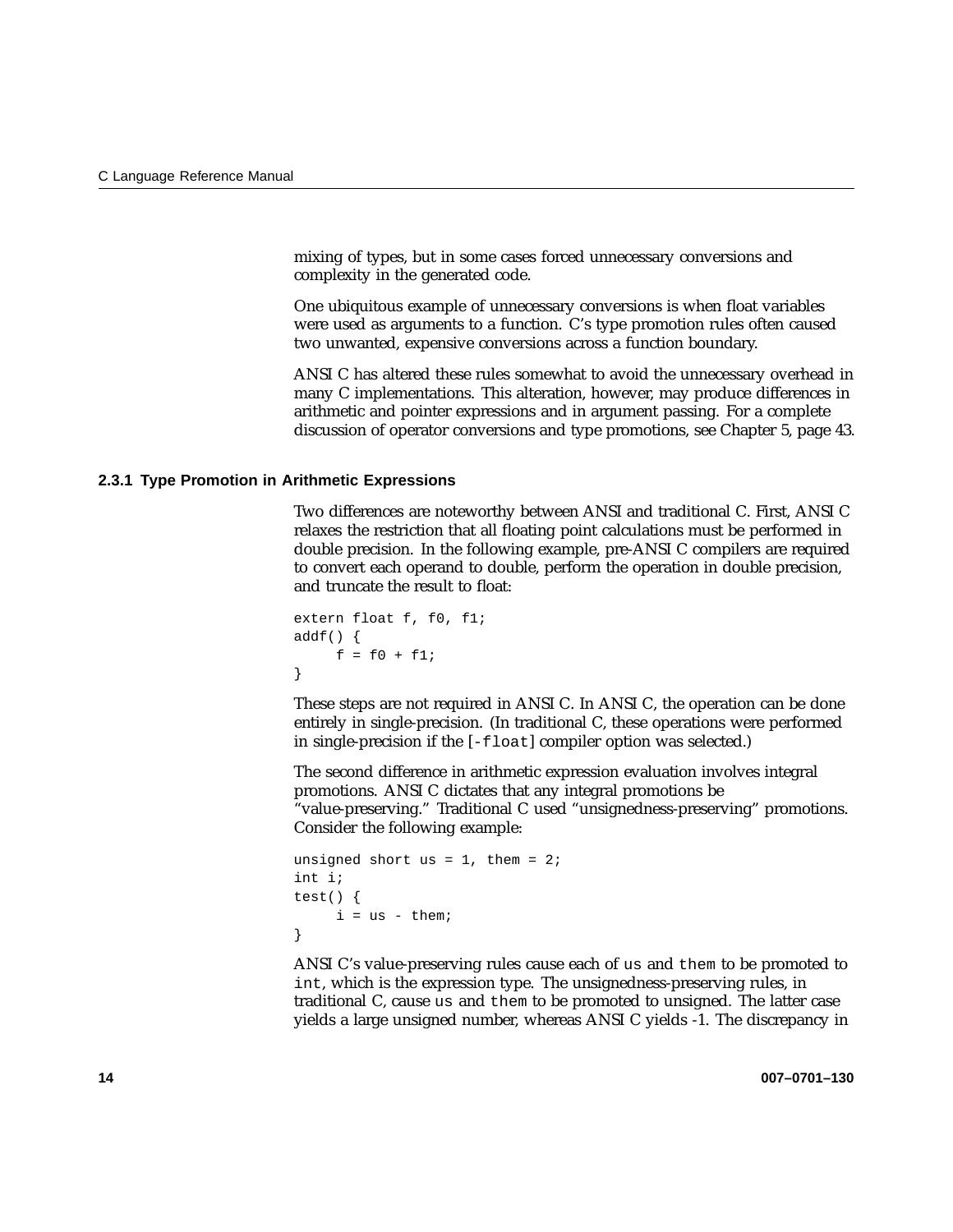this case is inconsequential, because the same bit pattern is stored in the integer i in both cases, and it is later interpreted as -1.

However, if the case is altered slightly, as in the following example, the result assigned to  $f$  is quite different under the two schemes:

```
unsigned short us = 1, them = 2;
float f;
test() {
    f = us - them}
```
If you use the -wlint option, the compiler will warn about the implicit conversions from int or unsigned to float.

For more information on arithmetic conversions, see Section 5.6, page 45.

### **2.3.2 Type Promotion and Floating Point Constants**

The differences in behavior of ANSI C floating point constants and traditional C floating point constants can cause numerical and performance differences in code ported from the traditional C to the ANSI C compiler.

For example, consider the result type of the following computation:

#define PI 3.1415926 float a, b;

 $b = a * PI;$ 

The result type of b depends on which compilation options you use. Table 1, page 15, lists the effects of various options.

| Compilation<br>Option | PI Constant Type | <b>Promotion Behavior</b>  |
|-----------------------|------------------|----------------------------|
| $-cckr$               | double           | $(fload)$ ((double)a * PI) |
| $-cckr$ -float        | float            | $a * PT$                   |
| -xansi                | double           | $(fload)$ ((double)a * PI) |
| -ansi                 | double           | $(fload)$ ((double)a * PI) |

Table 1. Effect of Compilation Options on Floating Point Conversions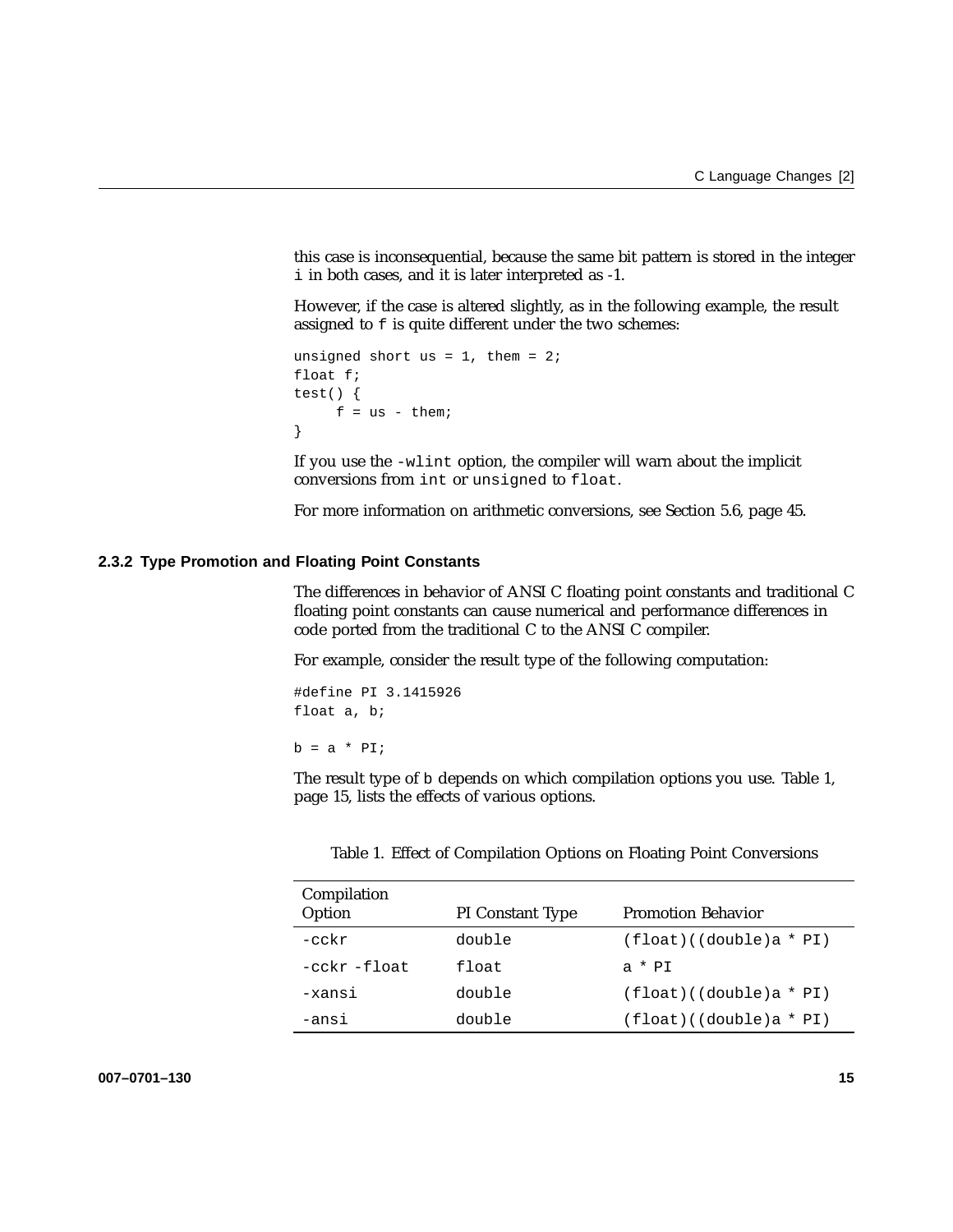Each conversion incurs computational overhead.

The -float flag has no effect if you also specify -ansi or -xansi. To prevent the promotion of floating constants to double (and promoting the computation to a double precision multiply) you must specify the constant as a single precision floating point constant. In the previous example, you would use the following statement:

#define PI 3.1415926f /\* single precision float \*/

Traditional C (compiled with the -cckr option) does not recognize the float qualifier, f, however. Instead, write the constant definition as follows:

#ifdef \_\_STDC\_\_ #define PI 3.1415926f #else #define PI 3.1415926 #endif

If you compile with the -ansi, -ansiposix or -xansi options, \_\_STDC\_\_ is automatically defined, as though you used -D\_\_STDC\_\_= 1 on your compilation line. Therefore, with the last form of constant definition noted above, the calculation in the example is promoted as described in Table 2, page 16.

| Compilation Option PI Constant Type |        | <b>Promotion Behavior</b>  |
|-------------------------------------|--------|----------------------------|
| -cckr                               | double | $(fload)$ ((double)a * PI) |
| -cckr -float                        | float  | $a * PI$                   |
| -xansi                              | float  | $a * PI$                   |
| -ansi                               | float  | $a * PT$                   |

Table 2. Using \_\_STDC\_\_ to Affect Floating Point Conversions

#### **2.3.3 Compatible Types**

To determine whether or not an implicit conversion is permissible, ANSI C introduced the concept of compatible types. After promotion, using the appropriate set of promotion rules, two non-pointer types are compatible if they have the same size, signedness, and integer or float characteristic, or, in the case of aggregates, are of the same structure or union type. Except as discussed in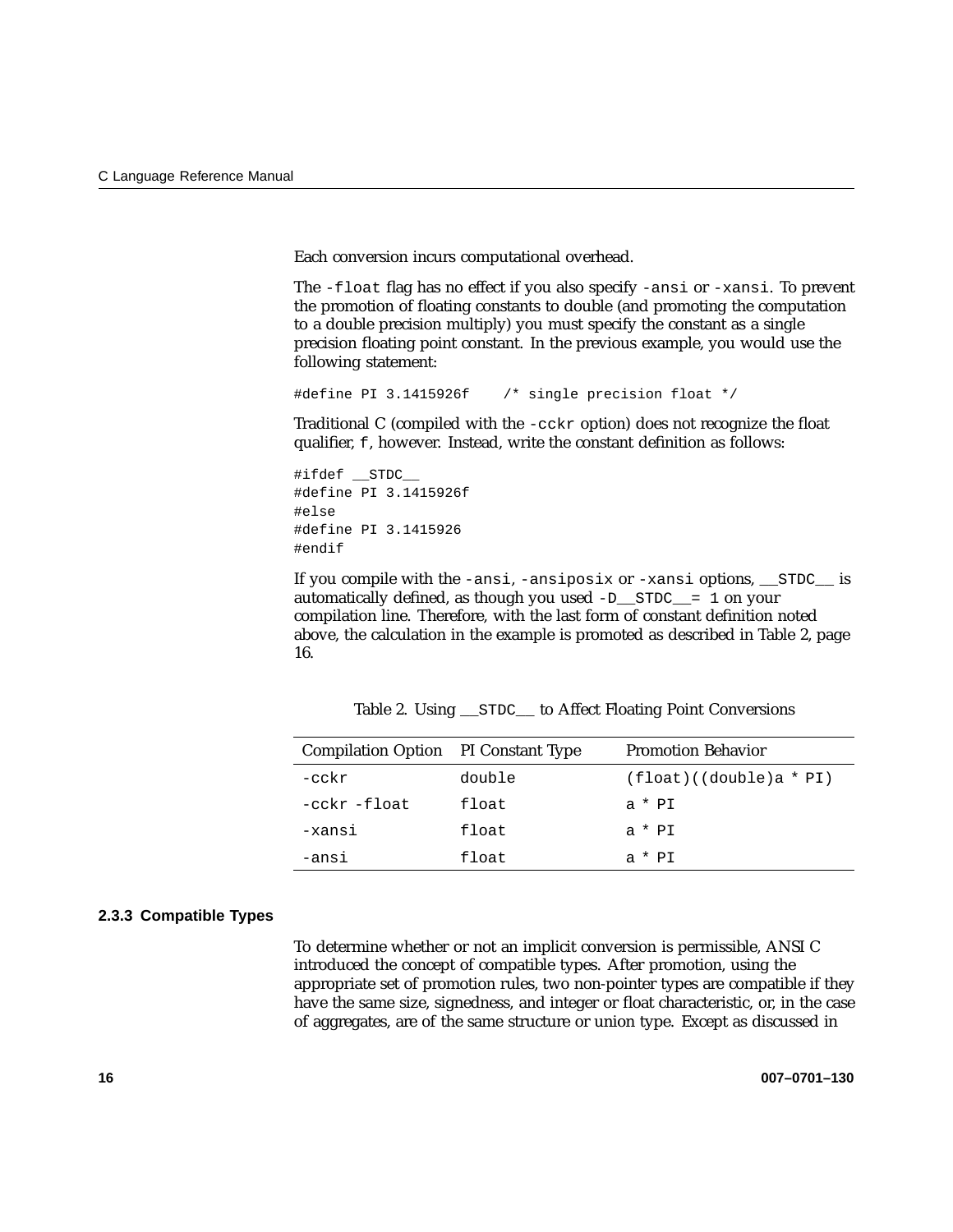the previous section, no surprises should result from these changes. You should not encounter unexpected problems unless you are using pointers.

Pointers are compatible if they point to compatible types. No default promotion rules apply to pointers. Under traditional C, the following code fragment compiled silently:

```
int *iptr;
unsigned int *uiptr;
foo() \{iptr = uiptr;
}
```
Under ANSI C, the pointers iptr and uiptr do not point to compatible types (because they differ in unsignedness), which means that the assignment is illegal. Insert the appropriate cast to alleviate the problem. When the underlying pointer type is irrelevant or variable, use the wildcard type  $\text{void} *$ .

#### **2.3.4 Argument Type Promotions**

ANSI C rules for the promotion of arithmetic types when passing arguments to a function depend on whether or not a prototype is in scope for the function at the point of the call. If a prototype is not in scope, the arguments are converted using the default argument promotion rules: short and char types (whether signed or unsigned) are passed as ints, other integral quantities are not changed, and floating point quantities are passed as doubles. These rules are also used for arguments in the variable-argument portion of a function whose prototype ends in ellipses (…).

If a prototype is in scope, an attempt is made to convert each argument to the type indicated in the prototype prior to the call. The types of conversions that succeed are similar to those that succeed in expressions. Thus, an int is promoted to a float if the prototype so indicates, but a pointer to unsigned is not converted to a pointer to int. ANSI C also allows the implementation greater freedom when passing integral arguments if a prototype is in scope. If it makes sense for an implementation to pass short arguments as 16-bit quantities, it can do so.

Use of prototypes when calling functions allows greater ease in coding. However, due to the differences in argument promotion rules, serious discrepancies can occur if a function is called both with and without a prototype in scope. Make sure that you use prototypes consistently and that any prototype is declared to be in scope for all uses of the function identifier.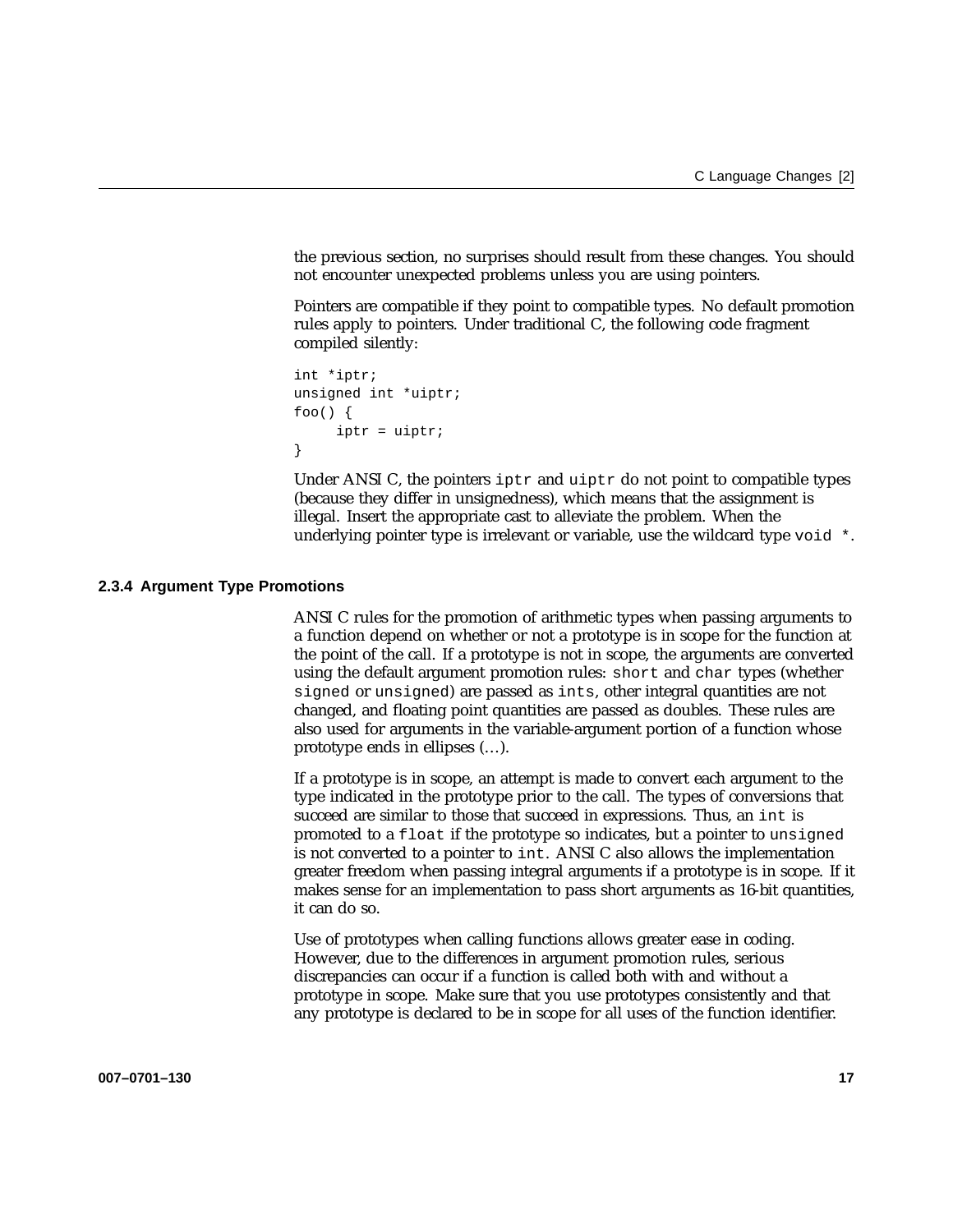### **2.3.5 Mixed Use of Functions**

To reduce the chances of problems occurring when calling a function with and without a prototype in scope, limit the types of arithmetic arguments in function declarations. In particular, avoid using short or char types for arguments; their use rarely improves performance and may raise portability issues if you move your code to a machine with a smaller word size. This is because function calls made with and without a prototype in scope may promote the arguments differently. In addition, be circumspect when typing a function argument float, because you can encounter difficulties if the function is called without a prototype in scope. With these issues in mind, you can quickly solve the few problems that may arise.

## **2.4 Function Prototypes**

Function prototypes are not new to Silicon Graphics C. In traditional C, however, the implementation of prototypes was incomplete. In one case, a significant difference still exists between the ANSI C and the traditional C implementations of prototypes.

You can prototype functions in two ways. The most common method is simply to create a copy of the function declaration with the arguments typed, with or without identifiers for each, such as either of the following:

```
int func(int, float, unsigned [2]);
int func(int i, float f, unsigned u[2]);
```
You can also prototype a function by writing the function definition in prototype form:

```
int func(int i, float f, unsigned u[2])
{
     < code for func >
}
```
In each case, a prototype is created for  $func()$  that remains in scope for the rest of the compilation unit.

One area of confusion about function prototypes is that you must write functions that have prototypes in prototype form. Unless you do this, the default argument promotion rules apply.

ANSI C elicits an error diagnostic for two incompatible types for the same parameter in two declarations of the same function. Traditional C elicits an error diagnostic when the incompatibility may lead to a difference between the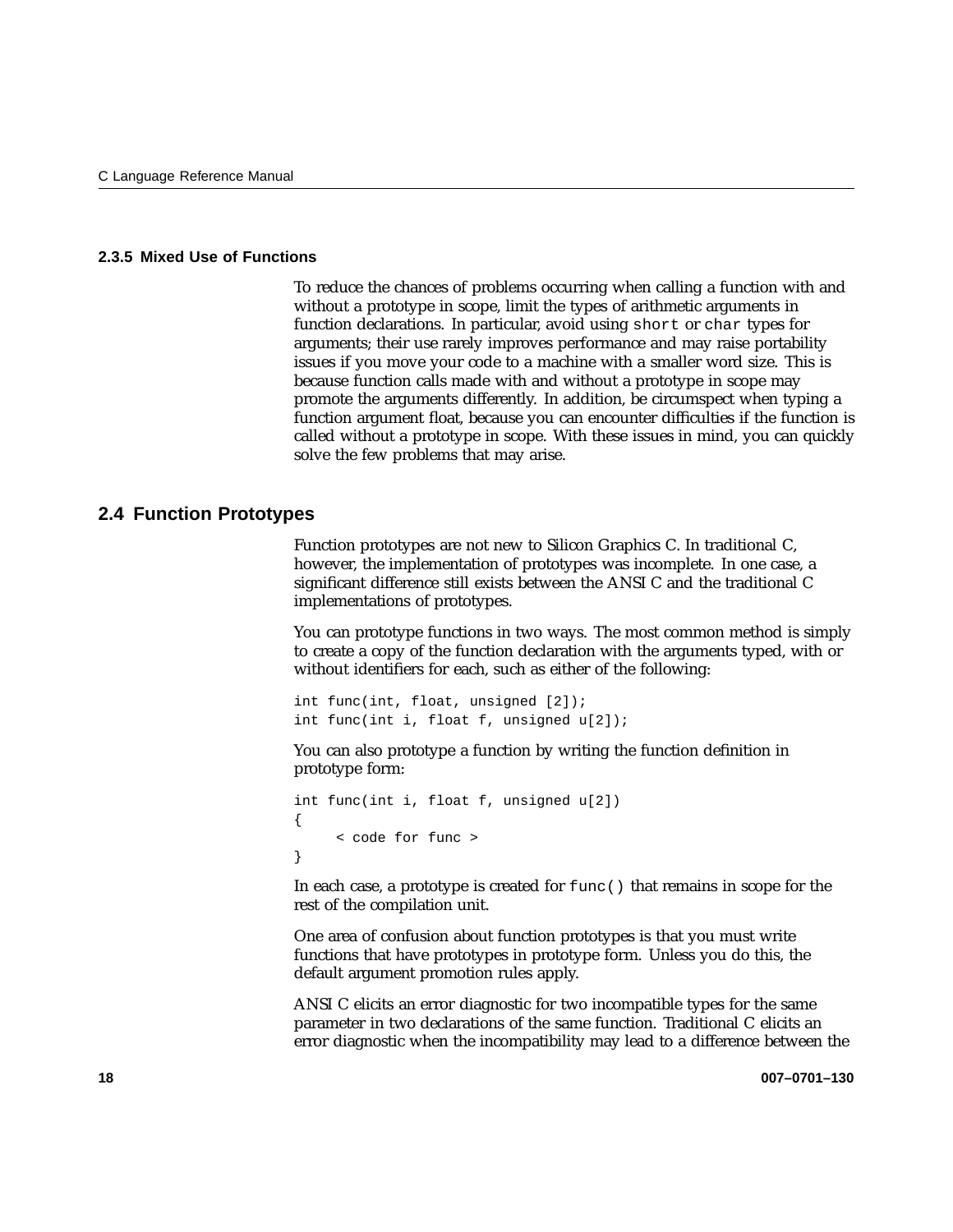bit-pattern of the value passed in by the caller and the bit-pattern seen in the parameter by the callee.

In the following example, the function func() is declared twice with incompatible parameter profiles:

```
int func (float);
int func (f)
float f;
{…}
```
The parameter  $f$  in  $func()$  is assumed to be type double, because the default argument promotions apply. Error diagnostics in traditional C and ANSI C are elicited about the two incompatible declarations for func().

The following two situations produce diagnostics from the ANSI C compiler when you use function prototypes:

- A prototyped function is called with one or more arguments of incompatible type. (Incompatible types are discussed in Section 2.3, page 13.)
- Two incompatible (explicit or implicit) declarations for the same function are encountered. This version of the compiler scrutinizes duplicate declarations carefully and catches inconsistencies.

**Note:** When you use -cckr you do not get warnings about prototyped functions, unless you specify -prototypes.

## **2.5 External Name Changes**

Many well-known UNIX external names that are not covered by the ANSI C standard are in the user's name space. These names fall into three categories:

- 1. Names of functions in the C library
- 2. Names defined by the linker
- 3. Names of data areas with external linkage

### **2.5.1 Changes in Function Names**

Names of functions that are in the user's name space and are referenced by ANSI C functions in the C library are aliased to counterpart functions whose names are reserved. In all cases, the new name is formed simply by prefixing an underbar to the old name. Thus, although it was necessary to change the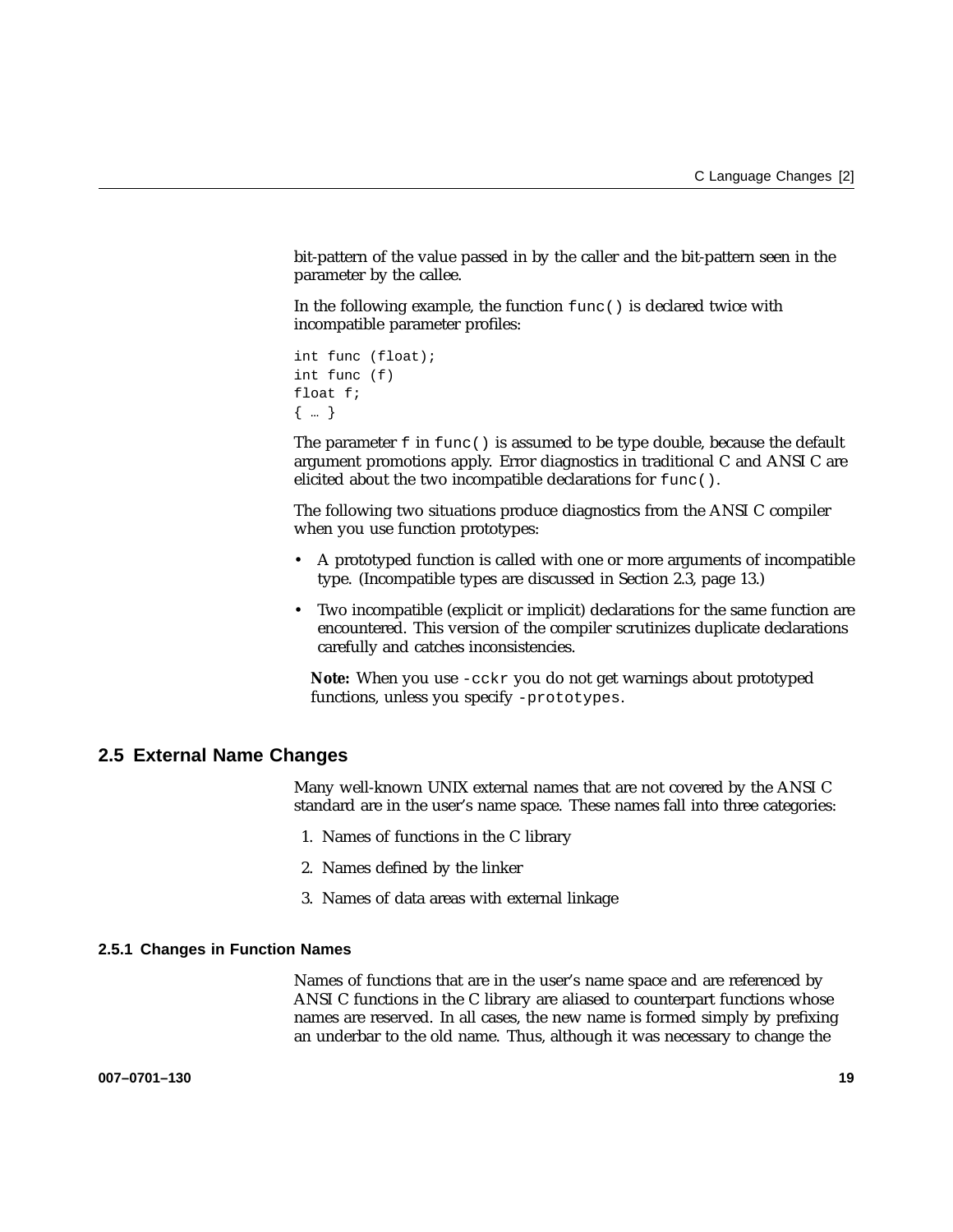name of the familiar UNIX C library function write() to \_write(), the function write() remains in the library as an alias.

The behavior of a program may change if you have written your own versions of C library functions. If, for example, you have your own version of write(), the C library continues to use its version of  $write()$ .

#### **2.5.2 Changes in Linker-Defined Names**

The linker is responsible for defining the standard UNIX symbols end, etext, and edata, if these symbols are unresolved in the final phases of linking. (See the end(3C) reference page for more information.) The ANSI C linker has been modified to satisfy references for \_etext, \_edata, and \_end as well. The ANSI C library reference to end has been altered to \_end.

This mechanism preserves the ANSI C name space, while providing for the definition of the non-ANSI C forms of these names if they are referenced from existing code.

#### **2.5.3 Data Area Name Changes**

The names of several well-known data objects used in the ANSI C portion of the C library were in the user's name space. These objects are listed in Table 3, page 21. These names were moved into the reserved name space by prefixing their old names with an underscore. Whether these names are defined in your environment depends on the compilation mode you are using (the default is -xansi).

Table 3, page 21, shows the effect of compilation mode on names and indicates whether or not these well-known external names are visible when you compile code in the various modes. The left column has three sets of names. Determine which versions of these names are visible by examining the corresponding column under your compilation mode.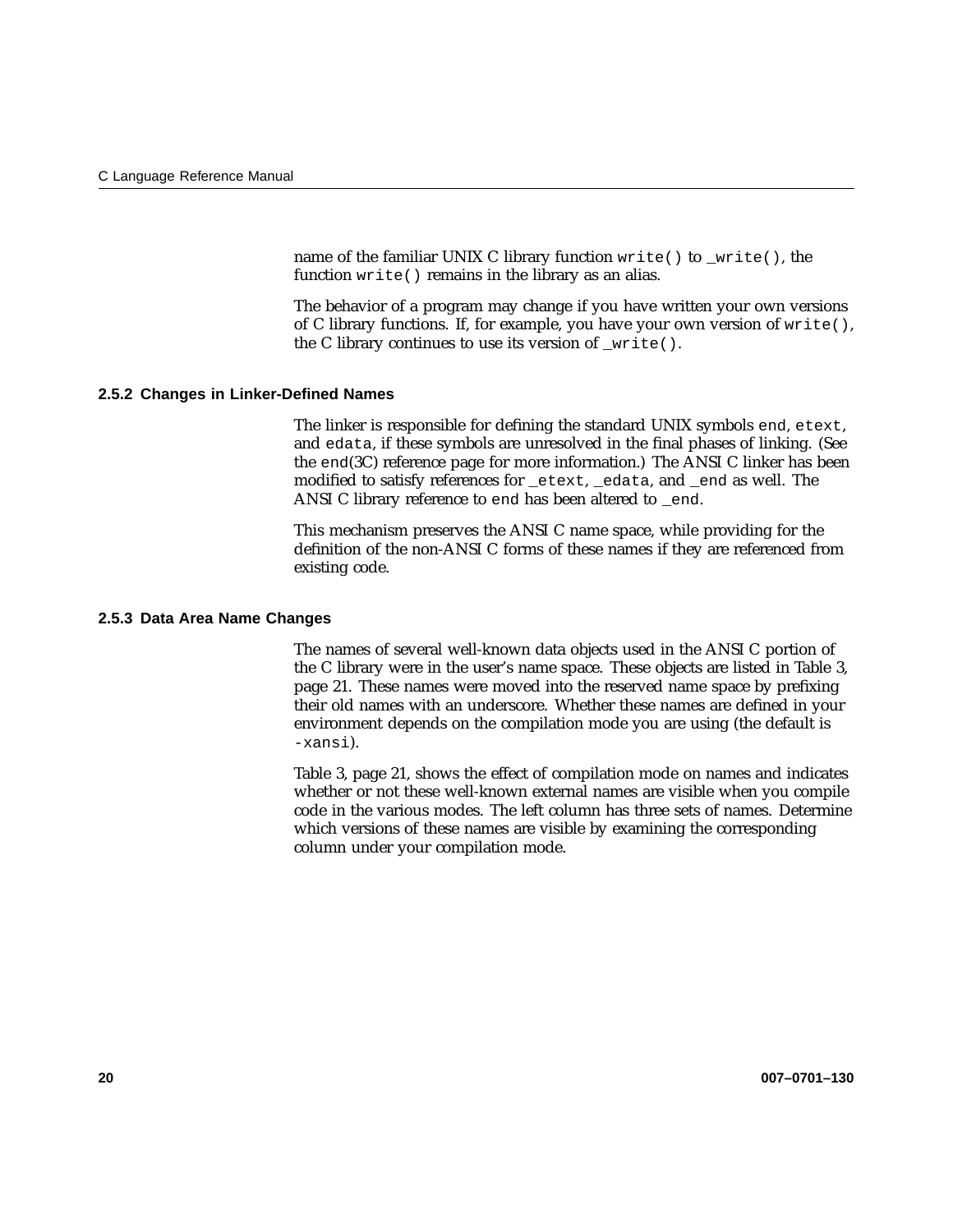| <b>Name</b>                            | $-cckr$                               | -xansi                                                   | -ansi                                                    |
|----------------------------------------|---------------------------------------|----------------------------------------------------------|----------------------------------------------------------|
| environ                                | environ and<br>environ <b>aliased</b> | environ and environ<br>aliased                           | only _environ visible                                    |
| timezone, tzname,<br>altzone, daylight | unchanged                             | #define to ANSI C name if<br>using $\tt$ ime.h>          | timezone, tzname,<br>_altzone, _daylight                 |
| sys nerr,<br>sys_errlist               | unchanged                             | identical copies with names<br>sys nerr,<br>_sys_errlist | identical copies with<br>names sys nerr,<br>_sys_errlist |

### Table 3. Effect of Compilation Mode on Names

Definitions of some of the terms used in Table 3, page 21, are as follows:

- "aliased" means the two names access the same object.
- "unchanged" means the well-known version of the name is unaltered.
- "identical copies" means that two copies of the object exist—one with the well-known name and one with the ANSI C name (prefixed with an underbar). Applications should not alter these objects.
- "#define" means that a macro is provided in the indicated header to translate the well-known name to the ANSI C counterpart. Only the ANSI C name exists. You should include the indicated header if your code refers to the well-known name. For example, the name tzname is:
	- Unchanged when compiling -cckr
	- Converted to the reserved ANSI C name (\_tzname) by a macro if you include <time.h> when compiling -xansi
	- Available only as the ANSI C version (\_tzname) if compiling -ansi (the default is -xansi)

### **2.6 Standard Headers**

Functions in the ANSI C library are declared in a set of standard headers. This set is self-consistent and is free of name space pollution, when compiling in the pure ANSI mode. Names that are normally elements of the user's name space but are specifically reserved by ANSI are described in the corresponding standard header. Refer to these headers for information on both reserved names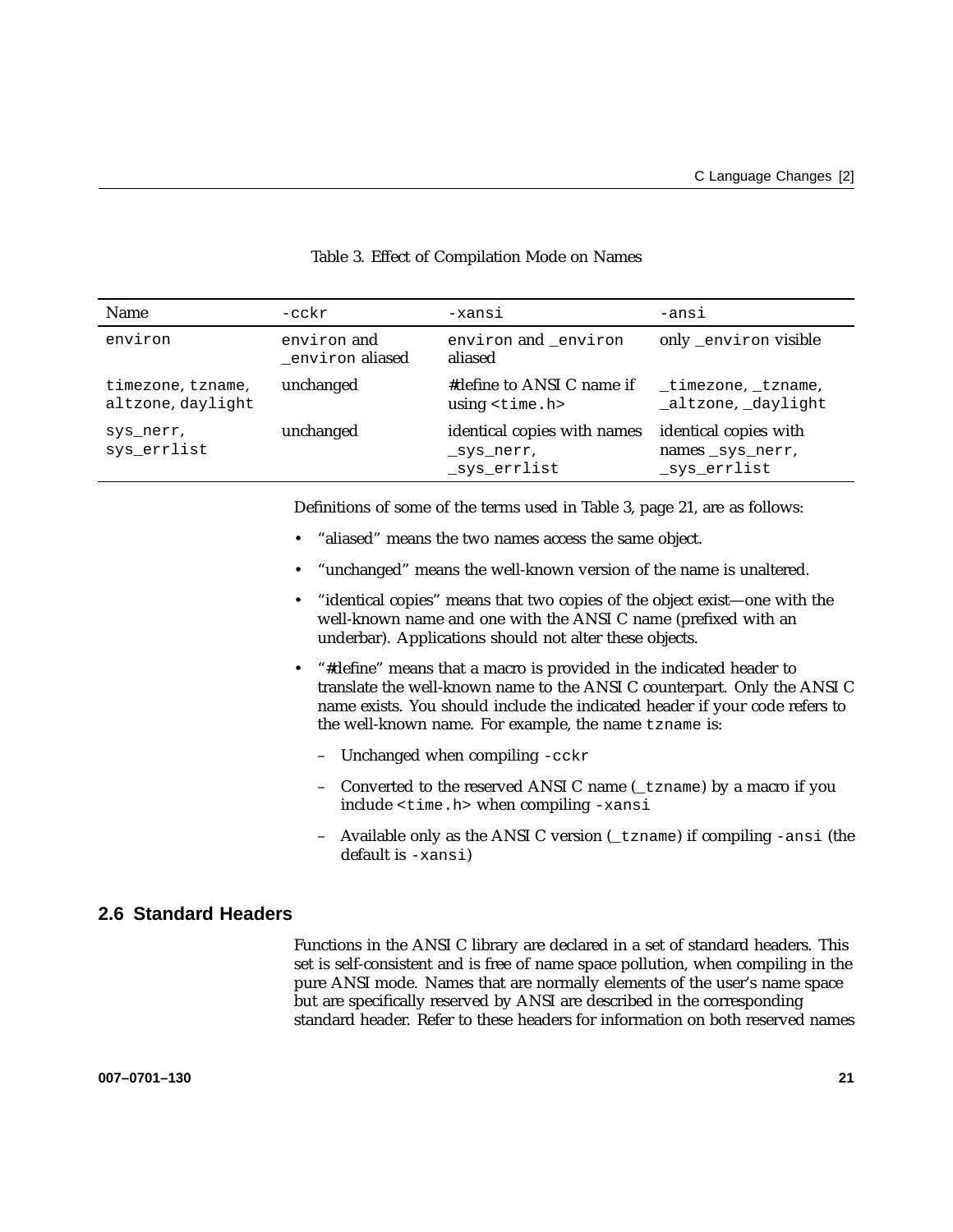and ANSI library function prototypes. The following list contains the set of standard headers:

```
<assert.h>
<ctype.h>
<errno.h>
<float.h>
<limits.h>
<locale.h>
<math.h>
<setjmp.h>
<signal.h>
<stdio.h>
<stddef.h>
<stdarg.h>
<string.h>
<stdlib.h>
<sys/errno.h>
<sys/signal.h>
<time.h>
```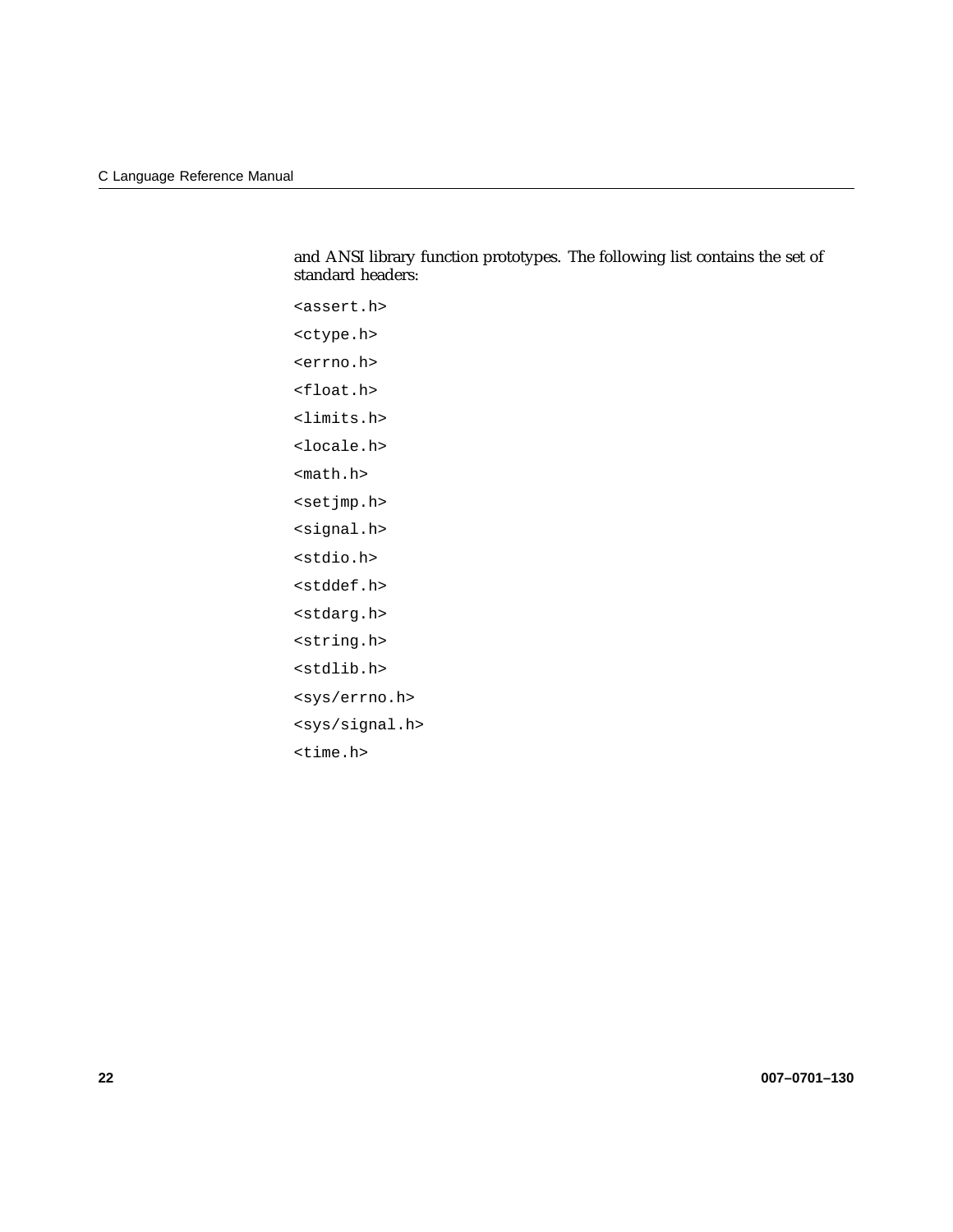This chapter covers the C lexical conventions including comments and tokens. A token is a series of contiguous characters that the compiler treats as a unit.

Blanks, tabs, newlines, and comments are collectively known as "white space." White space is ignored except as it serves to separate tokens. Some white space is required to separate otherwise adjacent identifiers, keywords, and constants.

If the input stream has been parsed into tokens up to a given character, the next token is taken to include the longest string of characters that could possibly constitute a token.

## **3.1 Comments**

The  $/*$  characters introduce a comment; the  $*/$  characters terminate a comment. They do not indicate a comment when occurring within a string literal. Comments do not nest. Once the /\* introducing a comment is seen, all other characters are ignored until the ending \*/ is encountered.

## **3.2 Identifiers**

An identifier, or name, is a sequence of letters, digits, and underscores  $\bigcup$ . The first character cannot be a digit. Uppercase and lowercase letters are distinct. Name length is unlimited. The terms identifier and name are used interchangeably.

## **3.3 Keywords**

The identifiers listed in Table 4, page 23, are reserved for use as keywords and cannot be used for any other purpose.

| Keywords |               |     |                 |        |          |
|----------|---------------|-----|-----------------|--------|----------|
| auto     | default float |     | register struct |        | volatile |
| break    | do            | for | return          | switch | while    |

Table 4. Reserved Keywords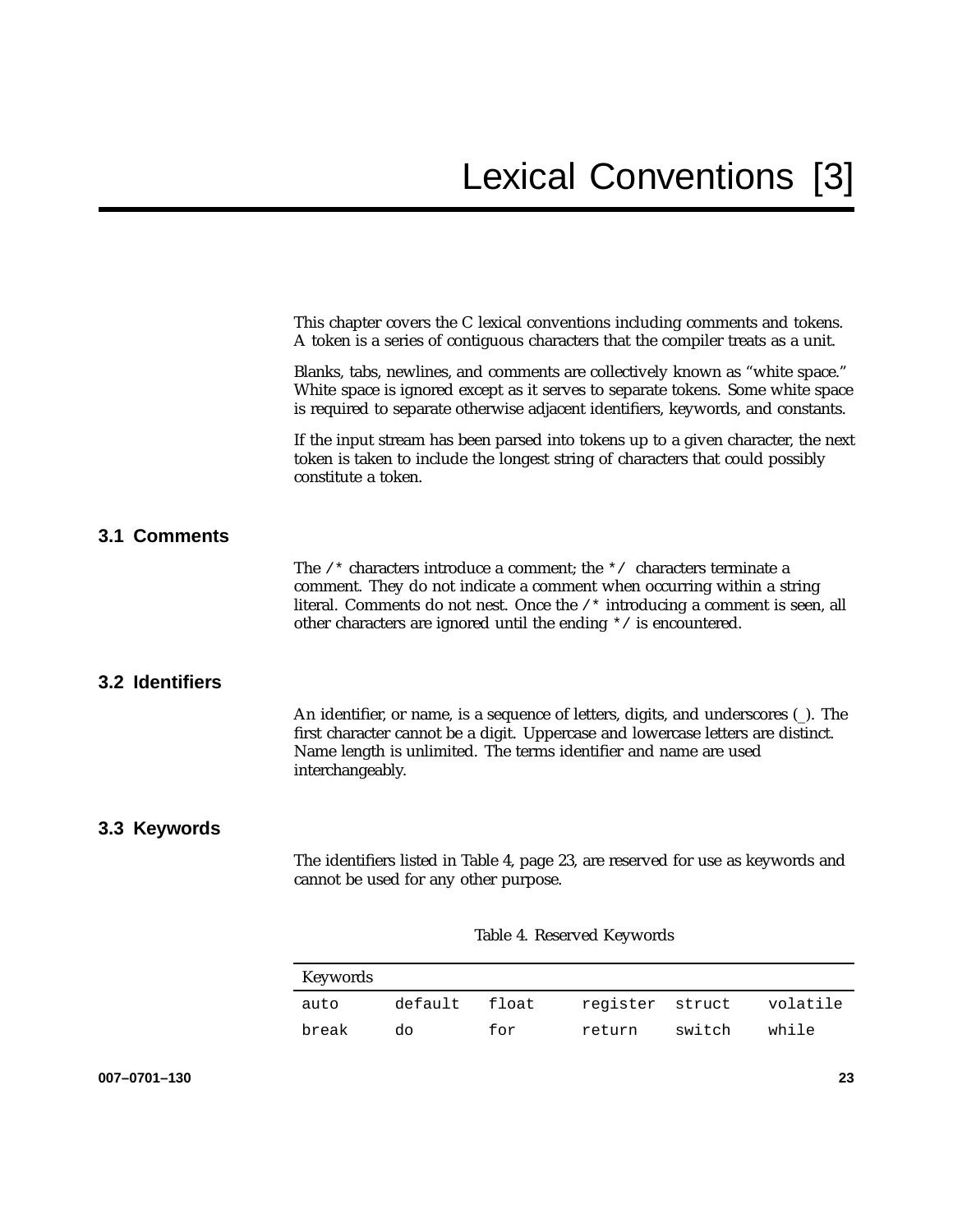| Keywords |        |      |        |          |
|----------|--------|------|--------|----------|
| case     | double | goto | short  | typedef  |
| char     | else   | if   | signed | union    |
| const    | enum   | int  | sizeof | unsigned |
| continue | extern | long | static | void     |

Traditional C reserves and ignores the fortran keyword.

## **3.4 Constants**

The four types of constants are integer, character, floating, and enumeration. Each constant has a type, determined by its form and value.

In this section's discussions of the various types of constants, a unary operator preceding the constant is not considered part of it. Rather, such a construct is a constant-expression (see Section 6.19, page 66). Thus, the integer constant  $0xff$ becomes an integral constant expression by prefixing a minus sign, for instance,  $-0x$  f. The effect of the - operator is not considered in the discussion of integer constants.

As an example, the integer constant  $0 \times$  ffffffff has type int in traditional C, with value  $-1$ . It has type unsigned in ANSI C, with value 232  $-1$ . This discrepancy is inconsequential if the constant is assigned to a variable of integral type (for example, int or unsigned), as a conversion occurs. If it is assigned to a double, however, the value differs as indicated between traditional and ANSI C.

### **3.4.1 Integer Constants**

An integer constant consisting of a sequence of digits is considered octal if it begins with 0 (zero). An octal constant consists of the digits 0 through 7 only. A sequence of digits preceded by 0x or 0X is considered a hexadecimal integer. The hexadecimal digits include [aA] through [fF], which have values of 10 through 15.

The suffixes [lL] traditionally indicate integer constants of type long. These suffixes are allowed, but are superfluous, because int and long are the same size in -o32 and -n32 modes. The ll, LL, lL, and Ll suffixes indicate a long long constant (a 64-bit integral type). Note that long long is not a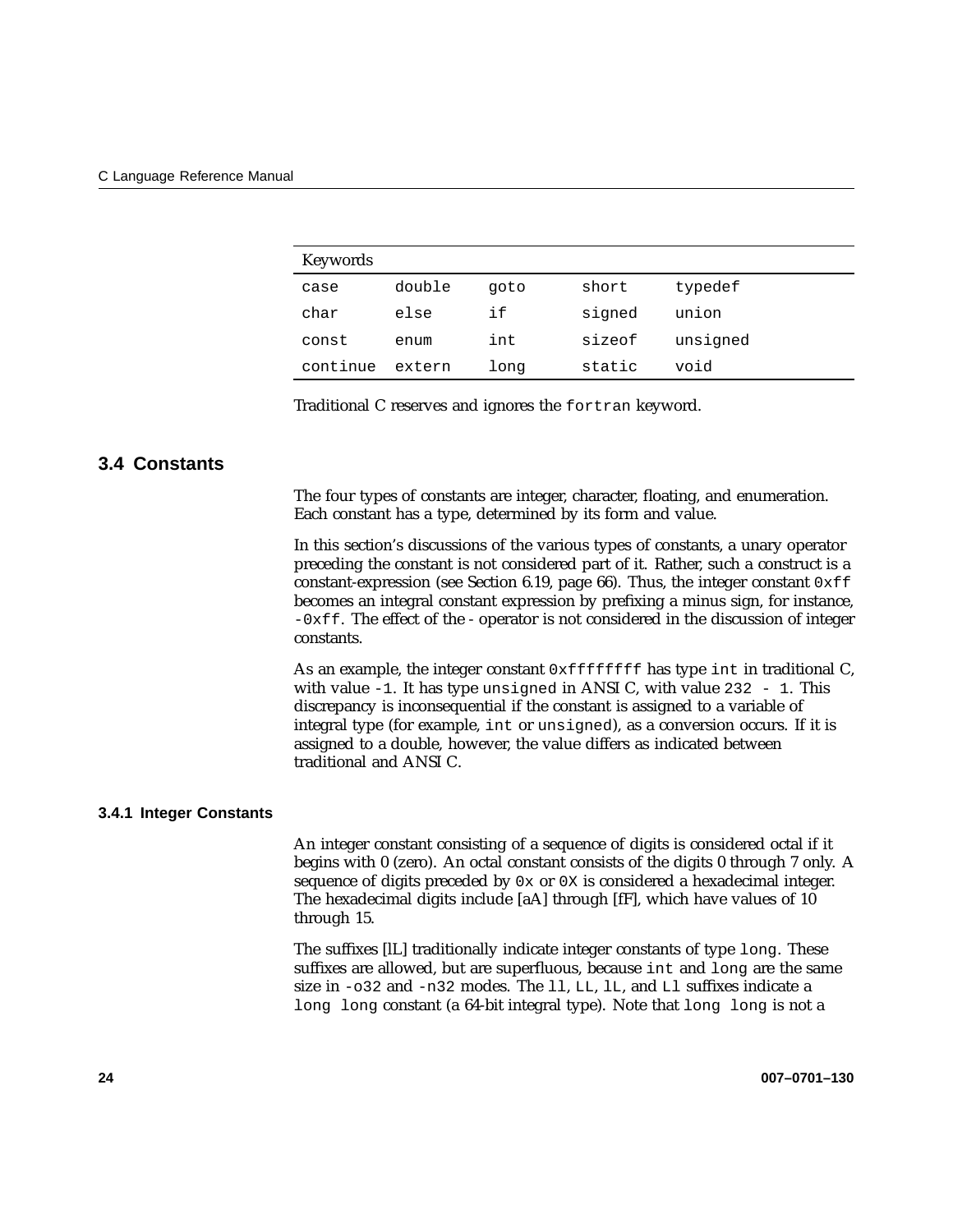strict ANSI C type, and a warning is given for long long constants in -ansi and -ansiposix modes. The following are examples of long long:

12345LL 12345ll

In ANSI C, an integer constant can be suffixed with uU, in which case its type is unsigned. (One or both of uU and lL can appear.) An integer constant also has type unsigned if its value cannot be represented as an int. Otherwise, the type of an integer constant is int. The following are examples of unsigned long long:

123456ULL 123456ull

### **3.4.2 Character Constants**

A character constant is a character enclosed in single quotation marks, such as 'x'. The value of a character constant is the numerical value of the character in the machine's character set. An explicit new-line character is illegal in a character constant. The type of a character constant is int.

In ANSI C, a character constant can be prefixed by L, in which case it is a wide character constant. For example, a wide character constant for 'z' is written  $L'z'$ . The type of a wide character constant is wchar\_t, which is defined in the stddef.h file.

#### **3.4.3 Special Characters**

Some special and nongraphic characters are represented by the escape sequences shown in Table 5, page 25.

Table 5. Escape Sequences for Nongraphic Characters

| <b>Character Name</b> | <b>Escape Sequence</b> |
|-----------------------|------------------------|
| newline               | ۱n                     |
| horizontal tab        | \t                     |
| vertical tab          | \v                     |
| backspace             | \b                     |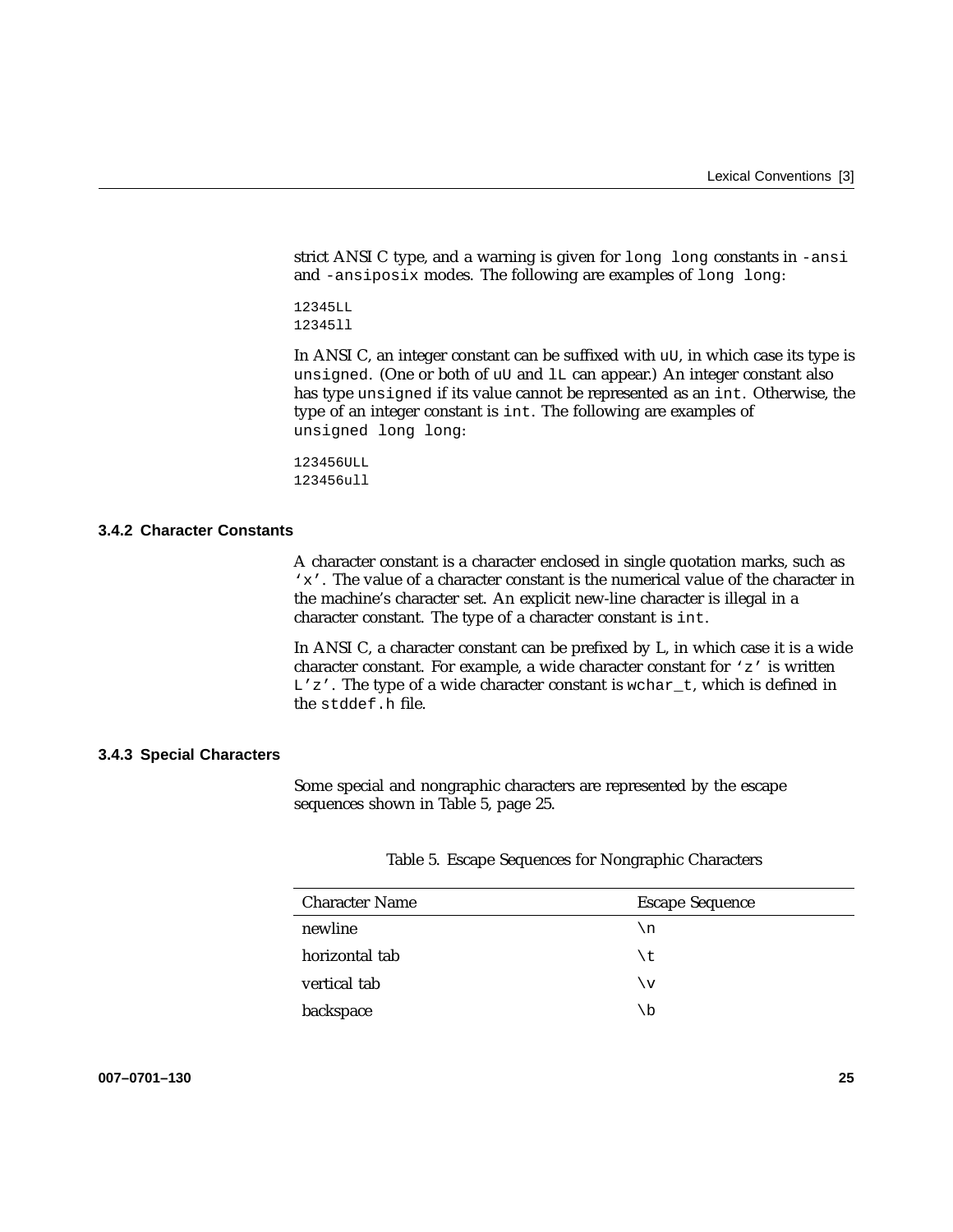| <b>Character Name</b> | <b>Escape Sequence</b> |
|-----------------------|------------------------|
| carriage return       | \r                     |
| form feed             | $\setminus f$          |
| backslash             | ∖∖                     |
| single quote          | \'                     |
| double quote          | \ "                    |
| question mark         | \?                     |
| bell (ANSI C only)    | ١a                     |

The  $\ddot{\text{d}}$  escape sequence consists of the backslash followed by 1, 2, or 3 octal digits that specify the value of the desired character. A special case of this construction is  $\setminus 0$  (not followed by a digit), which indicates the ASCII character NUL.

In ANSI C,  $\chi$  indicates the beginning of a hexadecimal escape sequence. The sequence is assumed to continue until a character is encountered that is not a member of the hexadecimal character set 0,1, … 9, [aA], [bB], … [fF]. The resulting unsigned number cannot be larger than a character can accommodate (decimal 255).

If the character following a backslash is not one of those specified in this section, the behavior is undefined.

### 3.4.3.1 Trigraph Sequences (ANSI C Only)

The character sets of some older machines lack certain members that have come into common usage. To allow the machines to specify these characters, ANSI C defined an alternate method for their specification, using sequences of characters that are commonly available. These sequences are termed trigraph sequences. Nine sequences are defined; each consists of three characters beginning with two question marks. Each instance of one of these sequences is translated to the corresponding single character. Other sequences of characters, perhaps including multiple question marks, are unchanged. Each trigraph sequence with the single character it represents is listed in Table 6, page 27.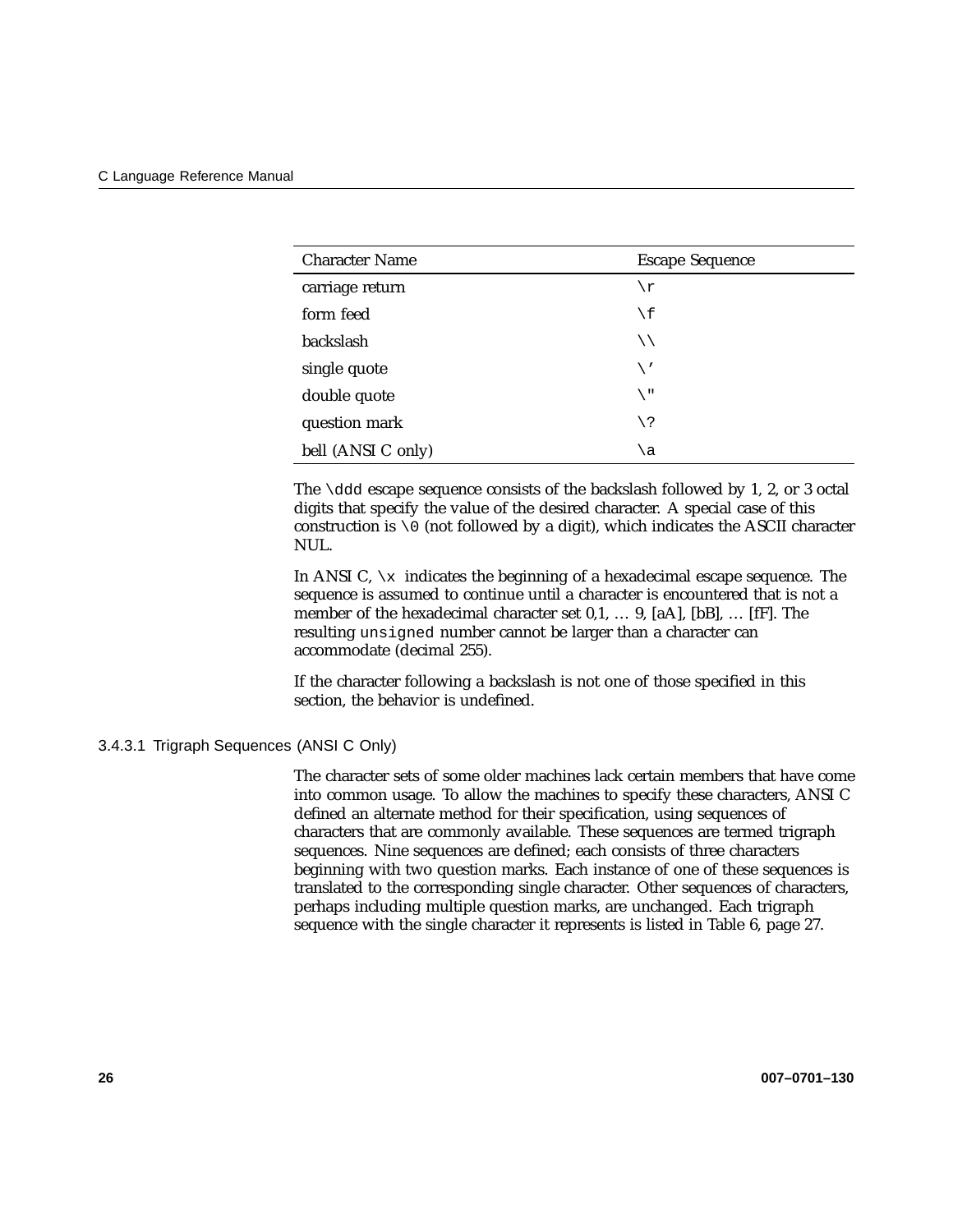| Trigraph Sequence | Single Character          |
|-------------------|---------------------------|
| $?? =$            | $\#$                      |
| 33(               |                           |
| ??/               |                           |
| ??)               |                           |
| ??'               | $\wedge$                  |
| ?? <              |                           |
| ??!               |                           |
| ??                |                           |
| $?? -$            | $\widetilde{\phantom{m}}$ |

Table 6. Trigraph Sequences

### **3.4.4 Floating Constants**

A floating constant consists of an integer part, a decimal point, a fraction part, an [eE], and an optionally signed integer exponent. The integer and fraction parts both consist of a sequence of digits. Either the integer part or the fraction part (but not both) can be missing. Either the decimal point or the [eE] and the exponent (not both) can be missing.

In traditional C, every floating constant has type double.

In ANSI C, floating constants can be suffixed by either [fF] or [lL]. Floating constants suffixed with [fF] have type float. Those suffixed with [lL] have type long double, which has greater precision than double in -n32 and -64 modes and a precision equal to double in -o32 mode.

#### **3.4.5 Enumeration Constants**

Names declared as enumerators have type int. For a discussion of enumerators, see Section 7.5, page 76. For information on the use of enumerators in expressions, see Section 4.2.2, page 38.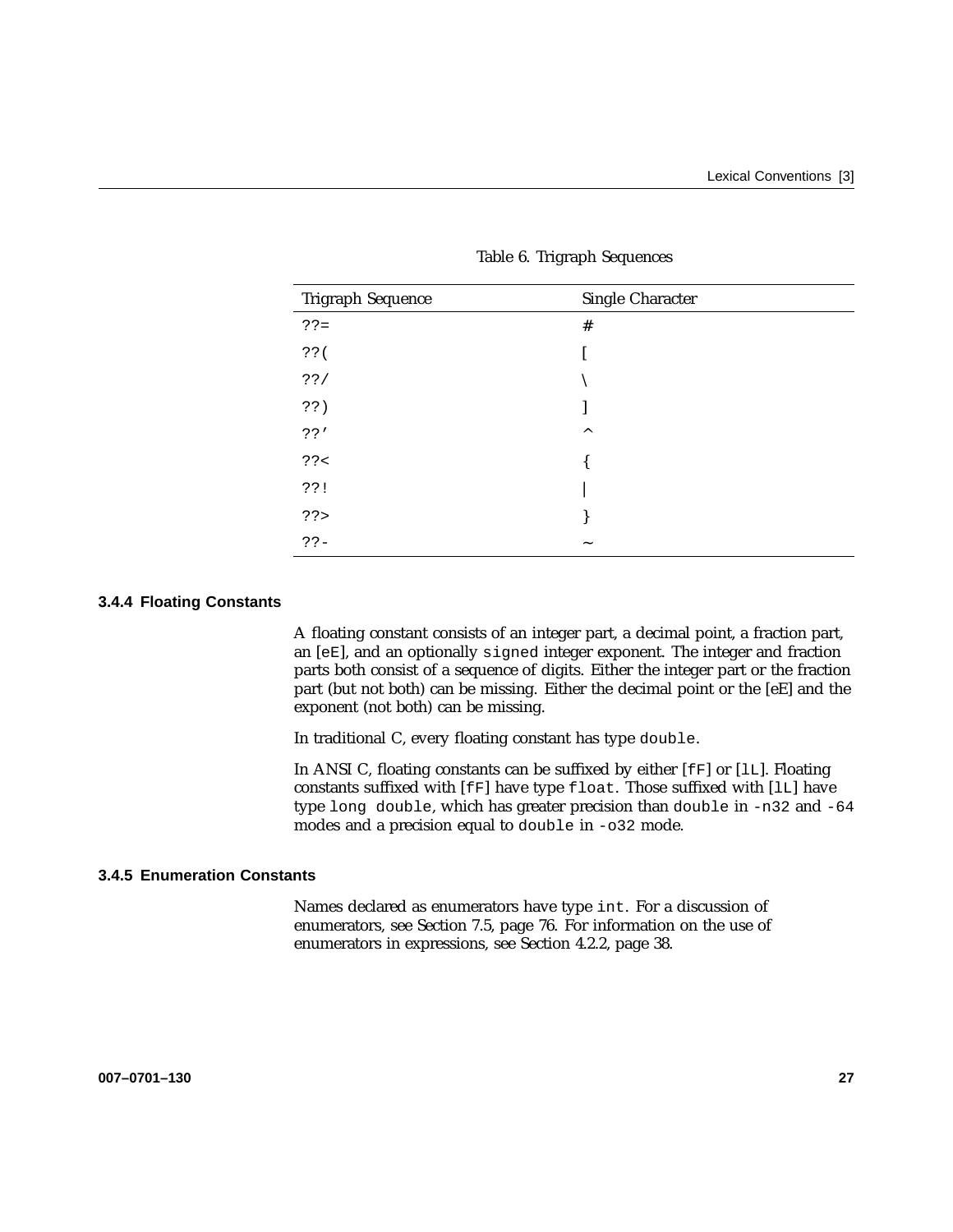## **3.5 String Literals**

A string literal is a sequence of characters surrounded by double quotation marks, as in ''...''. A string literal has type array of char and is initialized with the given characters. The compiler places a null byte  $(\nabla \theta)$  at the end of each string literal so that programs that scan the string literal can find its end. A double-quotation character  $(')$  in a string literal must be preceded by a backslash  $(\cdot)$ . In addition, the same escapes as those described for character constants can be used. (See Section 3.4.2, page 25, for a list of escapes.) A backslash (\) and the immediately following newline are ignored. Adjacent string literals are concatenated.

In traditional C, all string literals, even when written identically, are distinct.

In ANSI C, identical string literals are not necessarily distinct. Prefixing a string literal with L specifies a wide string literal. Adjacent wide string literals are concatenated.

As an example, consider the sentence "He said, 'Hi there.'" This sentence could be written with three adjacent string literals:

"He said, " " $\forall$ 'Hi " "there. $\forall$ '"

### **3.6 Operators**

An operator specifies an operation to be performed. The operators  $[ \ ]$ ,  $( \ )$ , and ? : must occur in pairs, possibly separated by expressions. The operators # and ## can occur only in preprocessing directives.

*operator* can be one of the following:

 $[ ] ( ) . - >$  $++ - -$  & \* + - ~ ! sizeof /  $% << >> < > < = = > == ! = ^ \wedge$   $% << \wedge$ ? :  $=$  \*= /= %= += -= <<= >>= &= ^= |= , # ##

Individual operations are discussed in Chapter 6, page 49.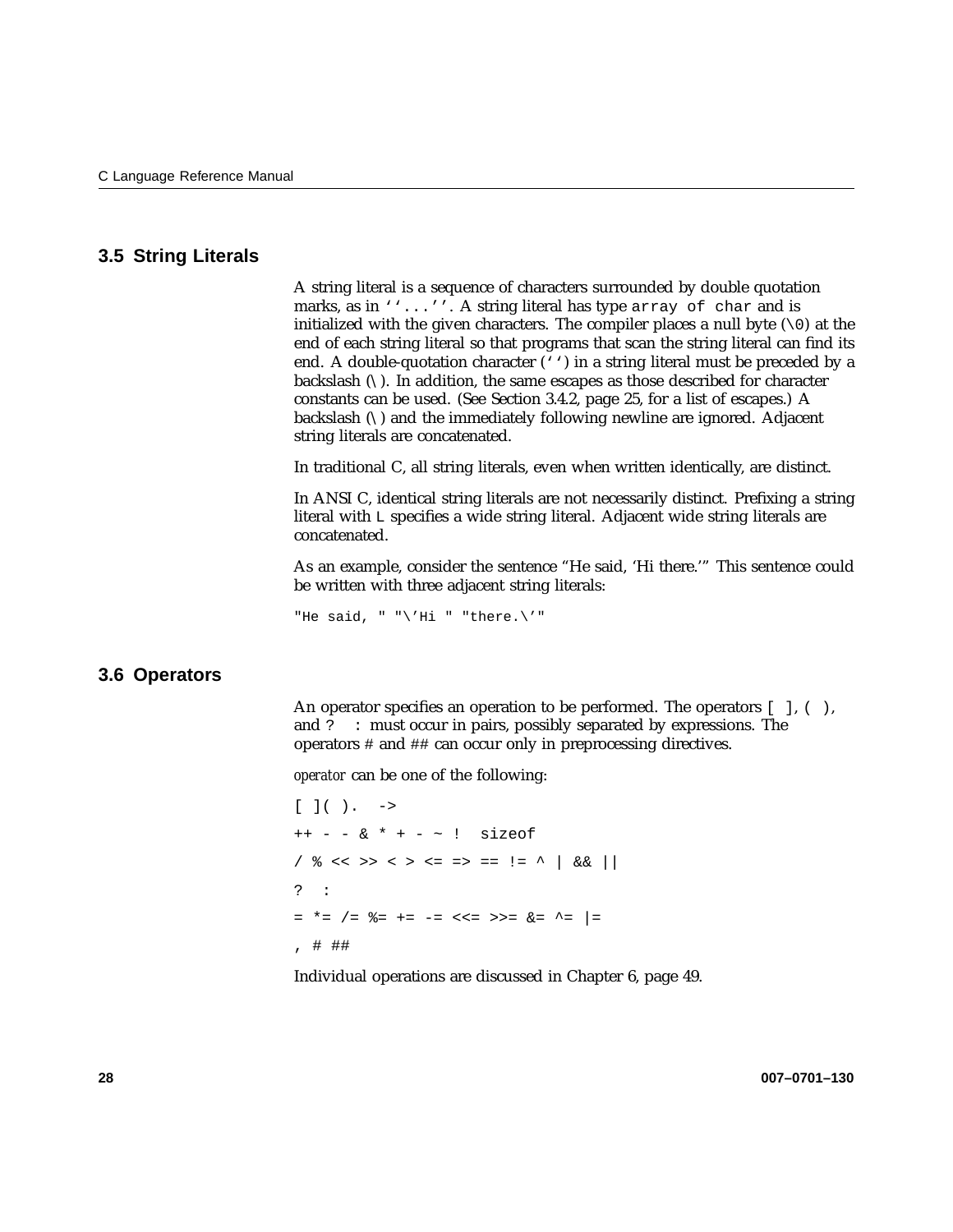# **3.7 Punctuators**

A punctuator is a symbol that has semantic significance but does not specify an operation to be performed. The punctuators  $[$  ],  $($   $)$ , and  $\{$   $\}$  must occur in pairs, possibly separated by expressions, declarations, or statements. The punctuator # can occur only in preprocessing directives.

*punctuator*; one of the following:  $[ ] ( ) \{ \} * , : = ; ...#$ 

Some operators, determined by context, are also punctuators. For example, the array index indicator  $\lceil \ \ \rceil$  is a punctuator in a declaration (see Chapter 7, page 69), but an operator in an expression (see Chapter 6, page 49).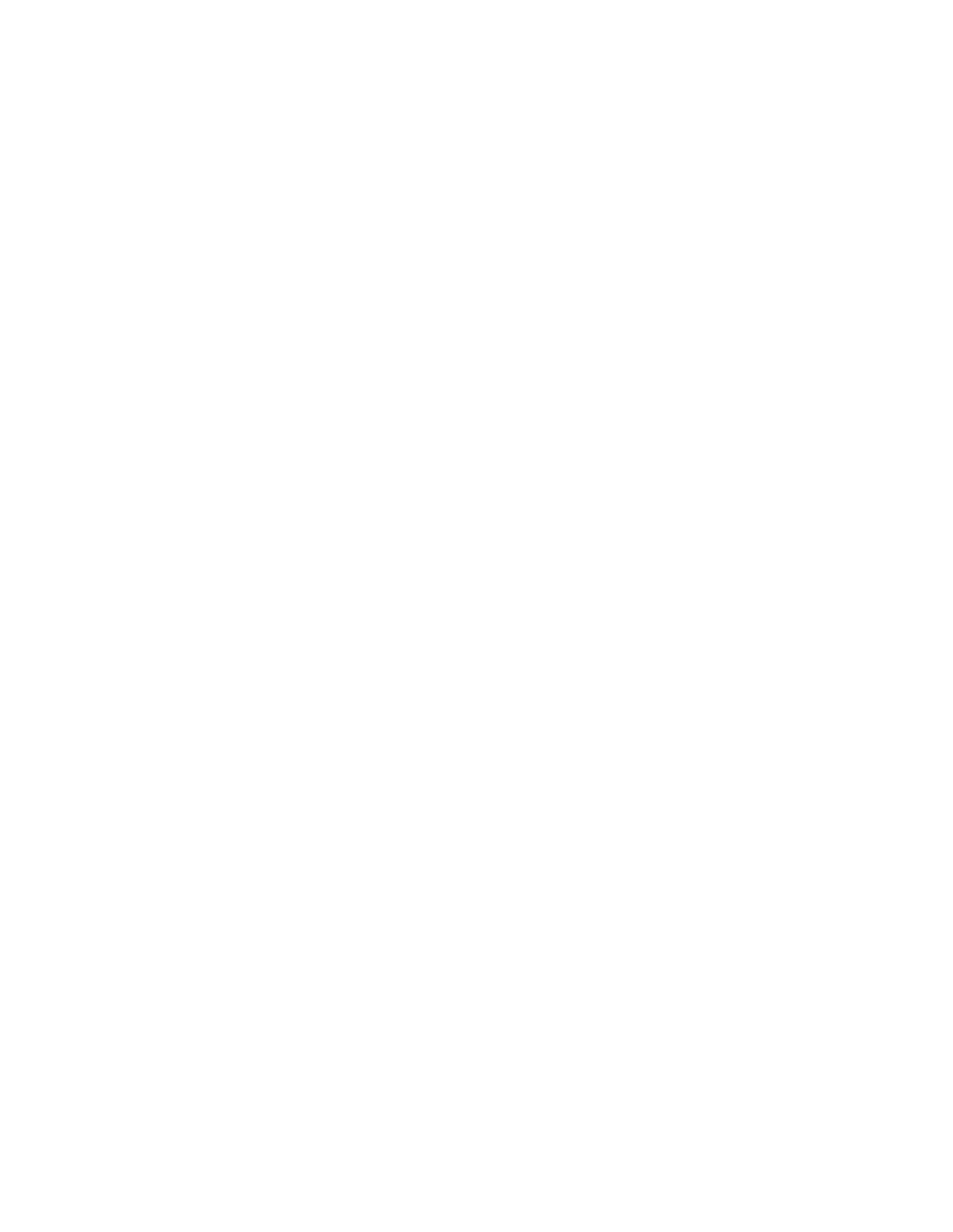Traditional C formally based the interpretation of an identifier on two of its attributes: storage class and type. The storage class determined the location and lifetime of the storage associated with an identifier; the type determined the meaning of the values found in the identifier's storage. Informally, name space, scope, and linkage were also considered.

ANSI C formalizes the practices of traditional C. An ANSI C identifier is disambiguated by four characteristics: its scope, name space, linkage, and storage duration. The ANSI C definitions of these terms differ somewhat from their interpretations in traditional C.

Storage-class specifiers and their meanings are described in Chapter 7, page 69. Storage-class specifiers are discussed in this chapter only in terms of their effect on an object's storage duration and linkage.

You can find a discussion of focusing on changes to the language in Section 2.2, page 10, and Section 2.3, page 13.

## **4.1 Disambiguating Names**

This section discusses the ways C disambiguates names: scope, name space, linkage, and storage class.

## **4.1.1 Scope**

The region of a program in which a given instance of an identifier is visible is called its scope. The scope of an identifier usually begins when its declaration is seen, or, in the case of labels and functions, when it is implied by use. Although it is impossible to have two declarations of the same identifier active in the same scope, no conflict occurs if the instances are in different scopes. Of the four kinds of scope, two—file and block—are traditional C scopes. Two other kinds of scope—function and function prototype—are implied in traditional C and formalized in ANSI C.

#### 4.1.1.1 Block Scope

Block scope is the scope of automatic variables (variables declared within a function). Each block has its own scope. No conflict occurs if the same identifier is declared in two blocks. If one block encloses the other, the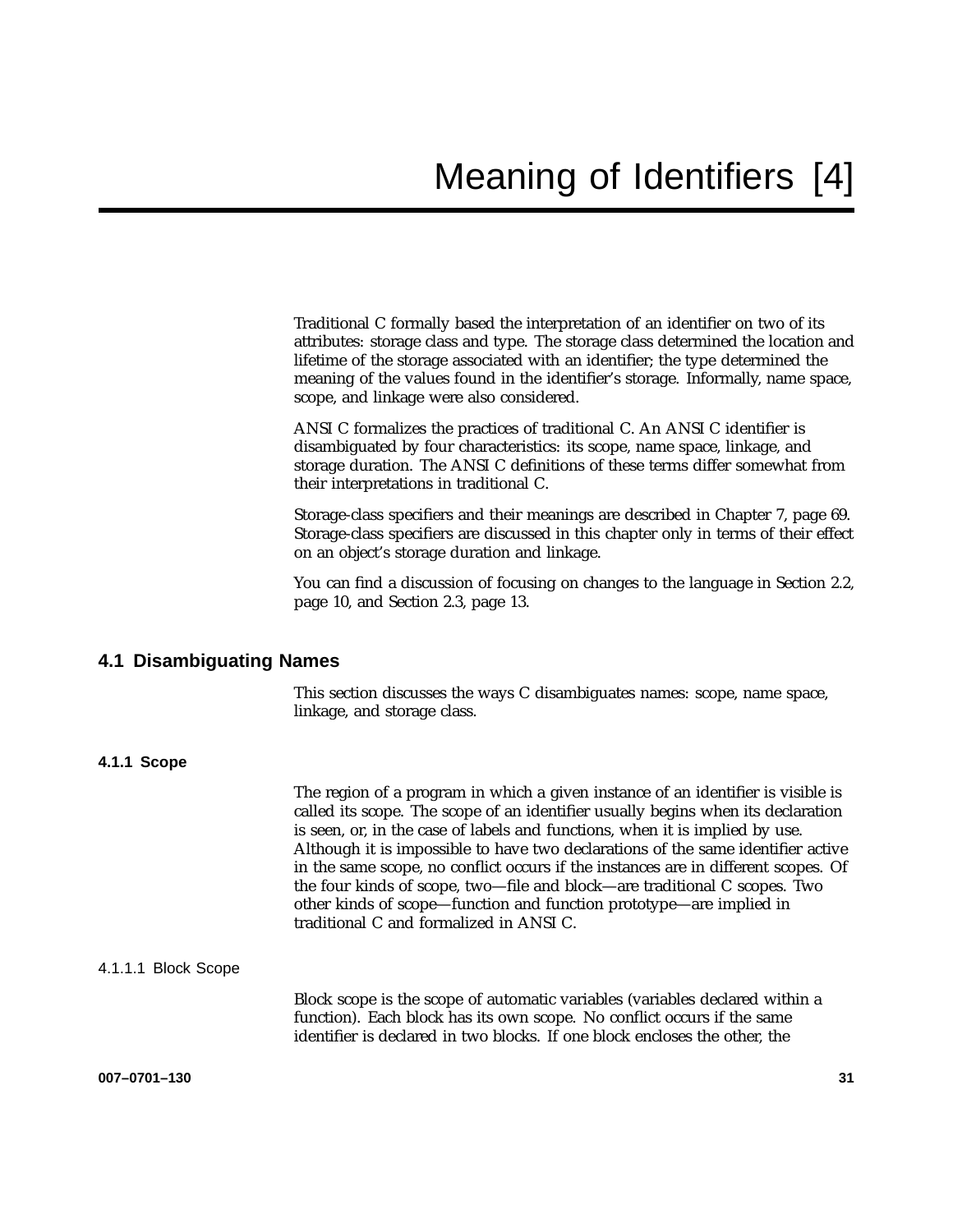declaration in the enclosed block hides that in the enclosing block until the end of the enclosed block is reached. The definition of a block is the same in ANSI C and traditional C, with one exception, illustrated by the example below:

```
int f(x);
int x;
{
      int x;
      x = 1;
}
```
In ANSI C, the function arguments are in the function body block. Thus, ANSI C will issue an error of a "redeclaration of x."

In traditional C, the function arguments are in a separate block that encloses the function body block. Thus, traditional C would quietly hide the argument *x* with the local variable *x*, because they are in distinct blocks.

ANSI C and traditional C differ in the assignment of block and file scope in a few instances. See Section 4.1.1.4, page 32, for more details.

4.1.1.2 Function Scope

Only labels have function scope. Function scope continues until the end of the current function.

### 4.1.1.3 Function Prototype Scope

If an identifier appears within the list of parameter declarations in a function prototype that is not part of a function definition (see Section 7.7.4, page 82), it has function prototype scope, which terminates at the end of the prototype. This termination allows any dummy parameter names appearing in a function prototype to disappear at the end of the prototype.

#### 4.1.1.4 File Scope

Identifiers appearing outside of any block, function, or function prototype, have file scope. This scope continues to the end of the compilation unit. Unlike other scopes, multiple declarations of the same identifier with file scope can exist in a compilation unit, so long as the declarations are compatible.

Whereas ANSI C assigns block scope to all declarations occurring inside a function, traditional C assigns file scope to such declarations if they have the storage class extern. This storage class is implied in all function declarations,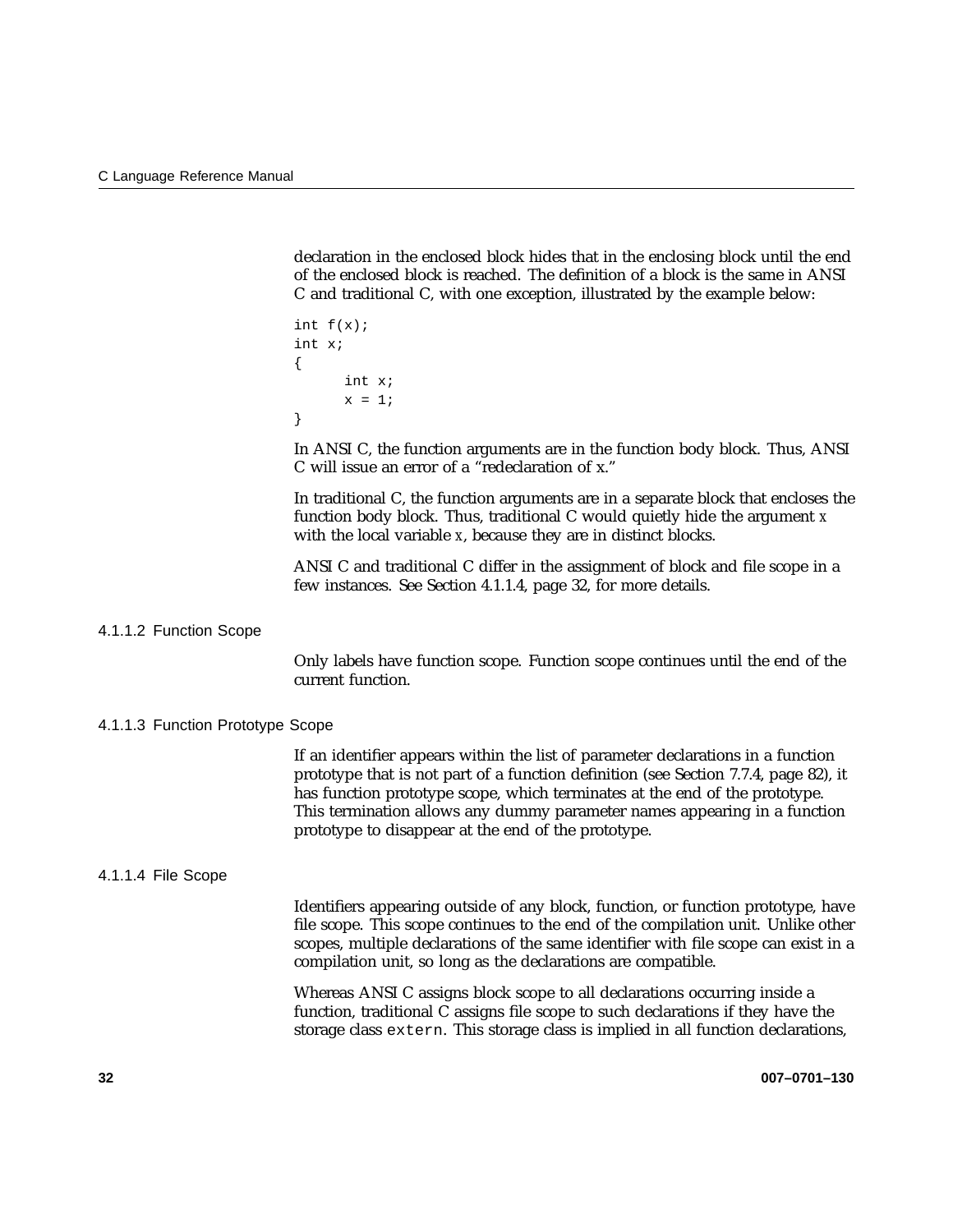whether the declaration is explicit (as in int  $f \circ \circ (x)$ ) or implicit (if there is no active declaration for  $f \circ \circ$  () when an invocation is encountered, as in  $f =$  $foo()$ ;). For a further discussion of this discrepancy, with examples, see Section 2.2.1, page 10.

### **4.1.2 Name Spaces**

In certain cases, the purpose for which an identifier is used may disambiguate it from other uses of the same identifier appearing in the same scope. This is true, for example, for tags and is used in traditional C to avoid conflicts between identifiers used as tags and those used in object or function declarations. ANSI C formalizes this mechanism by defining certain name spaces. These name spaces are completely independent. A member of one name space cannot conflict with a member of another.

ANSI C recognizes the following four distinct name spaces:

| <b>Tags</b>          | struct, union, and enum tags have a single<br>name space.                                                                              |
|----------------------|----------------------------------------------------------------------------------------------------------------------------------------|
| Labels               | Labels are in their own name space.                                                                                                    |
| <b>Members</b>       | Each struct or union has its own name space<br>for its members.                                                                        |
| Ordinary identifiers | Ordinary identifiers, including function and<br>object names as well as user-defined type names,<br>are placed in the last name space. |

### 4.1.2.1 Name Space Discrepancies Between Traditional and ANSI C

The definition of name spaces causes discrepancies between traditional and ANSI C in a few situations:

- Structure members in traditional C were nothing more than offsets, allowing the use of a member with a structure to which it does not belong. This is illegal under ANSI C.
- Enumeration constants were special identifiers in traditional C prior to IRIX Release 3.3. In later releases of traditional C, as in ANSI C, these constants are simply integer constants that can be used anywhere they are appropriate.
- Labels reside in the same name space as ordinary identifiers in traditional C. Thus, the following example is legal in ANSI C but not in traditional C: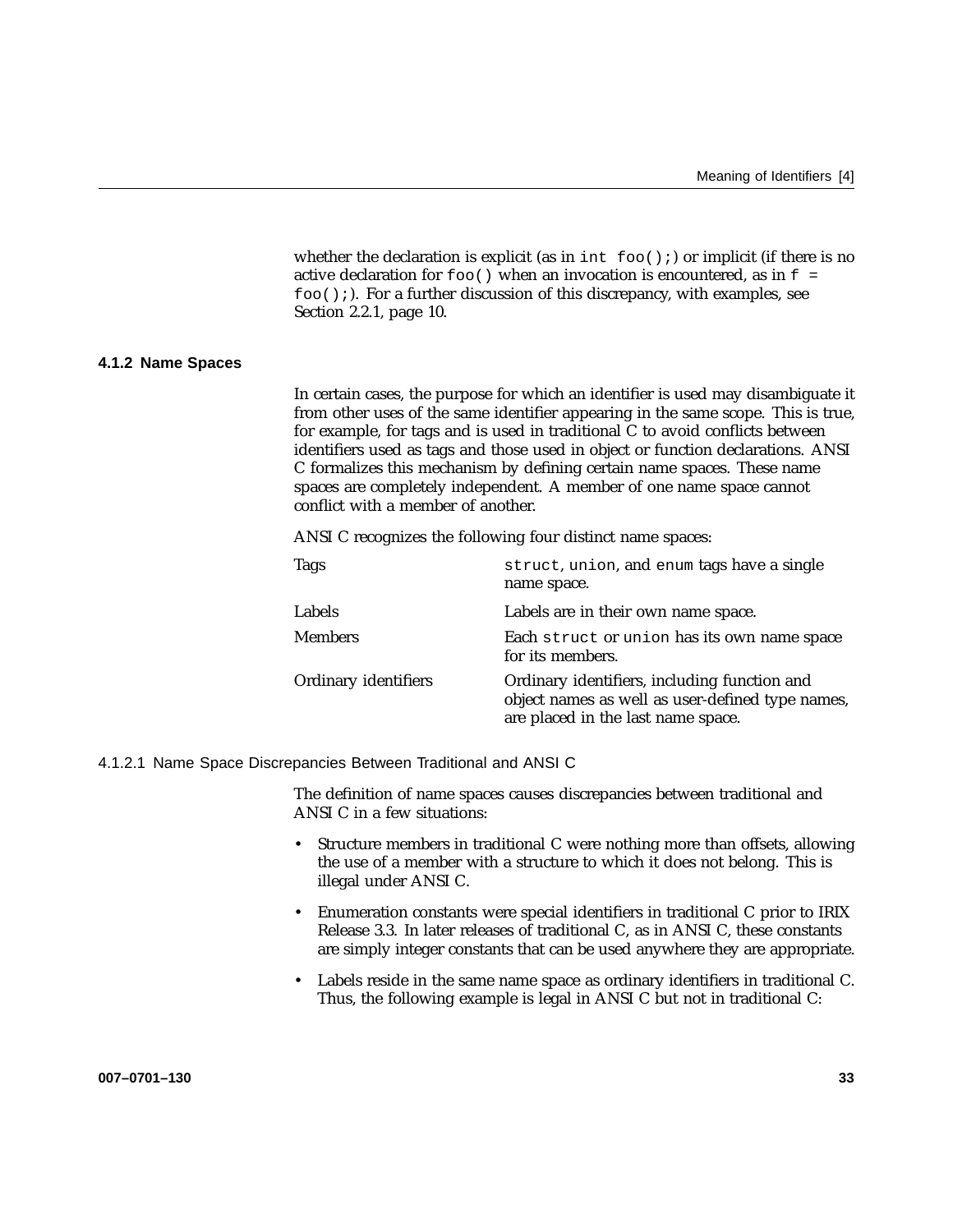```
func() \{int lab;
     if (lab) goto lab;
     func1();
lab:
     return;
}
```
### **4.1.3 Linkage of Identifiers**

Two instances of the same identifier appearing in different scopes may, in fact, refer to the same entity. For example, the references to a variable, counter, is declared with file scope in the following example:

extern int counter;

In this example, two separate files refer to the same int object. The association between the references to an identifier occurring in distinct scopes and the underlying objects are determined by the identifier's linkage.

The three kinds of linkage are as follows:

| Internal linkage | Within a file, all declarations of the same identifier<br>with internal linkage denote the same object.         |
|------------------|-----------------------------------------------------------------------------------------------------------------|
| External linkage | Within an entire program, all declarations of an<br>identifier with external linkage denote the same<br>object. |
| No linkage       | A unique entity, accessible only in its own scope,<br>has no linkage.                                           |

An identifier's linkage is determined by whether it appears inside or outside a function, whether it appears in a declaration of a function (as opposed to an object), its storage-class specifier, and the linkage of any previous declarations of the same identifier that have file scope. An identifier's linkage is determined as follows:

- 1. If an identifier is declared with file scope and the storage-class specifier static, it has internal linkage.
- 2. If the identifier is declared with the storage-class specifier extern, or is an explicit or implicit function declaration with block scope, the identifier has the same linkage as any previous declaration of the same identifier with file scope. If no previous declaration exists, the identifier has external linkage.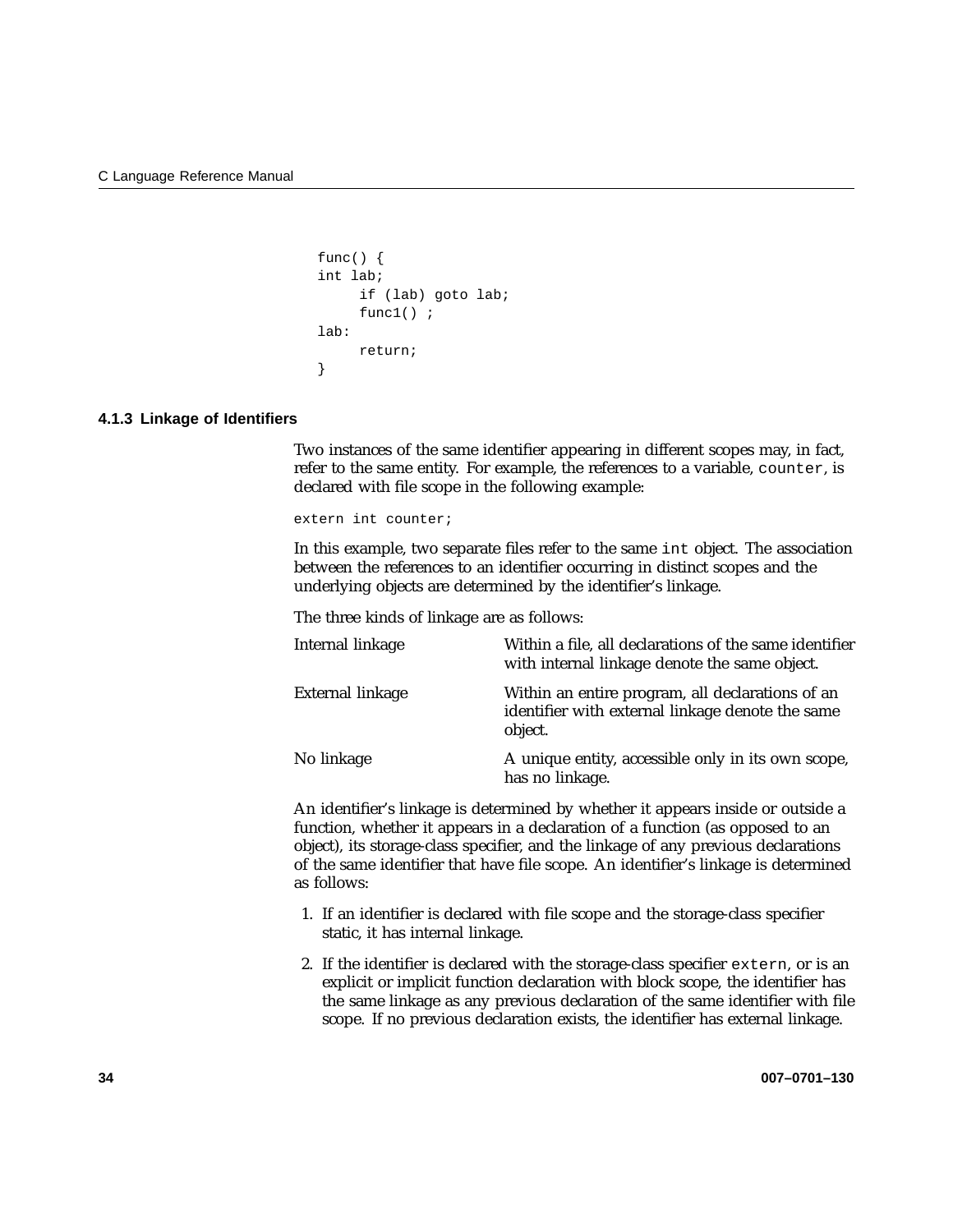- 3. If an identifier for an object is declared with file scope and no storage-class specifier, it has external linkage. (See Section 2.2.3, page 12.)
- 4. All other identifiers have no linkage. This includes all identifiers that do not denote an object or function, all objects with block scope declared without the storage-class specifier extern, and all identifiers that are not members of the ordinary variables name space.

Two declarations of the same identifier in a single file that have the same linkage, either internal or external, refer to the same object. The same identifier cannot appear in a file with both internal and external linkage.

This code gives an example where the linkage of each declaration is the same in both traditional and ANSI C:

```
static int pete;
extern int bert;
int mom;
int func0() {
      extern int mom;
      extern int pete;
      static int dad;
      int bert;
      ...
}
int func1() {
      static int mom;
      extern int dad;
      extern int bert;
      ...
}
```
The declaration of pete with file scope has internal linkage by rule 1 above. This means that the declaration of pete in func0() also has internal linkage by rule 2 and refers to the same object.

By rule 2, the declaration of bert with file scope has external linkage, because there is no previous declaration of bert with file scope. Thus, the declaration of bert in  $func1()$  also has external linkage (again by rule 2) and refers to the same (external) object. By rule 4, however, the declaration of bert in  $func()()$ has no linkage, and refers to a unique object.

The declaration of mom with file scope has external linkage by rule 3, and, by rule 2, so does the declaration of mom in func0(). (Again, two declarations of the same identifier in a single file that both have either internal or external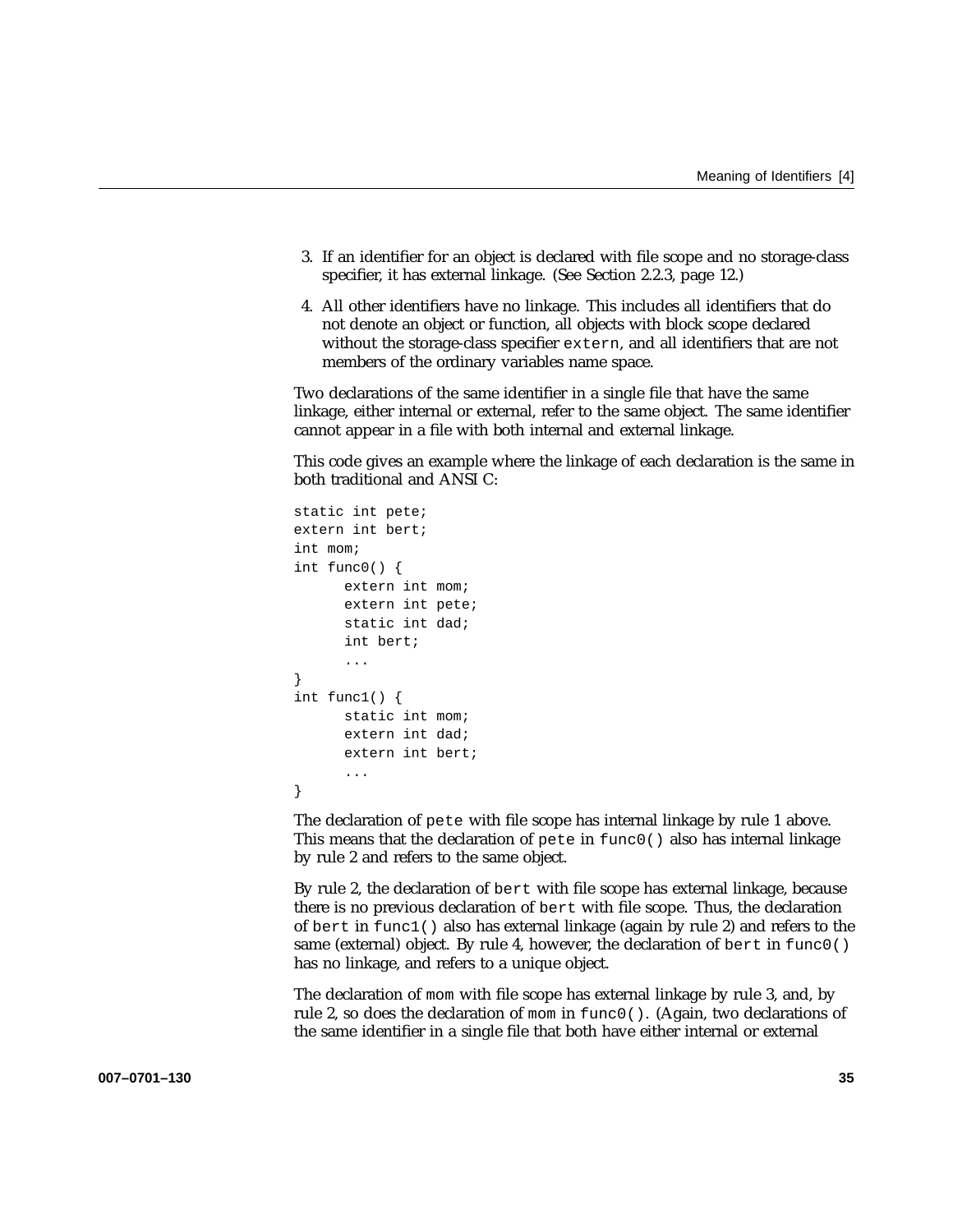linkage refer to the same object.) The declaration of mom in func1(), however, has no linkage by rule 4 and thus refers to a unique object.

Last, the declarations of dad in func0() and func1() refer to different objects, as the former has no linkage and the latter, by rule 2, has external linkage.

### **4.1.4 Linkage Discrepancies Between Traditional and ANSI C**

Traditional and ANSI C differ on the concept of linkage in the following important ways:

- In traditional C, a function can be declared with block scope and the storage-class specifier static. The declaration is given internal linkage. Only the storage class extern can be specified in function declarations with block scope in ANSI C.
- In traditional C, if an object is declared with block scope and the storage-class specifier static, and a declaration for the object with file scope and internal linkage exists, the block scope declaration has internal linkage. In ANSI C, an object declared with block scope and the storage-class specifier static has no linkage.

Traditional and ANSI C handle the concepts of reference and definition differently. For example:

extern int mytime; static int yourtime;

In the preceding example, both mytime and yourtime have file scope. As discussed previously, mytime has external linkage, while yourtime has internal linkage.

However, there is an implicit difference, which exists in both ANSI and traditional C, between the declarations of mytime and yourtime in the preceding example. The declaration of yourtime allocates storage for the object, whereas the declaration of mytime merely references it. If mytime had been initialized, as in the following example, it would also have allocated storage:

int mytime=0;

A declaration that allocates storage is referred to as a definition.

In traditional C, neither of the two declarations below is a definition: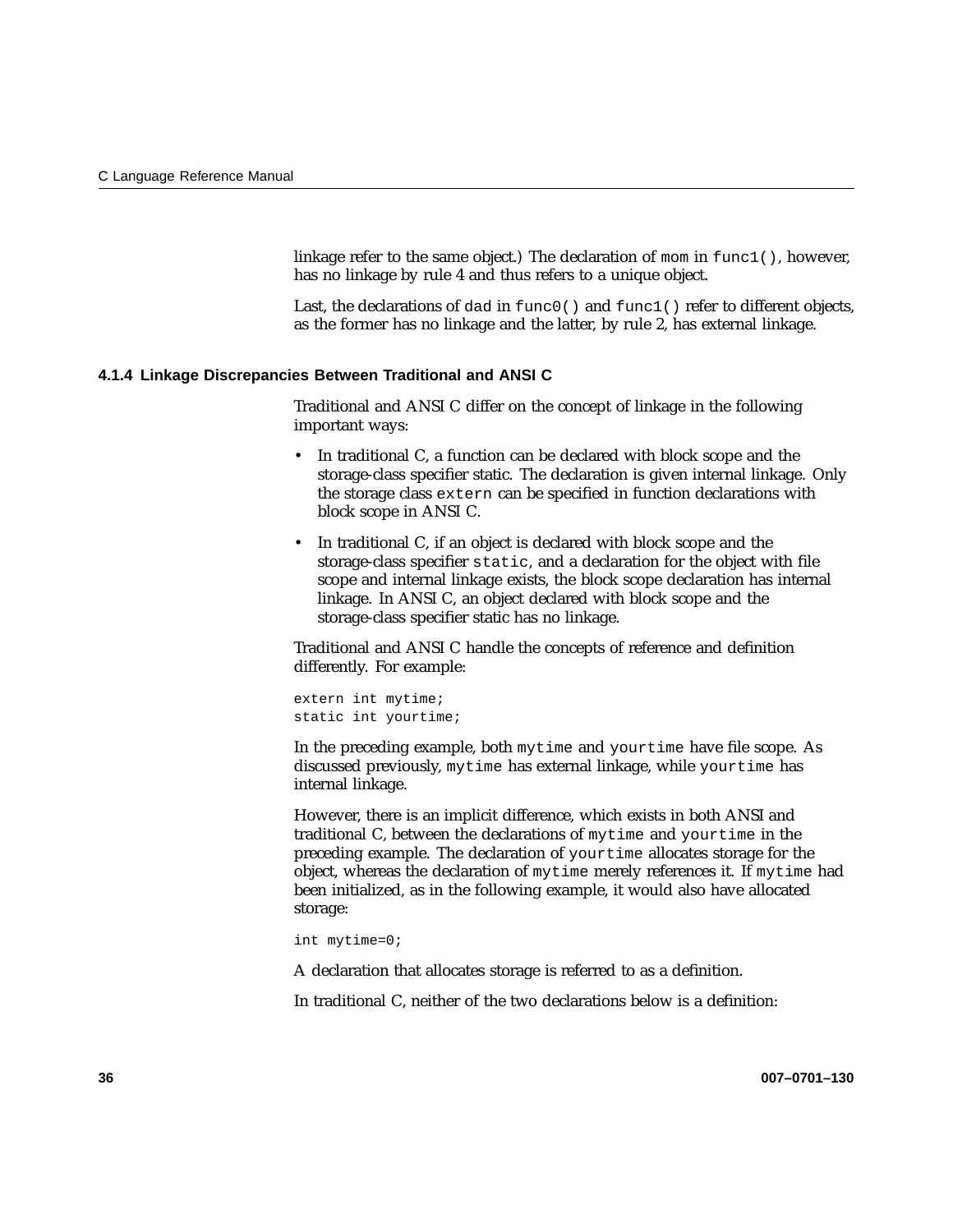extern int bert; int bert;

In effect, the second declaration includes an implicit extern specification. ANSI C does not include such an implicit specification.

**Note:** In ANSI C, objects with external linkage that are not specified as extern at the end of the compilation unit are considered definitions, and, in effect, initialized to zero. (If multiple declarations of the object occur in the compilation unit, only one need have the extern specification.)

If two modules contain definitions of the same identifier, the linker complains of "multiple definitions," even though neither is explicitly initialized.

The ANSI C linker issues a warning when it finds redundant definitions, indicating which modules produced the conflict. However, the linker cannot determine if the initialization of the object is explicit. This may result in incorrectly initialized objects if another module fails to tag the object with extern.

Thus, consider the following example:

```
module1.c:
      int ernie;
module2.c:
      int ernie = 5;
```
ANSI C implicitly initializes ernie in module1.c to zero. To the linker, ernie is initialized in two different modules. The linker warns you of this situation, and chooses the first such module it encountered as the true definition of ernie. This module may or may not be the one containing the explicitly initialized copy.

#### **4.1.5 Storage Duration**

Storage duration denotes the lifetime of an object. Storage duration is of two types: static and automatic.

Objects declared with external or internal linkage, or with the storage-class specifier static, have static storage duration. If these objects are initialized, the initialization occurs once, prior to any reference.

Other objects have automatic storage duration. Storage is newly allocated for these objects each time the block that contains their declaration is entered, unless the object has a variable length array type. If the object is variably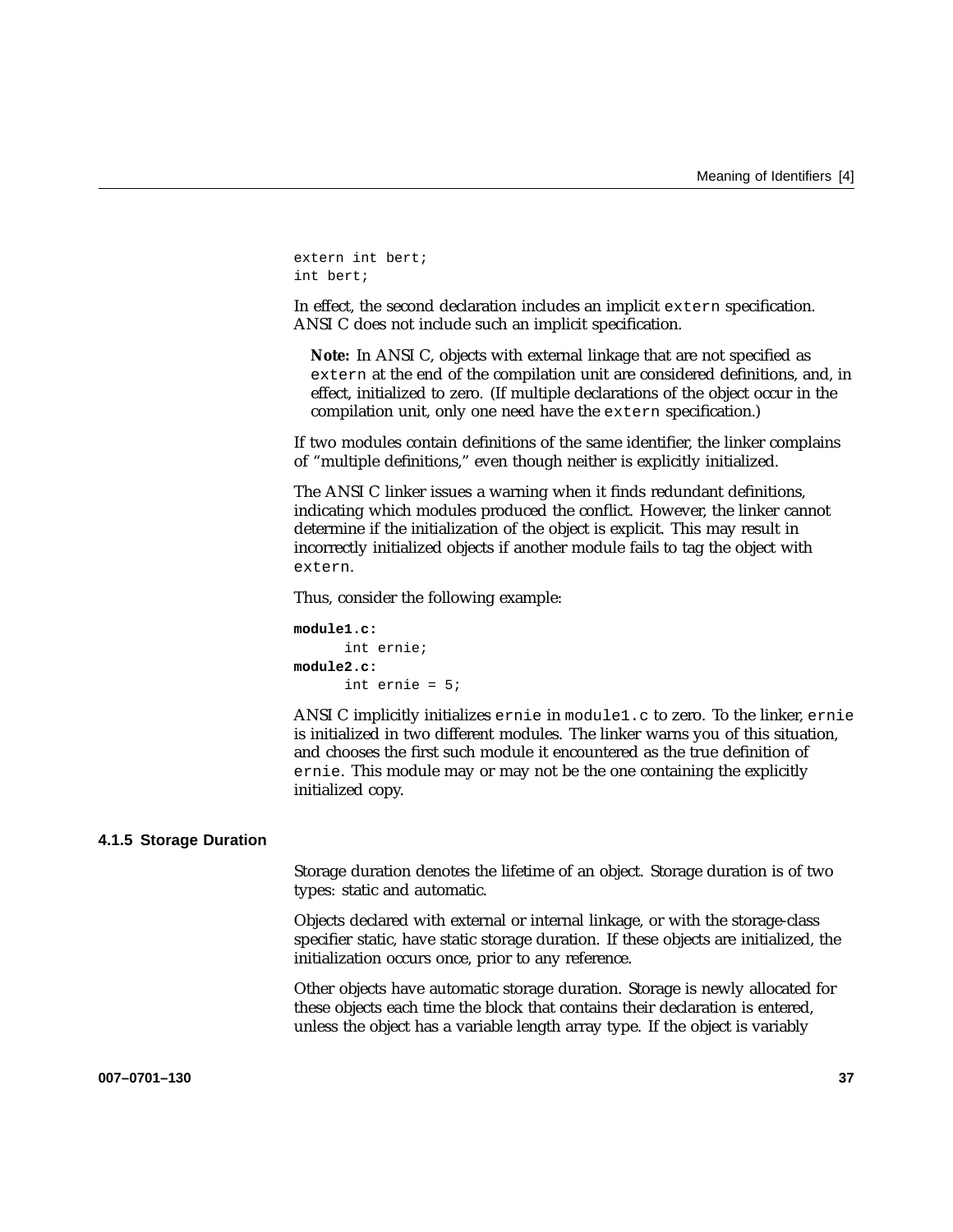modified, and the block is entered by a jump to a labeled statement, then the behavior is undefined.

If an object with automatic storage duration is initialized, the initialization occurs each time the block is entered at the top. This is not guaranteed to occur if the block is entered by a jump to a labeled statement.

## **4.2 Object Types**

The C language supports three fundamental types of objects: character, integer, and floating point.

### **4.2.1 Character Types**

Objects declared as characters (char) are large enough to store any member of the implementation's character set. If a genuine character from that character set is stored in a char variable, its value is equivalent to the integer code for that character. Other quantities may be stored into character variables, but the implementation is machine dependent. In this implementation, char is unsigned by default.

The ANSI C standard has added multibyte and wide character types. In the initial Silicon Graphics release of ANSI C, wide characters are of type unsigned char, and multibyte characters are of length one. (See the header files stddef.h and limits.h for more information.)

### **4.2.2 Integer and Floating Point Types**

Up to five sizes of integral types (signed and unsigned) are available: char, short, int, long, and long long. Up to three sizes of floating point types are available. The sizes are shown in Table 7, page 39. (The values in the table apply to both ANSI and traditional C, with the exceptions noted in the subsequent discussion.)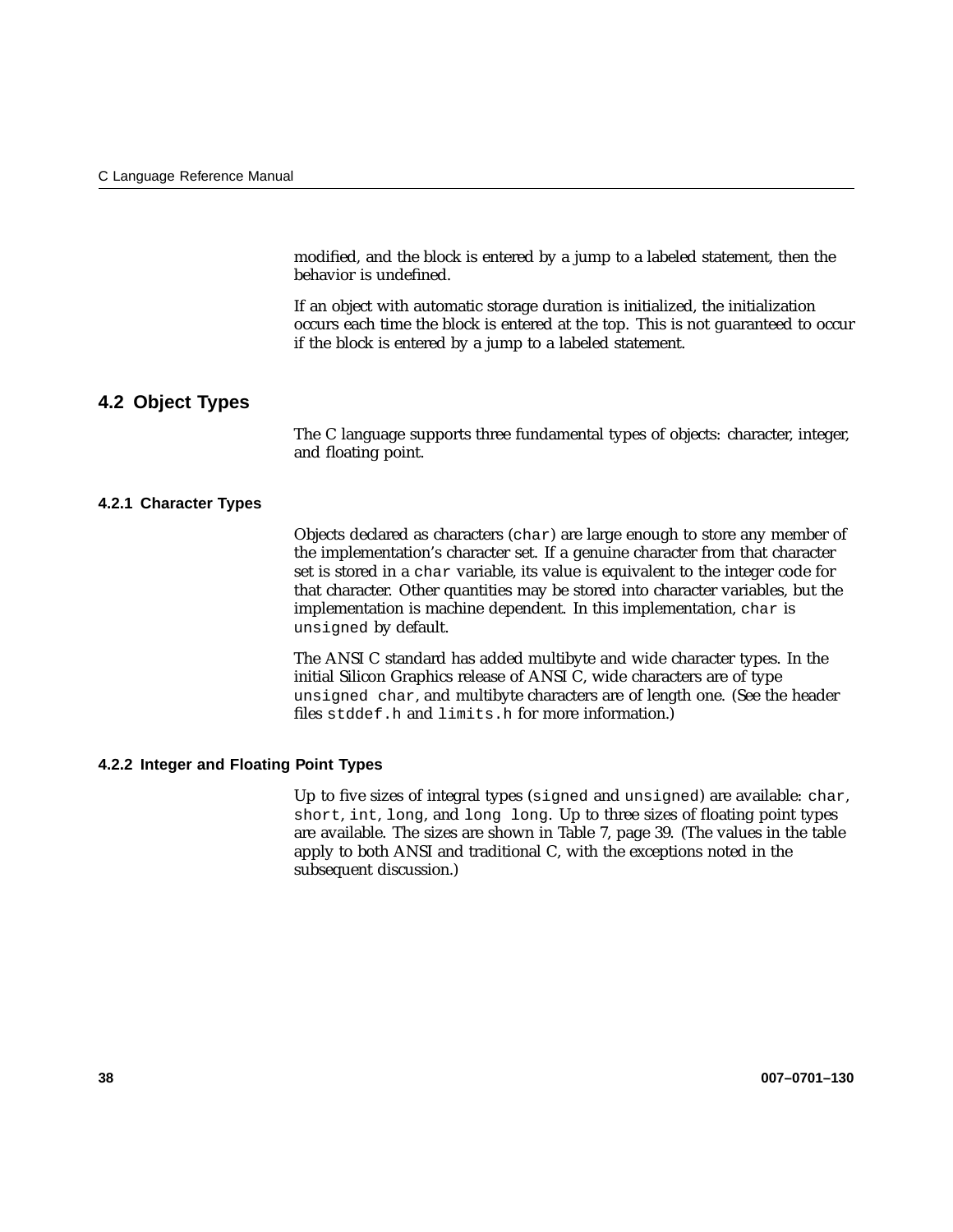| <b>Type</b> | Size in Bits<br>$(-32)$ | Size in Bits<br>$(-64)$ | Size in Bits<br>$(-64)$ |
|-------------|-------------------------|-------------------------|-------------------------|
| char        | 8                       | 8                       | 8                       |
| short       | 16                      | 16                      | 16                      |
| int         | 32                      | 32                      | 32                      |
| long        | 32                      | 32                      | 64                      |
| long long   | 64                      | 64                      | 64                      |
| float       | 32                      | 32                      | 32                      |
| double      | 64                      | 64                      | 64                      |
| long double | 64                      | 128                     | 128                     |

Table 7. Storage Class Sizes

Although Silicon Graphics supports long double as a type in -cckr mode, this is viewed as an extension to traditional C and is ignored in subsequent discussions pertinent only to traditional C.

Differences exist between -o32 mode, -n32 mode, and -64 mode compilations. Types long and int have different sizes (and ranges) in 64-bit mode; type long always has the same size as a pointer value. A pointer (or address) has a 64-bit representation in 64-bit mode and a 32-bit representation in both 32-bit modes. Therefore, an int object has a smaller size than a pointer object in 64-bit mode.

The long long type is not a valid ANSI C type, so a warning is elicited for every occurrence of long long in the source program text in -ansi and -ansiposix modes.

The long double type has equal range in old 32-bit, new 32-bit, and 64-bit mode, but it has increased precision in -n32 and -64 modes.

Characteristics of integer and floating point types are defined in the standard header files  $\langle$ limits.h> and  $\langle$ float.h>. The range of a signed integral type of size *n* is  $[(-2^{n-1})$ ...  $(2^{n-1}-1)$ . The range of an unsigned version of the type is  $[0... (2<sup>n</sup> -1)].$ 

Enumeration constants were special identifiers under various versions of traditional C, before IRIX Release 3.3. In ANSI C, these constants are simply integer constants that may be used anywhere. Similarly, ANSI C allows the assignment of other integer variables to variables of enumeration type, with no error.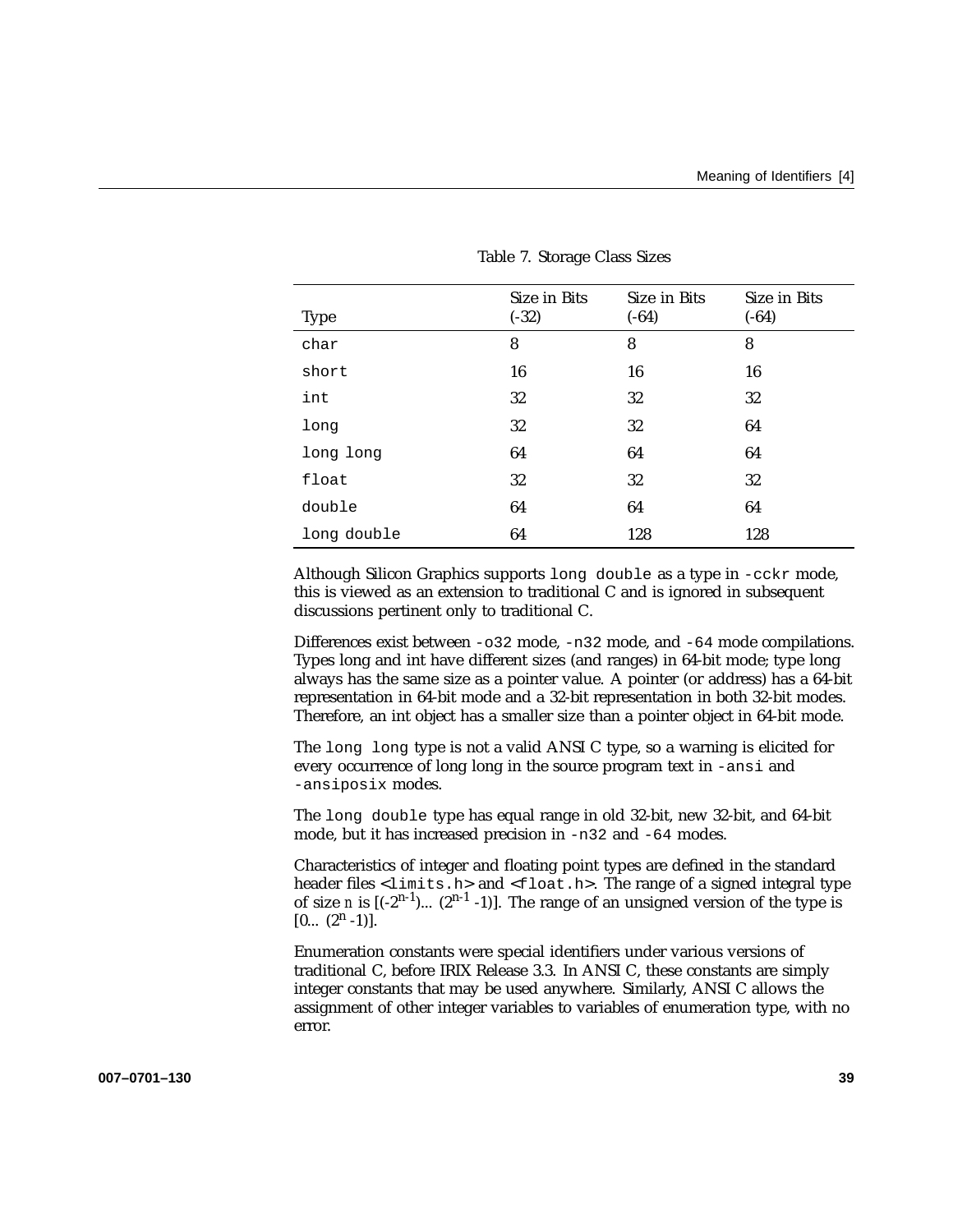You can find additional information on integers, floating points, and structures in the following tables:

- For integer types and ranges, see Table 13, page 159
- For floating point types and ranges, see Table 14, page 161
- For structure alignment, see Table 15, page 163

### **4.2.3 Derived Types**

Because objects of the types mentioned in Section 4.2.2, page 38, can be interpreted usefully as numbers, this manual refers to them as arithmetic types. The types char, enum, and int of all sizes (whether unsigned or not) are collectively called integral types. The float and double types are collectively called floating types. Arithmetic types and pointers are collectively called scalar types.

The fundamental arithmetic types can be used to construct a conceptually infinite class of derived types, such as the following:

- Arrays of objects of most types
- Functions that return objects of a given type
- Pointers to objects of a given type
- Structures that contain a sequence of objects of various types
- Unions capable of containing any one of several objects of various types

In general, these constructed objects can be used as building blocks for other constructed objects.

### **4.2.4 void Type**

The void type specifies an empty set of values. It is used as the type returned by functions that generate no value. The void type never refers to an object and therefore, is not included in any reference to object types.

## **4.3 Objects and lvalues**

An object is a manipulatable region of storage. An lvalue is an expression referring to an object. An obvious example of an lvalue expression is an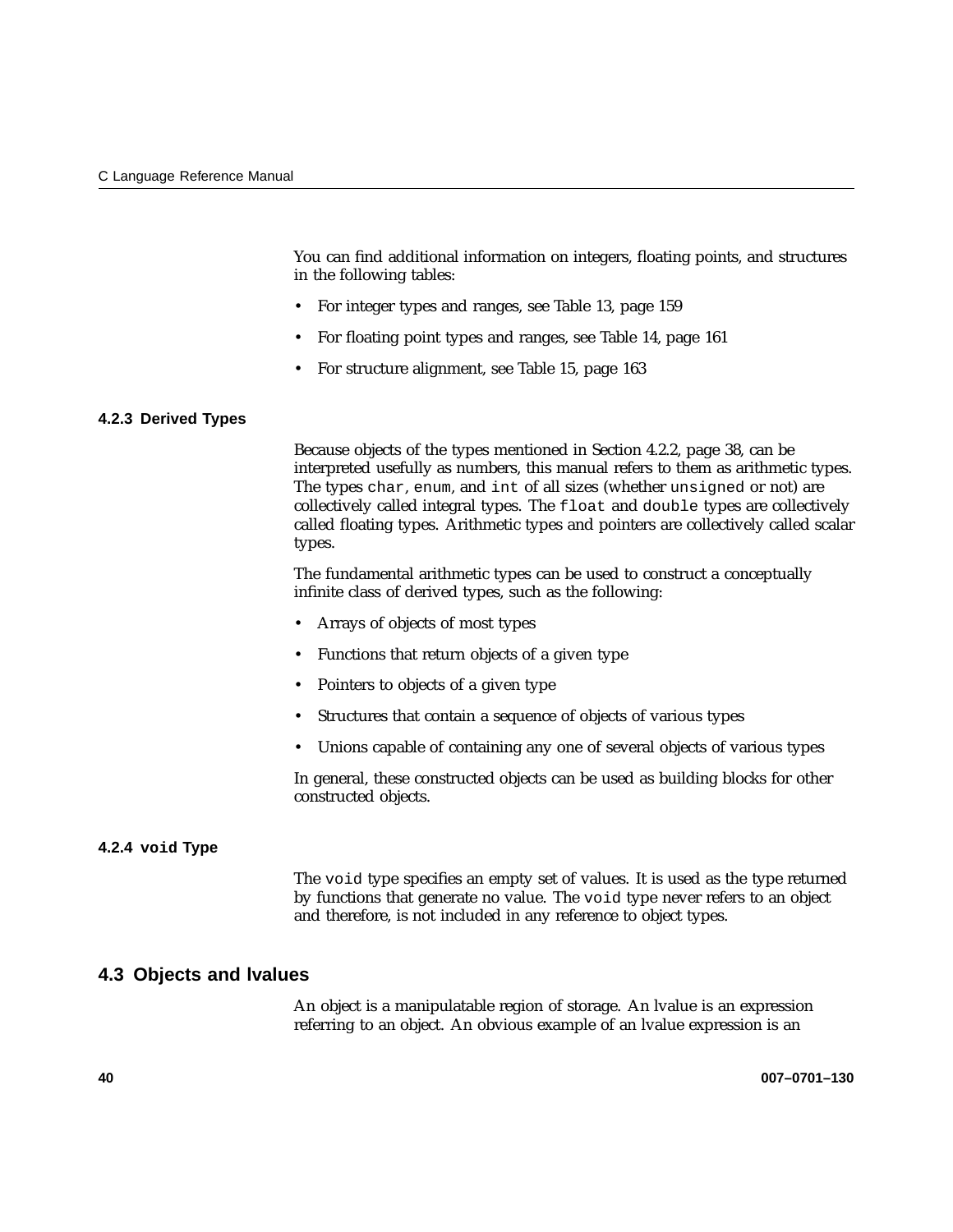identifier. Some operators yield lvalues. For example, if E is an expression of pointer type, then  $*E$  is an lvalue expression referring to the object to which  $E$ points. The term lvalue comes from the term "left value." In the assignment expression  $E1 = E2$ , the left operand  $E1$  must be an lyalue expression.

Most lvalues are modifiable, meaning that the lvalue may be used to modify the object to which it refers. Examples of lvalues that are not modifiable include array names, lvalues with incomplete type, and lvalues that refer to an object, part or all of which is qualified with const (see Section 7.6, page 77). Whether an lvalue appearing in an expression must be modifiable is usually obvious. For example, in the assignment expression  $E1 = E2$ ,  $E1$  must be modifiable. This document makes the distinction between modifiable and unmodifiable lvalues only when it is not obvious.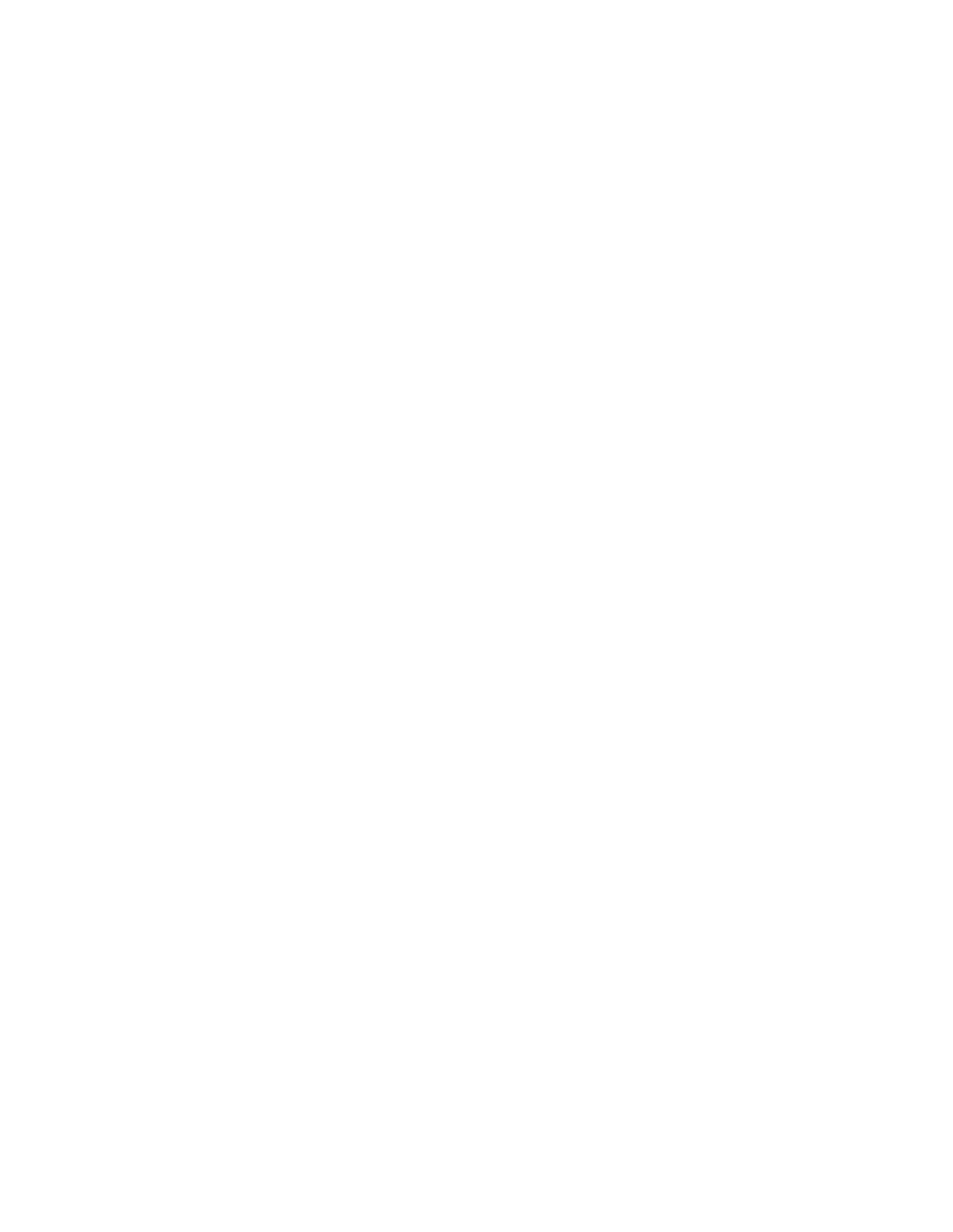A number of operators can, depending on the types of their operands, cause an implicit conversion of some operands from one type to another. The following discussion explains the results you can expect from these conversions. The conversions demanded by most operators are summarized in Section 5.6, page 45. When necessary, a discussion of the individual operators supplements the summary.

## **5.1 Conversions of Characters and Integers**

You can use a character or a short integer wherever you can use an integer. Characters are unsigned by default. In all cases, the value is converted to an integer. Conversion of a shorter integer to a longer integer preserves the sign. Traditional C uses "unsigned preserving integer promotion"

(unsigned short to unsigned int), while ANSI C uses "value preserving integer promotion" (unsigned short to int).

A longer integer is truncated on the left when converted to a shorter integer or to a char. Excess bits are discarded.

### **5.2 Conversions of Float and Double**

Historically in C, expressions containing floating point operands (either  $f$ loat or double) were calculated using double precision. This is also true of calculations in traditional C, unless you have specified the compiler option -float. With the -float option, calculations involving floating point operands and no double or long double operands take place in single precision. The -float option has no effect on argument promotion rules at function calls or on function prototypes.

ANSI C performs calculations involving floating point in the same precision as if -float had been specified in traditional C, except when floating point constants are involved.

In traditional C, specifying the -float option coerces floating point constants into type float if all the other subexpressions are of type float. This is not the case in ANSI C. ANSI C considers all floating point constants to be implicitly double precision, and operations involving such constants therefore take place in double precision. To force single precision arithmetic in ANSI C, use the f or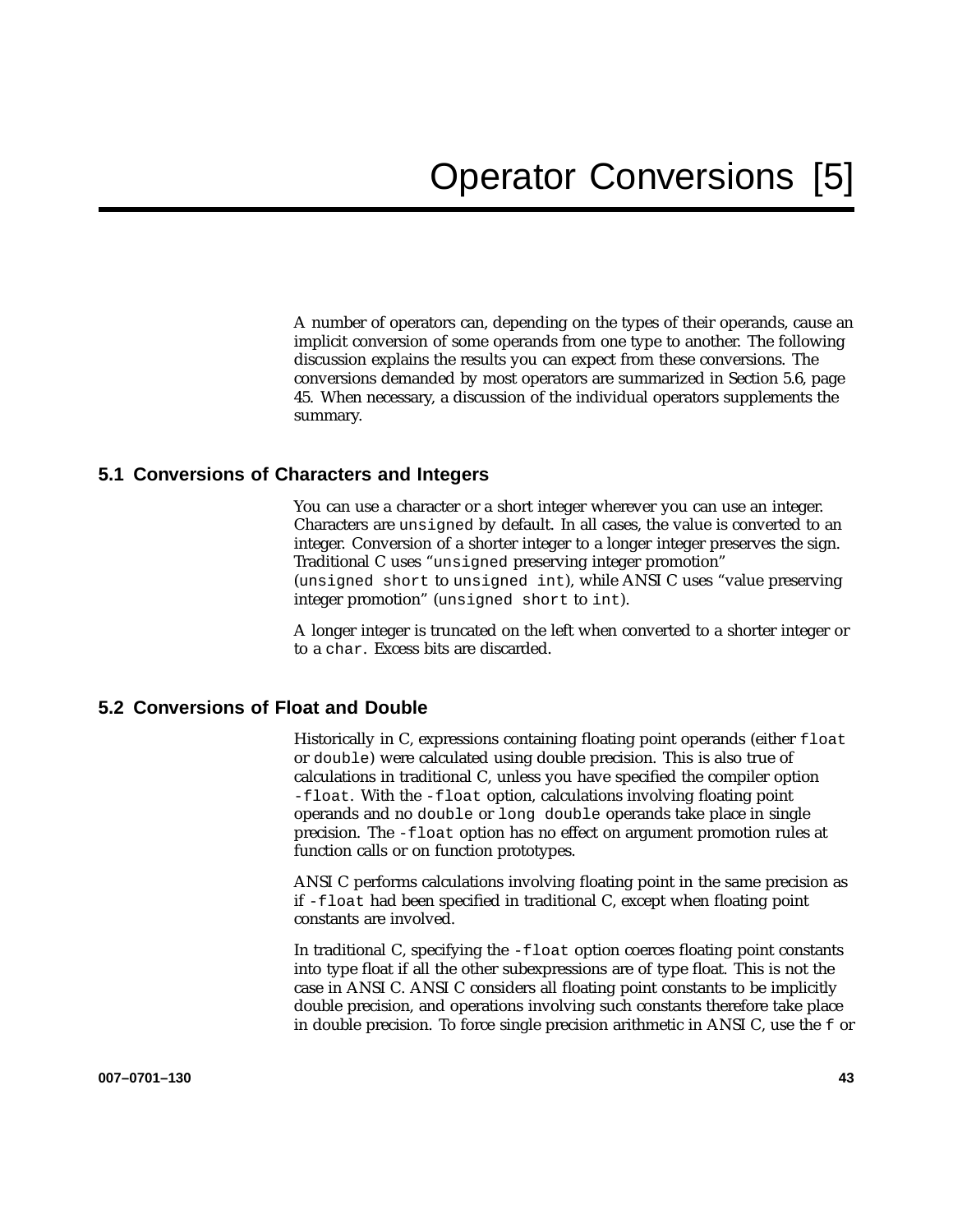F suffix on floating point constants. To force long double precision on constants, use the l or L suffix. For example, 3.14l is long double precision, 3.14 is double precision, and 3.14f is single precision in ANSI C.

For a complete discussion with examples, see Section 2.3.2, page 15.

## **5.3 Conversion of Floating and Integral Types**

Conversions between floating and integral values are machine-dependent. Silicon Graphics uses IEEE floating point, in which the default rounding mode is to nearest, or in case of a tie, to even. Floating point rounding modes can be controlled using the facilities of fpc. Floating point exception conditions are discussed in the introductory paragraph of Chapter 6, page 49.

When a floating value is converted to an integral value, the rounded value is preserved as long as it does not overflow. When an integral value is converted to a floating value, the value is preserved unless a value of more than six significant digits is being converted to single precision, or fifteen significant digits is being converted to double precision.

### **5.4 Conversion of Pointers and Integers**

An expression of integral type can be added to or subtracted from an object pointer. In such a case, the integer expression is converted as specified in the discussion of the addition operator in Section 6.7, page 59. Two pointers to objects of the same type can be subtracted. In this case, the result is converted to an integer as specified in the discussion of the subtraction operator, in Section 6.7, page 59.

## **5.5 Conversion of unsigned Integers**

When an unsigned integer is converted to a longer unsigned or signed integer, the value of the result is preserved. Thus, the conversion amounts to padding with zeros on the left.

When an unsigned integer is converted to a shorter signed or unsigned integer, the value is truncated on the left. If the result is signed, this truncation may produce a negative value.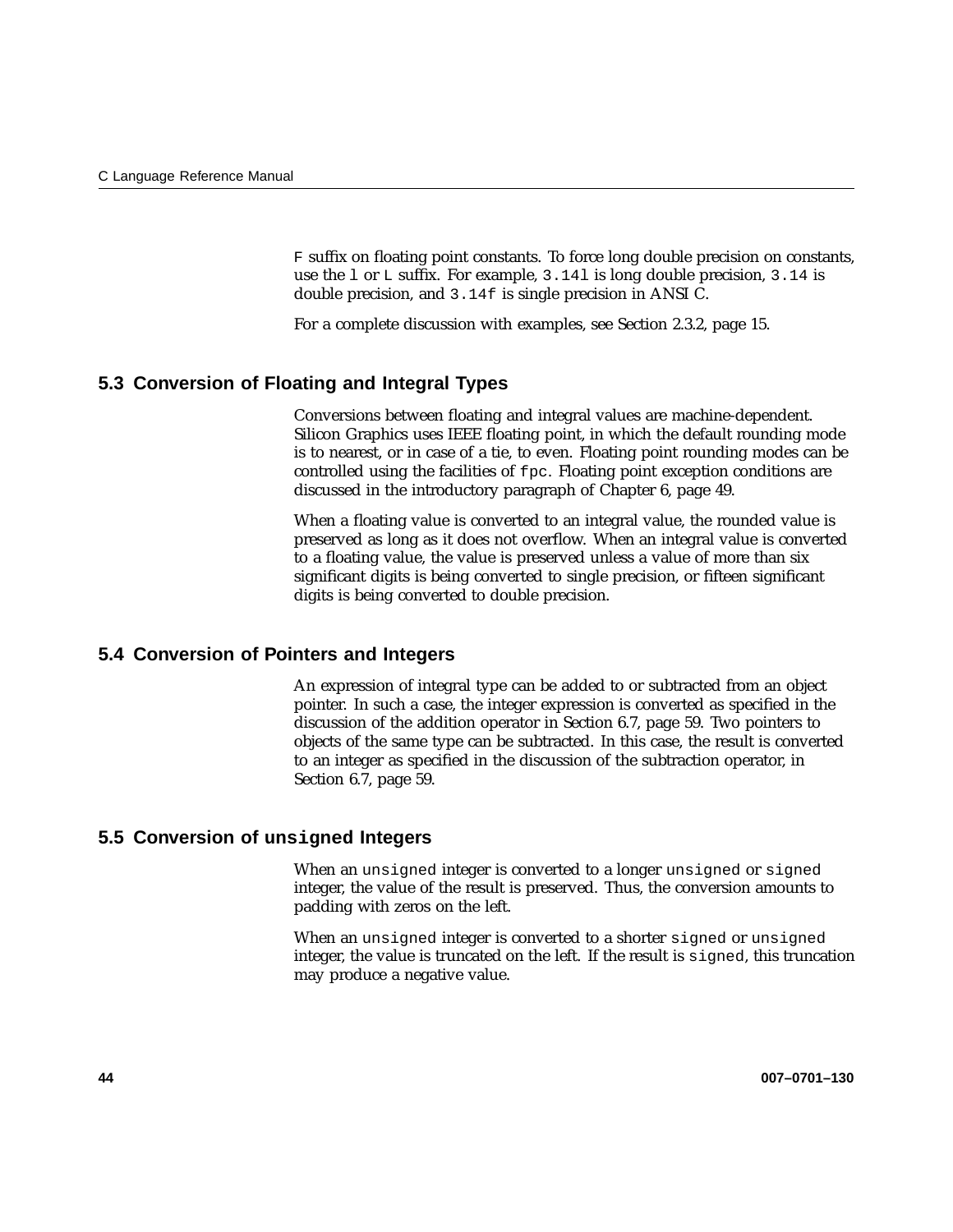## **5.6 Arithmetic Conversions**

Many types of operations in C require two operands to be converted to a common type. Two sets of conversion rules are applied to accomplish this conversion. The first, referred to as the integral promotions, defines how integral types are promoted to one of several integral types that are at least as large as int. The second, called the usual arithmetic conversions, derives a common type in which the operation is performed.

ANSI C and traditional C follow different sets of these rules.

### **5.6.1 Integral Promotions**

The difference between the ANSI C and traditional versions of the conversion rules is that the traditional C rules emphasize preservation of the (un)signedness of a quantity, while ANSI C rules emphasize preservation of its value.

In traditional C, operands of types char, unsigned char, and unsigned short are converted to unsigned int. Operands of types signed char and short are converted to int.

ANSI C converts all char and short operands, whether signed or unsigned, to int. Only operands of type unsigned int, unsigned long, and unsigned long long may remain unsigned.

### **5.6.2 Usual Arithmetic Conversions**

Besides differing in emphasis on signedness and value preservation, the usual arithmetic conversion rules of ANSI C and traditional C also differ in the precision of the chosen floating point type.

The following subsections describe two sets of conversion rules, one for traditional C, and the other for ANSI C. Each set is ordered in decreasing precedence. In any particular case, the rule that applies is the first whose conditions are met.

Each rule specifies a type, referred to as the result type. Once a rule has been chosen, each operand is converted to the result type, the operation is performed in that type, and the result is of that type.

### 5.6.2.1 Traditional C Conversion Rules

The traditional C conversion rules are as follows: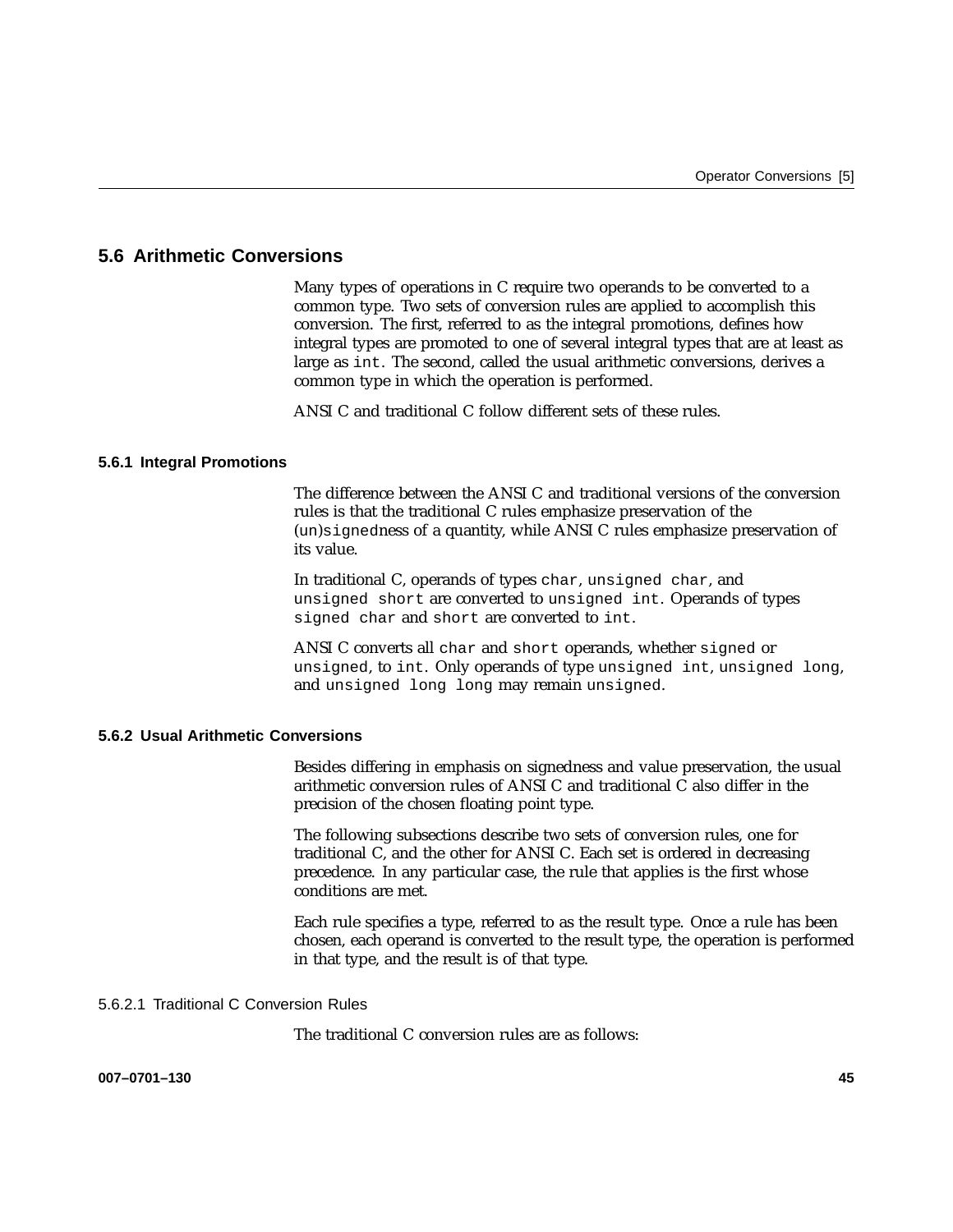- If any operand is of type double, the result type is double.
- If any operand is of type float, the result type is float if you have specified the [-float] switch. Otherwise, the result type is double.
- The integral promotions are performed on each operand as follows:

| If one of the operands is of type: | The result is of type: |
|------------------------------------|------------------------|
| unsigned long long                 | unsigned long long     |
| long long                          | long long              |
| unsigned long                      | unsigned long          |
| long                               | long                   |
| unsigned int                       | unsigned int           |
| otherwise                          | int                    |

## 5.6.2.2 ANSI C Conversion Rules

The ANSI C rules are as follows:

- If any operand is of type long double, the result type is long double.
- If any operand is of type double, the result type is double.
- If any operand is of type float, the result type is float.
- The integral promotions are performed on each operand as follows:

| If one of the operands is of type: | The result is of type: |
|------------------------------------|------------------------|
| unsigned long long                 | unsigned long long     |
| long long                          | long long              |
| unsigned long                      | unsigned long          |
| long                               | long                   |
| unsigned int                       | unsigned int           |
| otherwise                          | int                    |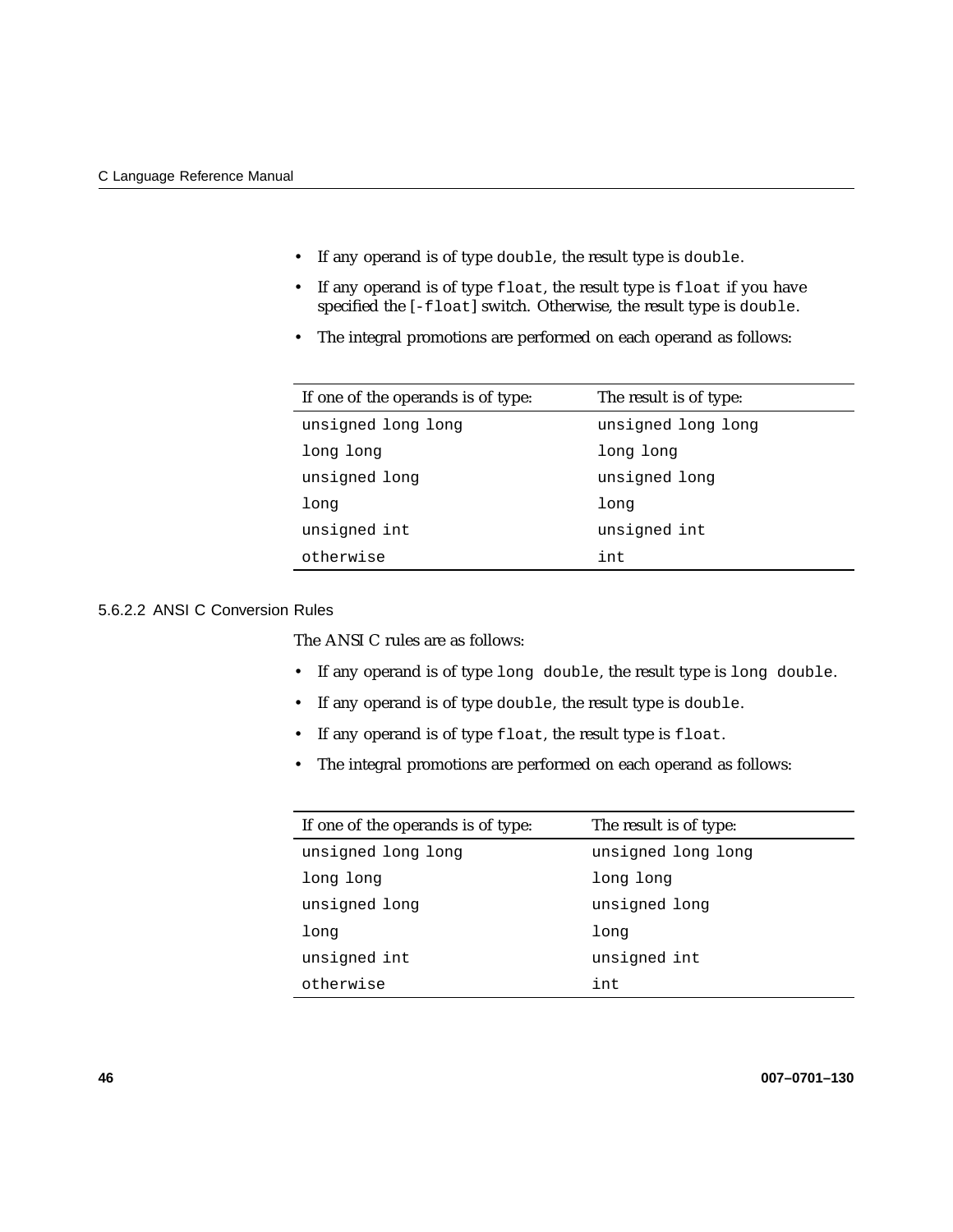## **5.7 Conversion of Other Operands**

The following three sections discuss conversion of lvalues, function designators, void objects, and pointers.

### **5.7.1 Conversion of lvalues and Function Designators**

Except as noted, if an lvalue that has type "array of <type>" appears as an operand, it is converted to an expression of the type "pointer to <type>." The resultant pointer points to the initial element of the array. In this case, the resultant pointer ceases to be an lvalue. (For a discussion of lvalues, see Section 4.3, page 40.)

A function designator is an expression that has function type. Except as noted, a function designator appearing as an operand is converted to an expression of type "pointer to function."

### **5.7.2 Conversion of void Objects**

The (nonexistent) value of a void object cannot be used in any way, and neither explicit nor implicit conversion can be applied. Because a void expression denotes a nonexistent value, such an expression can be used only as an expression statement (see Section 8.1, page 93), or as the left operand of a comma expression (see Section 6.18, page 65).

An expression can be converted to type void by use of a cast. For example, this makes explicit the discarding of the value of a function call used as an expression statement.

### **5.7.3 Conversion of Pointers**

A pointer to void can be converted to a pointer to any object type and back without change in the underlying value.

The NULL pointer constant can be specified either as the integral value zero, or the value zero cast to a pointer to void. If a NULL pointer constant is assigned or compared to a pointer to any type, it is appropriately converted.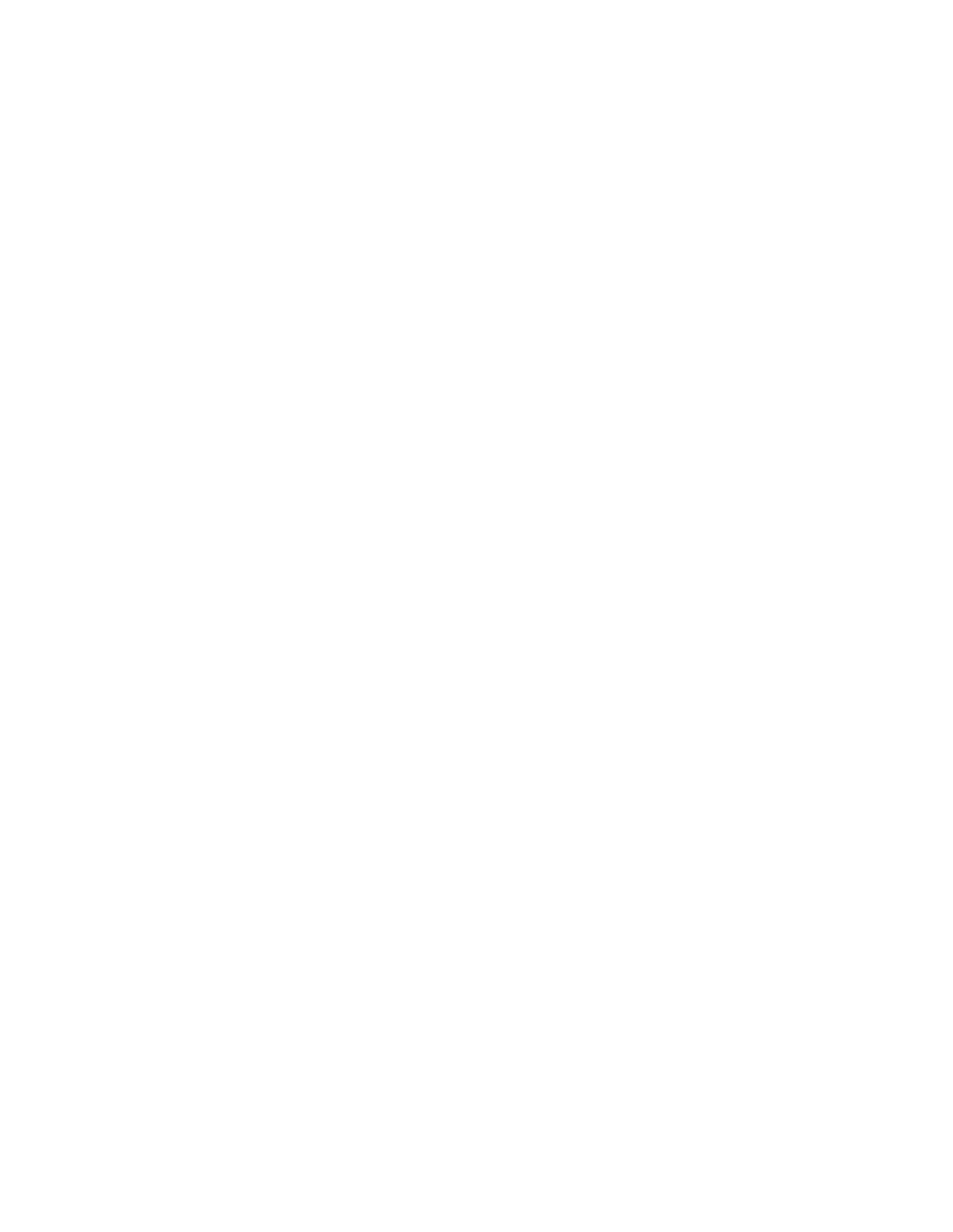This chapter discusses the various expressions and operators available in C. The sections describing expressions and operators are presented roughly in order of precedence.

## **6.1 Precedence and Associativity Rules in C**

Operators in C have rules of precedence and associativity that determine how expressions are evaluated. Table 9, page 50, lists the operators and indicates the precedence and associativity of each. Within each row, the operators have the same precedence. Parentheses can be used to override these rules.

Table 8, page 49, shows some simple examples of precedence and associativity.

| <b>Expression</b>       | <b>Results</b> | <b>Comments</b>                                                                        |
|-------------------------|----------------|----------------------------------------------------------------------------------------|
| $3 + 2 * 5$             | 13             | Multiplication is done before addition.                                                |
| $3 + (2 * 5)$           | 13             | Parentheses follow the precedence rules, but clarify the<br>expression for the reader. |
| $(3 + 2) * 5$           | 25             | Parentheses override the precedence rules.                                             |
| TRUE && FALSE<br>TRUE   | $1$ (true)     | Logical AND has higher priority than logical OR.                                       |
| (TRUE && FALSE)<br>TRUE | $1$ (true)     | Parentheses follow the precedence rules, but clarify the<br>expression for the reader. |
| TRUE) && FALSE<br>(TRUE | 0<br>(false)   | Parentheses override the precedence rules.                                             |

Table 8. Precedence and Associativity Examples

Except as indicated by the syntax or specified explicitly in this chapter, the order of evaluation of expressions, as well as the order in which side-effects take place, is unspecified. The compiler can arbitrarily rearrange expressions involving a commutative and associative operator  $(*, +, \&, |, \wedge)$ .

Table 9, page 50, lists the precedence and associativity of all operators.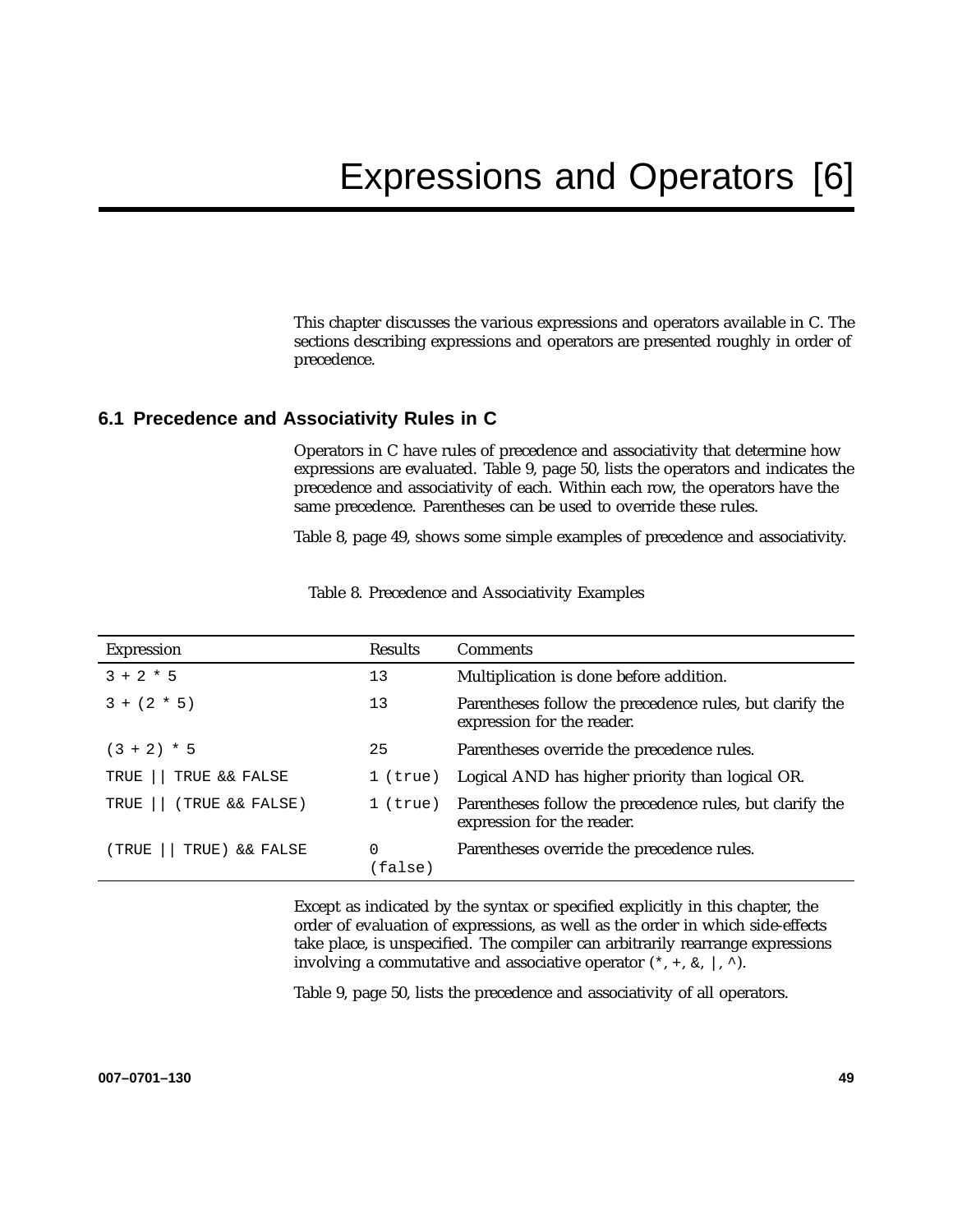| Tokens (From High to Low Priority)                                  | <b>Operators</b>                                                                | Class          | Associativity |
|---------------------------------------------------------------------|---------------------------------------------------------------------------------|----------------|---------------|
| Identifiers, constants, string literal,<br>parenthesized expression | Primary expression                                                              | Primary        |               |
| $() [ ] -> .$                                                       | Function calls, subscripting,<br>indirect selection, direct selection           | Postfix        | $L-R$         |
| $++ - -$                                                            | Increment, decrement (postfix)                                                  | Postfix        | $L-R$         |
| $++ - -$                                                            | Increment, decrement (prefix)                                                   | Prefix         | $R-L$         |
| $:$ $\sim$ + - & sizeof *                                           | Logical and bitwise NOT, unary<br>plus and minus, address, size,<br>indirection | Unary          | $R-L$         |
| ( type )                                                            | Cast                                                                            | Unary          | $R-L$         |
| $*$ / $\frac{6}{6}$                                                 | Multiplicative                                                                  | <b>Binary</b>  | $L-R$         |
| $+ -$                                                               | <b>Additive</b>                                                                 | <b>Binary</b>  | $L-R$         |
| $<<$ >>                                                             | Left shift, right shift                                                         | <b>Binary</b>  | $L-R$         |
| $<<=>>=$                                                            | Relational comparisons                                                          | <b>Binary</b>  | $L-R$         |
| $==$ ! =                                                            | <b>Equality comparisons</b>                                                     | <b>Binary</b>  | $L-R$         |
| &.                                                                  | <b>Bitwise and</b>                                                              | <b>Binary</b>  | $L-R$         |
|                                                                     | Bitwise exclusive or                                                            | <b>Binary</b>  | $L-R$         |
|                                                                     | Bitwise inclusive or                                                            | <b>Binary</b>  | $L-R$         |
| &&                                                                  | Logical and                                                                     | <b>Binary</b>  | $L-R$         |
|                                                                     | Logical or                                                                      | <b>Binary</b>  | $L-R$         |
| ?                                                                   | conditional                                                                     | <b>Ternary</b> | $R-L$         |
| = += -= *= /= $\&=$ ^= $\&=$  = <<= >>=                             | Assignment                                                                      | <b>Binary</b>  | $R-L$         |
|                                                                     | Comma                                                                           | <b>Binary</b>  | $L-R$         |

# Table 9. Operator Precedence and Associativity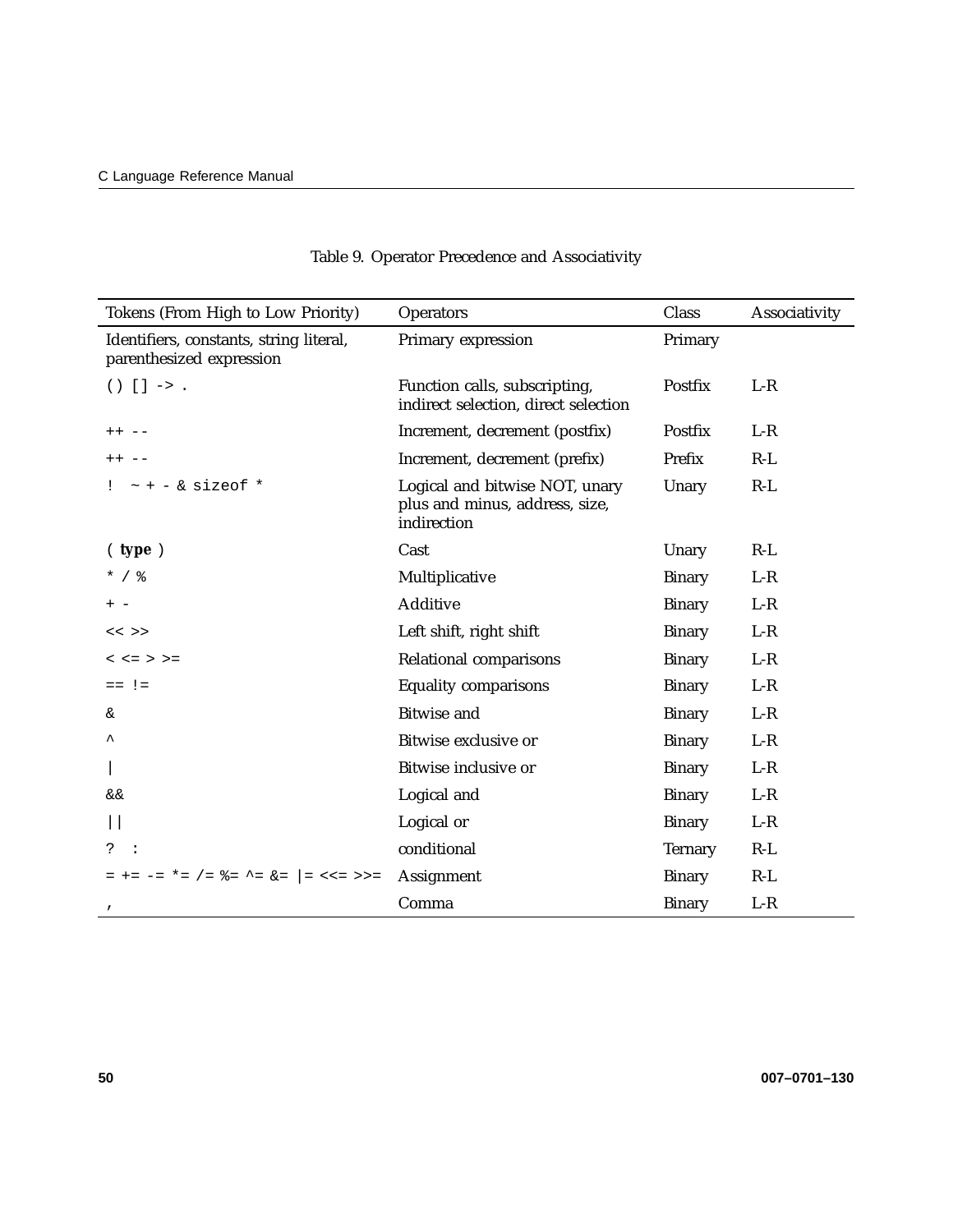# **6.2 Primary Expressions**

| The following are all considered "primary expressions:" |                                                                                                                                                                                                                                                                                                                 |  |
|---------------------------------------------------------|-----------------------------------------------------------------------------------------------------------------------------------------------------------------------------------------------------------------------------------------------------------------------------------------------------------------|--|
| <b>Identifiers</b>                                      | An identifier referring to an object is an Ivalue.<br>An identifier referring to a function is a function<br>designator. Ivalues and function designators are<br>discussed in "Conversion of Ivalues and Function<br>Designators" on page 59.                                                                   |  |
| Constants                                               | A constant's type is determined by its form and<br>value, as described in Section 3.4, page 24.                                                                                                                                                                                                                 |  |
| <b>String literals</b>                                  | A string literal's type is "array of char," subject<br>to modification, as described in Section 5.1, page<br>43.                                                                                                                                                                                                |  |
| Parenthesized<br>expressions                            | A parenthesized expression's type and value are<br>identical to those of the unparenthesized<br>expression. The presence of parentheses does not<br>affect whether the expression is an Ivalue, rvalue,<br>or function designator. For information on<br>expressions, see "Constant Expressions" on<br>page 79. |  |

# **6.3 Postfix Expressions**

Postfix expressions involving ., ->, subscripting, and function calls associate left to right. The syntax for these expressions is as follows:

| postfix-expression: | primary-expression                                |
|---------------------|---------------------------------------------------|
|                     | postfix-expression [expression]                   |
|                     | postfix-expression (argument-expression-list opt) |
|                     | postfix-expression. identifier                    |
|                     | $postfix-expression$ -> identifier                |
|                     | $postfix-expression$ ++                           |
|                     | postfix-expression - -                            |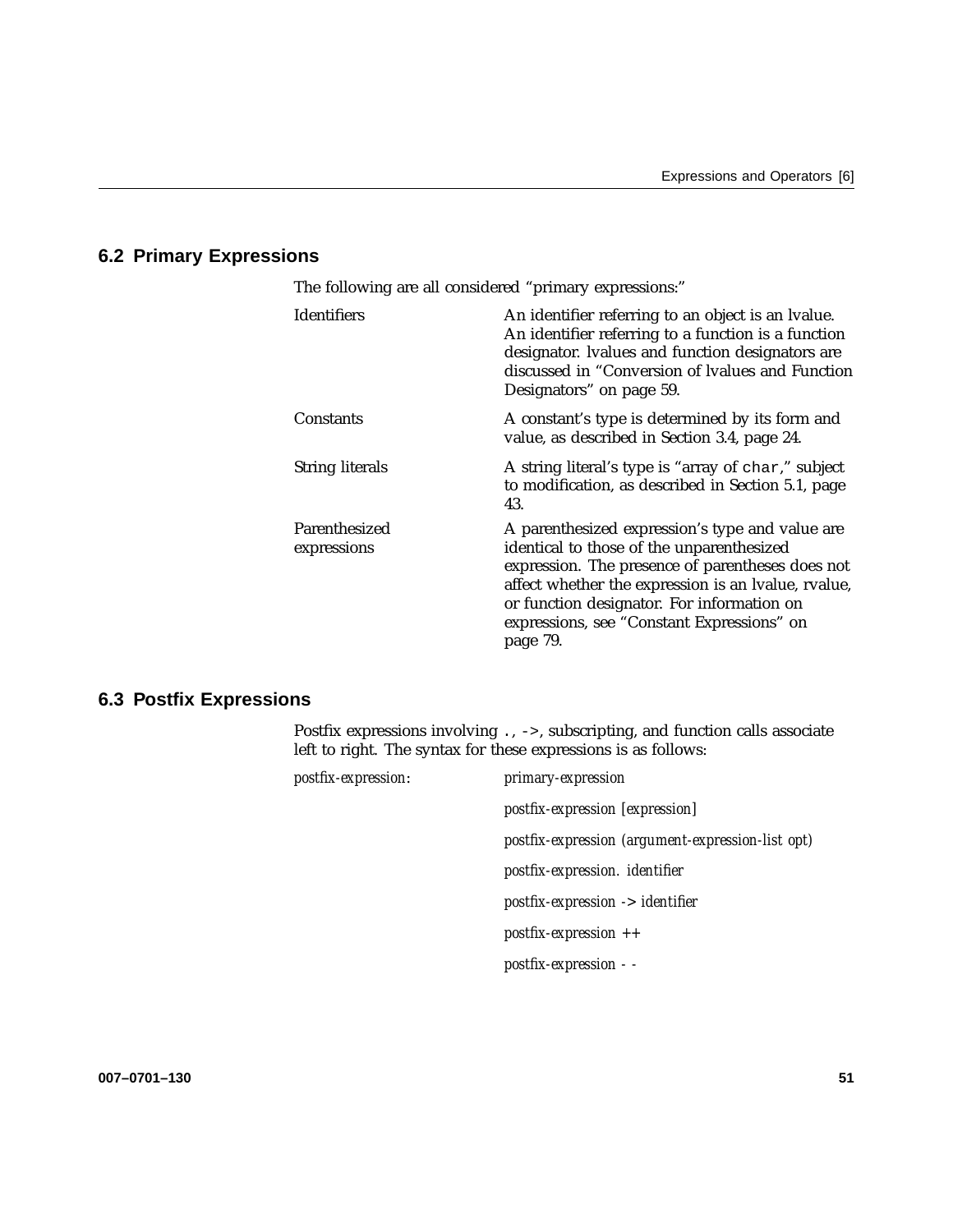*argument-expression-list*: *argument-expression*

*argument-expression-list, argument-expression*

#### **6.3.1 Subscripts**

A postfix expression followed by an expression in square brackets is a subscript. Usually, the postfix expression has type "pointer to <*type*>", the expression within the square brackets has type int, and the type of the result is <*type*>. However, it is equally valid if the types of the postfix expression and the expression in brackets are reversed. This is because the expression  $E1[E2]$ is identical (by definition) to  $*(E1)+(E2)$ ). Because addition is commutative, E1 and E2 can be interchanged.

You can find more information on this notation in the discussions on identifiers and in the discussion of the \* and + operators (in Section 6.4, page 55, and Section 6.7, page 59), respectively.

#### **6.3.2 Function Calls**

The syntax of function call postfix expressions is as follows:

postfix-expression (argument-expression-list $_{\text{out}}$ ) *argument-expression-list*: *argument-expression*

*argument-expression-list, argument-expression*

A function call is a postfix expression followed by parentheses containing a (possibly empty) comma-separated list of expressions that are the arguments to the function. The postfix expression must be of type "function returning <*type*>." The result of the function call is of type <*type*>, and is not an lvalue.

The behavior of function calls is as follows:

• If the function call consists solely of a previously unseen identifier foo, the call produces an implicit declaration as if, in the innermost block containing the call, the following declaration had appeared:

extern int foo();

• If a corresponding function prototype that specifies a type for the argument being evaluated is in force, an attempt is made to convert the argument to that type.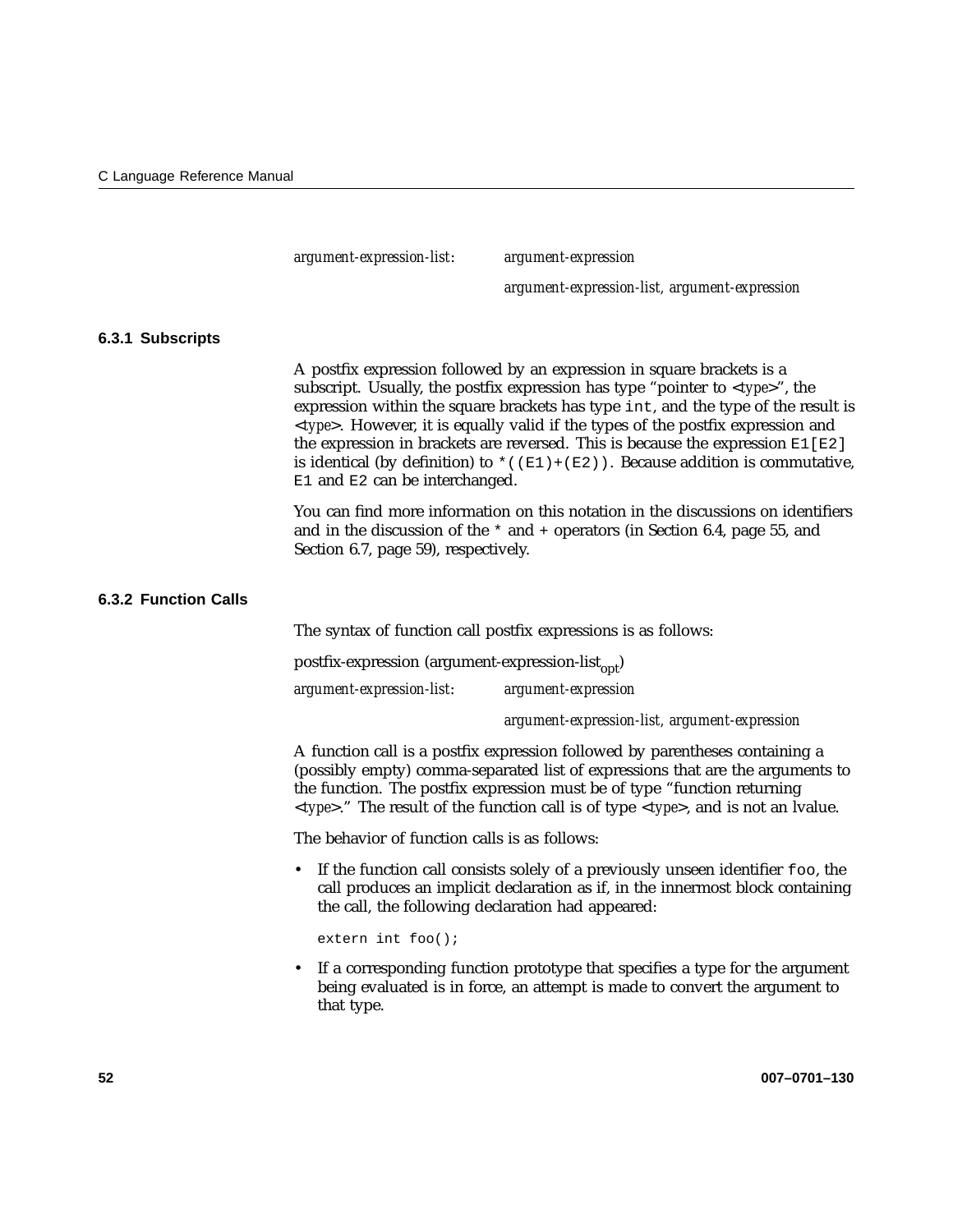- If the number of arguments does not agree with the number of parameters specified in the prototype, the behavior is undefined.
- If the type returned by the function as specified in the prototype does not agree with the type derived from the expression containing the called function, the behavior is undefined. Such a scenario may occur for an external function declared with conflicting prototypes in different files.
- If no corresponding prototype is in scope or if the argument is in the variable argument section of a prototype that ends in ellipses (…), the argument is converted according to the following default argument promotions:
	- Type float is converted to double.
	- Array and function names are converted to corresponding pointers.
	- When using traditional C, types unsigned short and unsigned char are converted to unsigned int, and types signed short and signed char are converted to signed int.
	- When using ANSI C, types short and char, whether signed or unsigned, are converted to int.
- In preparing for the call to a function, a copy is made of each actual argument. Thus, all argument passing in C is strictly by value. A function can change the values of its parameters, but these changes cannot affect the values of the actual arguments. It is possible to pass a pointer on the understanding that the function can change the value of the object to which the pointer points. (Arguments that are array names can be changed as well, because these arguments are converted to pointer expressions.)
- Because the order of evaluation of arguments is unspecified, side effects may be delayed until the next sequence point, which occurs at the point of the actual call and after all arguments have been evaluated. (For example, in the function call  $func(foot+)$ , the incrementation of  $foo$  may be delayed.)
- Recursive calls to any function are permitted.

Silicon Graphics recommends consistent use of prototypes for function declarations and definitions. Do not mix prototyped and nonprototyped function declarations and definitions. Even though the language allows it, never call functions before you declare them. This results in an implicit nonprototyped declaration that may be incompatible with the function definition.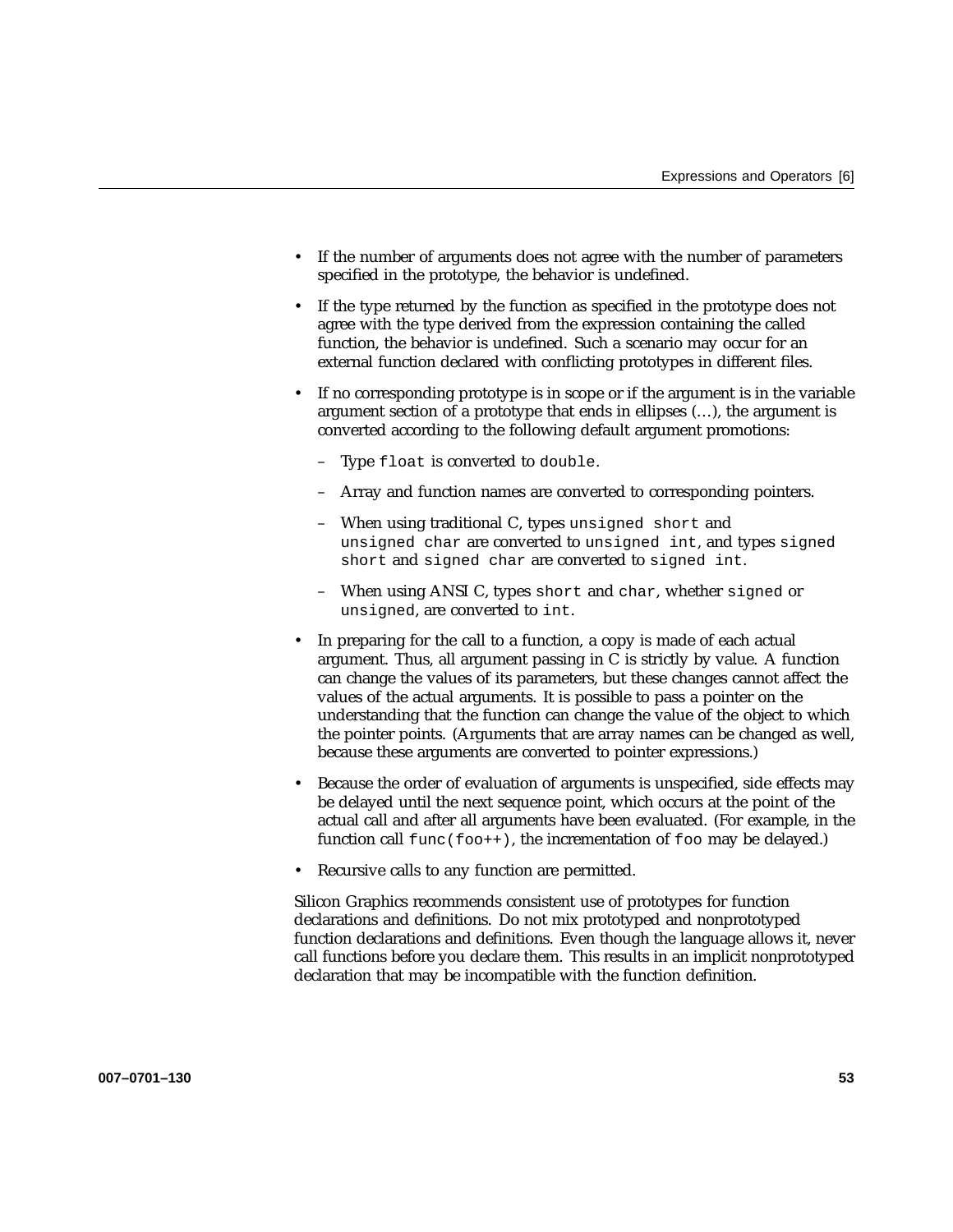#### **6.3.3 Structure and Union References**

A postfix expression followed by a dot followed by an identifier denotes a structure or union reference. The syntax is as follows:

postfix-expression. identifier

The postfix expression must be a structure or a union, and the identifier must name a member of the structure or union. The value is the value of the named member of the structure or union, and is an lvalue if the first expression is an lvalue.The result has the type of the indicated member and the qualifiers of the structure or union.

#### **6.3.4 Indirect Structure and Union References**

A postfix-expression followed by an arrow (built from – and >) followed by an identifier is an indirect structure or union reference. The syntax is as follows:

postfix-expression -> identifier

The postfix expression must be a pointer to a structure or a union, and the identifier must name a member of that structure or union. The result is an lvalue referring to the named member of the structure or union to which the postfix expression points. The result has the type of the selected member, and the qualifiers of the structure or union to which the postfix expression points. Thus, the expression  $E1$ ->MOS is the same as  $(*E1)$ . MOS.

Structures and unions are discussed in Section 7.3, page 72.

#### **6.3.5 postfix ++ and postfix - -**

The syntax of postfix  $++$  and postfix  $--$  is as follows:

```
postfix-expression ++
```

```
postfix-expression - -
```
When  $postfix$  ++ is applied to a modifiable lvalue, the result is the value of the object referred to by the lvalue. After the result is noted, the object is

**54 007–0701–130**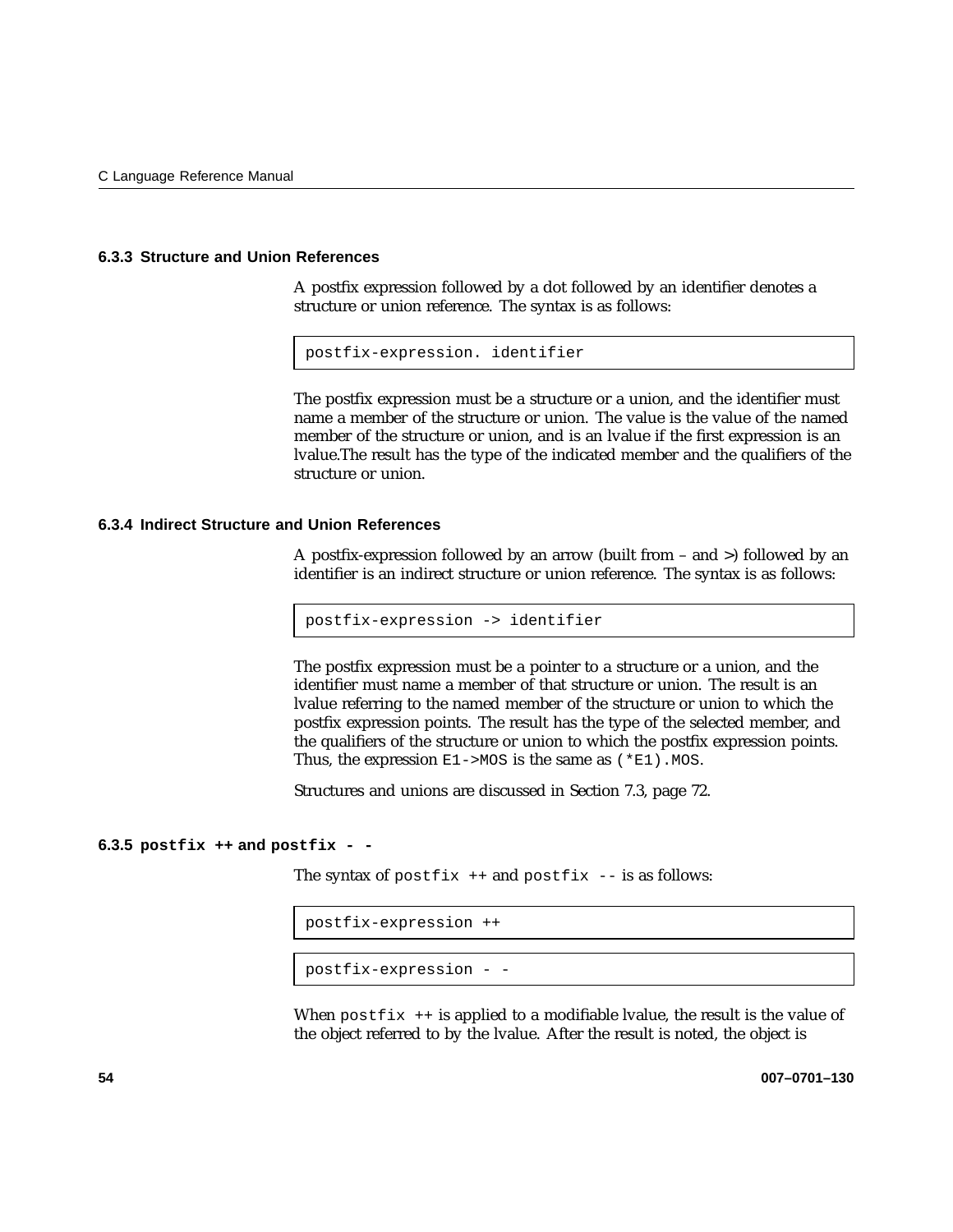incremented by 1 (one). See the discussions in Section 6.7, page 59, and Section 6.17, page 64, for information on conversions. The type of the result is the same as the type of the lvalue expression. The result is not an lvalue.

When  $postfix$  -- is applied to a modifiable lvalue, the result is the value of the object referred to by the lvalue. After the result is noted, the object is decremented by 1 (one). See the discussions in Section 6.7, page 59, and Section 6.17, page 64, for information on conversions. The type of the result is the same as the type of the lvalue expression. The result is not an lvalue.

For both postfix  $++$  and postfix  $--$  operators, updating the stored value of the operand may be delayed until the next sequence point.

## **6.4 Unary Operators**

Expressions with unary operators associate from right to left. The syntax for unary operators is as follows:

| unary-expression:      | postfix-expression             |
|------------------------|--------------------------------|
|                        | ++ unary-expression            |
|                        | - - unary-expression           |
|                        | unary-operator cast-expression |
|                        | sizeof unary-expression        |
|                        | sizeof (type-name)             |
| unary-operator: one of | * $\& - 1 - \sim +$            |
|                        |                                |

Except as noted, the operand of a unary operator must have arithmetic type.

#### **6.4.1 Address-of and Indirection Operators**

The unary \* operator means "indirection"; the cast expression must be a pointer, and the result is either an lvalue referring to the object to which the expression points, or a function designator. If the type of the expression is "pointer to <*type*>", the type of the result is <*type*>.

The operand of the unary & operator can be either a function designator or an lvalue that designates an object. If it is an lvalue, the object it designates cannot be a bitfield, and it cannot be declared with the storage class register. The result of the unary & operator is a pointer to the object or function referred to by the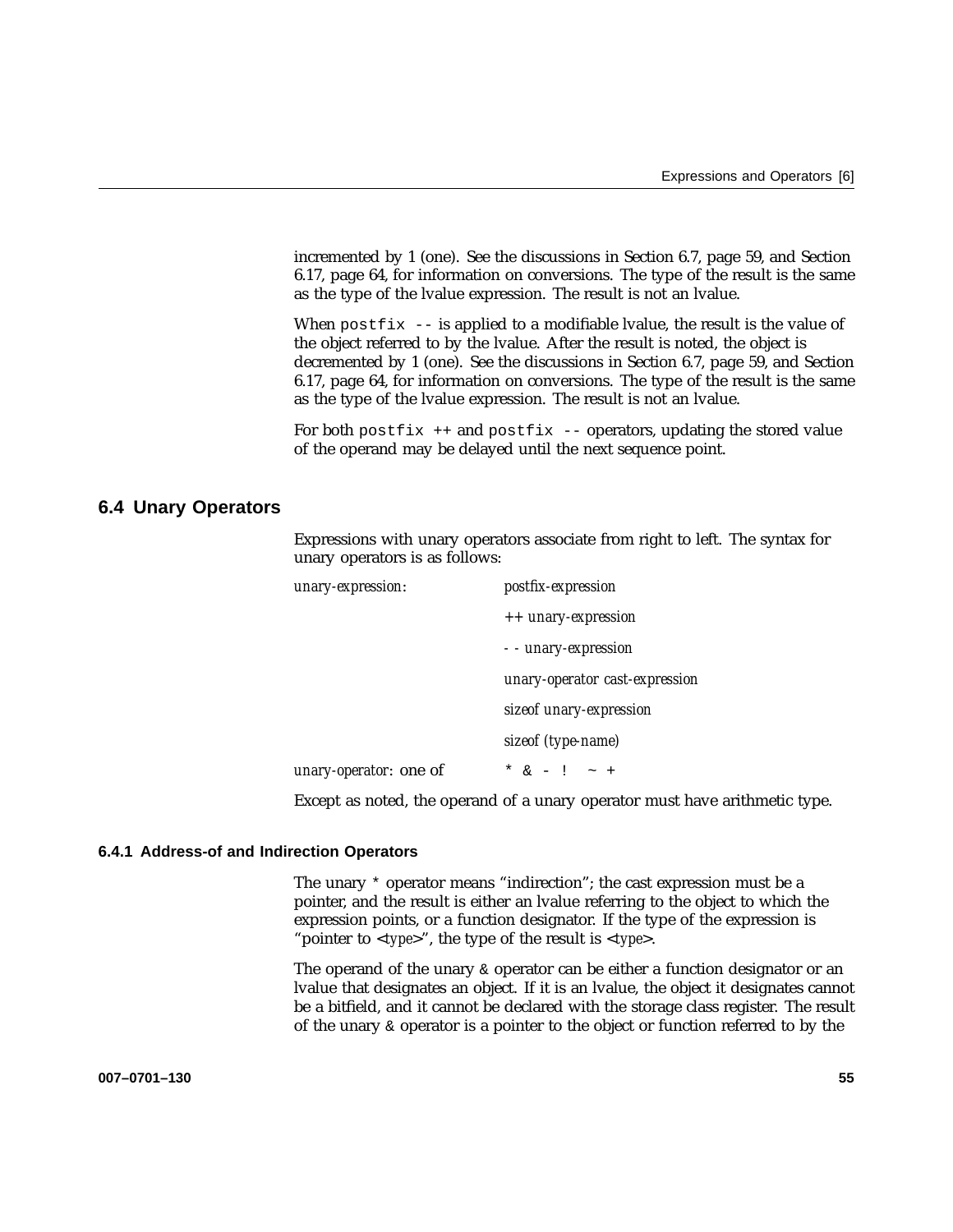lvalue or function designator. If the type of the lvalue is <*type*>**,** the type of the result is "pointer to <*type*>".

#### **6.4.2 Unary + and - Operators**

The result of the unary - operator is the negative of its operand. The integral promotions are performed on the operand, and the result has the promoted type and the value of the negative of the operand. Negation of unsigned quantities is analogous to subtracting the value from  $2<sup>n</sup>$ , where *n* is the number of bits in the promoted type.

The unary + operator exists only in ANSI C. The integral promotions are used to convert the operand. The result has the promoted type and the value of the operand.

#### **6.4.3 Unary ! and ~ Operators**

The result of the logical negation operator ! is 1 if the value of its operand is zero, and 0 if the value of its operand is nonzero. The type of the result is int. The logical negation operator is applicable to any arithmetic type and to pointers.

The ~ operator (bitwise not) yields the one's complement of its operand. The usual arithmetic conversions are performed. The type of the operand must be integral.

#### **6.4.4 Prefix ++ and - - Operators**

The prefix operators ++ and -- increment and decrement their operands. Their syntax is as follows:

++ *unary-expression*

- - *unary-expression*

The object referred to by the modifiable lyalue operand of prefix  $++$  is incremented. The expression value is the new value of the operand but is not an lyalue. The expression  $+x$  is equivalent to  $x \leftarrow 1$ . See the discussions in Section 6.7, page 59, and Section 6.17, page 64, for information on conversions.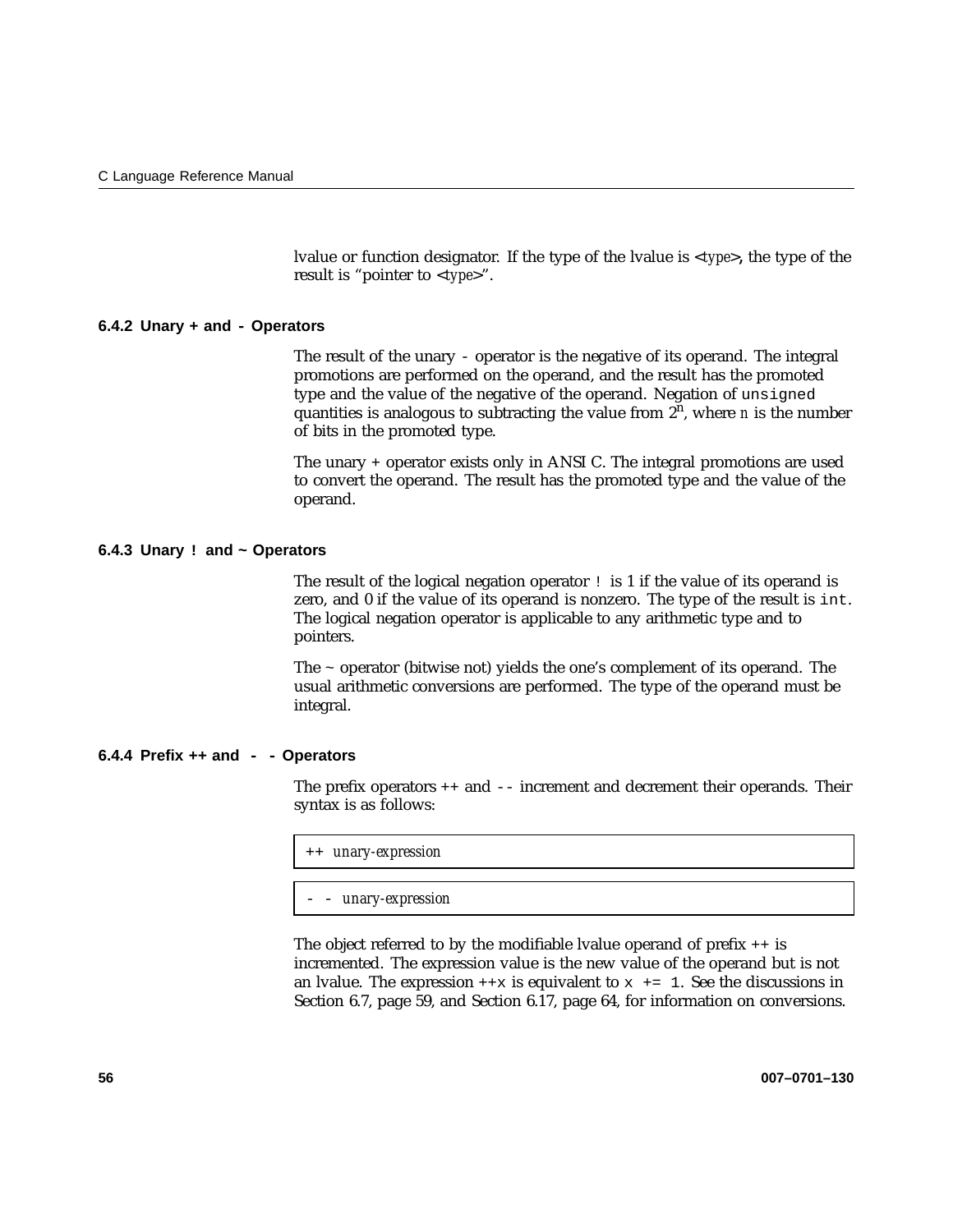The prefix  $--$  decrements its lvalue operand in the same way that prefix  $++$ increments it.

#### **6.4.5 sizeof Unary Operator**

The sizeof operator yields the size in bytes of its operand. The size of a char is 1 (one). Its major use is in communication with routines such as storage allocators and I/O systems. The syntax of the sizeof operator is as follows:

sizeof *unary-expression*

sizeof (*type-name*)

The operand of sizeof cannot have function or incomplete type, or be an lvalue that denotes a bitfield. It can be an object or a parenthesized type name. In traditional C, the type of the result is unsigned. In ANSI C, the type of the result is size\_t, which is defined in <stddef.h> as unsigned int (in -o32 and -n32 modes) or as unsigned long (in -64 mode). The result is a constant and can be used anywhere a constant is required.

When applied to an array, sizeof returns the total number of bytes in the array. The size is determined from the declaration of the object in the unary expression. For variable length array types, the result is not a constant expression and is computed at run time.

The sizeof operator can also be applied to a parenthesized type name. In that case, it yields the size in bytes of an object of the indicated type.

When sizeof is applied to an aggregate, the result includes space used for padding, if any.

## **6.5 Cast Operators**

A cast expression preceded by a parenthesized type name causes the value of the expression to convert to the indicated type. This construction is called a cast. Type names are discussed in Section 7.8, page 85. The syntax of a cast expression is as follows: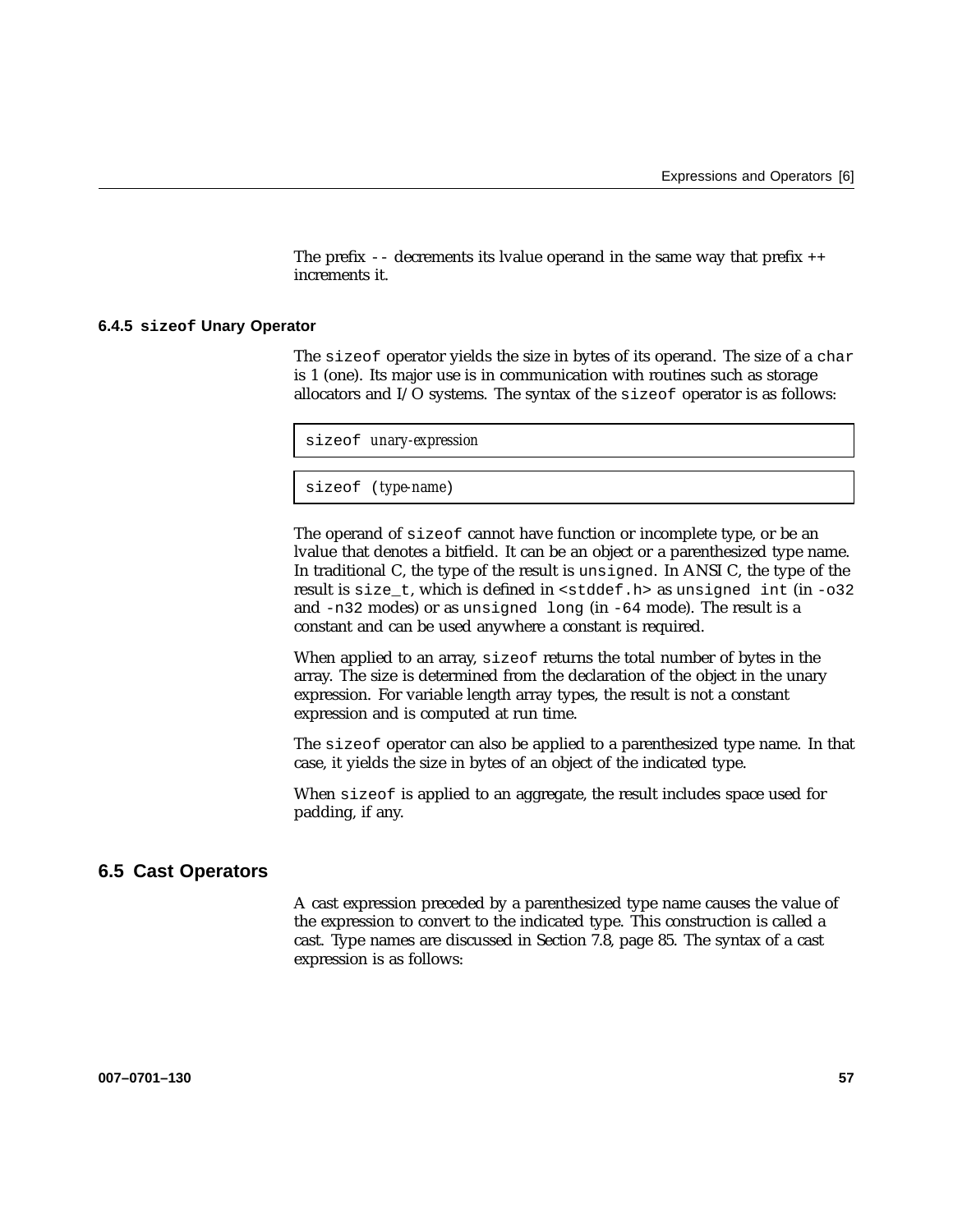*cast-expression*: *unary-expression*

(*type-name*) *cast-expression*

The type name specifies a scalar type or void, and the operand has scalar type. Because a cast does not yield an lvalue, the effect of qualifiers attached to the type name is inconsequential.

When an arithmetic value is cast to a pointer, and vice versa, the appropriate number of bits are simply copied unchanged from one type of value to the other. Be aware of the possible truncation of pointer values in 64-bit mode compilation, when a pointer value is converted to an (unsigned) int.

# **6.6 Multiplicative Operators**

The multiplicative operators  $\star$ ,  $\prime$ , and  $\ast$  group from left to right. The usual arithmetic conversions are performed. The following is the syntax for the multiplicative operators:

| multiplicative expression: | cast-expression                                         |
|----------------------------|---------------------------------------------------------|
|                            | multiplicative-expression * cast-expression             |
|                            | multiplicative-expression / cast-expression             |
|                            | multiplicative-expression $\frac{1}{2}$ cast-expression |

Operands of  $*$  and / must have arithmetic type. Operands of  $*$  must have integral type.

The binary \* operator indicates multiplication, and its result is the product of the operands.

The binary / operator indicates division of the first operator (dividend) by the second (divisor). If the operands are integral and the value of the divisor is 0, SIGTRAP is signalled. Integral division results in the integer quotient whose magnitude is less than or equal to that of the true quotient, and with the same sign.

The binary % operator yields the remainder from the division of the first expression (dividend) by the second (divisor). The operands must be integral. The remainder has the same sign as the dividend, so that the equality below is true when the divisor is nonzero:

(dividend / divisor) \* divisor + dividend % divisor == dividend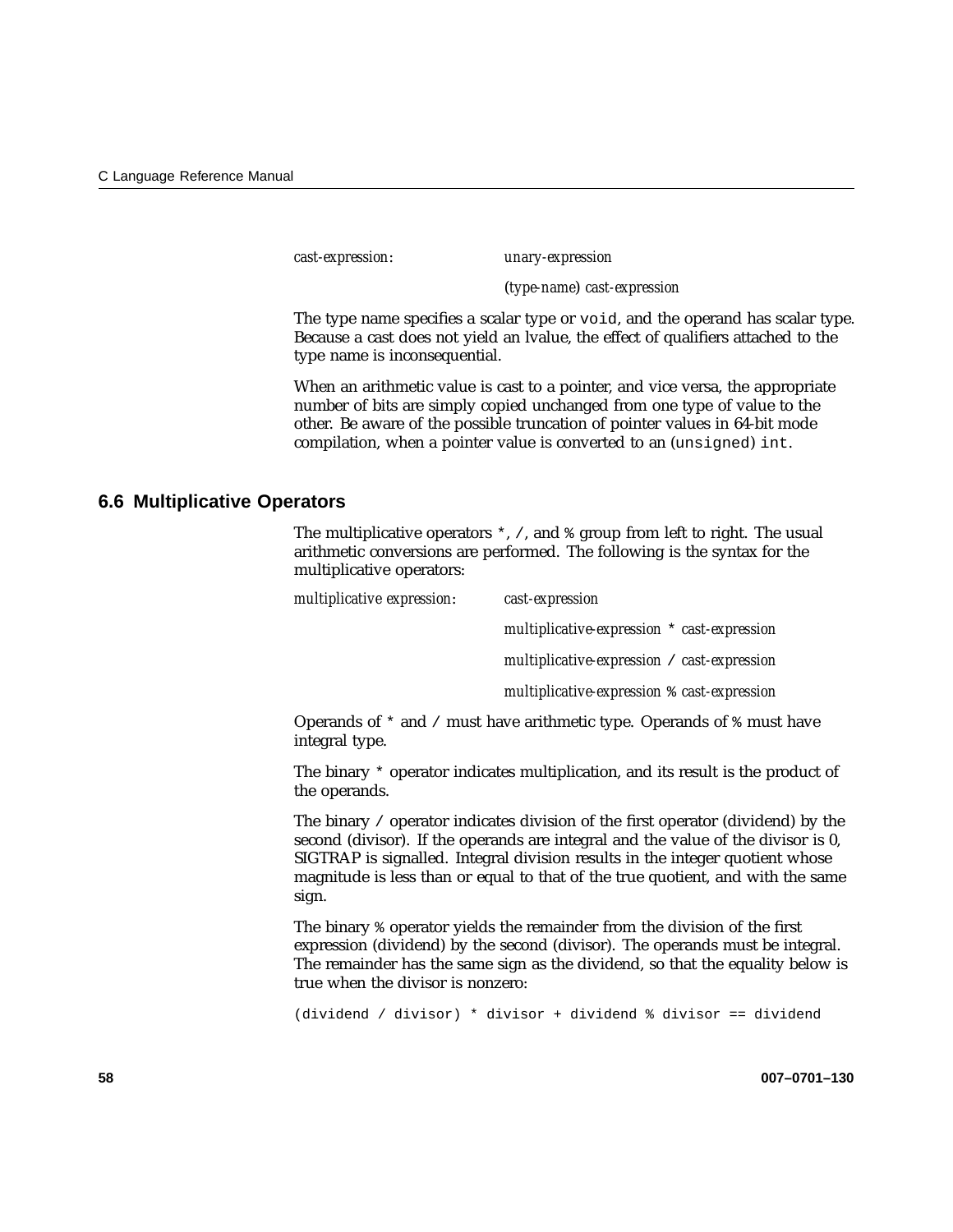If the value of the divisor is 0, SIGTRAP is signalled.

### **6.7 Additive Operators**

The additive operators  $+$  and  $-$  associate from left to right. The usual arithmetic conversions are performed.The syntax for the additive operators is as follows:

*additive-expression*: *multiplicative-expression additive-expression* + *multiplicative-expression additive-expression* - *multiplicative-expression*

In addition to arithmetic types, the following type combinations are acceptable for additive expressions:

- For addition, one operand is a pointer to an object type and the other operand is an integral type.
- For subtraction.
	- Both operands are pointers to qualified or unqualified versions of compatible object types.
	- The left operand is a pointer to an object type, and the right operand has integral type.

The result of the + operator is the sum of the operands. The result of the operator is the difference of the operands.

When an operand of integral type is added to or subtracted from a pointer to an object type, the integral operand is first converted to an address offset by multiplying it by the length of the object to which the pointer points. The result is a pointer of the same type as the original pointer.

For instance, suppose a has type "array of *<object>*", and p has type "pointer to  *and points to the initial element of a. Then the result of*  $p + n$ *, where* n is an integral operand, is the same as  $\&a[n]$ .

If two pointers to objects of the same type are subtracted, the result is converted (by division by the length of the object) to an integral quantity representing the number of objects separating them. Unless the pointers point to objects in the same array, the result is undefined. The actual type of the result is int in traditional C, and ptrdiff\_t (defined in <stddef.h> as int in -o32 and -n32 modes and as long in -64 mode) in ANSI C.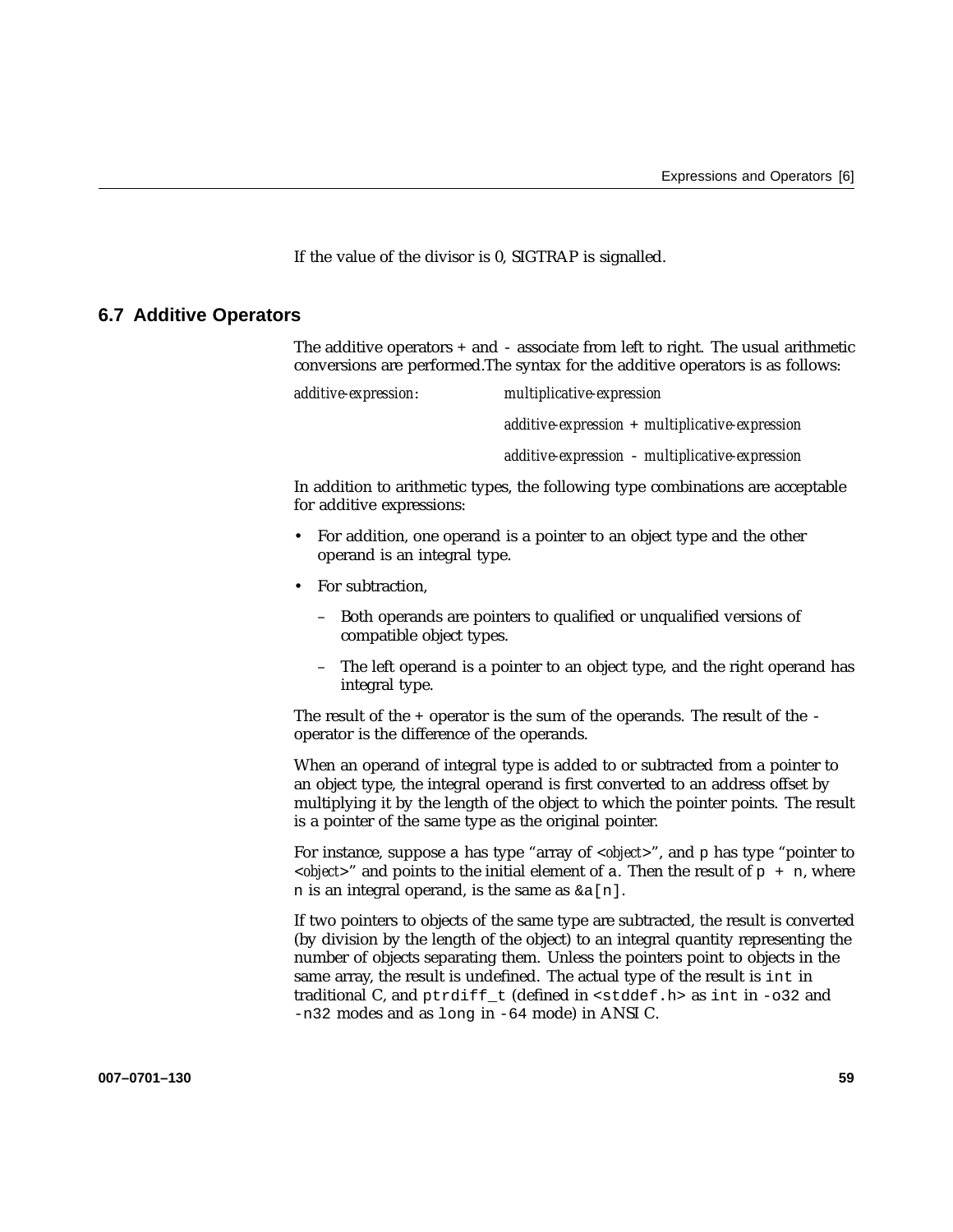# **6.8 Shift Operators**

The shift operators << and >> associate from left to right. Each operand must be an integral type. The integral promotions are performed on each operand. The syntax is as follows:

*shift-expression*: *additive-expression shift-expression* << *additive-expression shift-expression* >> *additive-expression*

The type of the result is that of the promoted left operand. If the right operand is negative, greater than, or equal to the length in bits of the promoted left operand, the result is undefined.

The value of  $E1 \leq E2$  is  $E1$  (interpreted as a bit pattern) left-shifted  $E2$  bits. Vacated bits are filled with zeros.

The value of  $E1 \gg E2$  is  $E1$  right-shifted  $E2$  bit positions. If  $E1$  is unsigned, or if it is signed and its value is nonnegative, vacated bits are filled with zeros. If E1 is signed and its value is negative, vacated bits are filled with ones.

## **6.9 Relational Operators**

The relational operators associate from left to right. The syntax is as follows:

| relational-expression: | shift-expression                             |
|------------------------|----------------------------------------------|
|                        | $relational-expression < shift-expression$   |
|                        | $relational-expression > shift-expression$   |
|                        | $relational-expression \le shift-expression$ |
|                        | $relational-expression \ge shift-expression$ |

The operators  $\langle$  (less than),  $\rangle$  (greater than),  $\langle$  = (less than or equal to), and  $\rangle$ = (greater than or equal to) all yield a result of type int with the value 0 if the specified relation is false and 1 if it is true.

The operands must be one of the following:

- Both arithmetic, in which case the usual arithmetic conversions are performed on them
- Both pointers to qualified or unqualified versions of compatible object types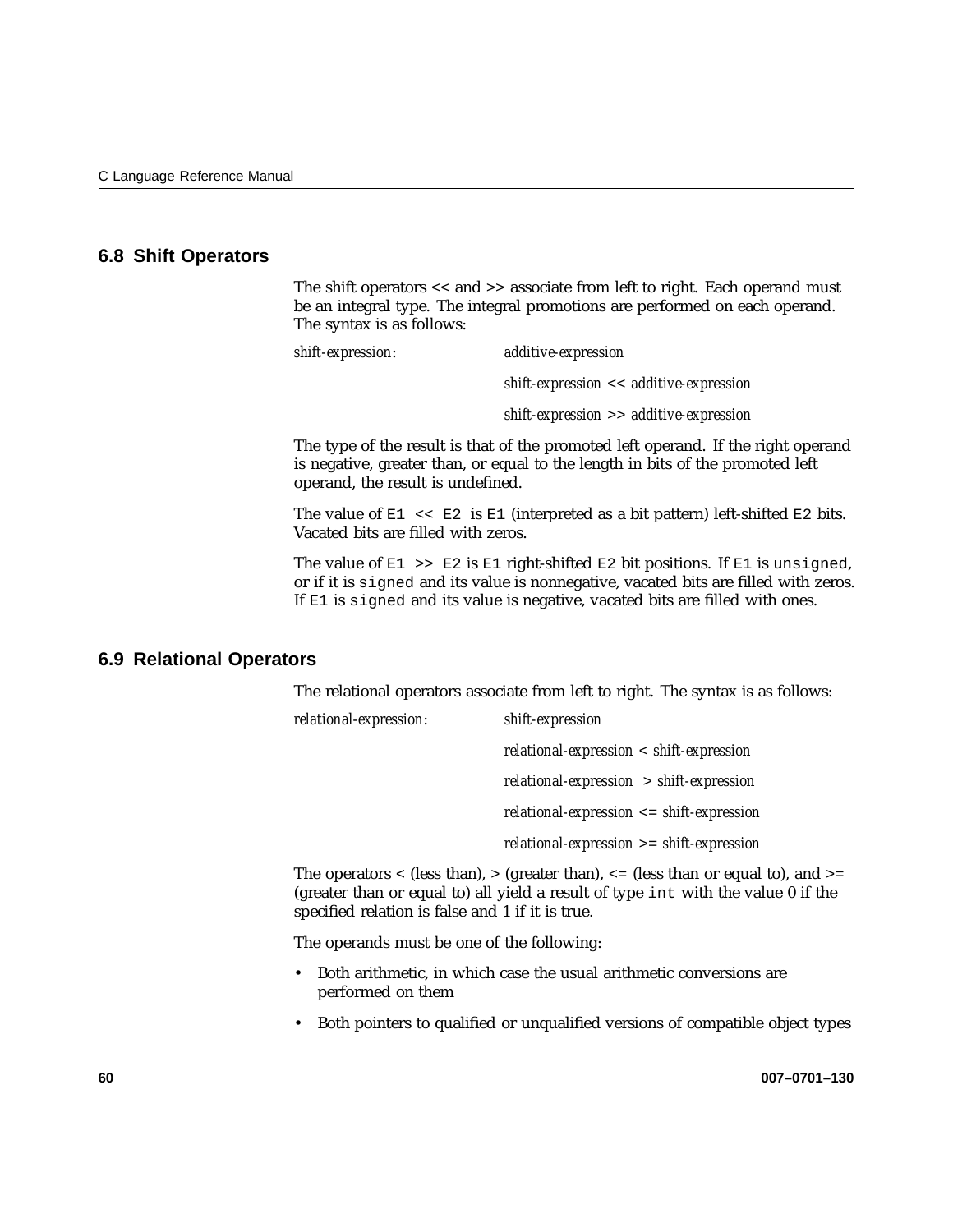• Both pointers to qualified or unqualified versions of compatible incomplete types

When two pointers are compared, the result depends on the relative locations in the address space of the pointed-to objects. Pointer comparison is portable only when the pointers point to objects in the same aggregate. In particular, no correlation is guaranteed between the order in which objects are declared and their resulting addresses.

## **6.10 Equality Operators**

The  $=$  (equal to) and the  $=$  (not equal to) operators are exactly analogous to the relational operators except for their lower precedence. (For example, a <  $b = c < d$  is 1 whenever  $a < b$  and  $c < d$  have the same truth value.) The syntax of the equality operators is as follows:

| equality-expression: | relational-expression                          |
|----------------------|------------------------------------------------|
|                      | $equality-expression == relational expression$ |
|                      | equality-expression $!=$ relational-expression |

The operands must be one of the following:

- Both arithmetic, in which case the usual arithmetic conversions are performed on them
- Both pointers to qualified or unqualified versions of compatible types
- A pointer to an object or incomplete type, and a pointer to qualified or unqualified void type
- A pointer and a null pointer constant

The semantics detailed in Section 6.9, page 60, apply if the operands have types suitable for those operators. Combinations of other operands have the following behavior:

- Two null pointers to object or incomplete types are equal. If two pointers to such types are equal, they either are null, point to the same object, or point to one object beyond the end of an array of such objects.
- Two pointers to the same function are equal, as are two null function pointers. Two function pointers that are equal are either both null or both point to the same function.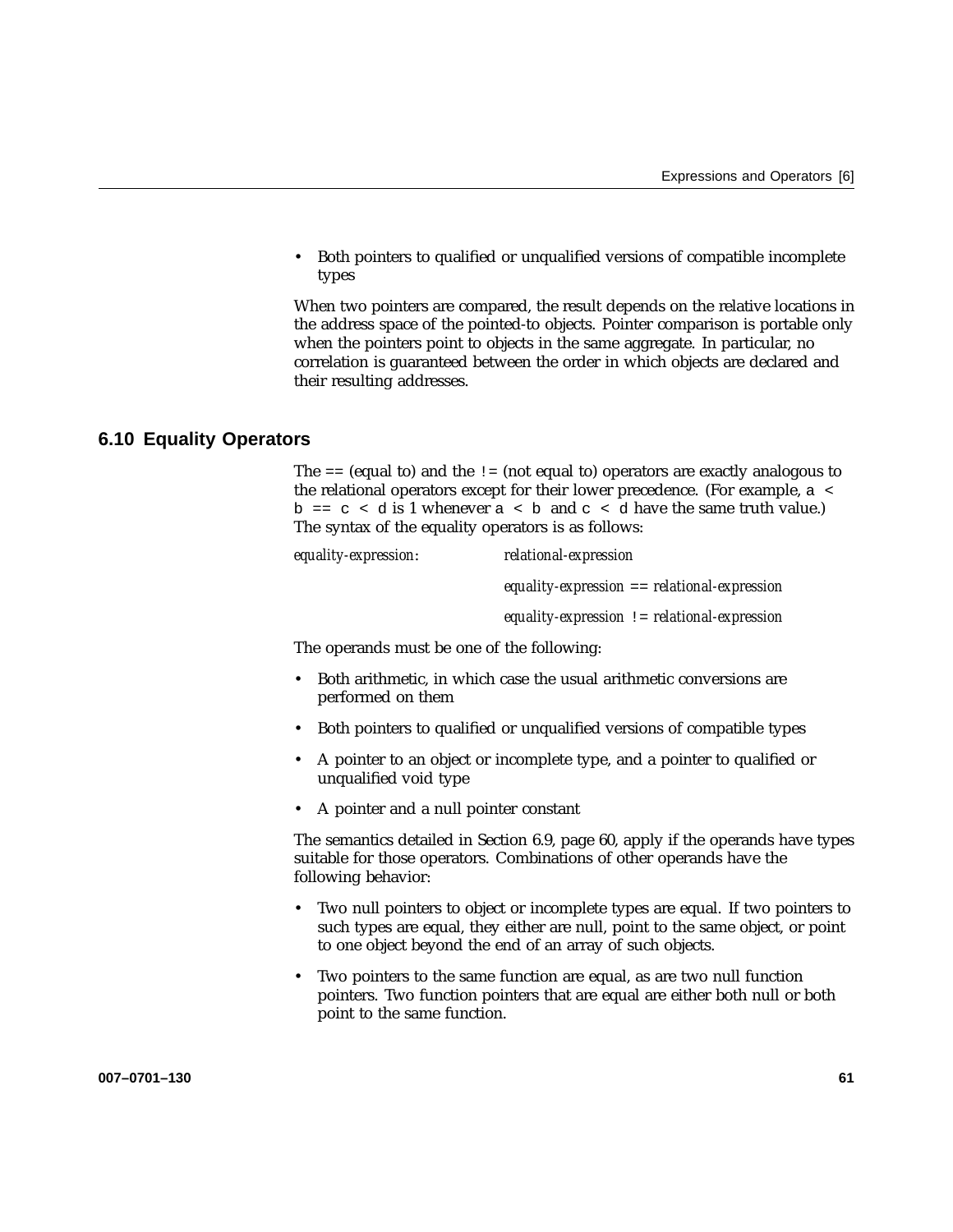## **6.11 Bitwise AND Operator**

Each operand of the bitwise AND operator must have integral type. The usual arithmetic conversions are performed. The syntax is as follows:

*AND-expression*: *equality-expression*

*AND-expression* & *equality-expression*

The result is the bitwise AND function of the operands, that is, each bit in the result is 0 unless the corresponding bit in each of the two operands is 1.

## **6.12 Bitwise Exclusive OR Operator**

Each operand of the bitwise exclusive OR operator must have integral type. The usual arithmetic conversions are performed. The syntax is as follows:

*exclusive-OR-expression*: *AND-expression*

*exclusive-OR-expression ^ AND- expression*

The result has type int, long, or long long, and the value is the bitwise exclusive OR function of the operands. That is, each bit in the result is 0 unless the corresponding bit in one of the operands is 1, and the corresponding bit in the other operand is 0.

## **6.13 Bitwise Inclusive OR Operator**

Each operand of the bitwise inclusive OR operator must have integral type. The usual arithmetic conversions are performed. The syntax is as follows:

*inclusive-OR-expression*: *exclusive-OR-expression*

*inclusive-OR-expression* | *exclusive-OR-expression*

The result has type int, long, or long long, and the value is the bitwise inclusive OR function of the operands. That is, each bit in the result is 0 unless the corresponding bit in at least one of the operands is 1.

#### **6.14 Logical AND Operator**

Each of the operands of the logical AND operator must have scalar type. The && operator associates left to right. The syntax is as follows: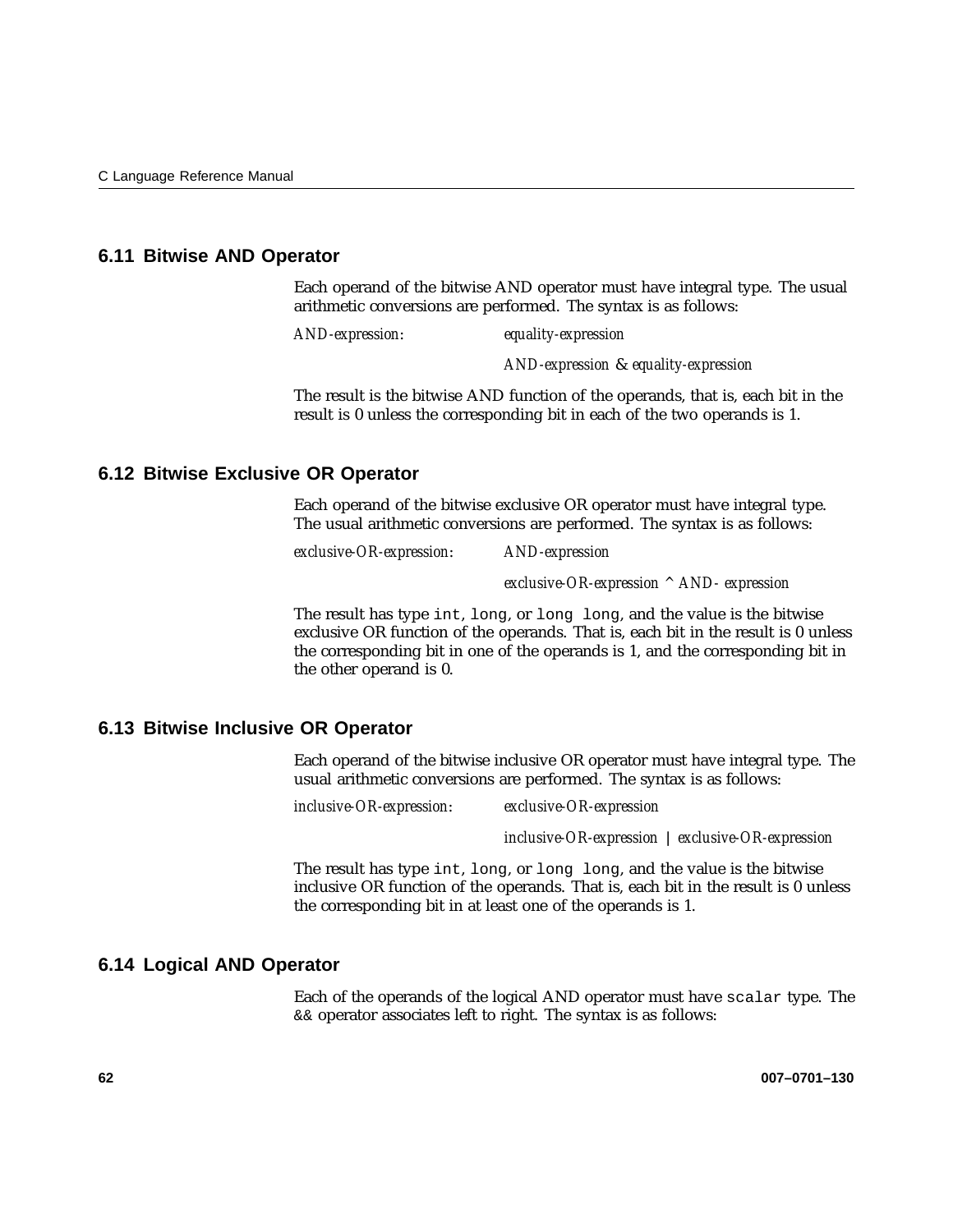*logical-AND-expression*: *inclusive-OR-expression*

*logical-AND-expression &&inclusive-OR-expression*

The result has type int. If neither of the operands evaluates to 0, the result has a value of 1. Otherwise it has a value of 0.

Unlike  $\&$ ,  $\&\&$  guarantees left-to-right evaluation; moreover, the second operand is not evaluated if the first operand evaluates to zero. There is a sequence point after the evaluation of the first operand.

## **6.15 Logical OR Operator**

Each of the operands of the logical OR operator must have scalar type. The || operator associates left to right. The syntax is as follows:

*logical-OR-expression*: *logical-AND-expression*

*logical-OR-expression* || *logical-AND-expression*

The result has type int. If either of the operands evaluates to one, the result has a value of 1. Otherwise it has a value of 0.

Unlike  $\vert, \vert\vert$  guarantees left to right evaluation; moreover, the second operand is not evaluated unless the first operand evaluates to zero. A sequence point occurs after the evaluation of the first operand.

### **6.16 Conditional Operator**

Conditional expressions associate from right to left. The syntax is as follows:

*conditional-expression*: *logical-OR-expression*

*logical-OR-expression* ? *expression : conditional-expression*

The type of the first operand must be scalar. Only certain combinations of types are allowed for the second and third operands. These combinations are listed below, along with the type of result that the combination yields:

• Both can be arithmetic types. In this case, the usual arithmetic conversions are performed on them to derive a common type, which is the type of the result.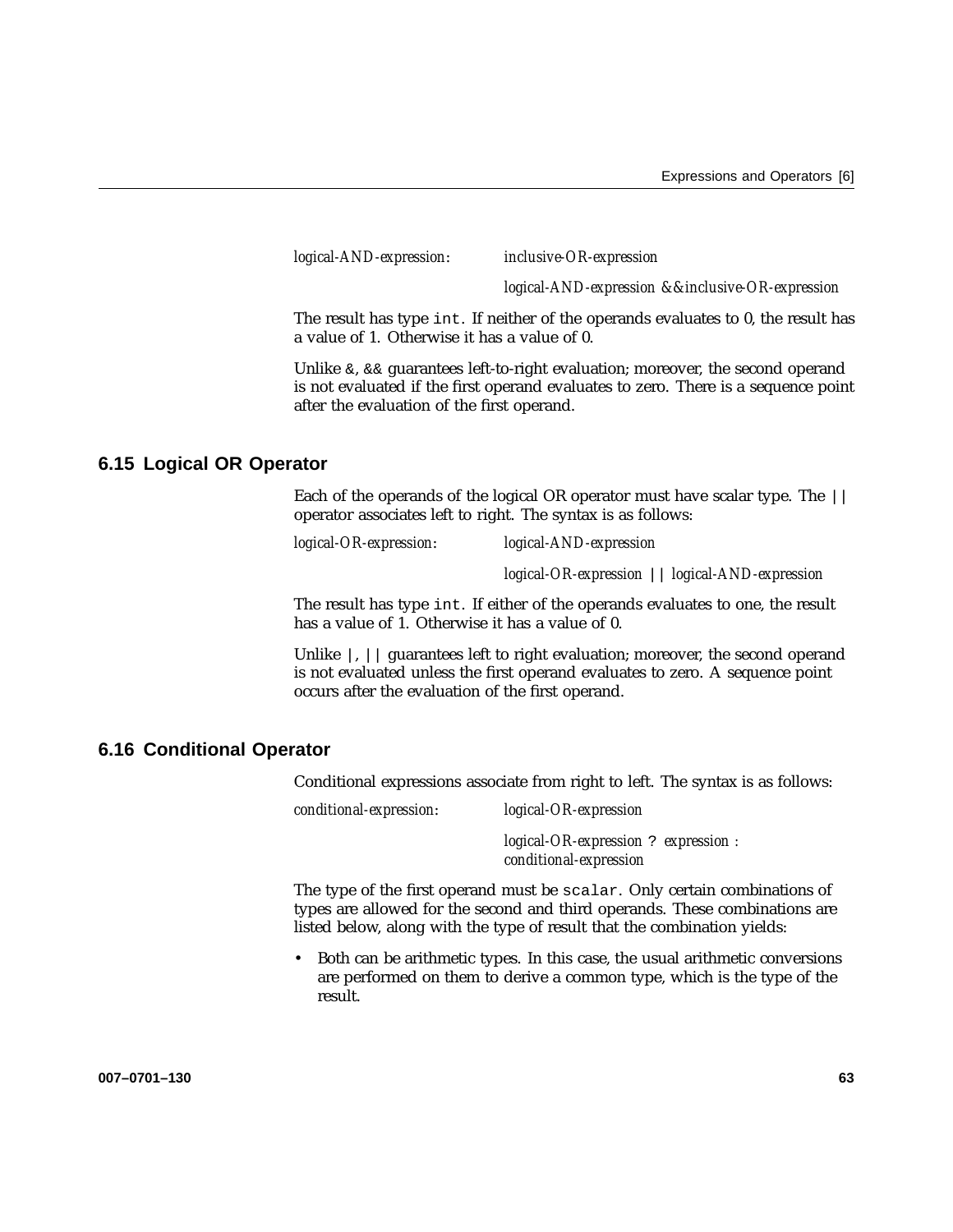- Both are compatible structure or union objects. The result has the same type as the operands.
- Both are void. The type of the result is void.
- One is a pointer, and the other a null pointer constant. The type of the result is the type of the nonconstant pointer.
- One is a pointer to void, and the other is a pointer to an object or incomplete type. The second operand is converted to a pointer to void. The result is also a pointer to void.
- Both are pointers to qualified or unqualified versions of compatible types. The result has a type compatible with each, qualified with all the qualifiers of the types pointed to by both operands.

Evaluation of the conditional operator proceeds as follows:

- The first expression is evaluated, after which a sequence point occurs.
- If the value of the first expression is nonzero, the result is the value of the second operand.
- If the value of the first expression is zero, the result is the value of the third operand.
- Only one of the second and third operands is evaluated.

## **6.17 Assignment Operators**

All assignment operators associate from right to left. The syntax is as follows:

| assignment-expression:         | conditional-expression                                        |  |
|--------------------------------|---------------------------------------------------------------|--|
|                                | unary-expression assignment-operator<br>assignment-expression |  |
| assignment operator: one<br>of | = *= /= $\&=$ += -= <<= >>= $\&=$ ^=  =                       |  |

Assignment operators require a modifiable lvalue as their left operand. The type of an assignment expression is that of its unqualified left operand. The result is not an lvalue. Its value is the value stored in the left operand after the assignment, but the actual update of the stored value may be delayed until the next sequence point.

The order of evaluation of the operands is unspecified.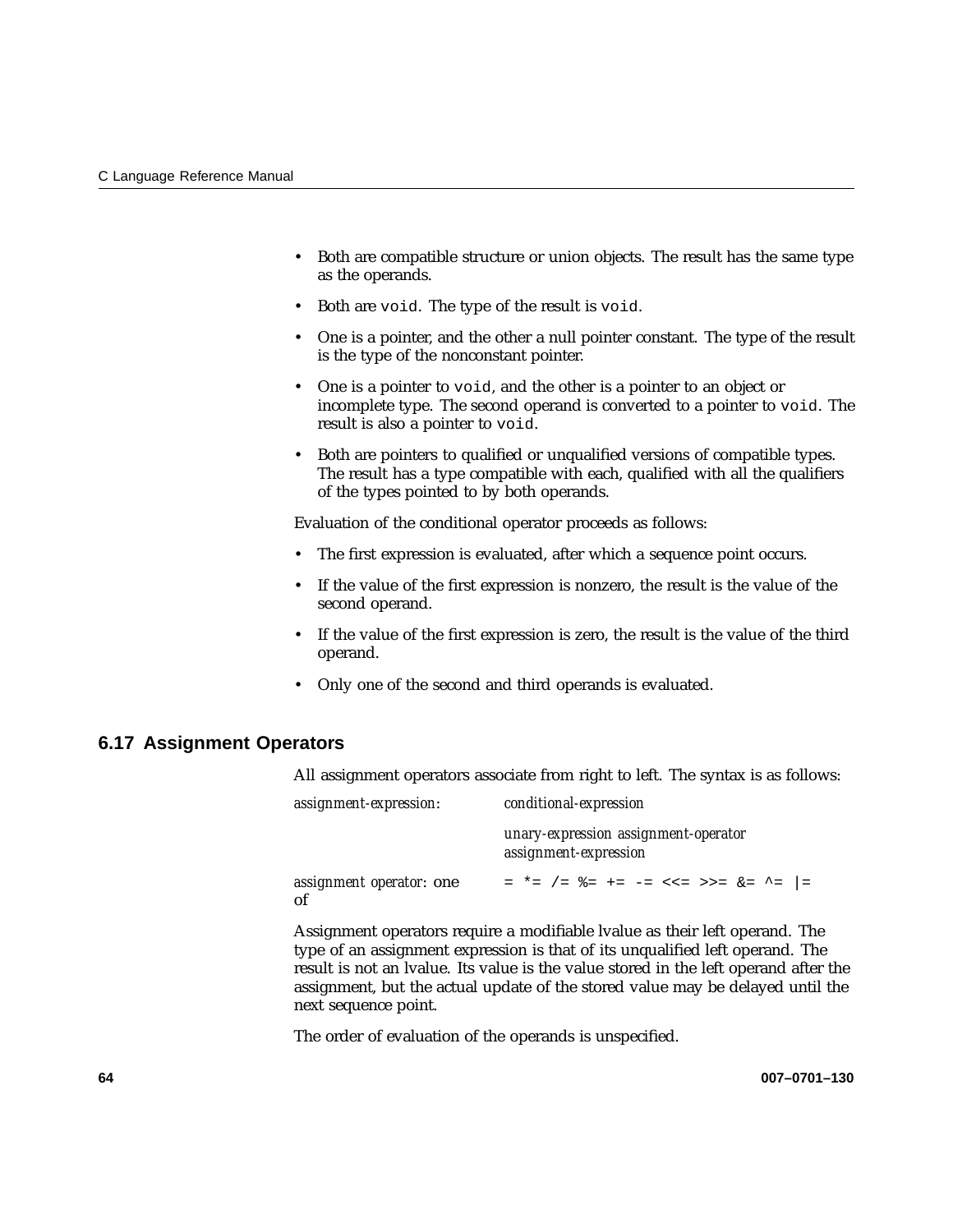#### **6.17.1 Assignment Using = (Simple Assignment)**

The operands permissible in simple assignment must obey one of the following:

- Both have arithmetic type or are compatible structure or union types.
- Both are pointers, and the type pointed to by the left has all of the qualifiers of the type pointed to by the right.
- One is a pointer to an object or incomplete type, and the other is a pointer to void. The type pointed to by the left must have all of the qualifiers of the type pointed to by the right.
- The left operand is a pointer, and the right is a null pointer constant.

In simple assignment, the value of the right operand is converted to the type of the assignment expression and replaces the value of the object referred to by the left operand. If the value being stored is accessed by another object that overlaps it, the behavior is undefined unless the overlap is exact and the types of the two objects are compatible.

#### **6.17.2 Compound Assignment**

For the operators  $+=$  and  $-=$ , either both operators must have arithmetic types, or the left operand must be a pointer and the right an operand integral. In the latter case, the right operand is converted as explained in Section 6.7, page 59. For all other operators, each operand must have arithmetic type consistent with those allowed for the corresponding binary operator.

The expression  $E1$  op = E2is equivalent to the expression  $E1 = E1$  op E2, except that in the former, E1 is evaluated only once.

## **6.18 Comma Operator**

A pair of expressions separated by a comma is evaluated left to right, and the value of the left expression is discarded. This operator associates left to right. The syntax of the comma operator is as follows:

*expression*: *assignment-expression*

*expression, assignment-expression*

The type and value of the result are the type and value of the right operand. In contexts where the comma is given a special meaning, the comma operator as described in this section can appear only in parentheses. Two such contexts are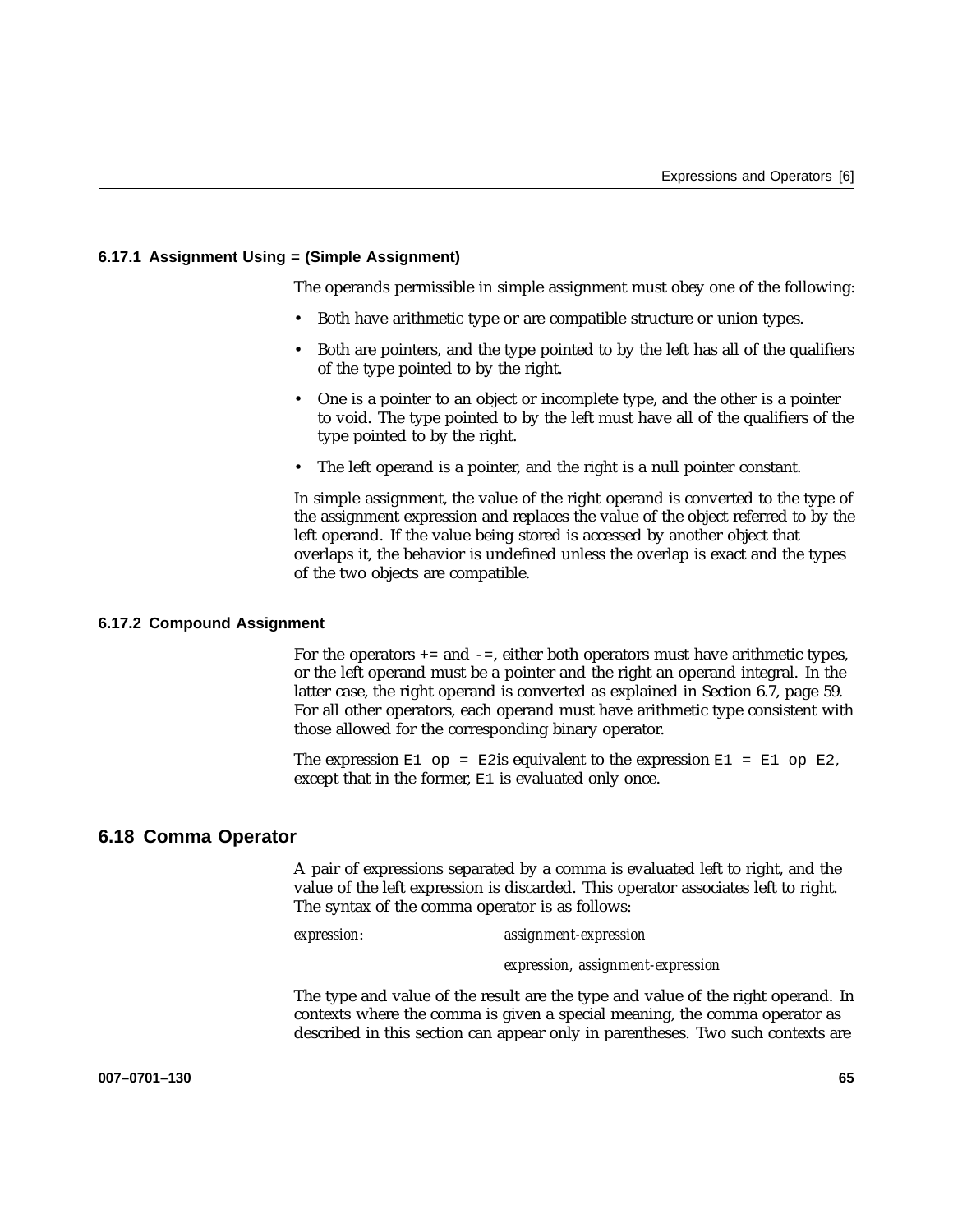lists of actual arguments to functions (described in Section 6.2, page 51) and lists of initializers (see Section 7.11, page 88). For example, the following code has three arguments, the second of which has the value 5:

 $f(a, (t=3, t+2), c)$ 

## **6.19 Constant Expressions**

A constant expression can be used any place a constant can be used. The syntax is as follows:

*constant-expression*: *conditional-expression*

A constant expression cannot contain assignment, increment, decrement, function-call, or comma operators. It must evaluate to a constant that is in the range of representable values for its type. Otherwise, the semantic rules for the evaluation of nonconstant expressions apply.

Constant expressions are separated into three classes:

- An integral constant expression has integral type and is restricted to operands that are integral constants, sizeof expressions (whose operands do not have variable length array type or a parenthesized name of such a type), and floating constants that are the immediate operands of integral casts.
- An arithmetic constant expression has arithmetic type and is restricted to operands that are arithmetic constants, and sizeof expressions (whose operands do not have variable length array type or a parenthesized name of such a type). Cast expressions in arithmetic constant expressions can convert only between arithmetic types.
- An address constant is a pointer to an lvalue designating an object of static storage duration, or a pointer to a function designator. It can be created explicitly or implicitly, as long as no attempt is made to access an object value.

Either address or arithmetic constant expressions can be used in initializers. In addition, initializers can contain null pointer constants and address constants (for object types), and plus or minus integral constant expressions.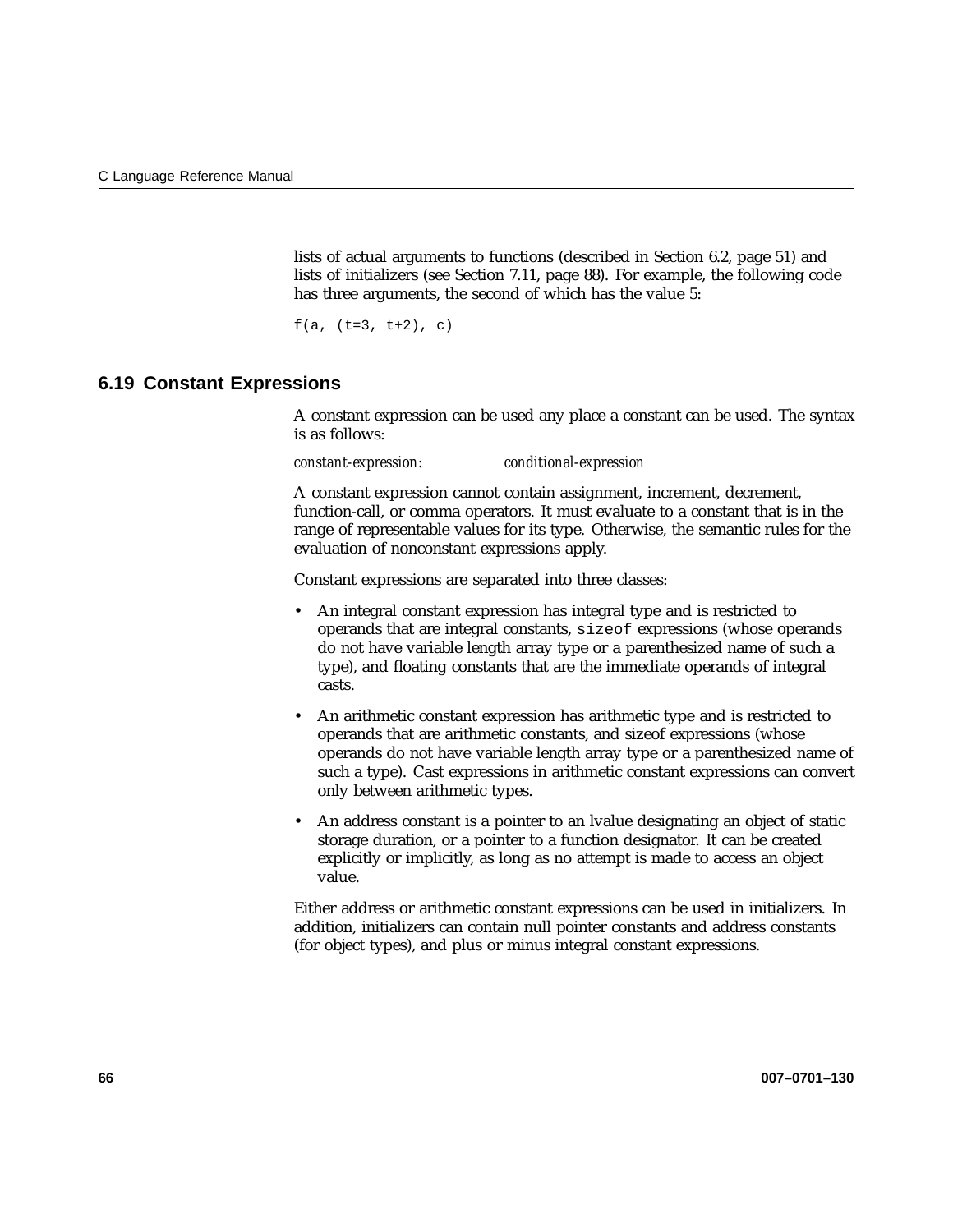# **6.20 Integer and Floating Point Exceptions**

The following are a few points to keep in mind about integer and floating point exceptions:

- Integer divide-by-zero results in a trap. Other integer exception conditions are ignored.
- Silicon Graphics' floating point conforms to the IEEE standard. Floating point exceptions are ignored by default, yielding the default IEEE results of infinity for divide-by-zero and overflow, not-a-number for invalid operations, and zero for underflow.
- You can gain control over these exceptions and their results most easily by <\_newline> using the Silicon Graphics IEEE floating point exception handler package (see the handle\_sigfpes(3C) reference page).
- You can also control these exceptions by implementing your own handler and appropriately initializing the floating point unit (see the fpc(3C) reference page).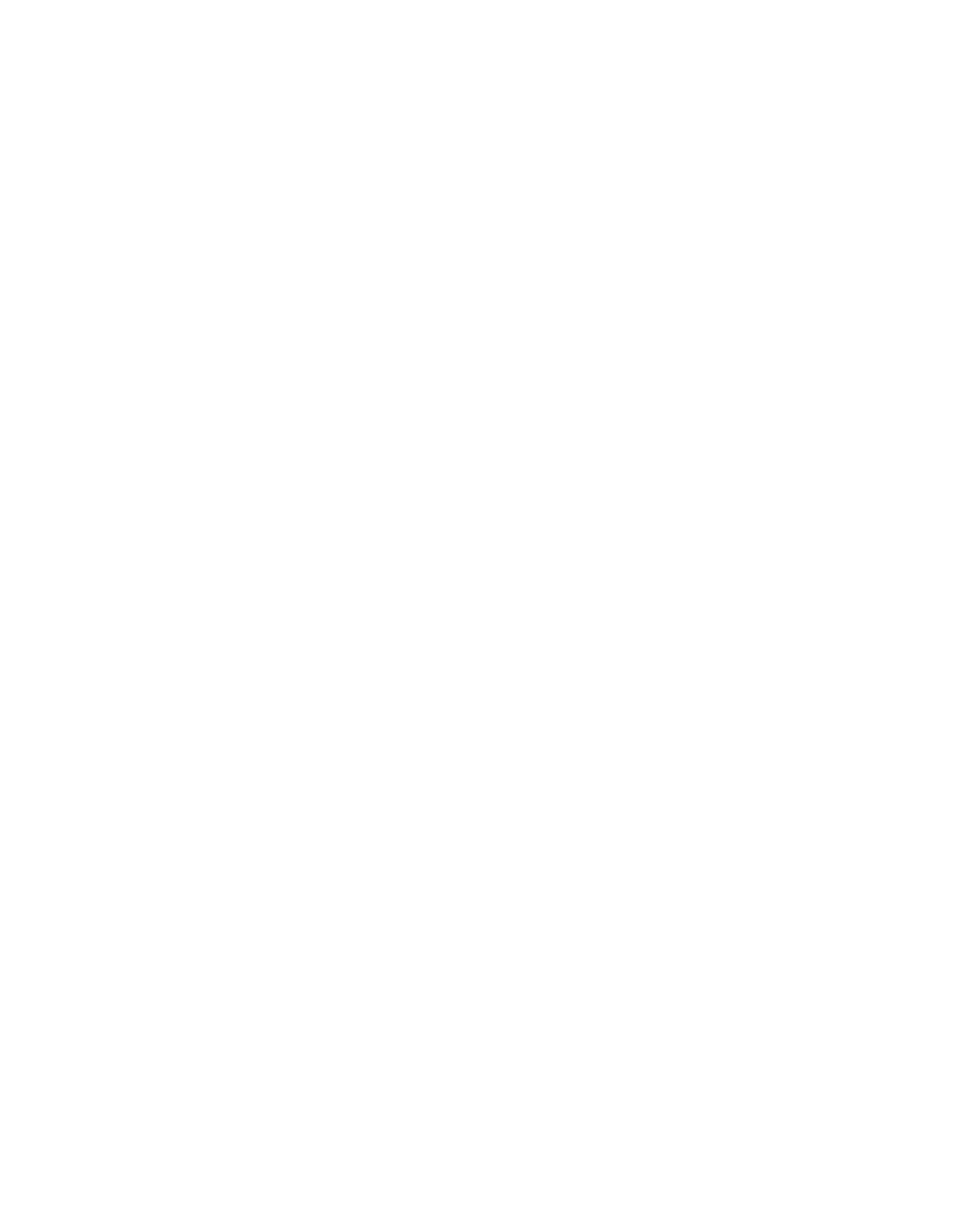A declaration specifies the interpretation given to a set of identifiers. Declarations have the following form:

*declaration*: *declaration-specifiers init-declarator-list*<sub>oni</sub>;

The init-declarator-list is a comma-separated sequence of declarators, each of which can have an initializer.

In ANSI C, the init-declarator-list can also contain additional type information:

| <i>init-declarator-list:</i> | init-declarator                        |
|------------------------------|----------------------------------------|
|                              | init-declarator-list . init-declarator |
| <i>init-declarator:</i>      | declarator                             |
|                              | $\gamma$ declarator = initializer      |

The declarators in the init-declarator list contain the identifiers being declared. The declaration specifiers consist of a sequence of specifiers that determine the linkage, storage duration, and part of the type of the identifiers indicated by the declarator. Declaration specifiers have the following form:

| declaration-specifiers: | storage-class-specifier declaration-specifiers <sub>opt</sub> |
|-------------------------|---------------------------------------------------------------|
|                         | type-specifier declaration-specifiers <sub>ont</sub>          |
|                         | type-qualifier declaration-specifiers <sub>opt</sub>          |

If an identifier that is not a tag has no linkage (see Section 4.1, page 31), at most one declaration of the identifier can appear in the same scope and name space. The type of an object that has no linkage must be complete by the end of its declarator or initializer. Multiple declarations of tags and ordinary identifiers with external or internal linkage can appear in the same scope so long as they specify compatible types.

If a sequence of specifiers in a declarator contains a variable length array type, the type specified by the declarator is said to be "variably modified." All declarations of variably modified types must be declared at either block or function prototype scope. File scope identifiers cannot be declared with a variably modified type.

In traditional C, at most one declaration of an identifier with internal linkage can appear in the same scope and name space, unless it is a tag.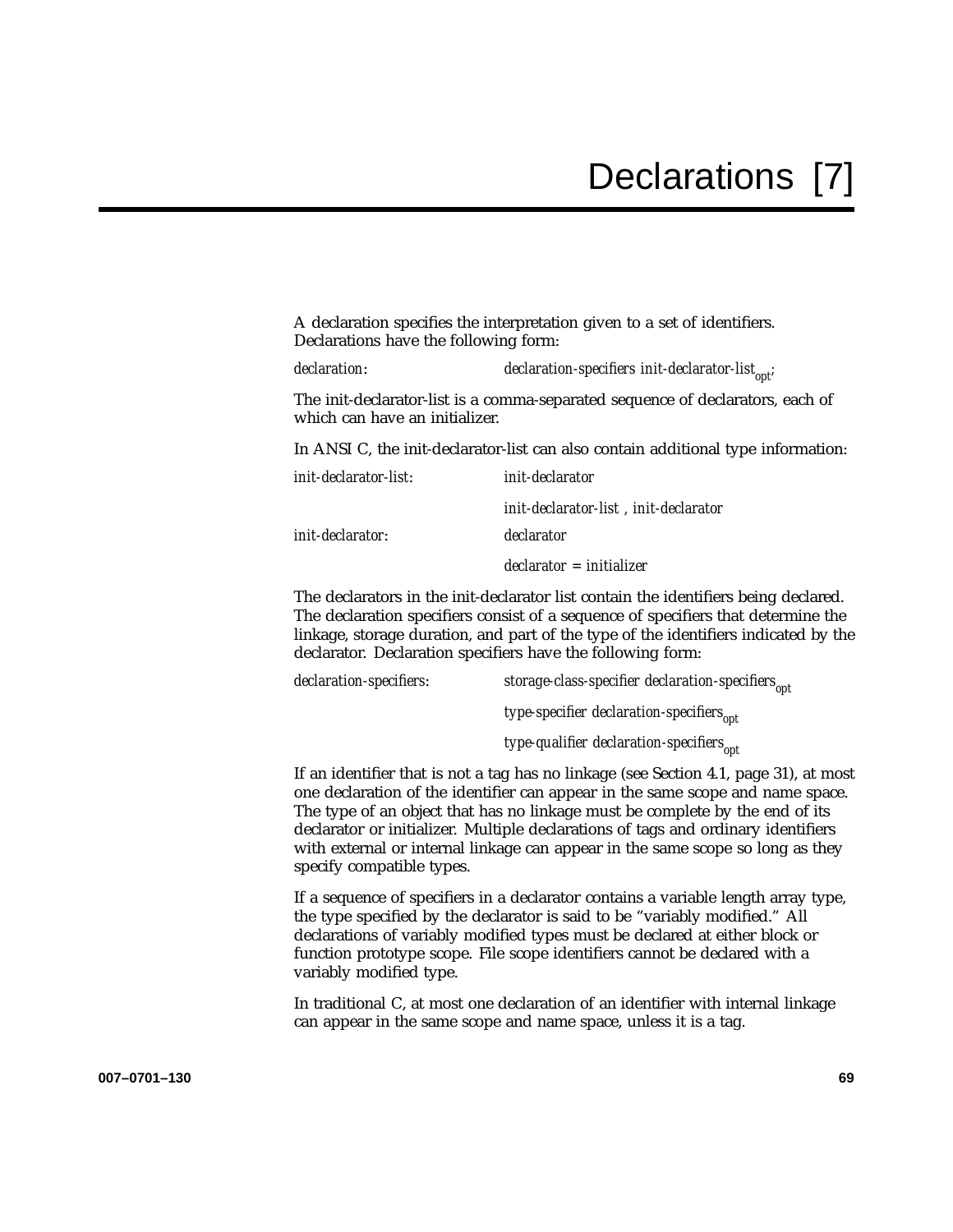In ANSI C, a declaration must declare at least one of the following:

- A declarator
- A tag
- The members of an enumeration

A declaration may reserve storage for the entities specified in the declarators. Such a declaration is called a definition. (Function definitions have a different syntax and are discussed in Section 7.7.4, page 82, and Chapter 9, page 101.)

### **7.1 Storage Class Specifiers**

The storage class specifier indicates linkage and storage duration. These attributes are discussed in Section 4.1, page 31. Storage class specifiers have the following form:



The typedef specifier does not reserve storage and is called a storage-class specifier only for syntactic convenience. See Section 7.10, page 87, for more information.

The following rules apply to the use of storage class specifiers:

- A declaration can have at most one storage class specifier. If the storage class specifier is missing from a declaration, it is assumed to be extern unless the declaration is of an object and occurs inside a function, in which case it is assumed to be auto. (See Section 2.2, page 10.)
- Identifiers declared within a function with the storage class extern must have an external definition (see Chapter 9, page 101) somewhere outside the function in which they are declared.
- Identifiers declared with the storage class static have static storage duration, and either internal linkage (if declared outside a function) or no linkage (if declared inside a function). If the identifiers are initialized, the initialization is performed once before the beginning of execution. If no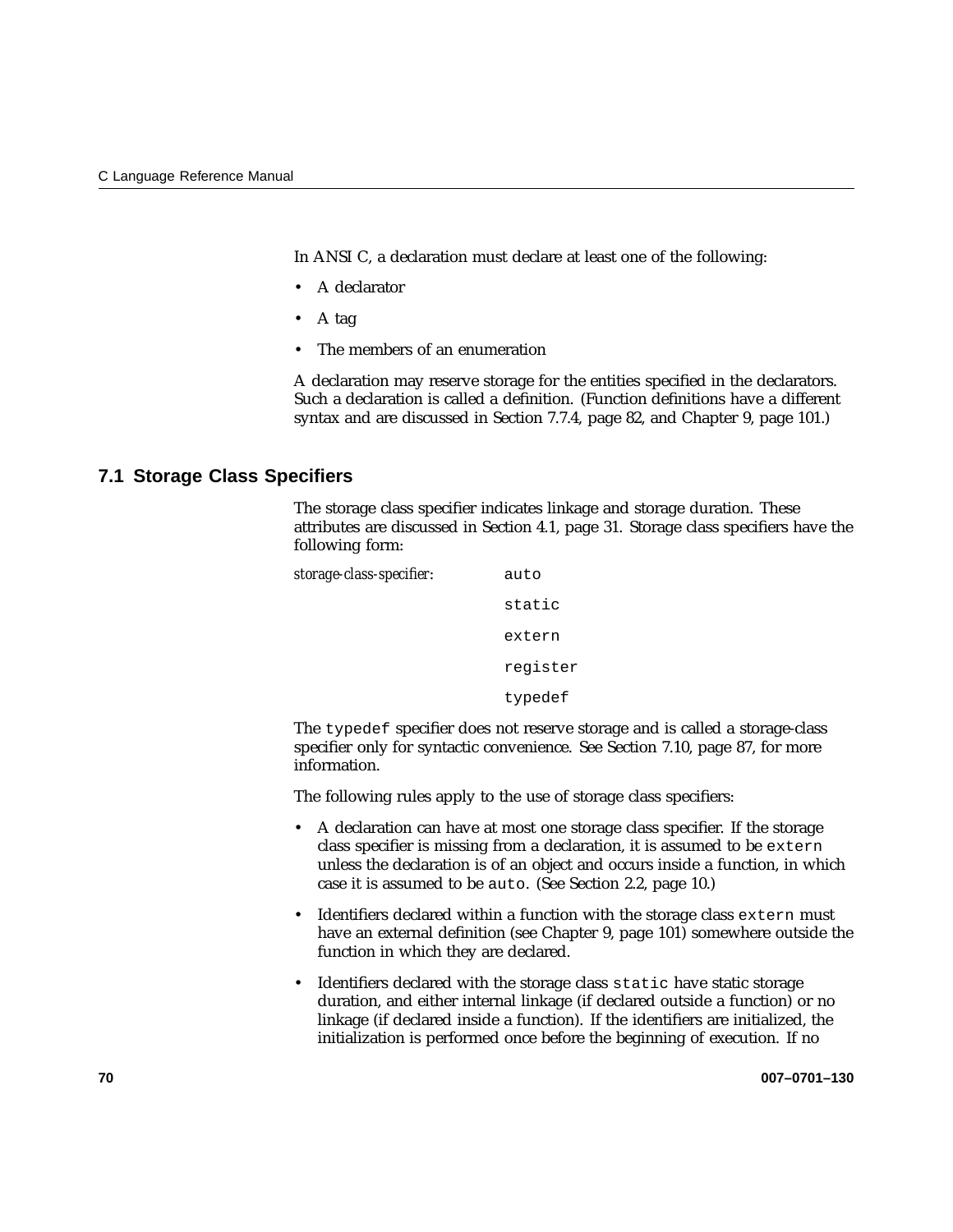explicit initialization is performed, static objects are implicitly initialized to zero.

• A register declaration is an auto declaration, with a hint to the compiler that the objects declared will be heavily used. Whether the object is actually placed in fast storage is implementation defined. You cannot take the address of any part of an object declared with the register specifier.

# **7.2 Type Specifiers**

Type specifiers are listed below. The syntax is as follows:

| type-specifier: | struct-or-union-specifier |
|-----------------|---------------------------|
|                 | typedef-name              |
|                 | enum-specifier            |
|                 | char                      |
|                 | short                     |
|                 | int                       |
|                 | long                      |
|                 | signed                    |
|                 | unsigned                  |
|                 | float                     |
|                 | double                    |
|                 | void                      |
|                 |                           |

The following is a list of all valid combinations of type specifiers. These combinations are organized into sets. The type specifiers in each set are equivalent in all implementations. The arrangement of the type specifiers appearing in any set can be altered without effect.

- void
- char
- signed char
- unsigned char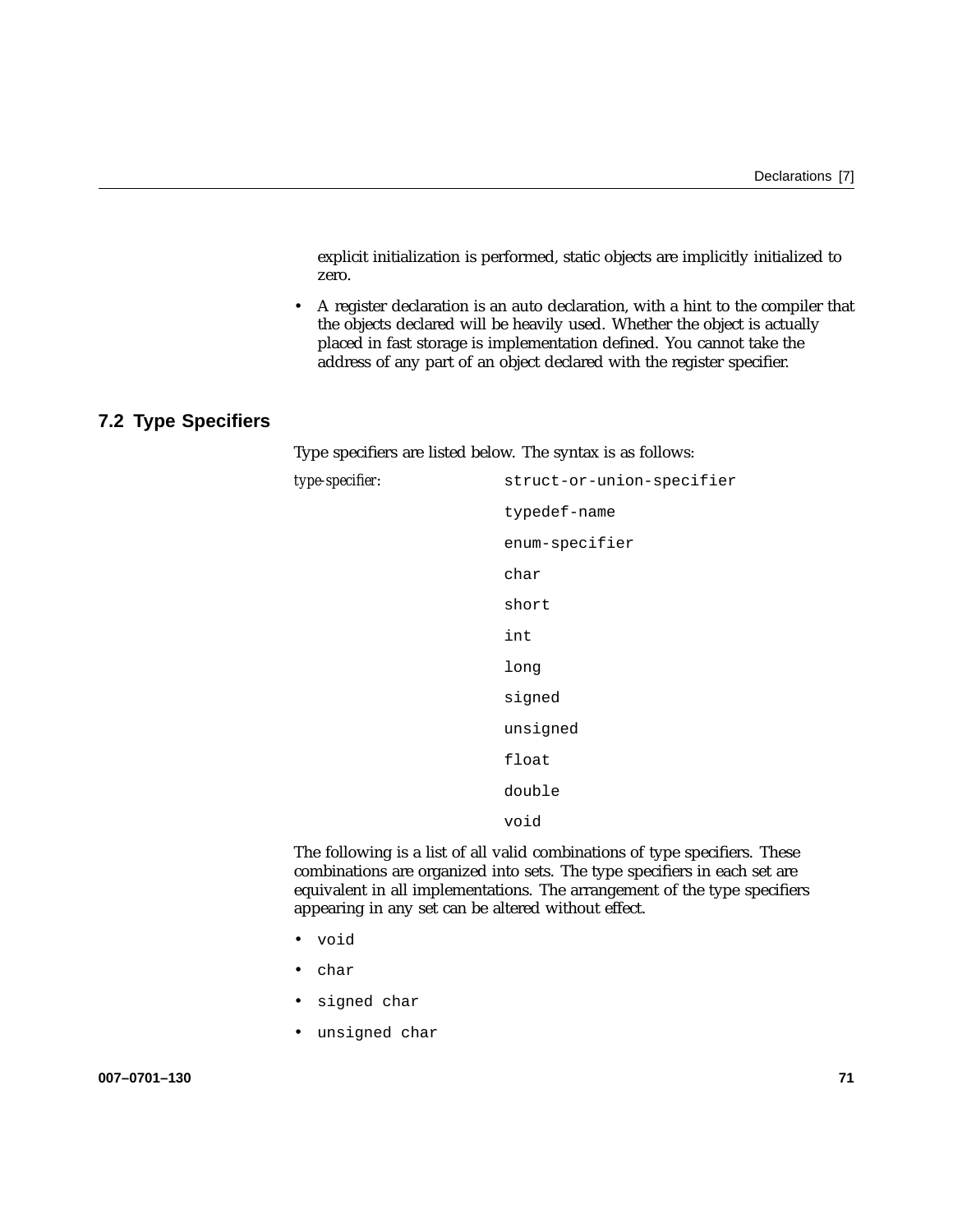- short, signed short, short int, or signed short int
- unsigned short, or unsigned short int
- int, signed, signed int, or no type specifiers
- unsigned, or unsigned int
- long, signed long, long int, or signed long int
- unsigned long, or unsigned long int
- long long, signed long long, long long int, or signed long long int
- unsigned long long, or unsigned long long int
- float
- double
- long double

In traditional C, the type long float is allowed and is equivalent to double; its use is not recommended. It elicits a warning if you are not in -cckr mode. Use of the type long double is not recommended in traditional C.

long long is not a valid ANSI C type, so a warning appears for every occurrence of it in the source program text in -ansi and -ansiposix modes.

Specifiers for structures, unions, and enumerations are discussed in Section 7.3, page 72, and Section 7.5, page 76. Declarations with typedef names are discussed in Section 7.10, page 87.

# **7.3 Structure and Union Declarations**

A structure is an object consisting of a sequence of named members. Each member can have any type. A union is an object that can, at a given time, contain any one of several members. Structure and union specifiers have the same form. The syntax is as follows:

*struct-or-union-specifier*: *struct-or-union* {*struct-decl-list*} *struct-or-union identifier* {*struct-decl-list*} *struct-or-union identifier*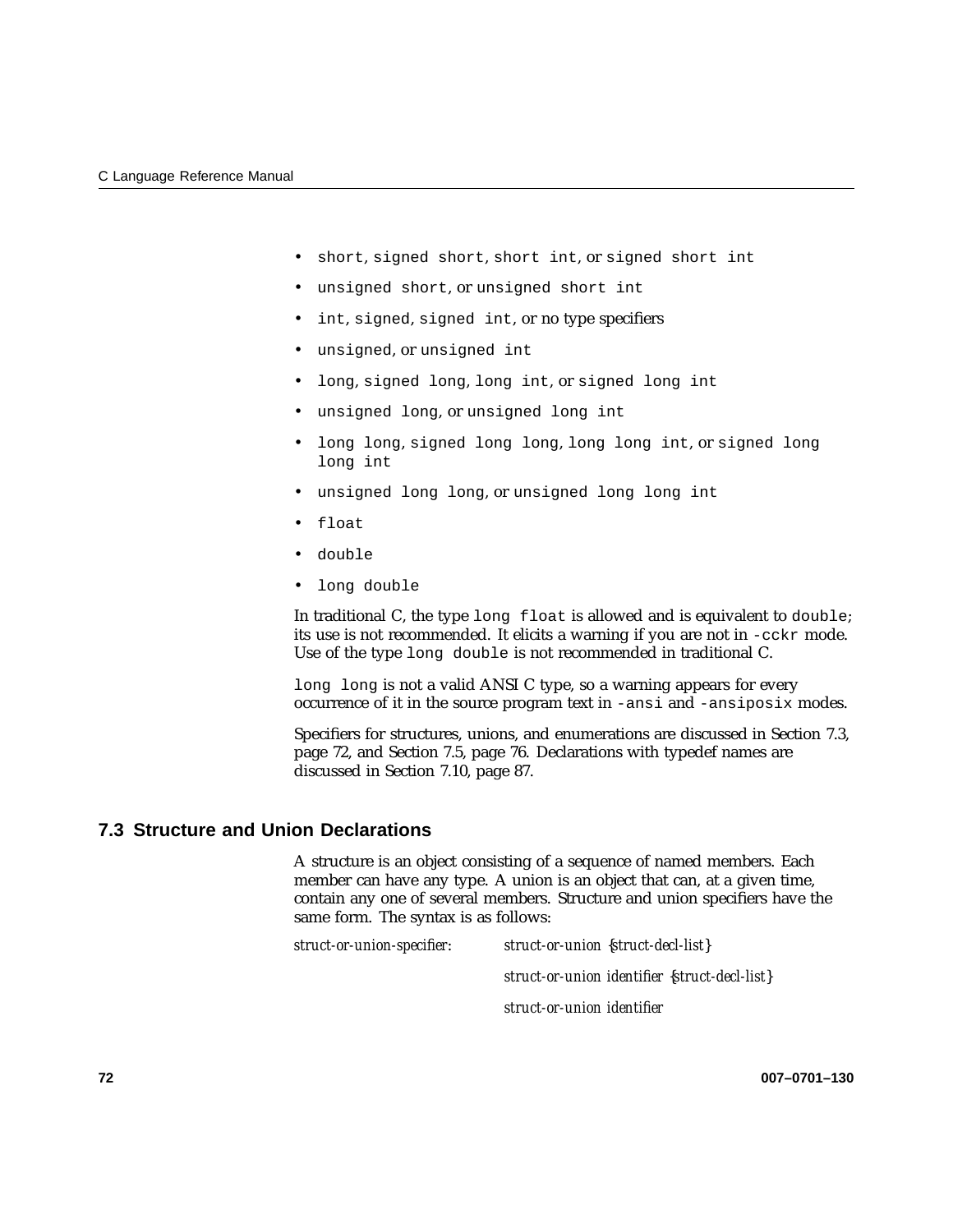| struct-or-union: | struct |
|------------------|--------|
|                  | union  |

The *struct-decl-list* is a sequence of declarations for the members of the structure or union. The syntax, in three possible forms, is as follows:

| struct-decl-list:       | struct-declaration                               |
|-------------------------|--------------------------------------------------|
|                         | struct-decl-list struct-declaration              |
| struct-declaration:     | specifier-qualifier-list struct-declarator-list; |
| struct-declarator-list: | struct-declarator                                |
|                         | struct-declarator-list, struct-declarator        |

In the usual case, a *struct-declarator* is just a declarator for a member of a structure or union. A structure member can also consist of a specified number of bits. Such a member is also called a bitfield. Its length, a non-negative constant expression, is separated from the field name by a colon. Section 7.4, page 75, are discussed at the end of this section.

The syntax for struct-declarator is as follows:

| struct-declarator: | declarator |
|--------------------|------------|
|                    |            |

*declarator : constant-expression*

*: constant-expression*

A struct or union cannot contain any of the following:

- A member with incomplete or function type.
- A member that is an instance of itself. It can, however, contain a member that is a pointer to an instance of itself.
- A member that has a variable length array type.
- A member that is a pointer to a variable length array type.

Within a structure, the objects declared have addresses that increase as the declarations are read left to right. Each non-field member of a structure begins on an addressing boundary appropriate to its type; therefore, there may be unnamed holes in a structure.

A union can be thought of as a structure whose members all begin at offset 0 and whose size is sufficient to contain any of its members. At most, one of the members can be stored in a union at any time.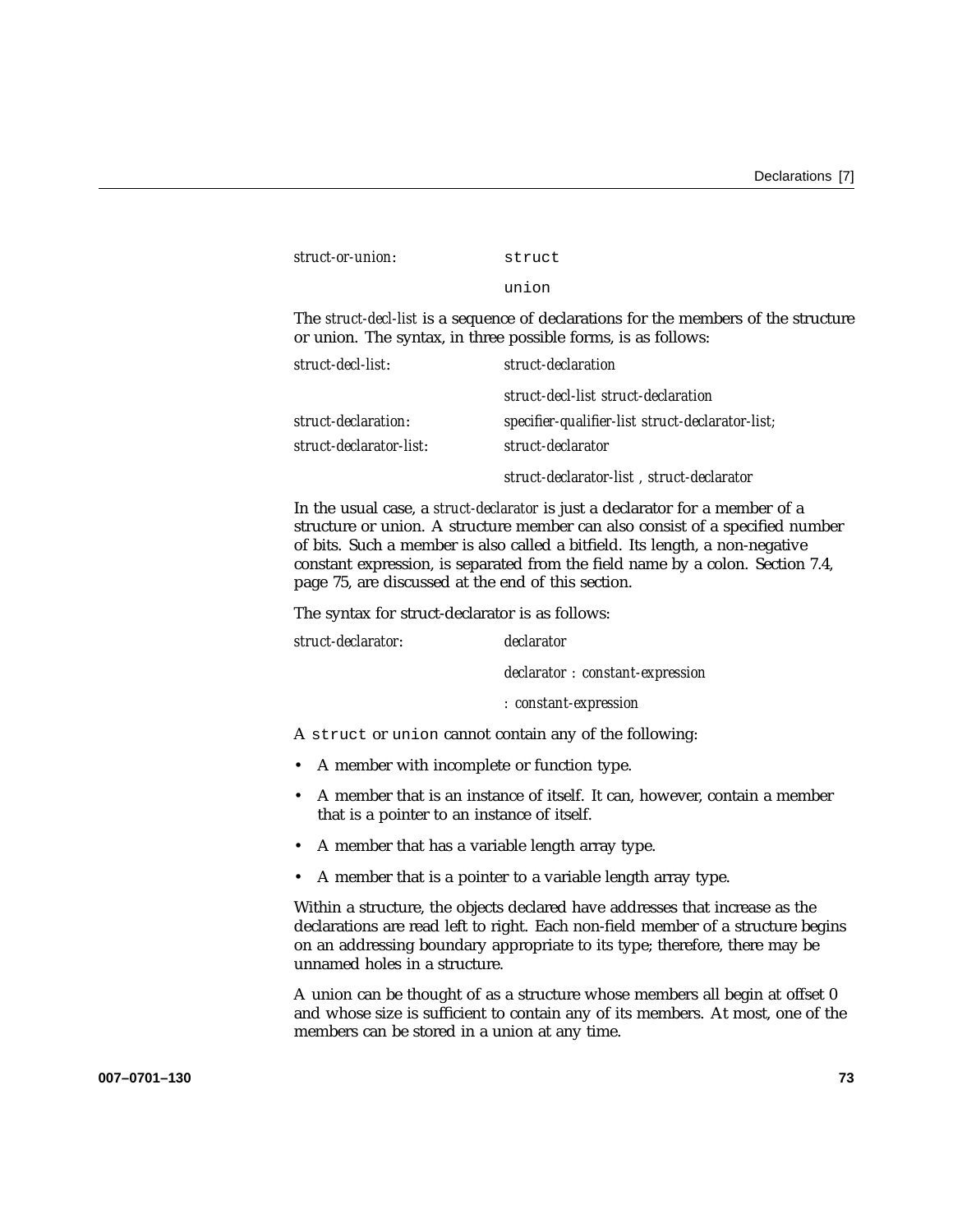A structure or union specifier of the second form declares the identifier to be the structure tag (or union tag) of the structure specified by the list. This type of specifier is one of the following:

```
struct identifier {struct-decl-list}
union identifier {struct-decl-list}
```
A subsequent declaration can use the third form of specifier, one of the following:

struct *identifier* union *identifier*

Structure tags allow definition of self-referential structures. Structure tags also permit the long part of the declaration to be given once and used several times.

The third form of a structure or union specifier can be used before a declaration that gives the complete specification of the structure or union in situations in which the size of the structure or union is unnecessary. The size is unnecessary in two situations: when a pointer to a structure or union is being declared and when a typedef name is declared to be a synonym for a structure or union. This, for example, allows the declaration of a pair of structures that contain pointers to each other.

The names of members of each struct or union have their own name space, and do not conflict with each other or with ordinary variables. A particular member name cannot be used twice in the same structure, but it can be used in several different structures in the same scope.

Names that are used for tags reside in a single name space. They do not conflict with other names or with names used for tags in an enclosing scope. This tag name space, however, consists of tag names used for all struct, union, or enum declarations. Therefore, the tag name of an enum may conflict with the tag name of a struct in the same scope. (See Section 4.1, page 31.)

A simple but important example of a structure declaration is the following binary tree structure:

```
struct tnode {
char tword[20];
int count;
struct tnode *left;
struct tnode *right;
};
struct tnode s, *sp;
```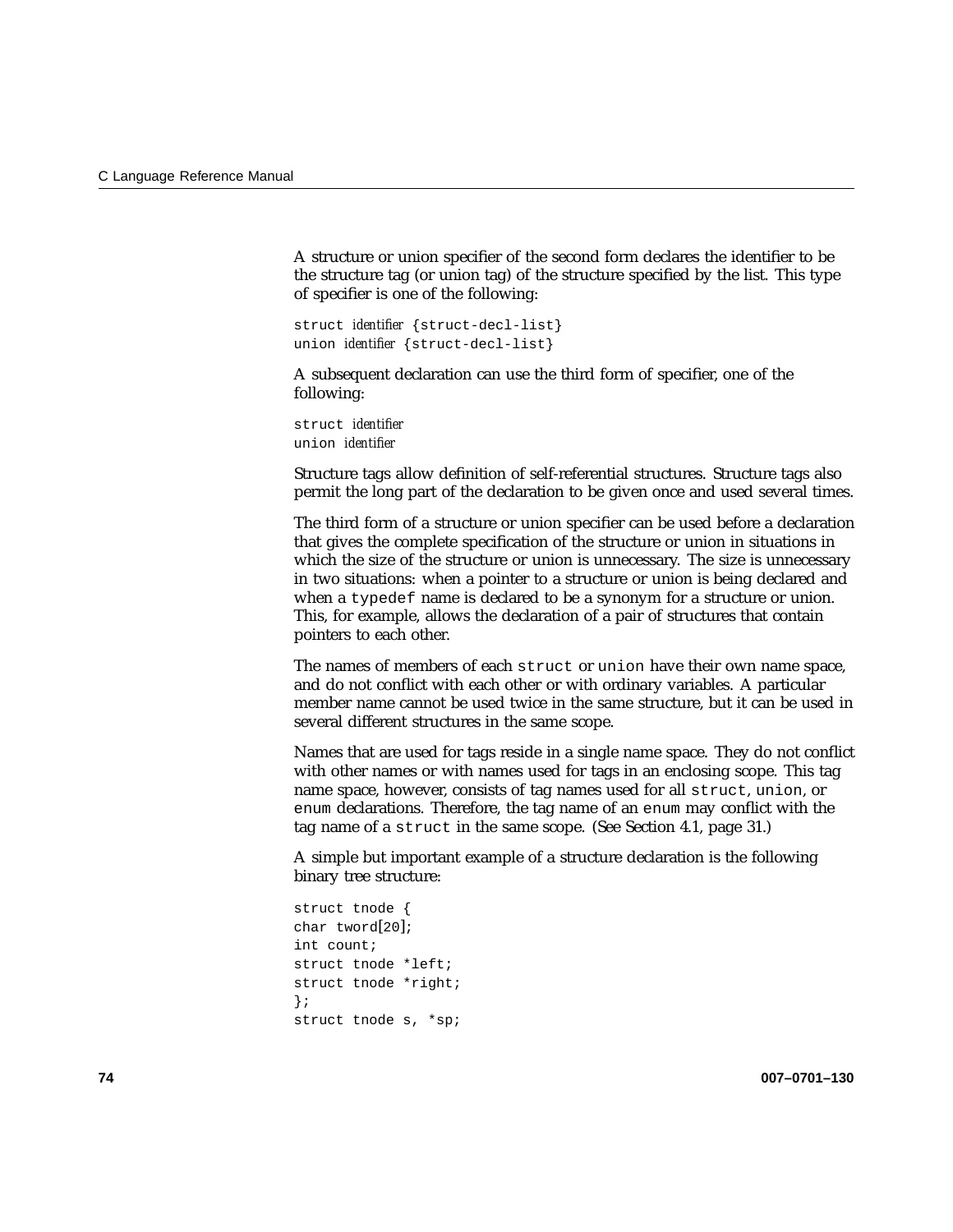This structure contains an array of 20 characters, an integer, and two pointers to instances of itself. Once this structure has been declared, the next line declares a structure of type struct tnode (*s*) and a pointer to a structure of type struct tnode (*sp)*.

With these declarations,

- The expression  $sp > count$  refers to the count field of the structure to which *sp* points.
- The expression s.left refers to the left subtree pointer of the structure *s*.
- The expression s.right->tword[0] refers to the first character of the *tword* member of the right subtree of *s*.

# **7.4 Bitfields**

A structure member can consist of a specified number of bits, called a bitfield. In strict ANSI C mode, bitfields should be of type int, signed int, or unsigned int. Silicon Graphics C allows bitfields of any integral type, but warns for non-int types in -ansi and -ansiposix modes.

The default type of field members is int, but whether it is signed or unsigned int is defined by the implementation. Therefore, you should specify the signedness of bitfields when they are declared. In this implementation, the default type of a bitfield is signed.

The constant expression that denotes the width of the bitfield must have a value no greater than the width, in bits, of the type of the bitfield. An implementation can allocate any addressable storage unit (referred to in this discussion as simply a "unit") large enough to hold a bitfield. If an adjacent bitfield will not fit into the remainder of the unit, the implementation defines whether bitfields are allowed to span units or whether another unit is allocated for the second bitfield. The ordering of the bits within a unit is also implementation-defined.

A bitfield with no declarator, just a colon and a width, indicates an unnamed field useful for padding. As a special case, a field with a width of zero (which cannot have a declarator) specifies alignment of the next field at the next unit boundary.

These implementation-defined characteristics make the use of bitfields inherently nonportable, particularly if they are used in situations where the underlying object may be accessed by another data type (in a union, for example).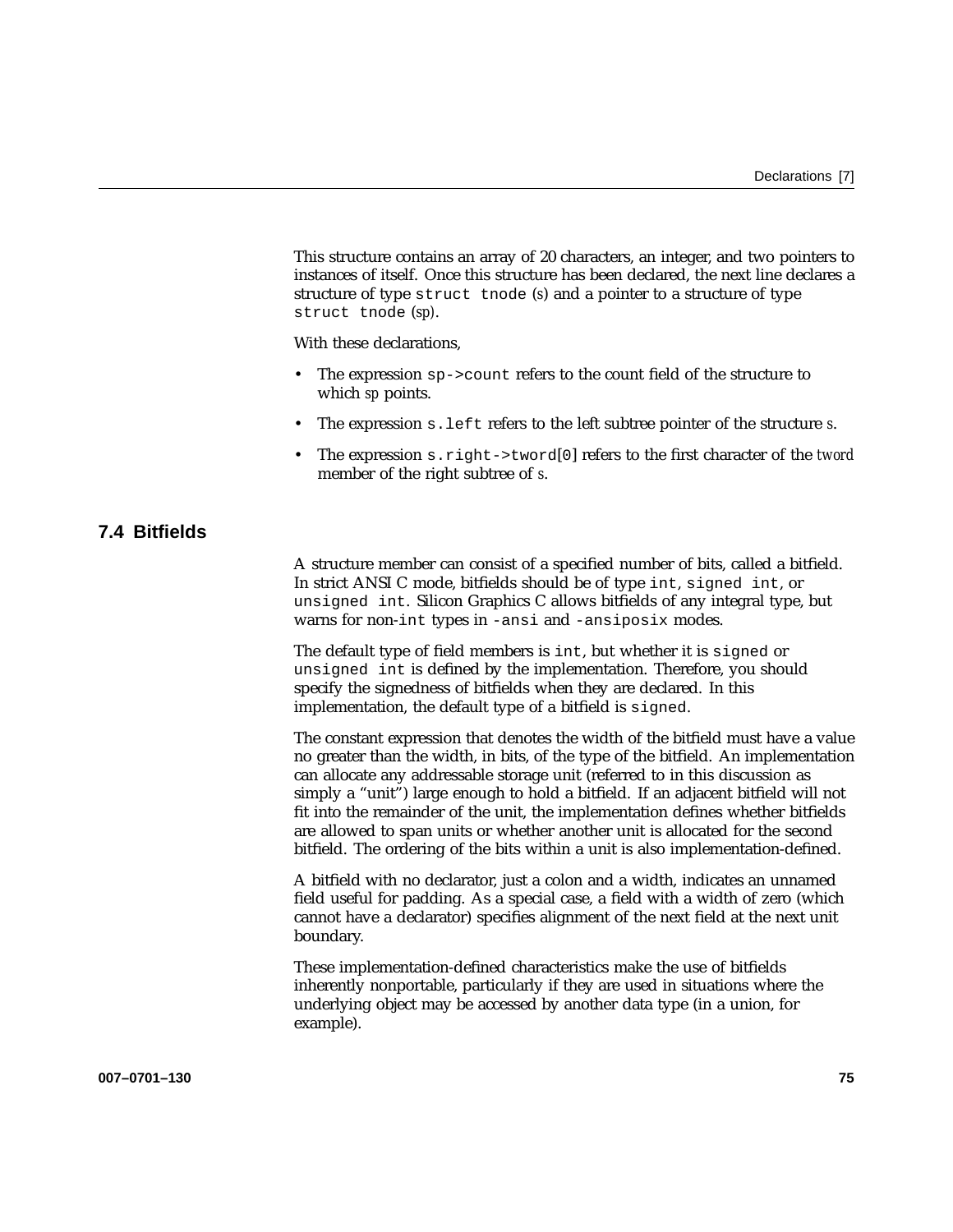In the Silicon Graphics implementation of C, the first bitfield encountered in a struct is not necessarily allocated on a unit boundary and is packed into the current unit, if possible. A bitfield cannot span a unit boundary. Bits for bitfields are allocated from left (most significant) to right.

There are no arrays of bitfields. Because the address-of operator,  $\&\infty$ , cannot be applied to bitfields, there are also no pointers to bitfields.

## **7.5 Enumeration Declarations**

Enumeration variables and constants have integral type. The syntax is as follows:

| enum-specifier: | enum $\{enum\}$                    |
|-----------------|------------------------------------|
|                 | enum identifier {enum-list}        |
|                 | enum identifier                    |
| enum-list:      | enumerator                         |
|                 | enum-list, enumerator              |
| enumerator:     | identifier                         |
|                 | $identifier = constant-expression$ |

The identifiers in an *enum-list* are declared as int constants and can appear wherever such constants are allowed. If no enumerators with = appear, then the values of the corresponding constants begin at 0 and increase by 1 as the declaration is read from left to right. An enumerator with = gives the associated identifier the value indicated; subsequent identifiers continue the progression from the assigned value. Note that the use of = may result in multiple enumeration constants having the same integral value, even though they are declared in the same enumeration declaration.

Enumerators are in the ordinary identifiers name space (see Section 4.1.2, page 33). Thus, an identifier used as an enumerator may conflict with identifiers used for objects, functions, and user-defined types in the same scope.

The role of the identifier in the *enum-specifier* is entirely analogous to that of the structure tag in a struct-specifier; it names a particular enumeration. For example,

```
enum color { chartreuse, burgundy, claret = 20, winedark };
...
```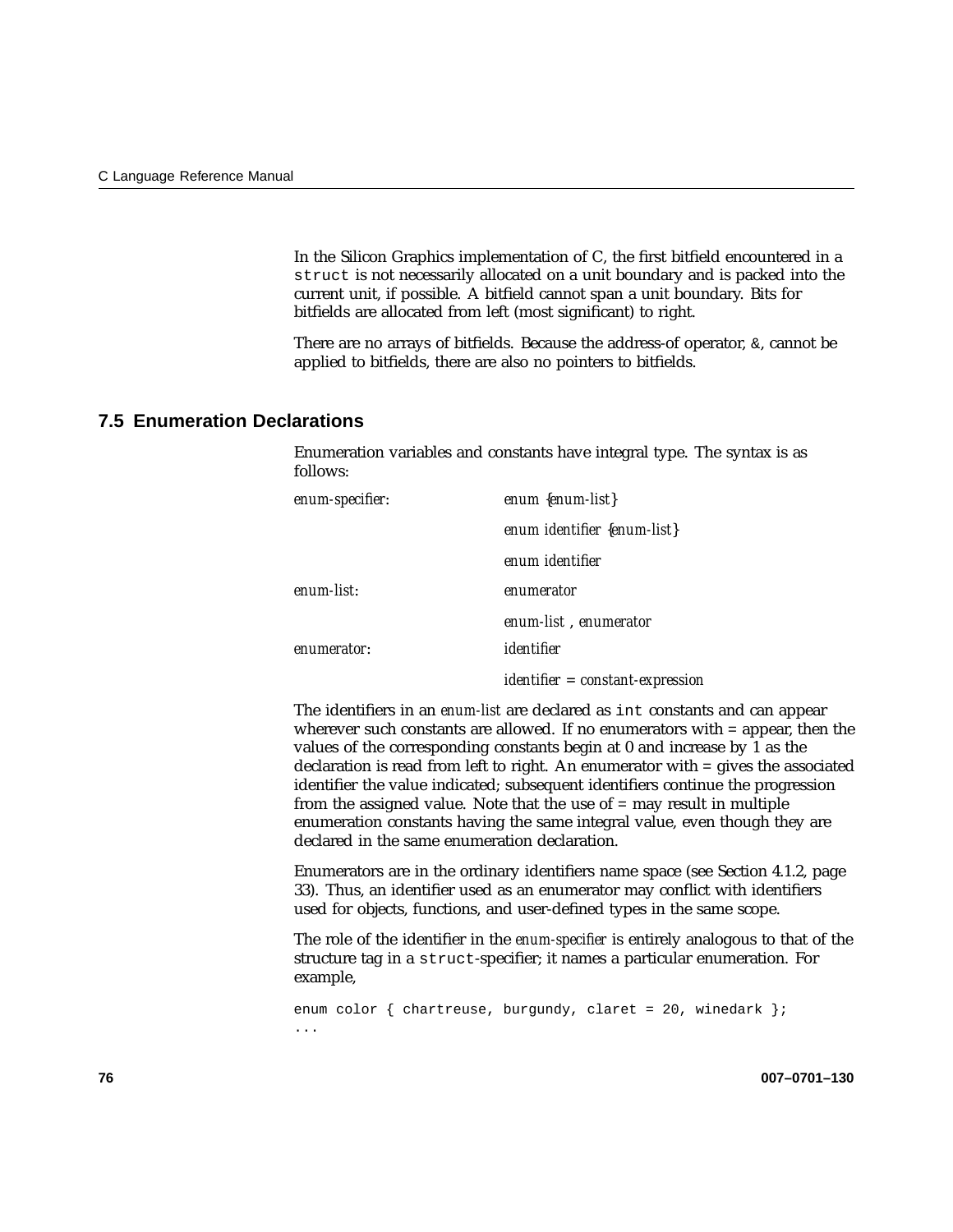```
enum color *cp, col;
...
col = cluster;cp = \&col;...
if (*cp == burgundy) ...
```
This example makes *color* the enumeration-tag of a type describing various colors, and then declares *cp* as a pointer to an object of that type, *col*. The possible values are drawn from the set {0,1,20,21}. The tags of enumeration declarations are members of the single tag name space, and thus must be distinct from tags of struct and union declarations.

## **7.6 Type Qualifiers**

Type qualifiers have the following syntax:

| type-qualifier: | const    |
|-----------------|----------|
|                 | volatile |
|                 | restrict |

The same type qualifier cannot appear more than once in the same specifier list either directly or indirectly (through typedefs).

The value of an object declared with the const type qualifier is constant. It cannot be modified, although it can be initialized following the same rules as the initialization of any other object. (See the discussion in Section 7.11, page 88.) Implementations are free to allocate const objects, that are not also declared volatile, in read-only storage.

An object declared with the volatile type qualifier may be accessed in unknown ways or have unknown side effects. For example, a volatile object may be a special hardware register. Expressions referring to objects qualified as volatile must be evaluated strictly according to the semantics. When volatile objects are involved, an implementation is not free to perform optimizations that would otherwise be valid. At each sequence point, the value of all volatile objects must agree with that specified by the semantics.

The \_\_restrict qualifier applies only to pointers and is discussed in Section 7.7.2.1, page 79.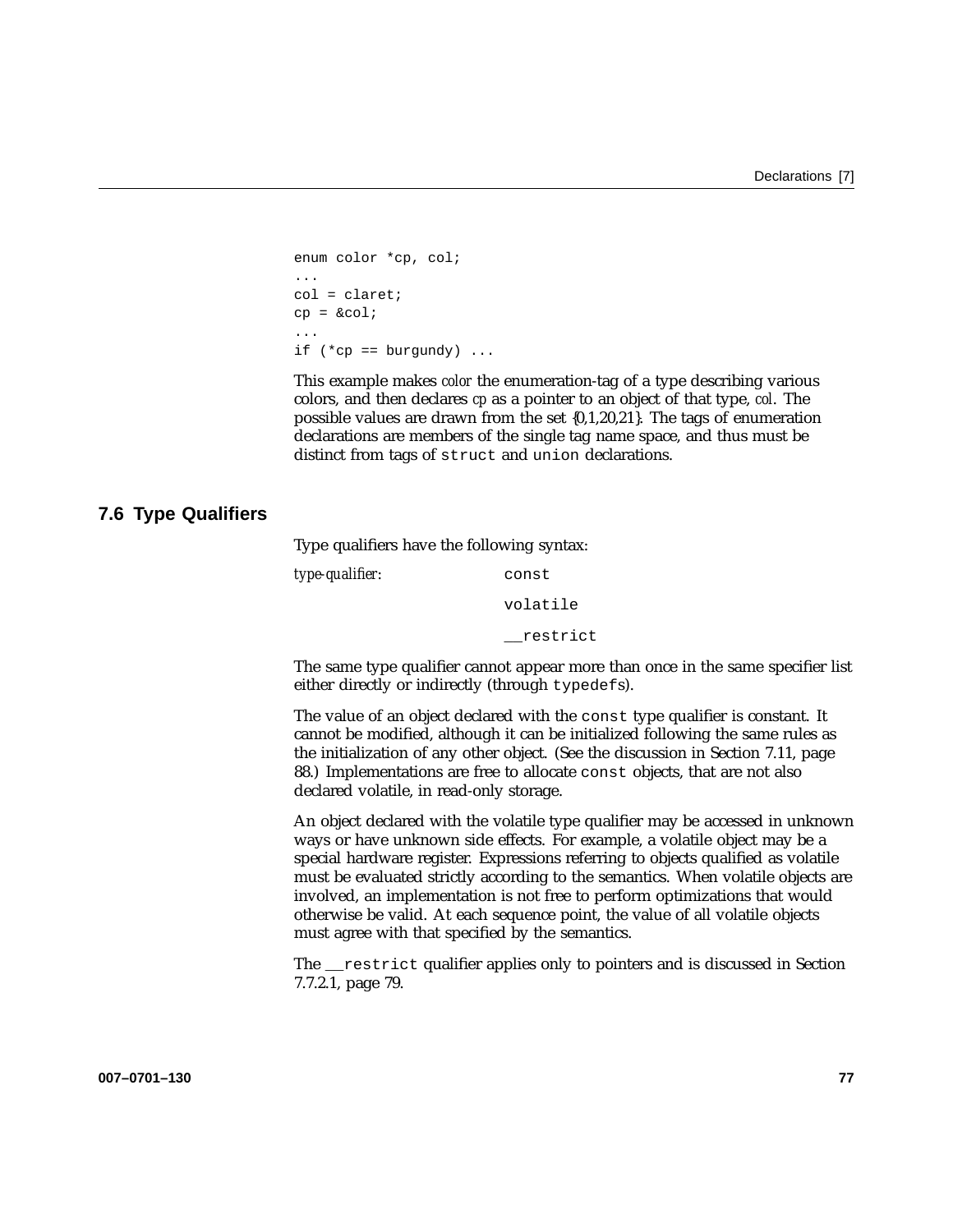If an array is specified with type qualifiers, the qualifiers are applied to the elements of the array. If a struct or union is qualified, the qualification applies to each member.

Two qualified types are compatible if they are identically qualified versions of compatible types. The order of qualifiers in a list has no effect on their semantics.

The syntax of pointers allows the specification of qualifiers that affect either the pointer itself or the underlying object. Qualified pointers are covered in Section 7.7.2, page 79.

## **7.7 Declarators**

Declarators have the syntax shown below:

*direct-declarator*: *identifier*

*declarator: pointer<sub>ont</sub> direct-declarator* (*declarator*) direct-declarator (parameter-type-list<sub>ont</sub>) direct-declarator (identifier-list<sub>opt</sub>) *direct-declarator* [*constant-expression*<sub>opt</sub>]

The grouping is the same as in expressions.

#### **7.7.1 Meaning of Declarators**

Each declarator is an assertion that when a construction of the same form as the declarator appears in an expression, it designates a function or object with the scope, storage duration, and type indicated by the declaration.

Each declarator contains exactly one identifier; it is this identifier that is declared. If, in the declaration "T D1;" D1 is simply an identifier, then the type of the identifier is T. A declarator in parentheses is identical to the unparenthesized declarator. The binding of complex declarators can, however, be altered by parentheses.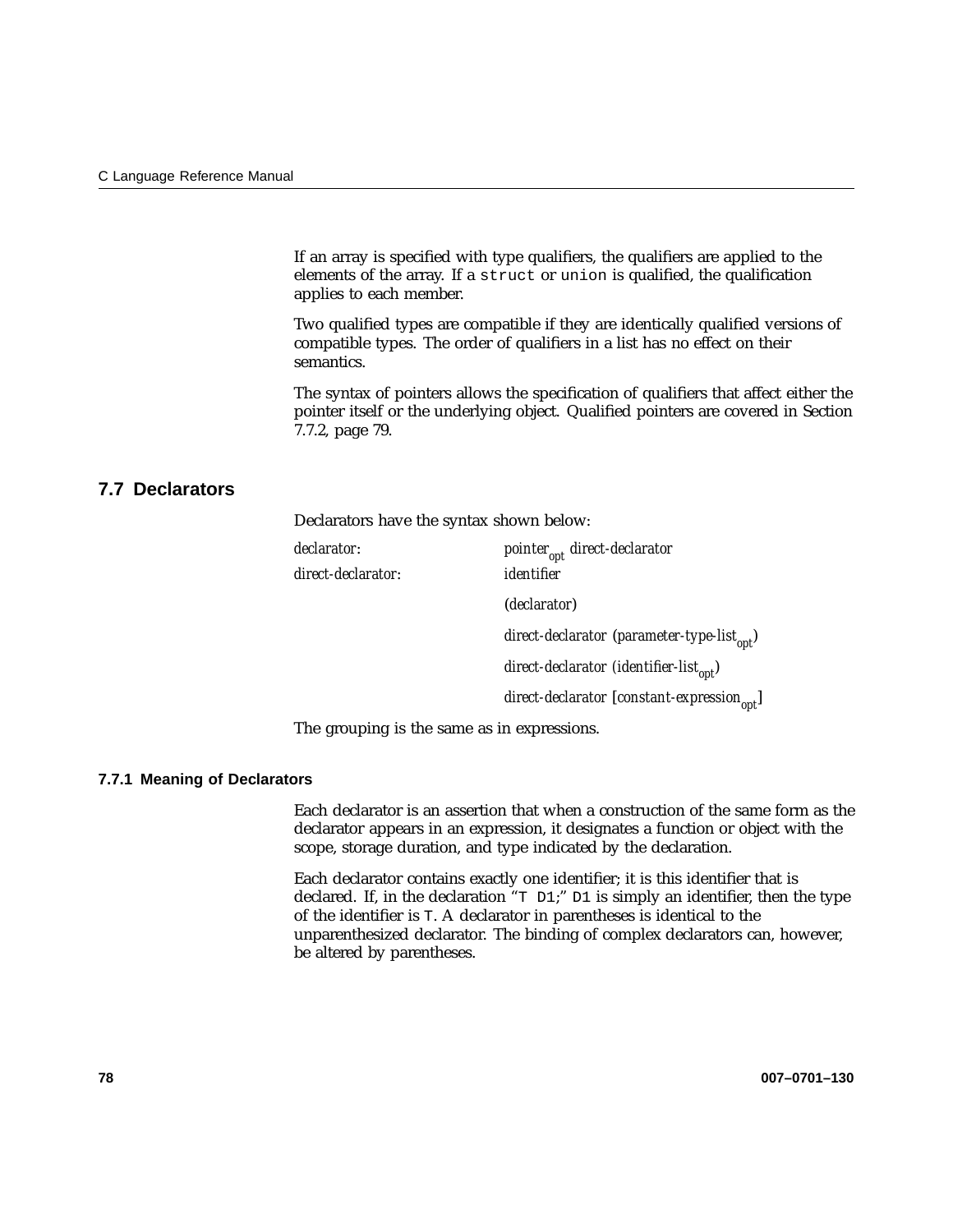#### **7.7.2 Pointer Declarators**

Pointer declarators have the form:

*pointer*: \* *type-qualifier-list<sub>opt</sub>* 

\* *type-qualifier-list<sub>opt</sub> pointer* 

The following is an example of a declaration:

T D1

In this declaration, the identifier has type . . T, where the . . is empty if  $DI$ is just a plain identifier (so that the type of x in int x is just int). Then, if  $D1$ has the form \*type-qualifier-list<sub>opt</sub> D, the type of the contained identifier is ".. (possibly-qualified) pointer to T."

#### 7.7.2.1 Qualifiers and Pointers

It is important to be aware of the distinction between a qualified pointer to a type and a pointer to a qualified type. In the declarations below, ptr\_to\_const is a pointer to const long:

const long \*ptr\_to\_const; long \* const const\_ptr; volatile int \* const const\_ptr\_to\_volatile;

The long pointed to by ptr\_to\_const in the first declaration, cannot be modified by the pointer. The pointer itself, however, can be altered. In the second declaration, const\_ptr can be used to modify the long that it points to, but the pointer itself cannot be modified. In the last declaration, const ptr to volatile is a constant pointer to a volatile int and can be used to modify it. The pointer itself, however, cannot be modified.

The restrict qualifier tells the compiler to assume that dereferencing the qualified pointer is the only way the program can access the memory pointed to by that pointer. Therefore, loads and stores through such a pointer are assumed not to alias with any other loads and stores in the program, except other loads and stores through the same pointer variable.

The following example illustrates the use of the <u>restrict</u> qualifier:

```
float x[ARRAY_SIZE];
float *c = xivoid f4_opt(int n, float * __restrict a, float * __restrict b)
```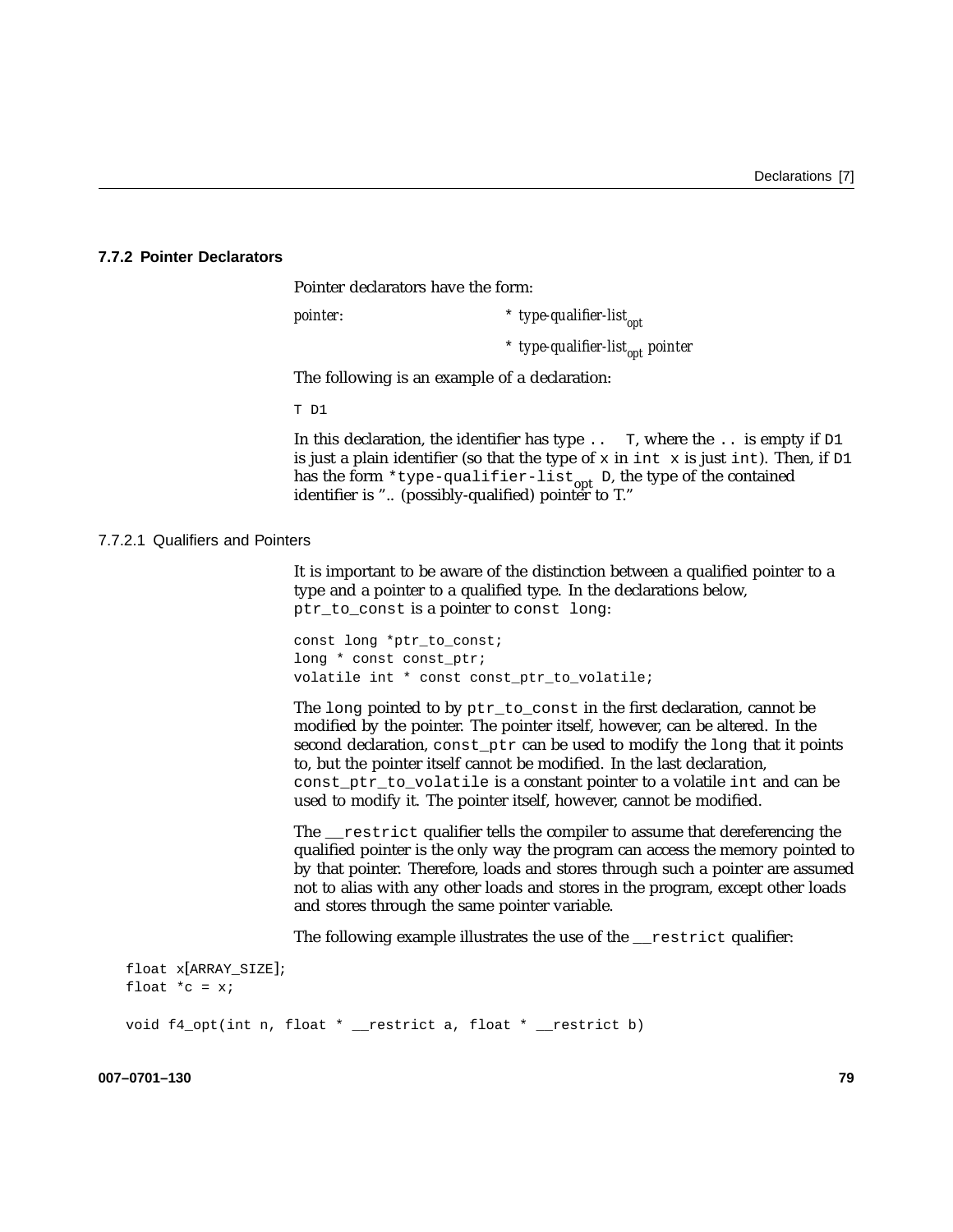```
{
    int i;
    /* No data dependence across iterations because of __restrict */
    for (i = 0; i < n; i++)a[i] = b[i] + c[i];}
```
7.7.2.2 Pointer-related Command Options

The Silicon Graphics C compiler supports the following two alias-related command-line switches that can be useful for improving performance:

| OPT:alias=restrict | Implements the following semantics: memory<br>operations dereferencing different named pointers<br>in the program are assumed not to alias with each<br>other, nor with any named scalar in the program.                                                                                 |
|--------------------|------------------------------------------------------------------------------------------------------------------------------------------------------------------------------------------------------------------------------------------------------------------------------------------|
|                    | For example, if $p$ and $q$ are pointers, this option<br>means that *p does not alias with *q, with p, or<br>with any named scalar variable.                                                                                                                                             |
| OPT:alias=disjoint | Implements the following semantics: memory<br>operations dereferencing different named pointers<br>in the program are assumed not to alias with<br>each other, and in addition, different<br>dereferencing depths of the same named pointer<br>are assumed not to alias with each other. |
|                    | For example, if $p$ and $q$ are of type pointer to<br>pointer, *p does not alias with *q, with **p, or<br>with $**q$ .                                                                                                                                                                   |
|                    |                                                                                                                                                                                                                                                                                          |

**Note:** With either switch enabled, programs violating the corresponding aliasing assumptions may be compiled incorrectly.

#### **7.7.3 Array Declarators**

If in the declaration  $\text{T}$  D1, D1 has the form D[expression<sub>opt</sub>] or D[\*], then the contained identifier has type "array of T." Starting with version 7.2, the Silicon Graphics C compiler now supports variable length arrays as well as fixed length arrays. A variable length array is an array that has a size (at least one dimension) that is determined at run time. The ability to use variable length arrays enhances the compiler's range of use for numerical programming.

The following rules apply to array declarations: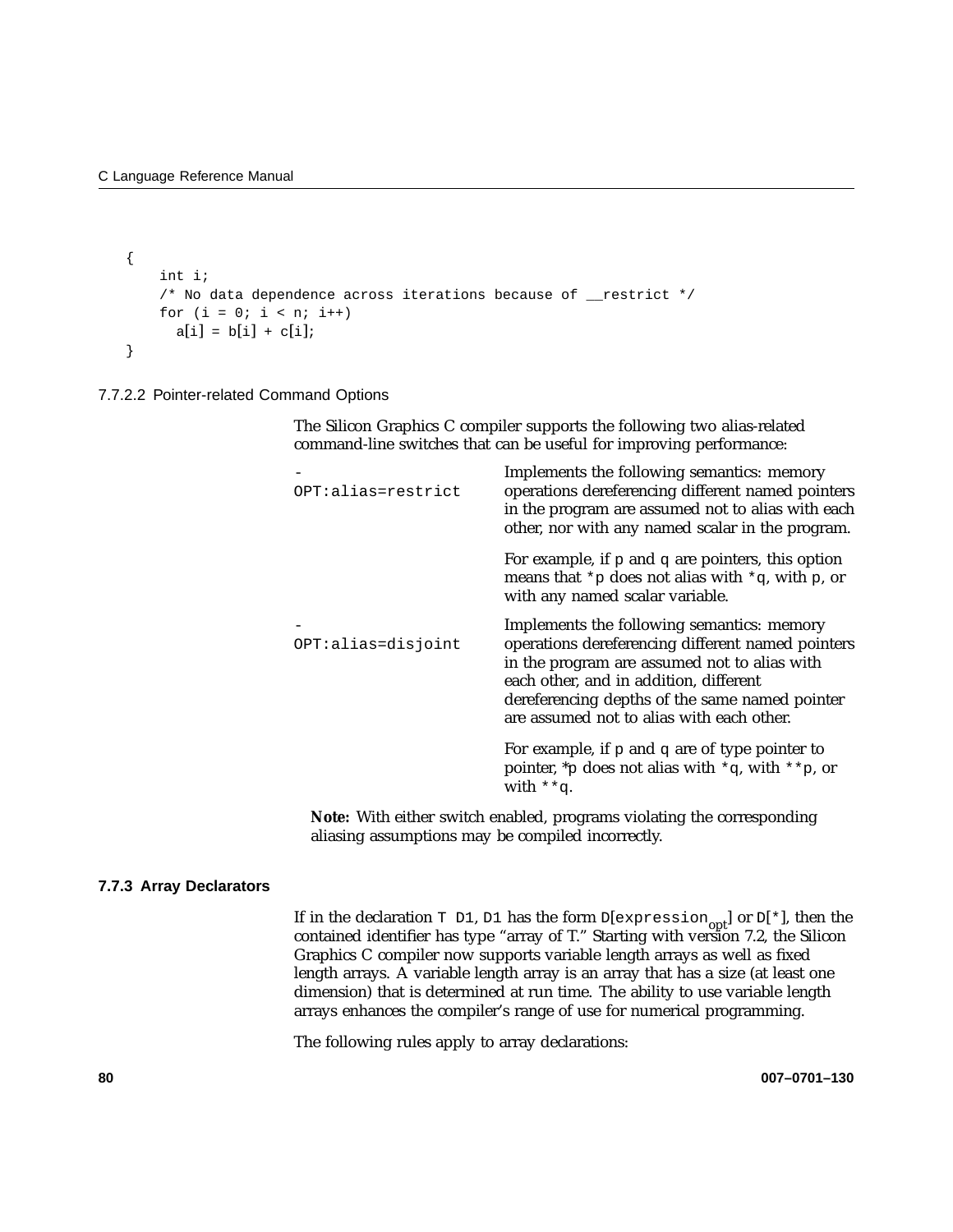- If the array is a fixed length array, the expression enclosed in square brackets, if it exists, must be an integral constant expression whose value is greater than zero. (See Section 6.2, page 51.)
- When several "array of" specifications are adjacent, a multi-dimensional array is created; the constant expressions that specify the bounds of the arrays can be missing only for the first member of the sequence.
- The absence of the first array dimension is allowed if the array is external and the actual definition (which allocates storage) is given elsewhere, or if the declarator is followed by initialization. In the latter case, the size is calculated from the number of elements supplied.
- If  $*$  is used instead of a size expression, the array is of "variable length" array" type with unspecified size. This can only be used in declarations with function prototype scope.
- The array type is "fixed length array" if the size expression is an integer constant expression, and the element type has a fixed size. Otherwise the type is variable length array.
- The size of a variable length array type does not change until the execution of the block containing the declaration has finished.
- Array objects declared with either static or extern storage class specifiers cannot be declared with a variable length array type. However, block scope pointers declared with the static storage class specifier can be declared as pointers to variable length array types.
- In order for two array types to be compatible, their element types must be compatible. In addition, if both of their size specifications are present and are integer constant expressions, they must have the same value. If either size specifier is variable, the two sizes must evaluate to the same value at run time.
- An array can be constructed from one of the basic types, from a pointer, from a structure or union, or from another array (to generate a multi-dimensional array).

The example below declares an array of float numbers and an array of pointers to float numbers:

float fa[17], \*afp[17];

The following example declares a static three-dimensional array of integers, with rank  $3 \times 5 \times 7$ .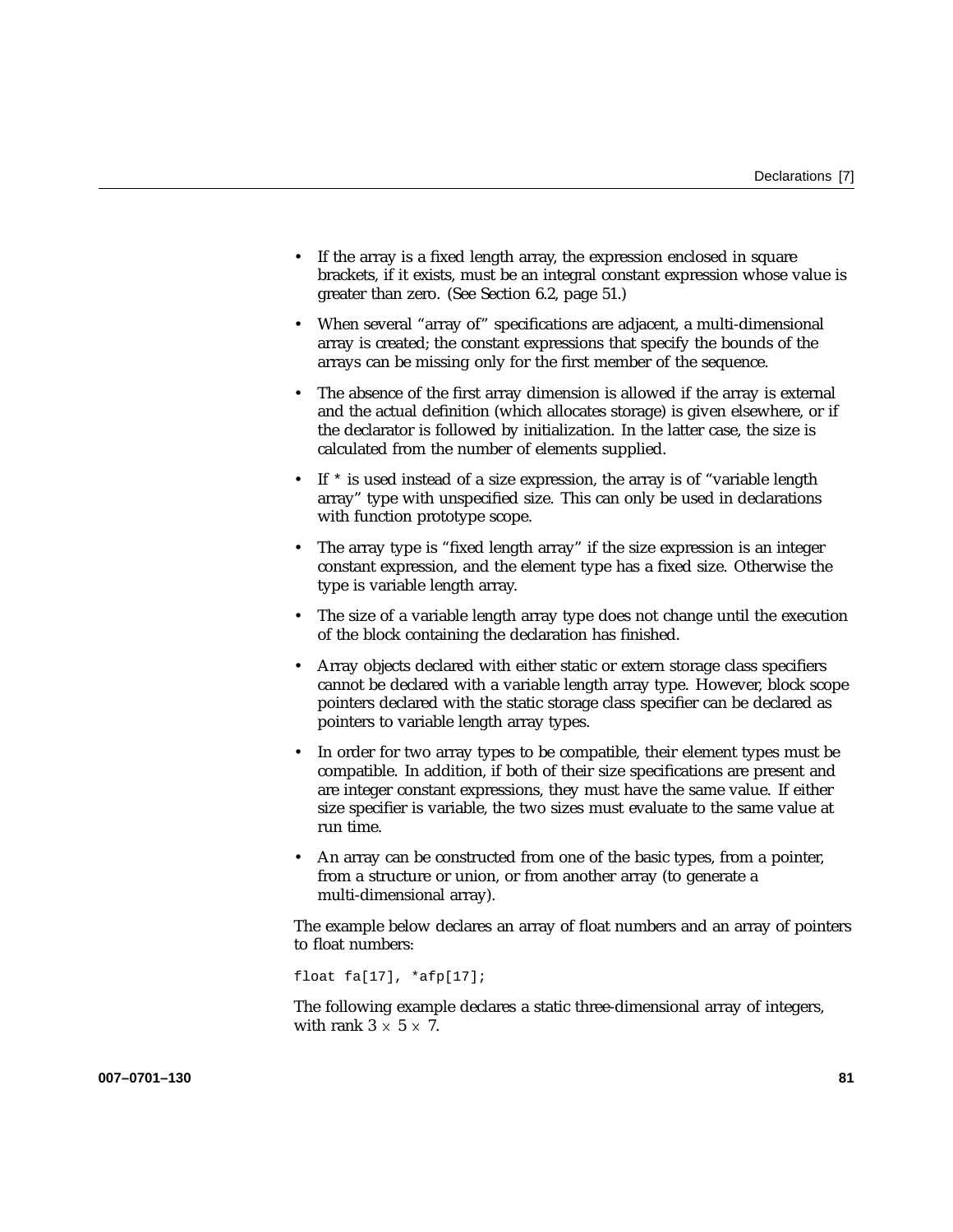static int x3d[3][5][7];

In the above example,  $x3d$  is an array of three items; each item is an array of five items, each of which is an array of seven integers. Any of the expressions x3d, x3d[i], x3d[i][j], x3d[i][j][k] can reasonably appear in an expression. The first three have type array and the last has type int.

#### **7.7.4 Function Declarators and Prototypes**

The syntax for function declarators is shown below:

```
direct-declarator (parameter-type-list<sub>opt</sub>)
  direct-declarator (identifier-list<sub>on</sub>)
  parameter-type-list:
  parameter-list
  parameter-list, ...
  parameter-list:
  parameter-declaration
  parameter-list , parameter-declaration
  parameter-declaration:
  declaration-specifiers declarator
  declaration-specifiers abstract-declarator<sub>opt</sub><br>identifier-list:
  identifier
  identifier-list , identifier
```
Function declarators cannot specify a function or array type as the return type. In addition, the only storage class specifier that can be used in a parameter declaration is register. For example, in the declaration T D1, D1 has one of the following forms:

- D(parameter-type-list<sub>ont</sub>)
- D(identifier-list<sub>opt</sub>)

The contained identifier has the type ".. function returning T," and is possibly a prototype, as discussed later in this section.

A parameter type list declares the types of, and can declare identifiers for, the formal parameters of a function. A declared parameter that is a member of the parameter type list that is not part of a function definition may use the [\*] notation in its sequence of declarator specifiers to specify a variable length array type.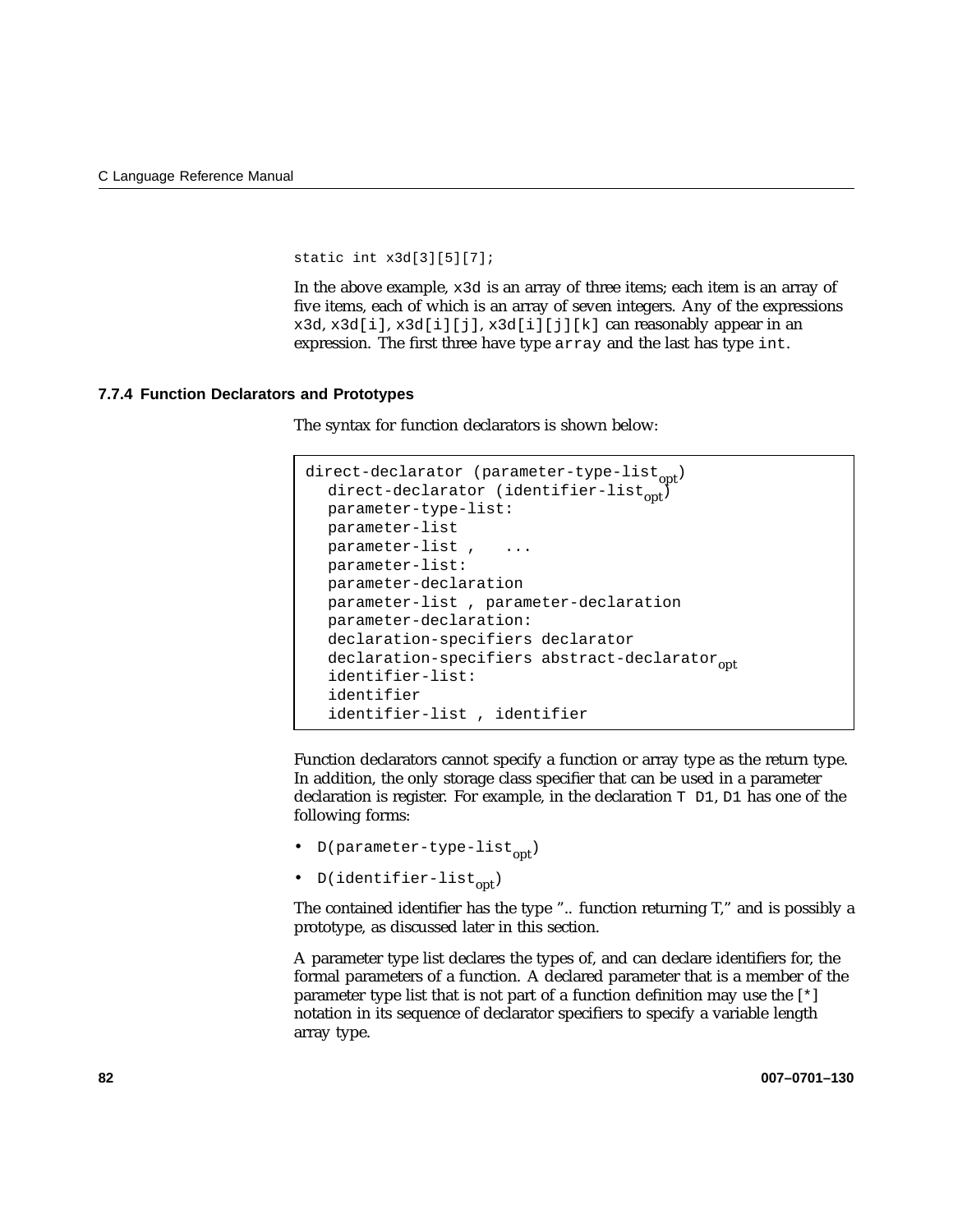The absence of a parameter type list indicates that no typing information is given for the function. A parameter type list consisting only of the keyword void indicates that the function takes zero parameters. If the parameter type list ends in ellipses (…), the function can have one or more additional arguments of variable or unknown type. (See <stdarg.h>.)

The semantics of a function declarator are determined by its form and context. The possible combinations are as follows:

- The declarator is not part of the function definition. The function is defined elsewhere. In this case, the declarator cannot have an identifier list.
	- If the parameter type list is absent, the declarator is an old-style function declaration. Only the return type is significant.
	- If the parameter type list is present, the declarator is a function prototype.
- The declarator is part of the function definition:
	- If the declarator has an identifier list, the declarator is an old-style function definition. Only the return type is significant.
	- If the declarator has a parameter type list, the definition is in prototype form. If no previous declaration for this function has been encountered, a function prototype is created for it that has file scope.

If two declarations (one of which can be a definition) of the same function in the same scope are encountered, they must match, both in type of return value and in parameter type list. If one and only one of the declarations has a parameter type list, the behavior varies between ANSI C and Traditional C.

In traditional C, most combinations pass without any diagnostic messages. However, an error message is emitted for cases where an incompatibility is likely to lead to a run-time failure. For example, a float type in a parameter type list of a function prototype is incompatible with any old-style declaration for the same function; therefore, Silicon Graphics considers such redeclarations erroneous.

In ANSI C, if the type of any parameter declared in the parameter type list is other than that which would be derived using the default argument promotions, an error is posted. Otherwise, a warning is posted and the function prototype remains in scope.

In all cases, the type of the return value of duplicate declarations of the same function must match, as must the use of ellipses.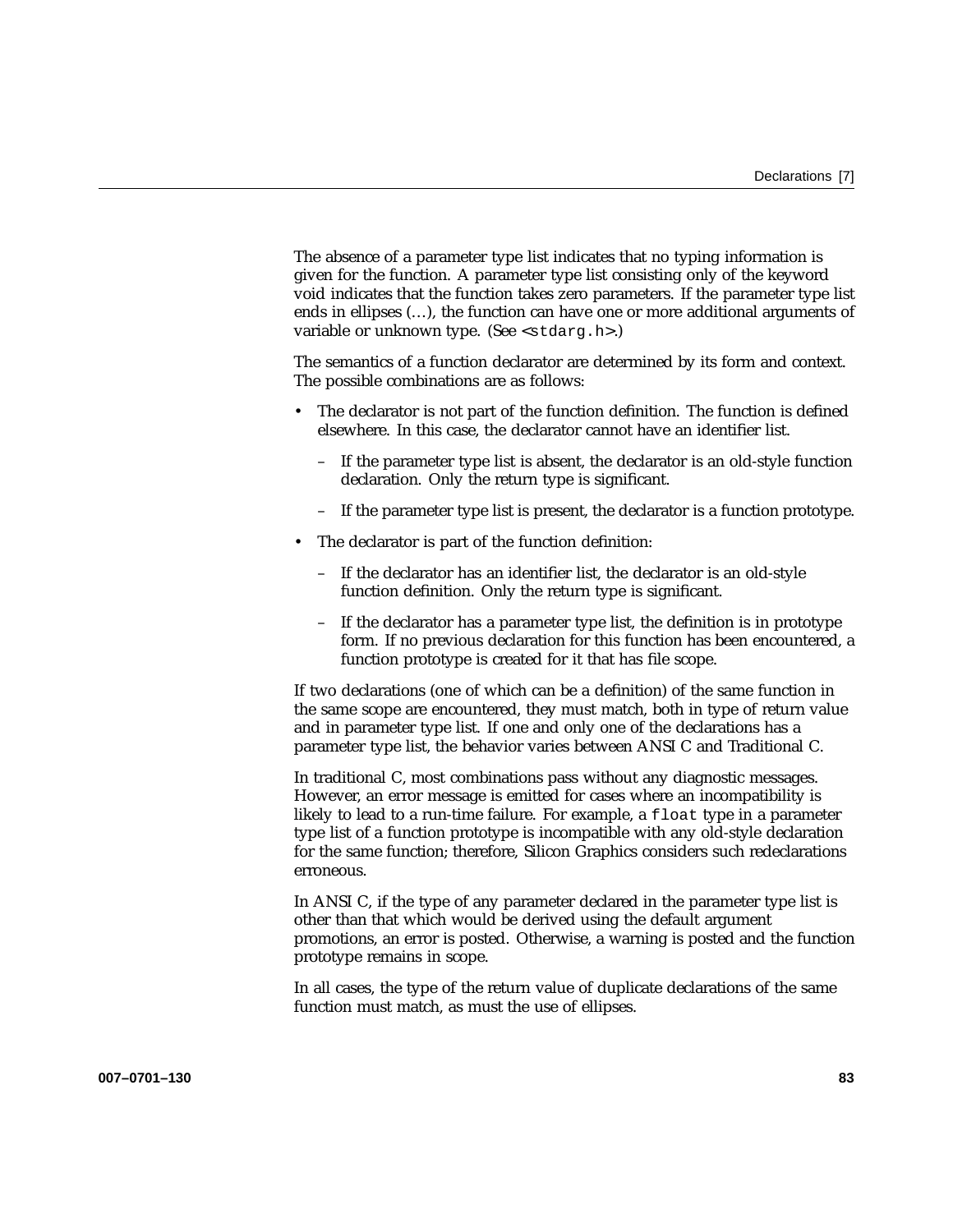When a function is invoked for which a function prototype is in scope, an attempt is made to convert each actual parameter to the type of the corresponding formal parameter specified in the function prototype, superseding the default argument promotions. In particular, floats specified in the type list are not converted to double before the call. If the list terminates with an ellipsis (...), only the parameters specified in the prototype have their types checked; additional parameters are converted according to the default argument promotions (discussed in Section 7.6, page 77). Otherwise, the number of parameters appearing in the parameter list at the point of call must agree in number with those in the function prototype.

The following are two examples of function prototypes:

double foo(int *\*first*, float *second*, ... ); int \*fip(int a, long l, int (\*ff)(float));

The first prototype declares a function  $f \circ \circ$  () which returns a double and has (at least) two parameters: a pointer to an int and a float. Further parameters can appear in a call of the function and are unspecified. The default argument promotions are applied to any unspecified arguments. The second prototype declares a function  $fip()$ , which returns a pointer to an int. The function  $fip()$  has three parameters: an int, a long, and a pointer to a function returning an int that has a single (float) argument.

#### 7.7.4.1 Prototyped Functions Summarized

When a function call occurs, each argument is converted using the default argument promotions unless that argument has a type specified in a corresponding in-scope prototype for the function being called. It is easy to envision situations that could prove disastrous if some calls to a function are made with a prototype in-scope and some are not. Unexpected results can also occur if a function is called with different prototypes in scope. Therefore, if a function is prototyped, it is extremely important to make sure that all invocations of the function use the prototype.

In addition to adding a new syntax for external declarations of functions, prototypes have added a new syntax for external definitions of functions. This syntax is termed "function prototype form." It is highly important to define prototyped functions using a parameter type list rather than a simple identifier list if the parameters are to be received as intended.

In ANSI C, unless the function definition has a parameter type list, it is assumed that arguments have been promoted according to the default argument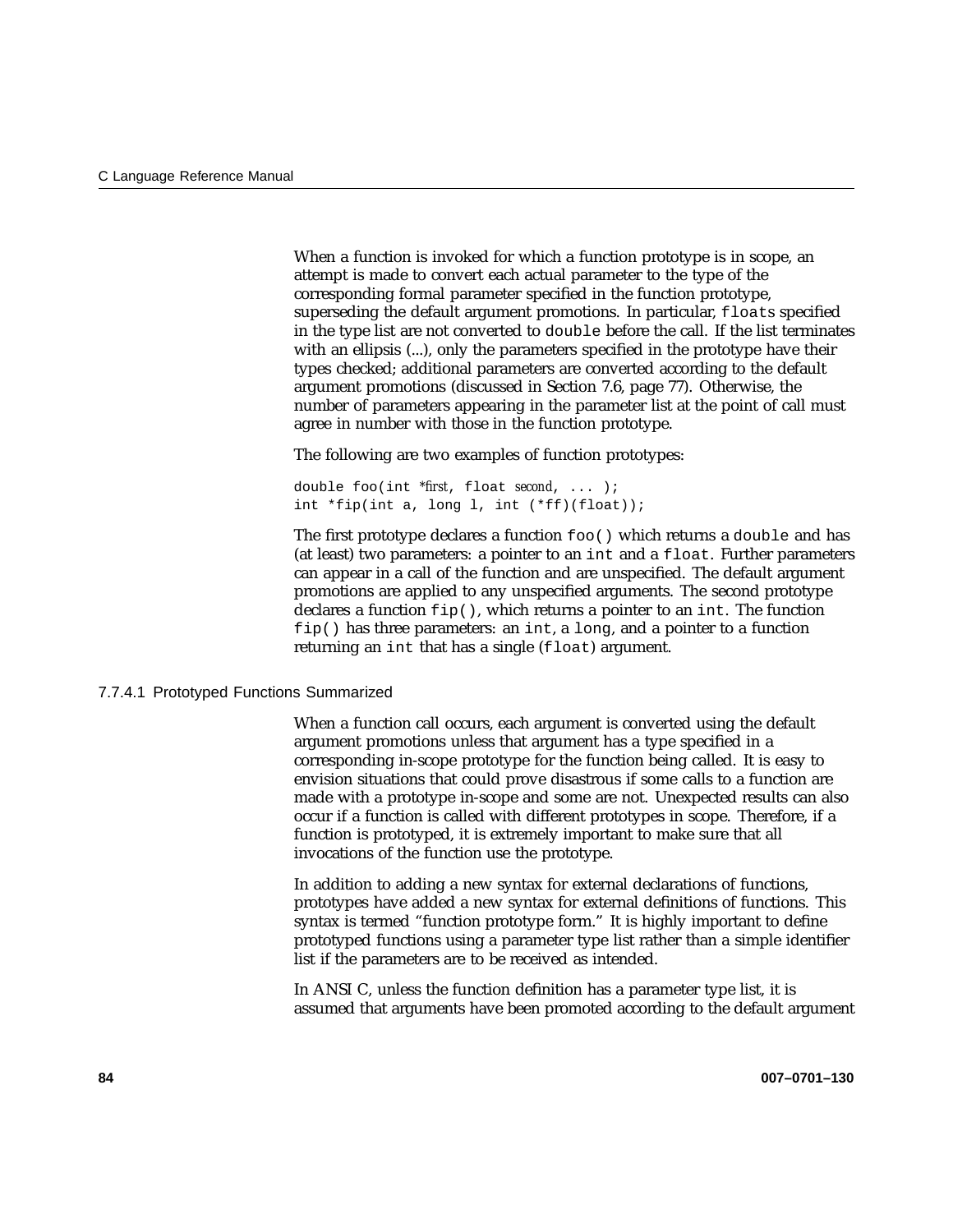promotions. Specifically, an in-scope prototype for the function at the point of its definition has no effect on the type of the arguments that the function expects.

The compilers issue error diagnostics when argument-type mismatches are likely to result in faulty run-time behavior.

#### **7.7.5 Restrictions on Declarators**

Not all the possibilities allowed by the syntax of declarators are permitted. The following restrictions apply:

- Functions cannot return arrays or functions although they can return pointers.
- No arrays of functions exist although arrays of pointers to functions can exist.
- A structure or union cannot contain a function, but it can contain a pointer to a function.

As an example, the following declaration declares an integer i; a pointer to an integer, ip; a function returning an integer,  $f(x)$ ; a function returning a pointer to an integer,  $fip()$ ; and a pointer to a function that returns an integer, pfi:

int i, \*ip,  $f()$ , \* $fip()$ ,  $(*pfi)($ ;

It is especially useful to compare the last two. The binding of  $*\text{fip}(\cdot)$  is *\*(*fip()). The declaration suggests, and the same construction in an expression requires, the calling of a function  $fip()$ , and then using indirection through the (pointer) result to yield an integer. In the declarator  $*$ pfi)(), the extra parentheses are necessary, because they are also in an expression, to indicate that indirection through a pointer to a function yields a function, which is then called and returns an integer.

## **7.8 Type Names**

In several contexts (for example, to specify type conversions explicitly by means of a cast, in a function prototype, and as an argument of sizeof), it is best to supply the name of a data type. This naming is accomplished using a "type name," whose syntax is a declaration for an object of that type without the identifier.

The syntax for type names is as follows:

*type-name: specifier-qualifier-list abstract-declarator*<sub>ont</sub>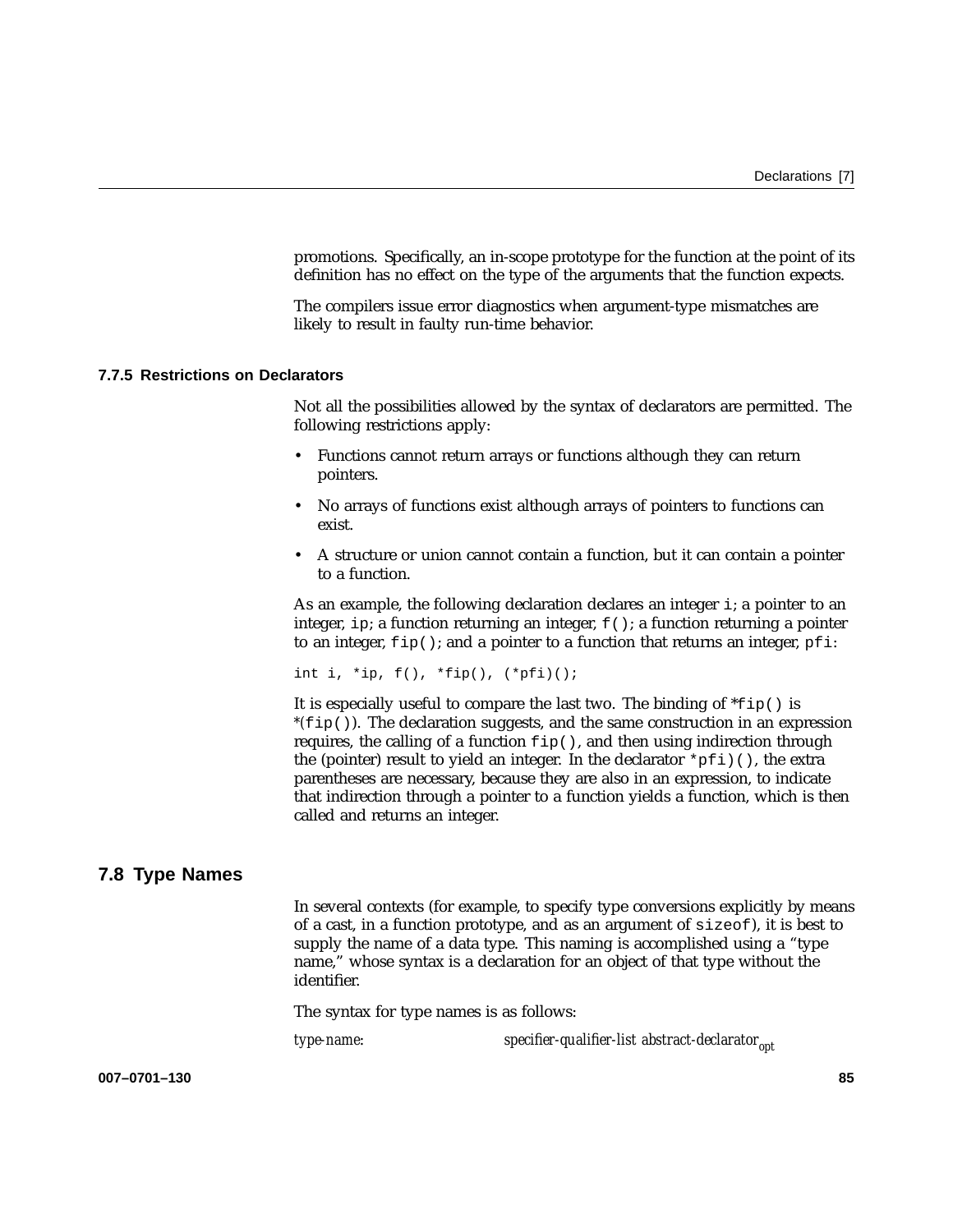| pointer                                                                  |
|--------------------------------------------------------------------------|
| $\emph{pointer}_{\emph{opt}}$ direct-abstract-declarator                 |
| (abstract-declarator)                                                    |
| $direct-abstract-declarator_{opt}$ [constant-expression <sub>opt</sub> ] |
| direct-abstract-declarator $_{opt}$ (parameter-type-list $_{opt}$ )      |
|                                                                          |

The type name created can be used as a synonym for the type of the omitted identifier. The syntax indicates that a set of empty parentheses in a type name is interpreted as function with no parameter information rather than as redundant parentheses surrounding the (omitted) identifier.

Examples of type names are shown in Table 10, page 86.

| <b>Type</b>                       | Description                                                                                                        |
|-----------------------------------|--------------------------------------------------------------------------------------------------------------------|
| int                               | Integer                                                                                                            |
| int *                             | Pointer to integer                                                                                                 |
| int $\star$ [3]                   | Array of three pointers to integers                                                                                |
| int $(*)$ [3]                     | Pointer to an array of three integers                                                                              |
| $int * (void)$                    | Function with zero arguments returning pointer to integer                                                          |
| int<br>$(*)(float,$<br>$\ldots$ ) | Pointer to function returning an integer, that has a variable<br>number of arguments the first of which is a float |
| int $(*[3])()$                    | Array of three pointers to functions returning an integer<br>for which no parameter type information is given      |

Table 10. Examples of Type Names

## **7.9 Implicit Declarations**

It is not always necessary to specify both the storage class and the type of identifiers in a declaration. The storage class is supplied by the context in external definitions, and in declarations of formal parameters and structure members. Missing storage class specifiers appearing in declarations outside of functions are assumed to be extern (see Section 2.5, page 19, for details. Missing type specifiers in this context are assumed to be int. In a declaration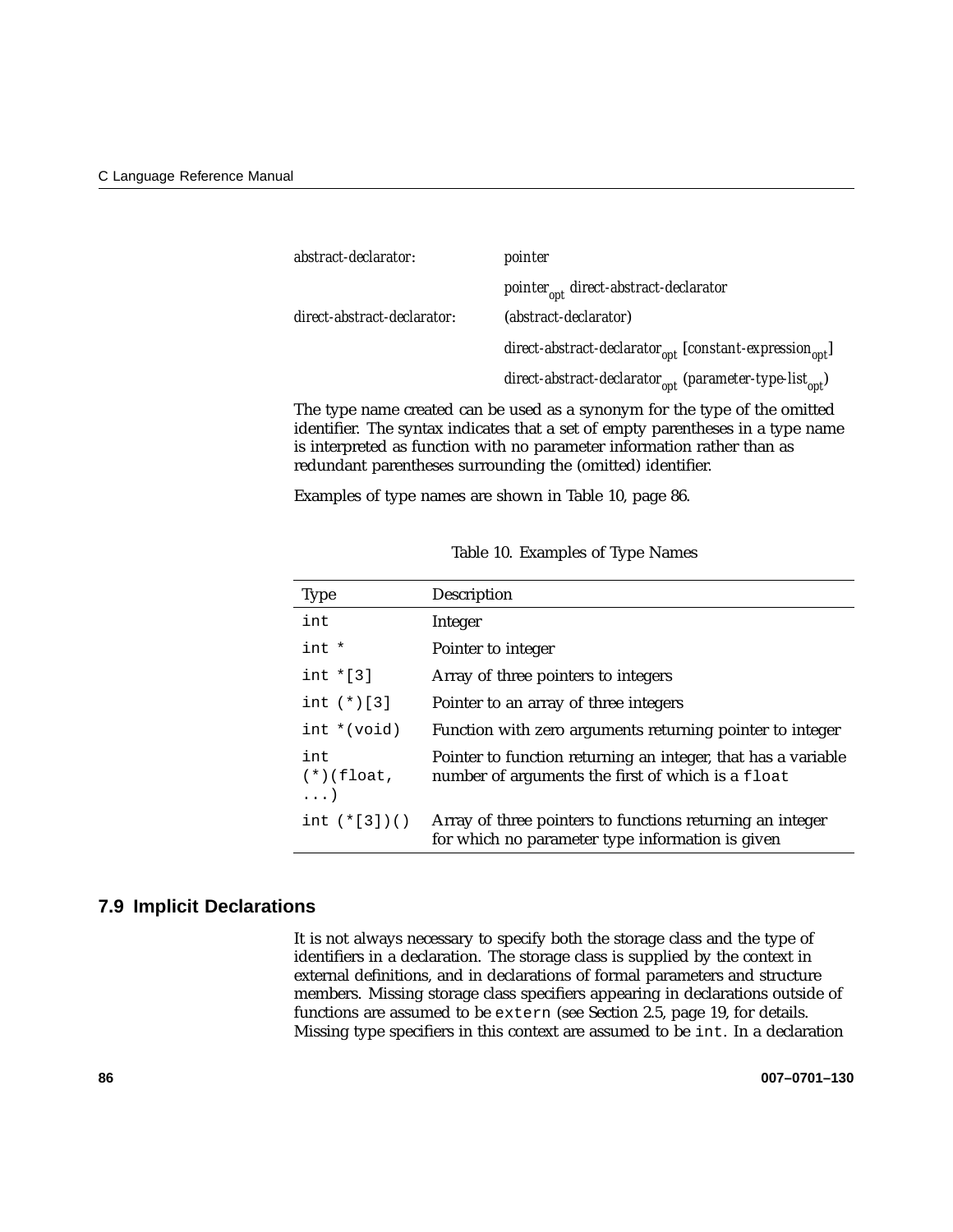inside a function, if a type but no storage class is indicated, the identifier is assumed to be auto. An exception to the latter rule is made for functions because auto functions do not exist. If the type of an identifier is "function returning <*type*>", it is implicitly declared to be extern.

In an expression, an identifier followed by a left parenthesis (indicating a function call) that is not already declared is implicitly declared to be of type function returning int.

# **7.10 typedef**

Declarations with the storage class specifier typedef do not define storage. A typedef has the following syntax:

*typedef-name*: *identifier*

An identifier appearing in a typedef declaration becomes a synonym for the type rather than becoming an object with the given type. For example, if the int type specifier in the following example were preceded with typedef, the identifier declared as an object would instead be declared as a synonym for the array type:

```
int intarray[10]];
```
This can appear as shown below:

```
typedef int intarray[10];
```
intarray could then be used as if it were a basic type, as in the following:

intarray ia;

In the following example, the last three declarations are legal. The type of distance is int, that of metricp is pointer to int, and that of z is the specified structure. The zp is a pointer to such a structure:

```
typedef int MILES, *KLICKSP;
typedef struct {
double re, im;
}
complex;
```
MILES distance; extern KLICKSP metricp; complex z, \*zp;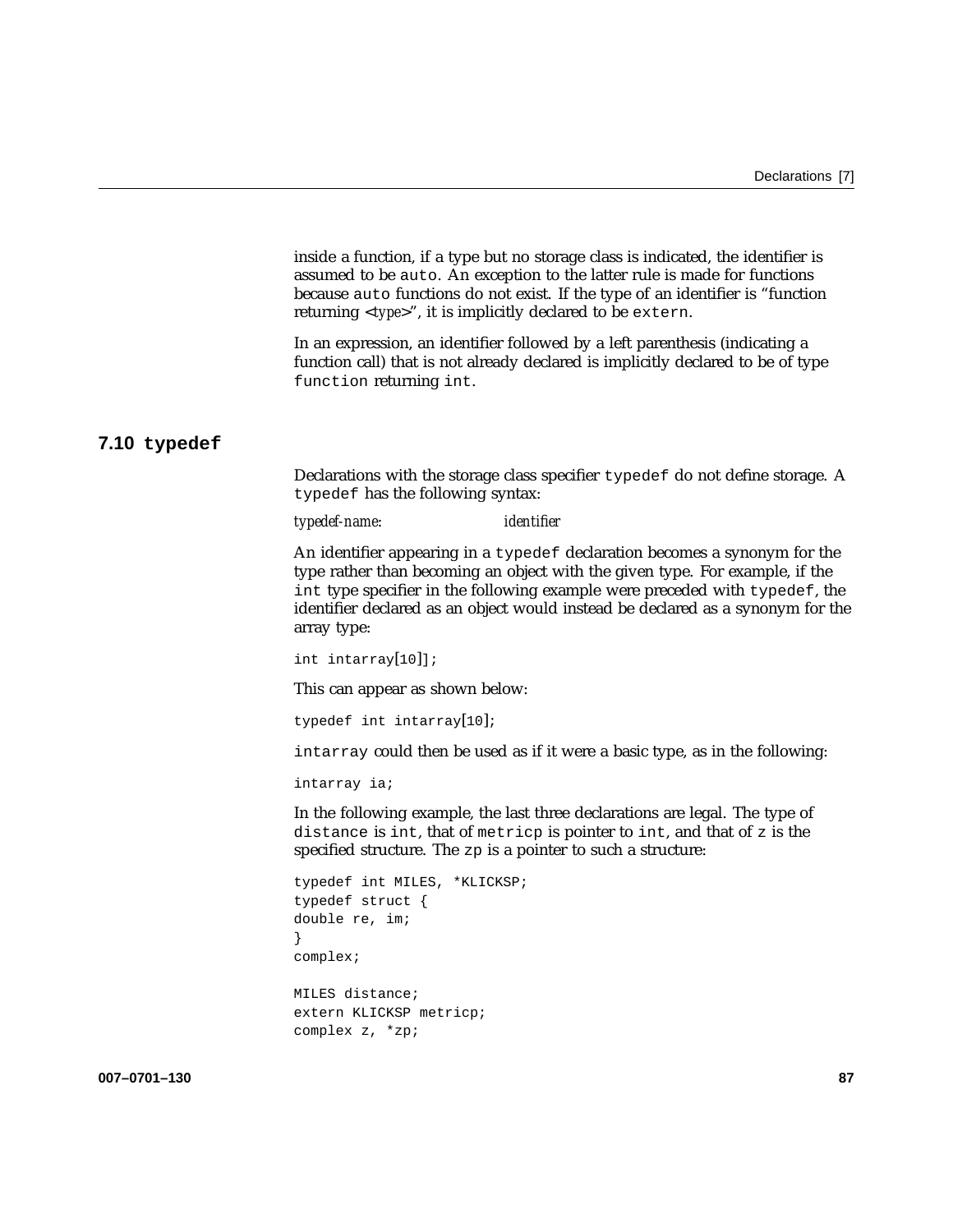The typedef does not introduce brand-new types, only synonyms for types that could be specified in another way. For instance, in the preceding example, distance is considered to have the same type as any other int object.

typedef declarations that specify a variably modified type have block scope. The array size specified by the variable length array type is evaluated at the time the type definition is declared and not at the time it is used as a type specifier in an actual declarator.

# **7.11 Initialization**

A declaration of an object or of an array of unknown size can specify an initial value for the identifier being declared. The initializer is preceded by = and consists of an expression or a list of values enclosed in nested braces:

| initializer:      | assignment-expression         |
|-------------------|-------------------------------|
|                   | { <i>initializer-list</i> }   |
|                   | $\{initializer-list\}$        |
| initializer-list: | initializer                   |
|                   | initializer-list, initializer |

There cannot be more initializers than there are objects to be initialized. All the expressions in an initializer for an object of static storage duration must be constant expressions (see Section 6.2, page 51). Objects with automatic storage duration can be initialized by arbitrary expressions involving constants and previously declared variables and functions, except for aggregate initialization, which can include only constant expressions.

Identifiers declared with block scope and either external or internal linkage (that is, objects declared in a function with the storage class specifier extern) cannot be initialized.

Variables of static storage duration that are not explicitly initialized are implicitly initialized to zero. The value of automatic and register variables that are not explicitly initialized is undefined.

When an initializer applies to a scalar (a pointer or an object of arithmetic type; see Section 4.2.3, page 40), it consists of a single expression, perhaps in braces. The initial value of the object is taken from the expression. With the exception of type qualifiers associated with the scalar, which are ignored during the initialization, the same conversions as for assignment are performed.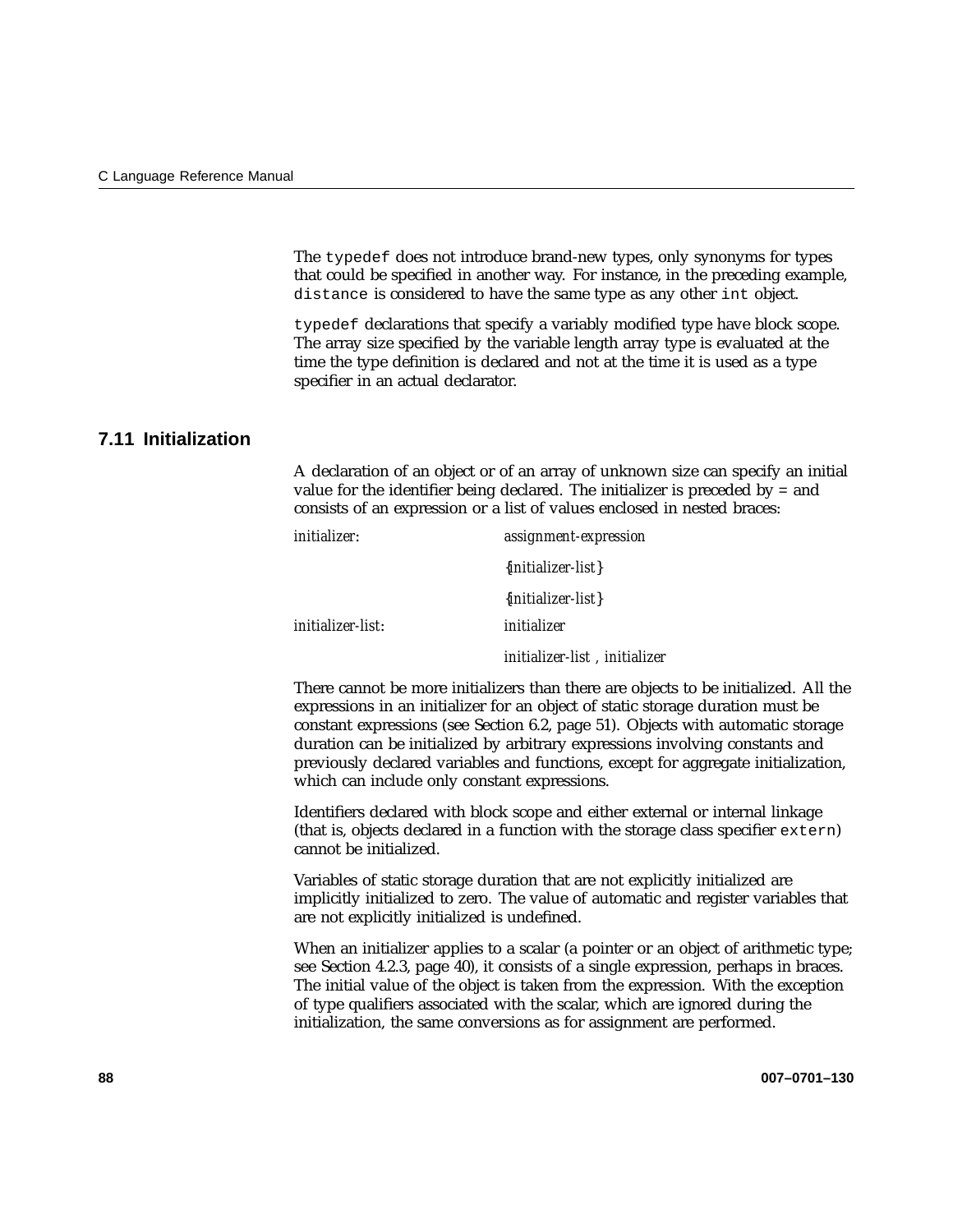## **7.11.1 Initialization of Aggregates**

In traditional C, it is illegal to initialize a union. It is also illegal to initialize a struct of automatic storage duration.

In ANSI C, objects that are struct or union types can be initialized, even if they have automatic storage duration. unions are initialized using the type of the first named element in their declaration. The initializers used for a struct or union of automatic storage duration must be constant expressions if they are in an initializer list. If the struct or union is initialized using an assignment expression, the expression need not be constant.

When the declared variable is a struct or array, the initializer consists of a brace-enclosed, comma-separated list of initializers for the members of the aggregate written in increasing subscript or member order. If the aggregate contains subaggregates, this rule applies recursively to the members of the aggregate.

If the initializer of a subaggregate or union begins with a left brace, its initializers consist of all the initializers found between the left brace and the matching right brace. If, however, the initializer does not begin with a left brace, then only enough elements from the list are taken to account for the members of the subaggregate; any remaining members are left to initialize the next member of the aggregate of which the current subaggregate is a part.

Within any brace-enclosed list, there should not be more initializers than members. If there are fewer initializers in the list than there are members of the aggregate, then the aggregate is padded with zeros.

Unnamed struct or union members are ignored during initialization.

In ANSI C, if the variable is a union, the initializer consists of a brace-enclosed initializer for the first member of the union. Initialization of struct or union objects with automatic storage duration can be abbreviated as a simple assignment of a compatible struct or union object.

A final abbreviation allows a char array to be initialized by a string literal. In this case, successive characters of the string literal initialize the members of the array.

In ANSI C, an array of wide characters (that is, whose element type is compatible with wchar  $t$ ) can be initialized with a wide string literal (see Section 3.5, page 28).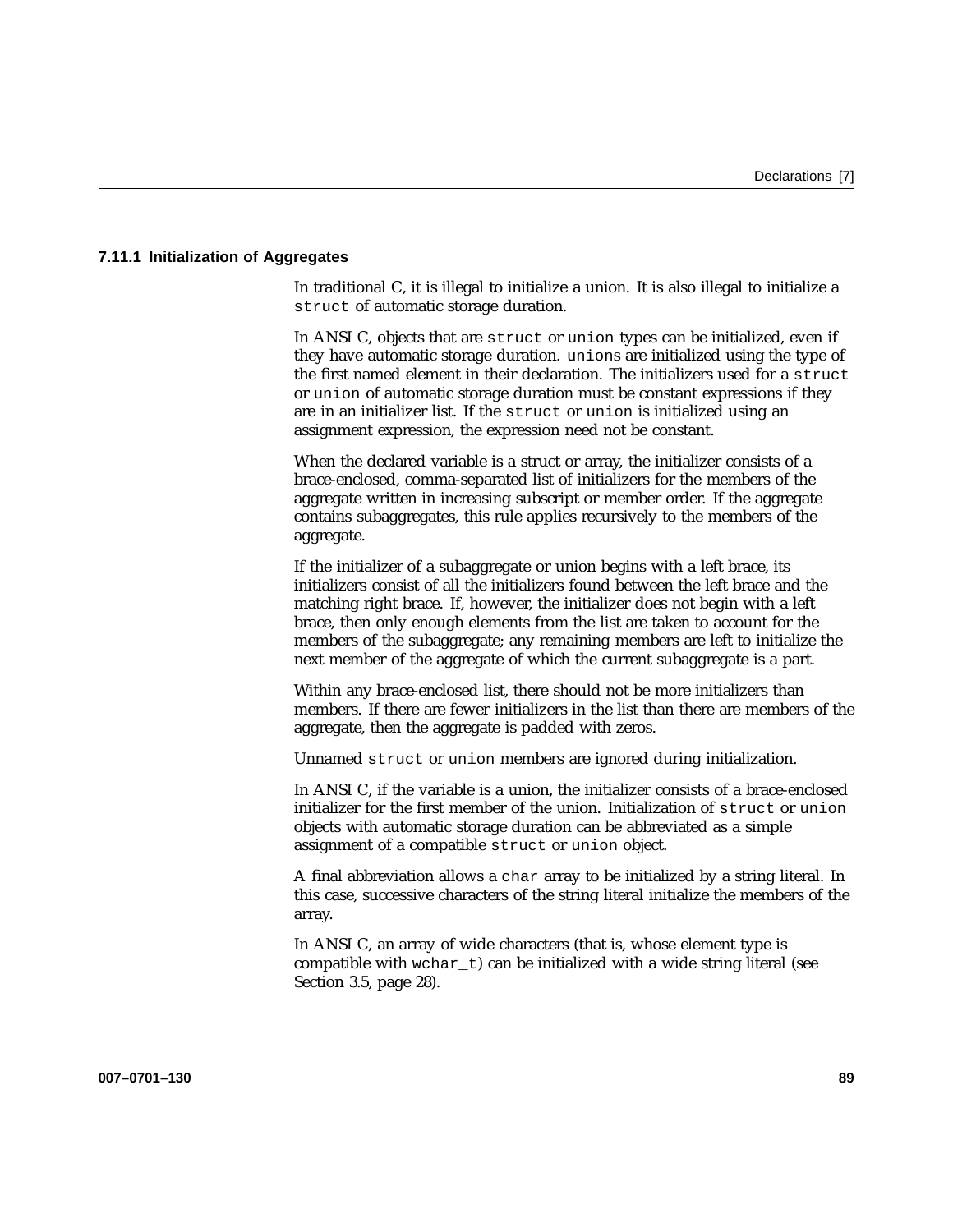### **7.11.2 Examples of Initialization**

The following example declares and initializes  $x$  as a one-dimensional array that has three members, because no size was specified and there are three initializers:

int  $x[] = \{ 1, 3, 5 \}$ 

The next example shows a completely bracketed initialization: 1, 3, and 5 initialize the first row of the array  $y[0]$ , namely  $y[0][0]$ ,  $y[0][1]$ , and  $y[0][2]$ . Likewise, the next two lines initialize  $y[1]$  and  $y[2]$ . The initializer ends early, and therefore,  $y[3]$  is initialized with 0:

```
float y[4][3] =
{
      { 1, 3, 5 },
      {2, 4, 6}{ 3, 5, 7 },
};
```
The next example achieves precisely the same effect. The initializer for  $\gamma$  begins with a left brace but that for  $y[0]$  does not; therefore, three elements from the list are used. Likewise, the next three are taken successively for  $y[1]$  and  $y[2]$ :

```
float y[4][3] =
{
      1, 3, 5, 2, 4, 6, 3, 5, 7
};
```
The next example initializes the first column of  $y$  (regarded as a two-dimensional array) and leaves the rest 0:

```
float y[4][3] = \{{ 1 } , { 2 } , { 3 } , { 4 }};
```
The following example demonstrates the ANSI C rules. A union object, dc\_u, is initialized by using the first element only:

```
union dc_u {
      double d;
      char *cptr;
};
union dc_u dc0 = { 4.0 };
```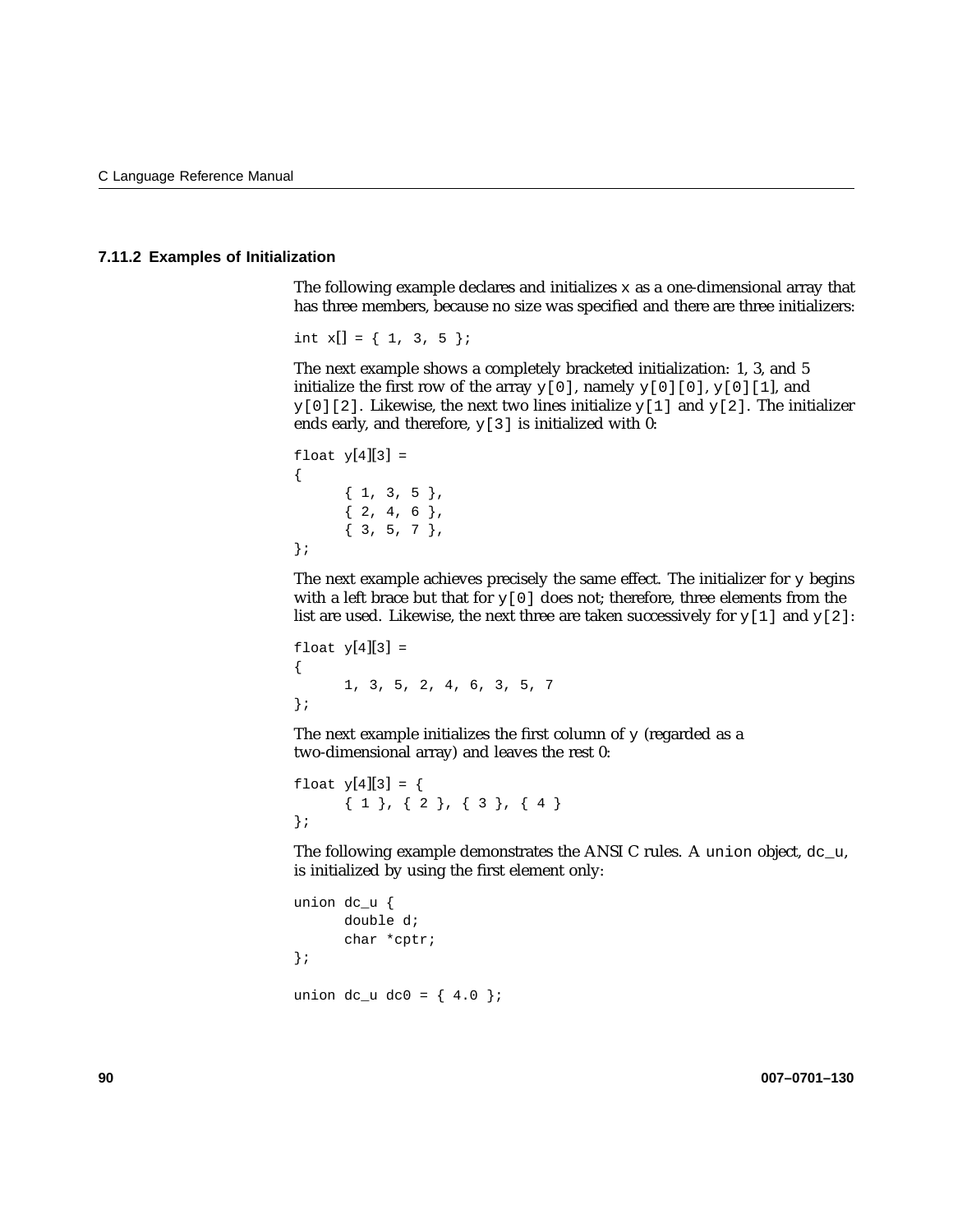The final example shows a character array whose members are initialized with a string literal. The length of the string (or size of the array) includes the terminating NULL character, \0:

char msg[] = "Syntax error on line  $s\n\cdot r$ ;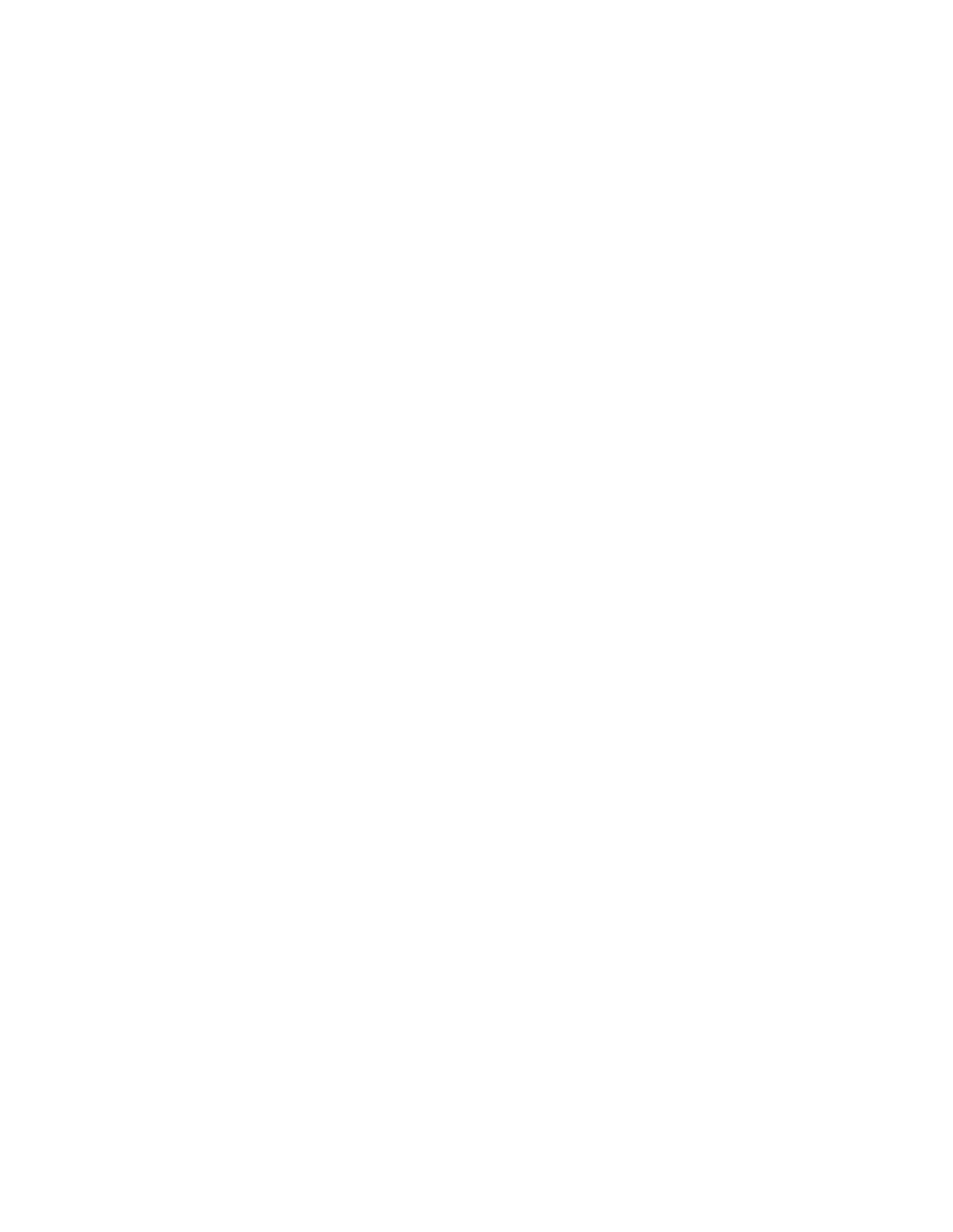A statement is a complete instruction to the computer. Except as indicated, statements are executed in sequence. Statements have the following form:

*statement*: *expression-statement compound-statement selection-statement iteration-statement jump-statement labeled-statement*

# **8.1 Expression Statement**

Most statements are expression statements, which have the following form:

 $\exp$ *expression-statement*: *expression*<sub>opt</sub>;

Usually expression statements are expressions evaluated for their side effects, such as assignments or function calls. A special case is the null statement, which consists of only a semicolon.

# **8.2 Compound Statement or Block**

A compound statement (or block) groups a set of statements into a syntactic unit. The set can have its own declarations and initializers, and has the following form:

| compound-statement: | {declaration-list <sub>opt</sub> statement-list <sub>opt</sub> } |
|---------------------|------------------------------------------------------------------|
| declaration-list:   | declaration                                                      |
|                     | declaration-list declaration                                     |
| statement-list:     | <i>statement</i>                                                 |
|                     | statement-list statement                                         |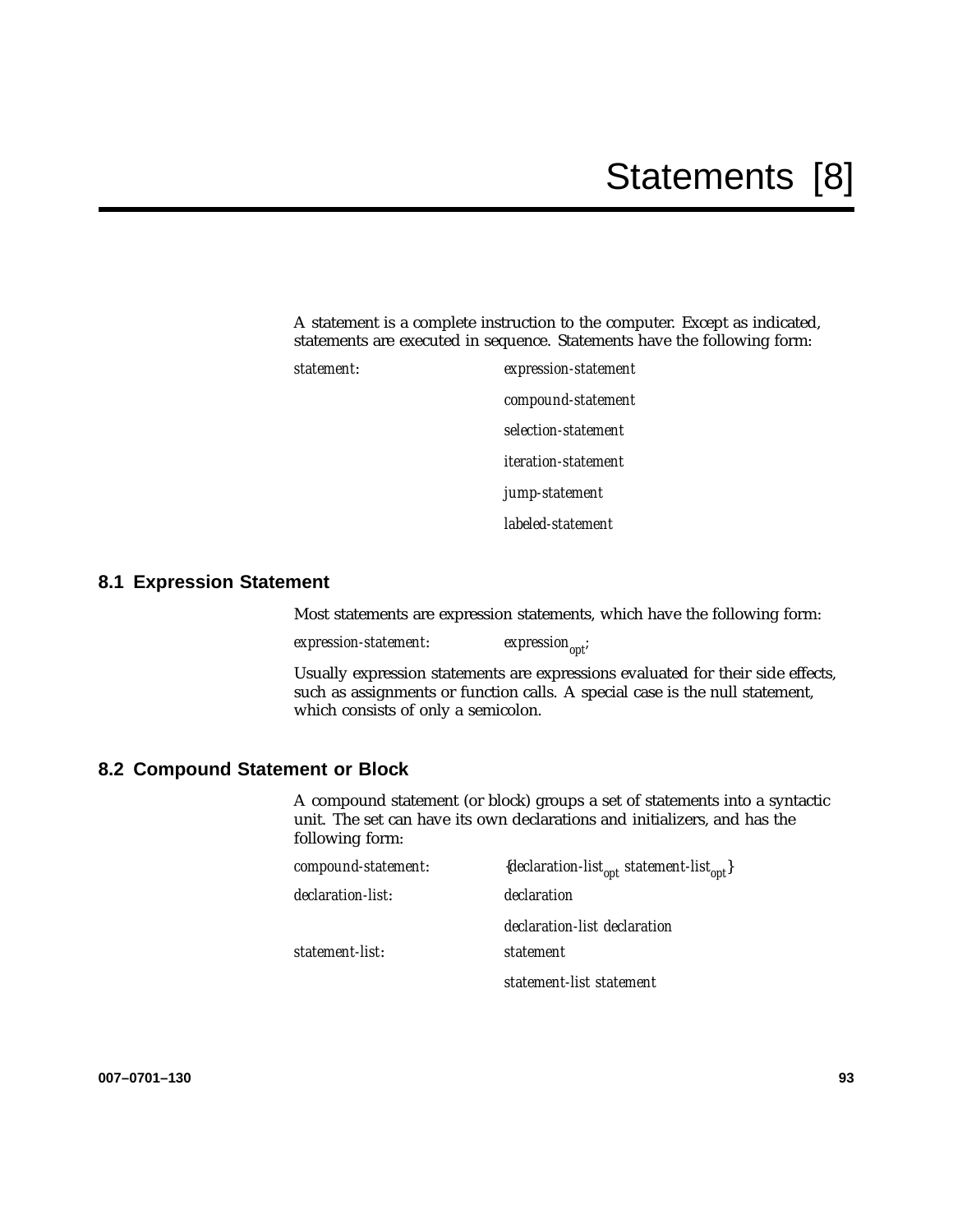Declarations within compound statements have block scope. If any of the identifiers in the declaration list were previously declared, the outer declaration is hidden for the duration of the block, after which it resumes its force. In traditional C, however, function declarations always have file scope whenever they appear.

Initialization of identifiers declared within the block is restricted to those that have no linkage. Thus, the initialization of an identifier declared within the block using the extern specifier is not allowed. These initializations are performed only once, prior to the first entry into the block, for identifiers with static storage duration. For identifiers with automatic storage duration, it is performed each time the block is entered at the top. It is currently possible (but a bad practice) to transfer into a block; in that case, no initializations are performed.

# **8.3 Selection Statements**

Selection statements include if and switch statements and have the following form:

*selection-statement*: if (*expression*) *statement* if (*expression*) *statement* else *statement*

switch (*expression*) *statement*

Selection statements choose one of a set of statements to execute, based on the evaluation of the expression. The expression is referred to as the controlling expression.

## **8.3.1 if Statement**

The controlling expression of an if statement must have scalar type.

For both forms of the if statement, the first statement is executed if the controlling expression evaluates to nonzero. For the second form, the second statement is executed if the controlling expression evaluates to zero. An else clause that follows multiple sequential else-less if statements is associated with the most recent if statement in the same block (that is, not in an enclosed block).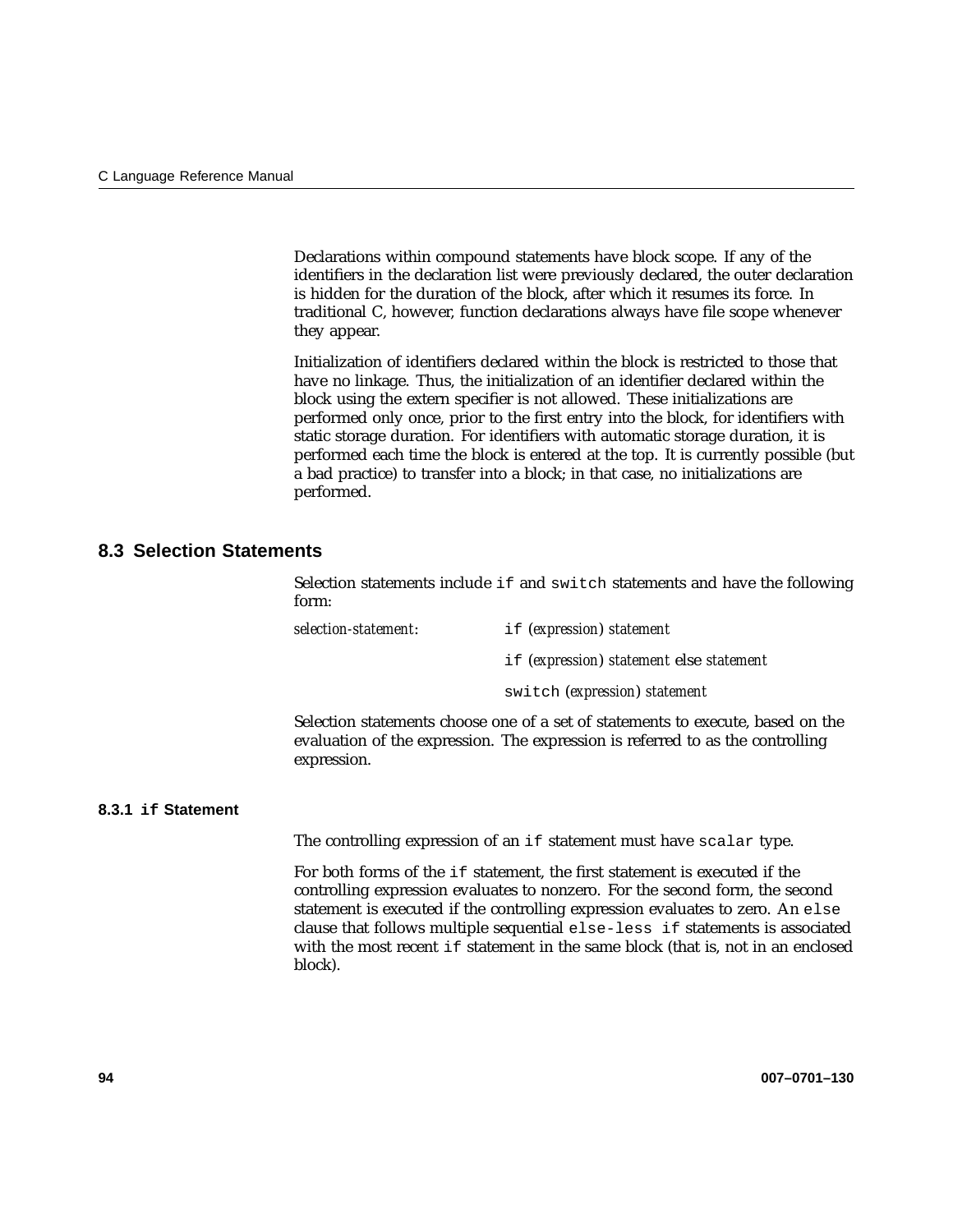### **8.3.2 switch Statement**

The controlling expression of a switch statement must have integral type. The statement is typically a compound statement, some of whose constituent statements are labeled case statements (see Section 8.6, page 99). In addition, at most one labeled default statement can occur in a switch. The expression on each case label must be an integral constant expression. No two expressions on case labels in the same switch can evaluate to the same constant.

A compound statement attached to a switch can include declarations. Due to the flow of control in a switch, however, initialization of identifiers so declared are not performed if these initializers have automatic storage duration.

The integral promotions are performed on the controlling expression, and the constant expression of each case statement is converted to the promoted type. Control is transferred to the labeled case statement whose expression value matches the value of the controlling expression. If no such match occurs, control is transferred either past the end of the switch or to the labeled default statement, if one exists in the switch. Execution continues sequentially once control has been transferred. In particular, the flow of control is not altered upon encountering another case label. The switch statement is exited, however, upon encountering a break or continue statement (see Section 8.5.3, page 98, and Section 8.5.2, page 98, respectively).

The following is a simple example of a complete switch statement:

```
switch (c) {
      case 'o':
          oflag = TRUE;
          break;
      case 'p':
          pflag = TRUE;
          break;
      case 'r':
          rflaq = TRUE;break;
      default :
          (void) fprintf(stderr,
          "Unknown option\n");
          exit(2);
```
}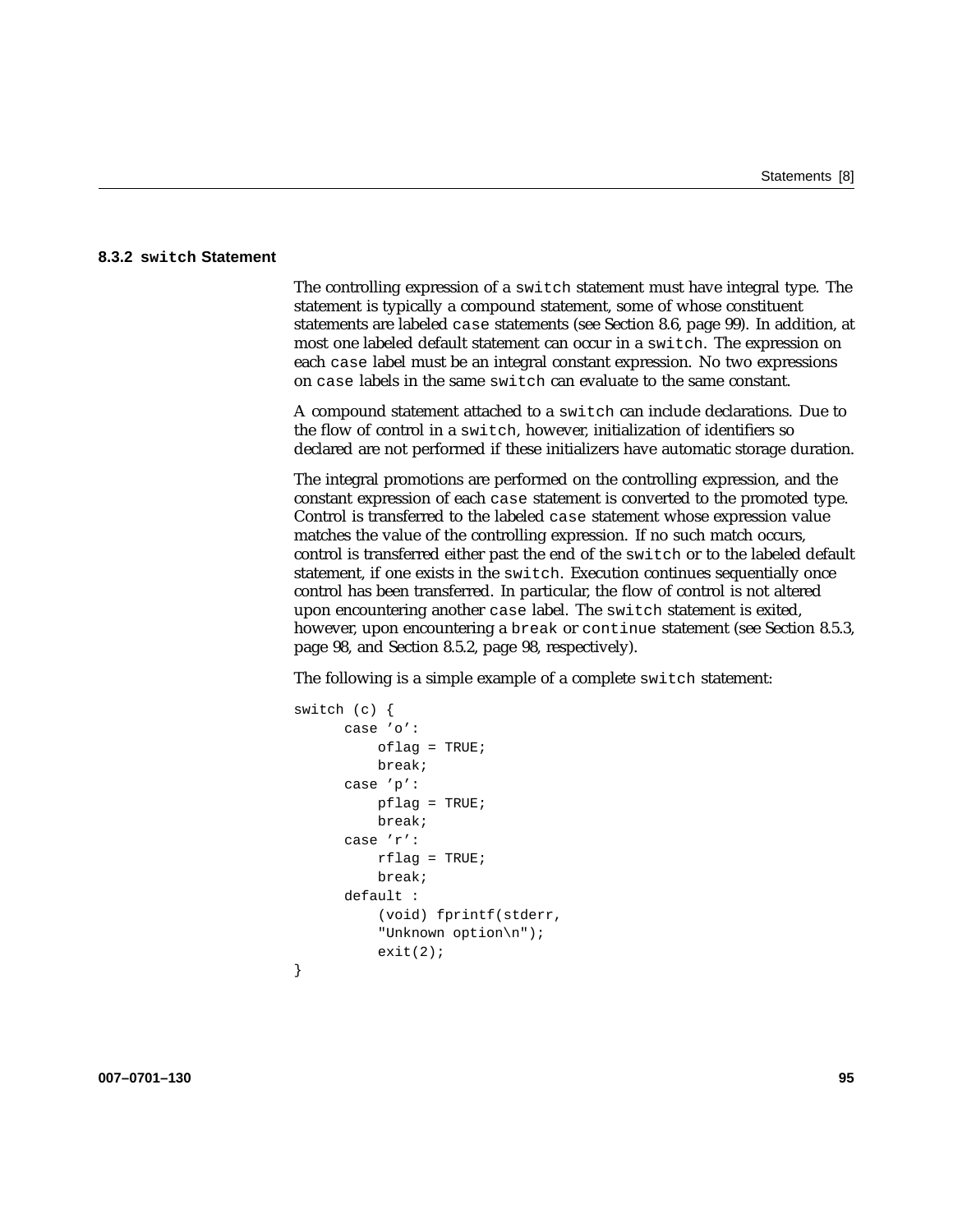# **8.4 Iteration Statements**

|                  |                                                   | Iteration statements execute the attached statement (called the body) repeatedly<br>until the controlling expression evaluates to zero. In the for statement, the<br>second expression is the controlling expression. The format is as follows: |  |
|------------------|---------------------------------------------------|-------------------------------------------------------------------------------------------------------------------------------------------------------------------------------------------------------------------------------------------------|--|
|                  | <i>iteration-statement:</i>                       | while (expression) statement                                                                                                                                                                                                                    |  |
|                  |                                                   | do <i>statement</i> while ( <i>expression</i> );                                                                                                                                                                                                |  |
|                  |                                                   | for (expression <sub>opt</sub> ; expression <sub>opt</sub> ; expression <sub>opt</sub> )<br>statement                                                                                                                                           |  |
|                  | The controlling expression must have scalar type. |                                                                                                                                                                                                                                                 |  |
|                  | (see Section 8.5, page $97$ ).                    | The flow of control in an iteration statement can be altered by a jump statement                                                                                                                                                                |  |
| <b>Statement</b> |                                                   |                                                                                                                                                                                                                                                 |  |

# **8.4.1** while Stater

The controlling expression of a while statement is evaluated before each execution of the body.

## **8.4.2 do Statement**

The controlling expression of a do statement is evaluated after each execution of the body.

## **8.4.3 for Statement**

The for statement has the following form:

for  $(expression_{opt}$ ; *expression<sub>opt</sub>*;  $expression<sub>opt</sub>$ <sup>†</sup> *statement*

The first expression specifies initialization for the loop. The second expression is the controlling expression, which is evaluated before each iteration. The third expression often specifies incrementation. It is evaluated after each iteration.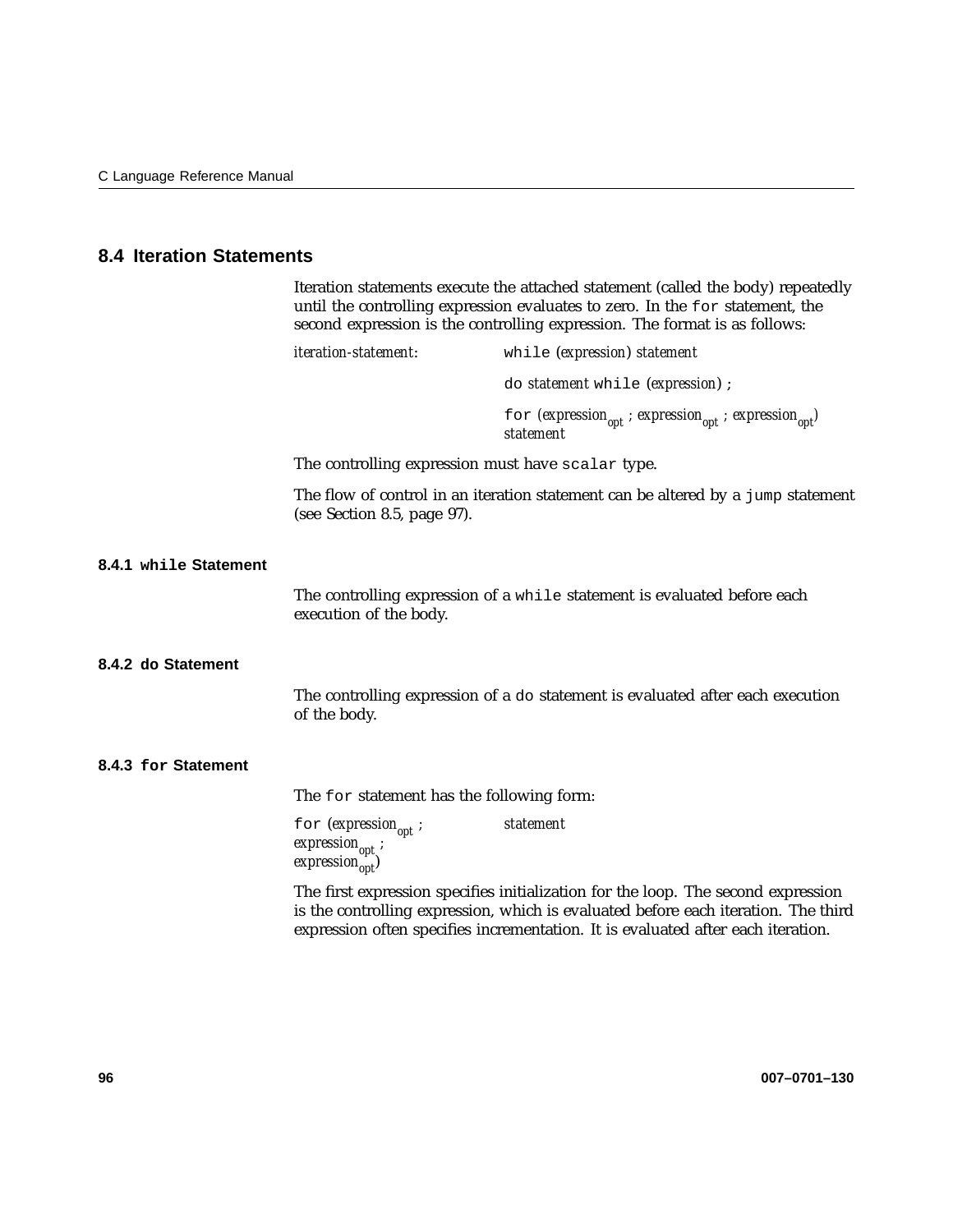This statement is equivalent to the following:

*expression-1*; while (*expression-2*) { *statement expression-3*; }

One exception exists, however. If a continue statement (see Section 8.5.2, page 98") is encountered, *expression-3* of the for statement is executed prior to the next iteration.

Any or all of the expressions can be omitted. A missing *expression-2* makes the implied while clause equivalent to while. Other missing expressions are simply dropped from the previous expansion.

## **8.5 Jump Statements**

Jump statements cause unconditional transfer of control. The syntax is as follows:

*jump-statement*: goto *identifier*;

continue;

break;

*return expression*<sub>opt</sub>;

### **8.5.1 goto Statement**

Control can be transferred unconditionally by means of a goto statement:

goto identifier;

The identifier must name a label located in the enclosing function. If the label has not yet appeared, it is implicitly declared. (See Section 8.6, page 99, for more information.)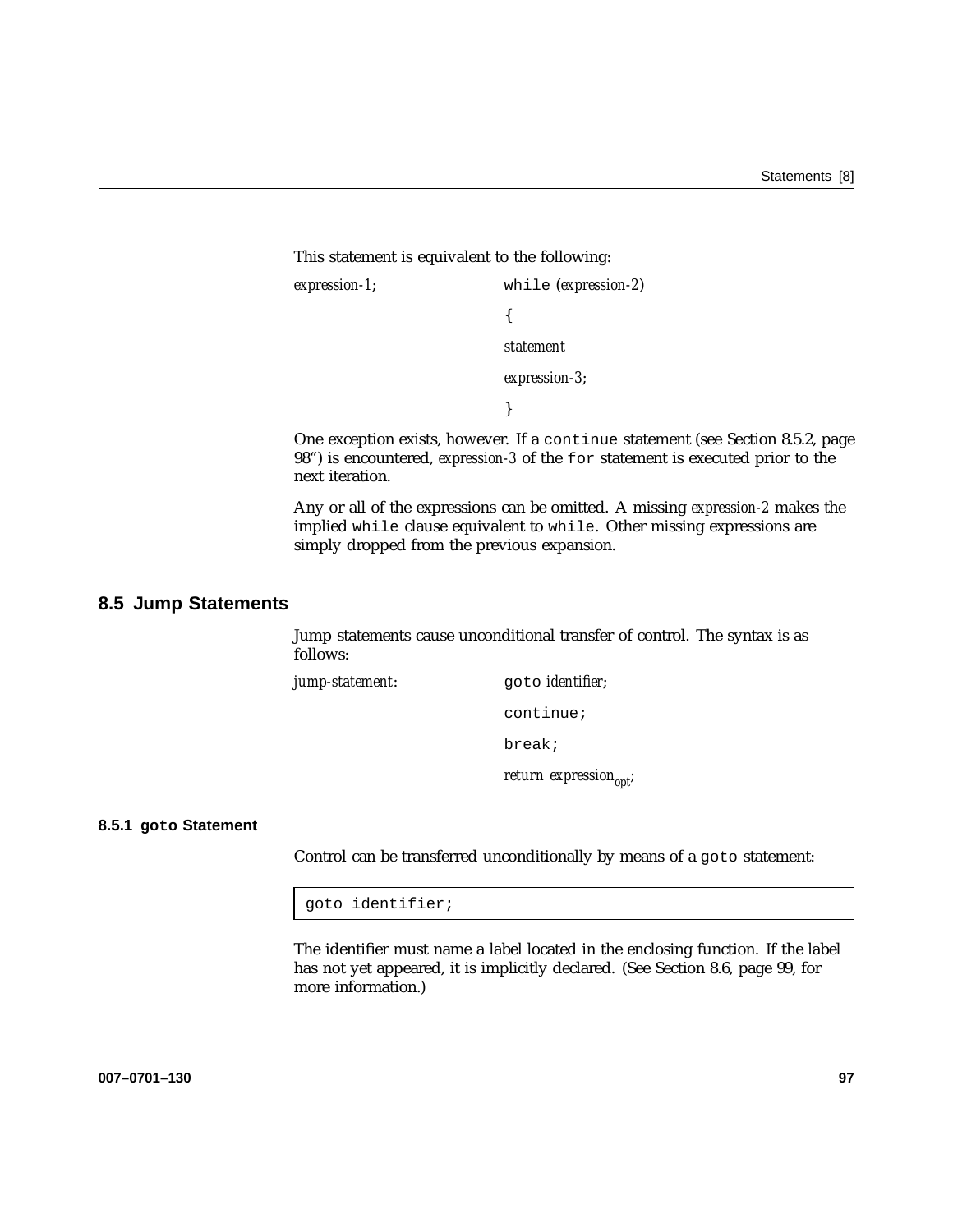### **8.5.2 continue Statement**

The continue statement can appear only in the body of an iteration statement. It causes control to pass to the loop-continuation portion of the smallest enclosing while, do, or for statement; that is, to the end of the loop. Consider each of the following statements:

```
while ( \ldots ){
..
contin: ;
}
do {
      ...
     contin: ;
} while (...) ;
for (...) {
     ...
     contin: ;
}
```
A continue is equivalent to gotocontin. Following the contin: is a null statement.

A goto statement must not cause a block to be entered by a jump from outside the block to a labeled statement in the block (or an enclosed block) if that block contains the declaration of a variably modified object or variably modified typedef name.

### **8.5.3 break Statement**

The break statement can appear only in the body of an iteration statement or code attached to a switch statement. It transfers control to the statement immediately following the smallest enclosing iteration or switch statement, terminating its execution.

## **8.5.4 return Statement**

A function returns to its caller by means of the return statement. The value of the expression is returned to the caller (after conversion to the declared type of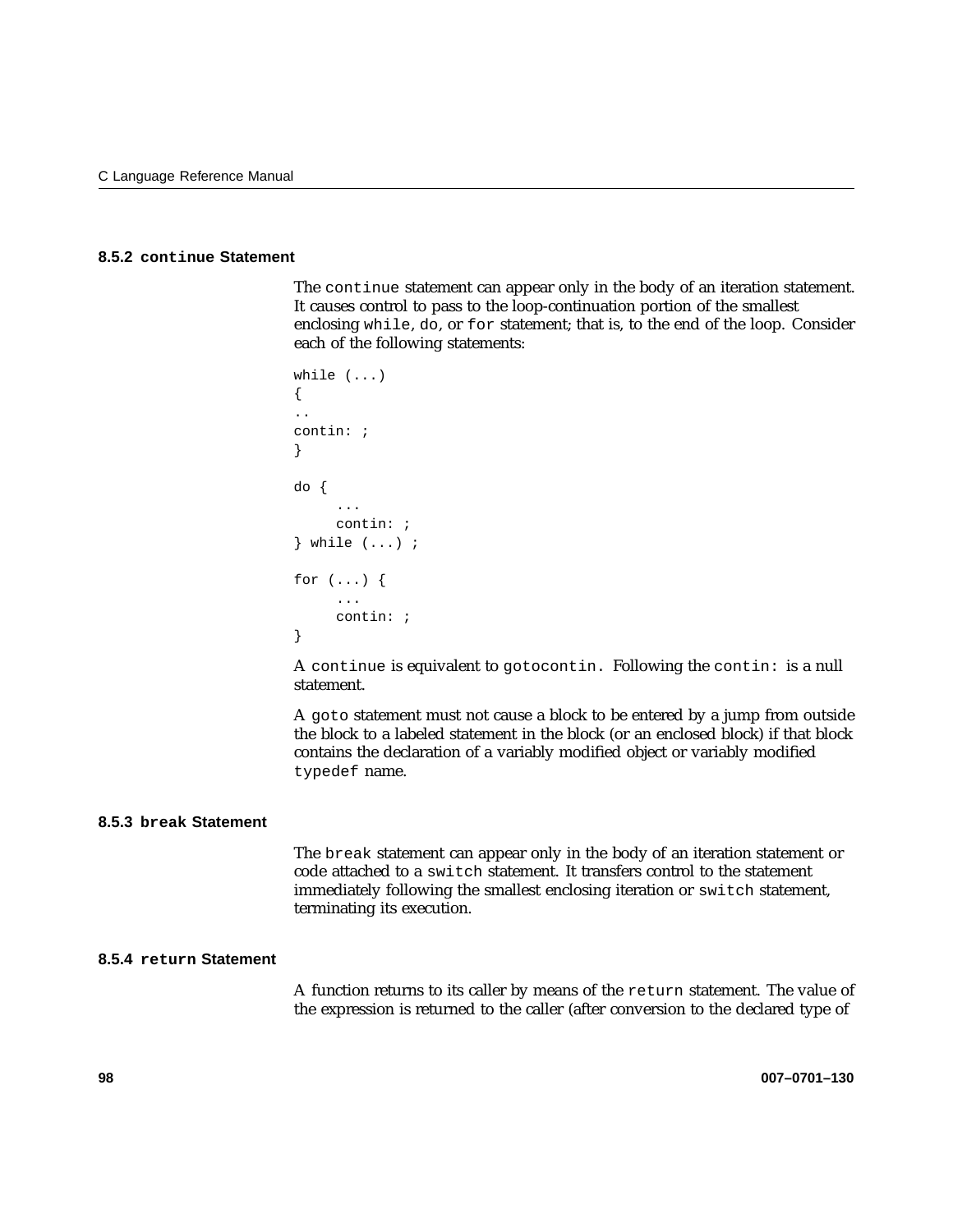the function), as the value of the function call expression. The return statement cannot have an expression if the type of the current function is void.

If the end of a function is reached before the execution of an explicit return, an implicit return (with no expression) is executed. If the value of the function call expression is used when none is returned, the behavior is undefined.

## **8.6 Labeled Statements**

Labeled statements have the following syntax:

| labeled-statement: | <i>identifier : statement</i>       |  |
|--------------------|-------------------------------------|--|
|                    | case constant-expression: statement |  |
|                    | default : statement                 |  |

A case or default label can appear only on statements that are part of a switch.

Any statement can have a label attached as a simple identifier. The scope of such a label is the current function. Thus, labels must be unique within a function. In traditional C, identifiers used as labels and in object declarations share a name space. Thus, use of an identifier as a label hides any declaration of that identifier in an enclosing scope. In ANSI C, identifiers used as labels are placed in a different name space from all other identifiers and do not conflict. Therefore, the following code fragment is legal in ANSI C but not in traditional C:

```
{
     int foo;
     foo = 1;
     …
     goto foo;
     …
     foo: ;
}
```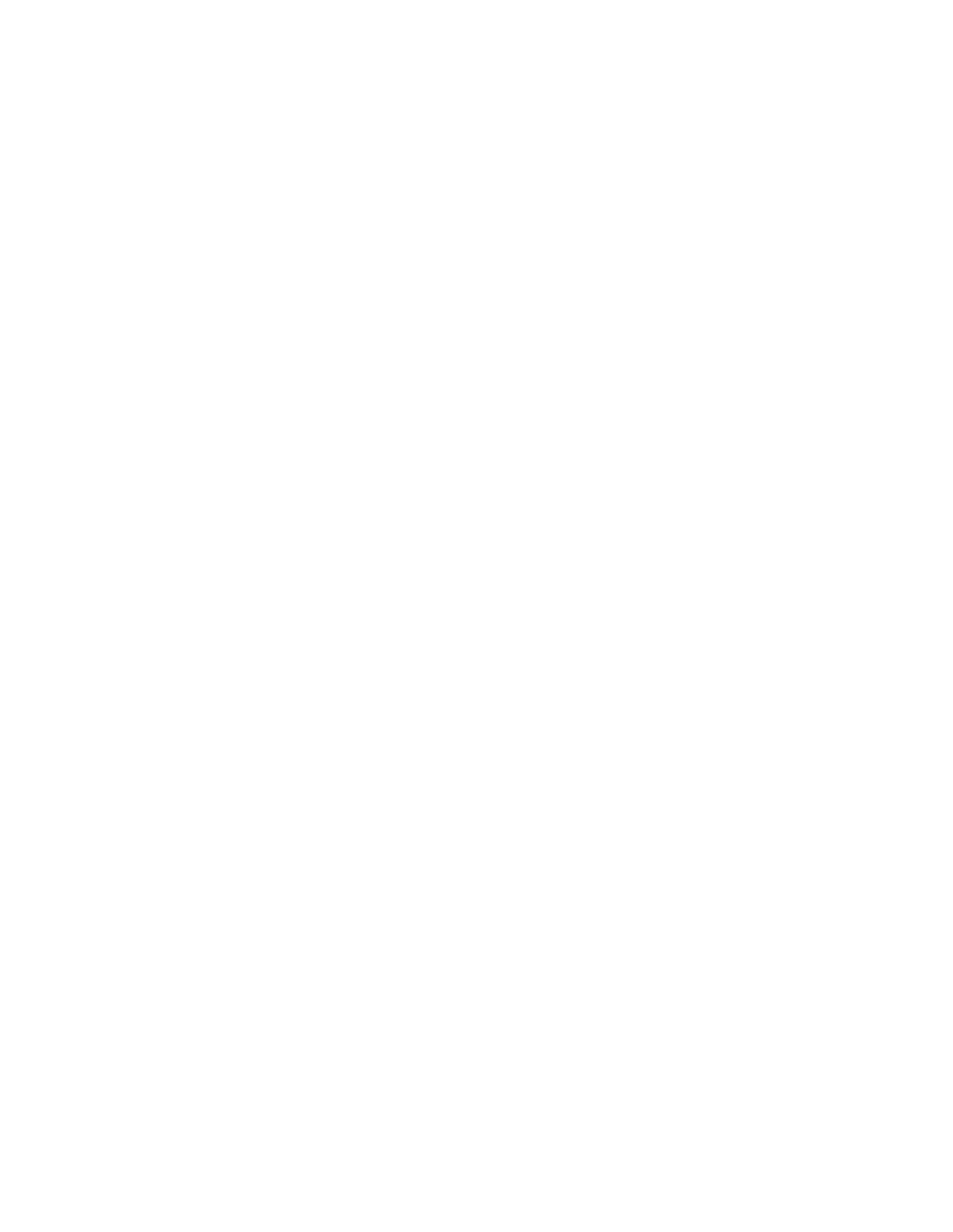A C program consists of a sequence of external definitions. An external declaration becomes an external definition when it reserves storage for the object or function indicated. Within the entire program, all external declarations of the same identifier with external linkage refer to the same object or function. Within a particular translation unit, all external declarations of the same identifier with internal linkage refer to the same object or function. External declarations have the following syntax:

*external declaration*: *function-definition*

*declaration*

The syntax for external definitions that are not functions is the same as the syntax for the corresponding external declarations. The syntax for the corresponding external function definition differs from that of the declaration, because the definition includes the code for the function itself.

# **9.1 External Function Definitions**

Function definitions have the following form:

*function-definition*: *declaration-specifiers*<sub>opt</sub> *declarator declaration-list*<sub>opt</sub>

*compound statement*

The form of a declarator used for a function definition can be as follows:

```
pointer<sub>opt</sub> direct-declarator ( parameter-type-list<sub>opt</sub>)
   pointer<sub>opt</sub> direct-declarator ( identifier-list<sub>opt</sub>)
```
In this syntax, the simplest instance of a direct-declarator is an identifier. (For the exact syntax, see Section 7.7, page 78.)

The only storage-class specifiers allowed in a function definition are extern and static.

If the function declarator has a parameter type list (see Section 7.7, page 78), it is in function prototype form (as discussed in Section 7.7.4, page 82), and the function definition cannot have a declaration list. Otherwise, the function declarator has a possibly empty identifier list, and the declaration list declares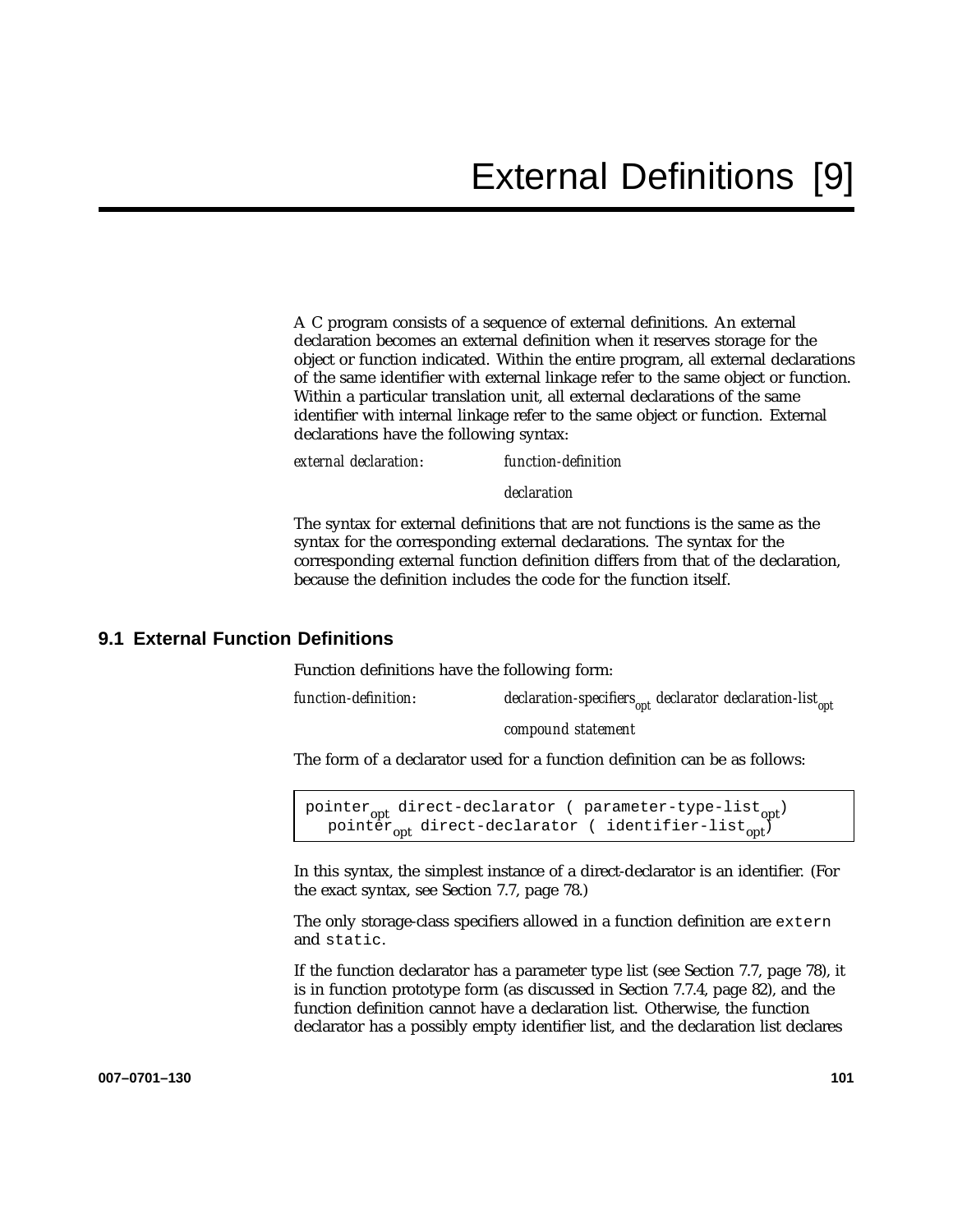the types of the formal parameters. register is the only storage class specifier permitted in declarations that are in the declaration list. Any identifiers in the identifier list of the function declarator that do not have their types specified in the declaration list are assumed to have type int.

Each parameter has block scope and automatic storage duration. ANSI C and traditional C place parameters in different blocks. See Section 4.1.1, page 31, for details. Each parameter is also an lvalue, but because function calls in C are by value, the modification of a parameter of arithmetic type cannot affect the corresponding argument. Pointer parameters, while unmodifiable for this reason, can be used to modify the objects to which they point.

Argument promotion rules are discussed in Section 6.3.2, page 52.

The type of a function must be either void or an object type that is not an array.

## **9.2 External Object Definitions**

A declaration of an object with file scope that has either an initializer or static linkage is an external object definition.

In ANSI C, a file-scope object declaration with external linkage that is declared without the storage-class specifier extern, and also without an initializer, results in a definition of the object at the end of the translation unit. See the discussion in Section 2.1, page 7, for more information.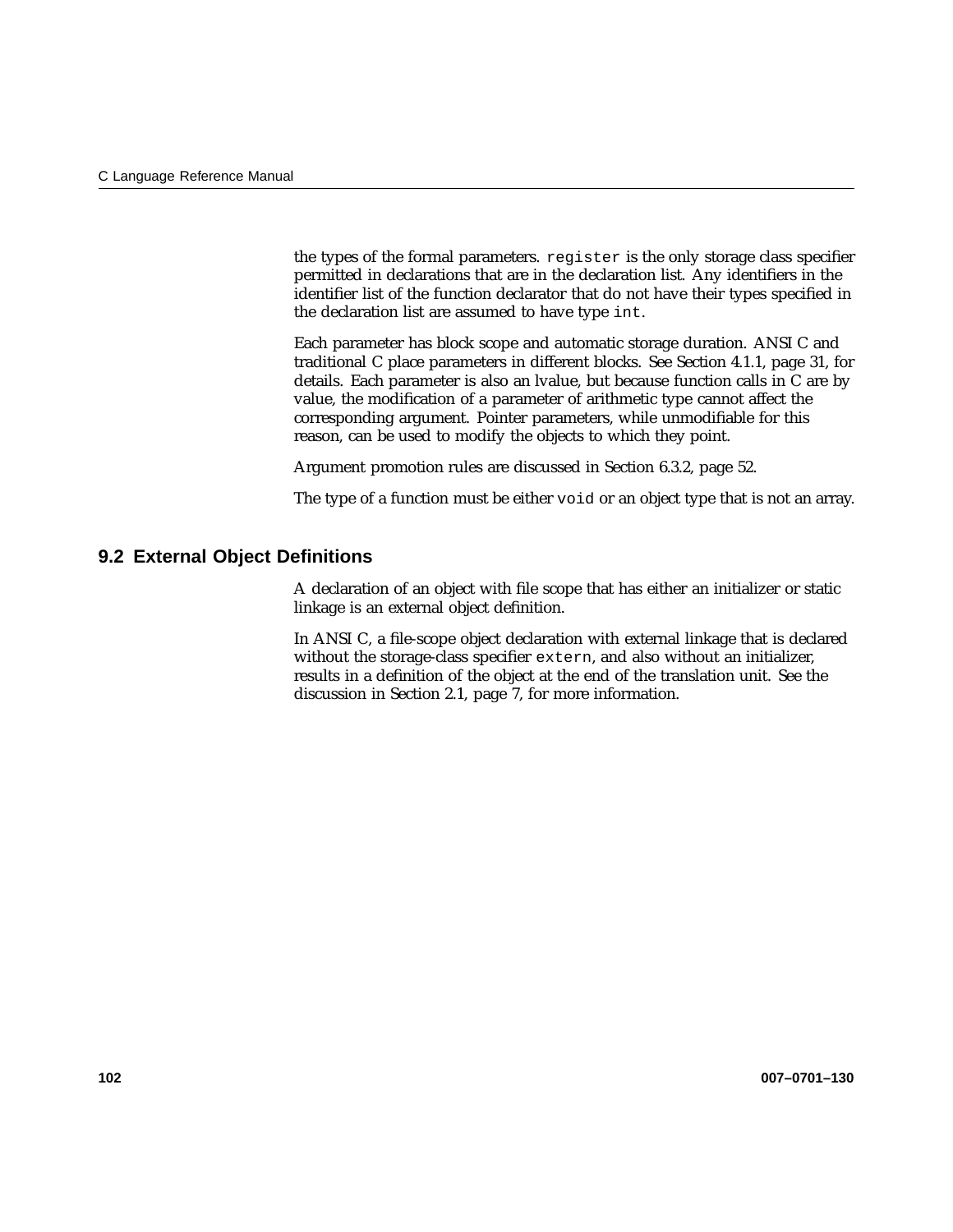In addition to the usual interpretation performed by a  $C/C++$  compiler, the multiprocessing C/C++ compiler can process explicit multiprocessing directives to produce code that can run concurrently on multiple processors.

Table 11, page 103, lists the multiprocessing #pragma directives to use when processing code in parallel regions. The multiprocessing compiler does not know whether an automatic parallelization tool, you the user, or a combination of the two put the directives in the code. The multiprocessing  $C/C++$  compiler does not check for or warn against data dependencies or other restrictions that have been violated.

See the *MIPSpro C and C++ Pragmas*.

| #pragma             | Description                                                                                                                   |
|---------------------|-------------------------------------------------------------------------------------------------------------------------------|
| #pragma copyin      | Copies the value from the master thread's version of an<br>-Xlocal-linked global variable into the slave thread's<br>version. |
| #pragma<br>critical | Protects access to critical statements.                                                                                       |
| #pragma enter       | Indicates the point that all threads must clear before any                                                                    |
| gate                | threads are allowed to pass the corresponding exit gate.                                                                      |
| #pragma exit        | Stops threads from passing this point until all threads                                                                       |
| gate                | have cleared the corresponding enter gate.                                                                                    |
| #pragma             | Starts an independent code section that executes in                                                                           |
| independent         | parallel with other code in the parallel region.                                                                              |
| #pragma local       | Tells the compiler the names of all the variables that<br>must be local to each thread.                                       |
| #pragma no          | Tells the compiler to assume that all of the named                                                                            |
| side effects        | functions are safe to execute concurrently.                                                                                   |
| #pragma one         | Causes the next statement to be executed on only one                                                                          |
| processor           | processor.                                                                                                                    |

Table 11. Multiprocessing C/C++ Compiler Directives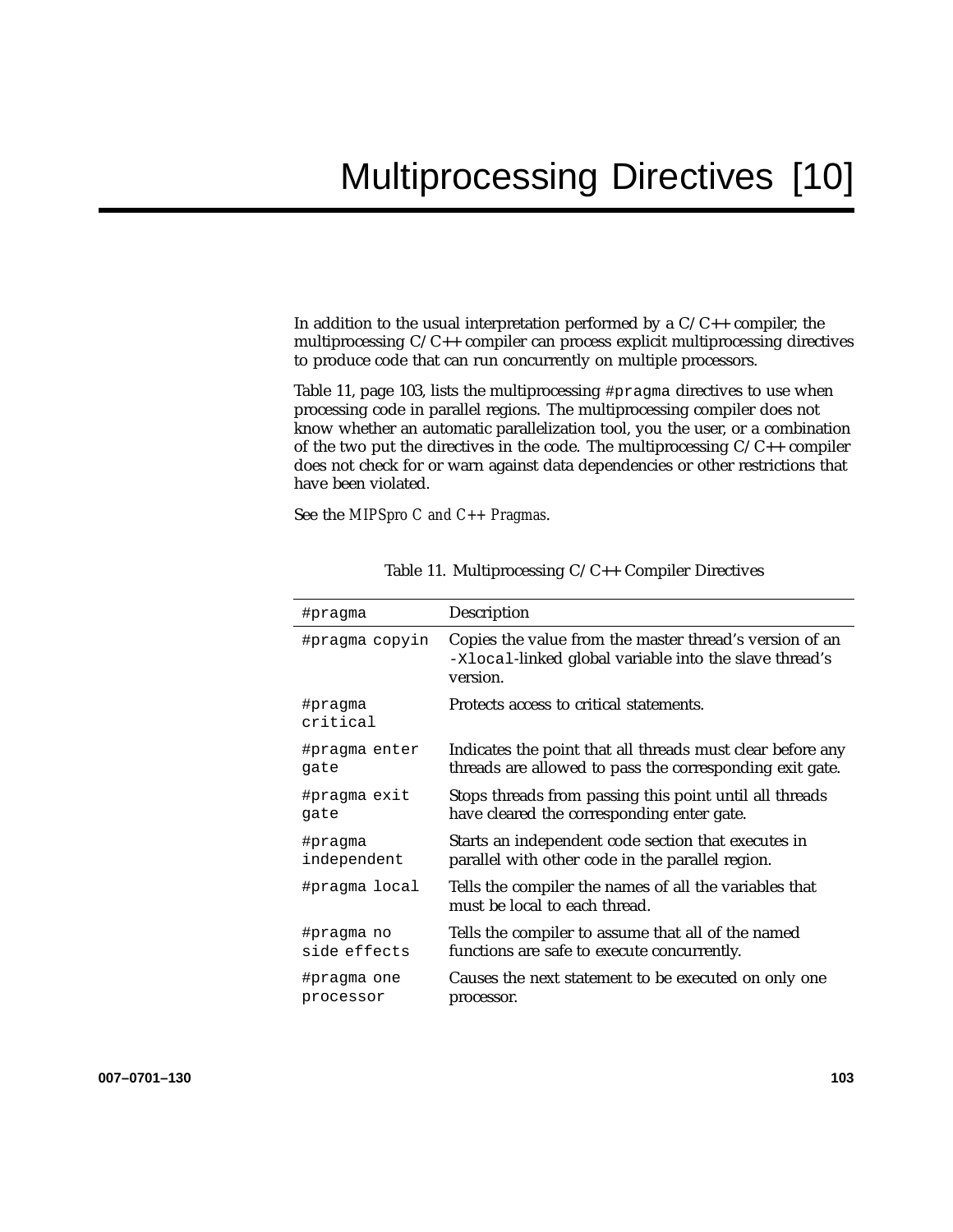| #pragma                   | Description                                                                       |
|---------------------------|-----------------------------------------------------------------------------------|
| #pragma<br>parallel       | Marks the start of a parallel region.                                             |
| #pragma pfor              | Marks a for loop to run in parallel.                                              |
| #pragma set<br>chunksize  | Tells the compiler which values to use for chunksize.                             |
| #pragma set<br>numthreads | Tells the compiler which values to use for numthreads.                            |
| #pragma set<br>schedtype  | Tells the compiler which values to use for schedtype.                             |
| #pragma shared            | Tells the compiler the names of all the variables that the<br>threads must share. |
| #pragma<br>synchronize    | Stops threads until all threads reach here.                                       |

# **10.1 OpenMP C/C++ API Multiprocessing Directives**

The MIPSpro C and C++ compilers support OpenMP multiprocessing directives. These directives are based on the OpenMP C/C++ Application Program Interface (API) standard. Programs that use these directives are portable and can be compiled by other compilers that support the OpenMP standard.

To enable recognition of the OpenMP directives, specify -mp on the cc or CC command line.

For more information on how to use these directives, see the *MIPSpro C and C++ Pragmas* manual.

## **10.2 Using Parallel Regions**

To understand how most of the multiprocessing  $C/C++$  compiler directives work, consider the concept of a parallel region. On some systems, a parallel region is a single loop that runs in parallel. However, with the multi-processing  $C/C++$  compiler, a parallel region can include several loops and/or independent code segments that execute in parallel.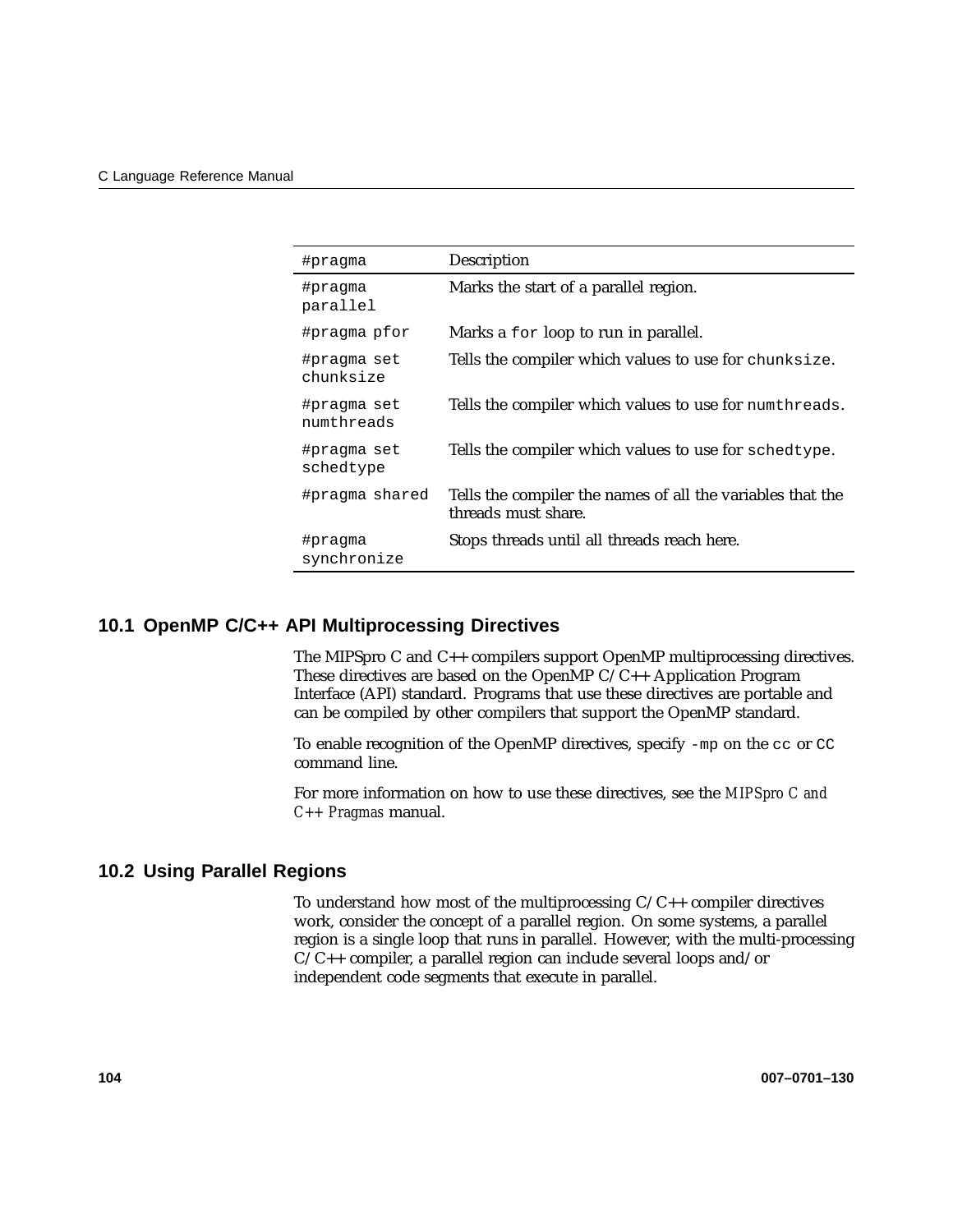A simple parallel region consists of only one work-sharing construct, usually a loop. (A parallel region consisting of only a serial section or independent code is a waste of processing resources.)

A parallel region of code can contain sections that execute sequentially as well as sections that execute concurrently. A single large parallel region has a number of advantages over a series of isolated parallel regions: each isolated region executes a single loop in parallel. At the very least, the single large parallel region can help reduce the overhead associated with moving from serial execution to parallel execution.

Large mixed parallel regions avoid the forced synchronization that occurs at the end of each parallel region. The large mixed parallel region also allows you to use #pragma directives that execute independent code sections that run concurrently.

Thus, if a thread finishes its work early, it can go on to execute the next section of code–provided that the next section of code is not dependent on the completion of the previous section. However, when you create parallel regions, you need more sophisticated synchronization methods than you need for isolated parallel loops.

#### **10.2.1 Coding Rules of #pragma Directives**

The #pragma directives are modeled after the Parallel Computing Forum (PCF) directives for parallel FORTRAN. The PCF directives define a broad range of parallel execution modes and provide a framework for defining corresponding  $C/C_{++}$  #pragma directives.

The following changes have been made to make the #pragma directives more C-like:

- Each #pragma directive starts with #pragma and follows the conventions of ANSI C for compiler directives. You can use white space before and after the #, and you must sometimes use white space to separate the words in a #pragma directive, as with C syntax. A line that contains a #pragma directive can contain nothing else (code or comments).
- #pragma directives apply to only one succeeding statement. If a directive applies to more than one statement, you must make a compound statement.  $C/C++$  syntax lets you use curly braces,  $\{ \}$ , to do this. Because of the differences between this syntax and FORTRAN,  $C/C_{++}$  can omit the PCF directives that indicate the end of a range (for example, END PSECTIONS).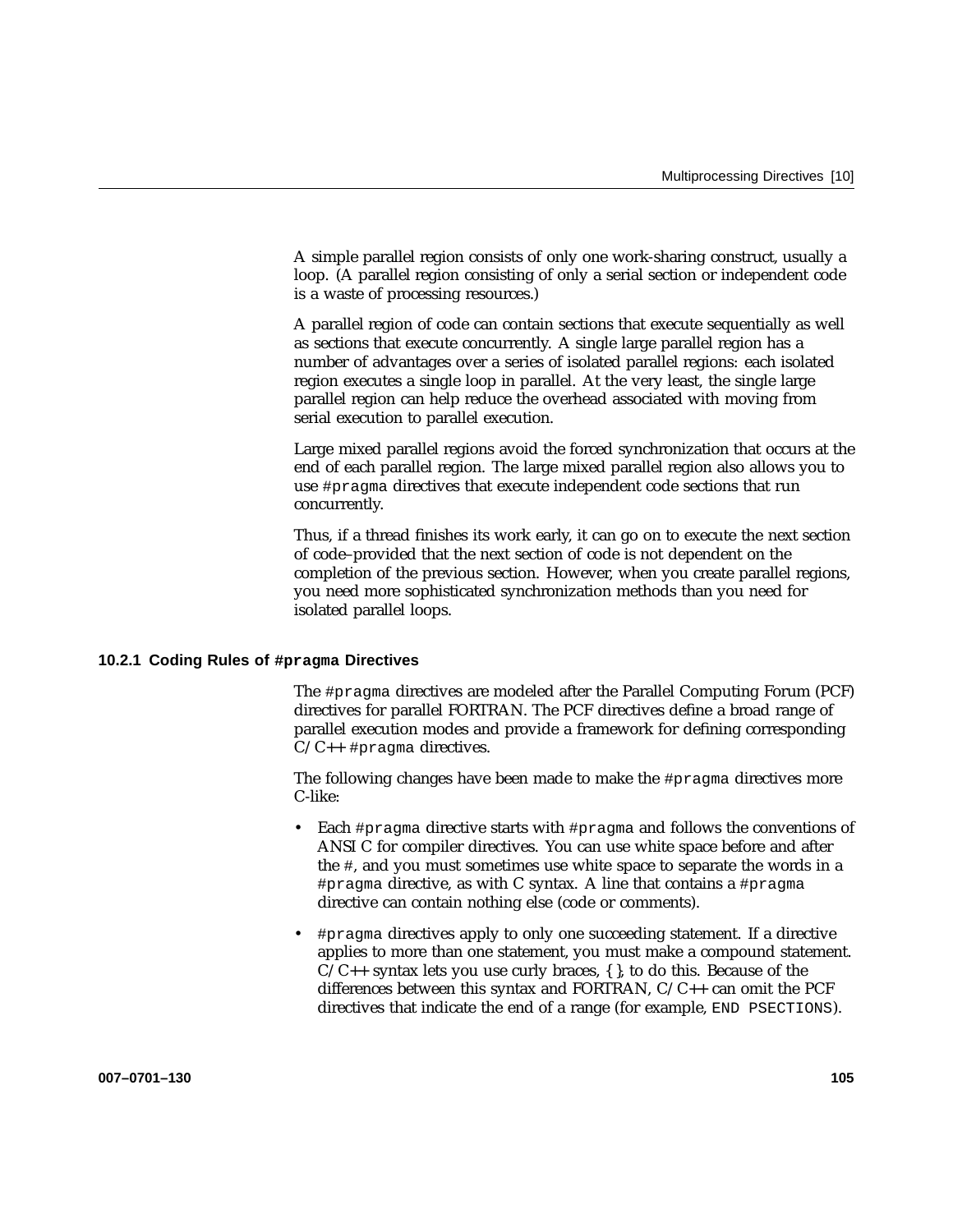• The #pragma pfor directive replaces the PARALLEL DO directive because the for statement in C is more loosely defined than the FORTRAN DO statement.

To make it easier to use #pragma directives, you can put several keywords on a single #pragma directive line, or spread the keywords over several lines. In either case, you must put the keywords in the correct order, and each directive must contain an initial keyword. For example, the following two code samples do the same thing:

Example 1:

#pragma parallel shared(a,b,c, n) local(i) pfor for  $(i=0; i a[i]=b[i]+c[i];$ 

#### Example 2:

```
#pragma parallel
#pragma shared( a )
#pragma shared( b, c, n )
#pragma local( i )
#pragma pfor
   for (i=0; i \le n; i++) a[i]=b[i]+c[i];
```
## **10.3 Parallel Regions**

A parallel region consists of a number of work-sharing constructs. The  $C/C++$ compiler supports the following work-sharing constructs:

- A loop executed in parallel
- "Local" code run (identically) by all threads
- An independent code section executed in parallel with the rest of the code in the parallel region
- Code executed by only one thread
- Code run in "protected mode" by all threads

In addition, the  $C/C++$  compiler supports three types of explicit synchronization. To account for data dependencies, it is sometimes necessary for threads to wait for all other threads to complete executing an earlier section of code. Three sets of directives implement this coordination: #pragma critical, #pragma synchronize, and #pragma enter gate and #pragma exit gate.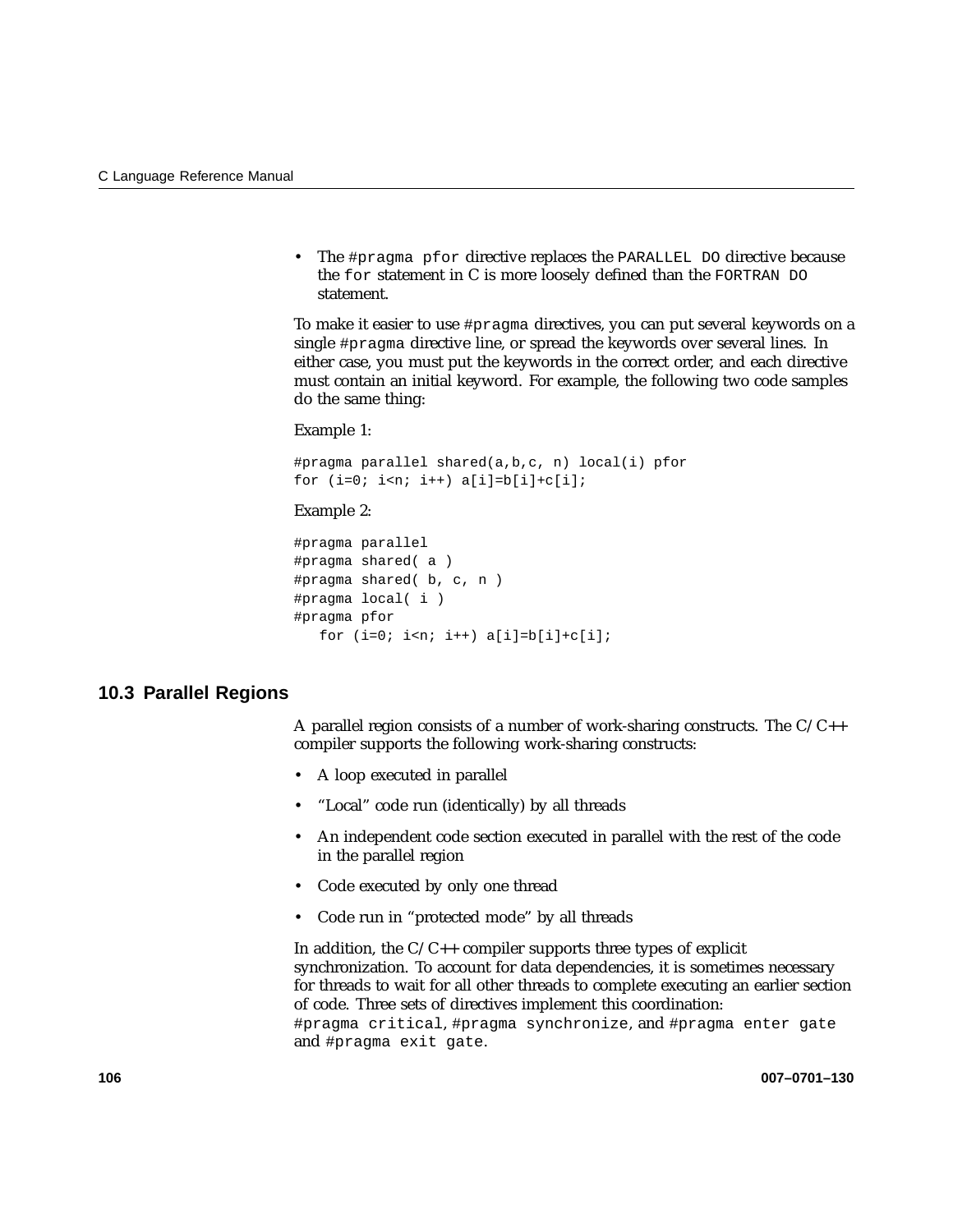The parallel region should have a single entry at the top and a single exit at the bottom.

To start a parallel region, use the #pragma parallel directive. To mark a for loop to run in parallel, use the #pragma pfor directive. To start an independent code section that executes in parallel with the rest of the code in the parallel region, use the #pragma independent.

When you execute a program, nothing actually runs in parallel until it reaches a parallel region. Then multiple threads begin (or continue, if this is not the first parallel region), and the program runs in parallel mode. When the program exits a parallel region, only a single thread continues (sequential mode) until the program again enters a parallel region and the process repeats.

Figure 1, page 108, shows the execution of a typical parallel program with parts running in sequential mode and other parts running in parallel mode.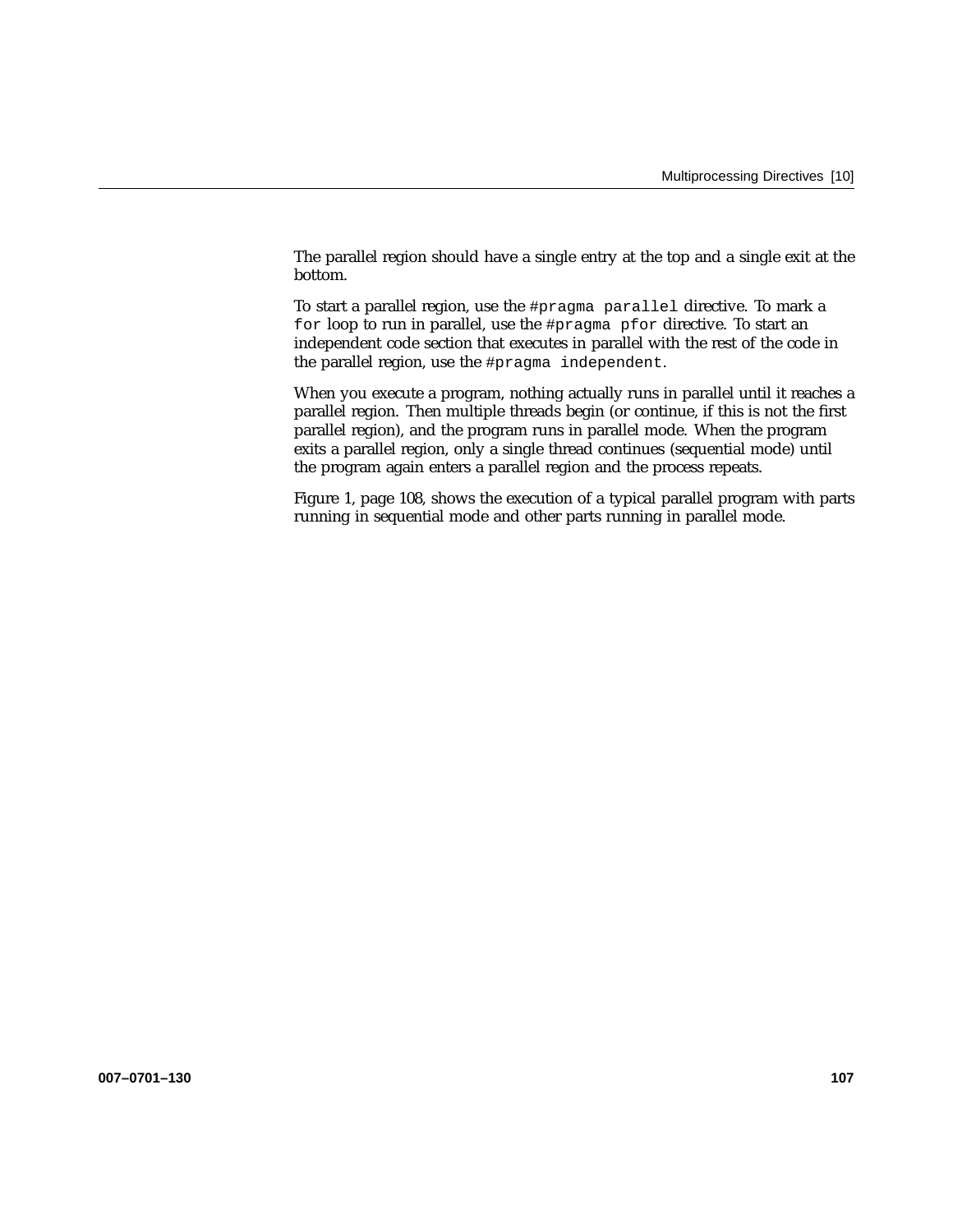

Figure 1. Program Execution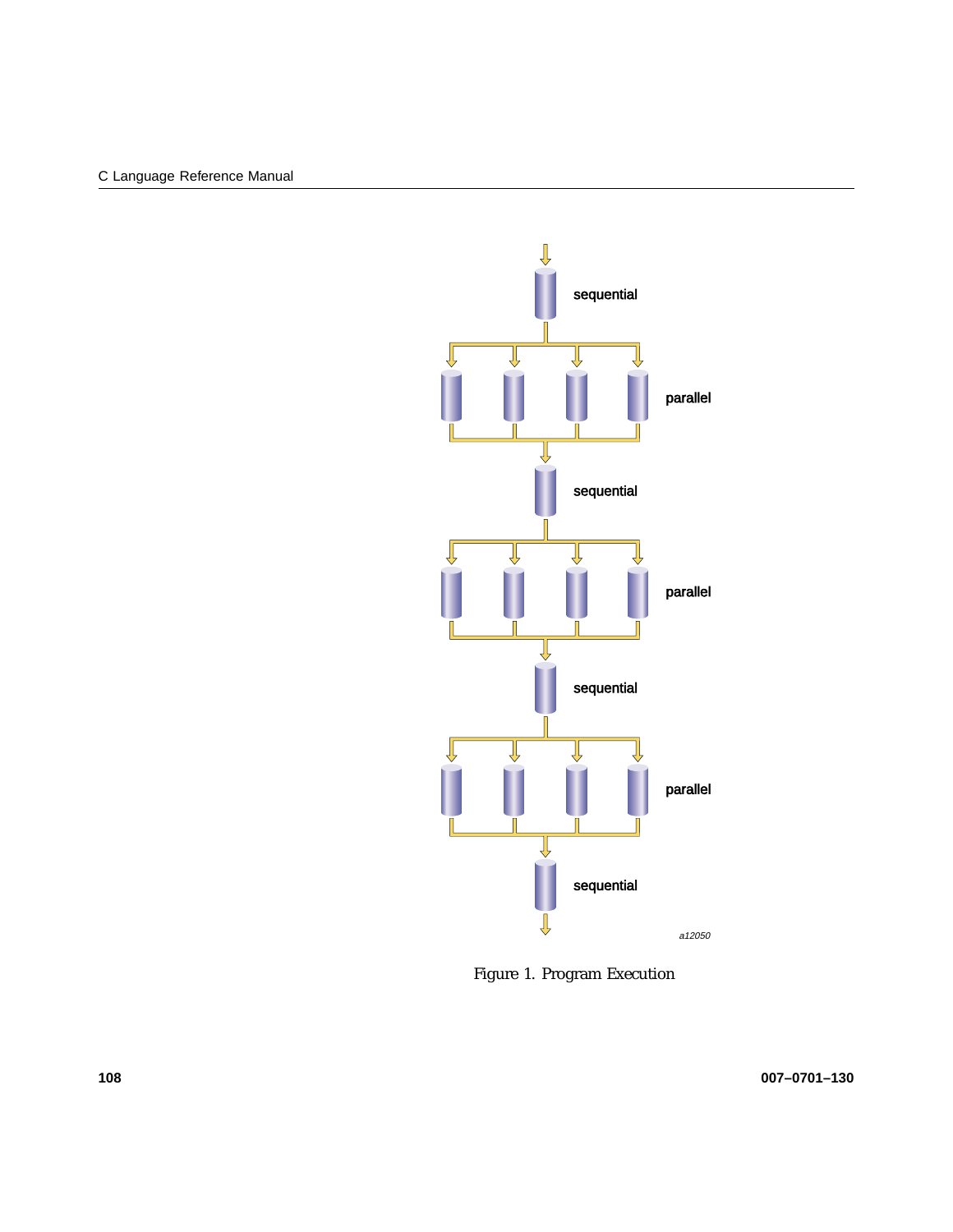# **10.4 Parallel Reduction Operations in C and C++**

A reduction operation applies to an array of values and reduces (combines) the array values into a single value.

Consider the following example:

```
int a[10000];
int i;
int sum = 0;for (i = 0; i < 10000; i++)sum = sum + a[i];
```
The loop computes the cumulative sum of the elements of the array. Because the value of a sum computed in one iteration is used in the next iteration, the loop as written cannot be executed in parallel directly on multiprocessors.

However, you can rewrite the above loop to compute the local sum on each processor by introducing a local variable. This breaks the iteration dependency of sum and the loop can be executed in parallel on multiprocessors. This loop computes the local sum of the elements on each processor, which can subsequently be serially added to yield the final sum.

The multiprocessing  $C/C_{++}$  compiler provides a reduction clause as a modifier for a pfor statement. Using this clause, the above loop can be parallelized as follows:

```
int a[10000];
int i;
int sum = 0#pragma parallel shared(a, sum) local(i)
#pragma pfor reduction(sum)
for i=0; i<10000; i++)sum = sum + a[i];
```
### **10.4.1 Restrictions on the Reduction Clause**

The following restrictions are imposed on the reduction clause:

- You can specify only variables of integer types (int, short, and so forth) or of floating point types (float, double, and so forth).
- You can use the reduction clause only with the primitive operations plus (+), and times (\*), which satisfy the associativity property as illustrated in the following example: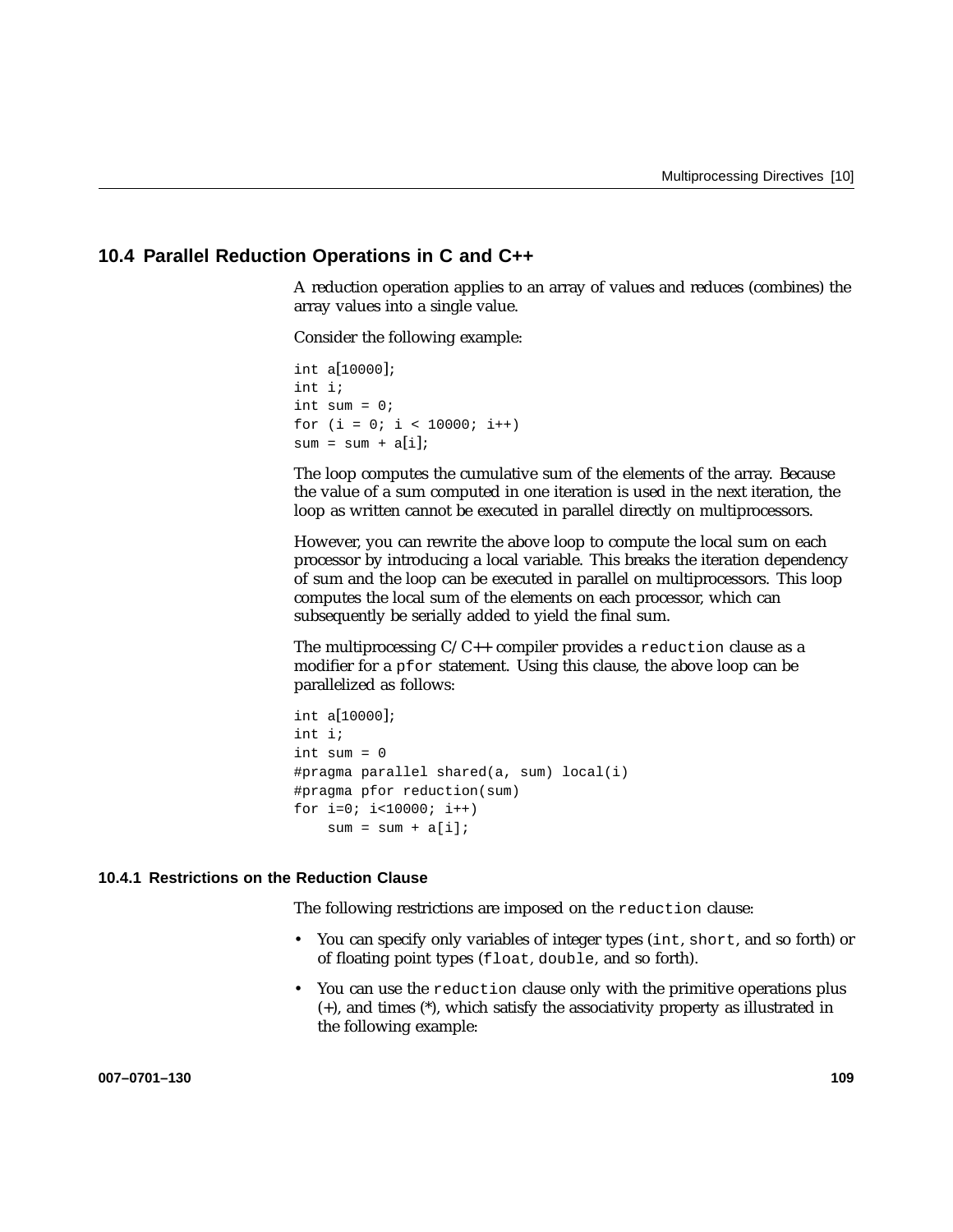```
a op (b op c) == (a op b) op c.
```
The preceding example that uses a reduction clause has the same semantics as the following code that uses local variables and explicit synchronization. In this code, because *sum* is shared, the computation of the final sum has to be done in a critical region to allow each processor exclusive access to *sum*:

```
int a[10000];
int i;
int sum,localsum;
sum = 0;#pragma parallel shared(a,sum) local(i,localsum)
{
    localsum = 0;#pragma pfor iterate(;i)
    for (i = 0; i < 10000; i++) localsum +=a[i];
#pragma critical
    sum = sum + localsum;
}
```
The general case of reduction of a binary operation, op, on an array a1,a2,a3,...a*n* involves the following computation:

a1 op a2 op a3 op.... op a**n**

When the various operations are performed in parallel, they can be invoked in any order. In order for the reduction to produce a unique result, the binary operation, **op**, must therefore satisfy the associativity property, as shown below:

a op  $(b$  op  $c)$  ==  $(a$  op  $b)$  op  $c$ 

#### **10.4.2 Performance Considerations**

The reduction example in Section 10.4.1, page 109, has the drawback that when the number of processors increases, there is more contention for the lock in the critical region.

The following example uses a shared array to record the result on individual processors. The array entries are *CacheLine* apart to prevent write contention on the cache line (128 bytes in this example. The array permits recording results for up to *NumProcs* processors. Both these variables *CacheLine* and *NumProcs* can be tuned for a specific platform:

```
#define CacheLine 128
int a[10000];
```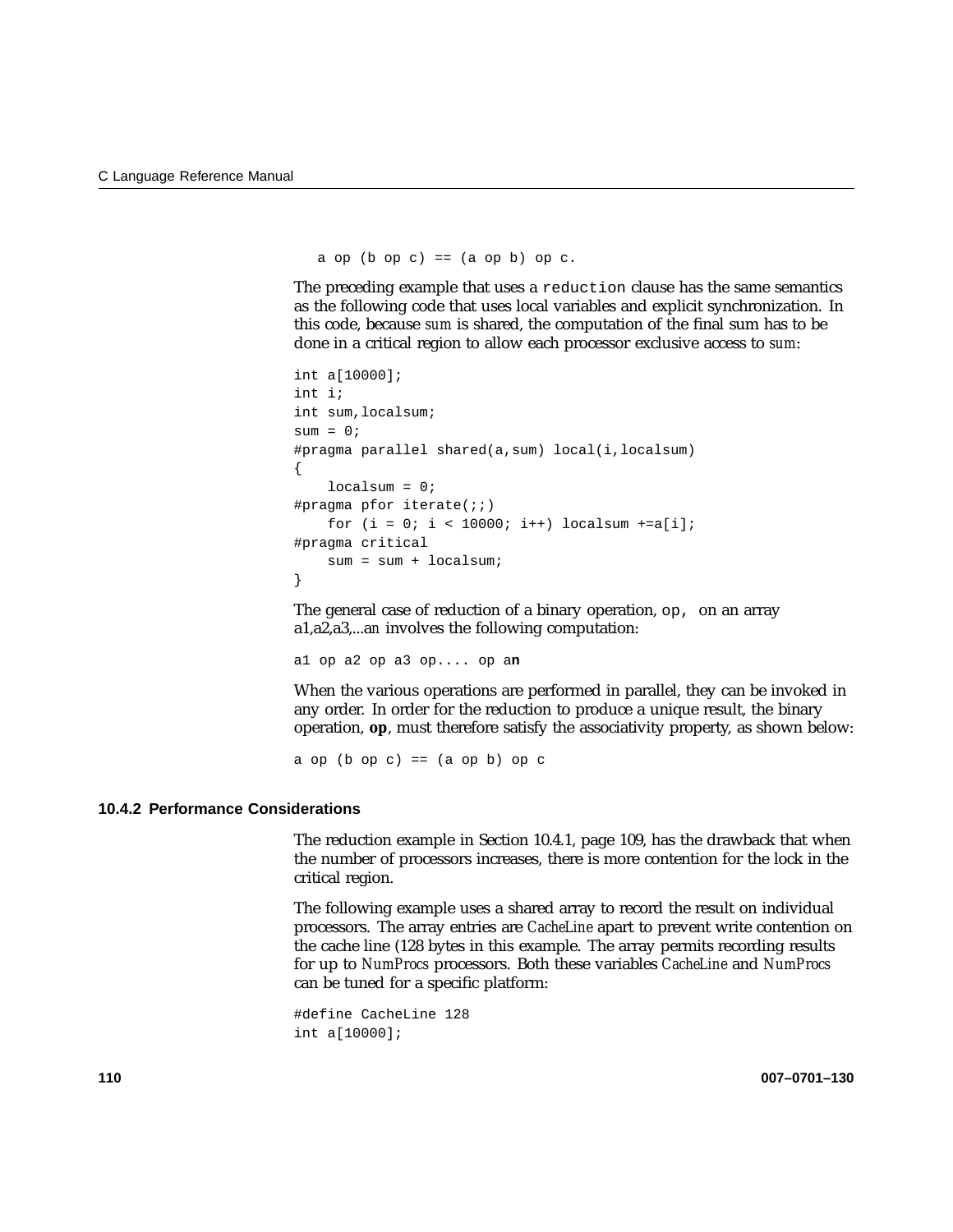```
int i, sum;
int *localsum = malloc(NumProcs * CacheLine);
for (i = 0; i < NumProcs; i++)
localsum [i] = 0;sum = 0;#pragma parallel shared (a, sum, localsum) local (i) local (myid)
{
myid = mp_my_threadnum();
#pragma pfor
for (i = 0; i < 10000; i++)localsum [myid] += a [i];}
for (i = 0; i < number>numprocess; i++)
```
sum += localsum[i];

The only operation in the critical region is the computation of the final result from the local results on individual processors.

In the case when the reduction applies to an array of integers, the reduction function can be specialized by using an intrinsic operation  $\epsilon$  fetch and  $\langle op \rangle$ rather than the more expensive critical region. (See Section 11.4, page 125.)

For example, to add an array of integers, the critical region can be replaced by the following call:

\_\_fetch\_and\_add(*&sum*, *localsum*);

The intrinsic  $f(t)$  fetch and  $\langle s \rangle$  is defined only for the following operations: add, sub, or, xor, nand, mpy, min, and max; and for the type integers together with their size and signed variants. Therefore, it cannot be used in the general case.

### **10.4.3 Reduction on User-Defined Types in C++**

In C++ a generalized reduction function can be written for any user-defined binary operator op that satisfies the associative property.

#### 10.4.3.1 Reduction Example

The following generic function performs reduction on an array of elements of type ElemType, with array indices of type IndexType, and a binary operation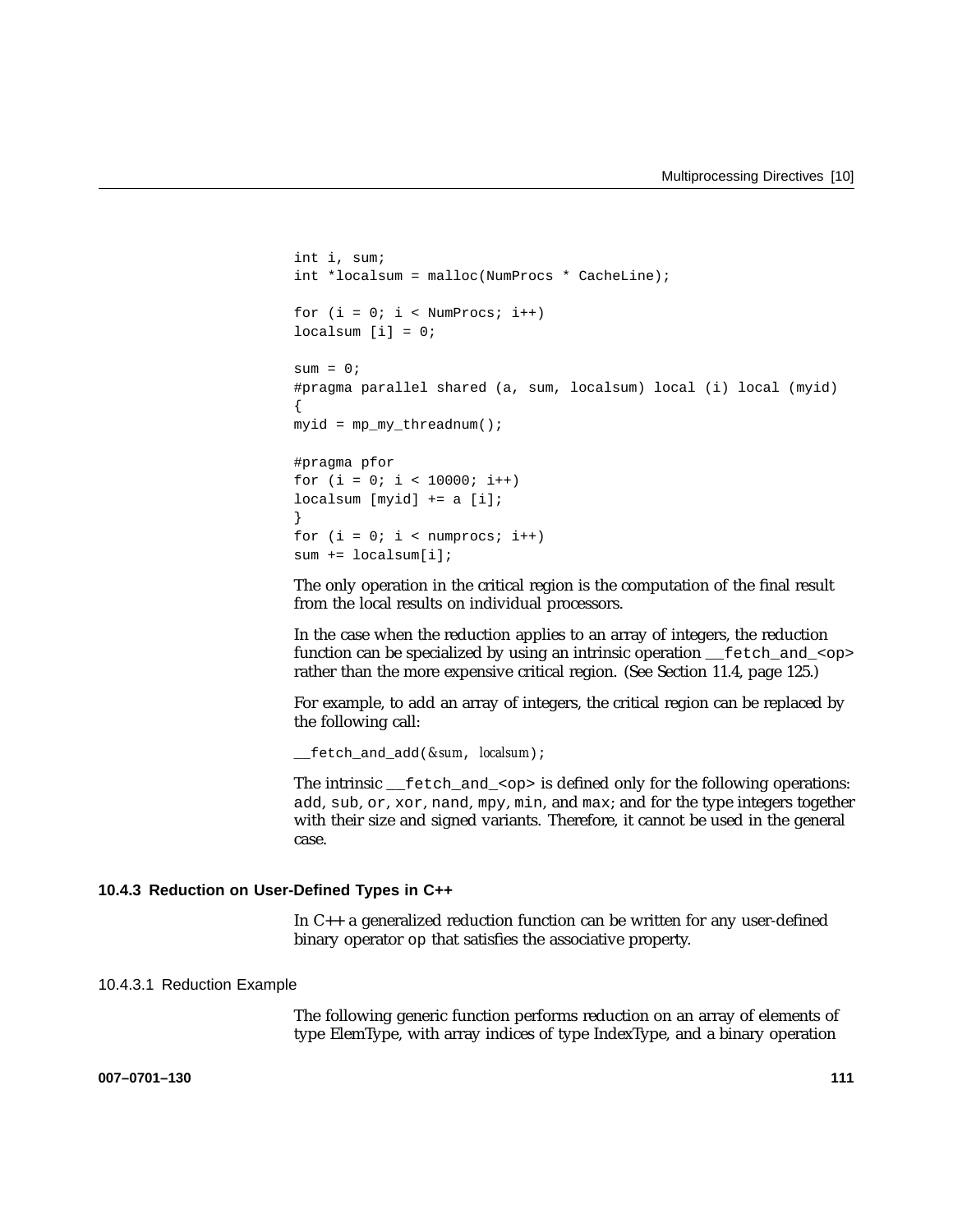op that takes two arguments of type ElemType and produces a result of type ElemType. The type IndexType is assumed to have operators  $\lt$ ,  $\lt$ , and  $++$ defined on it. The use of a function object plus is in keeping with the spirit of generic programming as in the Standard Template Library (STL). A function object is preferred over a function pointer because it permits inlining:

```
template <class ElemType, class IndexType, class BinaryOp>
ElemType reduction(IndexType first, IndexType last,
ElemType zero, ElemType ar[],
BinaryOp op) {
ElemType result = zero;
IndexType i;
#pragma parallel shared (result, ar) local (i) byvalue(zero, first, last)
{
    ElemType localresult = zero;
#pragma pfor
{
for (i = first; i < last - first; i++)localresult = op(localresult,ar[i]);
}
#pragma critical
     result = op(result,localresult);
}
return result;
}
                     With the preceding definition of reduction, you can perform the following
                     reduction:
```
adsum = reduction(0,size,0,ad,plus<double>()); acsum = reduction(0,size,czero,ac,plus<Complex>());

# **10.5 Restrictions for the C++ Compiler**

This section summarizes some restrictions that are relevant only for the C++ compiler. It also lists some restrictions that result from the interaction between pragmas and C++ semantics.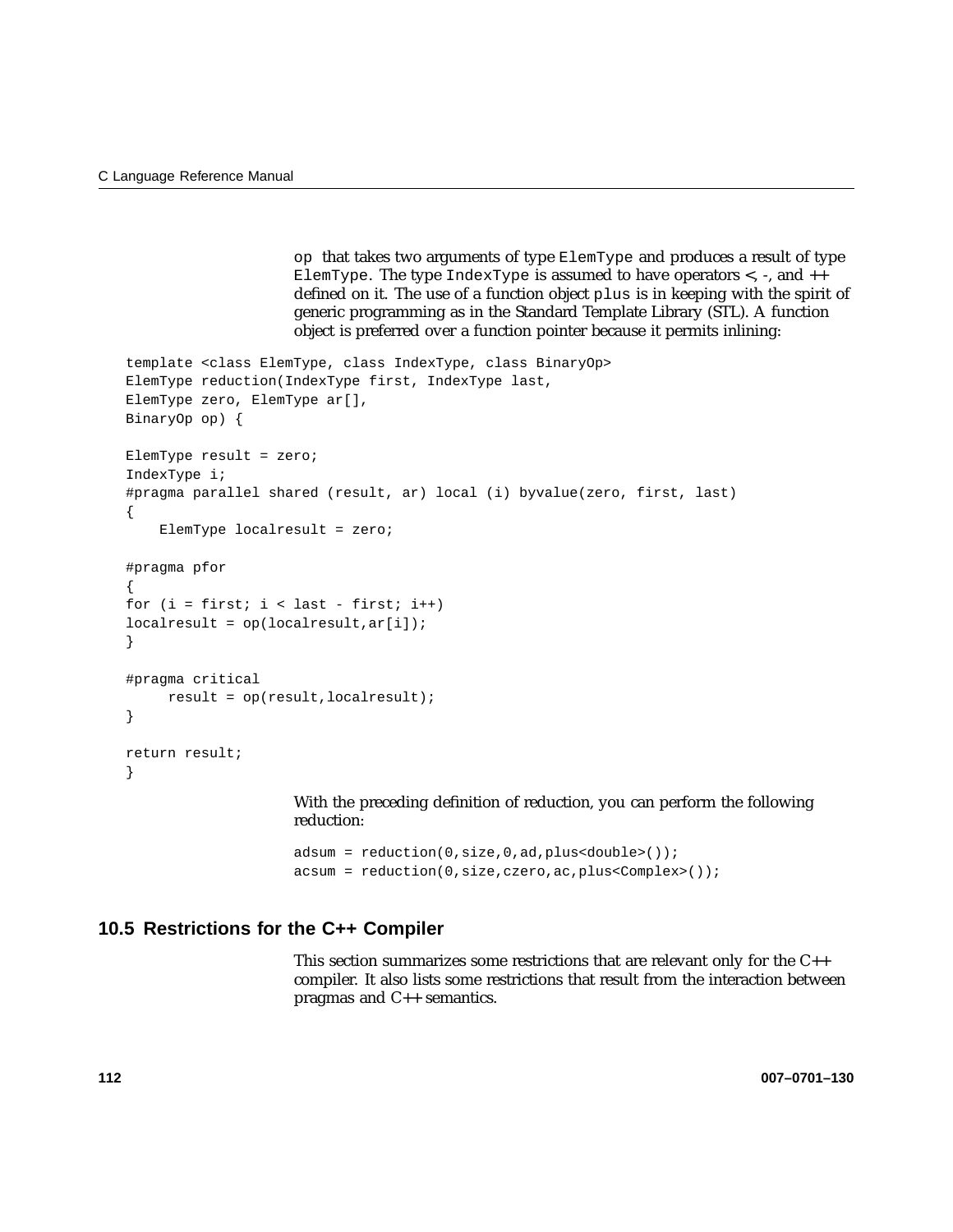### **10.5.1 Restrictions on pfor**

If you are writing a  $pfor$  loop for the multiprocessing  $C++$  compiler, the index variable *i* can be declared within the for statement using the following:

int  $i = 0$ ;

The ANSI C++ standard states that the scope of the index variable declared in a for statement extends to the end of the for statement, as in this example:

#pragma pfor for (int i = 0, ...) { ... }

The MIPSpro 7.2  $C_{++}$  compiler does not enforce this rule. By default, the scope extends to the end of the enclosing block. The default behavior can be changed by using the command line option -LANG:ansi-for-init-scope=on which enforces the ANSI C++ standard.

To avoid future problems, write for loops in accordance with the ANSI standard, so a subsequent change in the compiler implementation of the default scope rules does not break your code.

#### **10.5.2 Restrictions on Exception Handling**

The following restrictions apply to exception handling by the multiprocessing C++ compiler:

• A throw cannot cross an multiprocessing parallel region boundary; it must be caught within the multiprocessing region.

A thread that throws an exception must catch the exception as well. For example, the following program is valid. Each thread throws and catches an exception:

```
extern ''C'' printf(char *,...);
extern ''C'' int mp_my_threadnum();
main() {
int localmax,n;
#pragma parallel local (localmax,n)
    {
     localmax = 0;try {
          throw 10;
```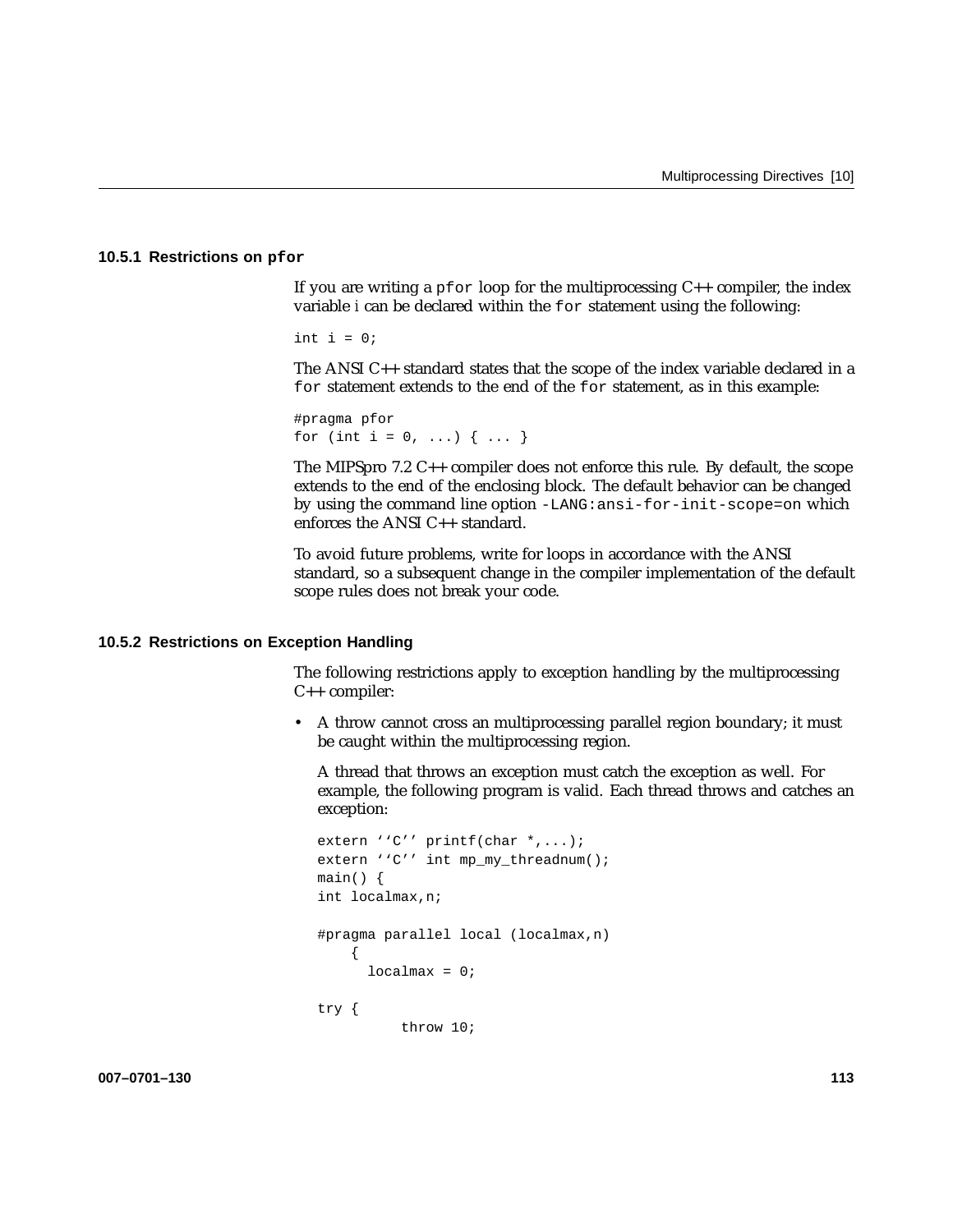}

```
}
 /* .... */
 catch (int) {
   printf(''!!!!exception caught in process \n'');
   printf(''My thread number is d\n''',mp_my_threadnum());
  } /* end of try block */
} /* end of parallel region */
```
• An attempt to throw (propagate) an exception past the end of a parallel program region results in a runtime abort. All other threads abort.

For example, if the following program is executed, all threads abort:

```
extern ''C'' printf(char *,...);
void ehfn() {
try {
          throw 10;
      }
catch (double) // not a handler for throw 10
      {
        printf(''exception caught in process \n'');
      }
}
main() {
#pragma parallel
    {
      ehfn();
    }
}
```
The program aborts even if a handler is present in  $main($ ), as in the following example:

```
main() {
#pragma parallel
   {
    try {
          ehfn();
         }
     catch (...) \};
     }
```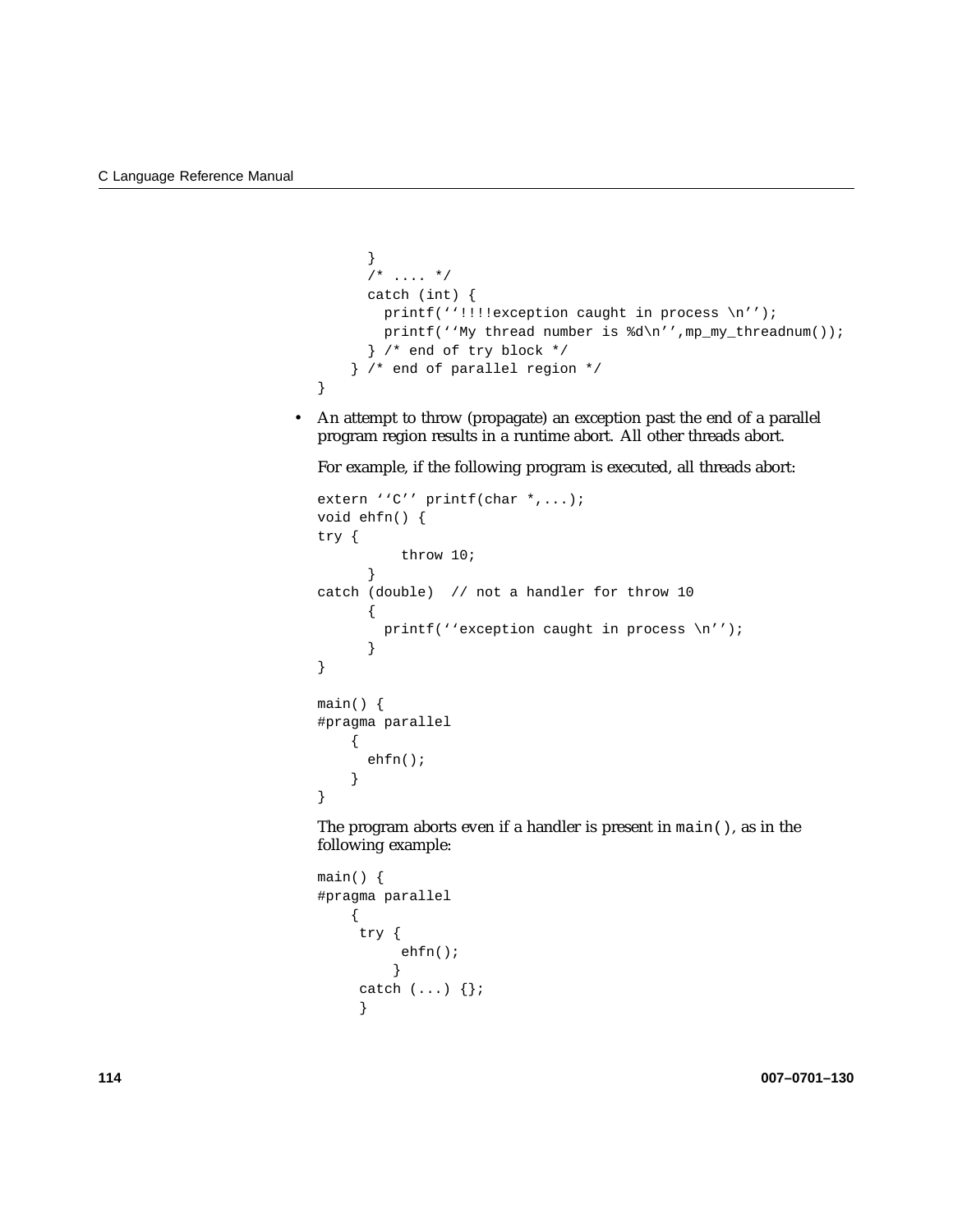The reason this program aborts is that the throw propagates past the multiprocessing region.

### **10.5.3 Scoping Restrictions**

The following default scope rules apply for the C++ multiprocessing compiler.

• Class objects or structures that have constructors [that is, non-pods (plain old data structures)] cannot be placed on the local list of #pragma parallel.

The following is invalid:

```
class C {
 ....
};
main() {
C c;
#pragma parallel local (c) // Class object c cannot be in local list
{
....
}
}
```
Instead, declaring such objects within the parallel region allows the default rule to be used to indicate that they are local (as the following example illustrates):

```
main() {
#pragma parallel
{
C c;
....
}
}
```
- Structure fields and class object members cannot be placed on the local list. Instead, the entire class object must be made local.
- Values of variables in the local list are not copied into each processor's local variables; instead, initialize locals within the parallel program text. For example,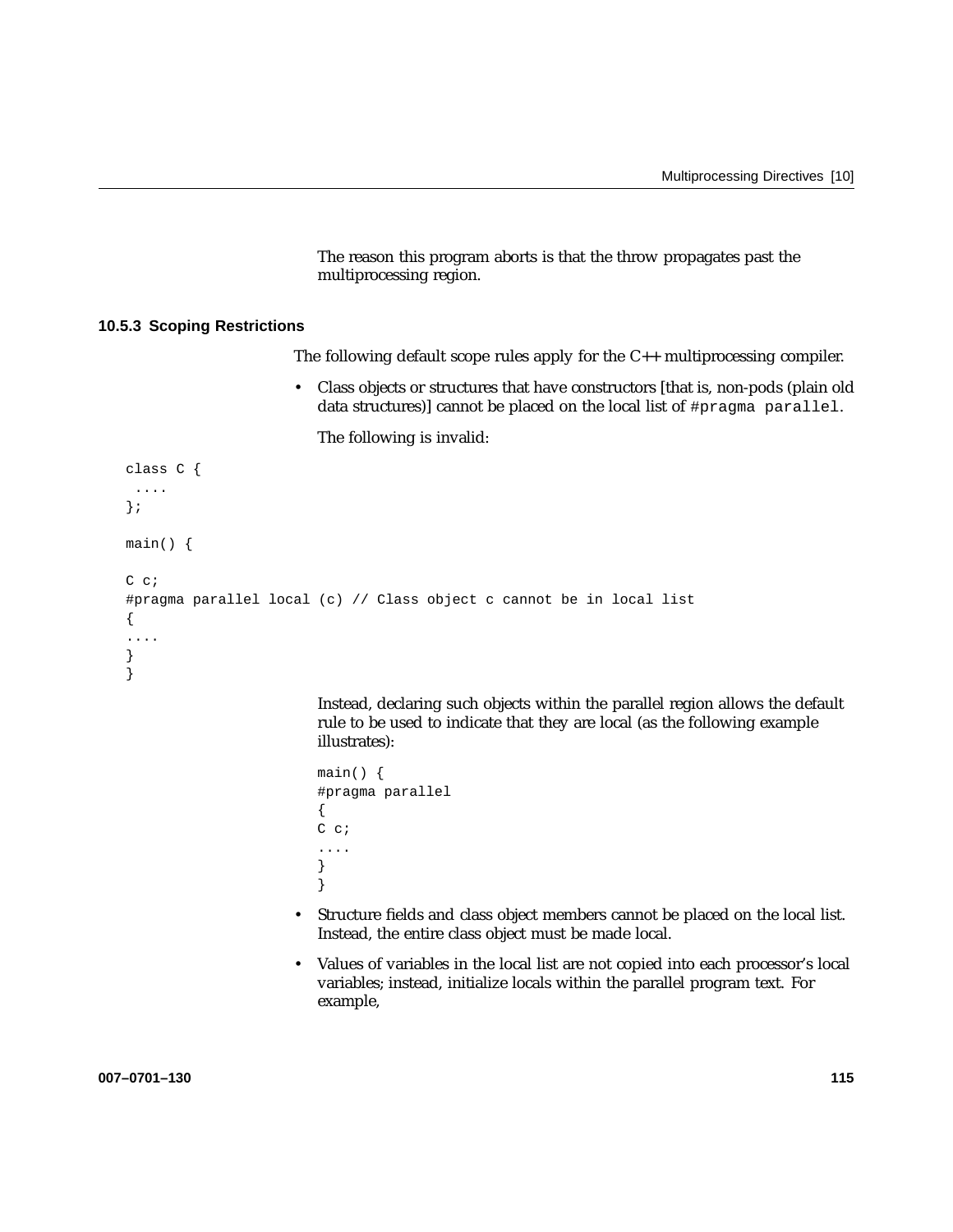```
main() {
int i;
i = 0;#pragma parallel local(i)
{
// Here i is not 0.
// Explicit initialization of i within the parallel region
// is necessary
}
}
```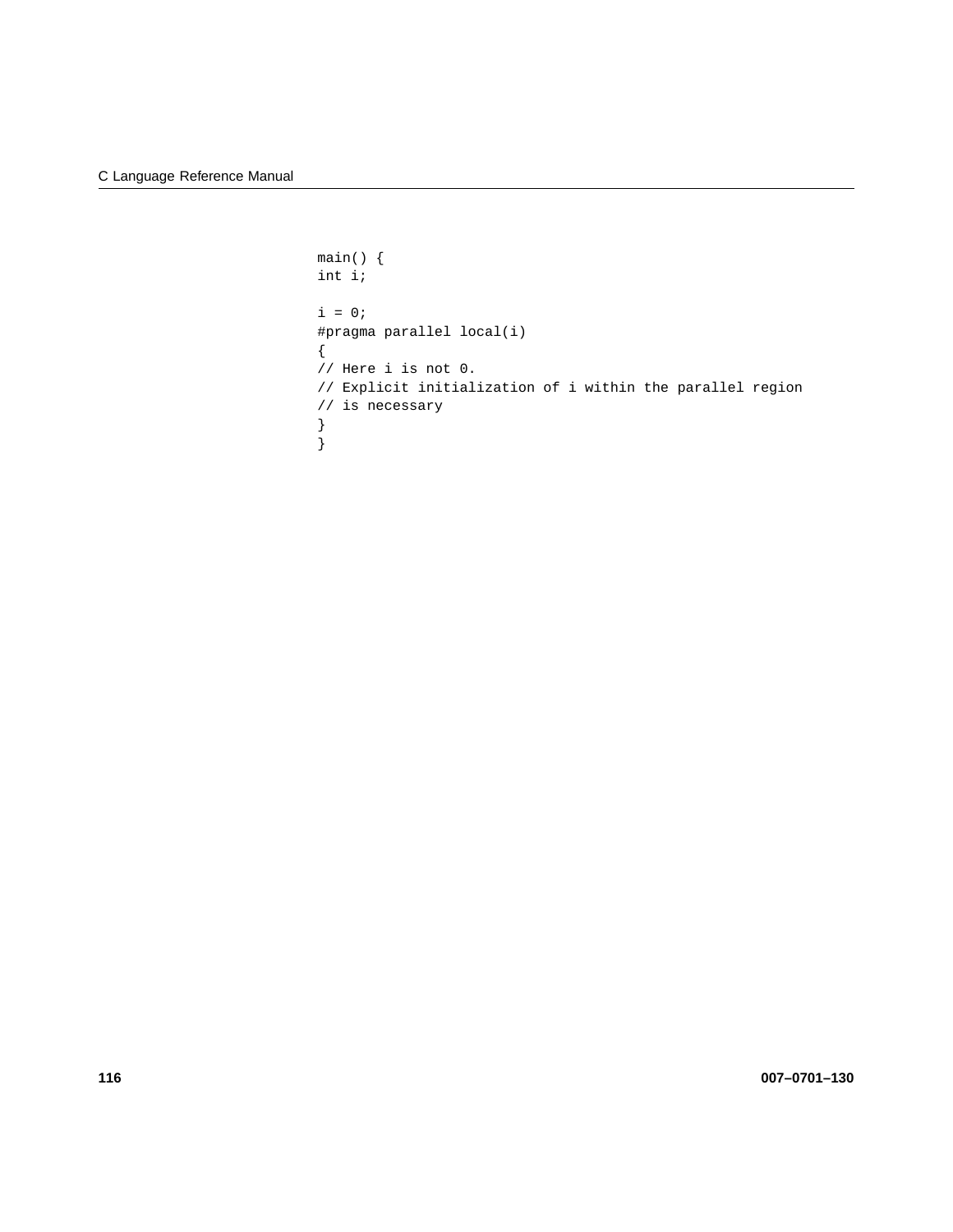A number of features are provided so that you can override the multiprocessing defaults and customize the parallelism to your particular applications. The following sections provide brief explanations of these features.

# **11.1 Run-time Library Routines**

The Silicon Graphics multiprocessing C and C++ compiler provides the following routines for customizing your program.

## **11.1.1 mp\_block and mp\_unblock**

The mp\_block routine puts the slave threads into a blocked state using the blockproc system call. The slave threads stay blocked until a call is made to the mp\_unblock routine. These routines are useful if the job has bursts of parallelism separated by long stretches of single processing, as with an interactive program. You can block the slave processes so they consume CPU cycles only as needed, thus freeing the machine for other users. The system automatically unblocks the slaves on entering a parallel region if you neglect to do so.

### **11.1.2 mp\_setup, mp\_create, and mp\_destroy**

The mp\_setup, mp\_create, and mp\_destroy subroutine calls create and destroy threads of execution. This can be useful if the job has only one parallel portion or if the parallel parts are widely scattered. When you destroy the extra execution threads, they cannot consume system resources; they must be recreated when needed. Use of these routines is discouraged because they degrade performance; the mp\_block and mp\_unblock routines should be used in almost all cases.

mp\_setup takes no arguments. It creates the default number of processes as defined by previous calls to mp\_set\_numthreads, by the MP\_SET\_NUMTHREADS environment variable, or by the number of CPUs on the current hardware platform. mp\_setup is called automatically when the first parallel loop is entered to initialize the slave threads.

mp\_create takes a single integer argument, the total number of execution threads desired. Note that the total number of threads includes the master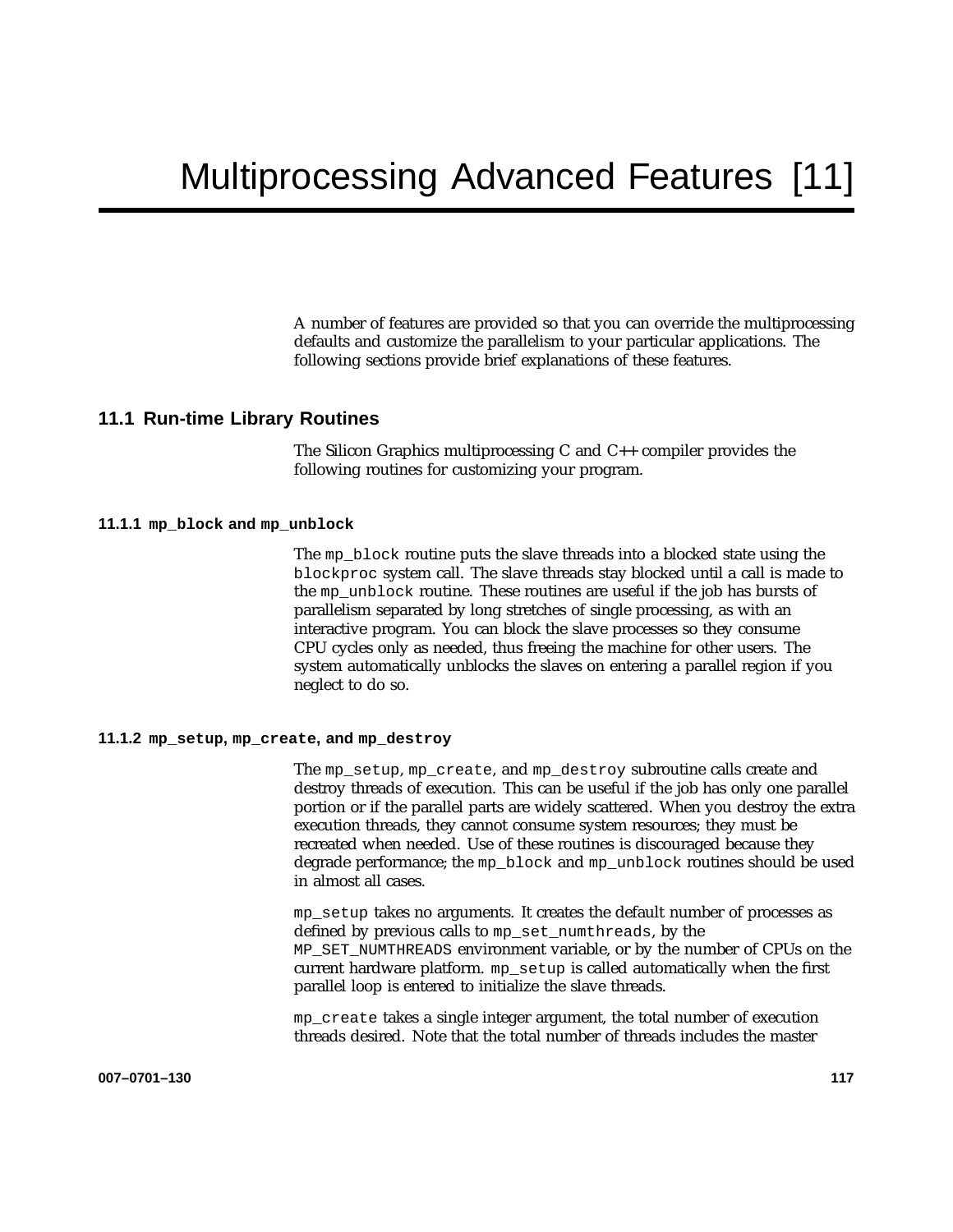thread. Thus,  $mp\_create(n)$  creates one thread less than the value of its argument. mp\_destroy takes no arguments; it destroys all the slave execution threads, leaving the master untouched.

When the slave threads die, they generate a SIGCLD signal. If your program has changed the signal handler to catch SIGCLD, it must be prepared to deal with this signal when mp\_destroy is executed. This signal also occurs when the program exits; mp\_destroy is called as part of normal cleanup when a parallel job terminates.

## **11.1.3 mp\_blocktime**

The slave threads spin wait until there is work to do. This makes them immediately available when a parallel region is reached. However, this consumes CPU resources. After enough wait time has passed, the slaves block themselves through blockproc. Once the slaves are blocked, it requires a system call to unblockproc to activate the slaves again (refer to the unblockproc(2) man page for details). This makes the response time much longer when starting up a parallel region.

This trade-off between response time and CPU usage can be adjusted with the mp\_blocktime call. The mp\_blocktime routine takes a single integer argument that specifies the number of times to spin before blocking. By default, it is set to 10,000,000; this takes roughly one second. If called with an argument of 0, the slave threads will not block themselves no matter how much time has passed. Explicit calls to mp\_block, however, will still block the threads.

This automatic blocking is transparent to the user's program; blocked threads are automatically unblocked when a parallel region is reached.

#### **11.1.4 mp\_numthreads, mp\_suggested\_numthreads, mp\_set\_numthreads**

Occasionally, you may want to know how many execution threads are available. The mp\_numthreads routine is a zero-argument integer function that returns the total number of execution threads for this job. The count includes the master thread. In addition, this routine has the side effect of freezing (for eternity) the number of threads to the returned value, so this routine should be used sparingly. To determine the number of threads without this freeze property, use mp\_suggested\_numthreads.

mp\_suggested\_numthreads takes an unsigned integer and uses the supplied value as a hint about how many threads to use in subsequent parallel regions. It returns the previous value of the number of threads to be employed in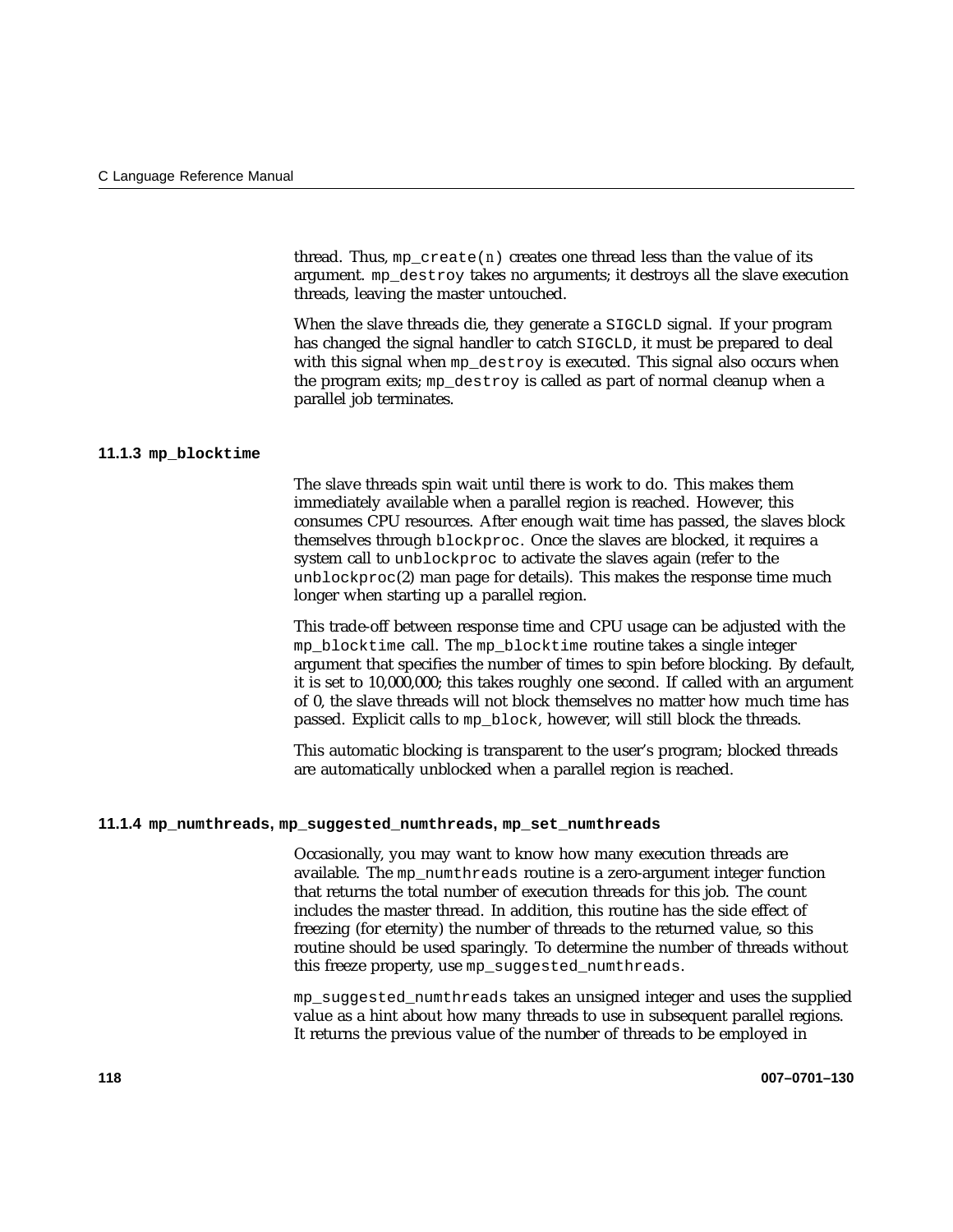parallel regions. It does not affect currently executing parallel regions, if any. The implementation may ignore this hint depending on factors such as overall system load. This routine may also be called with the value 0, in which case it simply returns the number of threads to be employed in parallel regions.

mp\_set\_numthreads takes a single integer argument. It changes the default number of threads to the specified value. A subsequent call to mp\_setup will use the specified value rather than the original defaults. If the slave threads have already been created, this call will not change their number. It has an effect only when mp\_setup is called.

#### **11.1.5 mp\_my\_threadnum**

The mp\_my\_threadnum routine is a zero-argument function that allows a thread to differentiate itself while in a parallel region. If there are *n* execution threads, the function call returns a value between zero and *n* – 1. The master thread is always thread zero. This function can be useful when parallelizing certain kinds of loops. Most of the time the loop index variable can be used for the same purpose. Occasionally, the loop index may not be accessible, as, for example, when an external routine is called from within the parallel loop. This routine provides a mechanism for those cases.

#### **11.1.6 mp\_setlock, mp\_unsetlock, mp\_barrier**

The mp\_setlock, mp\_unsetlock, and mp\_barrier zero-argument subroutines provide convenient (although limited) access to the locking and barrier functions provided by ussetlock, usunsetlock, and barrier. These subroutines are convenient because you do not need to initialize them; calls such as usconfig and usinit are done automatically. The limitation is that there is only one lock and one barrier. For most programs, this amount is sufficient. If your program requires more complex or flexible locking facilities, use the ussetlock family of subroutines directly.

#### **11.1.7 mp\_set\_slave\_stacksize**

The mp\_set\_slave\_stacksize routine sets the stack size (in bytes) to be used by the slave processes when they are created (using sprocsp). The default size is 16 MB. Slave processes only allocate their local data onto their stack, shared data (even if allocated on the master's stack) is not counted.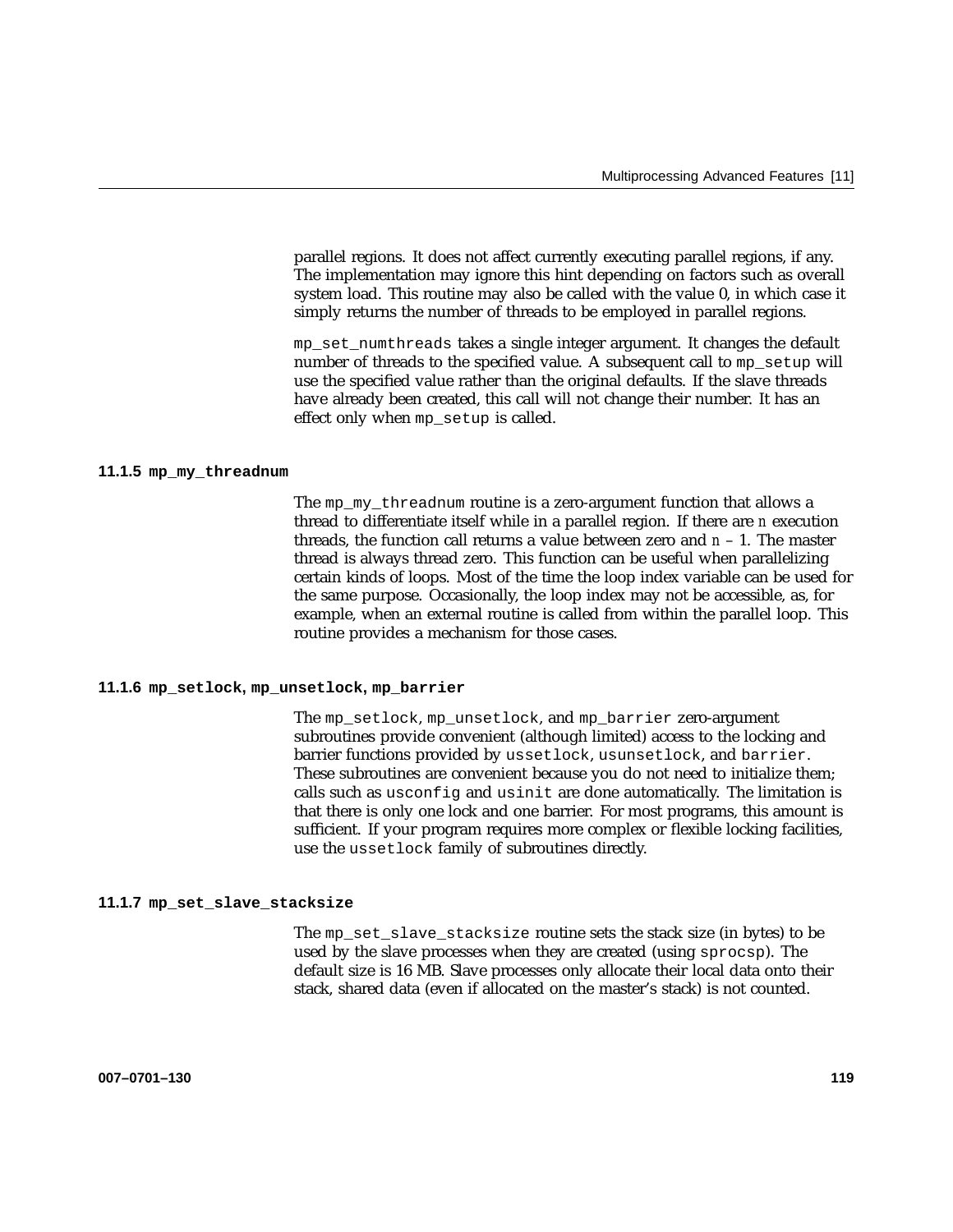# **11.2 Run-time Environment Variables**

The Silicon Graphics multiprocessing C and C++ compiler provides the following environment variables that you can use to customize your program.

#### **11.2.1 MP\_SET\_NUMTHREADS, MP\_BLOCKTIME, MP\_SETUP**

The MP\_SET\_NUMTHREADS, MP\_BLOCKTIME, and MP\_SETUP environment variables act as an implicit call to the corresponding routine(s) of the same name at program start-up time.

For example, the following csh command causes the program to create two threads regardless of the number of CPUs actually on the machine, as does the source statement below it:

csh command:

% setenv MP\_SET\_NUMTHREADS 2

Source statement:

mp\_set\_numthreads (2)

Similarly, the following sh commands prevent the slave threads from autoblocking, as does the source statement:

sh commands:

% set MP\_BLOCKTIME 0 % export MP\_BLOCKTIME

Source statement:

mp  $blocktime (0);$ 

For compatibility with older releases, the environment variable NUM\_THREADS is supported as a synonym for MP\_SET\_NUMTHREADS.

To help support networks with several multiprocessors and several CPUs, the environment variable MP\_SET\_NUMTHREADS also accepts an expression involving integers +, –, min, max, and the special symbol "all," which stands for the number of CPUs on the current machine. For example, the following command selects the number of threads to be two fewer than the total number of CPUs (but always at least one):

% setenv MP\_SET\_NUMTHREADS max(1,all-2)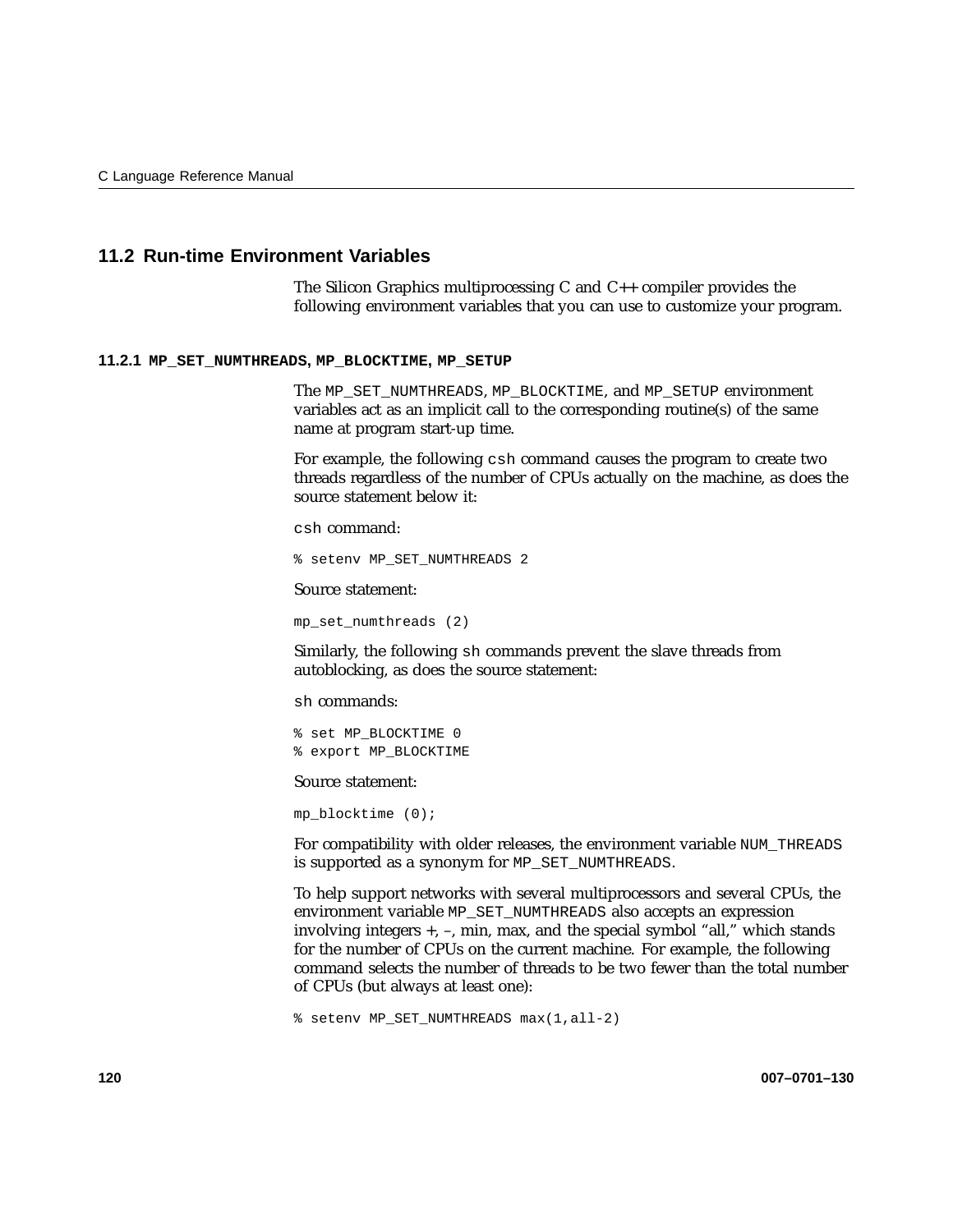#### **11.2.2 MP\_SUGNUMTHD, MP\_SUGNUMTHD\_MIN, MP\_SUGNUMTHD\_MAX, MP\_SUGNUMTHD\_VERBOSE**

In an environment with long running jobs and varying workloads, it may be preferable to vary the number of threads during execution of some jobs.

Setting MP\_SUGNUMTHD causes the run-time library to create an additional, asynchronous process that periodically wakes up and monitors the system load. When idle processors exist, this process increases the number of threads, up to a maximum of MP\_SET\_NUMTHREADS. When the system load increases, it decreases the number of threads, possibly to as few as 1. When MP\_SUGNUMTHD has no value, this feature is disabled and multithreading works as before.

The environment variables MP\_SUGNUMTHD\_MIN and MP\_SUGNUMTHD\_MAX are used to limit this feature as desired. When MP\_SUGNUMTHD\_MIN is set to an integer value between 1 and MP\_SET\_NUMTHREADS, the process will not decrease the number of threads below that value.

When MP\_SUGNUMTHD\_MAX is set to an integer value between the minimum number of threads and MP\_SET\_NUMTHREADS, the process will not increase the number of threads above that value.

If you set any value in the environment variable MP\_SUGNUMTHD\_VERBOSE, informational messages are written to stderr whenever the process changes the number of threads in use.

Calls to mp\_numthreads and mp\_set\_numthreads are taken as a sign that the application depends on the number of threads in use. The number in use is frozen upon either of these calls; and if MP\_SUGNUMTHD\_VERBOSE is set, a message to that effect is written to stderr.

#### **11.2.3 MP\_SCHEDTYPE, CHUNK**

These environment variables specify the type of scheduling to use on for loops that have their scheduling type set to RUNTIME. For example, the following csh commands cause loops with the RUNTIME scheduling type to be executed as interleaved loops with a chunk size of 4:

% setenv MP\_SCHEDTYPE INTERLEAVE % setenv CHUNK 4

The defaults are the same as on the #pragma pfor directive; if neither variable is set, SIMPLE scheduling is assumed. If MP\_SCHEDTYPE is set, but CHUNK is not set, a CHUNK of 1 is assumed. If CHUNK is set, but MP\_SCHEDTYPE is not, DYNAMIC scheduling is assumed.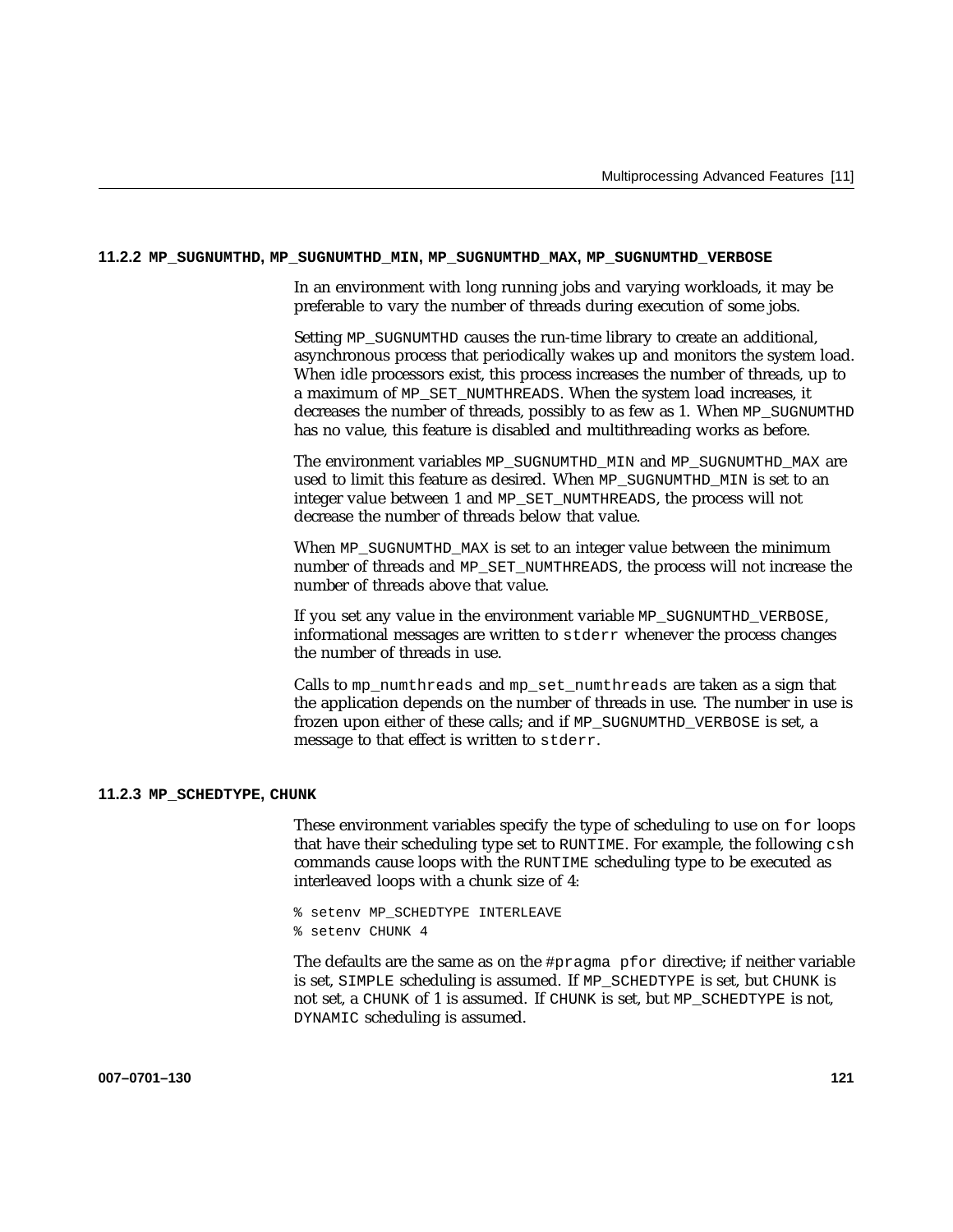### **11.2.4 MP\_SLAVE\_STACKSIZE**

The stack size of slave processes can be controlled through the environment variable MP\_SLAVE\_STACKSIZE, which may be set to the desired stacksize in bytes. The default value is 16 MB (4 MB for more than 64 threads).

#### **11.2.5 MPC\_GANG**

MPC\_GANG specifies gang scheduling. Set MPC\_GANG to ON to enable gang scheduling. To disable gang scheduling, set MPC\_GANG to OFF.

# **11.3 Communicating Between Threads Through Thread Local Data**

The routines described in this section allow you to perform explicit communication between threads within their multiprocessing C program. These communication mechanisms are similar to message-passing, one-sided-communication, or shmem, and may be desirable for reasons of performance and/or style.

The operations allow a thread to fetch from (get) or send to (put) data belonging to other threads. Therefore, these operations can be performed only on data that has been declared to be -Xlocal (that is, each thread has its own private copy of that data; see the  $ld(1)$  man page for details on  $x \log l$ ). A get operation requires that the *source* parameter point to Xlocal data, while a put operation requires that the *target* parameter point to Xlocal data.

The following routines are available as part of the Message Passing Toolkit (MPT) and are similar to the original shmem routines (see the shmem reference page), but are prefixed by mp\_:

void mp\_shmem\_get32 (int \**target*, int \**source*, int *length*, int *source\_thread*) void mp\_shmem\_put32 (int *\*target*, int *\*source*, int *length*, int *target\_thread*) void mp\_shmem\_iget32 (int *\*target*, int *\*source*, int *target\_inc*,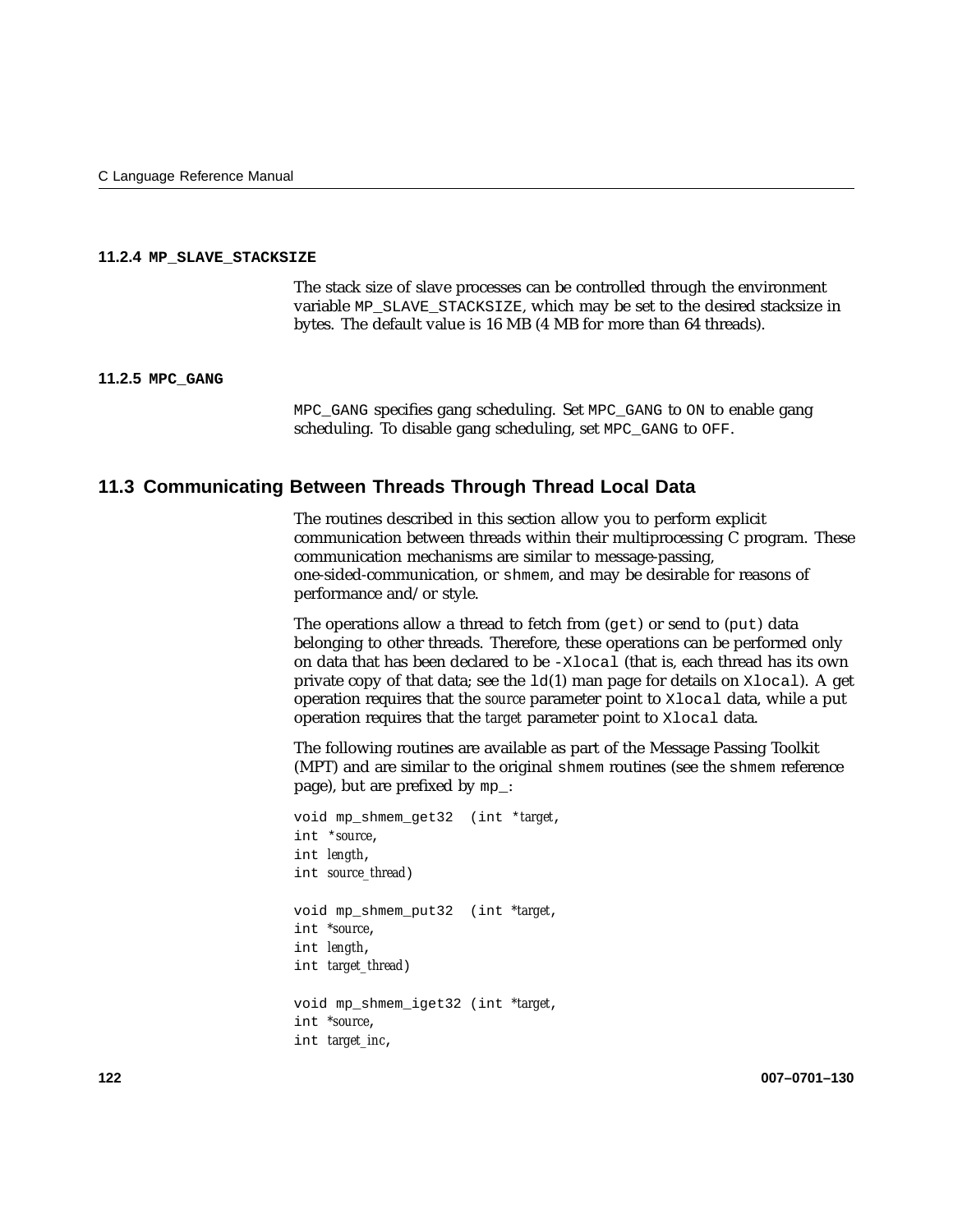```
int source_inc,
int length,
int source_thread)
void mp_shmem_iput32 (int *target,
int *source,
int target_inc,
int source_inc,
int length,
int target_thread)
void mp_shmem_get64(long long *target,
long long *source,
int length,
int source_thread)
void mp_shmem_put64 (long long *target,
long long *source,
int length,
int target_thread)
void mp_shmem_iget64 (long long *target,
long long *source,
int target_inc,
int source_inc,
int length,
int source_thread)
void mp_shmem_iput64 (long long *target,
long long *source,
int target_inc,
int source_inc,
int length,
int target_thread)
```
The following rules apply to the preceding listed routines:

- Both *source* and *target* are pointers to 32-bit quantities for the 32-bit versions, and to 64-bit quantities for the 64-bit versions of the calls. The actual type of the data is not important, because the routines perform a bit-wise copy.
- For a put operation, the target must be Xlocal. For a get operation, the source must be Xlocal.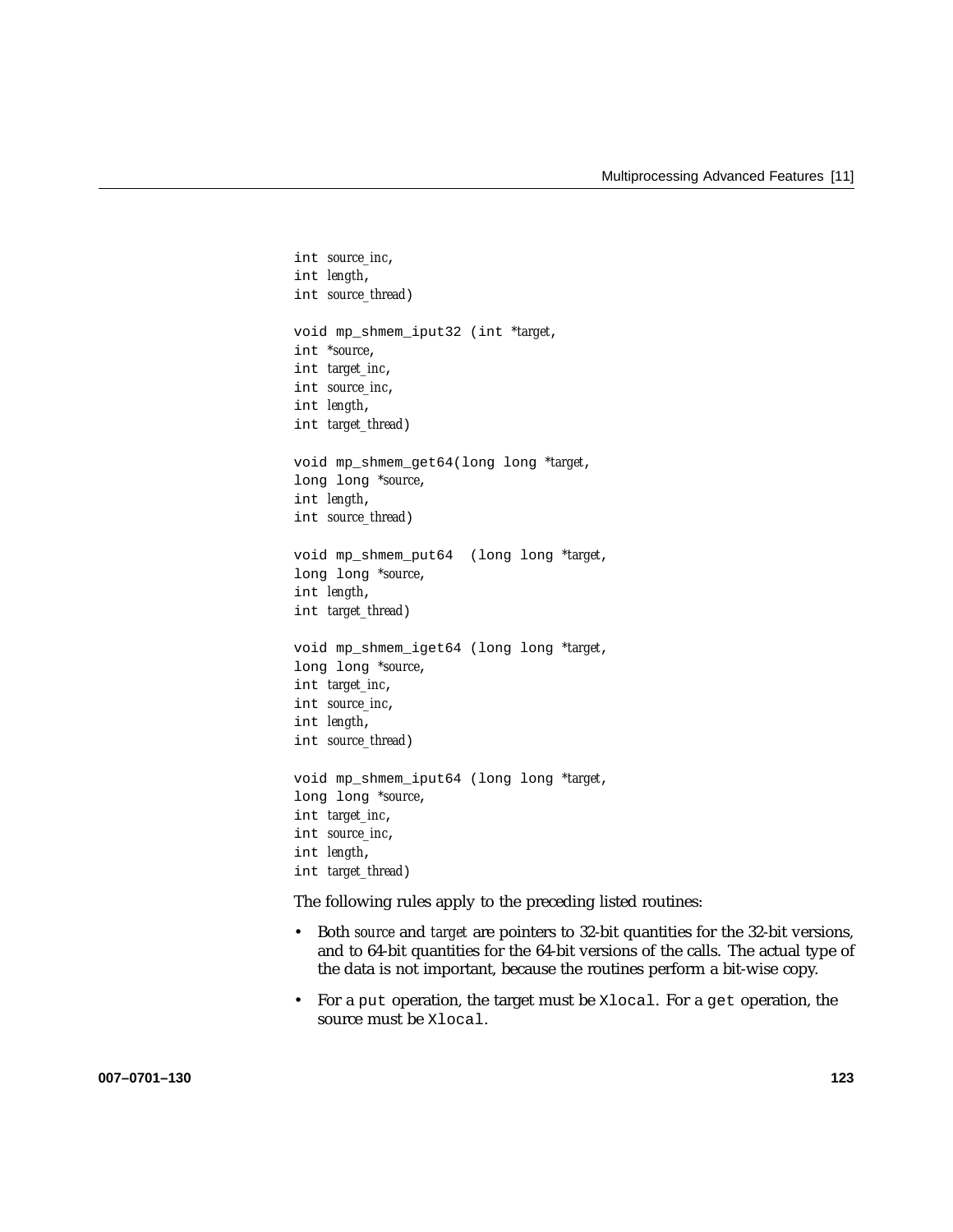- *length* specifies the number of elements to be copied, in units of 32 or 64-bit elements, as appropriate.
- *source\_thread* and *target\_thread* specify the thread-number of the remote processing element (PE).
- A get operation copies from the remote PE. A put operation copies to the remote PE.
- *target\_inc* and *source\_inc* are specified for the strided iget and iput operations. They specify the increment (in units of 32–bit or 64–bit elements) for source and target when performing the data transfer. The number of elements copied during a strided put or get operation is still determined by *length*.

**Note:** Call these routines only after the threads have been created (typically, the first pfor/parallel region). Performing these operations while the program is still serial leads to a run-time error because each thread's copy has not yet been created.

In the example below, compiling with -Wl,-Xlocal, myvars ensures that each thread has a private copy of  $x$  and  $y$ .

```
struct {
      int x;
      double y[100];
} myvars;
```
The following example copies the value of  $x$  on thread 3 into the private copy of x for the current thread.

mp\_shmem\_qet32  $(\&x, \&x, 1, 3)$ 

The next example copies the value of *localvar* into the thread 5 copy of x.

mp\_shmem\_put32 ( $&x, \&1ocalvar, 1, 5)$ )

The example below fetches values from the thread  $7$  copy of array  $\gamma$  into localarray.

mp shmem  $qet64$  (&localarray, &y, 100, 7)

The next example copies the value of every other element of localarray into the thread 9 copy of y.

```
mp_shmem_iput64 (&y, &localarray, 2, 2, 50, 9)
```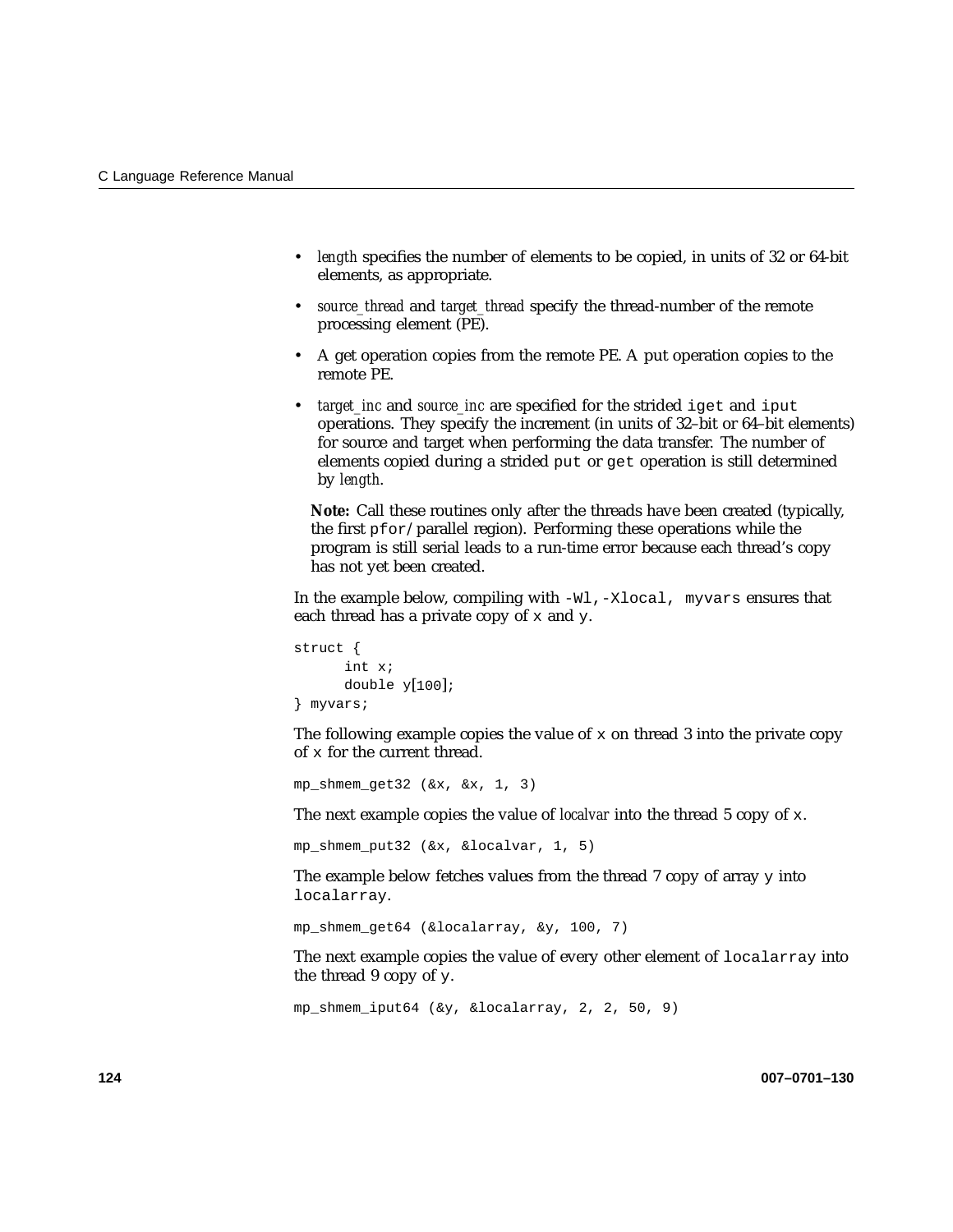# **11.4 Synchronization Intrinsics**

The intrinsics described in this section provide a variety of primitive synchronization operations. Besides performing the particular synchronization operation, each of these intrinsics has two key properties:

- The function performed is guaranteed to be atomic (typically achieved by implementing the operation using a sequence of load-linked and/or store-conditional instructions in a loop).
- Associated with each instrinsic are certain memory barrier properties that restrict the movement of memory references to visible data across the intrinsic operation (by either the compiler or the processor).

A visible memory reference is a reference to a data object potentially accessible by another thread executing in the same shared address space. A visible data object can be one of the following:

- $-C/C++$  global data
- Data declared extern
- Volatile data
- Static data (either file-scope or function-scope)
- Data accessible via function parameters
- Automatic data (local-scope) that has had its address taken and assigned to some visible object (recursively)

The memory barrier semantics of an intrinsic can be one of the following three types:

| acquire barrier | Disallows the movement of memory<br>references to visible data from after the<br>intrinsic (in program order) to before the<br>intrinsic. (This behavior is desirable at<br>lock-acquire operations.) |
|-----------------|-------------------------------------------------------------------------------------------------------------------------------------------------------------------------------------------------------|
| release barrier | Disallows the movement of memory<br>references to visible data from before the<br>intrinsic (in program order) to after the<br>intrinsic. (This behavior is desirable at<br>lock-release operations.) |
| full barrier    | Disallows the movement of memory<br>references to visible data past the intrinsic (in                                                                                                                 |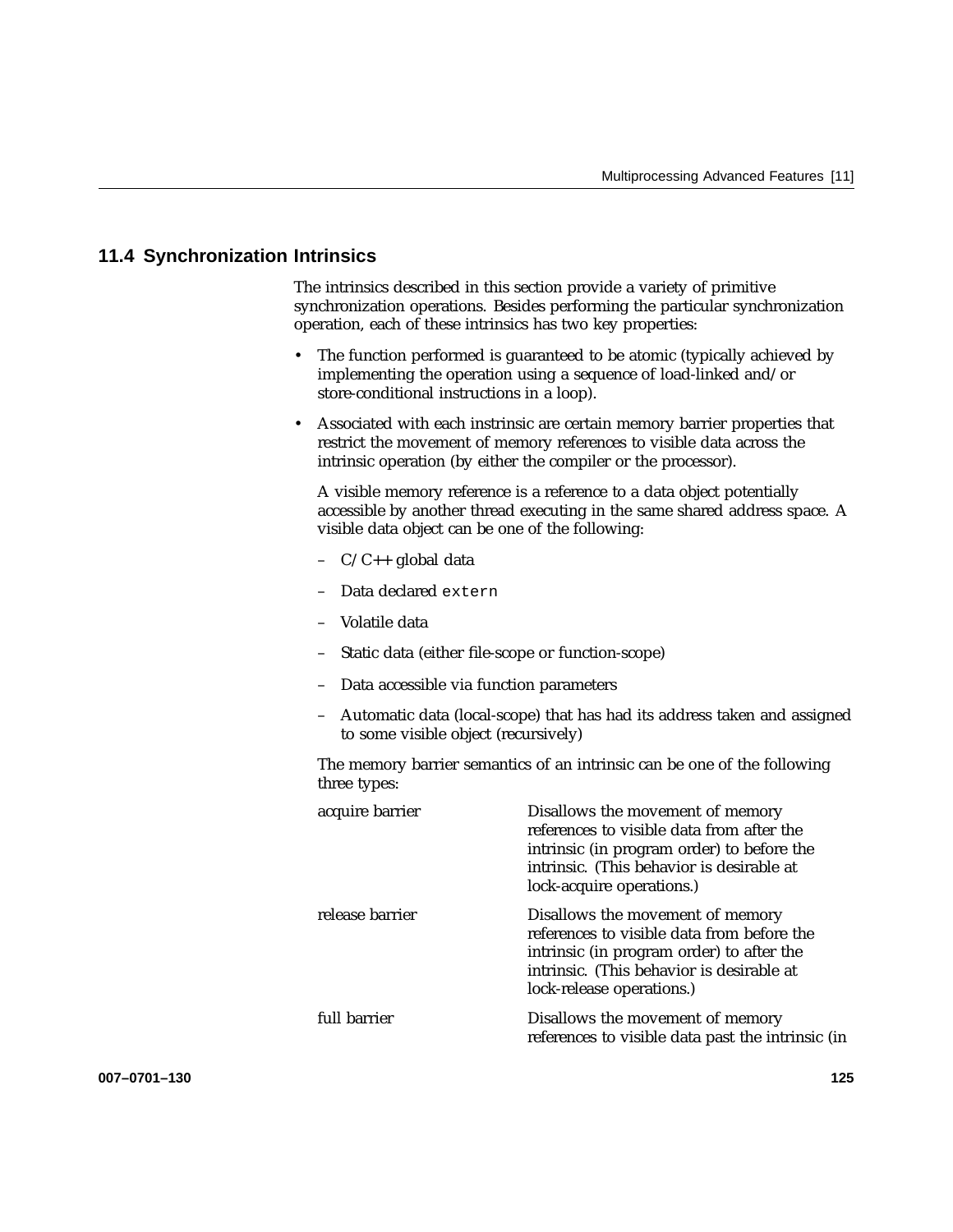either direction), and is thus both an acquire and a release barrier. A barrier restricts only the movement of memory references to visible data across the intrinsic operation: between synchronization operations (or in their absence), memory references to visible data may be freely reordered subject to the usual data-dependence constraints.

By default, it is assumed that a memory barrier applies to all visible data. If you know the precise set of data objects that must be restricted by the memory barrier, you can specify the set of data objects as additional arguments to the intrinsic. In this case, the memory barrier restricts the movement of memory references to the specified list of data objects only, possibly resulting in better performance. The specified data objects must be simple variables and cannot be expressions (for example,  $\&p$  and  $*_p$  are disallowed).



**Caution:** Conditional execution of a synchronization intrinsic (such as within an if or a while statement) does not prevent the movement of memory references to visible data past the overall if or while construct.

#### **11.4.1 Atomic fetch-and-op Operations**

The fetch-and-op operations are as follows:

<type> \_\_fetch\_and\_add (<type>\* *ptr*, <type> *value*, ...) <type> \_\_fetch\_and\_sub (<type>\* *ptr*, <type> *value*, ...) <type> \_\_fetch\_and\_or (<type>\* *ptr*, <type> *value*, ...) <type> \_\_fetch\_and\_and (<type>\* *ptr*, <type> *value*, ...) <type> \_\_fetch\_and\_xor (<type>\* *ptr*, <type> *value*, ...) <type> \_\_fetch\_and\_nand(<type>\* *ptr*, <type> *value*, ...) <type> \_\_fetch\_and\_mpy (<type>\* *ptr*, <type> *value*, ...) <type> \_\_fetch\_and\_min (<type>\* *ptr*, <type> *value*, ...) <type> \_\_fetch\_and\_max (<type>\* *ptr*, <type> *value*, ...)

<type> can be any of the following:

int long long long unsigned int unsigned long unsigned long long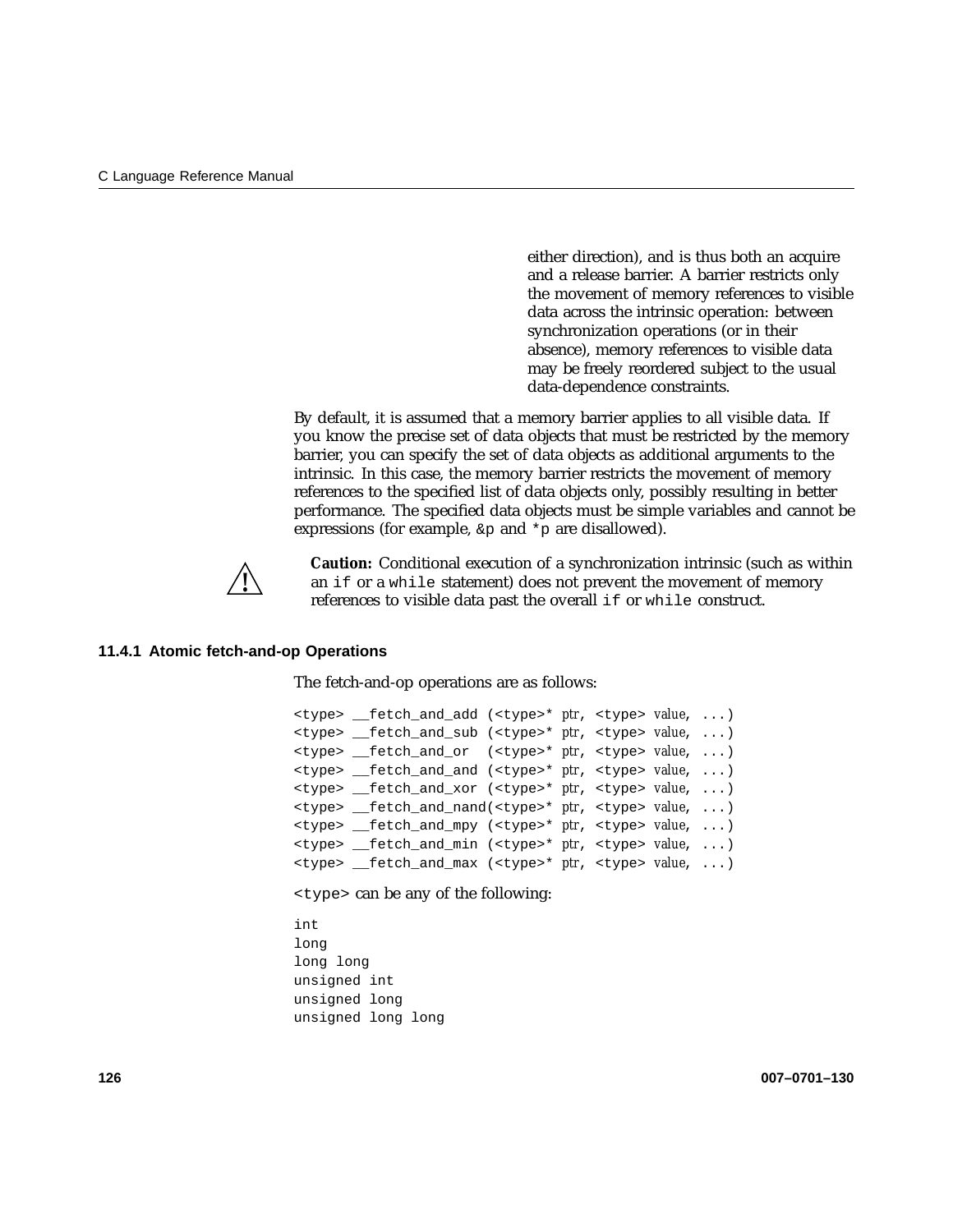The ellipses  $(\ldots)$  refer to an optional list of variables protected by the memory barrier.

Each of these operations behaves as follows:

• Atomically performs the specified operation with the given value on \**ptr*, and returns the old value of \**ptr*.

 ${\text{tmp = *ptr; *ptr} \text{}}}$ 

• Full barrier

#### **11.4.2 Atomic op-and-fetch Operations**

The op-and-fetch operations are as follows:

```
<type> __add_and_fetch (<type>* ptr, <type> value, ...)
<type> __sub_and_fetch (<type>* ptr, <type> value, ...)
<type> __or_and_fetch (<type>* ptr, <type> value, ...)
<type> __and_and_fetch (<type>* ptr, <type> value, ...)
<type> __xor_and_fetch (<type>* ptr, <type> value, ...)
<type> __nand_and_fetch(<type>* ptr, <type> value, ...)
<type> __mpy_and_fetch (<type>* ptr, <type> value, ...)
<type> __min_and_fetch (<type>* ptr, <type> value, ...)
<type> __max_and_fetch (<type>* ptr, <type> value, ...)
```
<type> can be any of the following:

int long long long unsigned int unsigned long unsigned long long

Each of these operations behaves as follows:

• Atomically performs the specified operation with the given value on *\*ptr*, and returns the new value of *\*ptr*.

{\*ptr <op>= value; return \*ptr;}

• Full barrier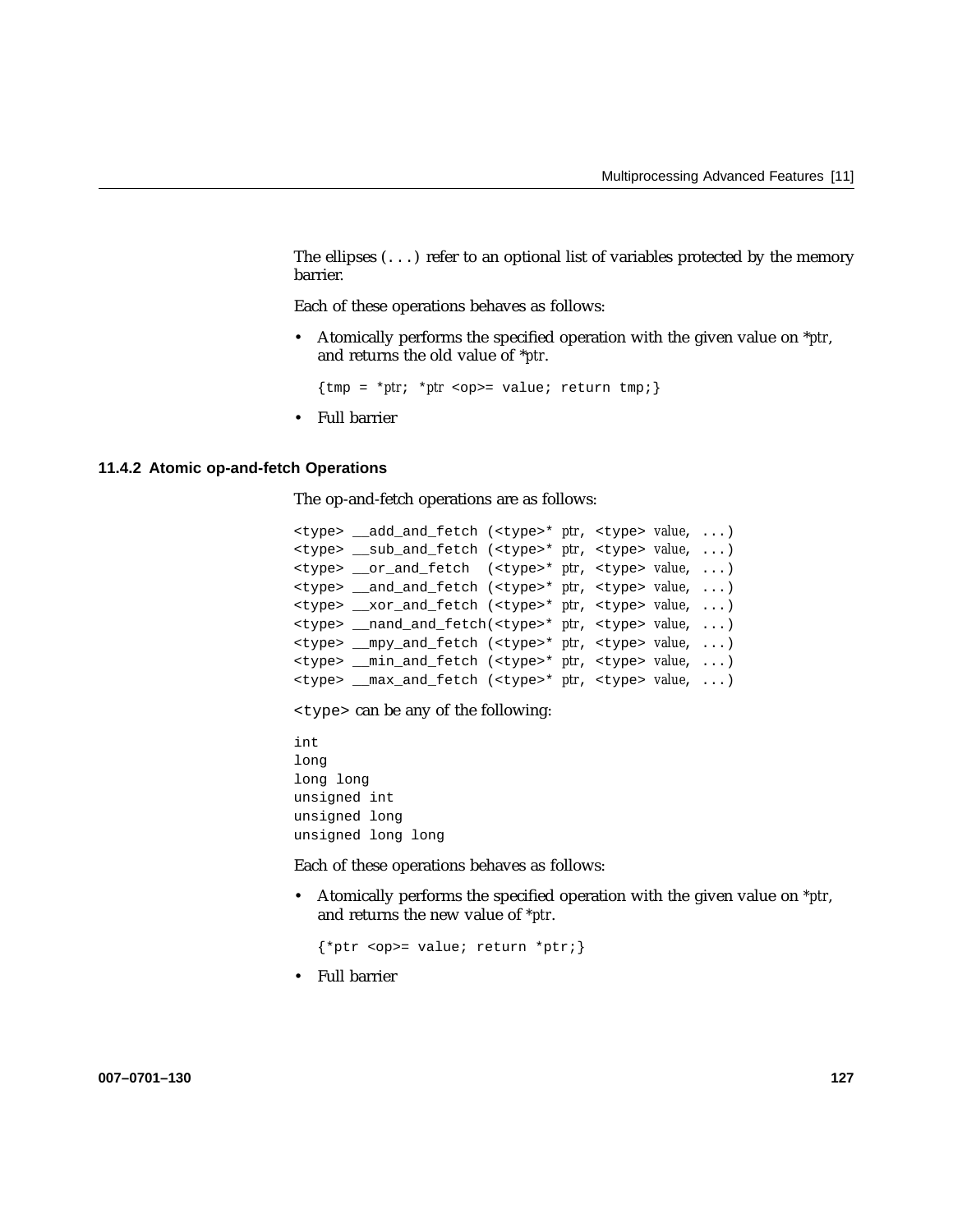# **11.4.3 Atomic compare-and-swap Operation**

The compare-and-swap operation is as follows:

int \_\_compare\_and\_swap (<type>\* *ptr*, <type> *oldvalue*, <type> *newvalue*, ...)

<type> can be one of the following:

int long long long unsigned int unsigned long unsigned long long

This operation behaves as follows:

• Atomically compares *\*ptr* to *oldvalue*. If equal, it stores the new value and returns 1, otherwise it returns 0.

```
if (*ptr != oldvalue) return 0;
else {
      *ptr = newvalue;
     return 1;
}
```
• Full barrier

## **11.4.4 Atomic synchronize Operation**

The synchronize operation is as follows:

\_\_synchronize (...)

The ellipses  $(\ldots)$  refer to an optional list of variables protected by the memory barrier.

This operation behaves as follows:

- Issues a sync operation
- Full barrier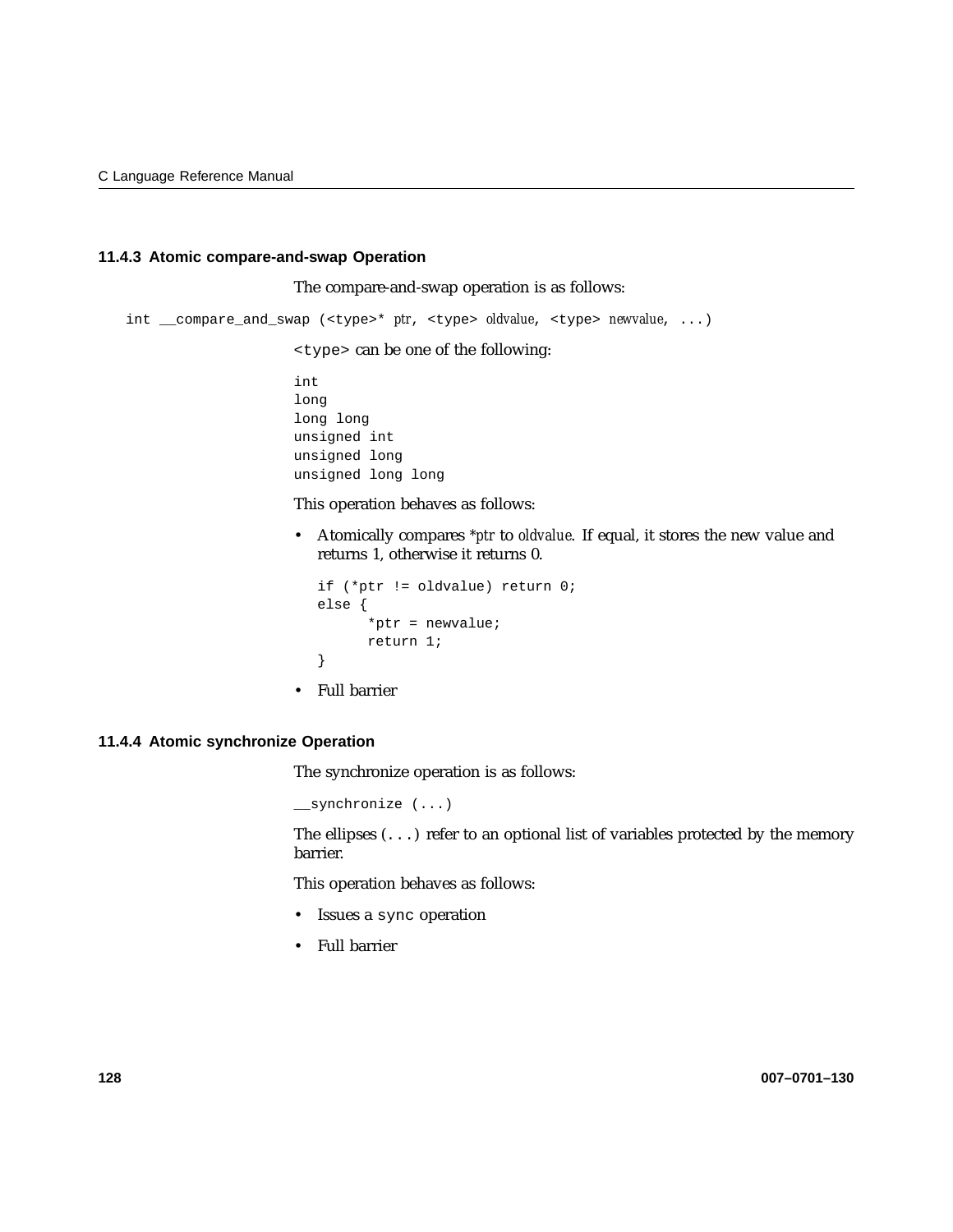## **11.4.5 Atomic lock and unlock Operations**

11.4.5.1 Atomic lock-test-and-set Operation

The lock-test-and-set operation is as follows:

<type> \_\_lock\_test\_and\_set (<type>\* *ptr*, <type> *value*, ...) <type> can be any of the following: int long long long unsigned int unsigned long unsigned long long

This operation behaves as follows:

• Atomically stores the supplied value in *\*ptr* and returns the old value of *\*ptr*

 ${tmp = *ptr; *ptr = value; return tmp; }$ 

• Acquire barrier

#### 11.4.5.2 Atomic lock-release Operation

The lock\_release operation is as follows:

void \_\_lock\_release (<type>\* *ptr*, ...)

<type> can be one of the following:

int long long long unsigned int unsigned long unsigned long long

This operation behaves as follows:

• Issues sync then sets *\*ptr* to 0 and flushes it from the register

 $\{ *ptr = 0\}$ 

• Release barrier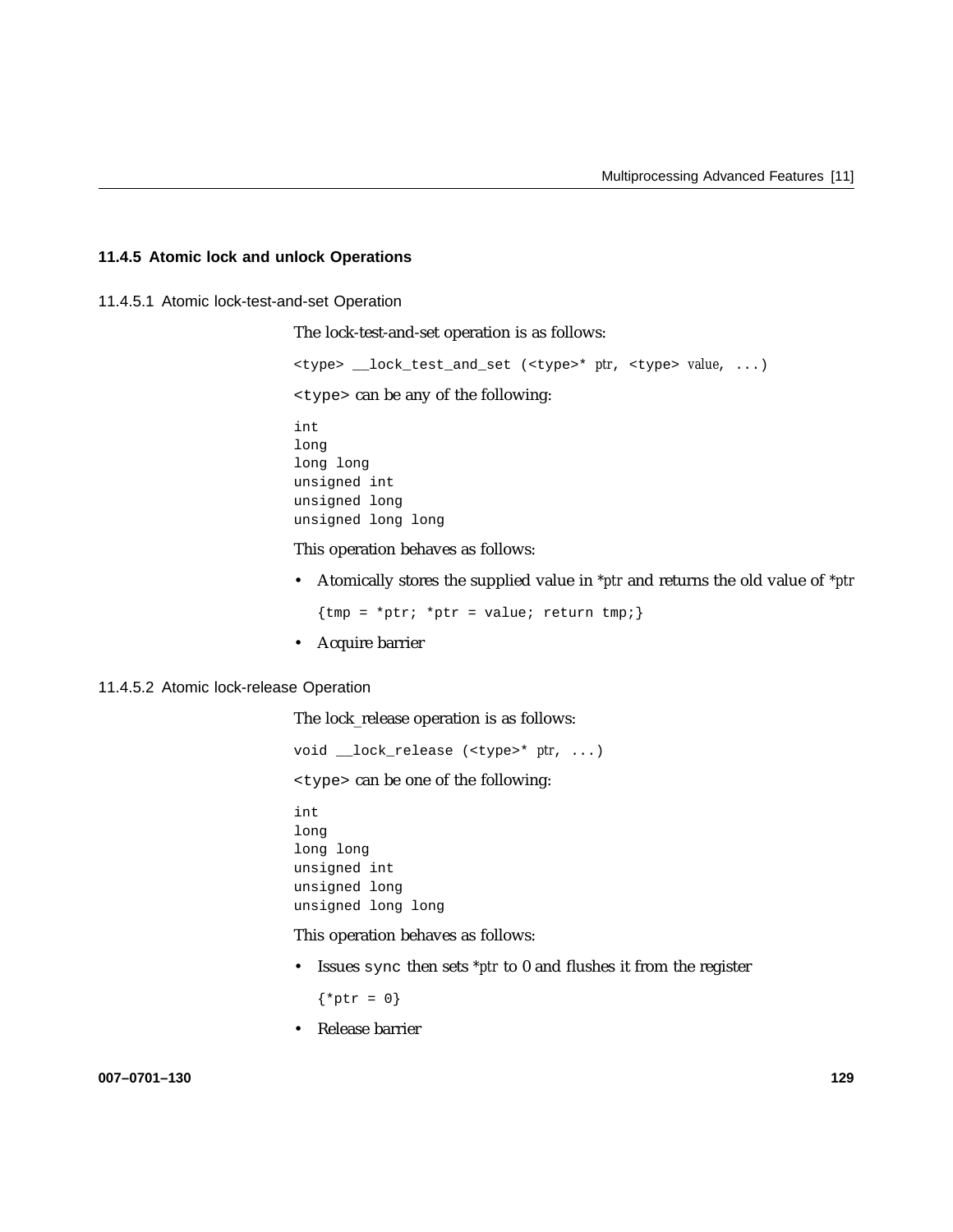## **11.4.6 Example of Implementing a Pure Spin-Wait Lock**

The following example shows implementation of a spin-wait lock:

```
int lockvar = 0;
while (\_lock_test_and_set (\&lockvar, 1) != 0); /* acquire the lock */
     ... read and update shared variables ...
__lock_release (&lockvar); /* release the lock */
```
The memory barrier semantics of the intrinsics guarantee that no memory reference to visible data is moved out of the above critical section, either ahead of the lock-acquire or past the lock-release.

**Note:** Pure spin-wait locks can perform poorly under heavy contention.

If the data structures protected by the lock are known precisely (for example, x, y, and z in the example below), then those data structures can be precisely identified as follows:

```
int lockvar = 0;
while (\_\text{lock_test_and_set} (&lockvar, 1, x, y, z) != 0);
       ... read/modify the variables x, y, and z ...
__lock_release (&lockvar, x, y, z);
```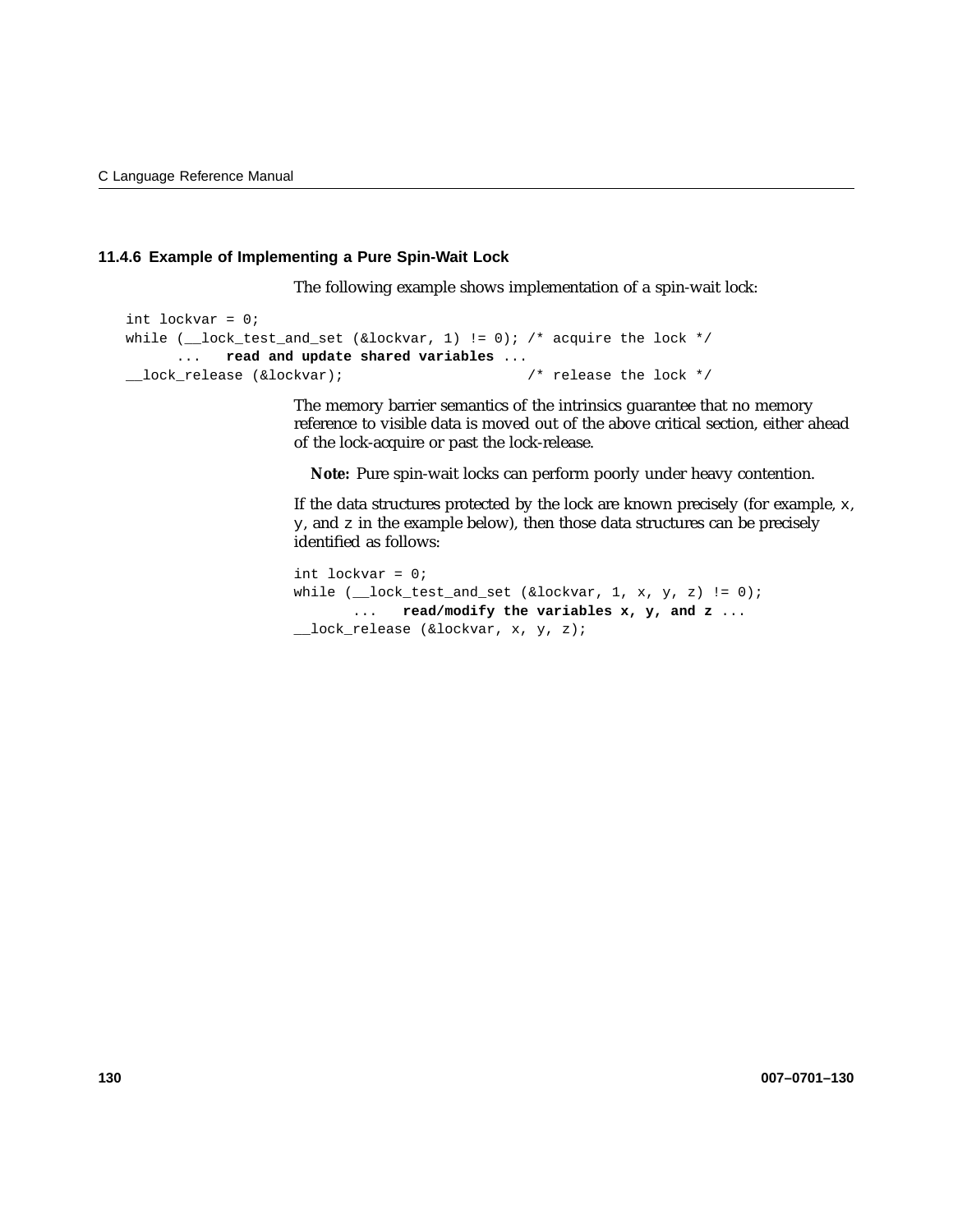This chapter describes the support provided for writing parallel programs on the Origin200 and Origin2000 servers. It assumes that you are familiar with basic parallel constructs.

You can find additional information on parallel programming in *Topics in IRIX Programming*.

**Note:** The multiprocessing features described in this chapter require support from the MP run-time library ( $1$ ibmp). IRIX operating system versions 6.3 (and above) are automatically shipped with this new library. If you want to access these features on a system running IRIX 6.2, then contact your local Silicon Graphics service provider or Silicon Graphics Customer Support (1-800-800-4744) for libmp.

# **12.1 Performance Tuning of Parallel Programs on an Origin2000 Server**

An Origin2000 server provides cache-coherent, shared memory in the hardware. Memory is physically distributed across processors. Consequently, references to locations in the remote memory of another processor take substantially longer (by a factor of two or more) to complete than references to locations in local memory. This can severely affect the performance of programs that suffer from a large number of cache misses. Figure 2, page 132, shows a simplified version of the Origin2000 memory hierarchy.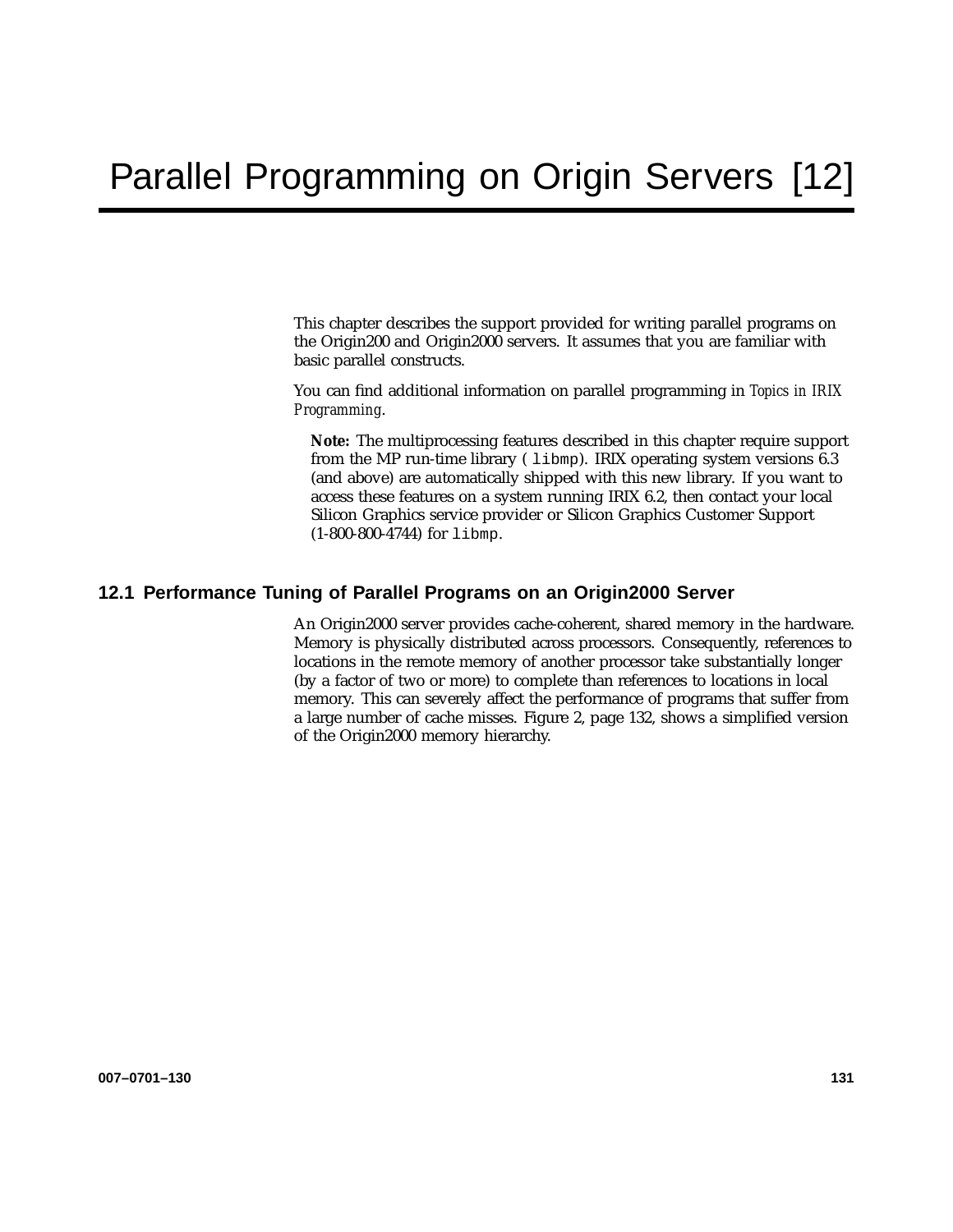

Figure 2. Origin2000 Memory Hierarchy

### **12.1.1 Improving Program Performance**

To obtain good performance in such programs, it is important to schedule computation and distribute data across the underlying processors and memory modules, so that most cache misses are satisfied from local rather than remote memory. The primary goal of the programming support, therefore, is to enable user control over data placement and computation scheduling.

Cache behavior continues to be the largest single factor affecting performance, and programs with good cache behavior usually have little need for explicit data placement. In programs with high cache misses, if the misses correspond to true data communication between processors, then data placement is unlikely to help. In these cases, it may be necessary to redesign the algorithm to reduce inter-processor communication. Figure 3, page 134, shows this scenario.

If the misses are to data referenced primarily by a single processor, then data placement may be able to convert remote references to local references, thereby reducing the latency of the miss. The possible options for data placement are automatic page migration or explicit data distribution, either regular or reshaped. The differences between these choices are shown in Figure 3, page 134.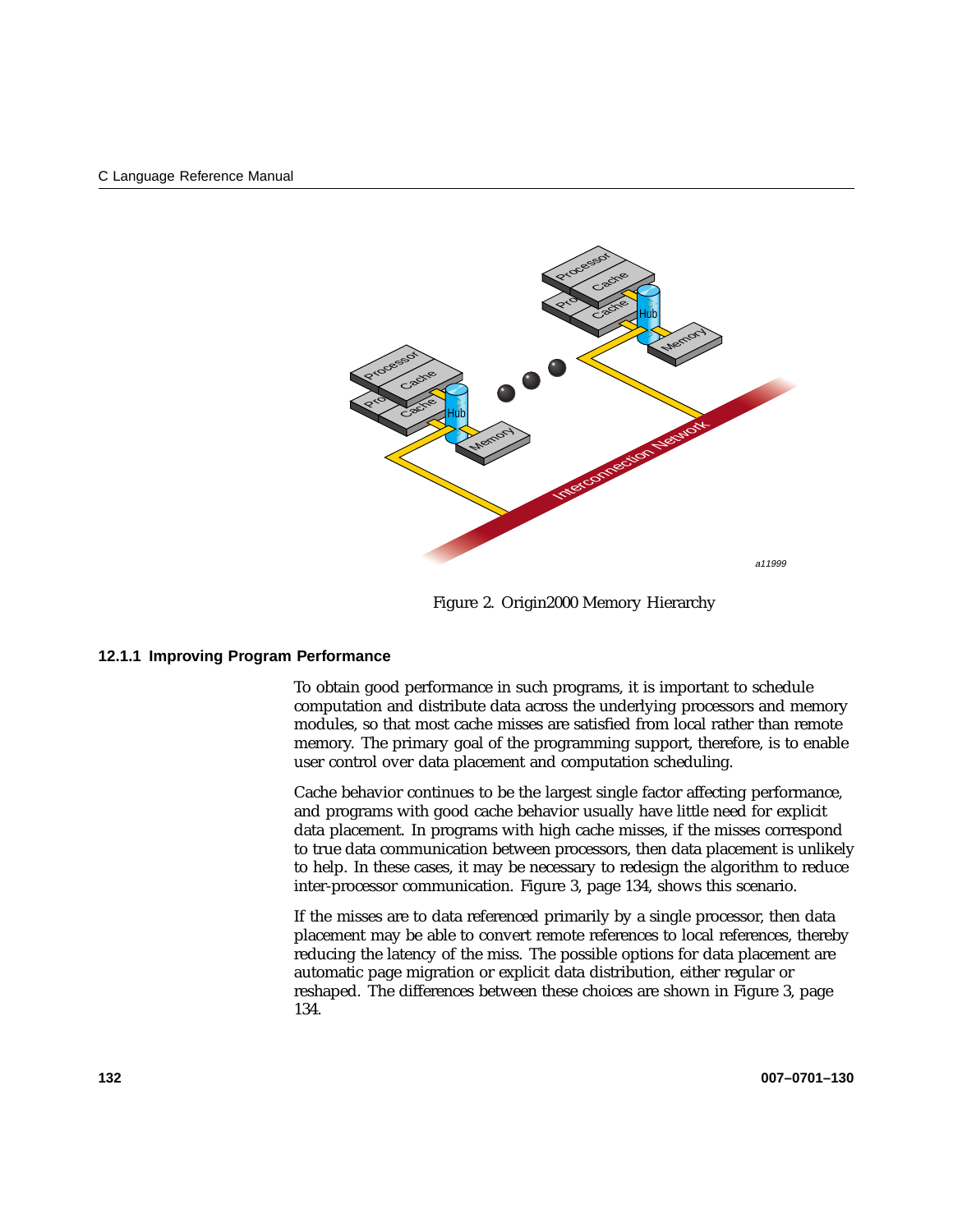Automatic page migration requires no user intervention and is based on the run-time cache miss behavior of the program. It can therefore adjust to dynamic changes in the reference patterns. However, the page migration heuristics are deliberately conservative, and may be slow to react to changes in the references patterns. They are also limited to performing page-level allocation of data.

Regular data distribution (performing just page-level placement of the array) is also limited to page-level allocation, but is useful when the page migration heuristics are slow and the desired distribution is known to the programmer.

Finally, reshaped data distribution changes the layout of the array, thereby overcoming the page-level allocation constraints; however, it is useful only if a data structure has the same (static) distribution for the duration of the program. Given these differences, it may be necessary to use each of these options for different data structures in the same program.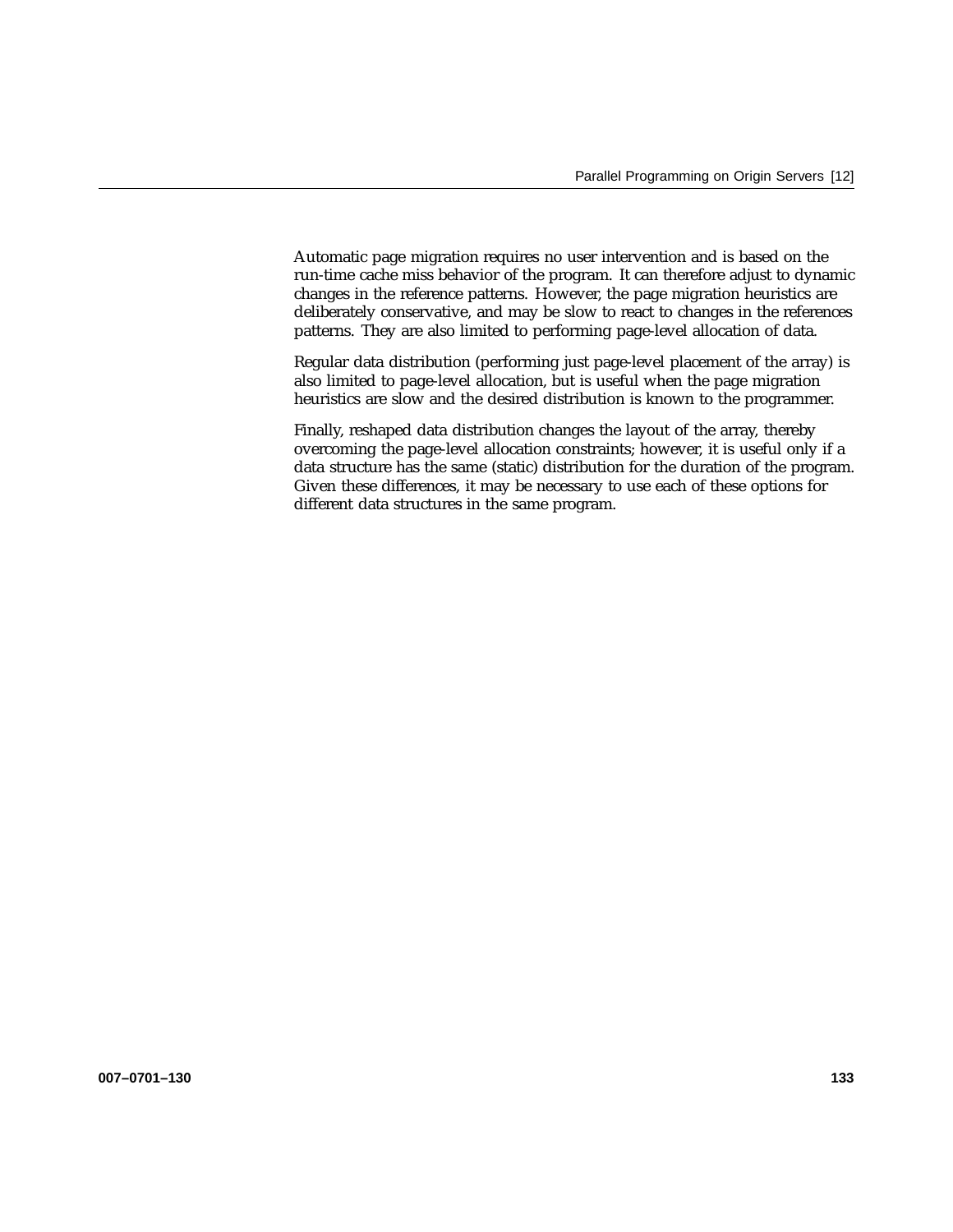

Figure 3. Cache Behavior and Solutions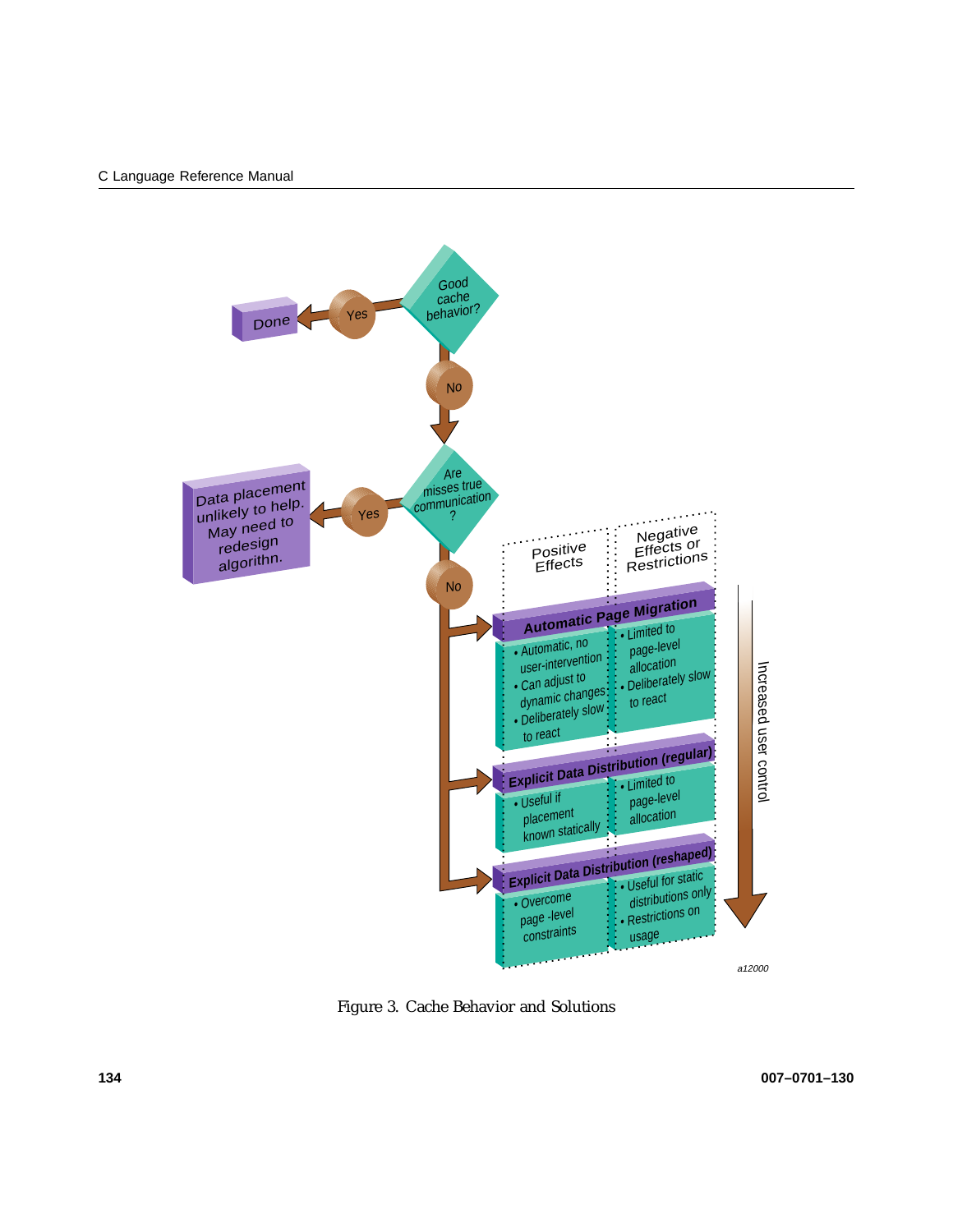# **12.2 Types of Data Distribution**

This section describes the two types of data distribution: regular and reshaped.

## **12.2.1 Regular Data Distribution**

The regular data distribution directives try to achieve the desired distribution solely by influencing the mapping of virtual addresses to physical pages without affecting the layout of the data structure. Because the granularity of data allocation is a physical page (at least 16 KB), the achieved distribution is limited by the underlying page granularity. However, the advantages are that regular data distribution directives can be added to an existing program without any restrictions, and can be used for affinity scheduling (see Section 12.3, page 140).

## **12.2.2 Data Distribution With Reshaping**

Similar to regular data distribution, the #pragma distribute\_reshape directive specifies the desired distribution of an array. In addition, however, the #pragma distribute\_reshape directive declares that the program makes no assumptions about the storage layout of that array. The compiler performs aggressive optimizations for reshaped arrays that violate standard layout assumptions but guarantee the desired data distribution for that array.

### **12.2.3 Implementation of Reshaped Arrays**

The compiler transforms a reshaped array into a pointer to a "processor array." The processor array has one element per processor, with the element pointing to the portion of the array local to the corresponding processor.

Figure 4, page 136, shows the effect of the #pragma distribute\_reshape directive with a block distribution on a one-dimensional array. *N* is the size of the array dimension, *P* is the number of processors, and *B* is the block size on each processor.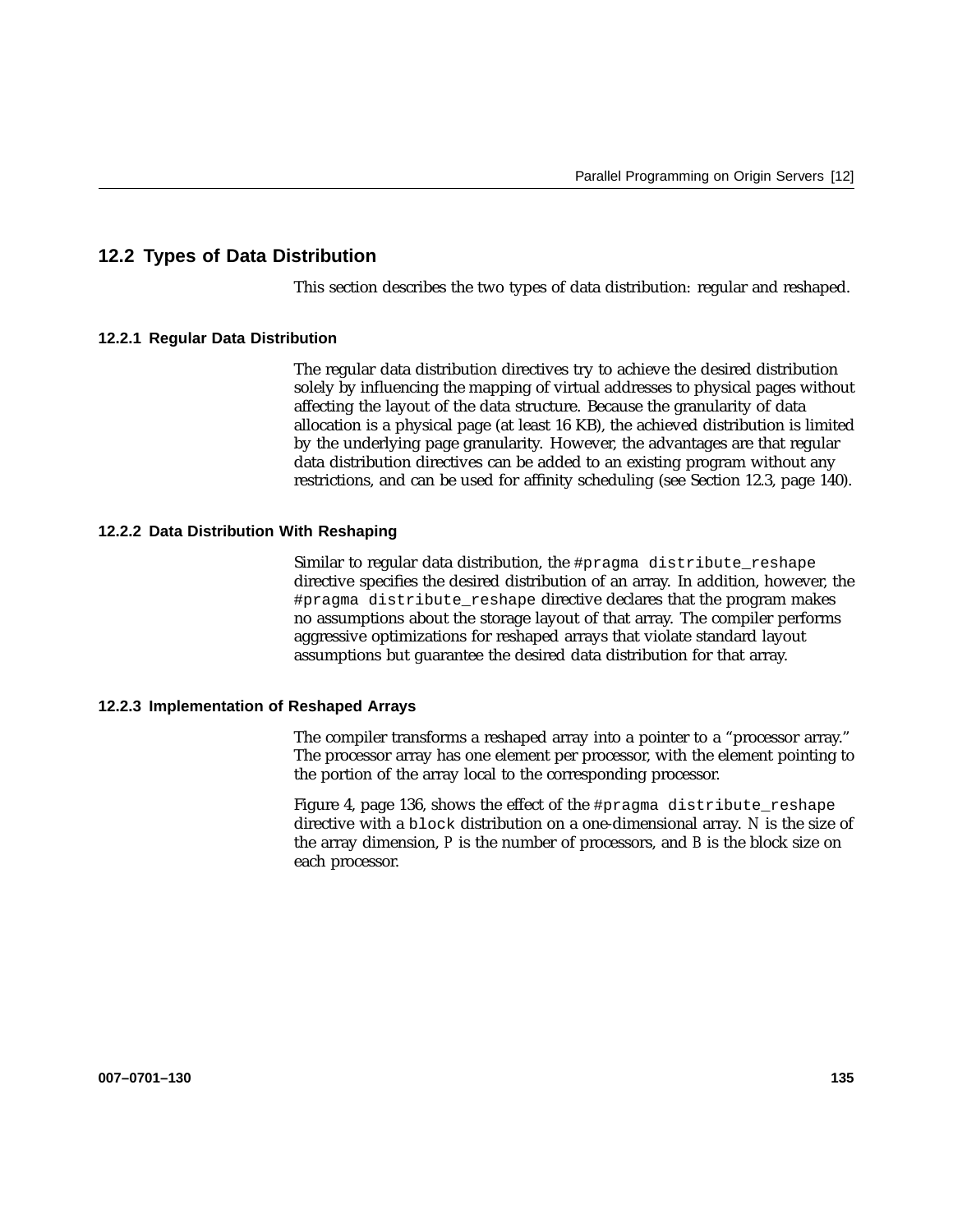

Figure 4. Implementation of block Distribution

With this implementation, an array reference *A*[*i*] is transformed into a two-dimensional reference *A*[*i*/*B*] [*i*%*B*], where *B*, the size of each block, is equal to  $N/P$ , rounded up to the nearest integer value (ceiling(N/P)). *A*[*i*/*B*], therefore, points to a processor's local portion of the array, and *A*[*i*/*B*][*i*%*B*] refers to a specific element within the local processor's portion.

A cyclic distribution with a chunk size of 1 is implemented as shown in Figure 5, page 137.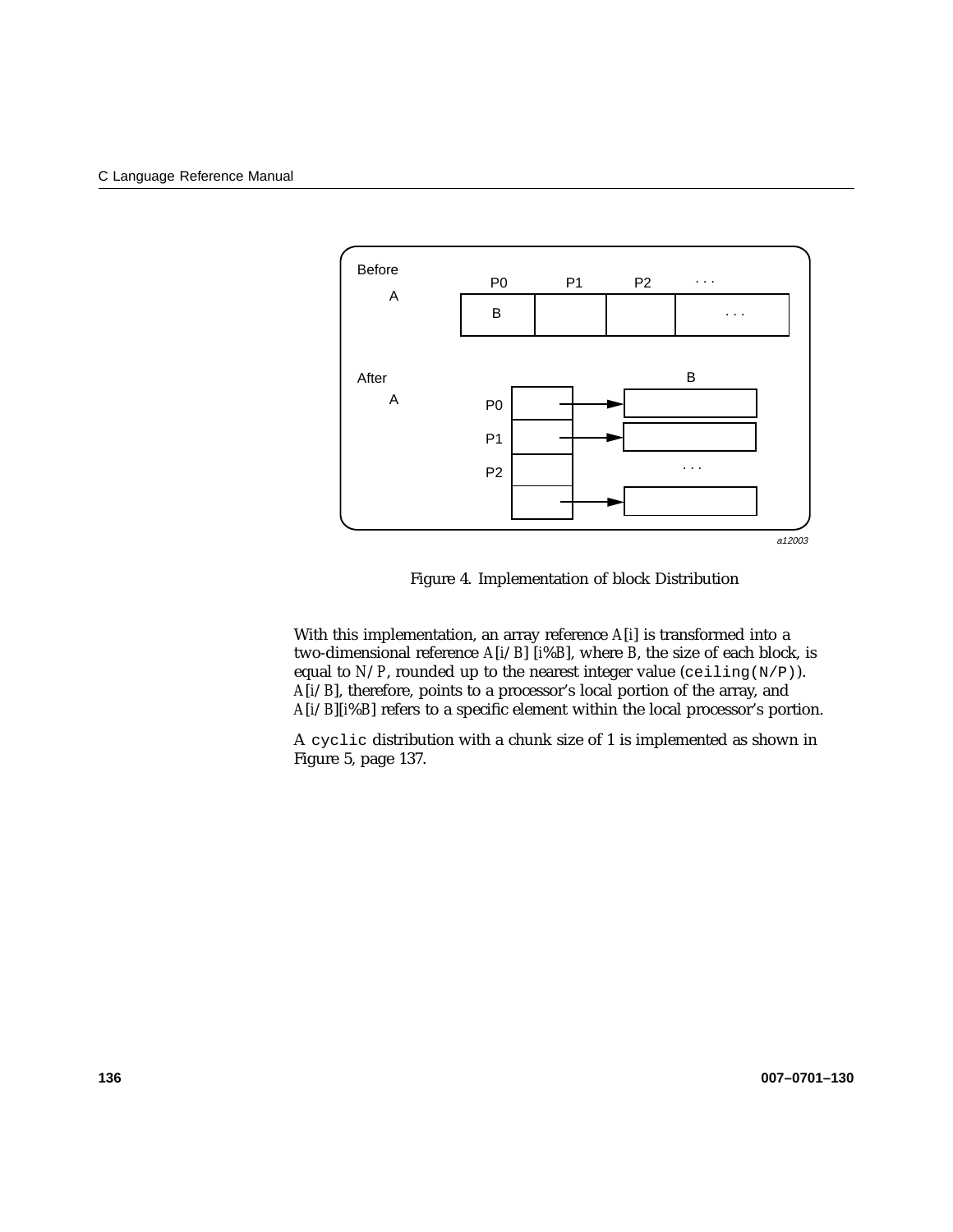

Figure 5. Implementation of cyclic(1) Distribution

An array reference, A[*i*], is transformed to *A*[*i*%*P*] [*i*/*P*], where *P* is the number of threads in that distributed dimension.

Finally, a cyclic distribution with a chunk size that is either a constant greater than 1 or a run-time value (also called block-cyclic) is implemented as shown in Figure 6, page 138.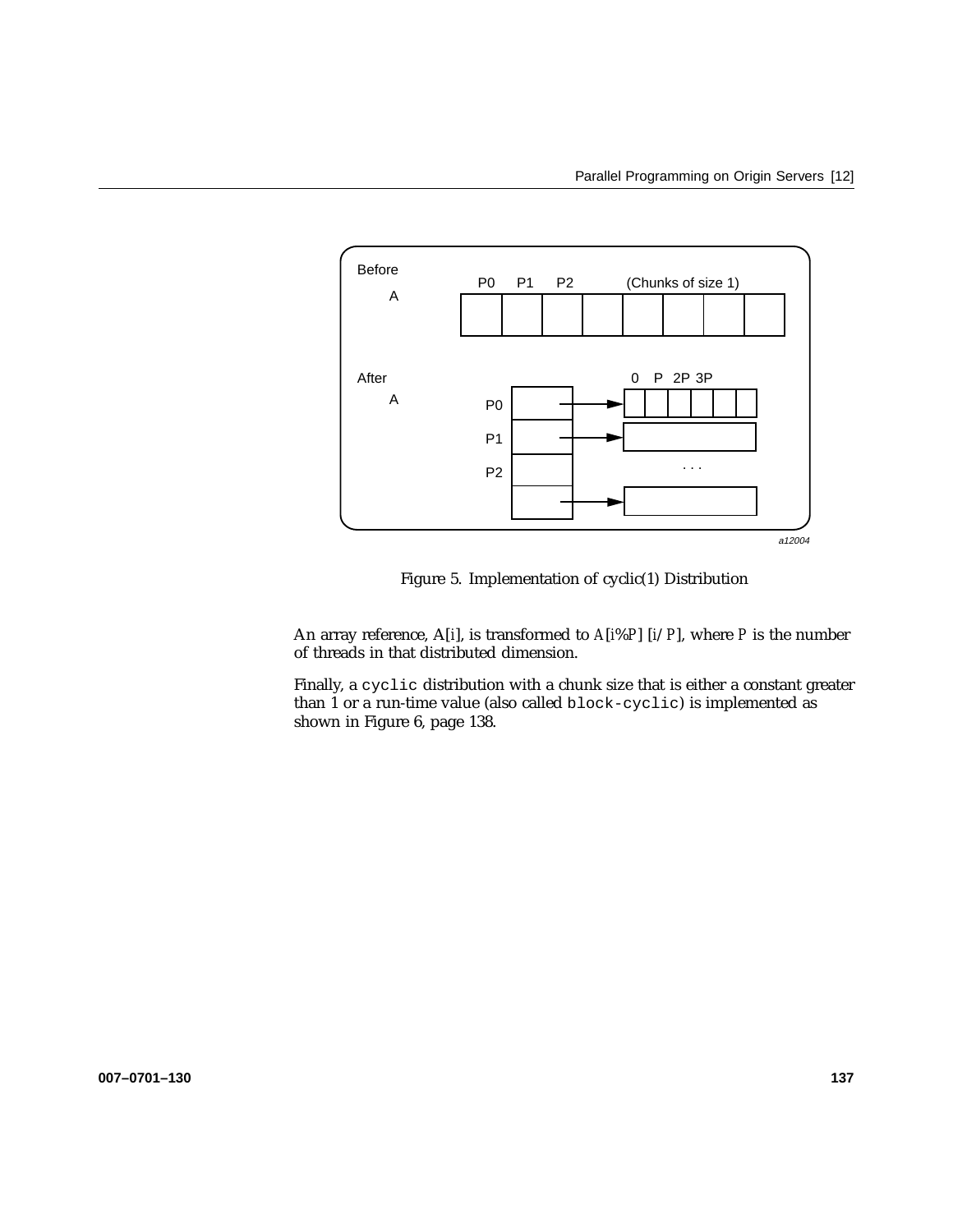

Figure 6. Implementation of block-cyclic Distribution

An array reference, *A*[*i*], is transformed to the three-dimensional reference *A*[ $(i/k)\%P$ ]  $[i/(P*K)]$  [ $i\%k$ ], where *P* is the total number of threads in that dimension, and *k* is the chunk size.

The compiler tries to optimize these divide and modulo operations out of inner loops through aggressive loop transformations such as blocking and peeling.

## **12.2.4 Regular Versus Reshaped Data Distribution**

In summary, consider the differences between regular and reshaped data distribution. The advantage of regular distributions is that they do not impose any restrictions on the distributed arrays and can be freely applied in existing codes. Furthermore, they work well for distributions where page granularity is not a problem. For example, consider a block distribution of the columns of a two-dimensional array of size A[r][c] (row-major layout) and distribution [block][\*]. If the size of each processor's portion, ceiling( $r/P$ )  $\times$   $c \times$ *element size*, is significantly greater than the page size (16KB on the Origin2000 server), then regular data distribution should be effective in placing the data in the desired fashion.

However, regular data distribution is limited by page-granularity considerations. For instance, consider a [block][block] distribution of a two-dimensional array where the size of a row is much smaller than a page.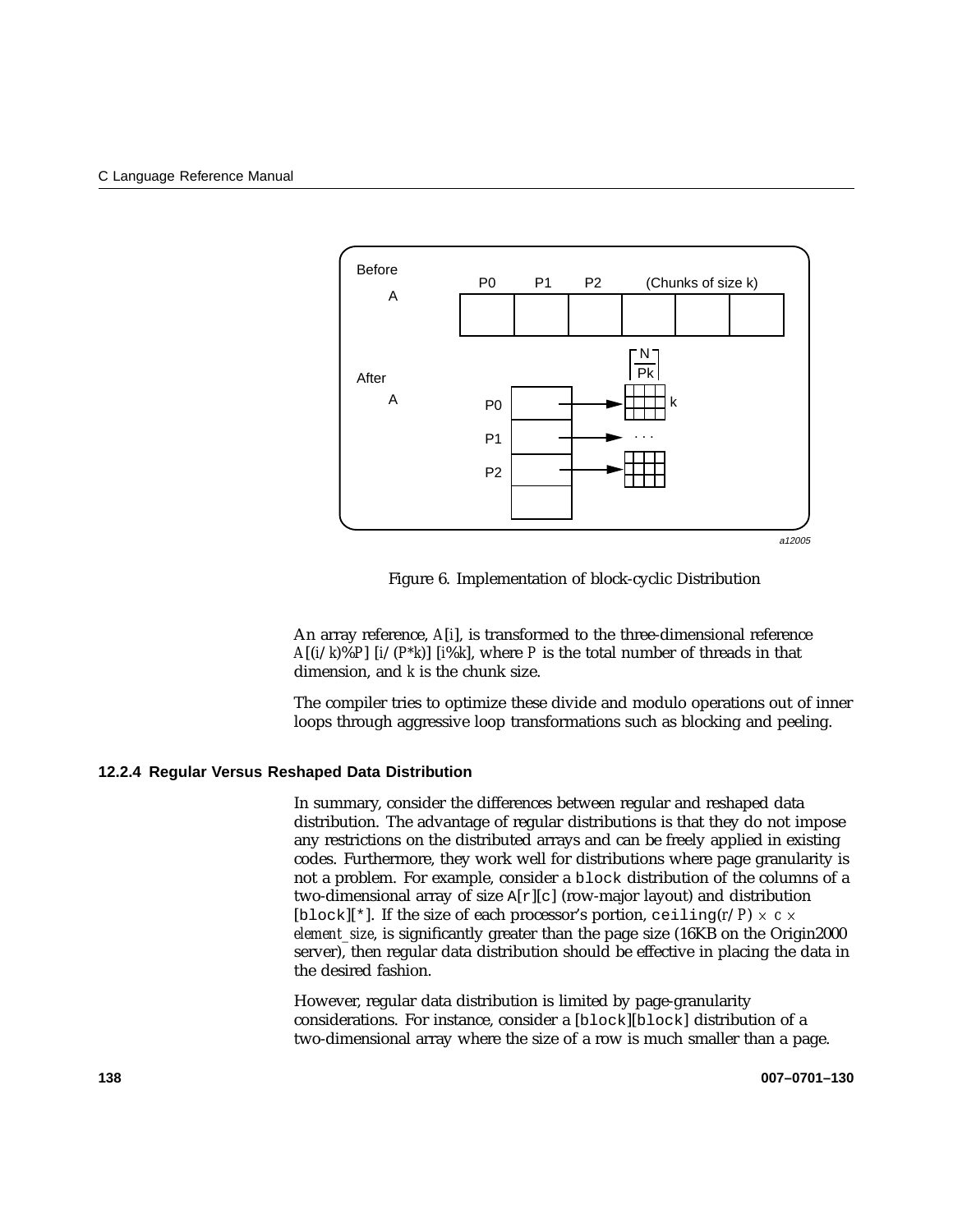Each physical page is likely to contain data belonging to multiple processors, making the data-distribution quite ineffective. (Data distribution may still be desirable from affinity-scheduling considerations.)

Reshaped data distribution addresses the problems of regular distributions by changing the layout of the array in memory so as to guarantee the desired distribution. However, because the array no longer conforms to standard storage layout, there are restrictions on the usage of reshaped arrays.

Given both types of data distribution, you can choose between the two based on the characteristics of the particular array in an application.

## **12.2.5 Choosing Between Multiple Options**

For a given data structure in the program, you can choose a data distribution option based on the following criteria:

- If the program repeatedly references the data structure and benefits from reuse in the cache, then data placement is not needed.
- If the program incurs a large number of cache misses on the data structure, then you should identify the desired distribution in the array dimensions (such as block or cyclic) based on the desired parallelism in the program. For example, the following code suggests a distribution of  $A[block][*]$ :

#pragma pfor for( $i = 2; i \le n; i++)$ for( $j = 2; j \le n; j++)$  $A[i][j] = 3 * i + 4 * j + A[i][j-1];$ 

Whereas the next code segment suggests a distribution of  $A[*][block]$ :

for $(i = 2; i \le n; i++)$ #pragma pfor for( $j = 2; j \le n; j++)$  $A[i][j] = 3 * i + 4 * j + A[i][j-1];$ 

• Having identified the desired distribution, you can select either regular or reshaped distribution based on the size of an individual processor's portion of the distributed array. Regular distribution is useful only if each processor's portion is substantially larger than the page-size in the underlying system (16 KB on the Origin2000 server). Otherwise, regular distribution is unlikely to be useful, and you should use distribute\_reshape, where the compiler changes the layout of the array to overcome page-level constraints.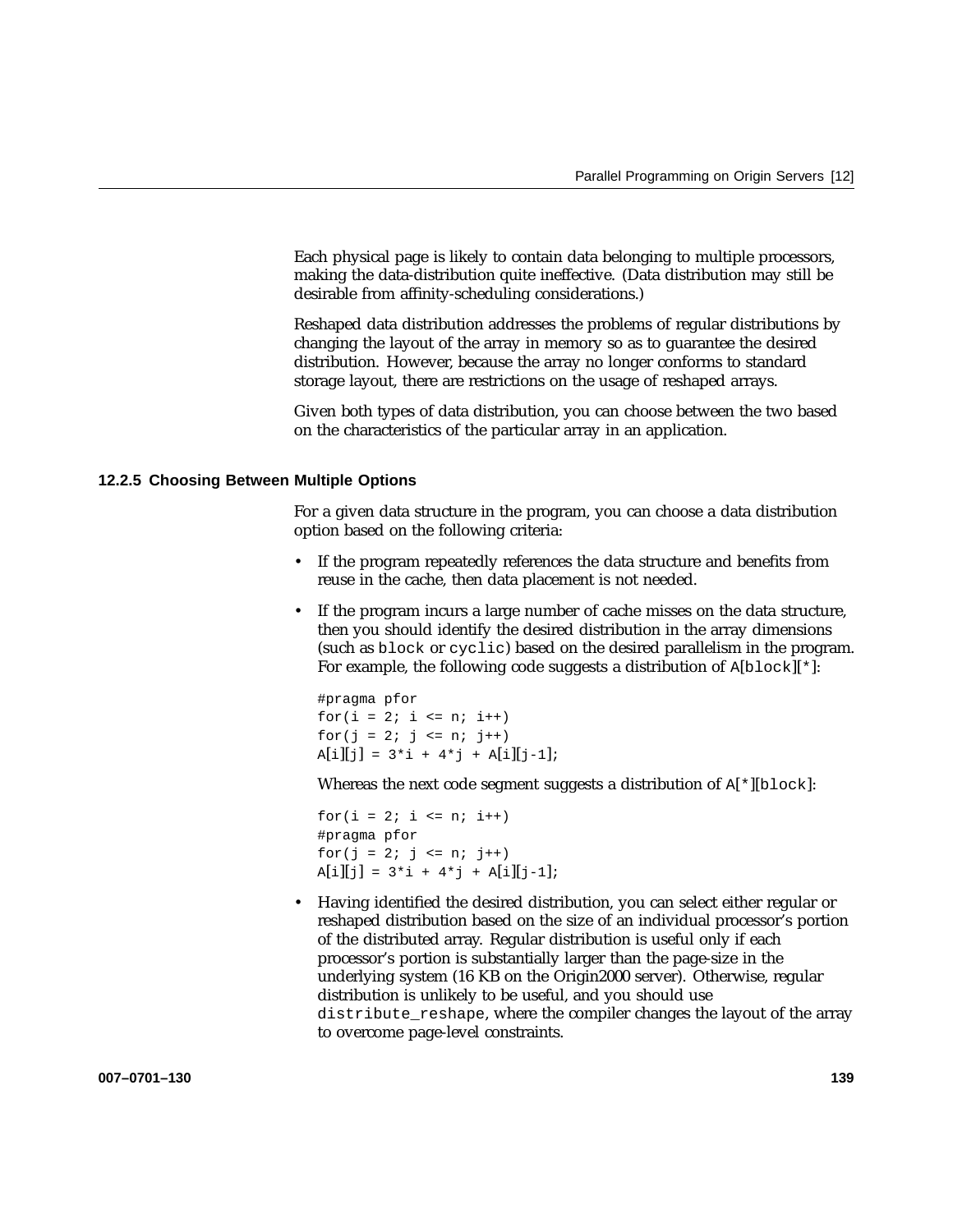For example, consider the following code:

double  $A[m][n]$ ; #pragma distribute A[\*][block]

In this example, each processor's portion is approximately (*m\*n*/*P*) elements (8\*(*m*\**n*/*P*) bytes), where *P* is the number of processors. Due to the row-major layout of the array, however, each contiguous piece is only 8\*(*n*/*P*) bytes. If *n* is 1000,000 then each contiguous piece is likely to exceed a page and regular distribution is sufficient. If instead *n* is small, say 10,000, then distribute reshape is required to obtain the desired distribution.

In contrast, consider the following distribution:

#pragma distribute A[block][\*]

In this example, the size of each processor's portion is a single contiguous piece of  $(m*n)/P$  elements  $(8*(m*n)/P$  bytes). So if *m* is 100, for instance, regular distribution may be sufficient even if *n* is only 10,000.

As this example illustrates, distributing the outer dimensions of an array increases the size of an individual processor's portion (favoring regular distribution), whereas distributing the inner dimensions is more likely to require reshaped distribution.

Finally, the IRIX operating system on Origin2000 follows a default "first-touch" page-allocation policy; that is, each page is allocated from the local memory of the processor that incurs a page-fault on that page. Therefore, in programs where the array is initialized (and consequently first referenced) in parallel, even a regular distribution directive may not be necessary, because the underlying pages are allocated from the desired memory location automatically due to the first-touch policy.

#### **12.2.6 Explicit Placement of Data**

For irregular data structures, you can explicitly place data in the physical memory of a particular processor using the #pragma page\_place directive.

## **12.3 Affinity Scheduling**

The goal of affinity scheduling is to control the mapping of iterations of a parallel loop for execution onto the underlying threads. Specify affinity scheduling with an additional clause to a #pragma pfor directive. An affinity clause, if supplied, overrides the schedtype clause.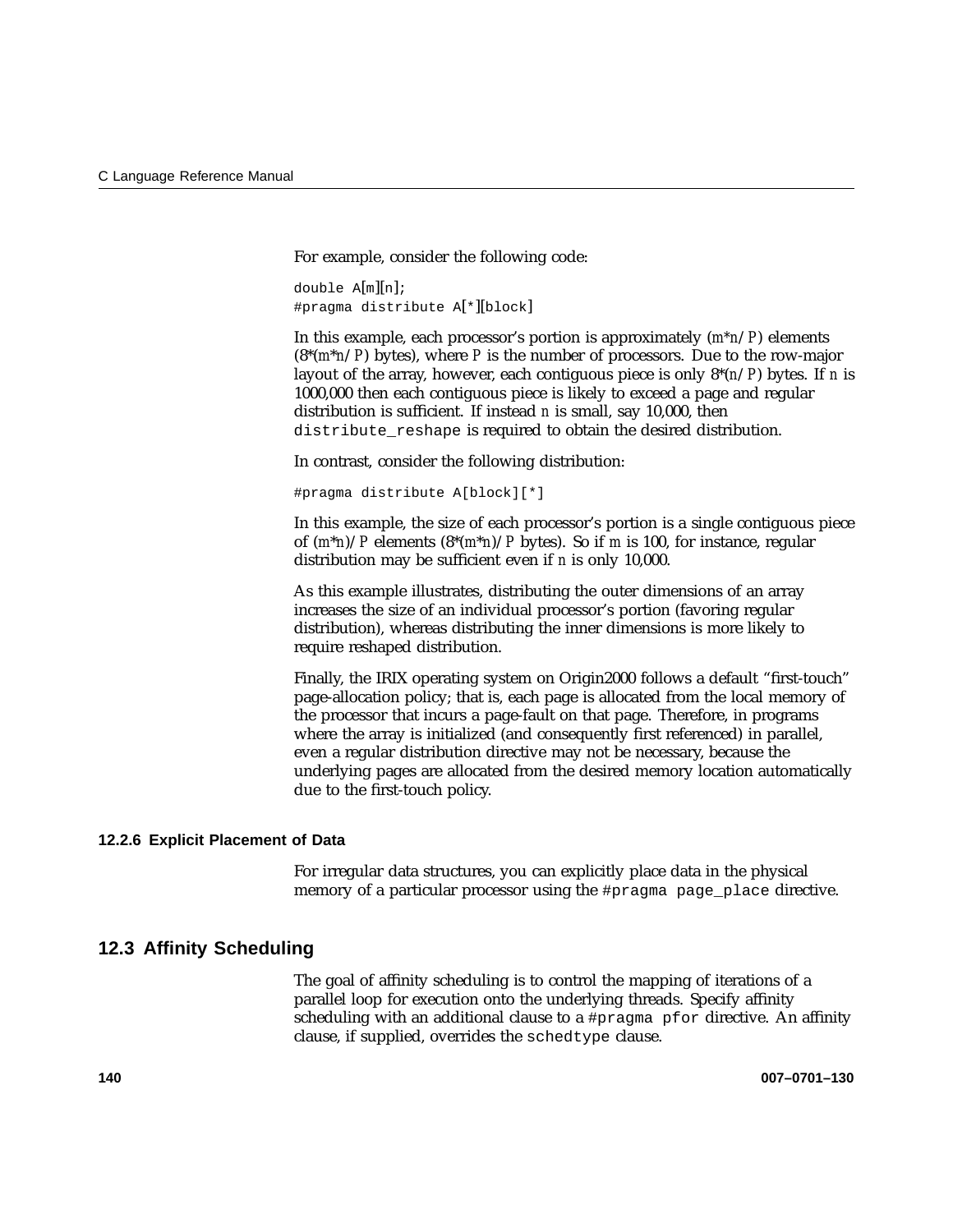### **12.3.1 Data and Thread Affinity**

12.3.1.1 Data Affinity

The syntax of the #pragma pfor directive with the affinity clause is as follows:

#pragma pfor affinity(*idx*) = data(*array*(*expr*))

*idx* is the loop-index variable; *array* is the distributed array; and *expr* indicates an element owned by the processor on which you want this iteration executed.

The following code shows an example of data affinity:

#pragma distribute A[block] #pragma parallel shared (A, a, b) local (i) #pragma pfor affinity(i) = data( $A[a^*i + b]$ ) for  $(i = 0; i < n; i++)$  $A[a * i + b] = 0;$ 

The multiplier for the loop index variable (a) and the constant term (b) must both be literal constants, with a greater than zero.

The effect of this clause is to distribute the iterations of the parallel loop to match the data distribution specified for the array  $A$ , such that iteration  $i$  is executed on the processor that owns element  $A[a^*i + b]$ , based on the distribution for A. The iterations are scheduled based on the specified distribution, and are not affected by the actual underlying data-distribution (which may differ at page boundaries, for example).

In the case of a multi-dimensional array, affinity is provided for the dimension that contains the loop-index variable. The loop-index variable cannot appear in more than one dimension in an affinity directive. For example,

```
#pragma distribute A[block][cyclic(1)]
#pragma parallel shared (A, n) local (i, j)
#pragma pfor
#pragma affinity (i) = data(A[i + 3, j])for (i = 0; i < n; i++)for (j = 0; j < n; j++)A[i + 3, j] = A[i + 3, j-1];
```
In this example, the loop is scheduled based on the block distribution of the first dimension. See Chapter 12, page 131, for more information about distribution directives.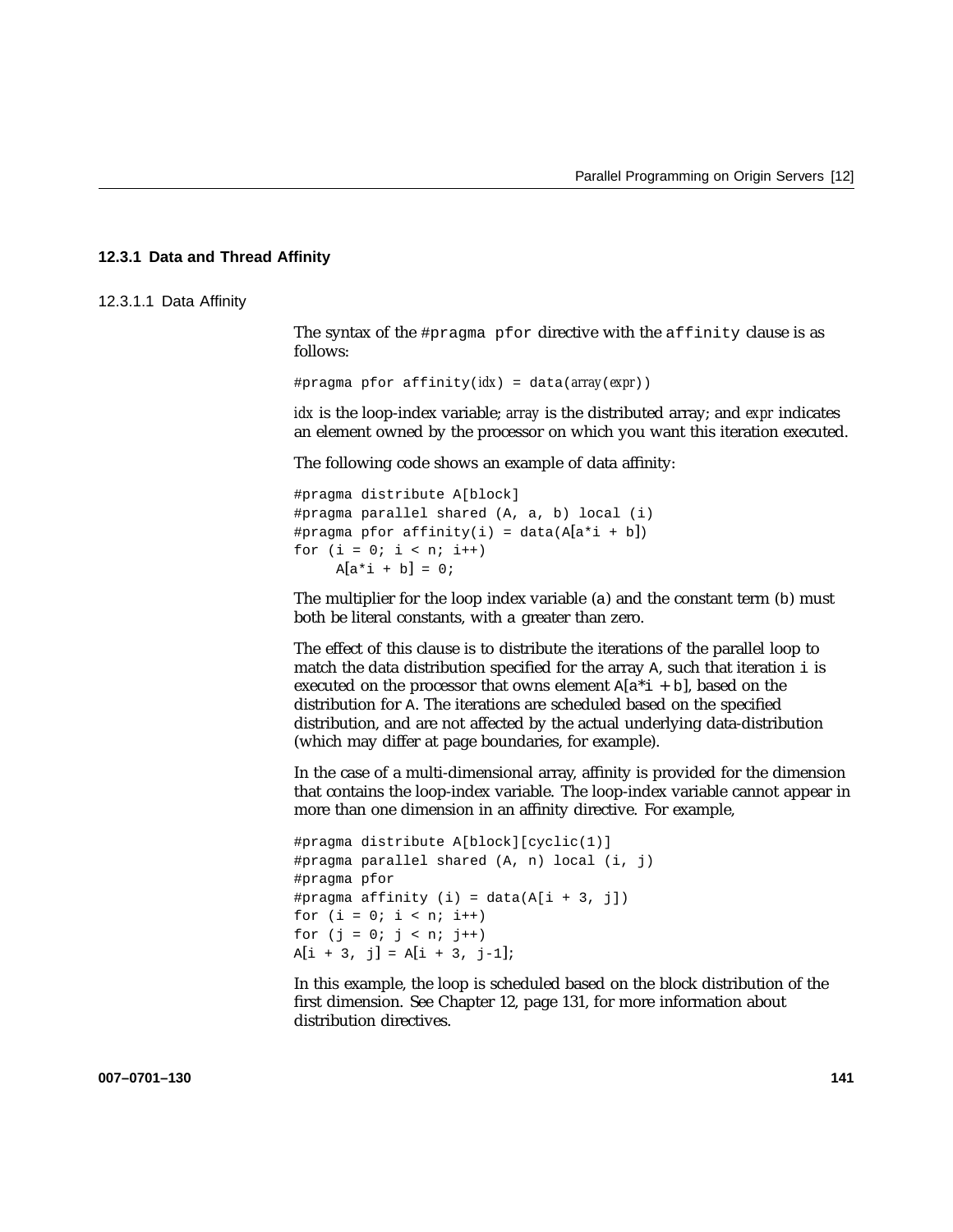Data affinity for loops with non-unit stride can sometimes result in non-linear affinity expressions. In such situations the compiler issues a warning, ignores the affinity clause, and defaults to simple scheduling.

## **12.3.2 Data Affinity for Redistributed Arrays**

By default, the compiler assumes that a distributed array is not dynamically redistributed, and directly schedules a parallel loop for the specified data affinity. In contrast, a redistributed array can have multiple possible distributions, and data affinity for a redistributed array must be implemented in the run-time system based on the particular distribution.

However, the compiler does not know whether or not an array is redistributed, because the array may be redistributed in another function (possibly even in another file). Therefore, you must explicitly specify the #pragma dynamic declaration for redistributed arrays. This directive is required only in those functions that contain a pfor loop with data affinity for that array. This informs the compiler that the array can be dynamically redistributed. Data affinity for such arrays is implemented through a run-time lookup.

## 12.3.2.1 Data Affinity for a Formal Parameter

You can supply a #pragma distribute directive on a formal parameter, thereby specifying the distribution on the incoming actual parameter. If different calls to the subroutine have parameters with different distributions, then you can omit the #pragma distribute directive on the formal parameter; data affinity loops in that subroutine are automatically implemented through a run-time lookup of the distribution. (This is permissible only for regular data distribution. For reshaped array parameters, the distribution must be fully specified on the formal parameter.)

#### **12.3.3 Data Affinity and the #pragma pfor nest Clause**

This section discusses how the nest clause interacts with the affinity clause when the program has reshaped arrays.

When you combine a nest clause and an affinity clause, the default scheduling is simple, except when the program has reshaped arrays and is compiled -O3. In that case, the default is to use data affinity scheduling for the most frequently accessed reshaped array in the loop (chosen heuristically by the compiler). To obtain simple scheduling even at -O3, you can explicitly specify the schedtype on the parallel loop.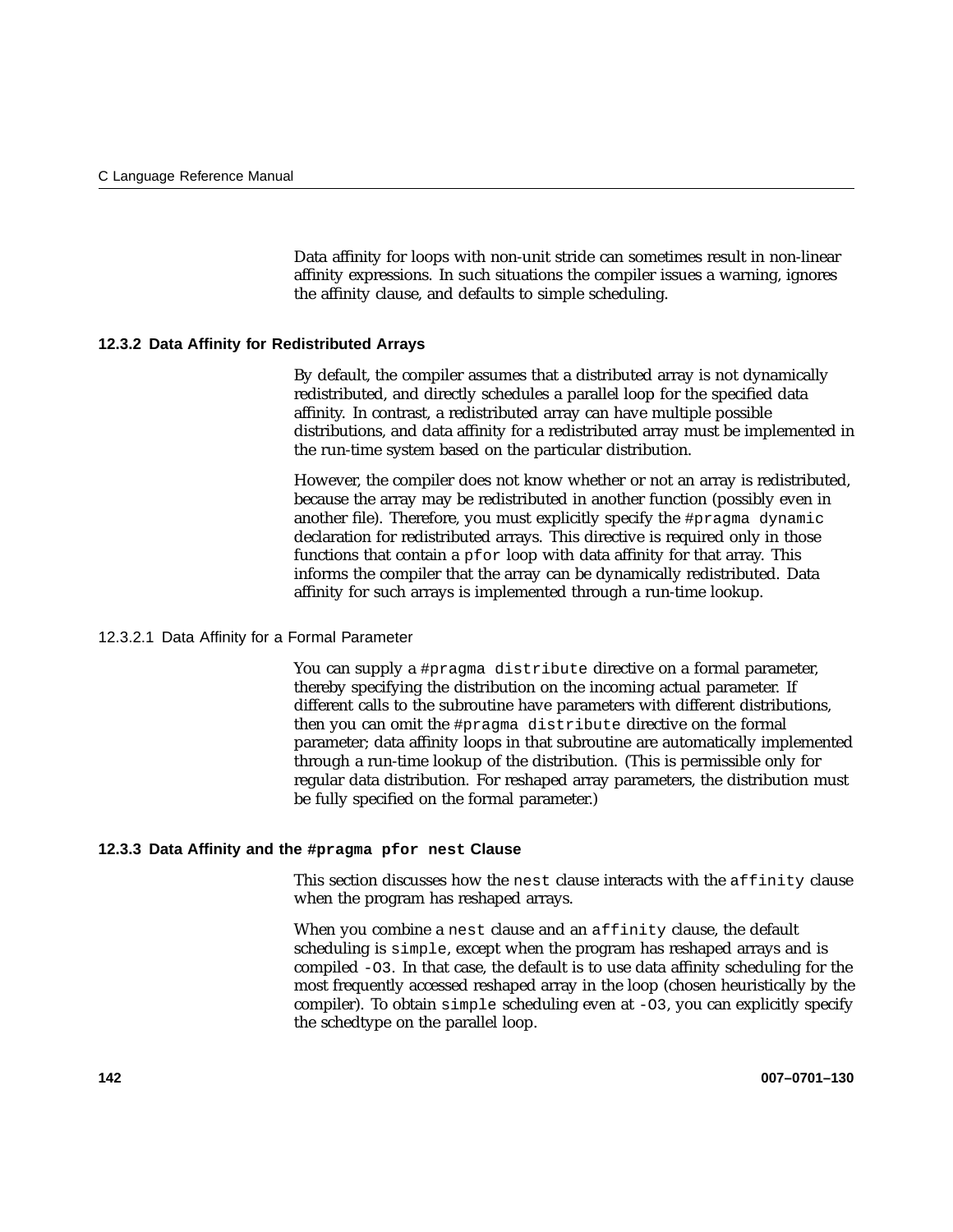The following example illustrates a nested pfor with an affinity clause:

```
#pfor nest(i, j) affinity(i, j) = data(A[i][j])
for (i = 2; i < n; i++)for (j = 2; j < m; j++)A[i][j] = A[i][j] + i * j;
```
# **12.4 Directives for Performance Tuning on Origin2000**

The programming support consists of extensions to the existing C #pragma directives. Table 12, page 143, summarizes the new directives. Like the other C directives, these new directives are ignored except under multiprocessor compilation. For detailed information about these directives, see the *MIPSpro C and C++ Pragmas*

| #pragma                    | <b>Short Description</b>                                                                                              |
|----------------------------|-----------------------------------------------------------------------------------------------------------------------|
| #pragma distribute         | Specifies data distribution.                                                                                          |
| #pragma redistribute       | Specifies dynamic redistribution of<br>data.                                                                          |
| #pragma distribute reshape | Specifies data distribution with<br>reshaping.                                                                        |
| #pragma dynamic            | Tells the compiler that the specified<br>array may be redistributed in the<br>program.                                |
| #pragma page place         | Allows the explicit placement of<br>data.                                                                             |
| #pragma pfor               | affinity clause allows<br>data-affinity or thread-affinity<br>scheduling; nest clause exploits<br>nested concurrency. |

Table 12. Loop Nest Optimization Directives Specific to the Origin2000 Server

# **12.5 Query Intrinsics for Distributed Arrays**

You can use the following set of intrinsics to obtain information about an individual dimension of a distributed array. C array dimensions are numbered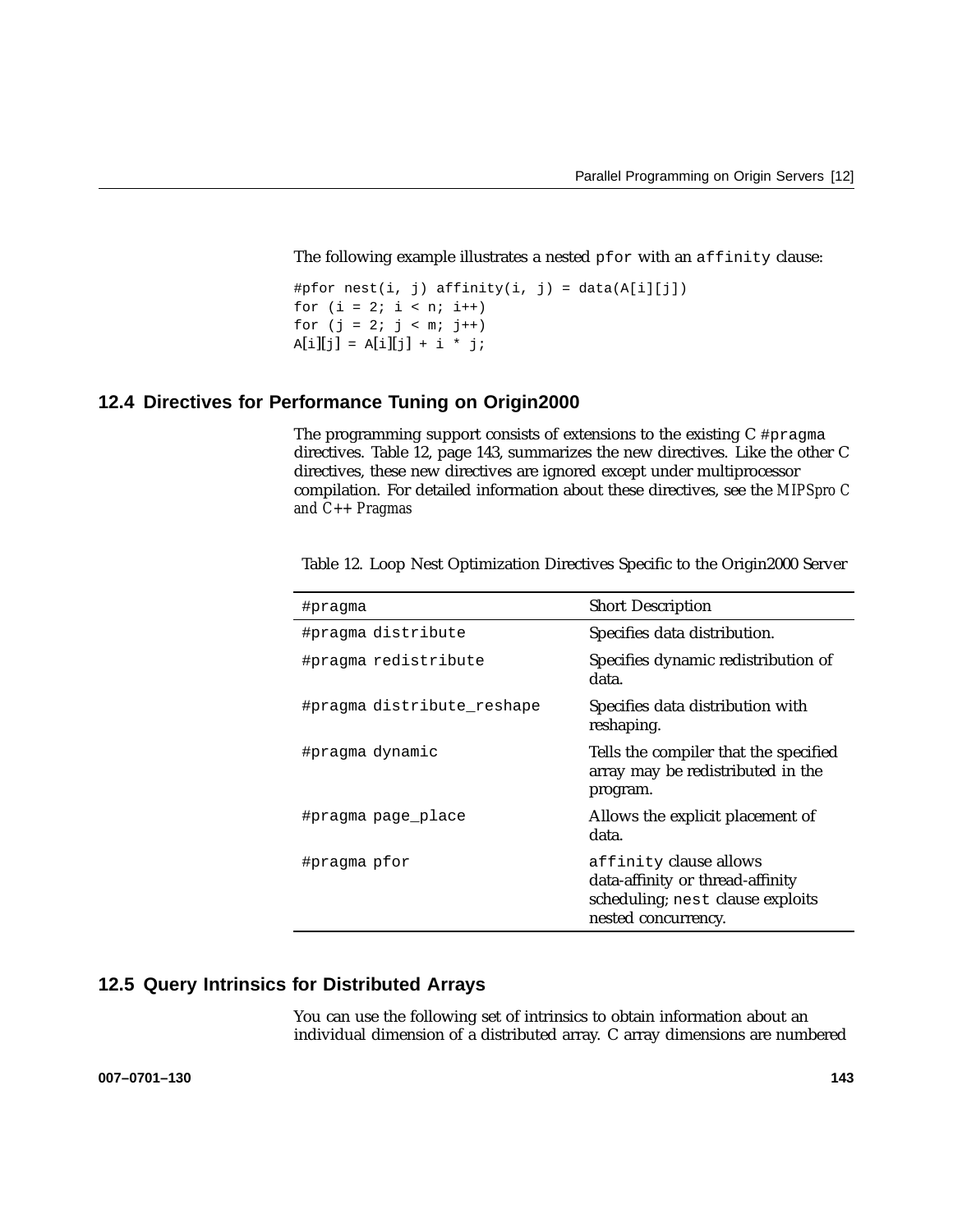starting at 0. All routines work with 64-bit integers as shown below, and return -1 in case of an error (except dsm\_this\_startingindex, where -1 may be a legal return value).

• dsm\_numthreads: Called with a distributed array and a dimension number, and returns the number of threads in that dimension:

extern long long dsm\_numthreads (void\* array, long long dim)

• dsm chunksize: Returns the chunk size (ignoring partial chunks) in the given dimension for each of block, cyclic(..), and star distributions:

extern long long dsm\_chunksize (void\* array, long long dim)

• dsm\_this\_chunksize: Returns the chunk size for the chunk containing the given index value for each of block, cyclic(..), and star. This value may be different from dsm\_chunksize due to edge effects that may lead to a partial chunk.

extern long long dsm\_this\_chunksize (void\* array, long long dim, long long index)

• dsm\_rem\_chunksize: Returns the remaining chunk size from index to the end of the current chunk, inclusive of each end point. Essentially it is the distance from index to the end of that contiguous block, inclusive.

extern long long dsm\_rem\_chunksize (void\* array, long long dim, long long index)

• dsm\_this\_startingindex: Returns the starting index value of the chunk containing the supplied index:

extern long long dsm\_this\_startingindex (void\* array, long long dim, long long index)

• dsm\_numchunks: Returns the number of chunks (including partial chunks) in given dim for each of block, cyclic(..), and star distributions:

extern long long dsm\_numchunks (void\* array, long long dim)

• dsm\_this\_threadnum: Returns the thread number for the chunk containing the given index value for each of block, cyclic(..), and star distributions:

extern long long dsm\_this\_threadnum(void\* array, long long dim, long long index)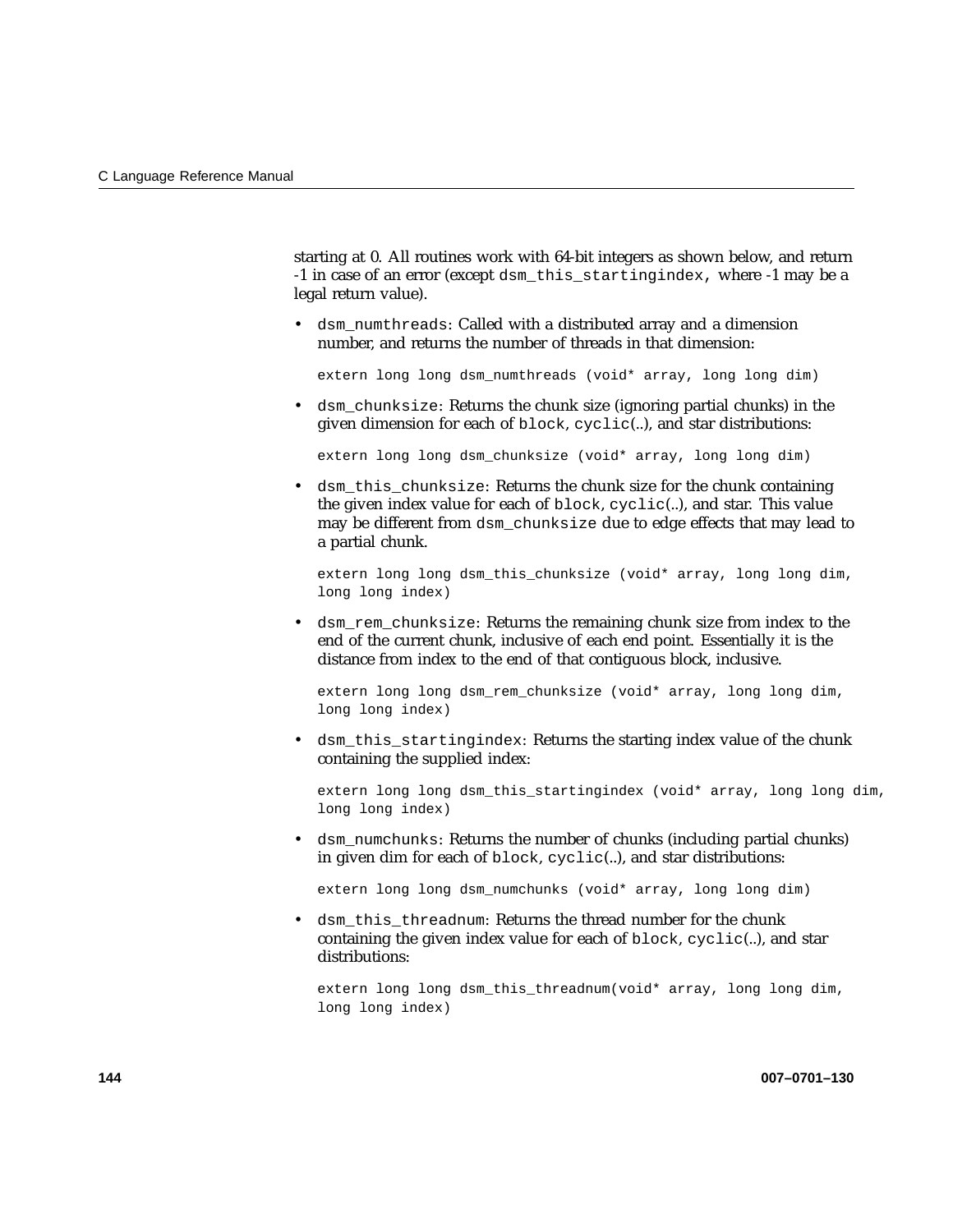• dsm\_distribution\_block, dsm\_distribution\_cyclic, and dsm\_distribution\_star: Boolean routines to query the distribution of a given dimension:

extern long long dsm\_distribution\_block (void\* array, long long dim) extern long long dsm\_distribution\_cyclic (void\* array, long long dim) extern long long dsm\_distribution\_star (void\* array, long long dim)

• dsm\_isreshaped: Boolean routine to query whether reshaped or not:

extern long long dsm\_isreshaped (void\* array)

• dsm\_isdistributed: Boolean routine to query whether distributed (regular or reshaped) or not:

extern long long dsm\_isdistributed (void\* array)

## **12.6 Optional Environment Variables and Compile-Time Options**

You can control various run-time features through the following optional environment variables and options. This section describes:

- Section 12.6.1, page 145
- Section 12.6.2, page 146

## **12.6.1 Multiprocessing Environment Variables**

Details about the following multiprocessing environment variables can be found on the pe\_environ(5) man page.

- \_DSM\_OFF
- \_DSM\_BARRIER
- \_DSM\_PPM
- \_DSM\_PLACEMENT
- \_DSM\_MIGRATION
- DSM\_MIGRATION\_LEVEL
- \_DSM\_WAIT
- \_DSM\_VERBOSE
- MP\_SIMPLE\_SCHED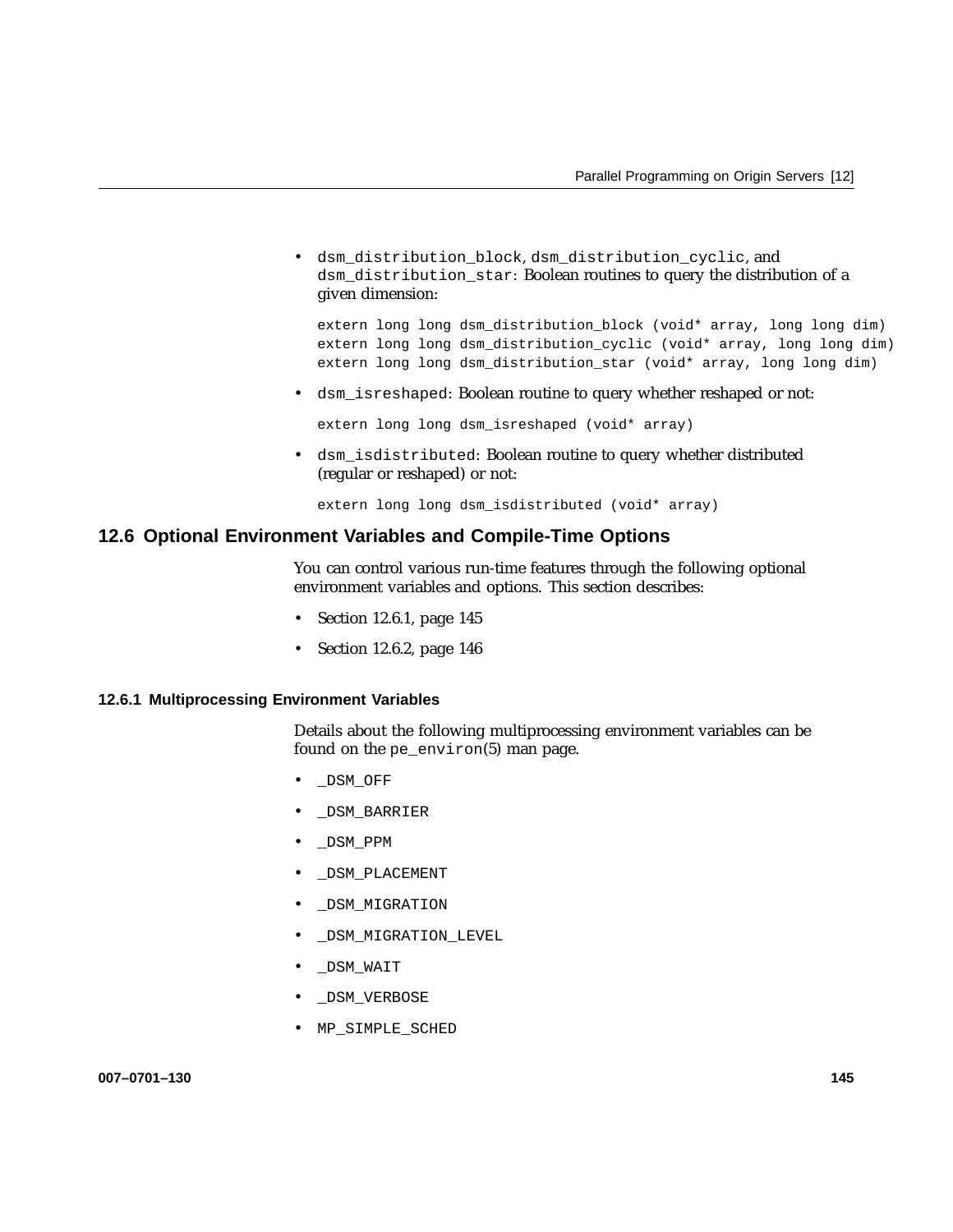- MP\_SUGNUMTHD
- PAGESIZE\_STACK, PAGESIZE\_DATA, and PAGESIZE\_TEXT

#### **12.6.2 Compile-Time Options**

Useful compile-time options include:

 $-MP:dsm = \{on, off\}$  (default on)

All the data-distribution and scheduling features described in this chapter are enabled by default under -mp compilation. To disable all the DSM-specific directives (for example, distribution and affinity scheduling), compile with -MP:dsm=off.

**Note:** Under -mp compilation, the compiler silently generates some book-keeping information under the directory rii\_files. This information is used to implement data distribution directives, as well as perform consistency checks of these directives across multiple source files. To disable the processing of the data distribution directives and not generate the rii\_files, compile with the -MP:dsm=off option.

 $-MP:clone={on, of f} (default on)$ 

The compiler automatically clones procedures that are called with reshaped arrays as parameters for the incoming distribution. However, if you have explicitly specified the distribution on all relevant formal parameters, then you can disable auto-cloning with -MP:clone=off. The consistency checking of the distribution between actual and formal parameters is **not** affected by this flag, and is always enabled.

-MP:check\_reshape={on, off} (default off)

Enables generation of the run-time consistency checks across procedure boundaries when passing reshaped arrays (or portions thereof) as parameters.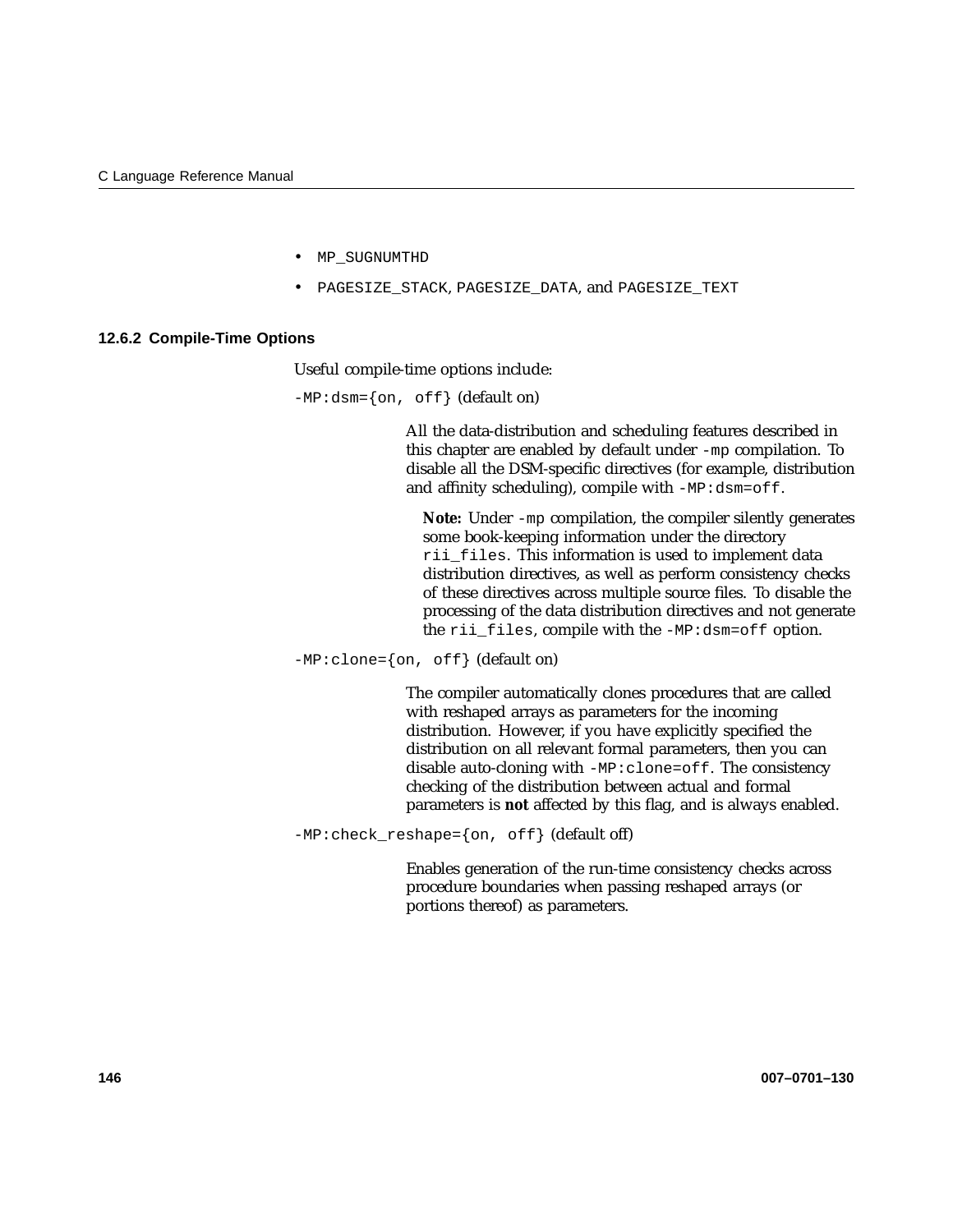# **12.7 Examples**

The examples in this section include the following:

- Section 12.7.1, page 147
- Section 12.7.2, page 148
- Section 12.7.3, page 149
- Section 12.7.4, page 150
- Section 12.7.5, page 151

... reduce row j by row i ...

#### **12.7.1 Distributing a Matrix**

The example below distributes sequentially the rows of a matrix. Such a distribution places data effectively only if the size of an individual row (*n*) exceeds that of a page.

```
double A[n][n];/* Distribute columns in cyclic fashion */
#pragma distribute A [cyclic(1)][*]
/* Perform Gaussian elimination across rows
The affinity clause distributes the loop iterations based
on the row distribution of A */
for (i = 0; i < n; i++)#pragma pfor affinity(j) = data(A[i][j])
for (j = i+1; j < n; j++)
```
If the rows are smaller than a page, then it may be beneficial to reshape the array. This is easily specified by changing the keyword from distribute to distribute\_reshape.

In addition to overcoming size constraints as shown above, the #pragma distribute reshape directive is useful when the desired distribution is contrary to the layout of the array. For instance, suppose you want to distribute the columns of a two-dimensional matrix. In the following example, the #pragma distribute\_reshape directive overcomes the storage layout constraints to provide the desired distribution: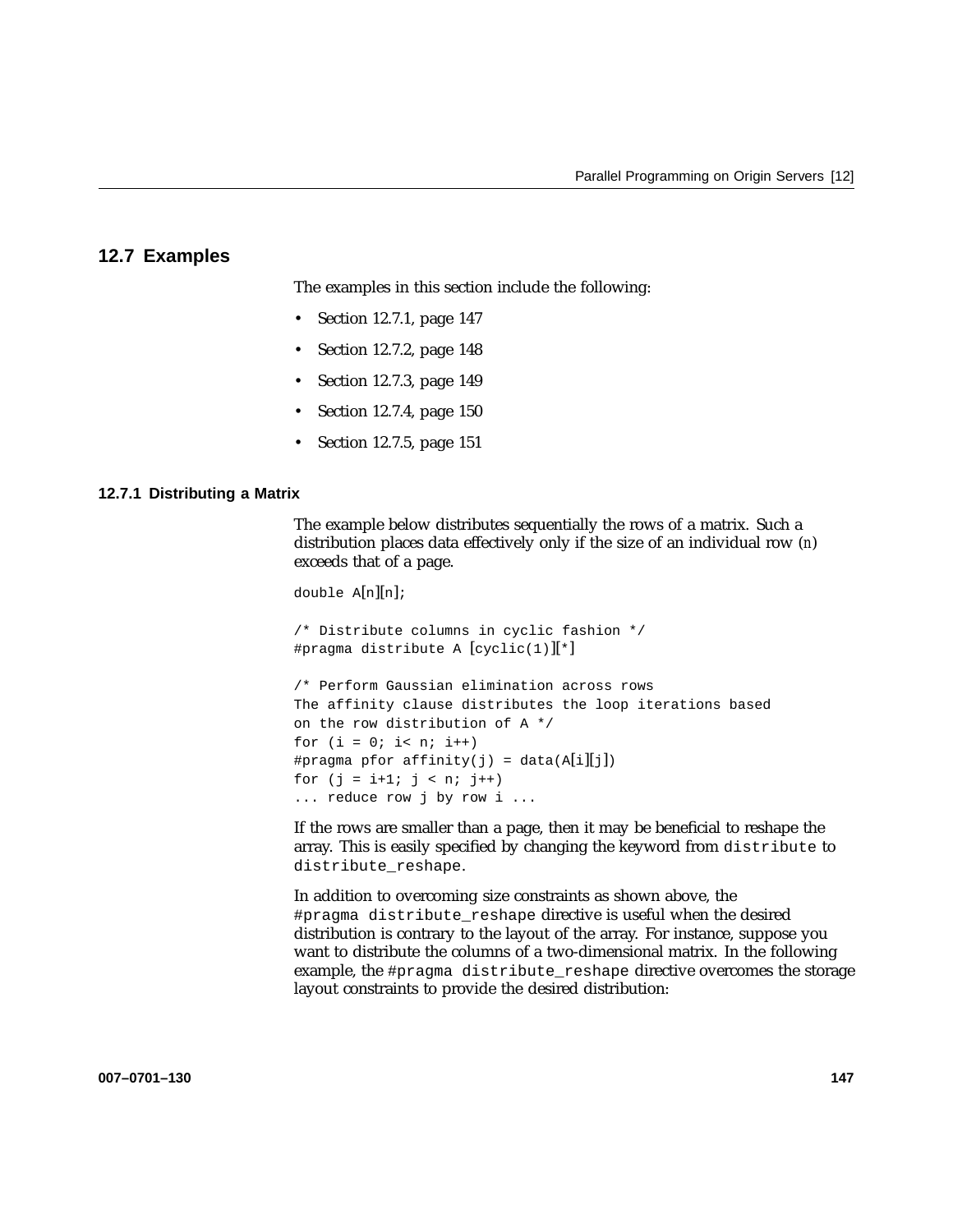double A[n][n];

```
/* Distribute columns in block fashion */
#pragma distribute reshape A [*][block]
```
double sum[n]; #pragma distribute sum[block]

```
/* Perform sum-reduction on the elements of each column */
#pragma pfor local(j) affinity(i) = data(A[j][i])
for (i = 0; i < n; i++)for (j = 0; j < n; j++)sum[i] = sum[i] + A[j][i];
```
## **12.7.2 Using Data Distribution and Data Affinity Scheduling**

This example demonstrates regular data distribution and data affinity. This example, run on a four-processor Origin2000 server, uses simple block scheduling. Processor 0 will calculate the results of the first 25,000 elements of *A*, processor 1 will calculate the second 25,000 elements of *A*, and so on. Arrays *B* and *C* are initialized using one processor; therefore, all of the memory pages are touched by the master processor (processor 0) and are placed in processor 0's local memory.

Using data distribution changes the placement of memory pages for arrays *A*, *B*, and *C* to match the data reference pattern. Thus, the code runs 33% faster on a four-processor Origin2000 than it would run using SMP directives without data distribution.

```
Without Data Distribution
double a[1000000], b[1000000];
double c[1000000];
int i;
#pragma parallel shared(a, b, c) local(i)
#pragma pfor
for (i = 0; i < 100000; i++)a[i] = b[i] + c[i];
```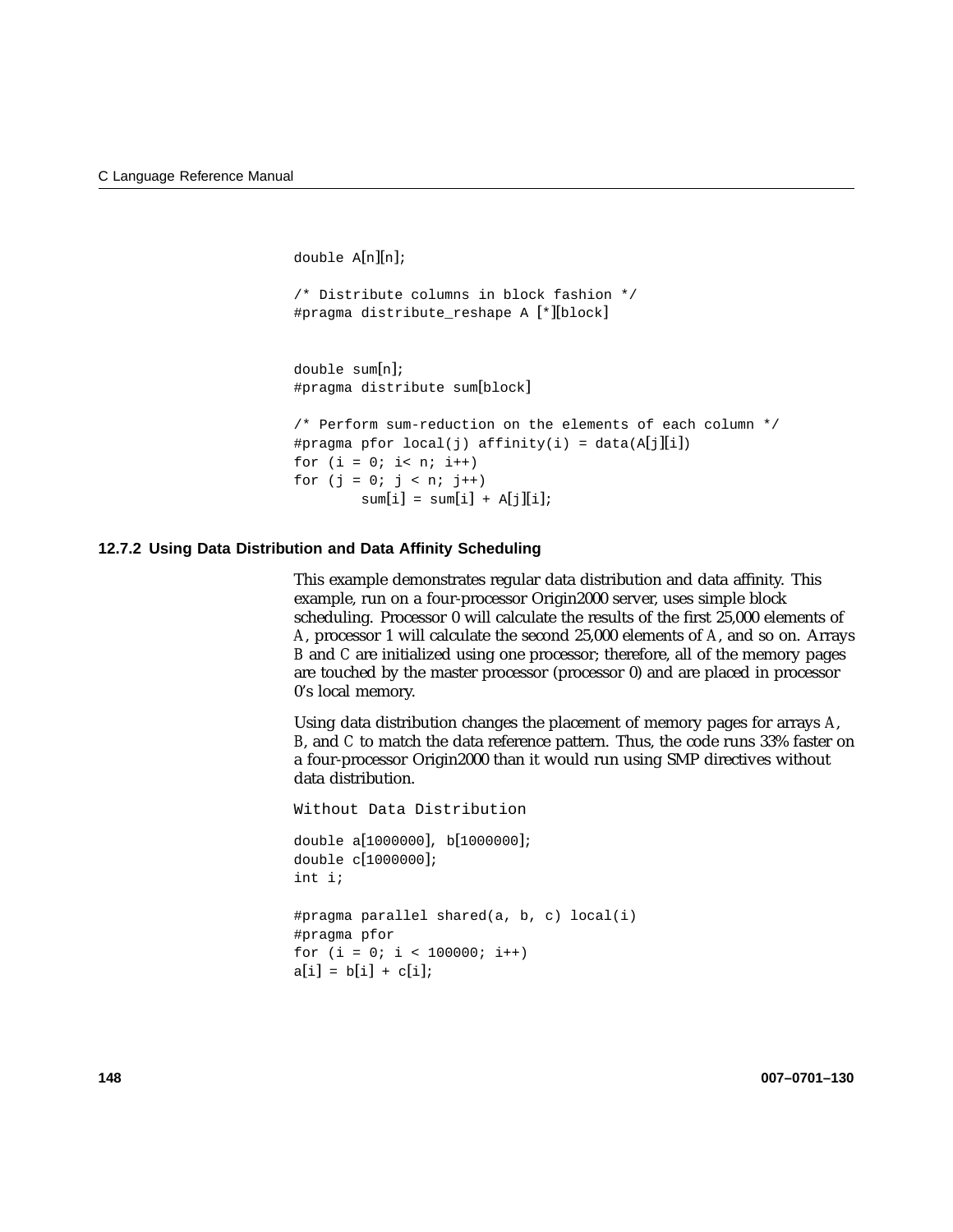```
With Data Distribution
double a[1000000], b[1000000];
double c[1000000];
int i;
#pragma distribute a[block], b[block], c[block]
#pragma parallel shared(a, b, c) local(i)
#pragma pfor affinity(i) = data(a[i])
for (i = 0; i < 100000; i++)a[i] = b[i] + c[i];
```
## **12.7.3 Parameter Passing**

A distributed array can be passed as a parameter to a subroutine that has a matching declaration on the formal parameter:

```
double A [m][n];
#pragma distribute_reshape A [block][*]
foo (m, n, A);
foo (int p, int q, double A[p][q]){
#pragma distribute_reshape A[block][*]
#pragma pfor affinity (i) = data (A[i][j])for (i = 0; i < p; i++)...
}
```
Because the array is reshaped, it is required that the #pragma distribute reshape directive in the caller and the callee match exactly. Furthermore, all calls to function  $f \circ \circ$  () must pass in an array with the exact same distribution.

If the array was only distributed (that is, not reshaped) in the above example, then the subroutine foo() can be called from different places with different incoming distributions. In this case, you can omit the distribution directive on the formal parameter, thereby ensuring that any data affinity within the loop is based on the distribution (at run time) of the incoming actual parameter.

```
double A[m][n], B[p][q];
double A [block][*];
double B [cyclic(1)][*];foo (m, n, A);
foo (p, q, B);
```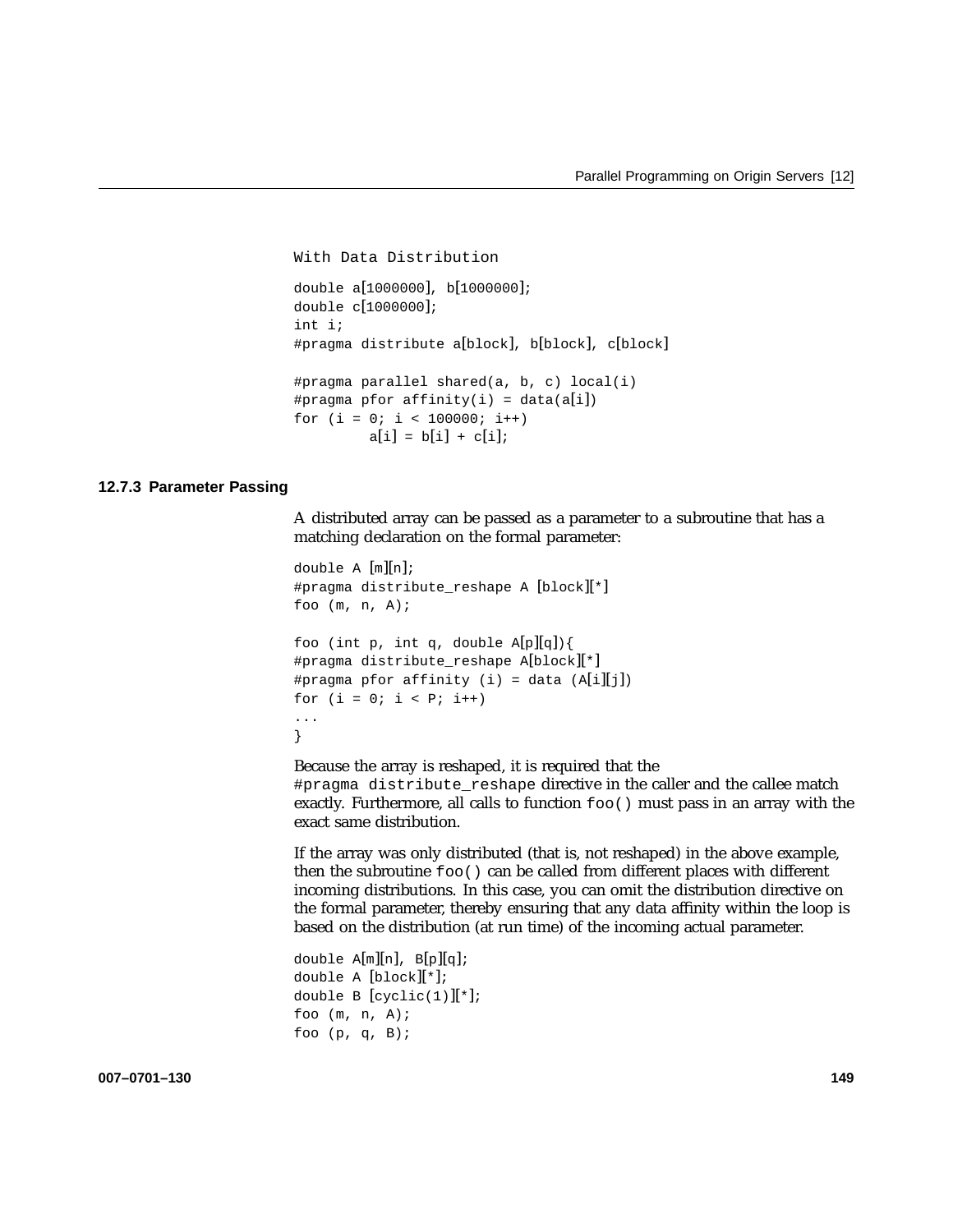...

```
foo (int s, int t, double X[s][t]) {
#pragma pfor affinity (i) = data (X[i+2][j])for (i = ...)}
```
### **12.7.4 Redistributed Arrays**

This example shows how an array is redistributed at run time:

```
bar(int n, double X[n][n]) {
...
#pragma redistribute X [*][cyclic(<expr>)]
...
}
foo() {
double LocalArray [1000][1000];
#pragma distribute LocalArray [*][block]
/* the call to bar() may redistribute LocalArray */
#pragma dynamic LocalArray
...
bar(1000, LocalArray);
/* The distribution for the following pfor */
is not known statically */
#pragma pfor affinity (i) = data (LocalArray[i][j])
...
}
```
The next example illustrates a situation where the #pragma dynamic directive can be optimized away. The main routine contains a local array *A* that is both distributed and dynamically redistributed. This array is passed as a parameter to foo() before being redistributed, and to bar() after being (possibly) redistributed. The incoming distribution for foo() is statically known; you can specify a #pragma distribute directive on the formal parameter, thereby obtaining more efficient static scheduling for the affinity  $pfor$ . The subroutine bar(), however, can be called with multiple distributions, requiring run-time scheduling of the affinity pfor.

```
main () {
double A[m][n];
#pragma distribute A [block][*]
#pragma dynamic A
```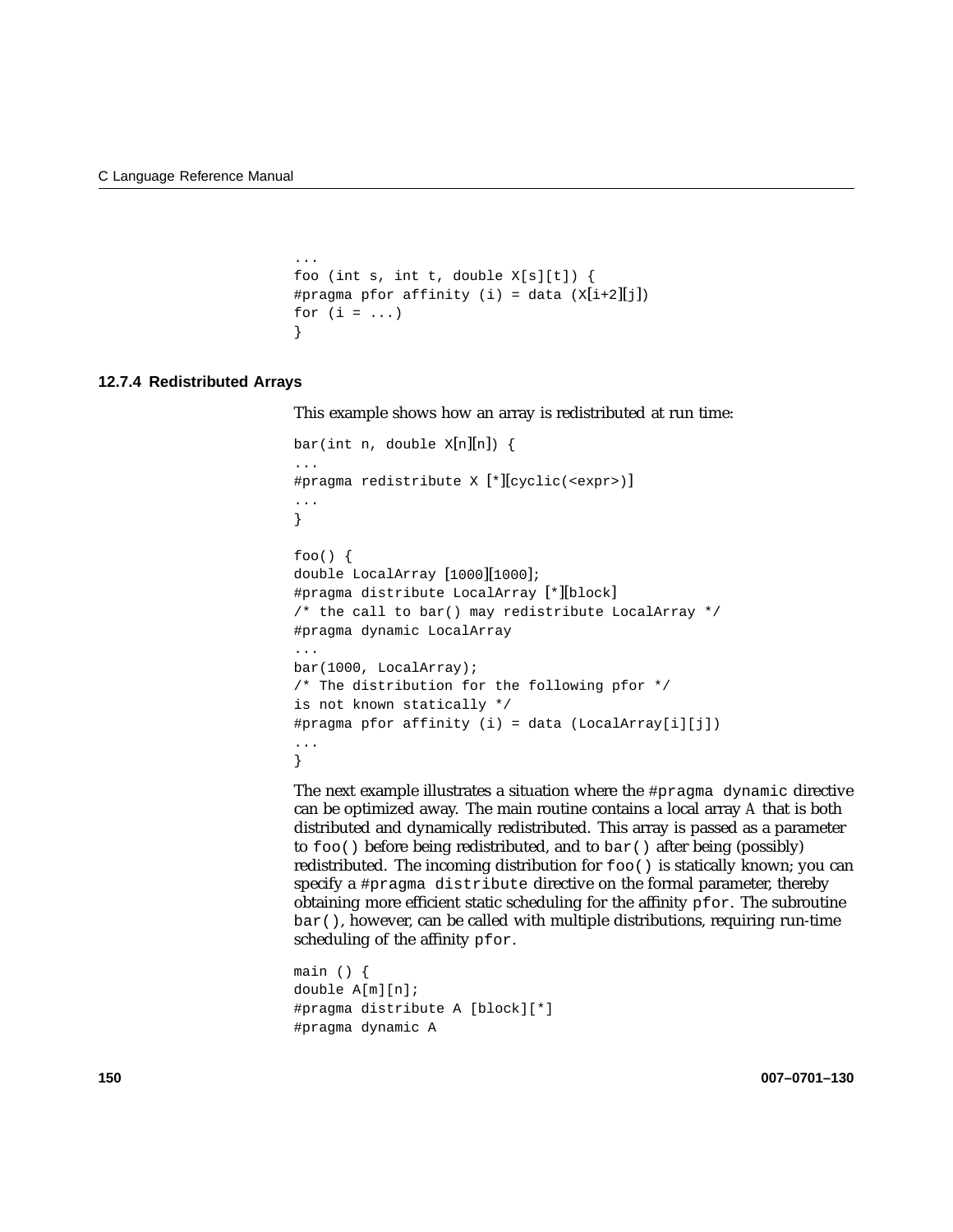```
foo (A);
if (...) {
#pragma redistribute A [cyclic(x)][*]
}
bar (A);
}
void foo (double A[m][n]) {
/* Incoming distribution is known to the user */
#pragma distribute A[block][*]
#pragma pfor affinity (i) = data (A[i][j])
     ...
}
void bar (double A[m][n]) {
/* Incoming distribution is not known statically */
#pragma dynamic A
#pragma pfor affinity (i) = data (A[i][j])
     ...
}
```
### **12.7.5 Irregular Distributions and Thread Affinity**

The example below consists of a large array that is conceptually partitioned into unequal portions, one for each processor. This array is indexed through an index array *idx*, which stores the starting index value and the size of each processor's portion.

```
double A[N];
/* idx ---> index array containing start index into A [idx[p][0]]
and size [idx[p][1]] for each processor */
int idx [P][2];
#pragma page_place A[idx[0][0], idx[0][1]*8, 0)
#pragma page_place A[idx[1][0], idx[1][1]*8, 1)
#pragma page_place A[idx[2][0], idx[2][1]*8, 2)
...
#pragma pfor affinity (i) = thread(i)
for (i = 0; i < p-1; i++)... process elements on processor i ...
     ... A[idx[i][0]] to A[idx[i][0]+idx[i][1]] ...
```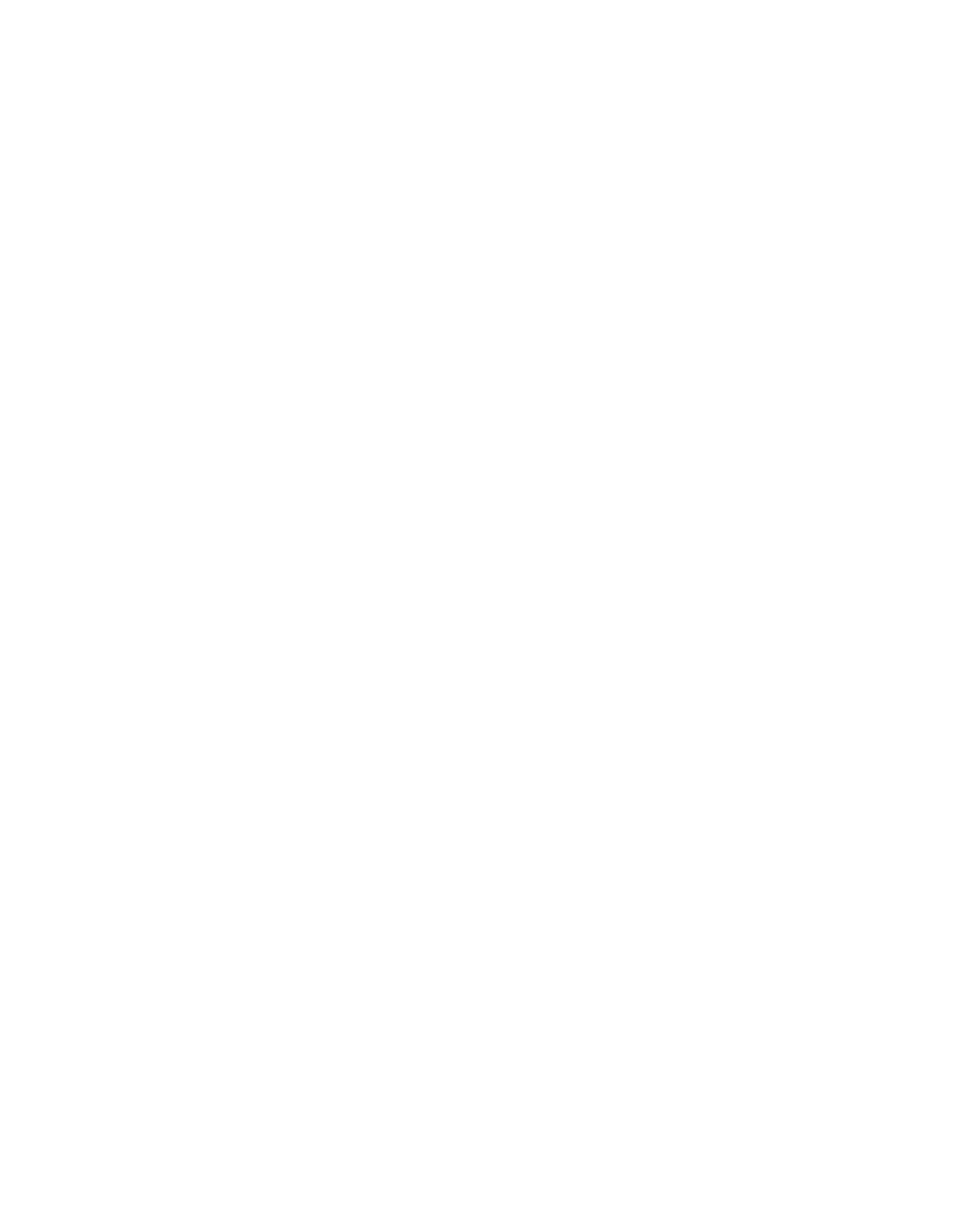**Note:** APO is licensed and sold separately from the MIPSpro C/C++ compilers. APO features in your code are ignored unless you are licensed for this product. For sales and licensing information, contact your sales representative.

The Auto-Parallelizing Option (APO) enables the MIPSpro C/C++ compilers to optimize parallel codes and enhances performance on multiprocessor systems. APO is controlled with command line options and source directives.

APO is integrated into the compiler; it is not a source-to-source preprocessor. Although run-time performance suffers slightly on single-processor systems, parallelized programs can be created and debugged with APO enabled.

*Parallelization* is the process of analyzing sequential programs for parallelism and restructuring them to run efficiently on multiprocessor systems. The goal is to minimize the overall computation time by distributing the computational workload among the available processors. Parallelization can be automatic or manual.

During *automatic parallelization*, the compiler analyzes and restructures the program with little or no intervention by you. With APO, the compiler automatically generates code that splits the processing of loops among multiple processors. An alternative is *manual parallelization*, in which you perform the parallelization using compiler directives and other programming techniques.

APO integrates automatic parallelization with other compiler optimizations, such as interprocedural analysis (IPA), optimizations for single processors, and loop nest optimization (LNO). In addition, run-time and compile-time performance is improved.

For details on using APO command line options and source directives, see the *MIPSpro C and C++ Pragmas* manual.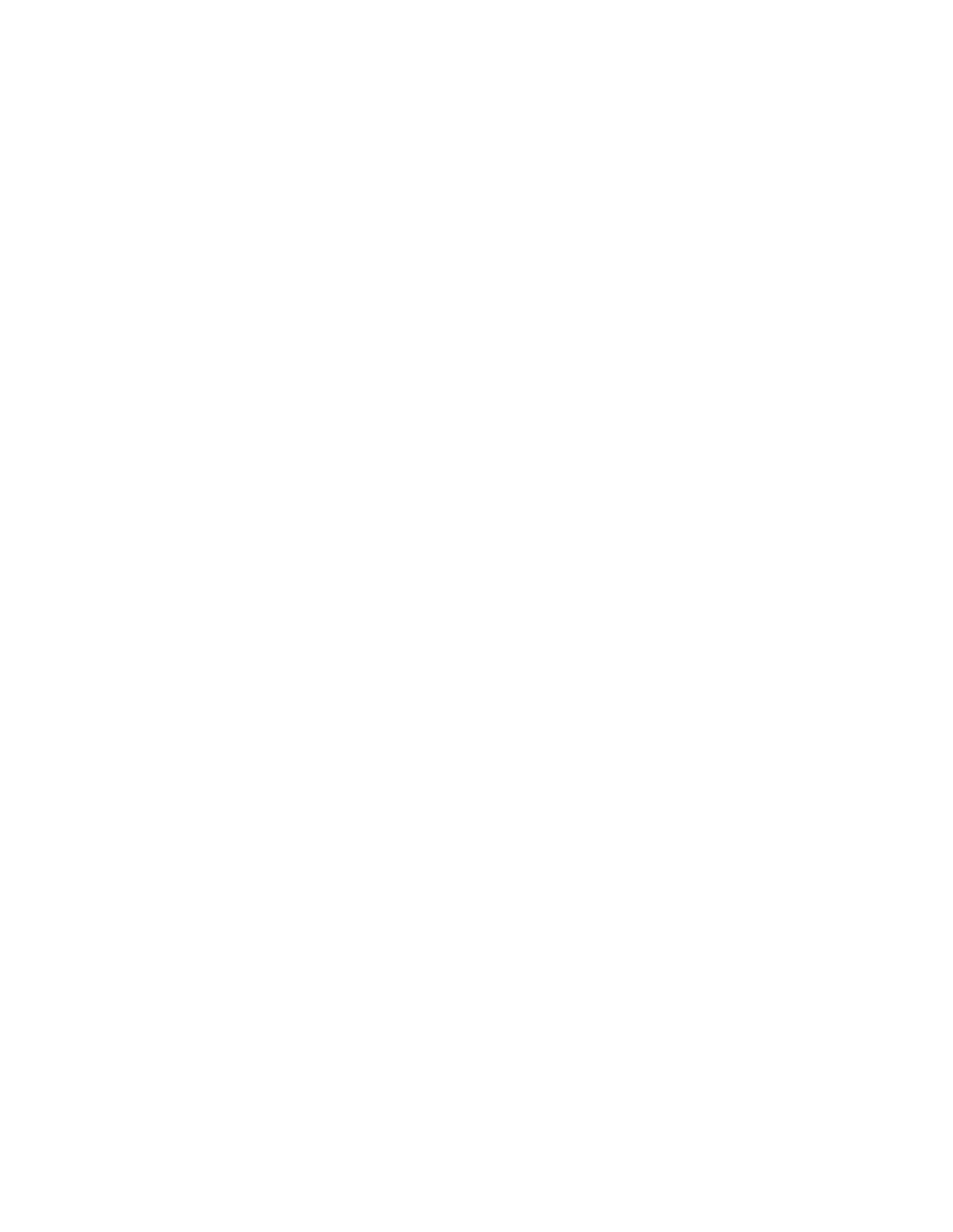The sections in this appendix describe implementation-defined behavior. Each section is keyed to the ANSI C Standard (ANSI X3.159-1989), Appendix F, and each point is keyed to the section number of the ANSI C Standard. The bold lines, usually marked with bullets, are items from Appendix F of the ANSI C Standard. Text following the italic lines describes the Silicon Graphics implementation.

# **A.1 Translation (F.3.1)**

• **Whether each nonempty sequence of white-space characters other than newline is retained or replaced by one space character (2.1.1.2).**

A nonempty sequence of white-space characters (other than newline) is retained.

• **How a diagnostic is identified (2.1.1.3).**

Successful compilations are silent. Diagnostics are, in general, emitted to standard error. Diagnostic messages have the general pattern of **file-name,line-number:severity(number): message** in -n32 and -64 modes. Diagnostics have a slightly different pattern in -o32 mode. Also, the range of numbers in -o32 mode is disjointed from the range in -n32 and -64 modes.

For example, typical messages from the ANSI C compiler front end in -n32 and -64 mode look like this:

"t4.c'', line 4: error(1020):identifier "x'' is undefined "t4.c'', line 5: warning(1551):variable "y'' is used before its value is set

Messages can also be issued by other internal compiler passes.

• **Classes of diagnostic messages, their return codes and control over them.**

Three classes of messages exist: warning, error, and remark. Warning messages include the notation "warning" (which can be capitalized), and allow the compilation to continue (return code 0). Error messages cause the compilation to fail (return code 1).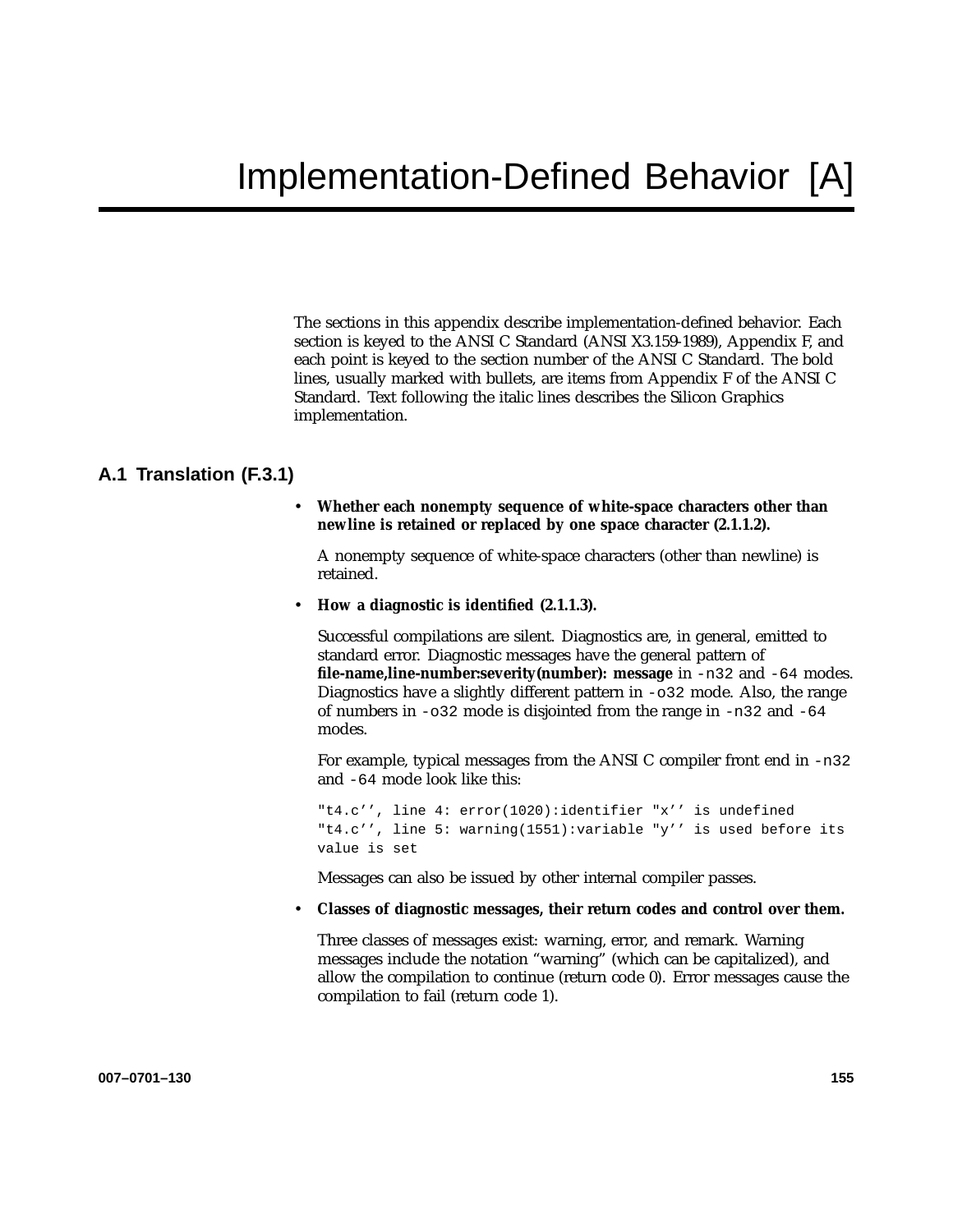Remark messages appear in -n32 and -64 modes only. Typically, remarks are issued only if the -fullwarn option appears on the command line. More control is available with the -diag warning, -diag remark, and -diag error options. (See the cc reference page for more information.)

Warning messages from the compiler front end have a unique diagnostic number. You can suppress these messages individually by putting the number in the numberlist of a -woff *numberlist* switch to the cc command. *numberlist* is a comma-separated list of warning numbers and ranges of warning numbers. For example, to suppress the warning message in the previous example, enter

-woff 1551

To suppress warning messages numbered 1642, 1643, 1644, and 1759, enter

-woff 1642-1644,1759

## **A.2 Environment (F.3.2)**

#### • **Support of freestanding environments.**

No support is provided for a freestanding environment.

• **The semantics of the arguments to main (2.1.2.2.1).**

main is defined to have the two required parameters *argc* and *argv*. A third parameter, *envp*, is provided as an extension. That is, main would have the equivalent of the following prototype:

int main(int argc, char \*argv[], char \*envp[])

The parameters have the following semantics:

- *argc* is the number of arguments on the command line.
- *argv*[0..*argc*-1] are pointers to the command-line arguments (strings).
- *argv*[0] is the program name, as it appeared on the command line.
- *argv*[*argc*] is a null pointer.
- envp is an array of pointers to strings of the form *NAME=value*, where *NAME* is the name of an environment variable and *value* is its value. The array is terminated by a null pointer.
- **What constitutes an interactive device (2.1.2.3).**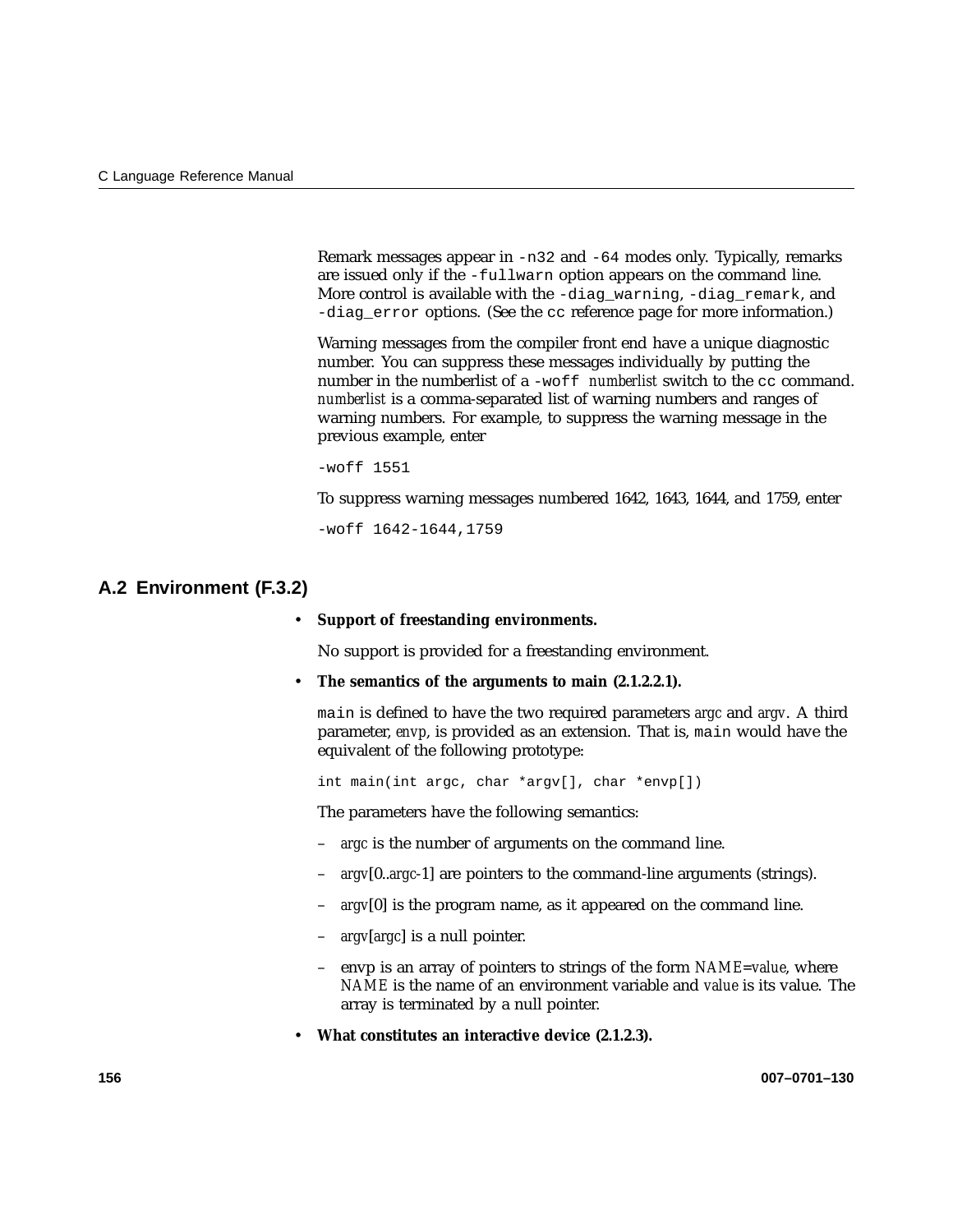Asynchronous terminals, including windows, are interactive devices and are, by default, line buffered. In addition, the standard error device, stderr, is unbuffered by default.

## **A.3 Identifiers (F.3.3)**

• **The number of significant initial characters (beyond 31) in an identifier without external linkage (3.1.2).**

All characters are significant.

• **The number of significant initial characters (beyond 6) in an identifier with external linkage (3.1.2).**

All characters are significant.

• **Whether case distinctions are significant in an identifier with external linkage (3.1.2).**

Case distinctions are always significant.

## **A.4 Characters (F.3.4)**

• **The members of the source and execution character sets, except as explicitly specified in the standard (2.2.1).**

Only the mandated characters are present. The source character set includes all printable ASCII characters, hexadecimal 0x20 through 0x7e, and 0x7 through 0xc (the standard escape sequences).

• **The values to which the standard escape sequences are translated (2.2.2).**

The escape sequences are translated as specified for standard ASCII:  $\a$  =  $0x7$ ,  $b = 0x8$ ,  $f = 0xc$ ,  $n = 0xa$ ,  $r = 0xd$ ,  $t = 0x9$ ,  $v=0xb$ 

• **The shift states used for the encoding of multibyte characters (2.2.1.2).**

The multibyte character set is identical to the source and execution character sets. There are no shift states.

• **The number of bits in a character in the execution character set (2.2.4.2.1).**

There are eight bits per character.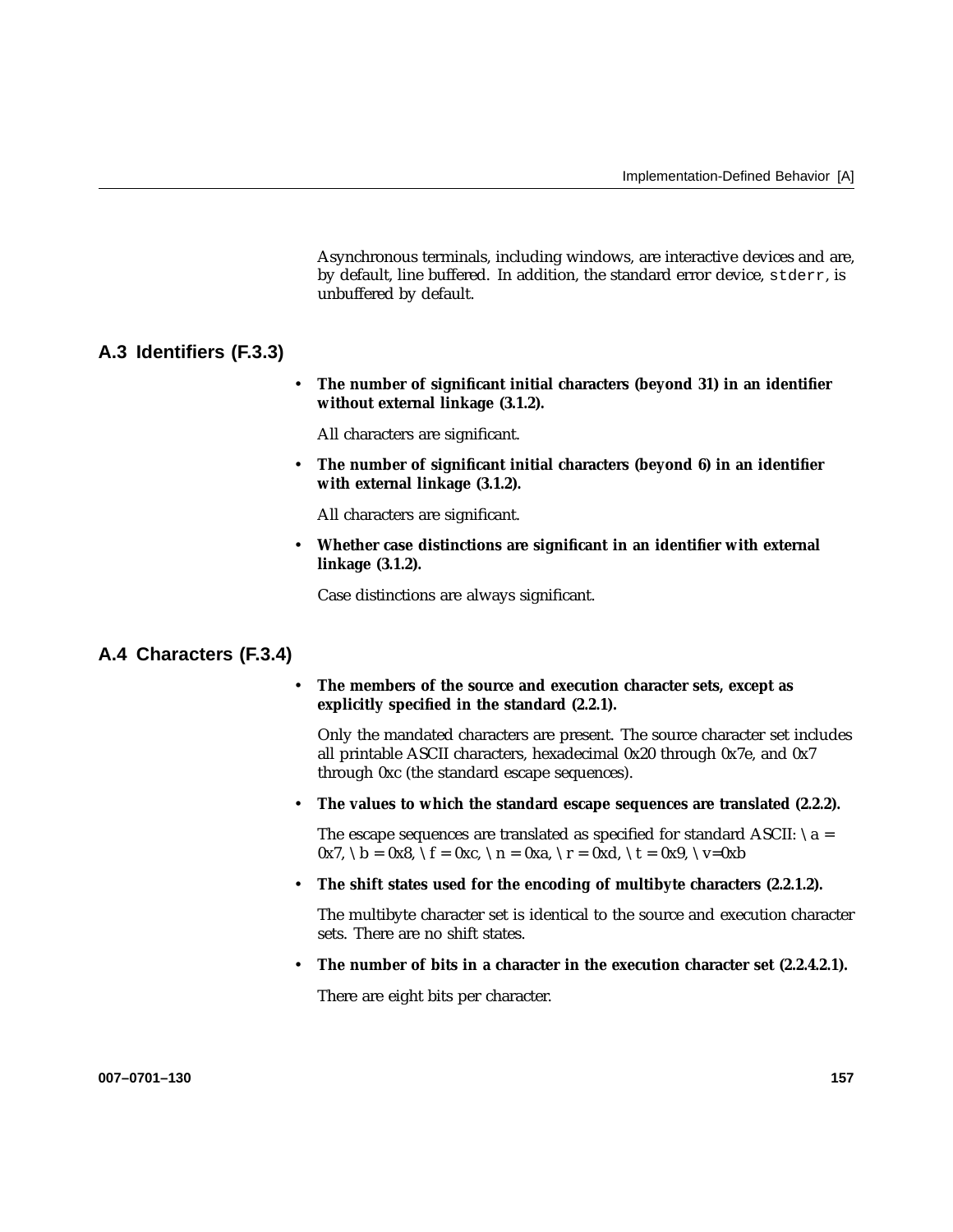• **The mapping of members of the source character set (in character constants and string literals) to members of the execution character set (3.1.3.4).**

The mapping is the identity mapping.

• **The value of an integer character constant that contains a character or escape sequence not represented in the basic execution character set or in the extended character set for a wide character constant (3.1.3.4).**

With the exception of newline (0xa), backslash ( $\langle \cdot \rangle$ ), and 0xff (end-of-file), eight-bit values appearing in an integer character constant are placed in the resultant integer in the same fashion as are characters that are members of the execution character set (see below). A backslash, newline, or 0xff can be placed in a character constant by preceding it with a backslash (that is, "escaping" it).

• **The value of an integer character constant that contains more than one character or a wide character constant that contains more than one multibyte character (3.1.3.4).**

You can assign up to four characters to an int using a character constant, as the following example illustrates:

```
int t = 'a'; /* integer value 0x61 */
int t2 = 'ab'; /* integer value 0x6162 */
int t4 = 'abcd'; /* integer value 0x61626364 */
int t4 = 'abcde'; /* error: too many characters for *//* character constant */
```
The encoding of multiple characters in an integer consists of the assignment of the corresponding character values of the *n*characters in the constant to the least-significant *n* bytes of the integer, filling any unused bytes with zeros. The most significant byte assigned contains the value of the lexically first character in the constant.

Because the multibyte character set is identical to the source and execution character sets, the above discussion applies to the assignment of more than one multibyte character to a wide character constant.

## • **The current locale used to convert multibyte characters into corresponding wide character (codes) for a wide character constant (3.1.3.4).**

The mapping is the identity mapping to the standard ASCII character set. The C locale is used.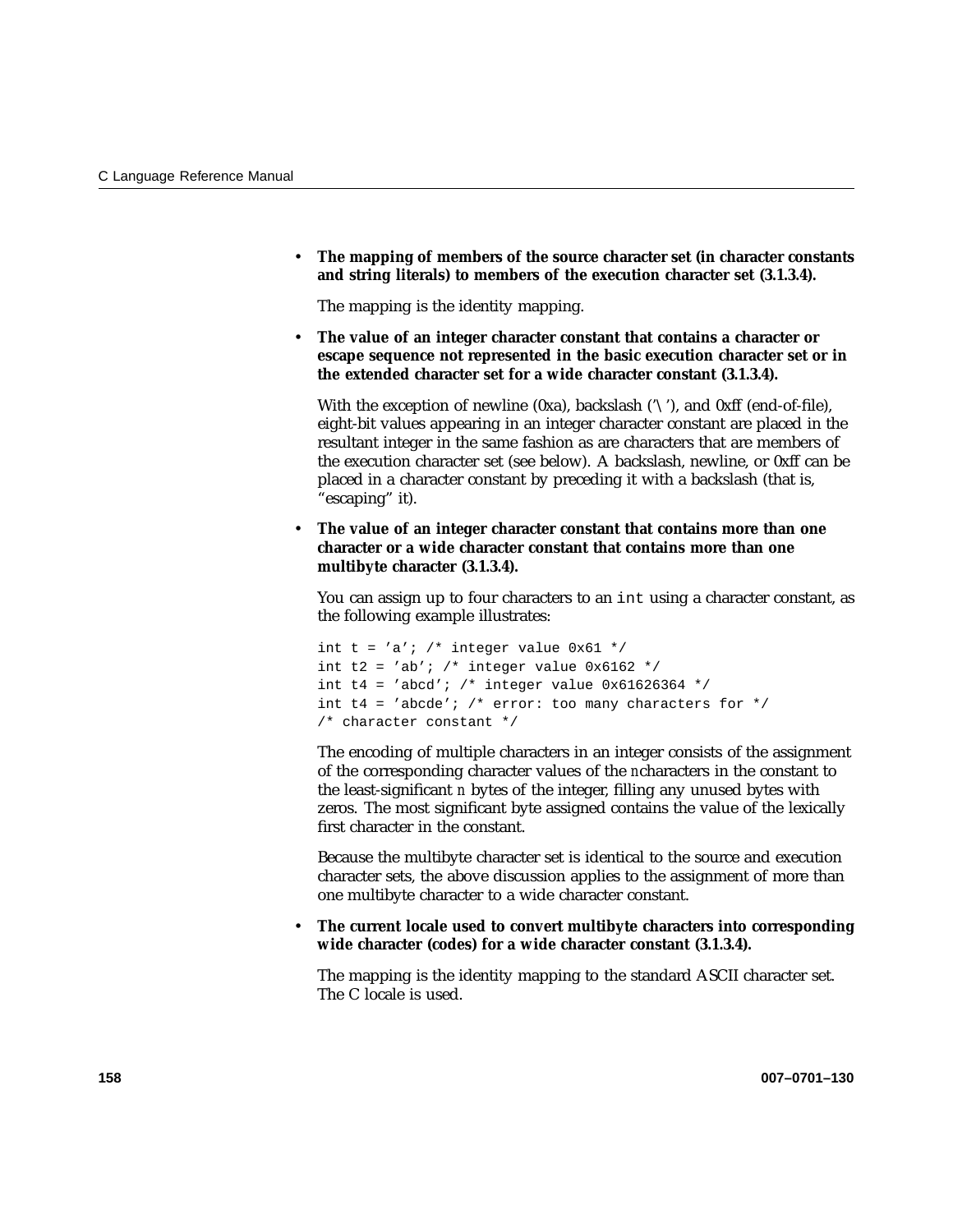### • **Whether a "plain" char has the same range of values as signed char or unsigned char.**

Plain char is the same as unsigned char by default. Use the -signed option to cc to switch the range to be that of signed char.

# **A.5 Integers (F.3.5)**

## • **The representations and sets of values of the various types of integers (3.1.2.5).**

Integers are two's complement binary. Table 13, page 159, lists the sizes and ranges of the various types of integer. The use of long long results in a warning in -ansi and -ansiposix modes.

In -o32 and -n32 mode implementations, to take full advantage of the support for 64-bit integral values in -ansi and -ansiposix modes, you can define the macro \_LONGLONG on the cc command line when using the types \_\_uint64\_t, \_\_int64\_t, or library routines that are prototyped in terms of these types.

| <b>Type</b>           | Range: Low                                                                    | High                                                                    | Size (bits) |
|-----------------------|-------------------------------------------------------------------------------|-------------------------------------------------------------------------|-------------|
| signed char           | $-128$                                                                        | 127                                                                     | 8           |
| char, unsigned char   | 0                                                                             | 255                                                                     | 8           |
| short, signed short   | $-32768$                                                                      | 32767                                                                   | 16          |
| unsigned short int    | 0                                                                             | 65535                                                                   | 16          |
| int, signed int       | $-2147483648$                                                                 | 2147483647                                                              | 32          |
| unsigned int          | 0                                                                             | 4294967295                                                              | 32          |
| long, signed long int | $-2147483648$ (-32 and -n32<br>modes)<br>$-9223372036854775808$ (-64<br>mode) | 2147483647 (-32 and -n32<br>modes)<br>9223372036854775807 (-64<br>mode) | 32<br>64    |

Table 13. Integer Types and Ranges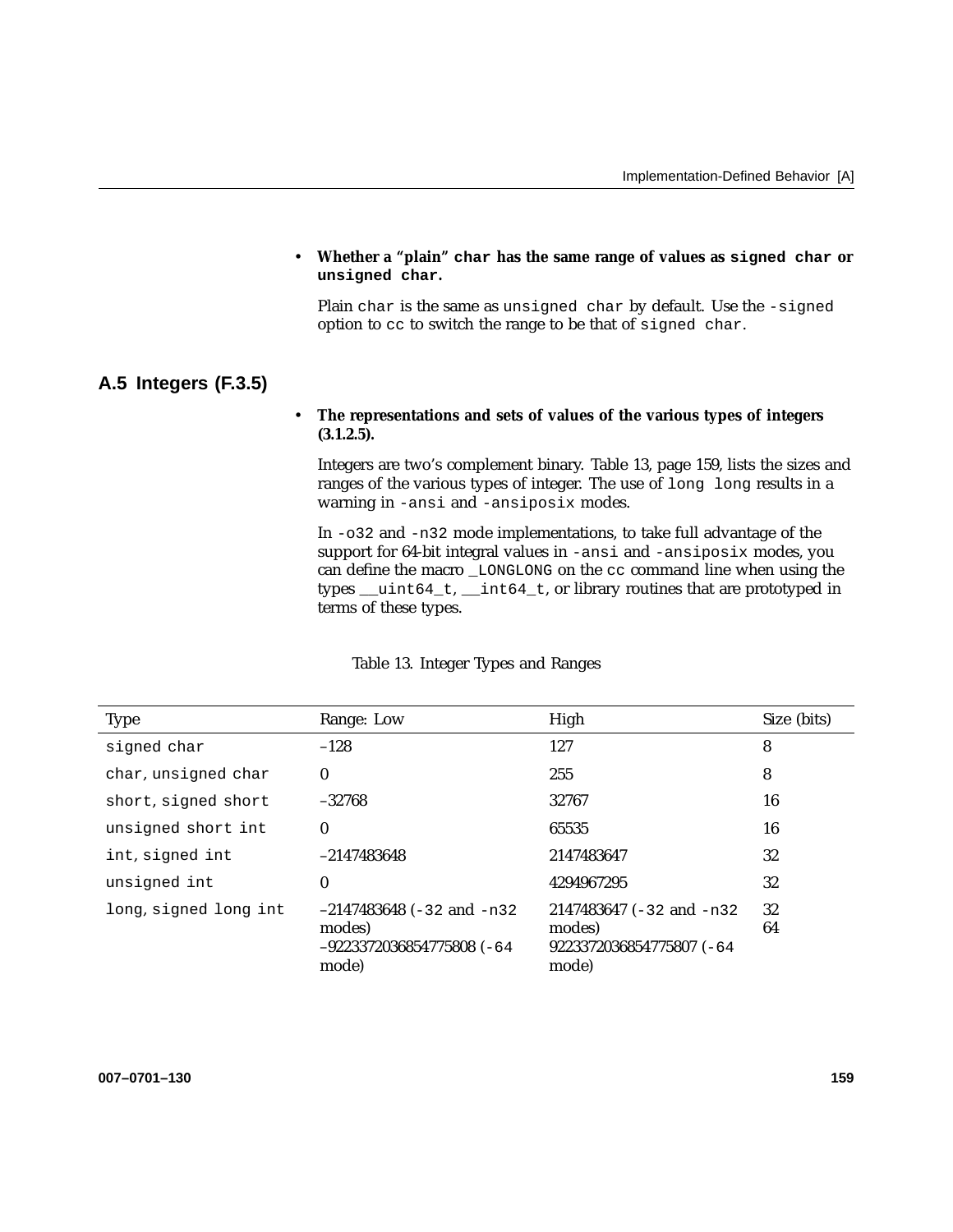| Type                                                               | Range: Low                                                                                                                                                                                                | High                                                                         | Size (bits) |
|--------------------------------------------------------------------|-----------------------------------------------------------------------------------------------------------------------------------------------------------------------------------------------------------|------------------------------------------------------------------------------|-------------|
| unsigned long int                                                  | $\bf{0}$                                                                                                                                                                                                  | 4294967295 $(-32$ and $-n32$<br>modes)<br>18446744073709551615 (-64<br>mode) | 32<br>64    |
| long long signed long<br>long int                                  | -9223372036854775808                                                                                                                                                                                      | 9223372036854775807                                                          | 64          |
| unsigned long long int                                             | $\bf{0}$                                                                                                                                                                                                  | 18446744073709551615                                                         | 64          |
|                                                                    | The result of converting an integer to a shorter signed integer, or the<br>result of converting an unsigned integer to a signed integer of equal<br>length, if the value cannot be represented (3.2.1.2). |                                                                              |             |
|                                                                    | The least significant $n$ bits ( $n$ being the length of the result integer) of the<br>source are copied to the result.                                                                                   |                                                                              |             |
|                                                                    | The results of bitwise operations on signed integers (3.3).                                                                                                                                               |                                                                              |             |
|                                                                    | With the exception of right-shift of a negative signed integer (defined<br>below), operations on signed and unsigned integers produce the same<br>bitwise results.                                        |                                                                              |             |
|                                                                    | The sign of the remainder on integer division (3.3.5).                                                                                                                                                    |                                                                              |             |
|                                                                    | The sign of the remainder is that of the numerator.                                                                                                                                                       |                                                                              |             |
|                                                                    | The result of a right shift of a negative-valued signed integral type (3.3.7).                                                                                                                            |                                                                              |             |
| The sign bit is propagated, so the result value is still negative. |                                                                                                                                                                                                           |                                                                              |             |
| A.6 Floating Point (F.3.6)                                         |                                                                                                                                                                                                           |                                                                              |             |
|                                                                    | The representations and sets of values of the various types of<br>floating-point numbers (3.1.2.5).                                                                                                       |                                                                              |             |
|                                                                    | The representation is IEEE:                                                                                                                                                                               |                                                                              |             |
|                                                                    | Single (for float values)                                                                                                                                                                                 |                                                                              |             |
|                                                                    |                                                                                                                                                                                                           | Double (for double values and for long double values in -032 mode)           |             |
|                                                                    |                                                                                                                                                                                                           | Quad precision (for long double values in $-n32$ and $-64$ mode).            |             |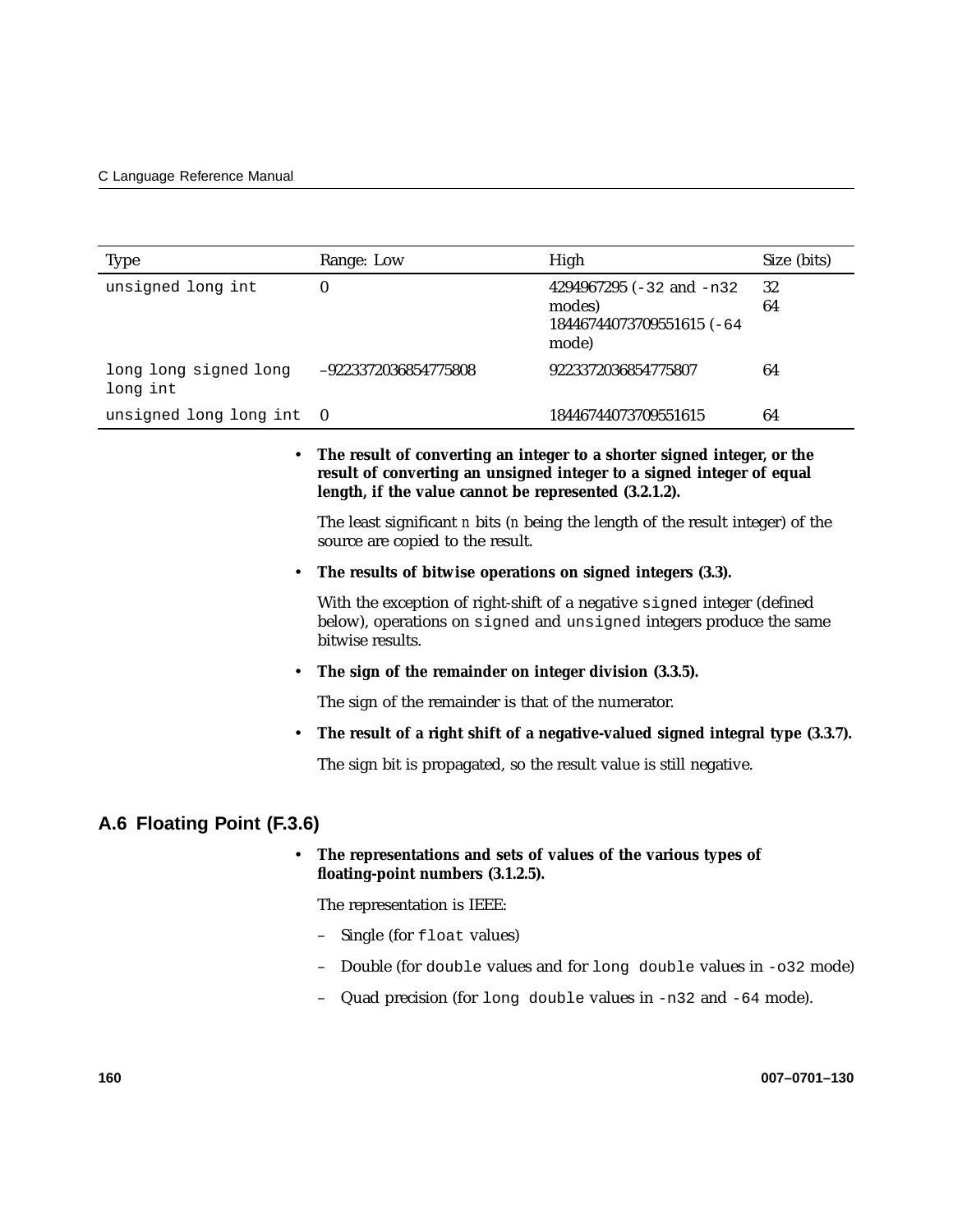See ANSI/IEEE Standard 754-1985 and IEEE Standard for Binary Floating-Point Arithmetic. Table 14, page 161, lists ranges of floating point types.

| Type        | Range: Min | Max             | Size (Bits)                        |
|-------------|------------|-----------------|------------------------------------|
| float       | 1.1755e-38 | $3.4028e + 38$  | 32                                 |
| double      | 2.225e-308 | $1.7977e + 308$ | 64                                 |
| long double | 2.225e-308 | $1.7977e + 308$ | 128 ( $-n32$ and $-64$ )<br>modes) |

Table 14. Ranges of floating point Types

• **The type of rounding or truncation used when representing a floating-point constant which is within its range.**

Per IEEE, the rounding is round-to-nearest (IEEE Standard 754, sections 4.1 and 5.5). If the two values are equally near, then the one with the least significant bit zero is chosen.

• **The direction of truncation when an integral number is converted to a floating-point number that cannot exactly represent the original value (3.2.1.3).**

Conversion of an integral type to a float type, if the integral value is too large to be exactly represented, gives the next higher value.

• **The direction of truncation or rounding when a floating-point number is converted to a narrower floating-point number.**

Per IEEE, the rounding is round-to-nearest (IEEE Standard 754, Section 4.1 and 5.5). If the two values are equally near, then the one with the least significant bit zero is chosen.

# **A.7 Arrays and Pointers (F.3.7)**

• **The type of integer required to hold the maximum size of an array— that is, the type of the sizeof operator, size\_t(3.3.3.4, 4.1.1).**

An unsigned long holds the maximum array size.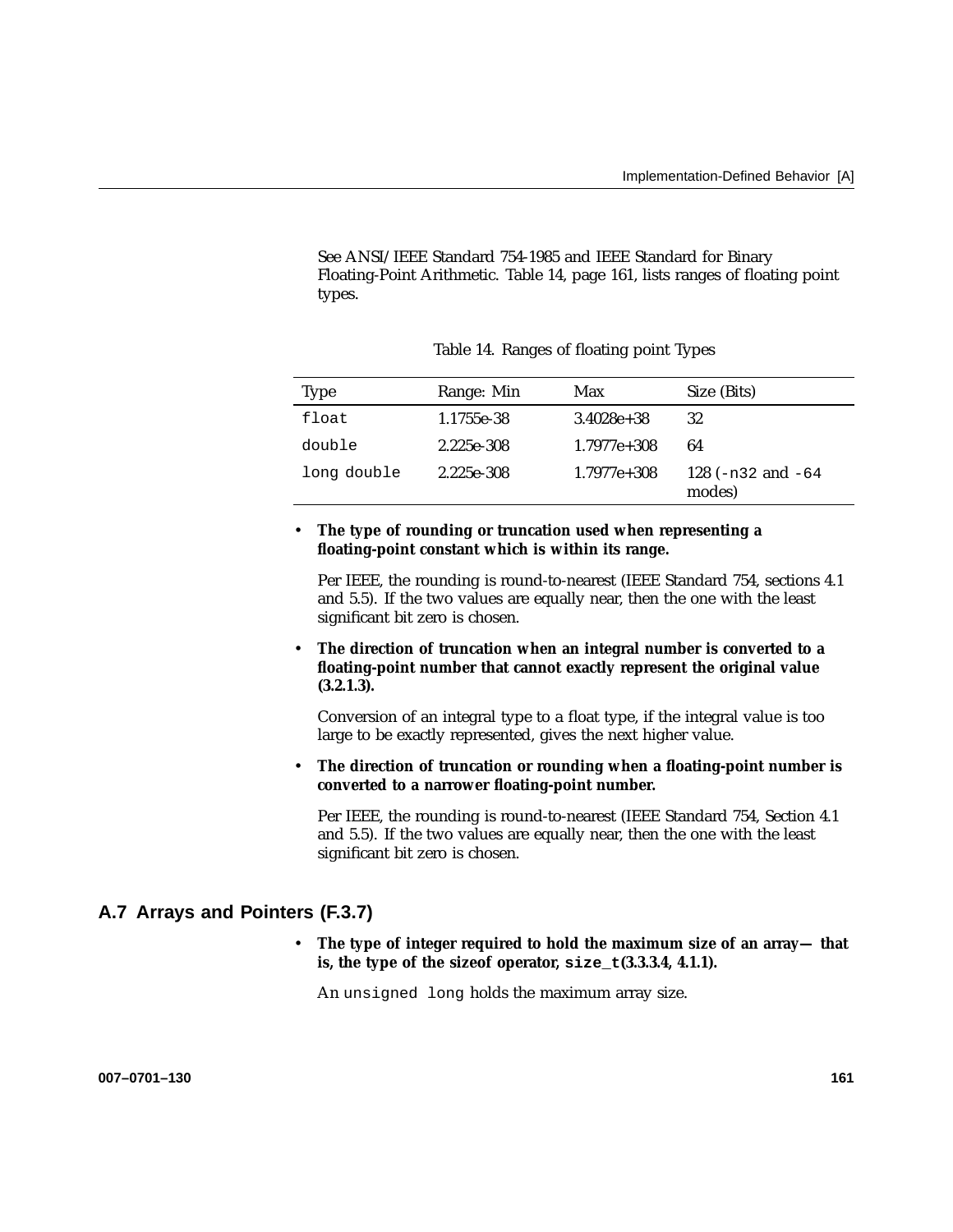• **The size of integer required for a pointer to be converted to an integer type (3.3.4).**

long ints are large enough to hold pointers in -n32 and -o32 mode. Both are 32 bits wide.

long ints are large enough to hold pointers in -64 mode. Both are 64 bits wide.

• **The result of casting a pointer to an integer or vice versa (3.3.4).**

The result is bitwise exact provided the integer type is large enough to hold a pointer.

• **The type of integer required to hold the difference between two pointers to elements of the same array, ptrdiff\_t (3.3.6, 4.1.1).**

An int is large enough to hold the difference between two pointers to elements of the same array in -o32 and -n32 modes.

A long int is large enough to hold the difference between two pointers to elements of the same array in  $-n32$ ,  $-032$ , and  $-64$  modes.

# **A.8 Registers (F.3.8)**

### • **The extent to which objects can actually be placed in registers by use of the register storage-class specifier (3.5.1).**

The compilation system can use up to eight of the register storage-class specifiers for nonoptimized code in -32 mode, and it ignores register specifiers for formal parameters. Use of register specifiers is not recommended.

The register storage-class specifier is always ignored and the compilation system makes its own decision about what should be in registers for optimized code (-O2 and above).

# **A.9 Structures, Unions, Enumerations, and Bitfields (F.3.9)**

# • **What is the result if a member of a union object is accessed using a member of a different type (3.3.2.3).**

The bits of the accessed member are interpreted according to the type used to access the member. For integral types, the N bits of the type are simply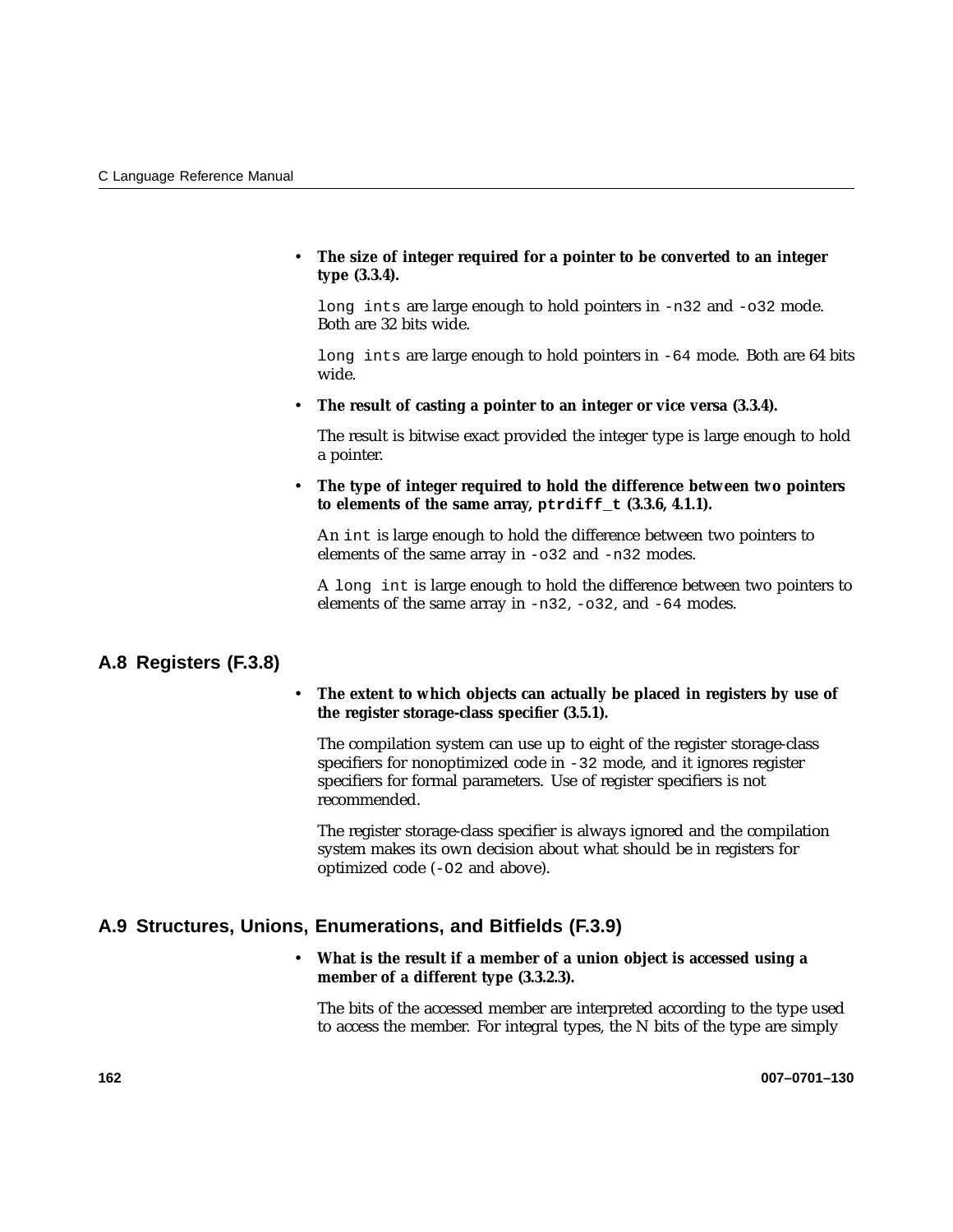accessed. For floating types, the access might cause a trap if the bits are not a legal floating point value. For pointer types, the  $32$  bits (64 bits if in  $-64$ mode) of the pointer are picked up. The usability of the pointer depends on whether it points to a valid object or function, and whether it is used appropriately. For example, a pointer whose least-significant bit is set can point to a character, but not to an integer.

#### • **The padding and alignment of members of structures (3.5.2.1).**

This should present no problem unless binary data written by one implementation are read by another.

Members of structures are on the same boundaries as the base data type alignments anywhere else. A word is 32 bits and is aligned on an address, which is a multiple of 4. unsigned and signed versions of a basic type use identical alignment. Type alignments are given in Table 15, page 163, .

| <b>Type</b> | Alignment                                                                   |
|-------------|-----------------------------------------------------------------------------|
| long double | Double- word boundary (-32 mode)<br>Quad-word boundary (-n32 and -64 modes) |
| double      | Double-word boundary                                                        |
| float       | Word boundary                                                               |
| long long   | Double-word boundary                                                        |
| long        | Word boundary $(-n32$ and $-32$ modes)<br>double-word boundary (-64 mode)   |
| int         | Word boundary                                                               |
| pointer     | Word boundary                                                               |
| short       | Half-word boundary                                                          |
| char        | Byte boundary                                                               |

Table 15. Alignment of Structure Members

• **Whether a "plain" int bit-field is treated as a signed int bit-field or as an unsigned int bit-field (3.5.2.1).**

A "plain" int bit-field is treated as a signed int bit-field.

• **The order of allocation of bitfields within a unit (3.5.2.1).**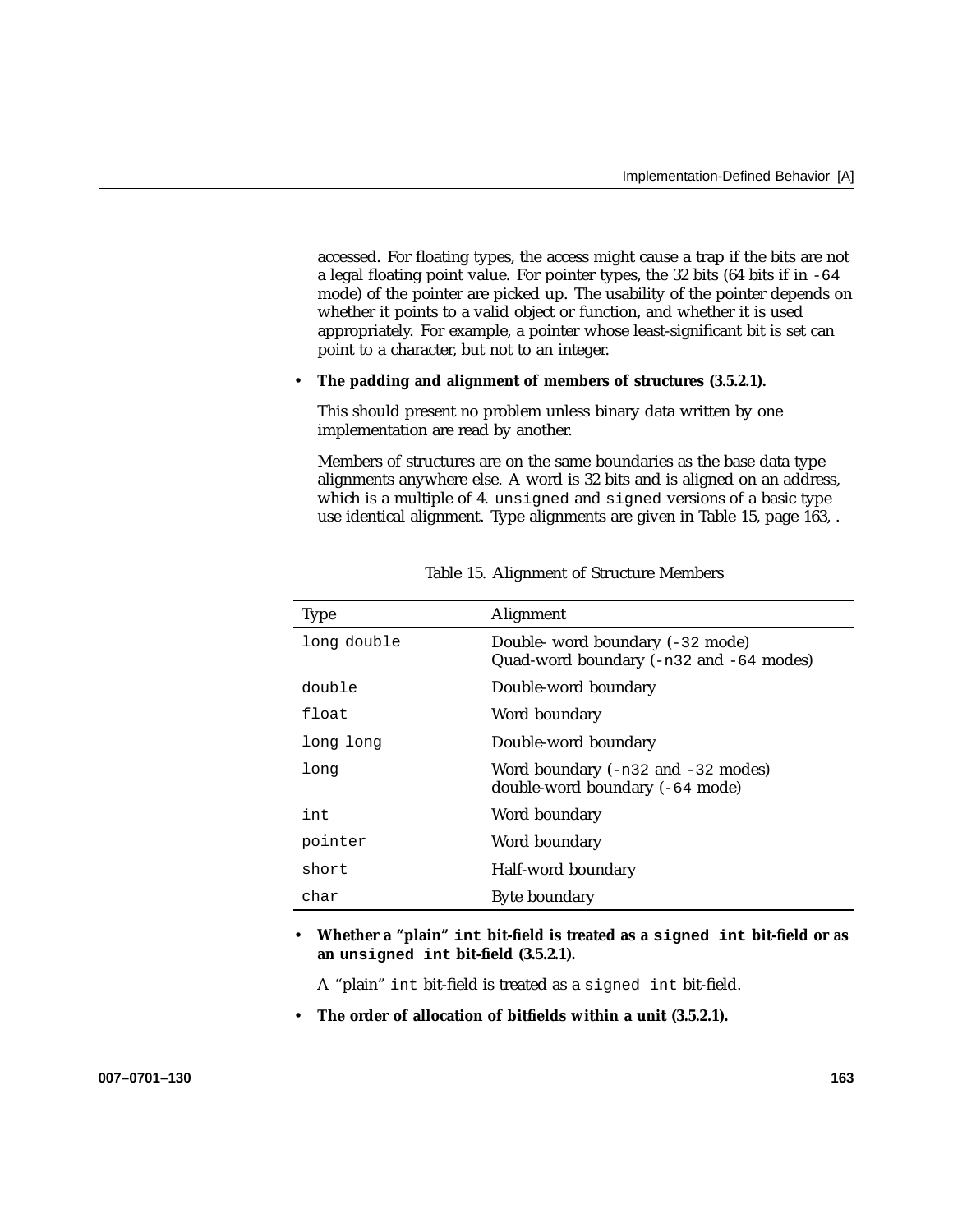Bits in a bitfield are allocated with the most-significant bit first within a unit.

• **Whether a bitfield can straddle a storage-unit boundary (3.5.2.1).**

Bitfields cannot straddle storage unit boundaries (relative to the beginning of the struct or union), where a storage unit can be of size 8, 16, 32, or 64 bits.

• **The integer type chosen to represent the values of an enumeration type (3.5.2.2).**

The int type is always used.

**Note:** long or long long enumerations are not supported.

# **A.10 Qualifiers (F.3.10)**

## • **What constitutes an access to an object that has volatile-qualified type (3.5.3).**

Objects of volatile-qualified type are accessed only as specified by the abstract semantics, and as would be expected on a RISC architecture, no complex instructions exist (for example, read-modify-write). Volatile objects appearing on the left side of an assignment expression are accessed once for the write. If the assignment is not simple, an additional read access is performed. Volatile objects appearing in other contexts are accessed once per instance. Incrementation and decrementation require both a read and a write access.

Volatile objects that are memory-mapped are accessed only as specified. If such an object is of size char, for example, adjacent bytes are not accessed. If the object is a bitfield, a read may access the entire storage unit containing the field. A write of an unaligned field necessitates a read and write of the storage unit that contains it.

# **A.11 Declarators (F.3.11)**

# • **The maximum number of declarators that can modify an arithmetic, structure, or union type (3.5.4).**

There is no limit.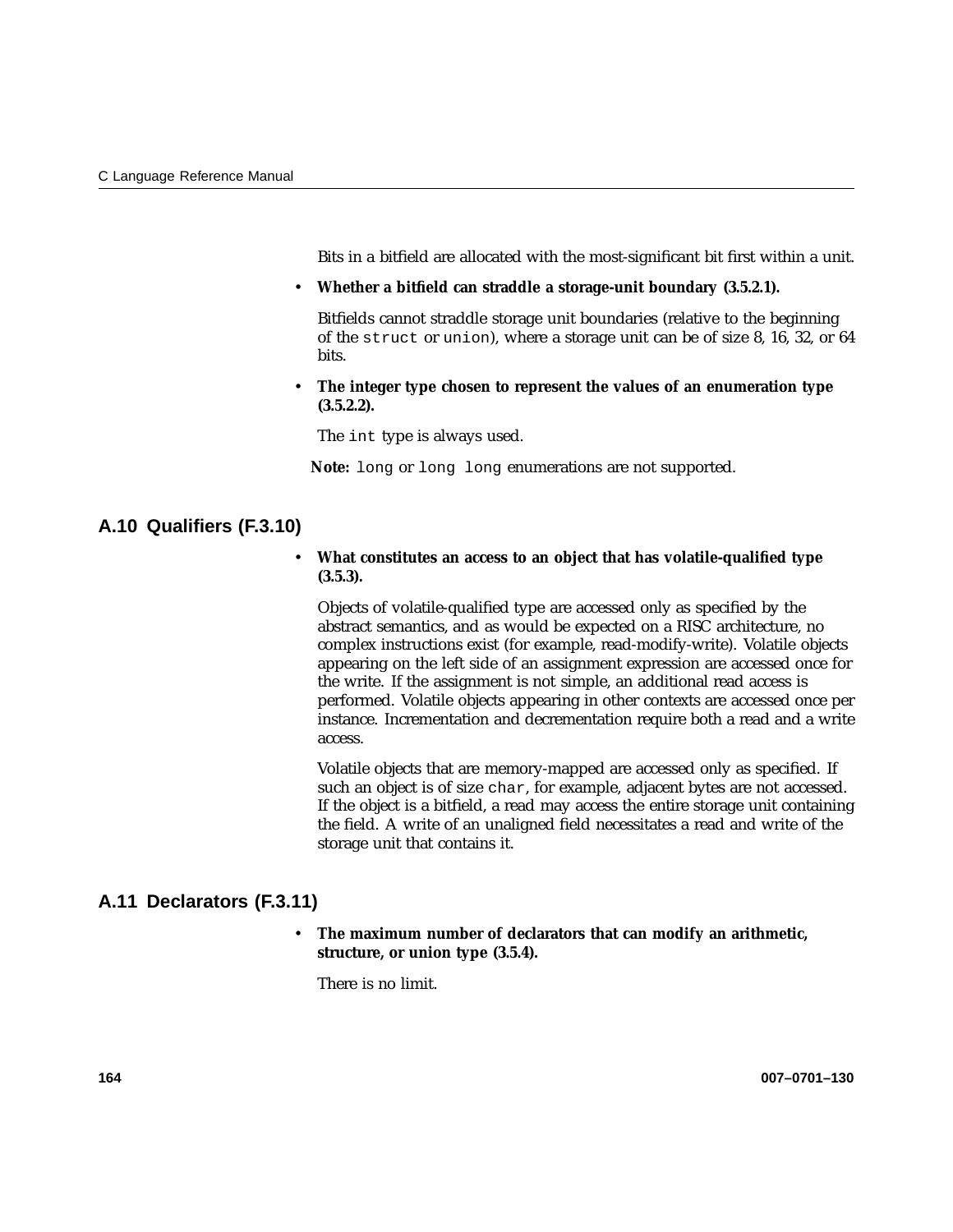# **A.12 Statements (F.3.12)**

• **The maximum number of case values in a switch statement (3.6.4.2).**

There is no limit.

# **A.13 Preprocessing Directives (F.3.13)**

• **Whether the value of a single-character character constant in a constant expression that controls conditional inclusion matches the value of the same character constant in the execution character set. Whether such a character constant can have a negative value (3.8.1).**

The preprocessing and execution phases use exactly the same meanings for character constants.

A single-character character constant is always positive.

#### • **The method for locating includable source files (3.8.2).**

For filenames surrounded by  $\langle \rangle$ , the includable source files are searched for in /usr/include.

The default search list includes /usr/include. You can change this list with various compiler options. See the  $cc(1)$  reference page and the  $-I$  and -nostdinc options.

• **The support of quoted names for includable source files (3.8.2).**

Quoted names are supported for includable source files. For filenames surrounded by '''', the includable source files are searched for in the directory of the current include file, then in /usr/include.

The default search list includes  $/usr/include$ . You can change this list with various compiler options. See the  $cc(1)$  reference page and the  $-I$  and -nostdinc options.

### • **The mapping of source file character sequences (3.8.2).**

The mapping is the identity mapping.

• **The behavior on each recognized #pragma directive.**

See *MIPSpro C and C++ Pragmas* on the Silicon Graphics Tech Pubs Library (http://techpubs.sgi.com/library) for details on all supported #pragma directives.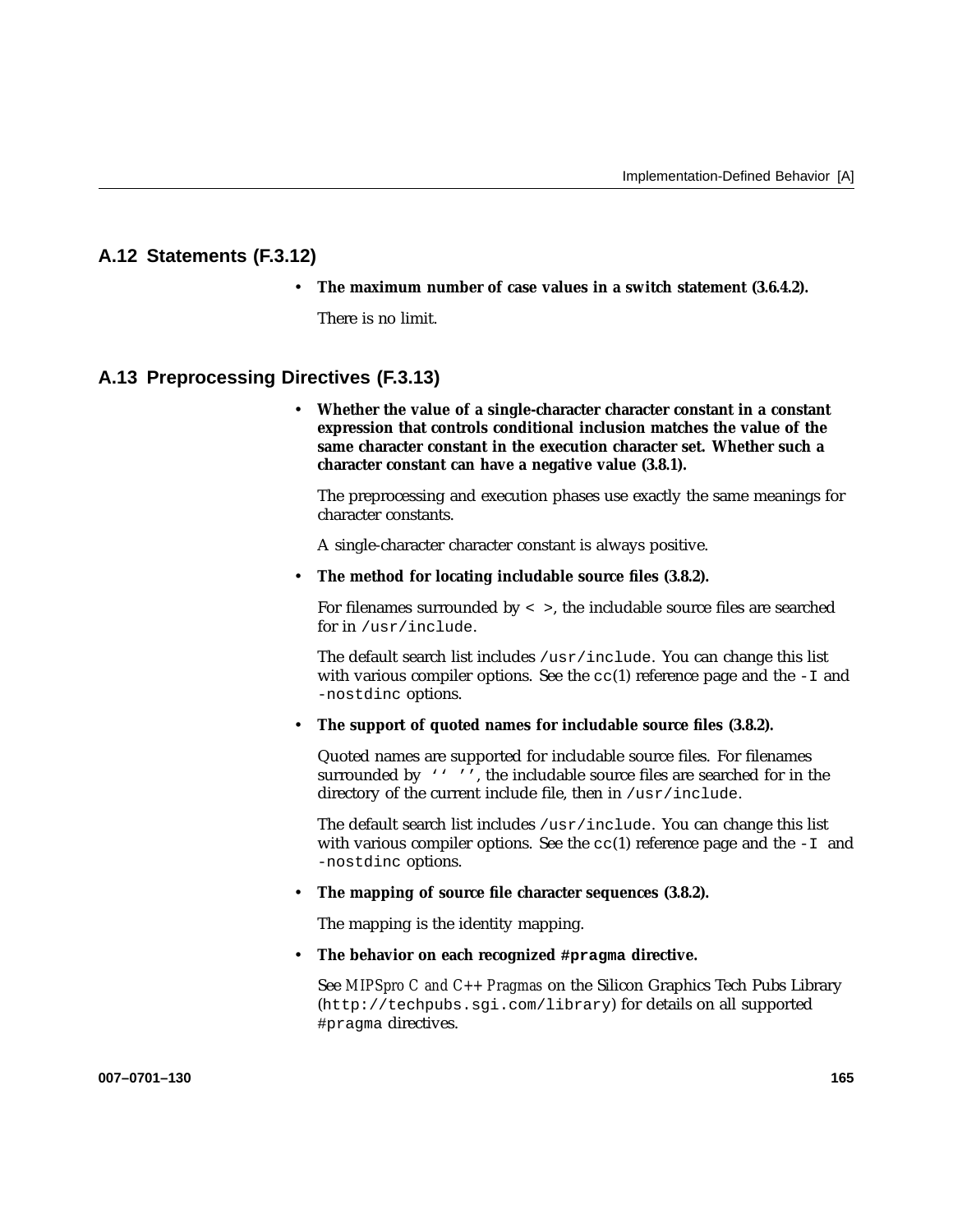• **The definitions for** \_\_DATE**\_\_ and** \_\_TIME\_\_ **when, respectively, the date and time of translation are not available.**

The date and time of translation are always available in this implementation.

• **What is the maximum nesting depth of include files (3.8.2).**

The maximum nesting depth of include files is 200.

# **A.14 Library Functions (F.3.14)**

• **The null pointer constant to which the macro NULL expands (4.1.5).**

The NULL pointer constant expands to an int with value zero. That is,

#define NULL 0

• **The diagnostic printed by and the termination behavior of the assert function (4.2).**

If an assertion given by  $\text{assert}(\mathbb{E}X)$  fails, the following message is printed on stderr using \_write to its underlying fileno:

Assertion failed: EX, file <filename>, line <linenumber>

This is followed by a call to abort (which exits with a SIGABRT).

• **The sets of characters tested for by the isalnum, isalpha, iscntrl, islower, isprint, and isupper functions (4.3.1).**

The statements in the following list are true when operating in the C locale. The C locale is in effect at program start up for programs compiled for pure ANSI C (that is, -ansi), or by invoking setlocale(LC\_ALL,''C''). The C locale can be overridden at start up for any program that does not explicitly invoke setlocale by setting the value of the CHRCLASS environment variable. (See the ctype(3C) reference page .)

- isalnum is nonzero for the 26 letters a–z, the 26 letters A–Z, and the digits 0–9.
- isalpha is nonzero for the 26 letters a–z and the 26 letters A–Z.
- islower is nonzero for the 26 letters a–z.
- isupper is nonzero for the 26 letters A–Z.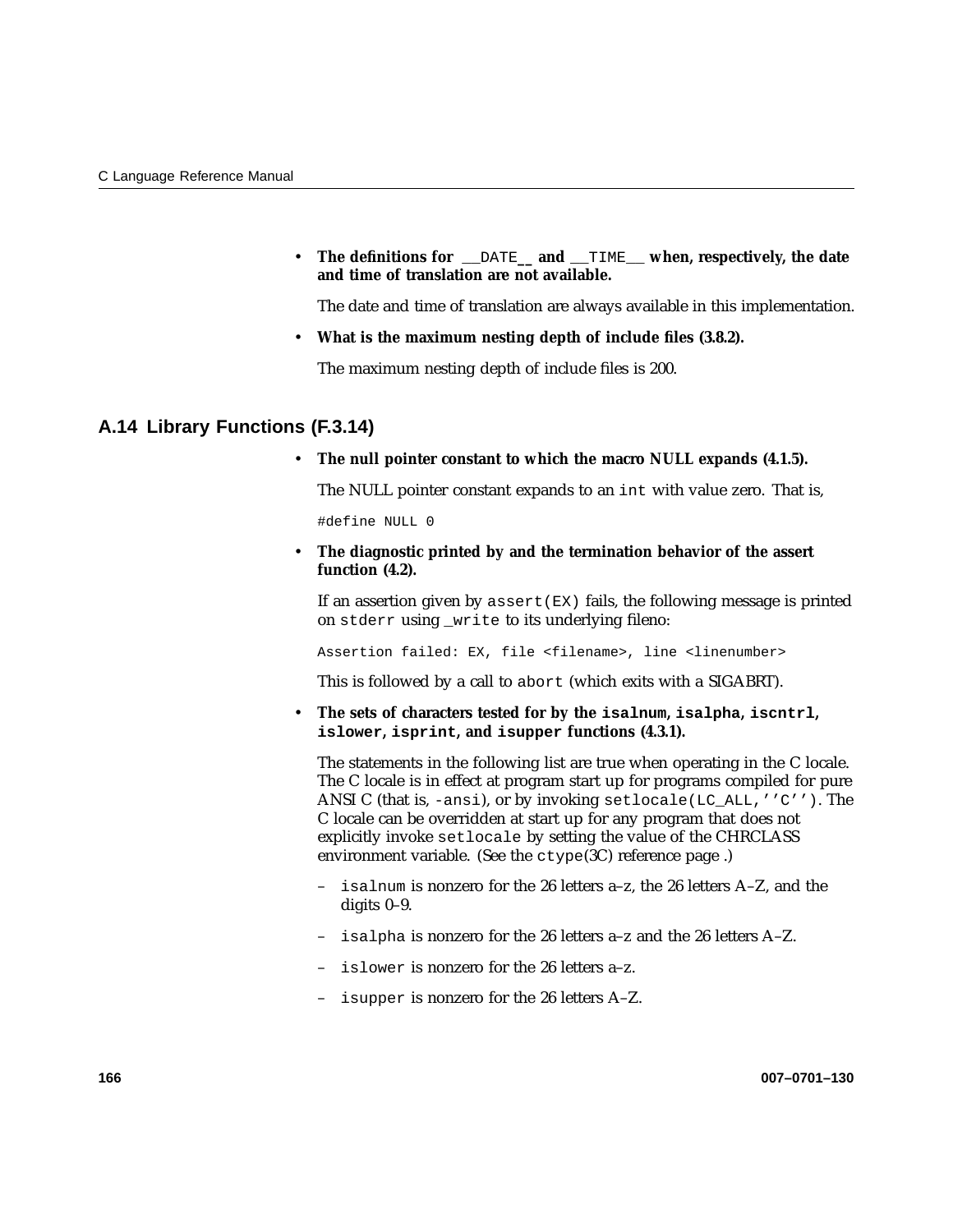- isprint is nonzero for the ASCII characters space through tilde  $(\sim)$ (0x20 through 0x7e).
- iscntrl is nonzero for the ASCII characters NUL through US (0x0 through 0x1f).
- **The values returned by the mathematics functions on domain errors (4.5.1).**

The value returned by the math functions on domain errors is the default IEEE Quiet NaN in all cases except the following:

- The functions pow and powf return -HUGE\_VAL when the first argument is zero and the second argument is negative. When both arguments are zero, pow() and powf() return 1.0.
- The functions atan2 and atan2f return zero when both arguments are zero.
- **Whether mathematics functions set the integer expression errno to the value of the macro RANGE on underflow range errors (4.5.1).**

Yes, except intrinsic functions that have been inlined. Note that fabs, fabsf, sqrt, sqrtf, hypotf, fhypot, pow, and powf are intrinsic by default in -xansi and -cckr modes and can be made intrinsic in -ansi mode by using the D\_\_INLINE\_INTRINSICS compiler option.

• **Whether a domain error occurs or zero is returned when the fmodfunction has a second argument of zero (4.5.6.4).**

 $fmod(x,0)$  gives a domain error and returns the default IEEE Quiet NaN.

### **A.14.1 Signals**

#### • **The set of signals for the signal function (4.7.1.1).**

The signal set is listed in Table 16, page 168, which is from the  $signal(2)$ reference page. The set of signals conforms to the SVR4 ABI. Note that some of the signals are not defined in -ansiposix mode. References in square brackets beside the signal numbers are described under "Signal Notes" in the discussion of signal semantics.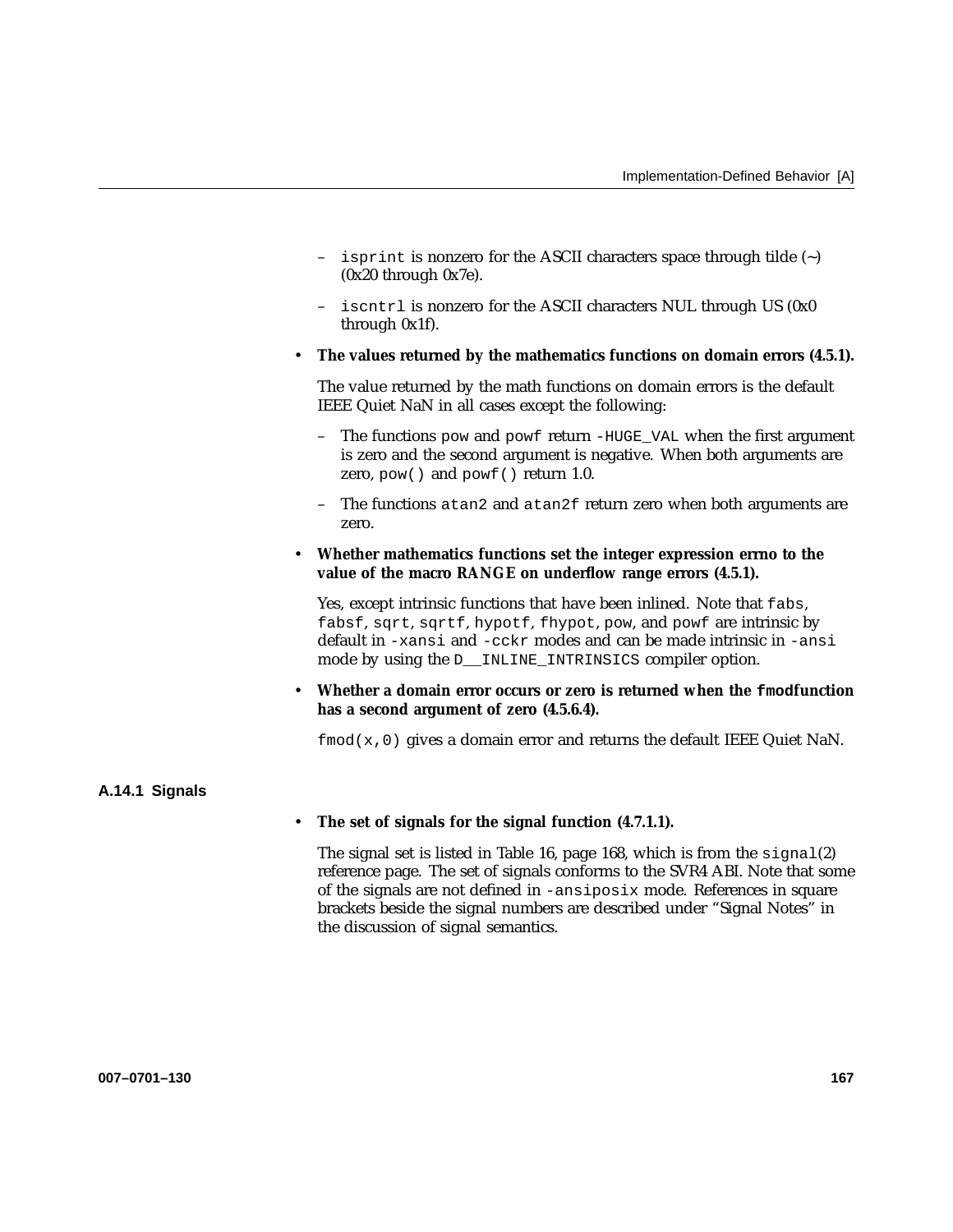| Signal   | Number[Note] | Meaning                                        |
|----------|--------------|------------------------------------------------|
| SIGHUP   | 01           | Hangup                                         |
| SIGINT   | 02           | Interrupt                                      |
| SIGQUIT  | 03[1]        | Quit                                           |
| SIGILL   | 04[1]        | Illegal instruction (not reset when<br>caught) |
| SIGTRAP  | 05[1][5]     | Race trap (not reset when caught)              |
| SIGIOT   | 06           | <b>IOT</b> instruction                         |
| SIGABRT  | 06[1]        | Abort                                          |
| SIGEMT   | 07[1][4]     | MT instruction                                 |
| SIGFPE   | 08[1]        | Floating point exception                       |
| SIGKILL  | 09           | Kill (cannot be caught or ignored)             |
| SIGBUS   | 10[1]        | <b>Bus</b> error                               |
| SIGSEGV  | 11[1]        | Segmentation violation                         |
| SIGSYS   | 12[1]        | Bad argument to system call                    |
| SIGPIPE  | 13           | Write on a pipe with no one to read<br>it      |
| SIGALRM  | 14           | Alarm clock                                    |
| SIGTERM  | 15           | Software termination signal                    |
| SIGUSR1  | 16           | User-defined signal 1                          |
| SIGUSR2  | 17           | User-defined signal 2                          |
| SIGCLD   | 18[2]        | Termination of a child process                 |
| SIGGHLD  | 18           | 4.3 BSD and POSIX <sup>®</sup> name            |
| SIGPWR   | 19[2]        | Power fail (not reset when caught)             |
| SIGWINCH | 20[2]        | Window size changes                            |
| SIGURG   | 21[2]        | Urgent condition on I/O channel                |
| SIGIO    | 22[2]        | Input/output possible                          |
| SIGPOLL  | 22[3]        | Selectable event pending                       |

# Table 16. Signals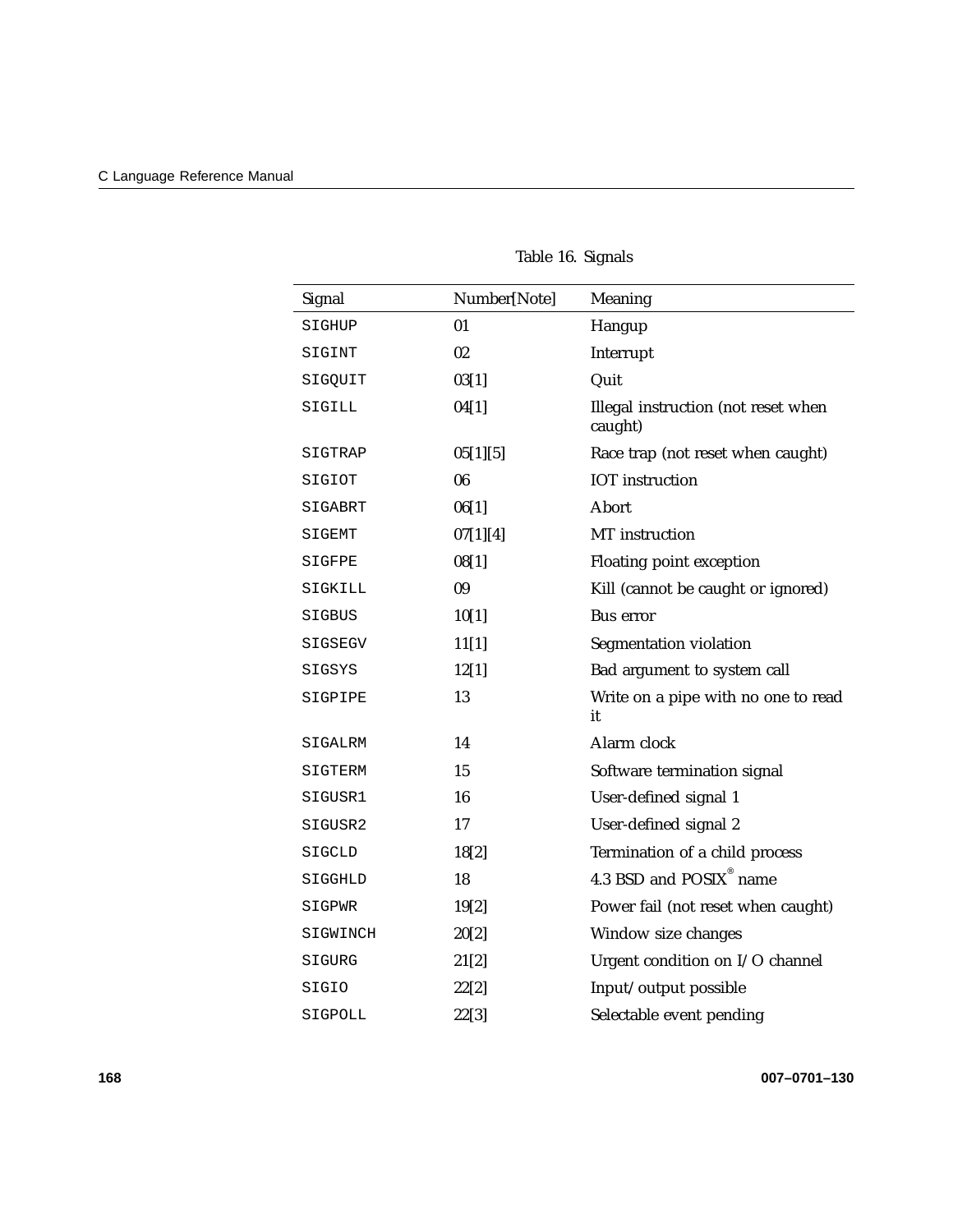| Signal    | Number[Note] | Meaning                                       |
|-----------|--------------|-----------------------------------------------|
| SIGSTOP   | 23[6]        | Stop (cannot be caught or ignored)            |
| SIGTSTP   | 24[6]        | Stop signal generated from keyboard           |
| SIGCONT   | 25[6]        | Continue after stop (cannot be<br>ignored)    |
| SIGTTIN   | 26[6]        | Background read from control<br>terminal      |
| SIGTTOU   | 27[6]        | Background write to control<br>terminal       |
| SIGVTALRM | 28           | Virtual time alarm                            |
| SIGPROF   | 29           | Profiling alarm                               |
| SIGXCPU   | 30           | CPU time limit exceeded [see<br>setrlimit(2)  |
| SIGXFSZ   | 31           | File size limit exceeded [see<br>setrlimit(2) |
| SIG32     | 32           | Reserved for kernel usage                     |

# • **The semantics for each signal recognized by the signal function (4.7.1.1).**

In the signal invocation signal(sig, *func*)**,** *func* can be the address of a signal handler, handler, or one of the two constant values (defined in <sys/signal.h>) SIG\_DFL or SIG\_IGN. The semantics of these values are as follows:

| SIG DFL | Terminate process upon receipt of signal sig.<br>(This is the default if no call to signal for<br>signal sig occurs.) Upon receipt of the signal<br>sig, the receiving process is to be terminated<br>with all of the consequences outlined in the<br>$exit(2)$ reference page. See note 1 under<br>Section A.14.1.1, page 171. |  |
|---------|---------------------------------------------------------------------------------------------------------------------------------------------------------------------------------------------------------------------------------------------------------------------------------------------------------------------------------|--|
| SIG IGN | Ignore signal. The signal sig is to be ignored.                                                                                                                                                                                                                                                                                 |  |
| handler | Catch signal. <i>func</i> is the address of function<br>handler.                                                                                                                                                                                                                                                                |  |

**Note:** The signals SIGKILL, SIGSTOP, and SIGCONT cannot be ignored.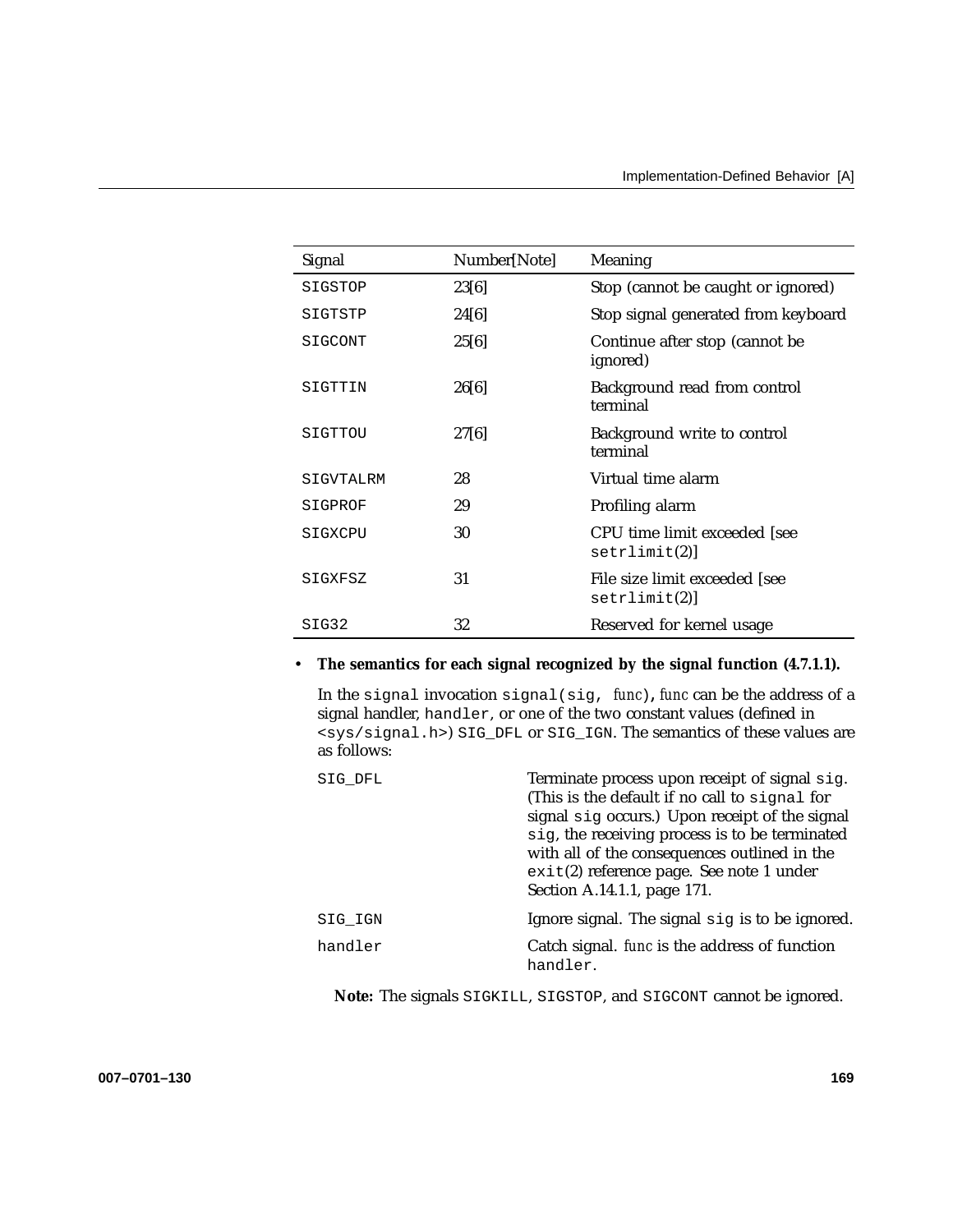If *func* is the address of handler, upon receipt of the signal sig, the receiving process is to invoke handler as follows:

handler (int sig, int code, struct sigcontext \*sc);

The remaining arguments are supplied as extensions and are optional. The value of the second argument code is meaningful only in the cases shown in Table 17, page 170.

| Condition                 | Signal  | Code           |
|---------------------------|---------|----------------|
| User breakpoint           | SIGTRAP | BRK USERBP     |
| User breakpoint           | SIGTRAP | BRK SSTEPBP    |
| Integer overflow          | SIGTRAP | BRK OVERFLOW   |
| Divide by zero            | SIGTRAP | BRK DIVZERO    |
| Multiply overflow         | SIGTRAP | BRK MULOVF     |
| Invalid virtual address   | SIGSEGV | <b>EFAULT</b>  |
| Read-only address         | SIGSEGV | <b>EACCESS</b> |
| Read beyond mapped object | SIGSEGV | ENXIO          |

Table 17. Valid Codes in a Signal-Catching Function

The third argument, sc, is a pointer to a struct sigcontext (defined in <sys/signal.h>) that contains the processor context at the time of the signal. Upon return from handler, the receiving process resumes execution at the point where it was interrupted.

Before entering the signal-catching function, the value of *func* for the caught signal is set to SIG\_DFL, unless the signal is SIGILL, SIGTRAP, or SIGPWR. This means that before exiting the handler, a call to signal is necessary to catch future signals.

Suppose a signal that is to be caught occurs during one of the following routines:

- A read, write, or open
- An ioctl system call on a slow device (like a terminal, but not a file)
- A pause (system call)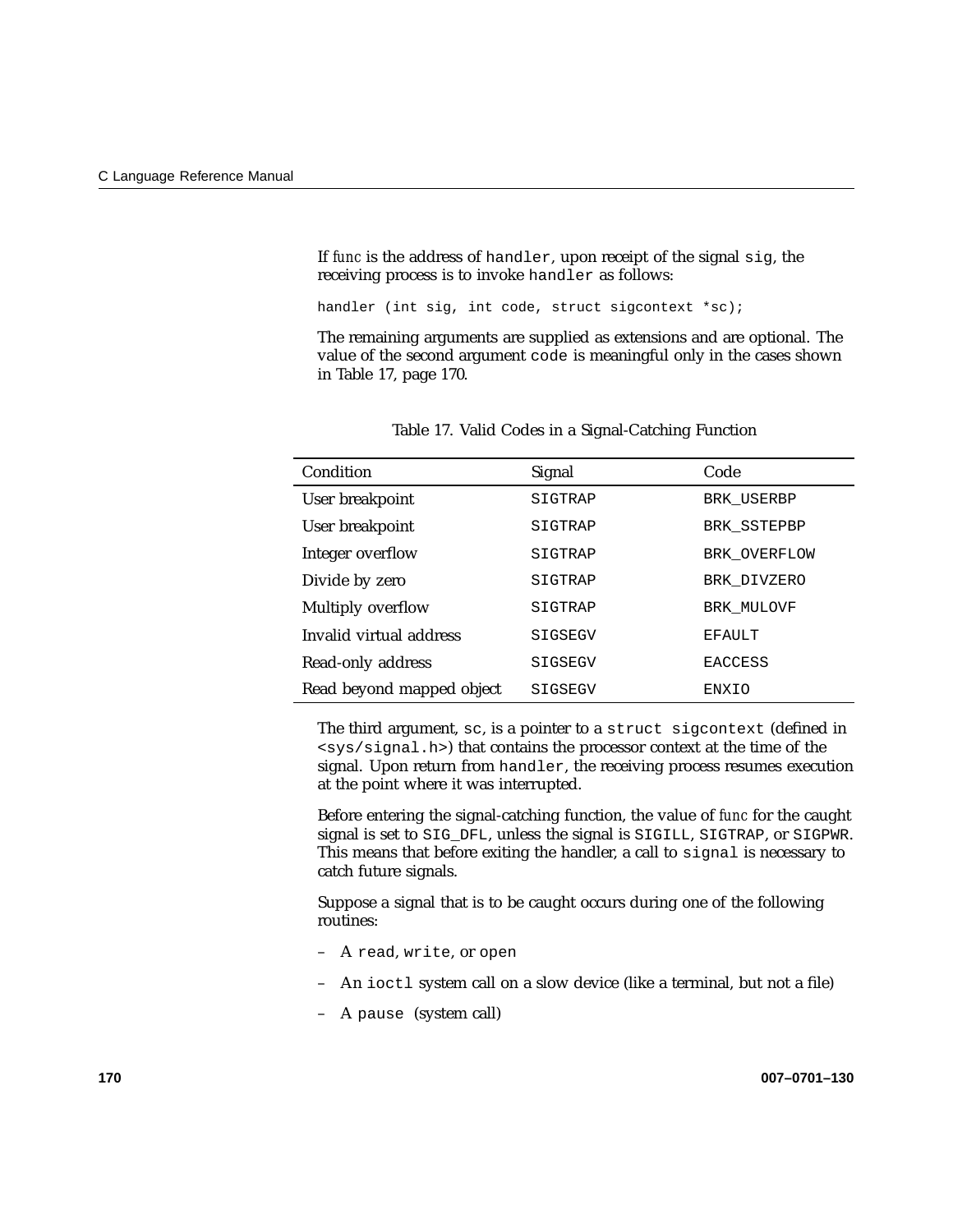– A wait system call that does not return immediately due to the existence of a previously stopped or zombie process

The signal catching function is executed and then the interrupted system call returns a -1 to the calling process with errno set to EINTR.

**Note:** The signals SIGKILL and SIGSTOP cannot be caught.

#### A.14.1.1 Signal Notes

- 1. If SIG\_DFL is assigned for SIGQUIT, SIGILL, SIGTRAP, SIGABRT, SIGEMT, SIGFPE, SIGBUS, SIGSEGV, or SIGSYS, in addition to the process being terminated, a "core image" is constructed in the current working directory of the process, if the following two conditions are met:
	- a. The effective user ID and the real user ID of the receiving process are equal.
	- b. An ordinary file named core exists and is writable or can be created.

If the file must be created, it has the following properties:

- A mode of 0666 modified by the file creation mask (see the umask(2) reference page)
- A file owner ID that is the same as the effective user ID of the receiving process
- A file group ID that is the same as the effective group ID of the receiving process

**Note:** The core file can be truncated if the resultant file size would exceed either ulimit (see the ulimit(2) reference page) or the process's maximum core file size (see the setrlimit(2) reference page).

- 2. For the signals SIGCLD, SIGWINCH, SIGPWR, SIGURG, and SIGIO, the actions associated with each of the three possible values for *func* are as follows:
	- SIG\_DFL **Ignore signal.** The signal is to be ignored. SIG\_IGN Ignore signal. The signal is to be ignored. Also, if *sig* is SIGCLD, the calling process's child processes do not create zombie processes when they terminate (see the exit(2) reference page).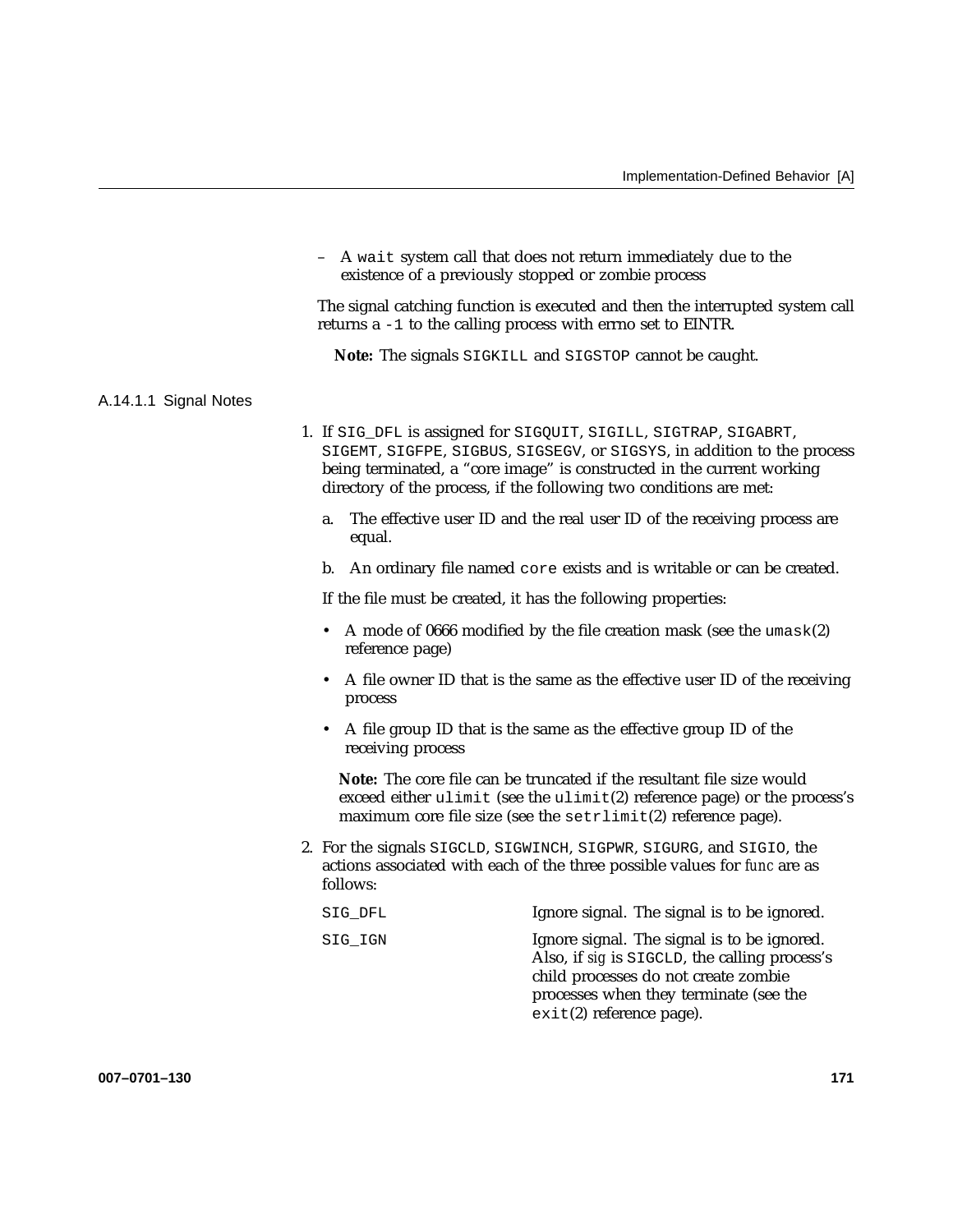| handler                                                                | Catch signal. If the signal is SIGPWR, SIGURG,<br>SIGIO, or SIGWINCH, the action to be taken<br>is the same as that previously described when<br>func is the address of a function. The same is<br>true if the signal is SIGCLD with one<br>exception: while the process is executing the<br>signal-catching function, all terminating child<br>processes are queued. The wait system call<br>removes the first entry of the queue. If the<br>signal system call is used to catch SIGCLD,<br>the signal handler must be reattached when<br>exiting the handler, and at that time-if the<br>queue is not empty-SIGCLD is raised again<br>before signal returns. (See the wait(2)<br>reference page.) |  |
|------------------------------------------------------------------------|-----------------------------------------------------------------------------------------------------------------------------------------------------------------------------------------------------------------------------------------------------------------------------------------------------------------------------------------------------------------------------------------------------------------------------------------------------------------------------------------------------------------------------------------------------------------------------------------------------------------------------------------------------------------------------------------------------|--|
| In addition, SIGCLD affects the wait and exit system calls as follows: |                                                                                                                                                                                                                                                                                                                                                                                                                                                                                                                                                                                                                                                                                                     |  |
| wait                                                                   | If the handler parameter of SIGCLD is set to<br>SIG_IGN and a wait is executed, the wait<br>blocks until all of the calling process's child<br>processes terminate; it then returns a value of<br>-1 with errno set to ECHILD.                                                                                                                                                                                                                                                                                                                                                                                                                                                                      |  |
| exit                                                                   | If, in the exiting process's parent process, the<br>handler parameter of SIGCLD is set to<br>SIG_IGN, the exiting process does not create<br>a zombie process.                                                                                                                                                                                                                                                                                                                                                                                                                                                                                                                                      |  |
| of other processes).                                                   | When processing a pipeline, the shell makes the last process in the pipeline<br>the parent of the preceding processes. Do not set SIGCLD to be caught for a<br>process that can be piped into in this manner (and thus become the parent                                                                                                                                                                                                                                                                                                                                                                                                                                                            |  |
|                                                                        |                                                                                                                                                                                                                                                                                                                                                                                                                                                                                                                                                                                                                                                                                                     |  |

- 3. SIGPOLL is issued when a file descriptor corresponding to a STREAMS (see intro(2)) file has a "selectable" event pending. A process must specifically request that this signal be sent using the I\_SETSIG ioctl call. Otherwise, the process never receives SIGPOLL.
- 4. SIGEMT is never generated on an IRIS 4D system.
- 5. SIGTRAP is generated for breakpoint instructions, overflows, divide by zeros, range errors, and multiply overflows. The second argument code gives specific details of the cause of the signal. Possible values are described in <sys/signal.h>.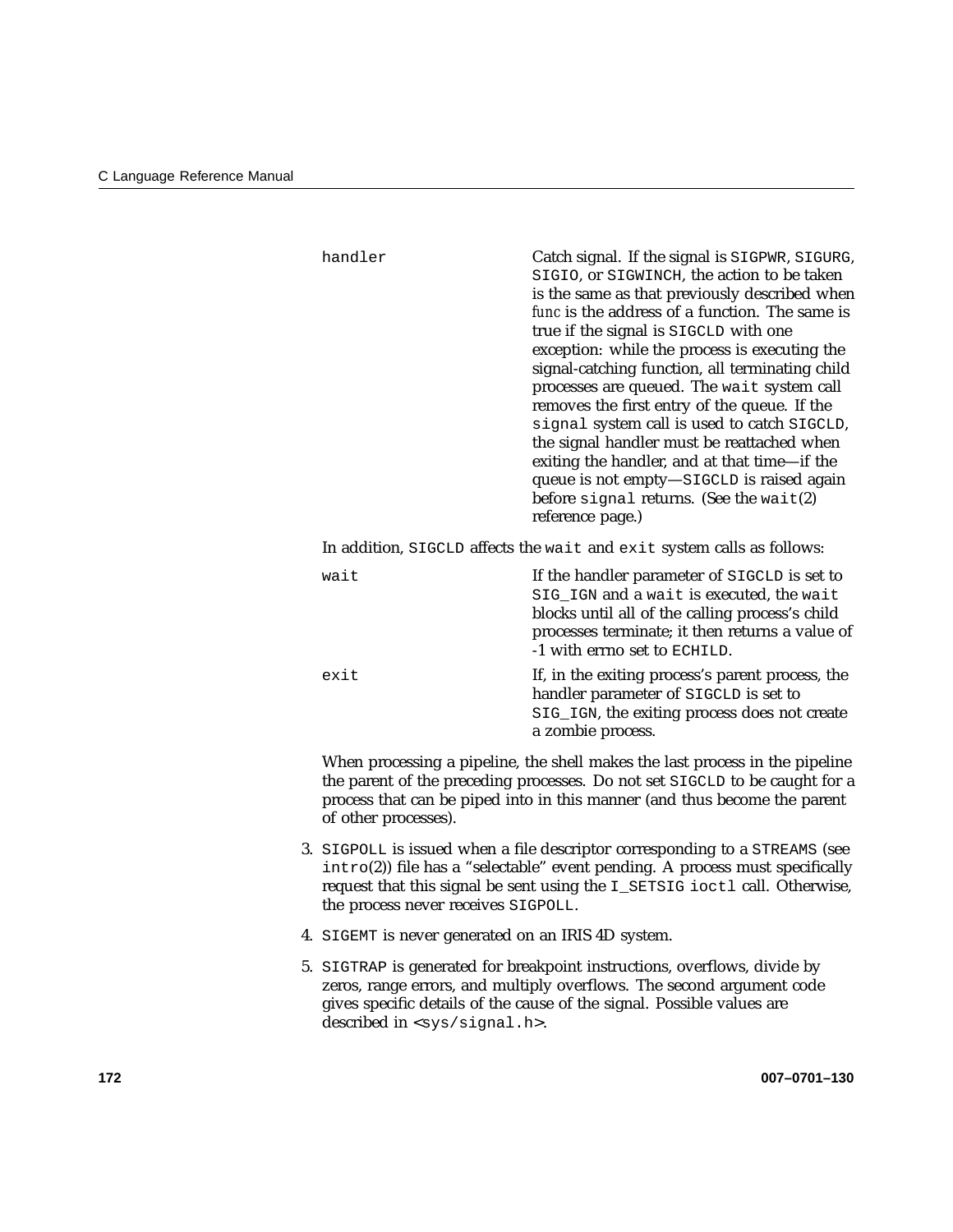6. The signals SIGSTOP, SIGTSTP, SIGTTIN, SIGTTOU, and SIGCONT are used by command interpreters like the C shell (see the csh(1) reference page) to provide job control. The first four signals listed stop the receiving process unless the signal is caught or ignored. SIGCONT resumes a stopped process. SIGTSTP is sent from the terminal driver in response to the SWTCH character being entered from the keyboard (see the termio(7) reference page. SIGTTIN is sent from the terminal driver when a background process attempts to read from its controlling terminal. If SIGTTIN is ignored by the process, then the read returns EIO. SIGTTOU is sent from the terminal driver when a background process attempts to write to its controlling terminal when the terminal is in TOSTOP mode. If SIGTTOU is ignored by the process, then the write succeeds, regardless of the state of the controlling terminal.

signal does not catch an invalid function argument, *func*, and results are undefined when an attempt is made to execute the function at the bad address.

SIGKILL immediately terminates a process, regardless of its state.

Processes stopped via job control (typically CTRL+Z) do not act upon any delivered signals other than SIGKILL until the job is restarted. Processes blocked via a blockproc system call unblock if they receive a signal that is fatal (that is, a non-job-control signal that they are not catching). These processes remained stopped, however, if the job they are a part of is stopped. Only upon restart do they die. Any non-fatal signals received by a blocked process do not cause the process to be unblocked. An unblockproc or unblockprocall system call is necessary.

If an instance of signal *sig* is pending when signal(*sig*, *func*) is executed, the pending signal is cancelled unless it is SIGKILL.

signal fails if *sig* is an illegal signal number, including SIGKILL and SIGSTOP, or if an illegal operation is requested (such as ignoring SIGCONT, which is ignored by default). In these cases, signal returns SIG\_ERR and sets errno to EINVAL.

After a fork, the child inherits all handlers and signal masks. If any signals are pending for the parent, they are not inherited by the child.

The exec routines reset all caught signals to the default action; ignored signals remain ignored; the blocked signal mask is unchanged and pending signals remain pending.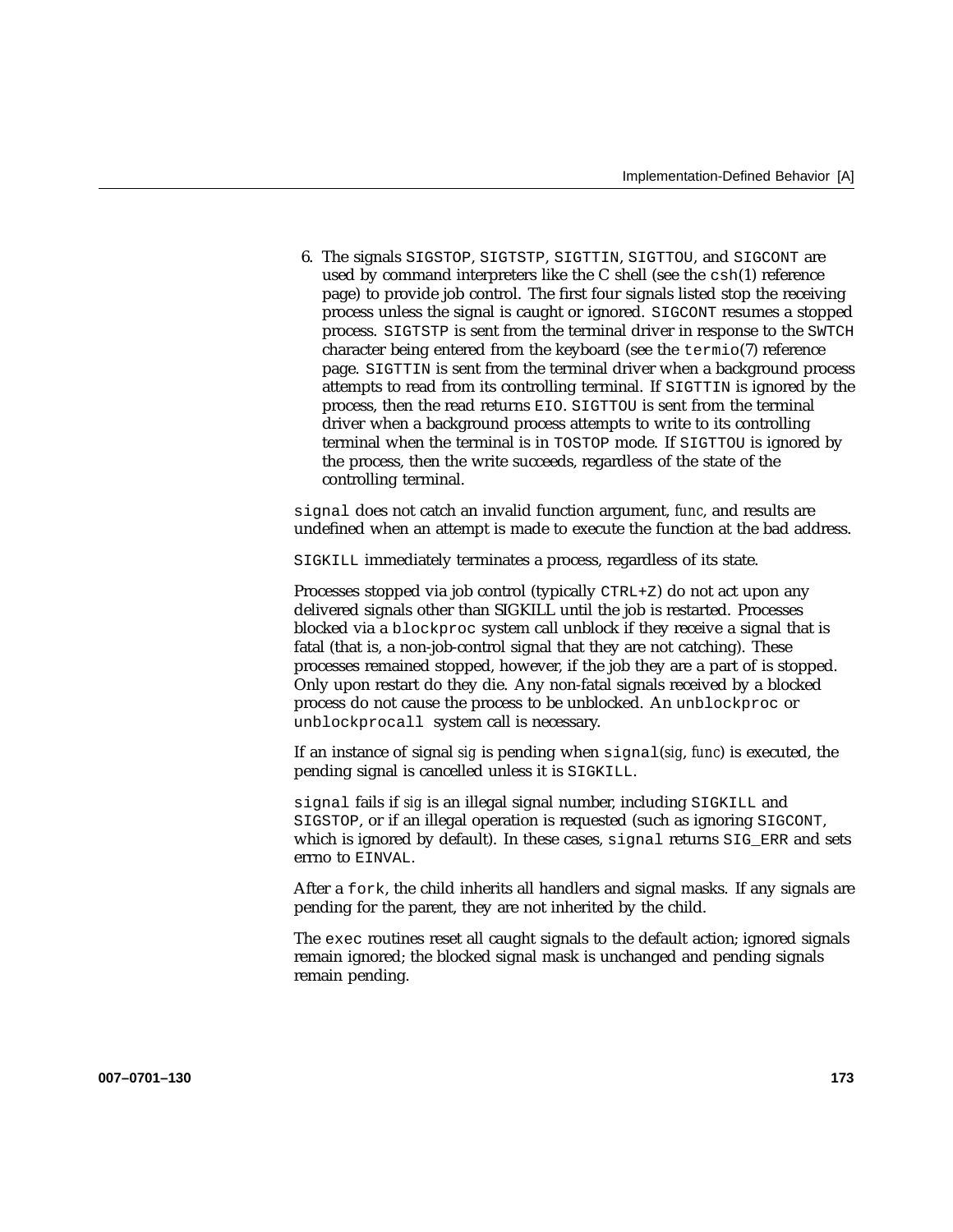The following reference pages contain other relevant information: intro(2), blockproc(2), kill(2), pause(2), ptrace(2), sigaction(2), sigset(2), wait(2), set  $\text{imp}(3C)$ , sigvec, and kill(1).

#### A.14.1.2 Diagnostics

Upon successful completion, signal returns the previous value of *func* for the specified signal *sig*. Otherwise, a value of SIG\_ERR is returned and errno is set to indicate the error. SIG\_ERR is defined in the <sys/signal.h> header file.



**Caution:** Signals raised by the instruction stream, SIGILL, SIGEMT, SIGBUS, and SIGSEGV, will cause infinite loops if their handler returns, or the action is set to SIG IGN. The POSIX signal routines (sigaction, sigpending, sigprocmask, sigsuspend, sigsetjmp), and the BSD 4.3 signal routines (sigvec, signal, sigblock, sigpause, sigsetmask) must never be used with signal or sigset.

Before entering the signal-catching function, the value of *func* for the caught signal is set to SIG\_DFL, unless the signal is SIGILL, SIGTRAP, or SIGPWR. This means that before exiting the handler, a signal call is necessary to again set the disposition to catch the signal.

Note that handlers installed by signal execute with no signals blocked, not even the one that invoked the handler.

• **The default handling and the handling at program startup for each signal recognized by the signal function (4.7.1.1).**

Each signal is set to SIG\_DFL at program start up.

• **If the equivalent of signal (sig, SIG\_DFL); is not executed prior to the call of a signal handler, the blocking of the signal that is performed(4.7.1.1).**

The equivalent of signal(*sig*, SIG\_DFL) is executed prior to the call of a signal handler unless the signal is SIGILL, SIGTRAP, or SIGPWR. See the signal reference page for information on the support for the BSD 4.3 signal facilities.

• **Whether the default handling is reset if the SIGILL signal is received by a handler specified to the signal function (4.7.1.1).**

No.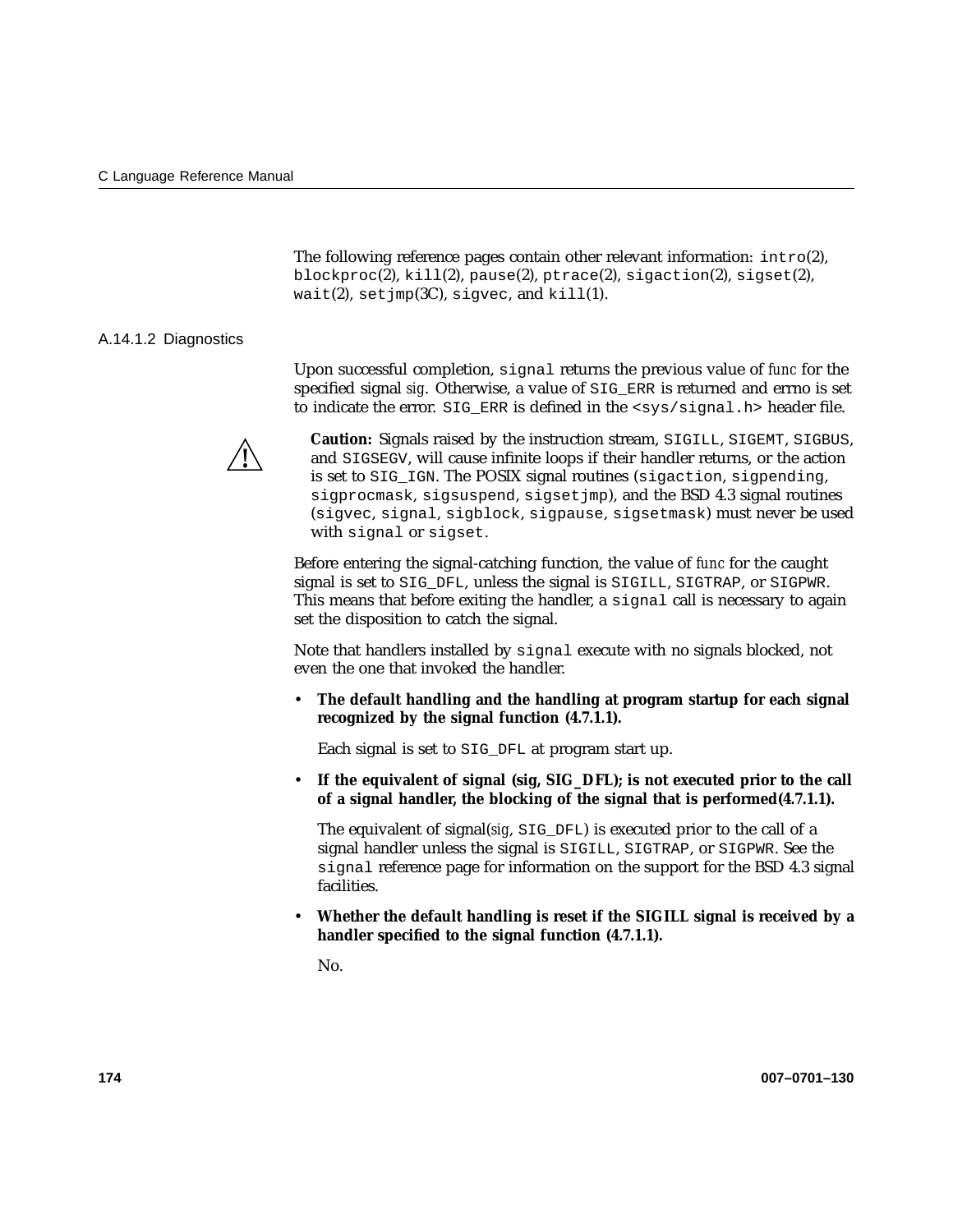# **A.14.2 Streams and Files**

#### • **Whether the last line of a text stream requires a terminating newline character (4.9.2).**

There is no requirement that the last line of a text stream have a terminating newline: the output is flushed when the program terminates, if not earlier (as a result of fflush call). However, subsequent processes or programs reading the text stream or file might expect the newline to be present; it customarily is in IRIX text files.

### • **Whether space characters that are written out to a text stream immediately before a newline character appear when read in (4.9.2).**

All text characters (including spaces before a newline character) written out to a text stream appear exactly as written when read back in.

### • **The number of null characters that can be appended to data written to a binary stream (4.9.2).**

The library never appends nulls to data written to a binary stream. Only the characters written by the application are written to the output stream, whether binary or text. Text and binary streams are identical: there is no distinction.

• **Whether the file position indicator of an append mode stream is initially positioned at the beginning or end of the file (4.9.2).**

The file position indicator of an append stream is initially positioned at the end of the file.

• **Whether a write on a text stream causes the associated file to be truncated beyond that point (4.9.3).**

A write on a text stream does not cause the associated file to be truncated.

• **The characteristics of file buffering (4.9.3).**

Files are fully buffered, as described in paragraph 3, section 4.9.3, of ANSI X3.159-1989.

• **Whether a zero-length file actually exists (4.9.3).**

Zero-length files exist, but have no data, so a read on such a file returns an immediate EOF.

• **The rules for composing valid file names (4.9.3).**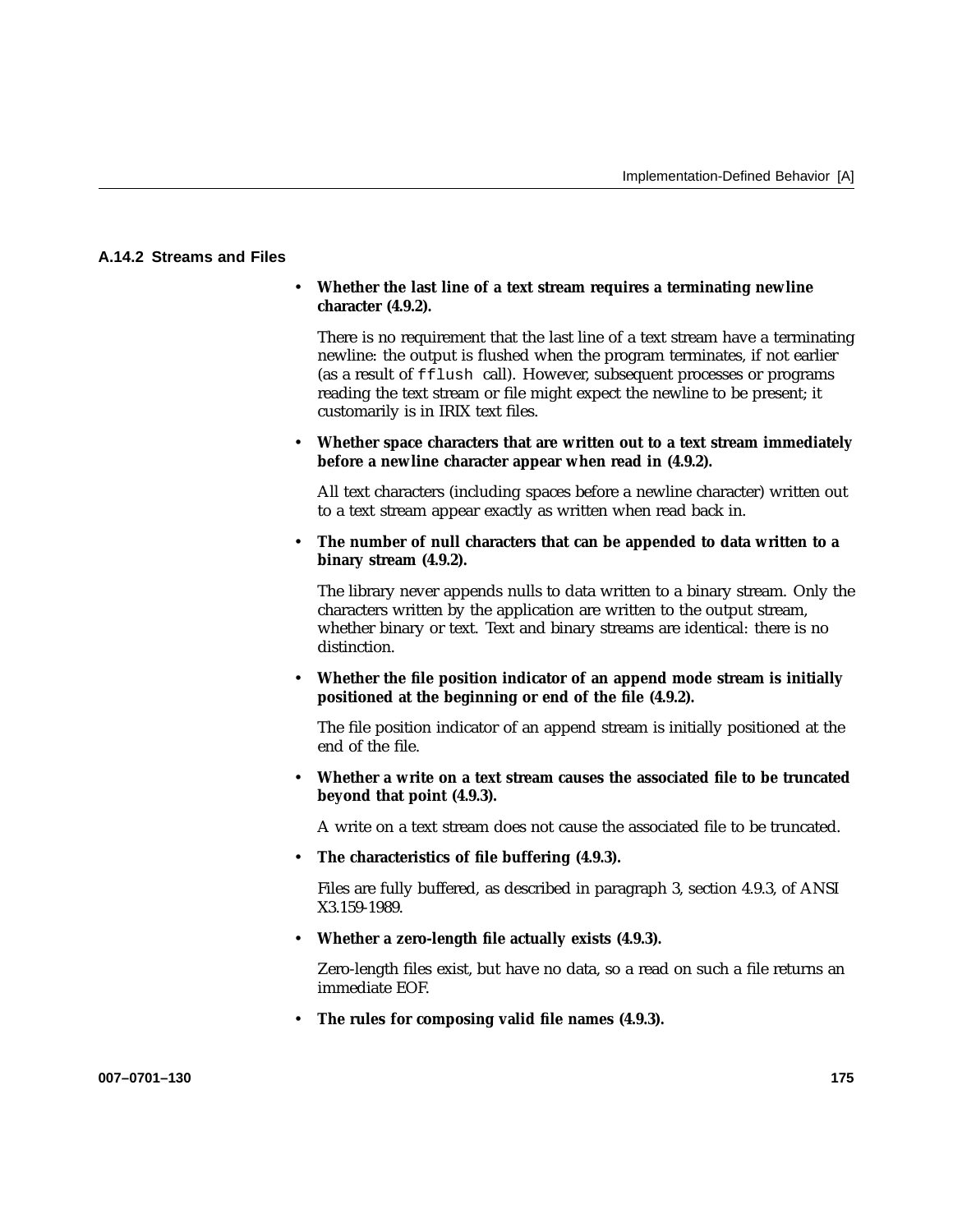Filenames consist of 1 to FILENAME\_MAX characters. These characters can be selected from the set of all character values excluding  $\setminus 0$  (null) and the ASCII code for / (slash).

It is generally unwise to use \*, ?, [, or ]as part of filenames because of the special meaning attached to these characters by the shell (see the sh(1) reference page). Although permitted, the use of unprintable characters should be avoided.

### • **Whether the same file can be opened multiple times (4.9.3).**

A file can be open any number of times.

• **The effect of the remove function on an open file (4.9.4.1).**

For local disk files, a  $r$ emove $(1)$  removes a directory entry pointing to the file but has no effect on the file or the program with the file open. For files remotely mounted via NFS software, the effect is unpredictable (the file might be removed making further I/O impossible through open streams, or it might behave like a local disk file) and might depend on the version(s) of NFS involved.

• **The effect if a file with the new name exists prior to a call to the rename function (4.9.4.2).**

If the new name exists, the file with that new name is removed (See the  $rm(1)$  reference page) before the rename is done.

• The output for  $\phi$  conversion in the fprintf function (4.9.6.1).

%p is treated the same as %x.

• **The input for %p conversion in the** fscanf **function (4.9.6.2).**

%p is treated the same as %x.

• **The interpretation of a – character that is neither the first nor the last character in the scanlist for %[ conversion in the** fscanf **function (4.9.6.2).**

A – character that does not fit the pattern mentioned above is used as a shorthand for ranges of characters. For example, [xabcdefgh] and [xa-h] mean that characters a through h and the character x are in the range (called a scanset in 4.9.6.2).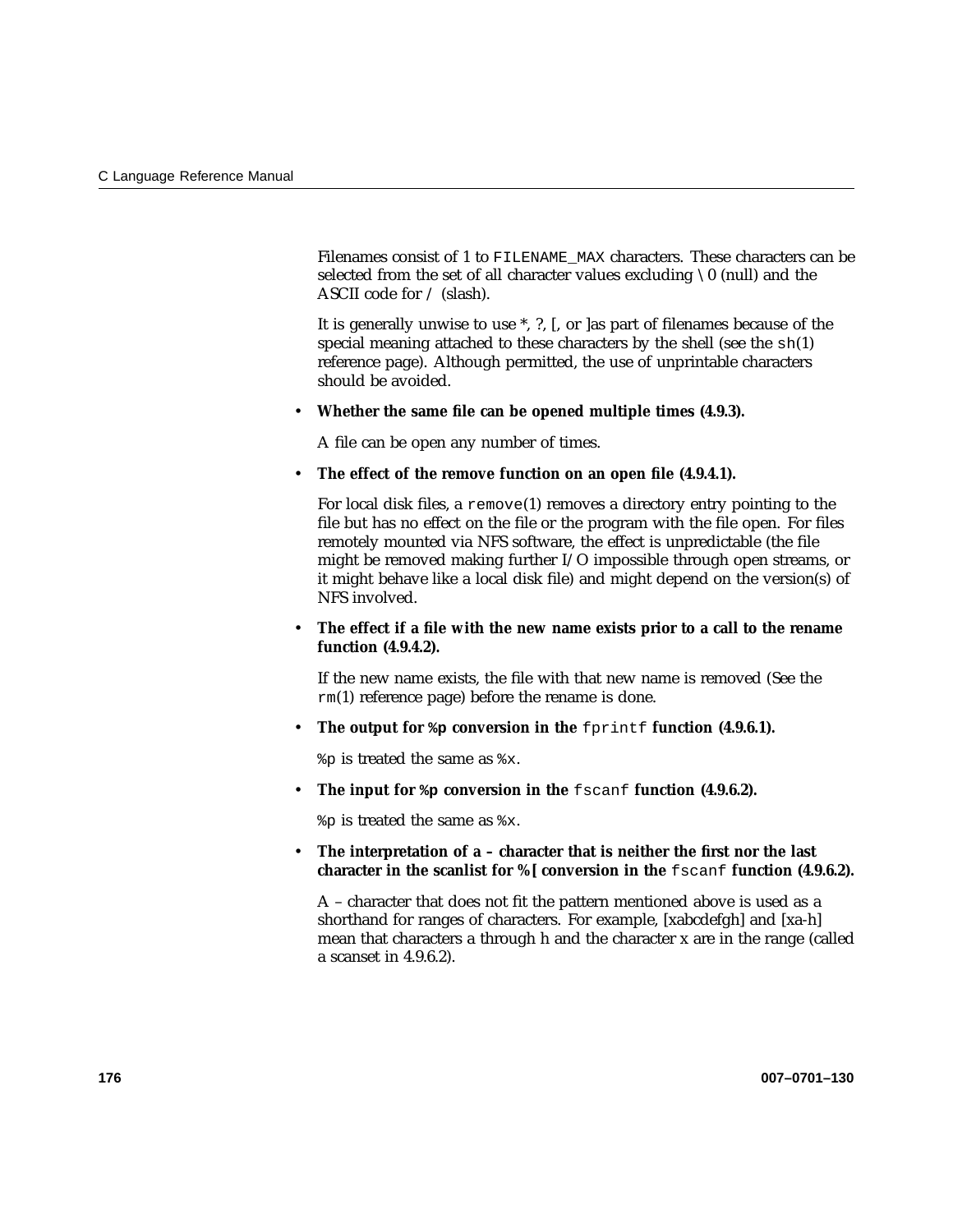# **A.14.3 Temporary Files**

• **Whether a temporary file is removed if a program terminates abnormally (4.9.4.3).**

Temporary files are removed if a program terminates abnormally.

#### **A.14.4 errno and perror**

• The value to which the macro errno is set by the fgetpos or ftell **function on failure (4.9.9.1, 4.9.9.4).**

errno is set to EBADF (9) by the fgetpos or ftell function on failure.

• **The messages generated by the** perror **function (4.9.10.4).**

The message generated is simply a string. The content of the message given for each legal value of errno is given in the list below, which is of the format errno\_value:*message*.

1: No permission match (-o32 mode) 1: Not privileged (-n32 and -64 modes)

- 2: No such file or directory
- 3: No such process
- 4: Interrupted system call
- 5: I/O error
- 6: No such device or address
- 7: Arg list too long
- 8: Exec format error
- 9: Bad file number
- 10: No child processes
- 11: Resource temporarily unavailable
- 12: Not enough space
- 13: Permission denied
- 14: Bad address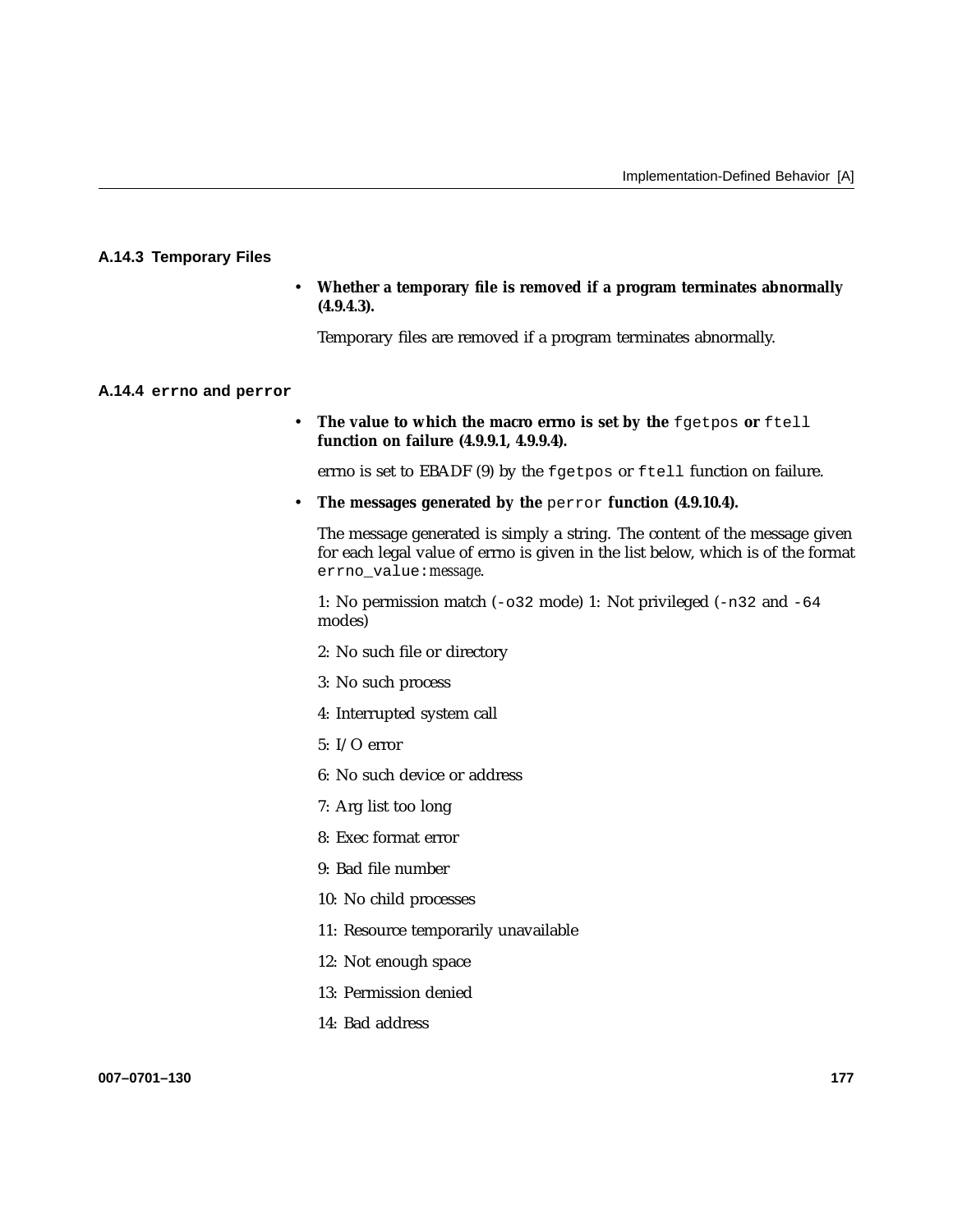15: Block device required

16: Device or resource busy (-o32 mode) 16: Device busy (-n32 and -64 modes)

- 17: File exists
- 18: Cross-device link
- 19: No such device
- 20: Not a directory
- 21: Is a directory
- 22: Invalid argument

23: Too many open files in system (-o32 mode) 23: File table overflow (-n32 and -64 modes)

24: Too many open files in a process (-o32 mode) 24: Too many open files (-n32 and -64 modes)

25: Inappropriate IOCTL operation (-o32 mode) 25: Not a typewriter (-n32 and -64 modes)

- 26: Text file busy
- 27: File too large
- 28: No space left on device
- 29: Illegal seek
- 30: Read-only filesystem
- 31: Too many links
- 32: Broken pipe
- 33: Argument out of domain
- 34: Result too large
- 35: No message of desired type
- 36: Identifier removed
- 37: Channel number out of range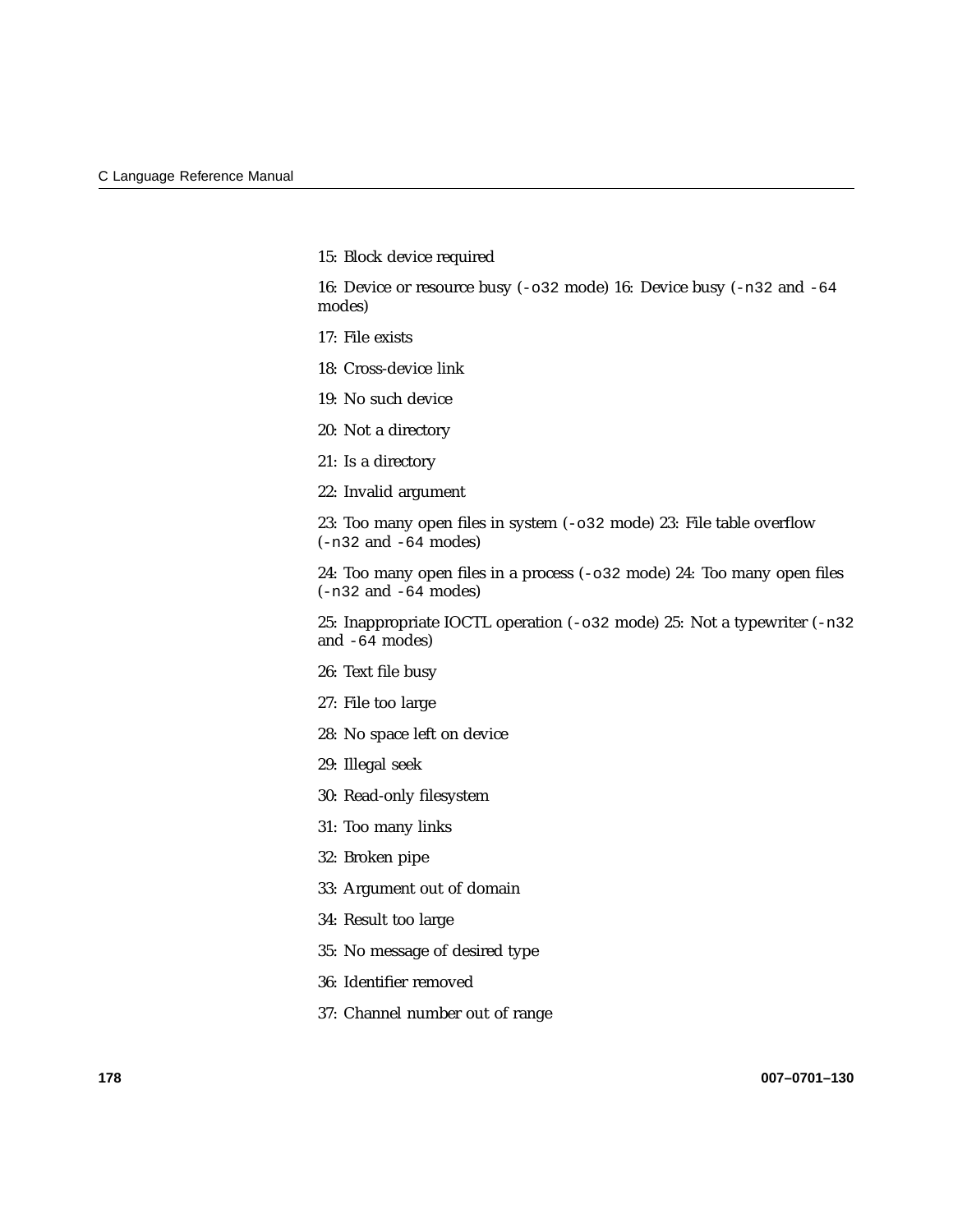- 38: Level 2 not synchronized
- 39: Level 3 halted
- 40: Level 3 reset
- 41: Link number out of range
- 42: Protocol driver not attached
- 43: No CSI structure available
- 44: Level 2 halted
- 45: Deadlock situation detected/avoided
- 46: No record locks available
- 47: Error 47
- 48: Error 48
- 49: Error 49
- 50: Bad exchange descriptor
- 51: Bad request descriptor
- 52: Message tables full
- 53: Anode table overflow
- 54: Bad request code
- 55: Invalid slot
- 56: File locking deadlock
- 57: Bad font file format
- 58: Error 58
- 59: Error 59
- 60: Not a stream device
- 61: No data available
- 62: Timer expired
- 63: Out of stream resources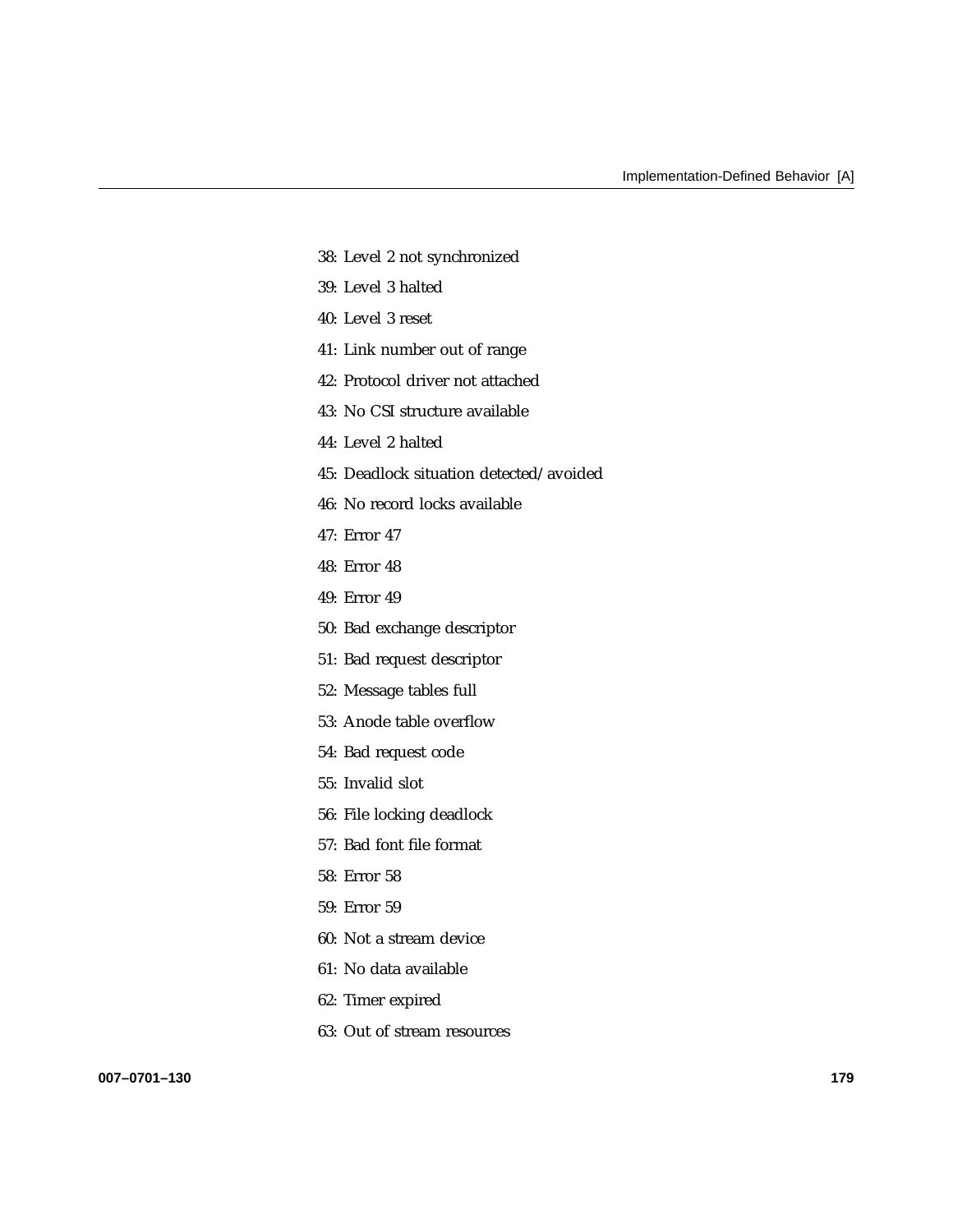- 64: Machine is not on the network
- 65: Package not installed
- 66: Object is remote
- 67: Link has been severed
- 68: Advertise error
- 69: Srmount error
- 70: Communication error on send
- 71: Protocol error
- 72: Error 72
- 73: Error 73
- 74: Multihop attempted
- 75: Error 75
- 76: Error 76
- 77: Not a data message
- 78: Error 78 (-o32 mode) 78: Filename too long (-n32 and -64 modes)
- 79: Error 79 (-o32 mode) 79: Value too large for defined data type (-n32 and -64 modes)
- 80: Name not unique on network
- 81: File descriptor in bad state
- 82: Remote address changed
- 83: Cannot access a needed shared library
- 84: Accessing a corrupted shared library
- 85: .lib section in a.out corrupted
- 86: Attempting to link in more shared libraries than system limit
- 87: Cannot exec a shared library directly
- 88: Invalid System Call (-o32 mode) 88: Illegal byte sequence (-n32 and -64 modes)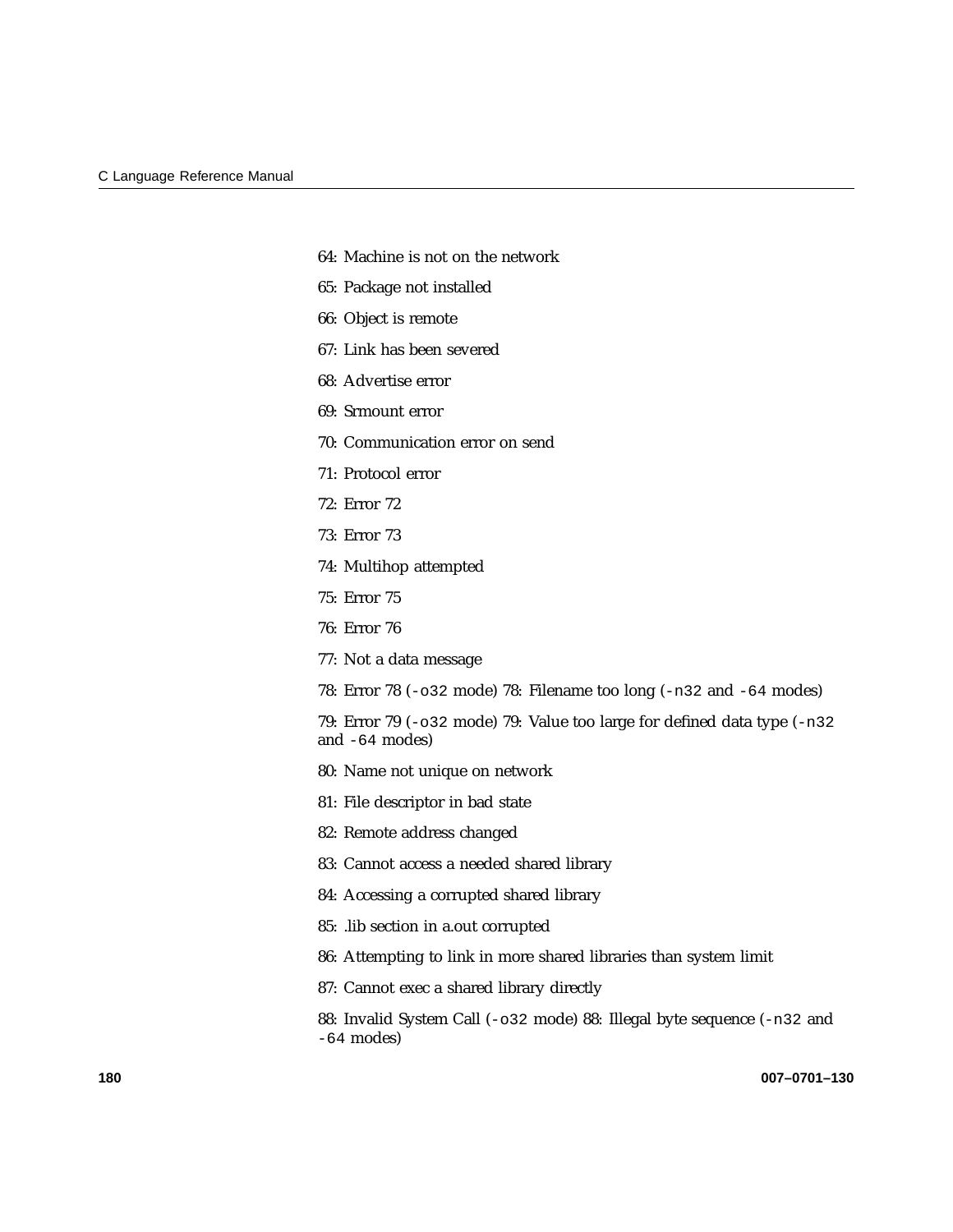89: Error 89 (-o32 mode) 89: Operation not applicable (-n32 and -64 modes) 90: Error 90 (-o32 mode) 90: Too many symbolic links in pathname traversal (-n32 and -64 modes) 91: Error 91 (-o32 mode) 91: Restartable system call (-n32 and -64 modes) 92: Error 92 (-o32 mode) 92: If pipe/FIFO, don't sleep in stream head (-n32 and -64 modes) 93: Error 93 (-o32 mode) 93: Directory not empty (-n32 and -64 modes) 94: Error 94 (-o32 mode) 94: Too many users (-n32 and -64 modes) 95: Error 95 (-o32 mode) 95: Socket operation on non-socket (-n32 and  $-64$  modes) 96: Error 96 (-o32 mode) 96: Destination address required (-n32 and -64 modes) 97: Error 97 (-o32 mode) 97: Message too long (-n32 and -64 modes) 98: Error 98 (-o32 mode) 98: Protocol wrong type for socket (-n32 and -64 modes) 99: Error 99 (-o32 mode) 99: Option not supported by protocol (-n32 and -64 modes) 100: Error 100 101: Operation would block (-o32 mode) 101: Error 101 (-n32 and -64 modes) 102: Operation now in progress  $(-0.32 \text{ mode})$  102: Error 102  $(-0.32 \text{ and } -64 \text{ cm})$ modes) 103: Operation already in progress (-o32 mode) 103: Error 103 (-n32 and  $-64$  modes) 104: Socket operation on non-socket (-o32 mode) 104: Error 104 (-n32 and -64 modes) 105: Destination address required (-o32 mode) 105: Error 105 (-n32 and -64 modes)

106: Message too long (-o32 mode) 106: Error 106 (-n32 and -64 modes)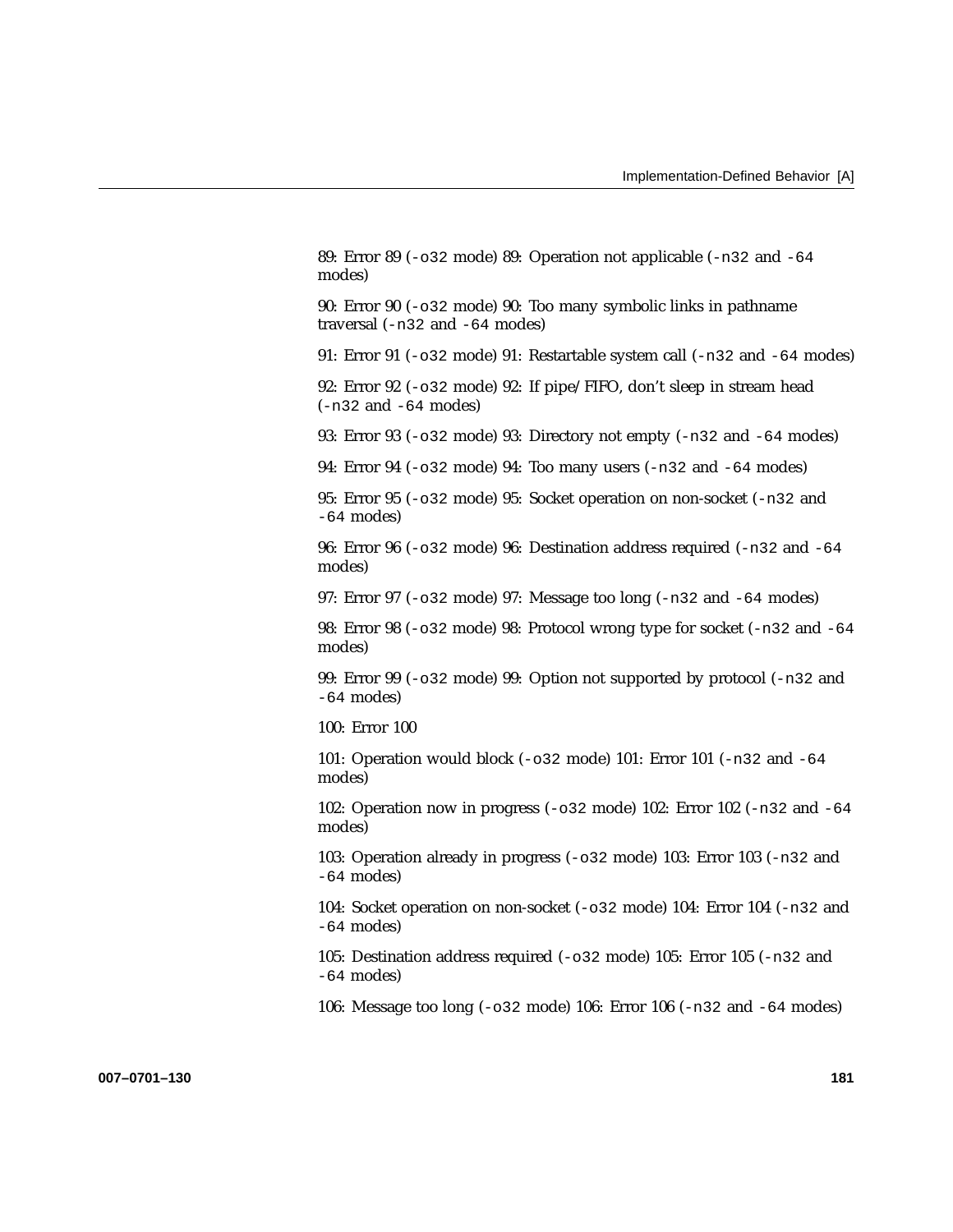107: Protocol wrong type for socket (-o32 mode) 107: Error 107 (-n32 and -64 modes)

108: Option not supported by protocol (-o32 mode) 108: Error 108 (-n32 and -64 modes)

109: Protocol not supported (-o32 mode) 109: Error 109 (-n32 and -64 modes)

110: Socket type not supported  $(-0.32 \text{ mode})$  110: Error 110  $(-0.32 \text{ and } -64 \text{ cm})$ modes)

111: Operation not supported on socket (-o32 mode) 111: Error 111 (-n32 and -64 modes)

112: Protocol family not supported (-o32 mode) 112: Error 112 (-n32 and -64 modes)

113: Address family not supported by protocol family (-o32 mode) 113: Error 113 (-n32 and -64 modes)

114: Address already in use (-o32 mode) 114: Error 114 (-n32 and -64 modes)

115: Can't assign requested address (-o32 mode) 115: Error 115 (-n32 and -64 modes)

116: Network is down (-o32 mode) 116: Error 116 (-n32 and -64 modes)

117: Network is unreachable (-o32 mode) 117: Error 117 (-n32 and -64 modes)

118: Network dropped connection on reset (-o32 mode) 118: Error 118 (-n32 and -64 modes)

119: Software caused connection abort (-o32 mode) 119: Error 119 (-n32 and -64 modes)

120: Connection reset by peer (-o32 mode) 120: Protocol not supported (-n32 and -64 modes)

121: No buffer space available (-o32 mode) 121: Socket type not supported (-n32 and -64 modes)

122: Socket is already connected (-o32 mode) 122: Operation not supported on transport endpoint (-n32 and -64 modes)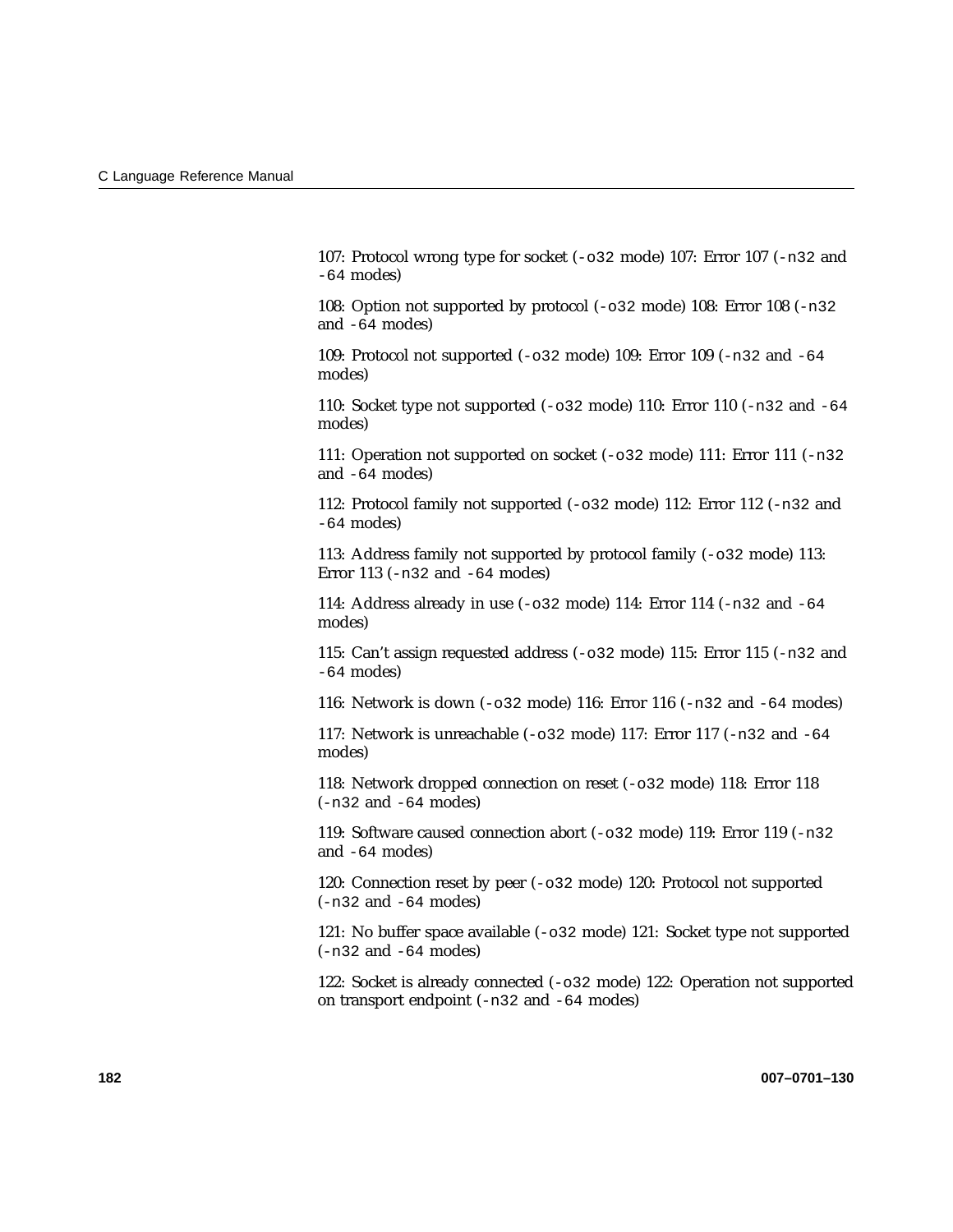123: Socket is not connected (-o32 mode) 123: Protocol family not supported (-n32 and -64 modes)

124: Can't send after socket shutdown (-o32 mode) 124: Address family not supported by protocol family (-n32 and -64 modes)

125: Too many references: can't splice (-o32 mode) 125: Address already in use  $(-n32$  and  $-64$  modes)

126: Connection timed out (-o32 mode) 126: Cannot assign requested address (-n32 and -64 modes)

127: Connection refused (-o32 mode) 127: Network is down (-n32 and -64 modes)

128: Host is down (-o32 mode) 128: Network is unreachable (-n32 and -64 modes)

129: Host is unreachable (-o32 mode) 129: Network dropped connection because of reset (-n32 and -64 modes)

130: Too many levels of symbolic links (-o32 mode) 130: Software caused connection abort (-n32 and -64 modes)

131: Filename too long  $(-0.32 \text{ mode})$  131: Connection reset by peer  $(-0.32 \text{ mo})$ and -64 modes)

132: Directory not empty (-o32 mode) 132: No buffer space available (-n32 and -64 modes)

133: Disk quota exceeded (-o32 mode) 133: Transport endpoint is already connected (-n32 and -64 modes)

134: Stale NFS $\frac{1}{4}$ <sup>®</sup> file handle (-032 mode) 134: Transport endpoint is not connected  $(-n32$  and  $-64$  modes)

135: Structure needs cleaning (-n32 and -64 modes)

136: Error 136 (-n32 and -64 modes)

137: Not a name file (-n32 and -64 modes)

138: Not available (-n32 and -64 modes)

139: Is a name file (-n32 and -64 modes)

140: Remote I/O error (-n32 and -64 modes)

141: Reserved for future use (-n32 and -64 modes)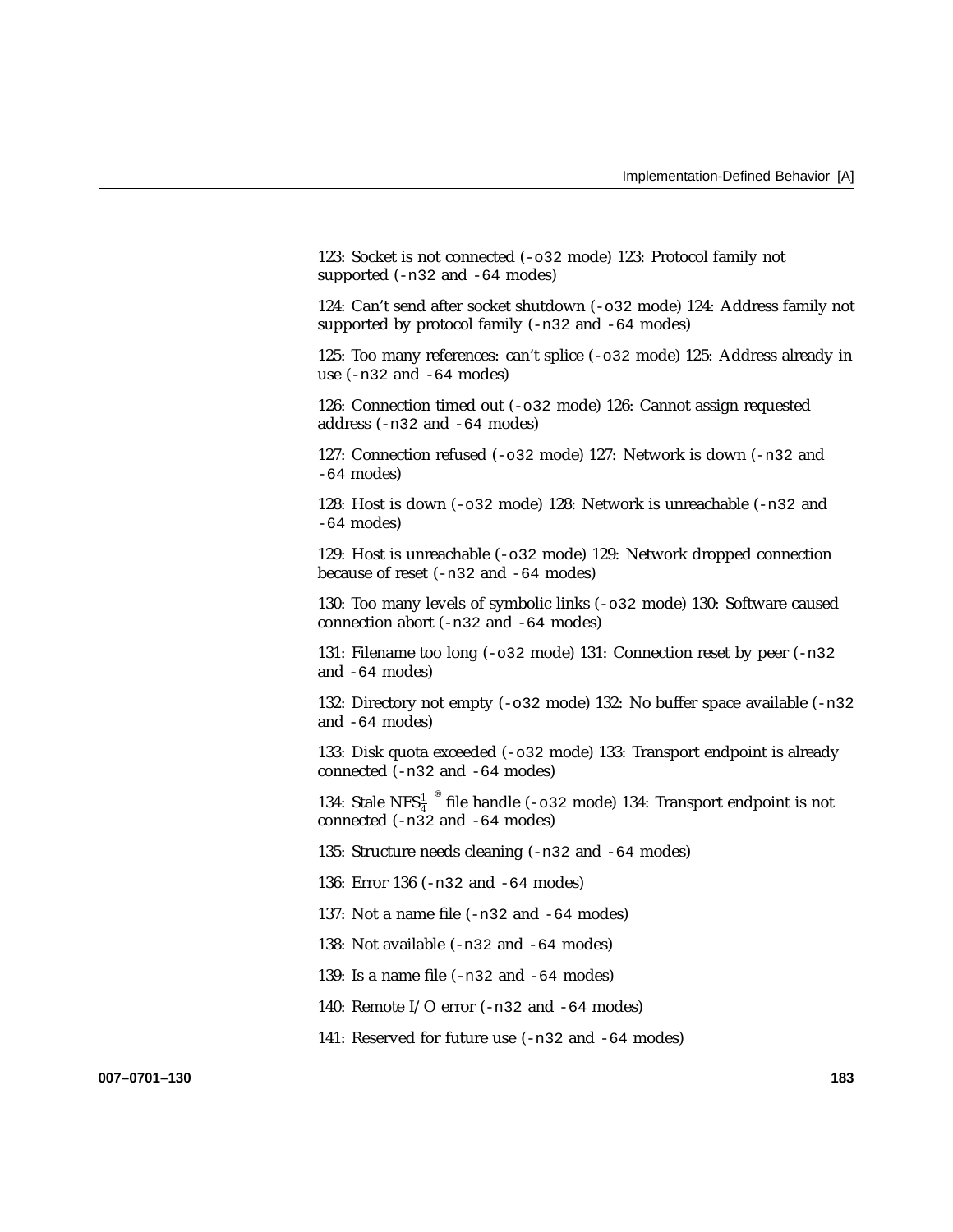|                          | 142: Error 142 (-n32 and -64 modes)                                                                                                                                                                                                                |              |
|--------------------------|----------------------------------------------------------------------------------------------------------------------------------------------------------------------------------------------------------------------------------------------------|--------------|
|                          | 143: Cannot send after socket shutdown (-n32 and -64 modes)                                                                                                                                                                                        |              |
|                          | 144: Too many references: cannot splice (-n32 and -64 modes)                                                                                                                                                                                       |              |
|                          | 145: Connection timed out (-n32 and -64 modes)                                                                                                                                                                                                     |              |
|                          | 146: Connection refused (-n32 and -64 modes)                                                                                                                                                                                                       |              |
|                          | 147: Host is down $(-n32$ and $-64$ modes)                                                                                                                                                                                                         |              |
|                          | 148: No route to host $(-n32$ and $-64$ modes)                                                                                                                                                                                                     |              |
|                          | 149: Operation already in progress (-n32 and -64 modes)                                                                                                                                                                                            |              |
|                          | 150: Operation now in progress (-n32 and -64 modes)                                                                                                                                                                                                |              |
|                          | 151: Stale NFS file handle (-n32 and -64 modes)                                                                                                                                                                                                    |              |
|                          | See the $\text{perror}(3C)$ reference page for further information.                                                                                                                                                                                |              |
| A.14.5 Memory Allocation |                                                                                                                                                                                                                                                    |              |
|                          | The behavior of the calloc, malloc, or realloc function if the size<br>requested is zero (4.10.3).                                                                                                                                                 |              |
|                          | The malloc in libc. a returns a pointer to a zero-length space if a size of<br>zero is requested. Successive calls to malloc return different zero-length<br>pointers. If the library libmalloc.a is used, malloc returns 0 (the NULL<br>pointer). |              |
| A.14.6 abort Function    |                                                                                                                                                                                                                                                    |              |
|                          | The behavior of the abort function with regard to open and temporary<br>files (4.10.4.1).                                                                                                                                                          |              |
|                          | Open files are not flushed, but are closed. Temporary files are removed.                                                                                                                                                                           |              |
| A.14.7 exit Function     |                                                                                                                                                                                                                                                    |              |
|                          | The status returned by the exit function if the value of the argument is<br>other than zero, EXIT_SUCCESS or EXIT_FAILURE (4.10.4.3).                                                                                                              |              |
|                          | The status returned to the environment is the least significant eight bits of<br>the value passed to exit.                                                                                                                                         |              |
| 184                      |                                                                                                                                                                                                                                                    | 007-0701-130 |
|                          |                                                                                                                                                                                                                                                    |              |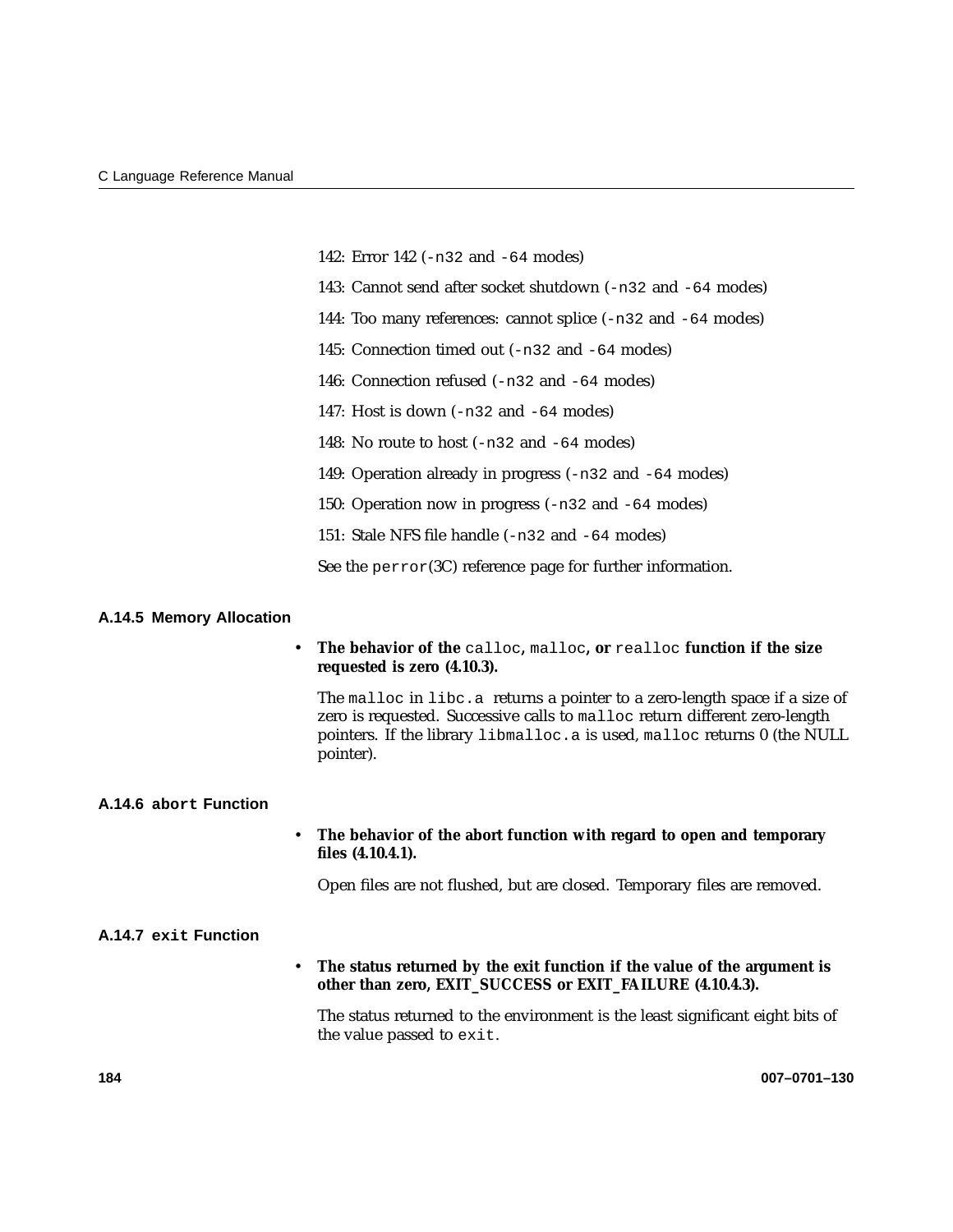#### **A.14.8 getenv Function**

#### • **The set of environment names and the method for altering the environment list used by the getenv function (4.10.4.4).**

Any string can be used as the name of an environment variable, and any string can be used for its value. The function putenv alters the environment list of the application. For example,

putenv(''MYNAME=foo'')

This sets the value of the environment variable MYNAME to "foo." If the environment variable MYNAME already existed, its value is changed. If it did not exist, it is added. The string passed to putenv actually becomes part of the environment, and changing it later alters the environment. Further, the string should not be space that was automatically allocated (for example, an auto array); rather, it should be space that is either global or malloced. For more information, see the putenv(3C) reference page.

It is not wise to alter the value of well-known environment variables. For the current list, see the environ(5) reference page.

#### **A.14.9 system Function**

### • **The contents and mode of execution of the string passed to the system function (4.10.4.5).**

The contents of the string should be a command string, as if typed to a normal IRIX shell, such as  $\text{sh}(1)$ . A shell (sh) is forked, and the string is passed to it. The current process waits until the shell has completed and returns the exit status of the shell as the return value.

#### **A.14.10 strerror Function**

#### • **The contents of the error message strings returned by the strerror function (4.11.6.2).**

The string is exactly the same as the string output by perror, which is documented in Section A.14.4, page 177.

### **A.14.11 Time Zones and the clock Function**

• **The local time zone and daylight saving time (4.12.1).**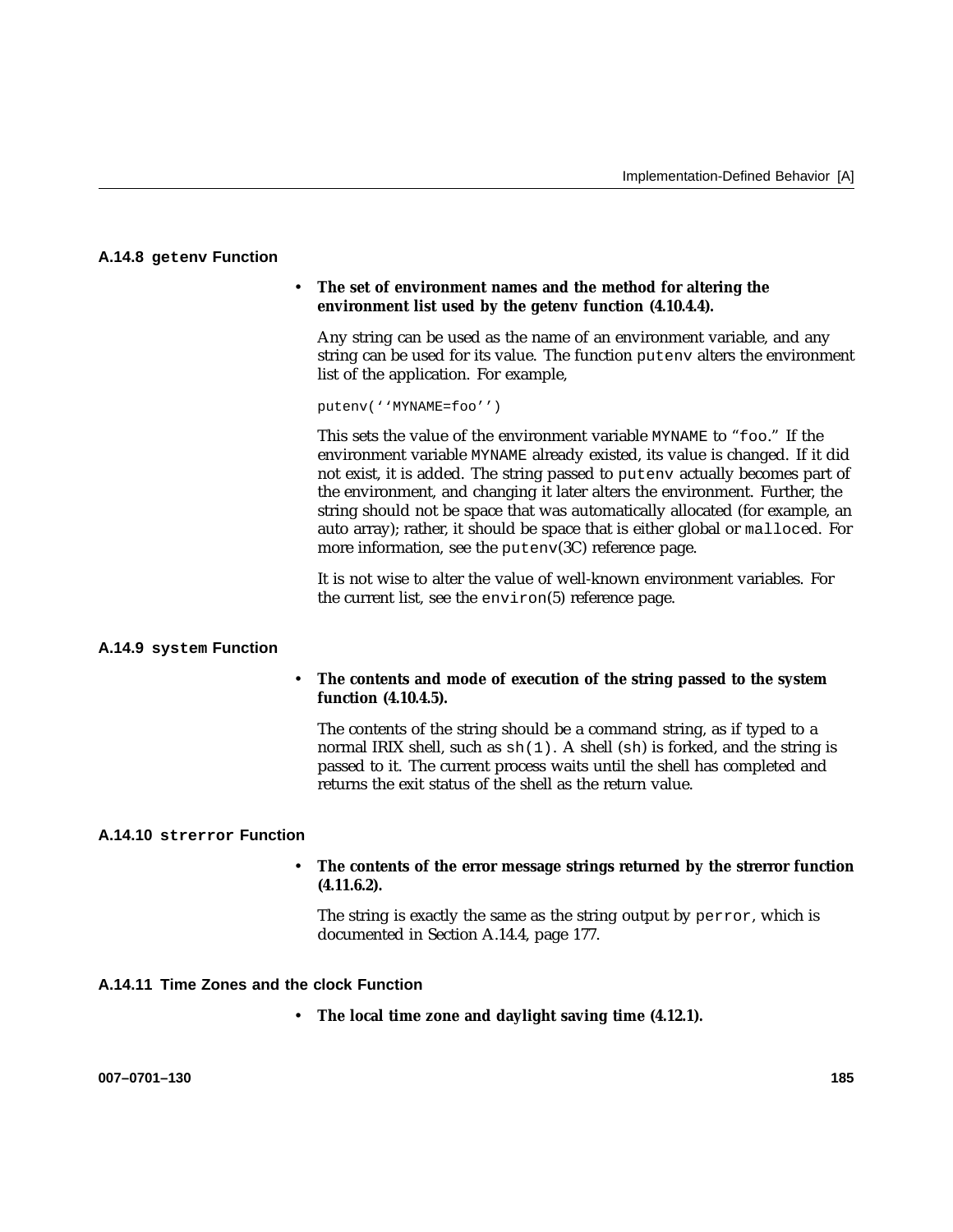Local time and daylight saving time are determined by the value of the TZ environment variable. TZ is set by init to the default value indicated in the file /etc/TIMEZONE, and this value is inherited in the environment of all processes. If TZ is unset, the local time zone defaults to GMT (Greenwich mean time, or coordinated universal time), and daylight saving time is not in effect. See the reference pages  $ctime(3C)$ ,  $time(2)$ ,  $timezone(4)$ , environ(5), getenv(3), and other related reference pages for the format of TZ.

#### • **The era for the clock function (4.12.2.1).**

clock counts seconds from 00:00:00: GMT, January 1, 1970. What was once known as Greenwich mean time (GMT) is now known as coordinated universal time, though the reference pages do not reflect this change yet. See the ctime(3C) reference page for further information.

# **A.15 Locale-Specific Behavior (F.4)**

For information on locale-specific behavior, see the chapter titled "Internationalizing Your Application" in *Topics in IRIX Programming*. That chapter covers some locale-specific topics to consider when internationalizing an application. Topics include

- Overview of Locale-Specific Behavior
- Native Language Support and the NLS Database
- Using Regular Expressions
- Cultural Data

Also, that chapter describes setting a locale, location of locale-specific data, cultural items to consider, and GUI concerns.

For additional information on locale-specific behavior, refer to the *X/Open Portability Guide*, *Volume 3*, "XSI *Supplementary Definitions,"* published by Prentice Hall, Englewood Cliffs, New Jersey 07632, ISBN 0-13-685-850-3.

# **A.16 Common Extensions (F.5)**

The following extensions are widely used in many systems, but are not portable to all implementations. The inclusion of any extension that can cause a strictly conforming program to become invalid renders an implementation nonconforming. Examples of such extensions are new keywords, or library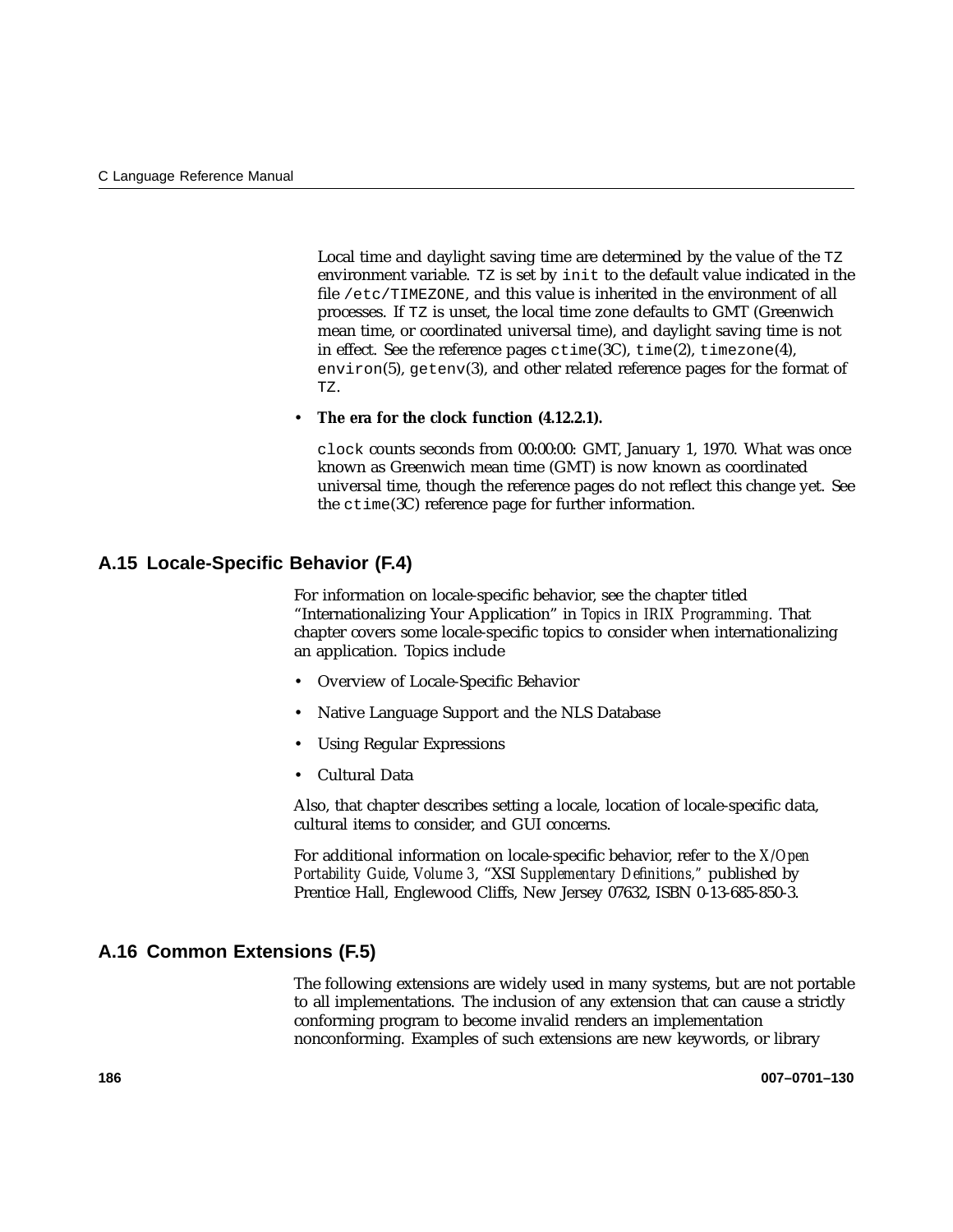functions declared in standard headers or predefined macros with names that do not begin with an underscore. The Standard's description of each extension is followed by a definition of any Silicon Graphics support/nonsupport of each common extension.

### **A.16.1 Environment Arguments (F.5.1)**

• **In a hosted environment, the main function receives a third argument, char \*envp[], that points to a null-terminated array of pointers to char. Each of these pointers points to a string that provides information about the environment for this execution of the process (2.1.2.1.1).**

This extension is supported.

#### **A.16.2 Specialized Identifiers**

• **Characters other than the underscore \_, letters, and digits, that are not defined in the required source character set (such as dollar sign \$, or characters in national character sets) can appear in an identifier**.

If the -dollar option is given to cc, then the dollar sign (\$) is allowed in identifiers.

# **A.16.3 Lengths and Cases of Identifiers**

• **All characters in identifiers (with or without external linkage) are significant and case distinctions are observed (3.1.2).**

All characters are significant. Case distinctions are observed.

#### **A.16.4 Scopes of Identifiers (F.5.4)**

### • **A function identifier, or the identifier of an object (the declaration of which contains the keyword extern) has file scope.**

This is true of the compiler when invoked with  $cc -cckr$  (that is, when requesting traditional C). When compiling in ANSI mode (by default or with one of the ANSI options) function identifiers (and all other identifiers) have block scope when declared at block level.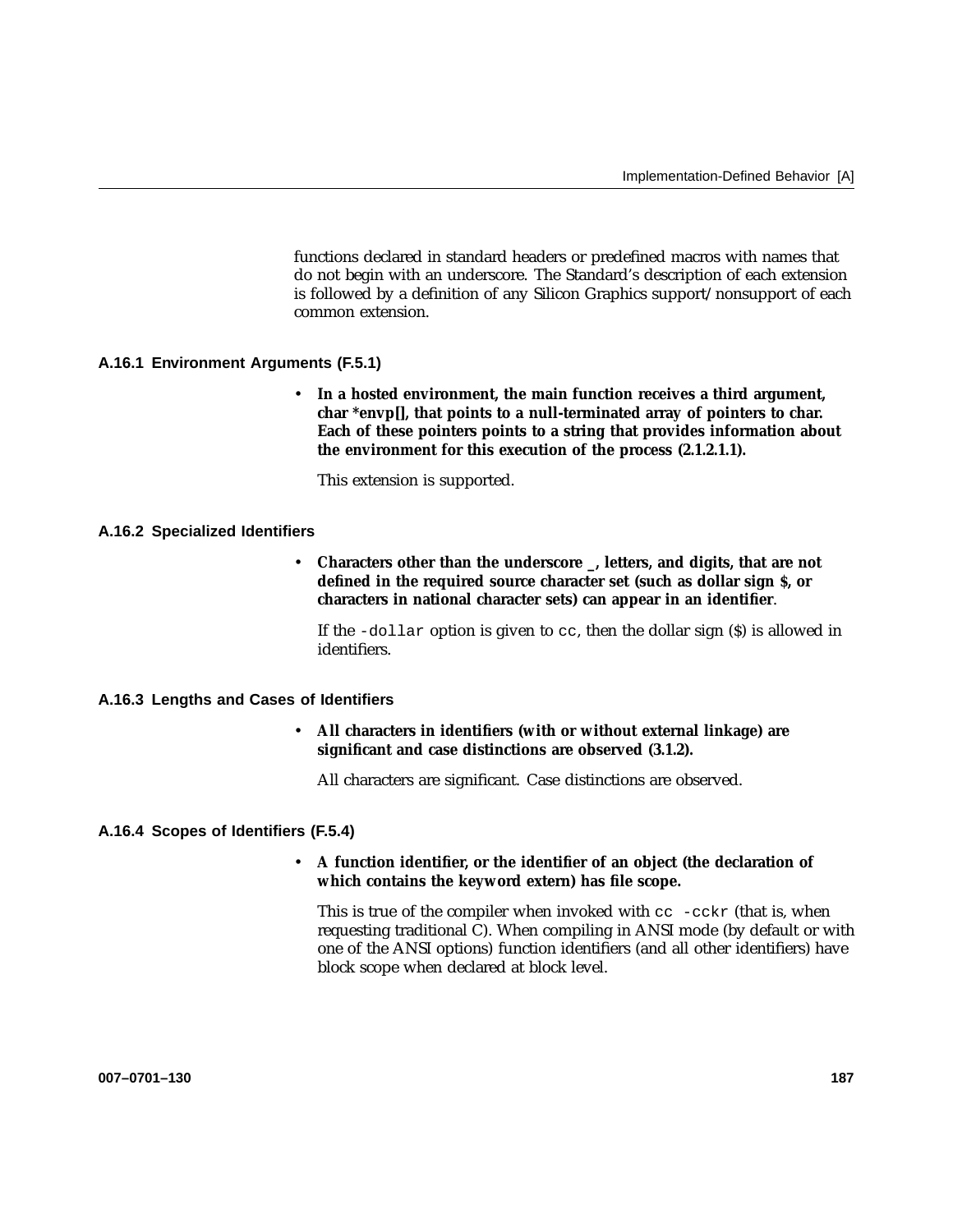### **A.16.5 Writable String Literals (F.5.5)**

• **String literals are modifiable. Identical string literals shall be distinct (3.1.4).**

All string literals are distinct and writable when the -use\_readwrite\_const option is in effect. Otherwise, string literals may not be writable.

#### **A.16.6 Other Arithmetic Types (F.5.6)**

• **Other arithmetic types, such as long long int and their appropriate conversions, are defined (3.2.2.1).**

Yes.

#### **A.16.7 Function Pointer Casts (F.5.7)**

• **A pointer to an object or to void can be cast to a pointer to a function, allowing data to be invoked as a function (3.3.4). A pointer to a function can be cast to a pointer to an object, or to void, allowing a function to be inspected or modified (for example, by a debugger) (3.3.4).**

Function pointers can be cast to a pointer to an object, or to void, and vice versa.

Data can be invoked as a function.

Casting a pointer to a function to a pointer to an object or void does allow a function to be inspected. Normally, functions cannot be written to, because text space is read-only. Dynamically loaded functions are loaded (by a user program) into data space and can be written to.

#### **A.16.8 Non-int Bit-Field Types (F.5.8)**

## • **Types other than int, unsigned int, and signed int can be declared as bitfields, with appropriate maximum widths (3.5.2.1).**

A bitfield can be any integral type in -xansi and -cckr modes. However, bitfields of types other than int, signed int, and unsigned int result in a warning diagnostic in -ansi mode.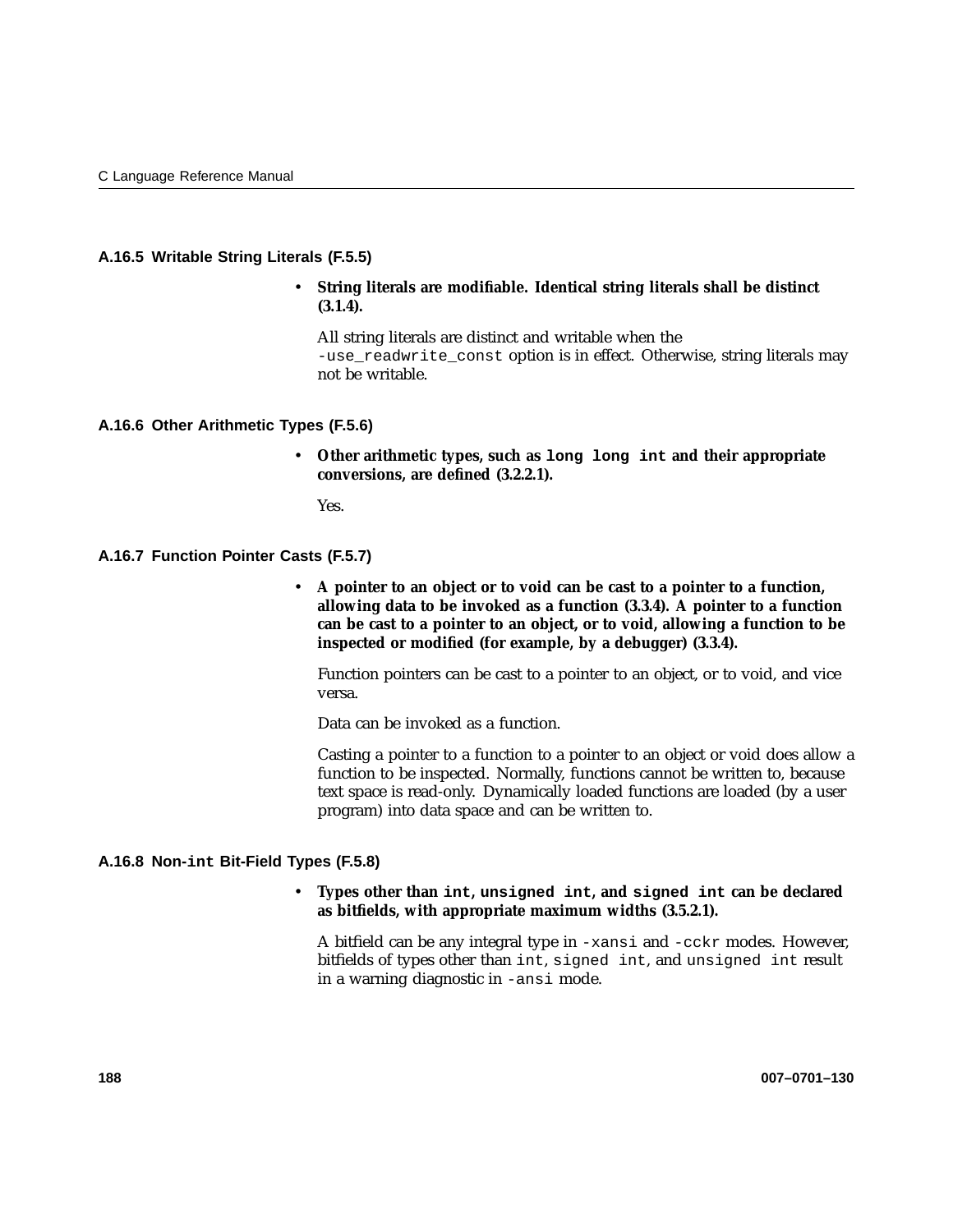### **A.16.9 fortran Keyword (F.5.9)**

• **The fortran declaration specifier can be used in a function declaration to indicate that calls suitable for Fortran should be generated, or that different representations for external names are to be generated (3.5.4.3).**

The fortran keyword is not supported in this ANSI C. With cc -cckr, that keyword is accepted but ignored.

#### **A.16.10 asm Keyword (F.5.10)**

• **The asm keyword can be used to insert assembly language code directly into the translator output. The most common implementation is via statement of the form asm (character-string-literal) (3.6).**

The asm keyword is not supported.

#### **A.16.11 Multiple External Definitions (F.5.11)**

• **There can be more than one external definition for the identifier of an object, with or without the explicit use of the keyword extern. If the definitions disagree, or more than one is initialized, the behavior is undefined (3.7.2).**

With ANSI C, only one external definition of the object is permitted. If more than one is present, the linker  $(\text{Id}(1))$  gives a warning message. The Strict Ref/Def model is followed (ANSI C Rationale, 3.1.2.2, page 23).

With cc -cckr, the Relaxed Ref/Def model is followed (ANSI C Rationale, 3.1.2.2, page 23): multiple definitions of the same identifier of an object in different files are accepted and all but one of the definitions are treated (silently) as if they had the extern keyword.

If the definitions in different source units disagree, the mismatch is not currently detected by the linker  $(1d)$ , and the resulting program will probably not work correctly.

### **A.16.12 Empty Macro Arguments (F.5.12)**

# • **A macro argument can consist of no preprocessing tokens (3.8.3).**

This extension is supported. For example, one could define a macro such as

#define notokargs() macrovalue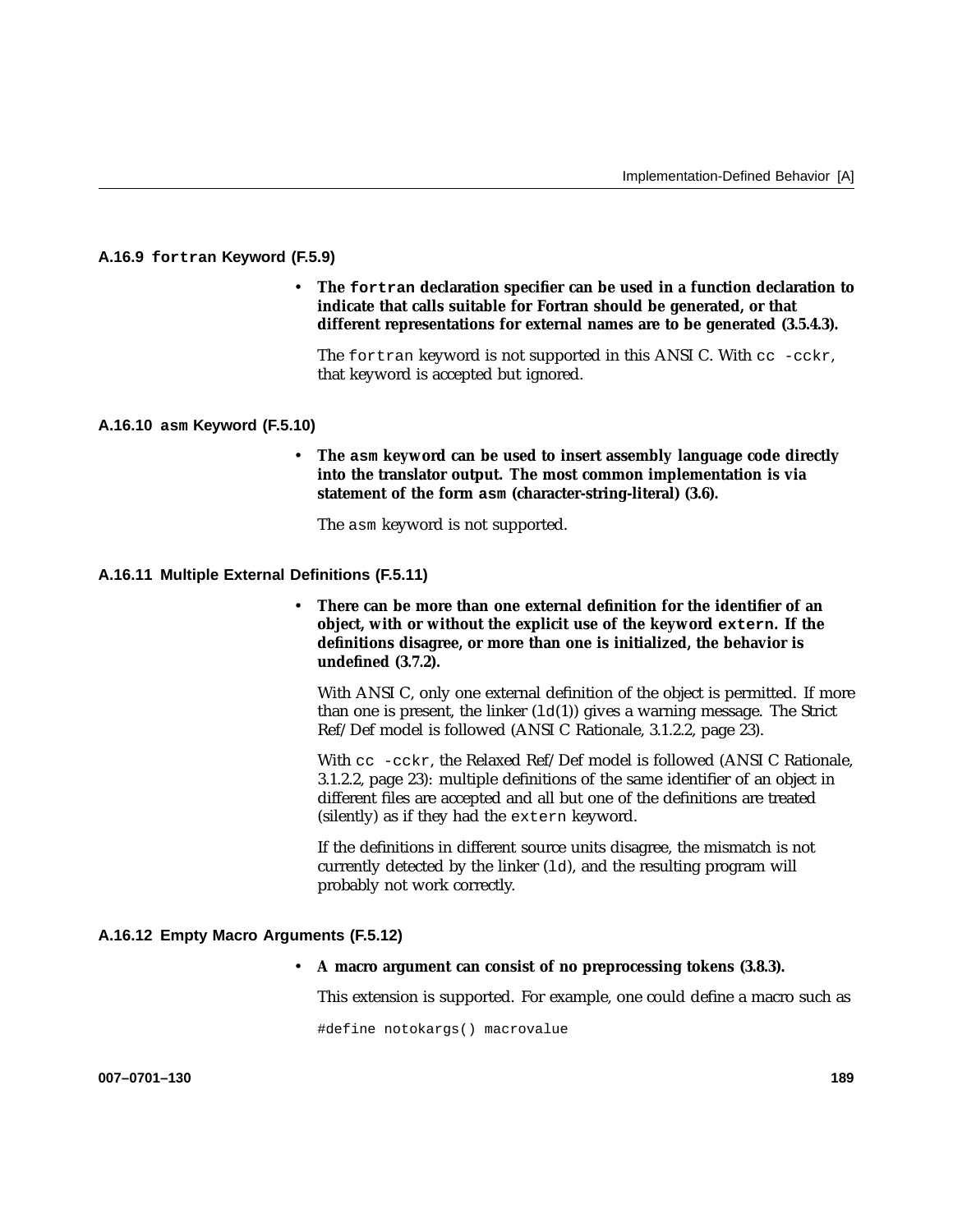### **A.16.13 Predefined Macro Names (F.5.13)**

### • **Macro names that do not begin with an underscore, describing the translation and execution environments, may be defined by the implementation before translation begins (3.8.8).**

This is **not** true for cc -ansi, which defines ANSI C. Only macro names beginning with two underscores or a single underscore followed by a capital letter are predefined by the implementation before translation begins. The name space is not polluted.

With  $cc$  -cckr (traditional C), a C preprocessor is used with a full set of the predefined symbols. For example, sgi is predefined.

With cc -xansi (which is the default for cc), an ANSI C preprocessor and compiler are used and a full set of predefined symbols is defined (including sgi, for example).

### **A.16.14 Extra Arguments for Signal Handlers (F.5.14)**

### • **Handlers for specific signals can be called with extra arguments in addition to the signal number.**

Silicon Graphics supports System V, POSIX, and BSD signal handlers. Extra arguments to the handler are available for your use. See the signal reference page.

### **A.16.15 Additional Stream Types and File-Opening Modes (F.5.15)**

• **Additional mappings from files to streams may be supported (4.9.2), and additional file-opening modes may be specified by characters appended to the mode argument of the fopen function (4.9.5.3).**

There are no additional modes supported. There are no additional mappings. The UNIX approach is used, as mentioned in the ANSI C Rationale, Section 4.9.2, page 90.

### **A.16.16 Defined File Position Indicator (F.5.16)**

• **The file position indicator is decremented by each successful call to the ungetc function for a text stream, except if its value was zero before a call (4.9.7.11).**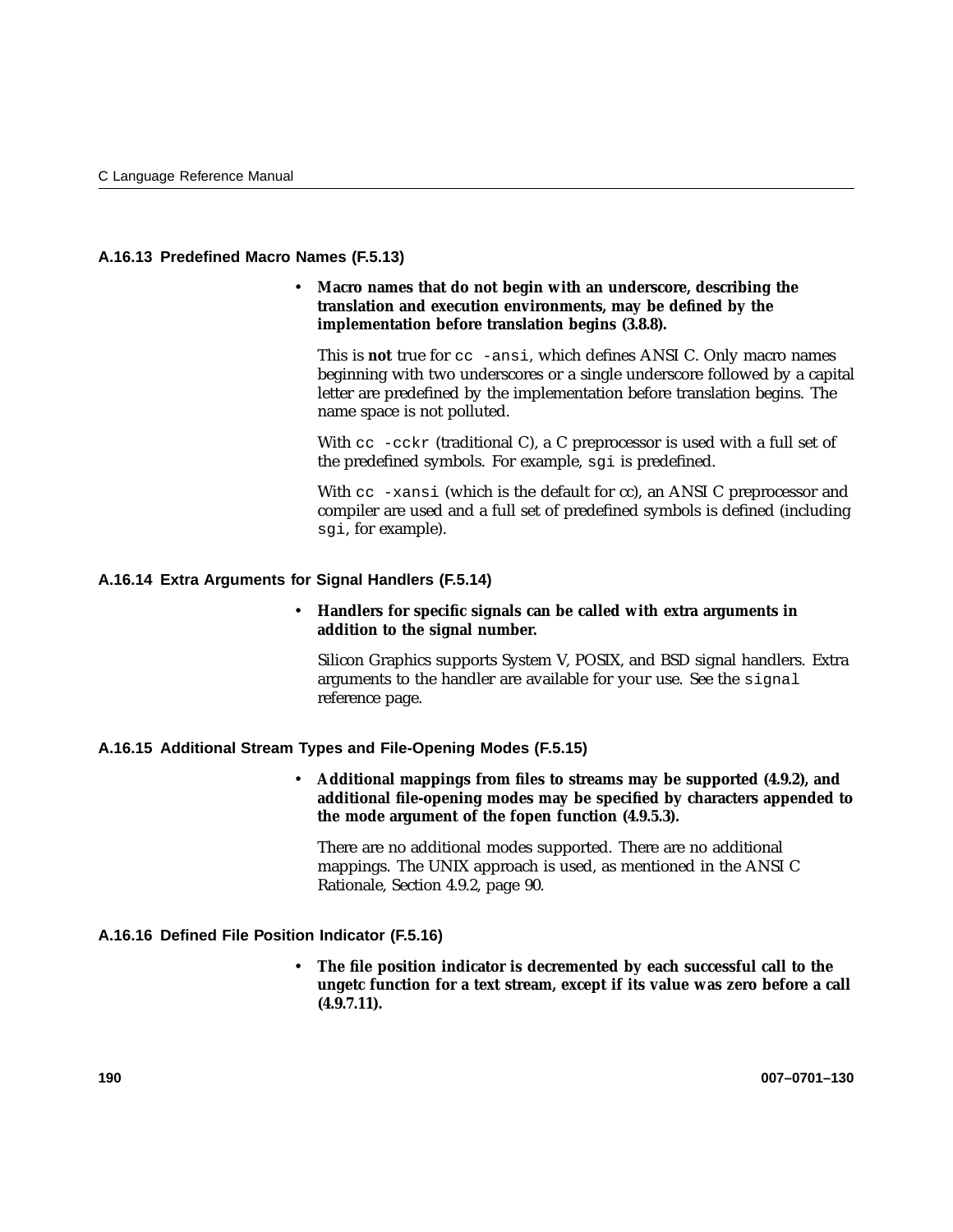The Silicon Graphics C compiler supports only the one character of pushback guaranteed by the standard.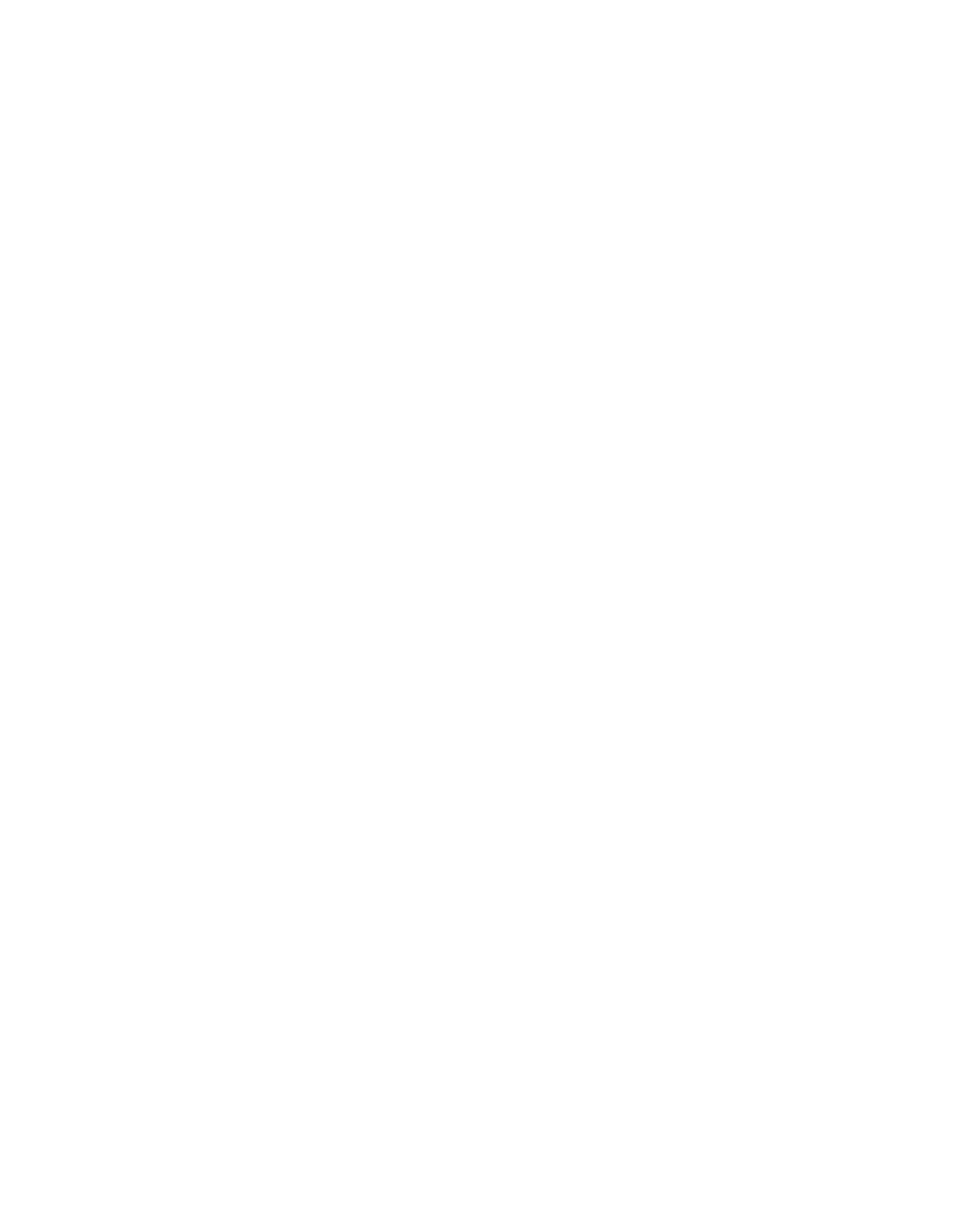Table 18, page 193, lists the lint-style comments available with the Silicon Graphics C compiler, along with a short description. See the lint(1) reference page for more details.

|  | Table 18. lint-style Comments |  |
|--|-------------------------------|--|
|--|-------------------------------|--|

| Comment        | <b>Short Description</b>                                                                                                                                                                                                                                                                                      |
|----------------|---------------------------------------------------------------------------------------------------------------------------------------------------------------------------------------------------------------------------------------------------------------------------------------------------------------|
|                | /*PRINTFLIKEn*/ Applies lint-style check to the first (n-1) arguments as<br>usual. The nth argument is interpreted as a printf<br>format string that is used to check the remaining<br>arguments.                                                                                                             |
| /*SCANFLIKEn*/ | Applies $\text{lint-style check}$ to the first $(n-1)$ arguments as<br>usual. The nth argument is interpreted as a scanf format<br>string that is used to check the remaining arguments.                                                                                                                      |
| /*ARGSUSEDn*/  | Applies lint-style check to only the first <i>n</i> arguments<br>for usage; a missing $n$ is taken to be 0 (this option acts<br>like the $-v$ option for the next function).                                                                                                                                  |
| /*VARARGSn*/   | Suppresses the usual checking for variable numbers of<br>arguments in the following function declaration. The<br>data types of the first <i>n</i> arguments are checked; a missing<br>$n$ is taken to be 0. The use of the ellipsis terminator $()$<br>in the definition is suggested in new or updated code. |
| /*NOTREACHED*/ | Stops comments about unreachable code when placed at<br>appropriate points. (This comment is typically placed<br>just after calls to functions like exit).                                                                                                                                                    |
| /*REFERENCED*/ | Tells the compiler that the variable defined after<br>comment is referenced.                                                                                                                                                                                                                                  |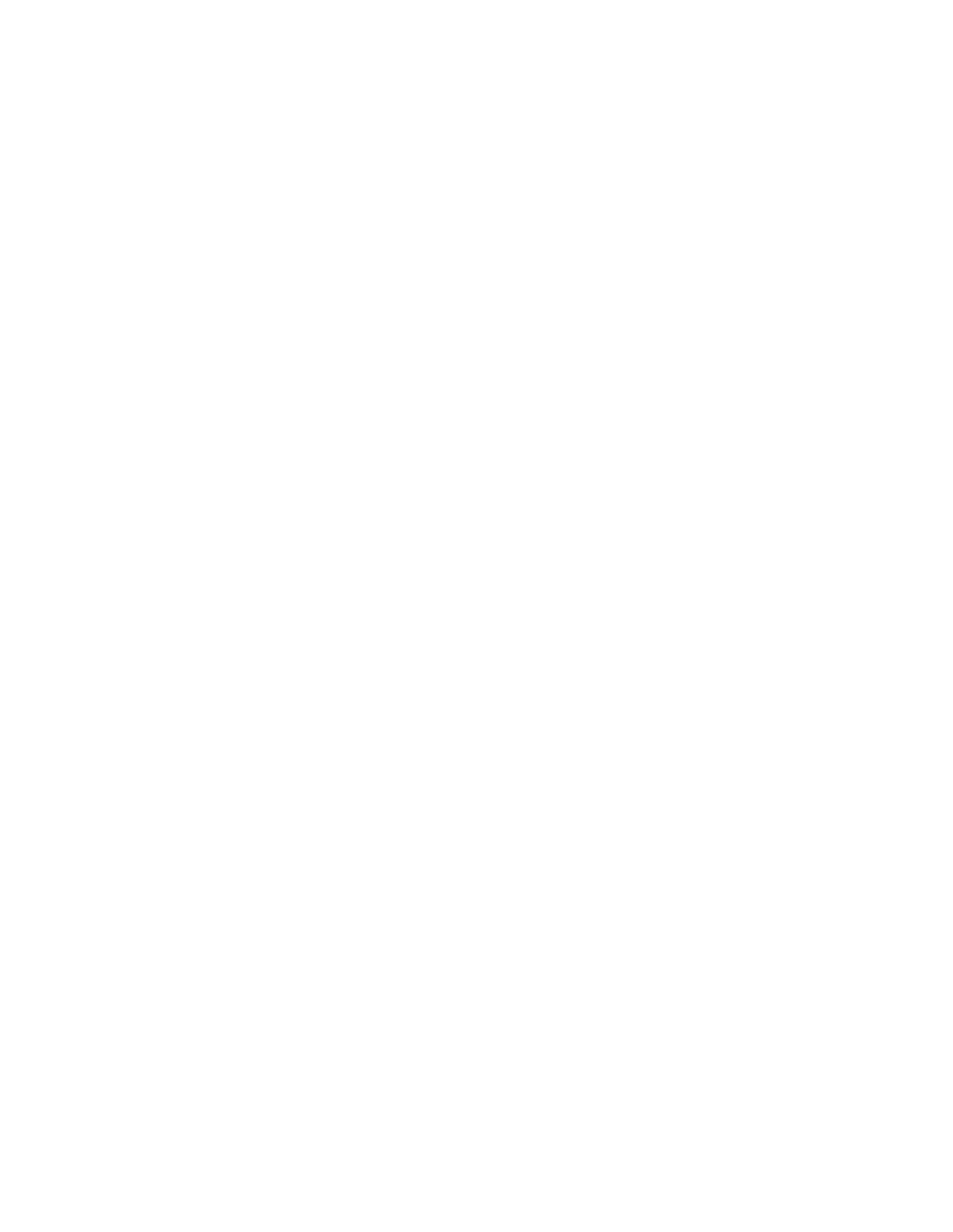Table 19, page 195, list the built-in functions available in the Silicon Graphics C compiler, along with a short description.

| Intrinsic                                             | <b>Short Description</b>                                                                      |
|-------------------------------------------------------|-----------------------------------------------------------------------------------------------|
| void *__builtin_alloca(unsigned<br>size)              | Returns a pointer to a<br>specified number of bytes of<br>uninitialized local stack<br>space. |
| float __builtin_fsqrt(float x)                        | Computes the non-negative<br>square root of a floating<br>point argument.                     |
| double builtin sqrt(double x)                         | Computes the non-negative<br>square root of a double<br>argument.                             |
| float __builtin_fabs(float x)                         | Computes the absolute<br>value of a float argument.                                           |
| double __builtin_dabs(double x)                       | Computes the absolute<br>value of a double<br>argument.                                       |
| int __builtin_cast_f2i(float x)                       | Treats float as int.                                                                          |
| float __builtin_cast_i2f(int x)                       | Treats int as float.                                                                          |
| long long __builtin_cast_d2ll(double<br>$\mathbf x$ ) | Treats double as long<br>long.                                                                |
| double __builtin_cast_ll2d(long long<br>$\mathbf x$ ) | Treats long long as<br>double.                                                                |
| int __builtin_copy_dhi2i(double x)                    | Copies high part of double<br>to int.                                                         |
| double __builtin_copy_i2dhi(int x)                    | Copies int to high part of<br>double.                                                         |

| Table 19. Built-in Functions |  |
|------------------------------|--|
|------------------------------|--|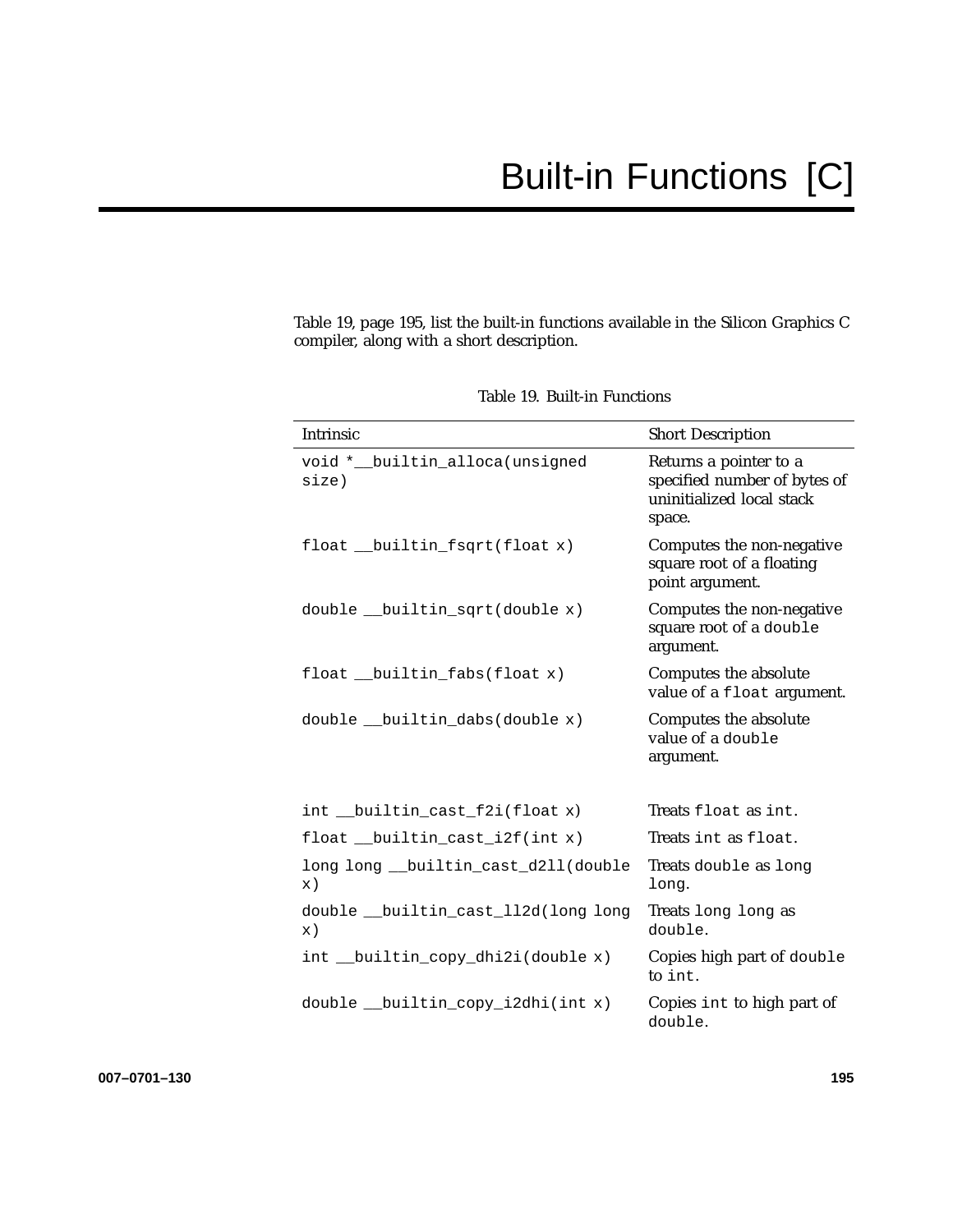| <b>Intrinsic</b>                                                 | <b>Short Description</b>                                                                                                                                                                                      |
|------------------------------------------------------------------|---------------------------------------------------------------------------------------------------------------------------------------------------------------------------------------------------------------|
| int builtin copy dlo2i(double x)                                 | Copies low part of double<br>to int.                                                                                                                                                                          |
| double builtin copy i2dlo(int x,<br>double y)                    | Copies int to low part of<br>double.                                                                                                                                                                          |
| <type> __high_multiply (<type>,<br/><type>)</type></type></type> | Multiplies two parameters<br>as 32 (or 64) bit integers<br>and returns the upper 32 (or<br>64) bits of a 64 (or 128) bit<br>result. <type> can be<br/>signed or unsigned, int.<br/>long, or long long.</type> |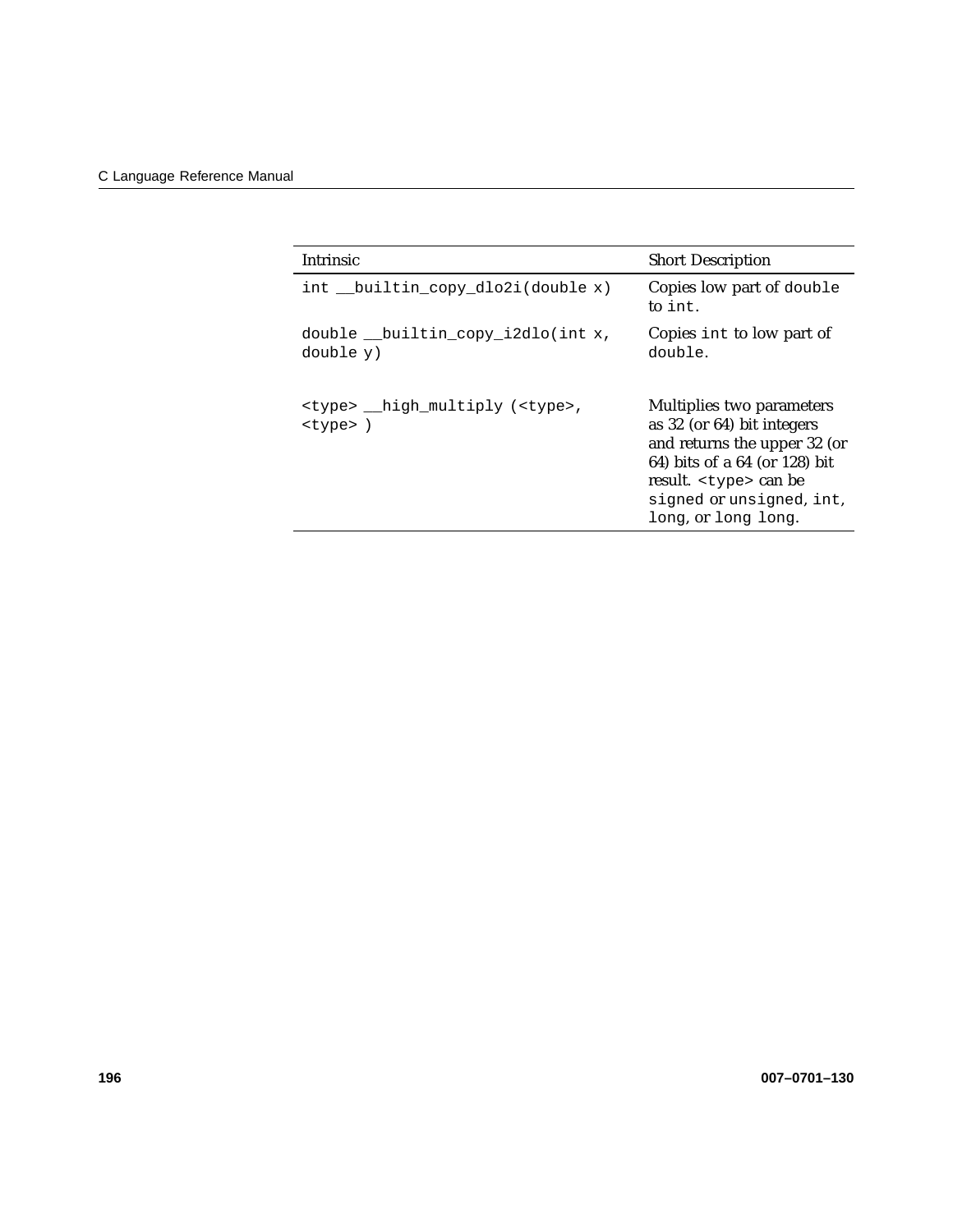# Index

! operator, 56  $!=$  operator, 61 % operator, 58 & operator, 55, 62 fields and, 76 && operator, 63 \* operator, 58 + operator, 56, 59 ++ operator, 56  $+=$  operator, 65 - - operator, 54 - character in fscanf function, 177 - operator, 56, 59 -= operator, 65 / operator, 58 < operator, 60 << operator, 60  $\epsilon$  = operator, 60  $=$  operator, 65  $==$  operator, 61 > operator, 60 >= operator, 60 >> operator, 60 ? operator, 63  $^{\wedge}$  operator, 62 | operator, 62 || operator, 63  $\sim$  operator, 56 32-bit mode type differences, 39 64-bit mode, 58

# **A**

ABI N32 APO, 153 N64 APO, 153

**007–0701–130 197**

abort function effect on temporary files, 184 acpp changes, 7 Additive operators pointers and, 59 Address constant, 66 Address-of operator, 55 fields and, 76 affinity scheduling, 140 AND operator bitwise, 62 logical, 63 ANSI C allocating storage, 13 conversion rules, 45, 46 disambiguating identifiers, 10 floating point, 43 fucntion prototype scope, 11 function prototype error, 18 guidelines, 2 identifiers, 31 libraries, 2 linkage discrepancies, 36 linker warnings, 13 lint, 3 macro replacement, 8 name space, 12 name space discrepancies, 33 name spaces, 1, 33 preprocessor, 7 scoping differences, 10 strictly conforming programs, 1 string literals, 8 switches, 2 trigraph sequences, 26 value preserving integer promotion, 43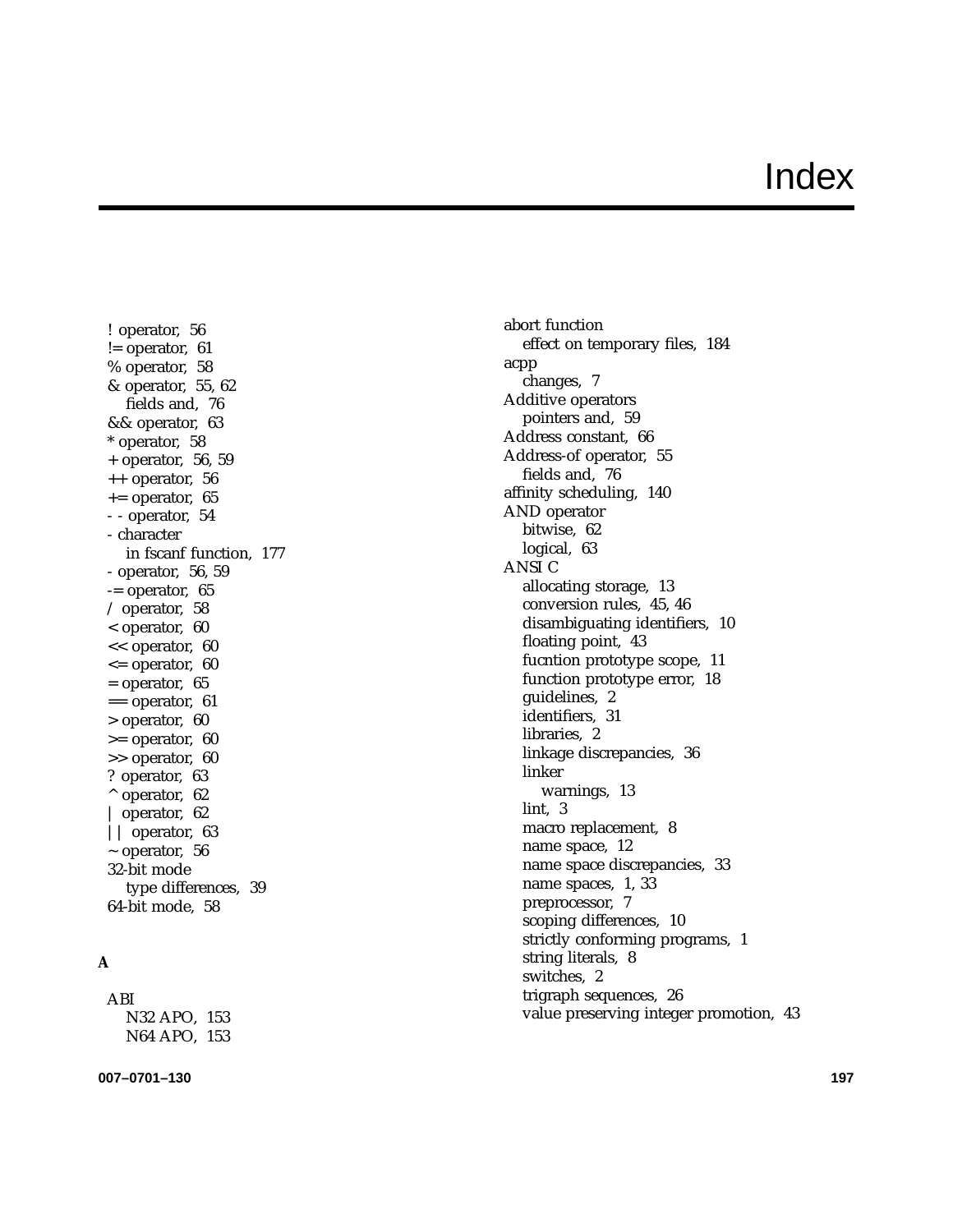warnings, 2 ANSI C standard header files, 22 -ansi compiler option external names and, 21 macros, 8 string literals, 8 tokens, 9 APO, 153 licensing, 153 Append mode stream initial file position, 175 Application Program Interface See "API", 104 Argument promotions, 53 Argument type promotions changes, 17 Arguments passing, 53 Arithmetic constant expressions, 66 Arithmetic conversions, 45 Arithmetic expressions, 14 Arithmetic types, 40 Arithmetic value 64-bit mode, 58 Array type required to hold maximum size, 162 Array declarators, 80 Arrays and data affinity, 142 index example, 151 processor arrays, 135 redistributed, 142 example, 150 reshaped affinity clause, 142 nest clause, 142 reshaping, 135 variable length, 80 arrays query dimensions, 144 asm keyword, 189 Assert, 166

diagnostic, 166 Assignment operators, 64  $+=, 65$  $=-5.65$ =, 65 Associativity examples, 49 atan2, 167 atan2f, 167 Atomic compare–and–swap operation, 128 Atomic fetch-and-op operations, 126 Atomic lock and unlock operations, 129 Atomic lock-release operation, 129 Atomic lock-test-and-set operation, 129 Atomic op-and-fetch operations, 127 Atomic synchronize operation, 128 auto, 70 Auto keyword, 71 Auto storage class, 71 Auto-Parallelizing Option See "APO", 153 Autoblocking, 120 Automatic page migration, 133 Automatic parallelization definition, 153 Automatic storage duration, 37

#### **B**

barrier, 119 Barrier function, 119 Behavior locale-specific, , 186 Binary streams null characters in, 175 Bitfield diagnostics, 188 integral type, 188 Bitfields, , 75, 162 integer types, 4 order of allocation, 164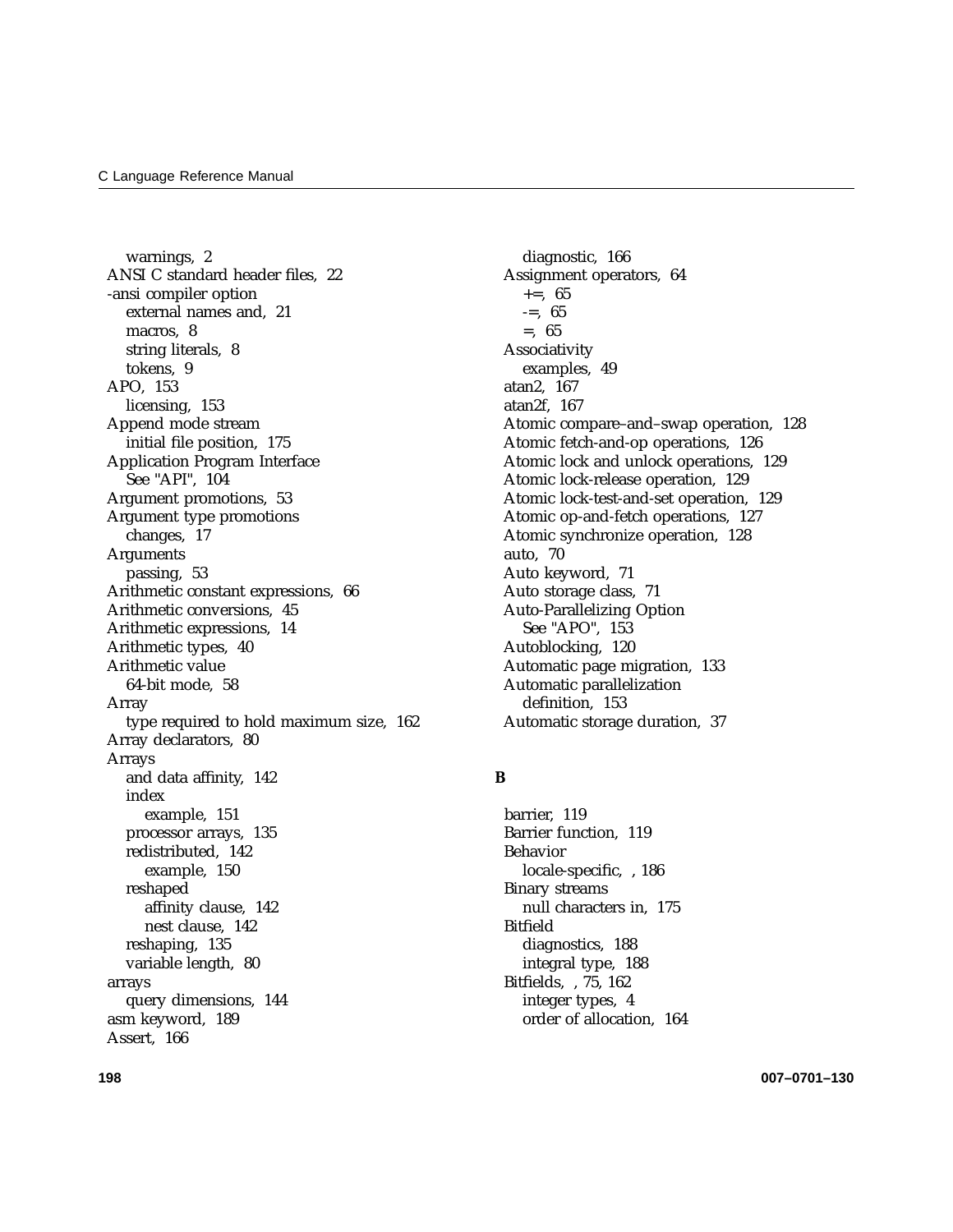signedness of, 163 spanning unit boundary, 76 straddling int boundaries, 164 **Bits** bitfields, 76 Bits per character, 158 Bitwise and operator, 62 Bitwise not operator, 56 Bitwise operations signed integers, 160 Bitwise OR operator inclusive, 62 Bitwise or operator exclusive, 62 Blanks, 23 block distribution, , 136 Block scope definition, 32 Block statements, 93 block-cyclic distribution, 138 Blocking automatic, 118 Blocking slave threads, 117 blockproc, 118 break statements, 95, 98 Built-in functions, 195 \_\_builtin\_alloca, 195 \_\_builtin\_cast\_d2ll, 195 \_\_builtin\_cast\_dhi2i, 195 \_\_builtin\_cast\_dlo2i, 196 \_\_builtin\_cast\_f2i, 195 \_\_builtin\_cast\_i2dhi, 195 \_\_builtin\_cast\_i2dlo, 196 \_\_builtin\_cast\_i2f, 195 \_\_builtin\_cast\_ll2d, 195 \_\_builtin\_dabs, 195 \_\_builtin\_fabs, 195 \_\_builtin\_fsqrt, 195 \_\_builtin\_sqrt, 195 high\_multiply, 196 \_\_builtin\_alloca, 195 \_\_builtin\_cast\_d2ll, 195 \_\_builtin\_cast\_dhi2i, 195

\_\_builtin\_cast\_dlo2i, 196 \_\_builtin\_cast\_f2i, 195 \_\_builtin\_cast\_i2dhi, 195 \_\_builtin\_cast\_i2dlo, 196 \_\_builtin\_cast\_i2f, 195 \_\_builtin\_cast\_ll2d, 195 \_\_builtin\_dabs, 195 \_\_builtin\_fabs, 195 builtin fsqrt, 195 \_\_builtin\_sqrt, 195

### **C**

Cache misses, 131 Cache behavior, 132 calloc, 184 Case distinctions in identifiers, 157 case label, 95 case labels, 99 Case values maximum number of, 165 Cast operators, 57 Casting pointer to a function, 188 -cckr compiler option, 8 external names and, 21 tokens, 9 cConversions void, 47 char, 38 default sign, 159 unsigned vs. "plain", 159 **Character** white space, 155 Character constant, 165 Character constants, 25 wide, 25 Character set, 157 Character types, 38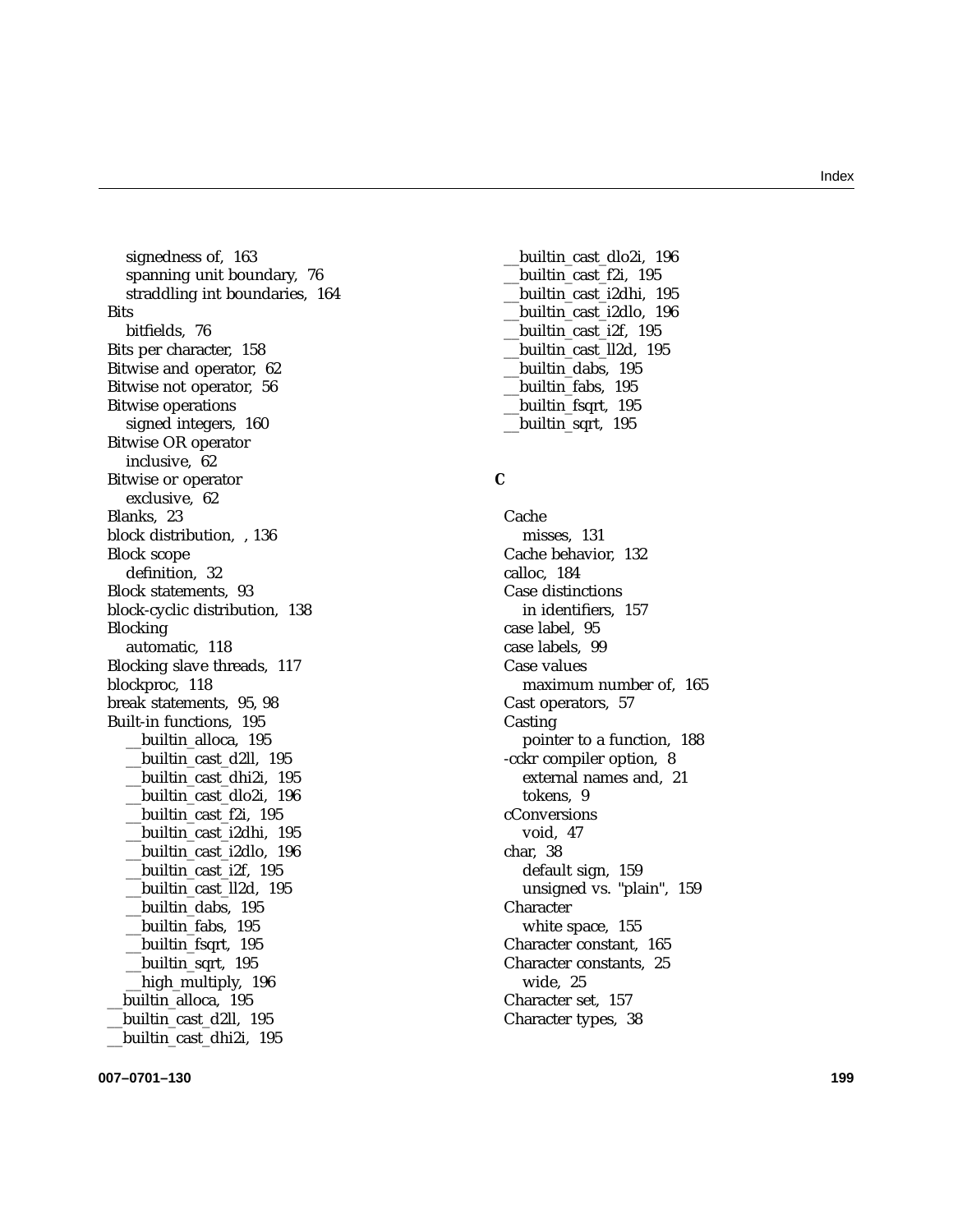Characters, 157 conversions to integer, 43 integer constants, 158 multibyte, 38, 157, 159 nongraphic, 25 number of bits, 158 shift states, 157 source set vs. execution set, 158 special, 25 wide, 159 initialization, 89 CHRCLASS environment variable, 166 CHUNK, 121 clock function, 186 Coding rules #pragma directives, 105 Comma operator, 65 Comments, 23 -common compiler option, 13 Communication between processors, 122 compare–and–swap operation, 128 Compatible types, 16 Compilation, 2 Compilation mode effect on names, 21 Compile-time options multiprocessing, 146 parallel programming, 146 Compiler options -MP check\_reshape, 146 clone, 146 dsm, 146 Compiler restrictions, 113 exception handling, 113 on #pragma pfor, 113 scoping, 115 Compound assignment, 65 Compound statements, 93 scope of declarations, 94 Computation scheduling user control, 132

Conditional operator, 63 const object, 4 const type qualifier qualifiers const, 77 Constant expression, 165 arithmetic, 66 Constant expressions, 24, 66 address constant, 66 integral, 66 Constants, 51 character, 25 enumeration, 27 floating, 27 integer, 24 long double precision, 43 types of, 24 wide character, 25 Continue statements, 95 continue statements, 97, 98 Controlling expression definition, 94 Conversions, 43 arithmetic, 45 character, 43 floating-point, 43 function designators, 47 integer, 44 promotions, 45 lvalues, 47 pointer, 44 pointers, 47 rules ANSI C, 46 Traditional C, 46 cpp changes, 7 cyclic distribution, 137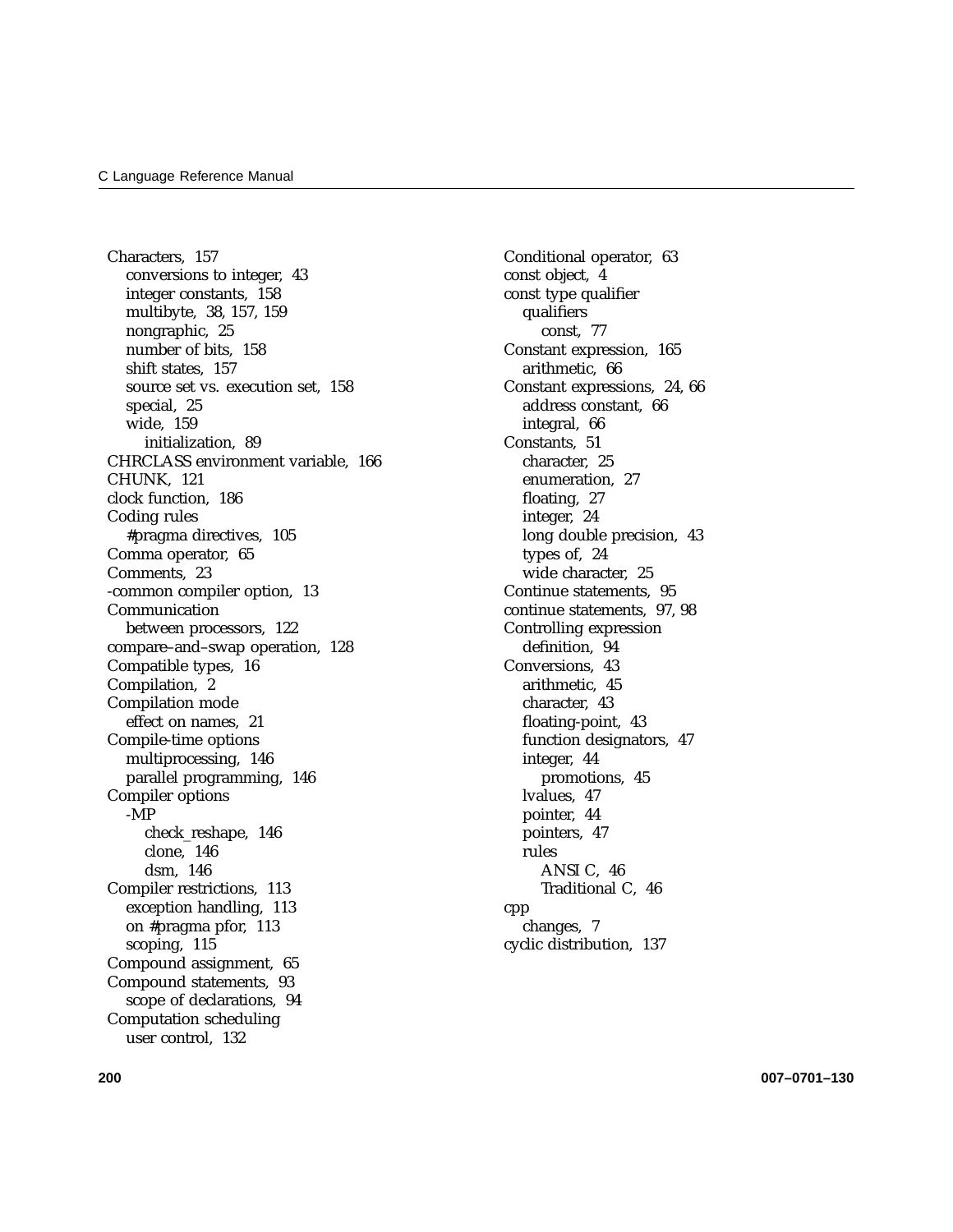#### Index

# **D**

Data explicit placement, 140 placement in memory, 140 placement of, 140 Data affinity, , 141 example, 148 formal parameter, 142 redistributed arrays, 142 Data area names changes, 20 Data distribution, 135 criteria, 139 differences, 138 example, 148 regular, 135 reshaping, 135 rii\_files, 146 Data placement user control, 132 Data structures irregular, 140 Date availability, 166 \_\_DATE\_\_, 166 Daylight saving time, 186 Declarations as definitions, 70 enumerations, 76 implicit, 86 multiple, 69 structure, 72 union, 72 **Declarators** array, 80 definition, 78 maximum number of, 165 pointer, 79 restrictions, 85 syntax, 78 Decrement operator, 56 Default argument promotions, 53 Default labels, 95, 99

Definition declaration, 70 Definitions external, 101 Denoting a bitfield, 57 Derived types, 40 Device interactive, 157 **Diagnostics** classes, 156 control, 156 identification errors, 155 return codes, 155, 156 dimensions arrays, 144 of arrays, 144 **Directives** multiprocessing, 104, 143 OpenMP, 104 #pragma coding rules, 105 #pragma critical, 106 #pragma distribute, 135 #pragma distribute\_reshape, 135 example, 147 #pragma enter gate, 106 #pragma exit gate, 106 #pragma independent, 107 #pragma page\_place, 140 #pragma parallel, 107 #pragma pfor, 107, 140 #pragma reshape, 135 #pragma synchronize, 106 preprocessing, 165 regular data distribution, 135 Disambiguating identifiers, 10 Disambiguating names, 31 distributed shared memory, 145 **Distribution** matrix example, 147 Division

**007–0701–130 201**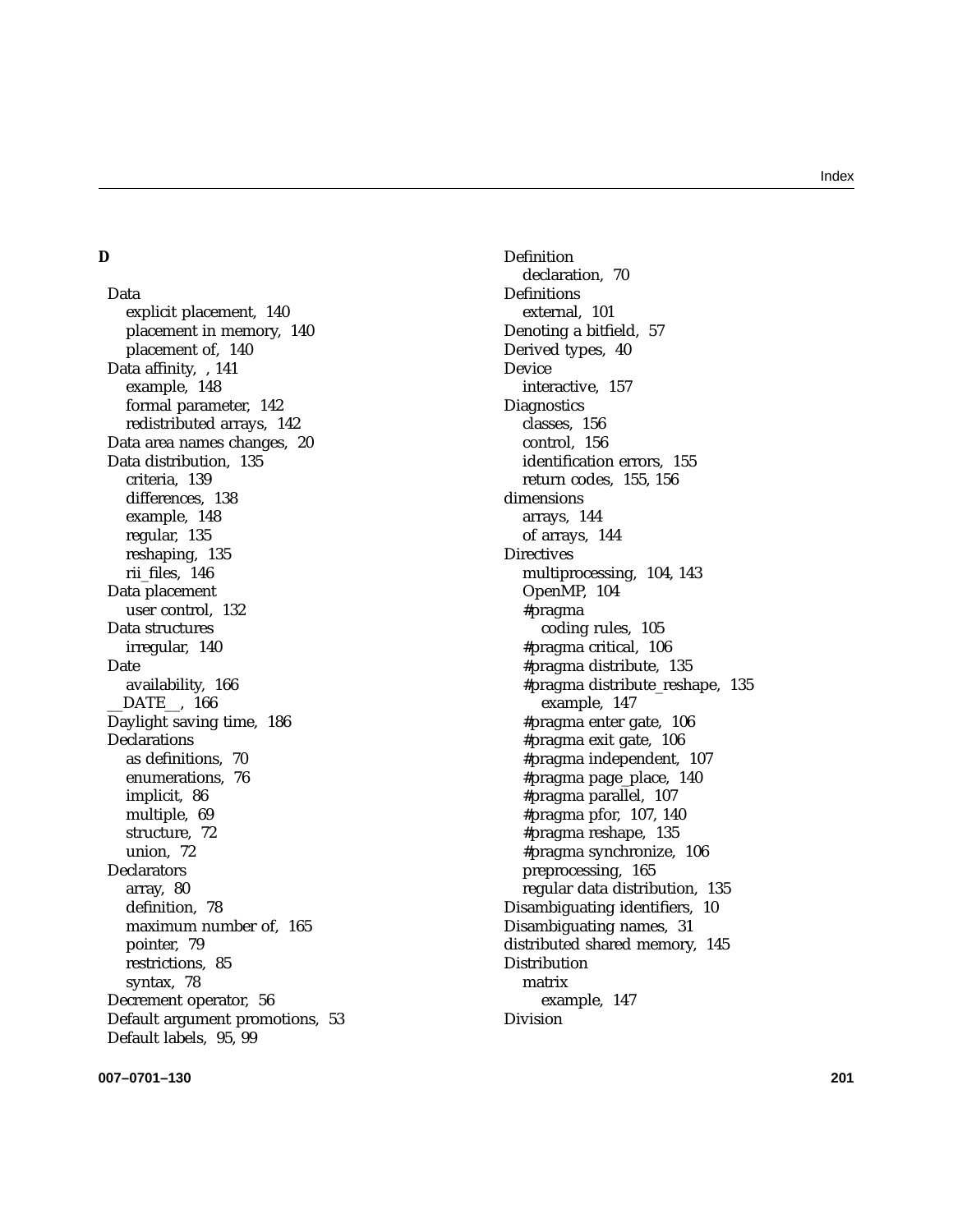integer, 58 sign of remainder, 160 Division by zero, 58, 67 do statements, 96 Domain errors return values, 167 Double, 160 representation of, 160 double, 39 Double precision, 43 \_DSM\_BARRIER, 145 \_DSM\_MIGRATION, 145 \_DSM\_MIGRATION\_LEVEL, 145 \_DSM\_OFF environment variable, 145 \_DSM\_PLACEMENT, 145 \_DSM\_PPM, 145 \_DSM\_VERBOSE, 145 \_DSM\_WAIT, 145

#### **E**

else statements, 94 –ansi switch, 2 –xansi switch, 2 enum, 74 changes, 12 Enumeration constants, 27, 40, 76 changes, 12 Enumeration types type of int used, 164 Enumeration variables, 76 Enumerations, , 162 Environment altering, 185 names, 185 variables, 185 Environment variables CHRCLASS, 166 CHUNK, 121 \_DSM\_BARRIER, 145 \_DSM\_MIGRATION, 145 \_DSM\_MIGRATION\_LEVEL, 145

\_DSM\_OFF, 145 \_DSM\_PLACEMENT, 145 \_DSM\_PPM, 145 \_DSM\_VERBOSE, 145 \_DSM\_WAIT, 145 gang scheduling, 122 MP\_BLOCKTIME, 120 MP\_SCHEDTYPE, 121 MP\_SET\_NUMTHREADS, 120 MP\_SETUP, 120 MP\_SIMPLE\_SCHED, 146 MP\_SLAVE\_STACKSIZE, 122 MP\_SUGNUMTHD, 121, 146 MP\_SUGNUMTHD\_MAX, 121 MP\_SUGNUMTHD\_MIN, 121 MP\_SUGNUMTHD\_VERBOSE, 121 MPC\_GANG, 122 PAGESIZE\_DATA, 146 PAGESIZE\_STACK, 146 PAGESIZE TEXT, 146 environment variables parallel programming, 145 Environments, , 156 freestanding, 156 Equality operators, 61 ERANGE macro, 167 errno, 167 errno macro, 177 Escape sequences, 157 hexadecimal, 26 Examples data affinity, 148 data distribution, 148 distributing a matrix, 147 irregular distributions, 151 multiprocessing, 147 parameter passing, 149 redistributed arrays, 150 thread affinity, 151 Exception handling, 67 Exception handling restrictions, 113 Exclusive or operator, 62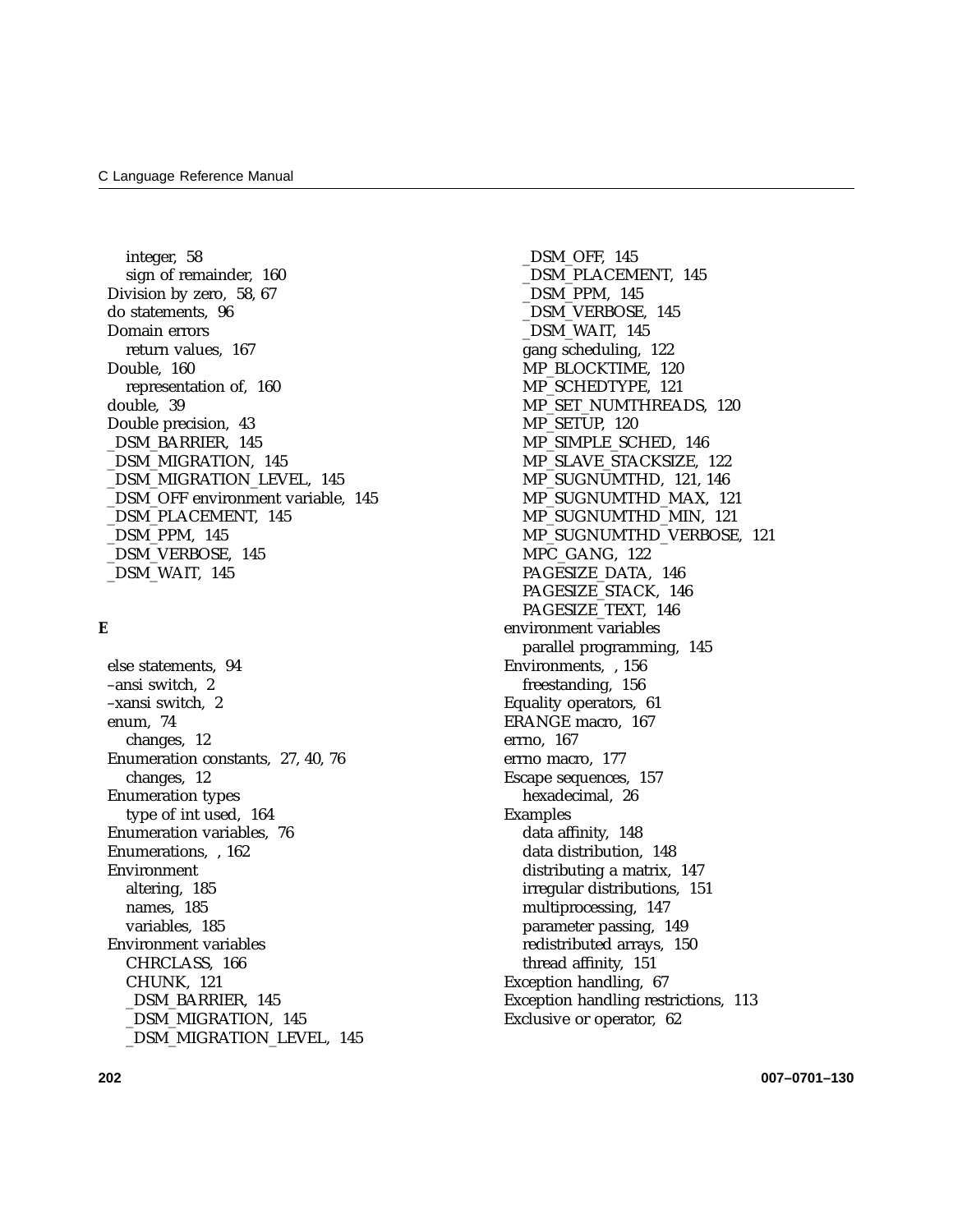exit function, 184 Expression statements, 93 Expressions  $++$ , 54 - -, 54 constant, 66 postfix, 51 function calls, 52 structure references, 54 subscripts, 52 union references, 54 primary, 51 Extensions, , 2, 186 arithmetic types, 188 asm keyword, 189 bitfield types, 188 defined file position indicator, 191 empty macro arguments, 189 environment arguments, 187 external definitions, 189 fortran keyword, 189 function pointer casts, 188 identifiers, 187 predefined macro names, 190 scopes, 187 signal handlers, 190 specialized identifiers, 187 stream types, 190 writable string literals, 188 extern, 70 definitions, 13 function definitions, 101 External definitions, 101 External function definitions, 101 External linkage, 34 External names, 19 compiler options and, 21 External object definitions, 102

#### **F**

fetch-and-op operations

**007–0701–130 203**

\_\_fetch\_and\_add, 126 \_\_fetch\_and\_and, 126 \_\_fetch\_and\_max, 126 \_\_fetch\_and\_min, 126 \_\_fetch\_and\_mpy, 126 \_\_fetch\_and\_nand, 126 \_\_fetch\_and\_or, 126 \_\_fetch\_and\_sub, 126 \_\_fetch\_and\_xor, 126 fgetpos function errno on failure, 177 File buffering, 175 File position indicator initial position, 175 filenames, 176 Files renaming, 176 rri\_files, 146 temporary, 184, 177 zero-length, 175 files opening multiple times, 176 remove on an open file, 176 valid names, 176 Float representation of, 160 float, 39 float variables, 14 -float compiler option, 43 effect on conversions, 43 type promotions, 14 floating constants definition, 27 Floating point constants, 15 Floating point conversions, , 16 Floating types, 40 Floating-point conversions, 43 exception handling, 67 sizes, 39 types, 160 fmod, 167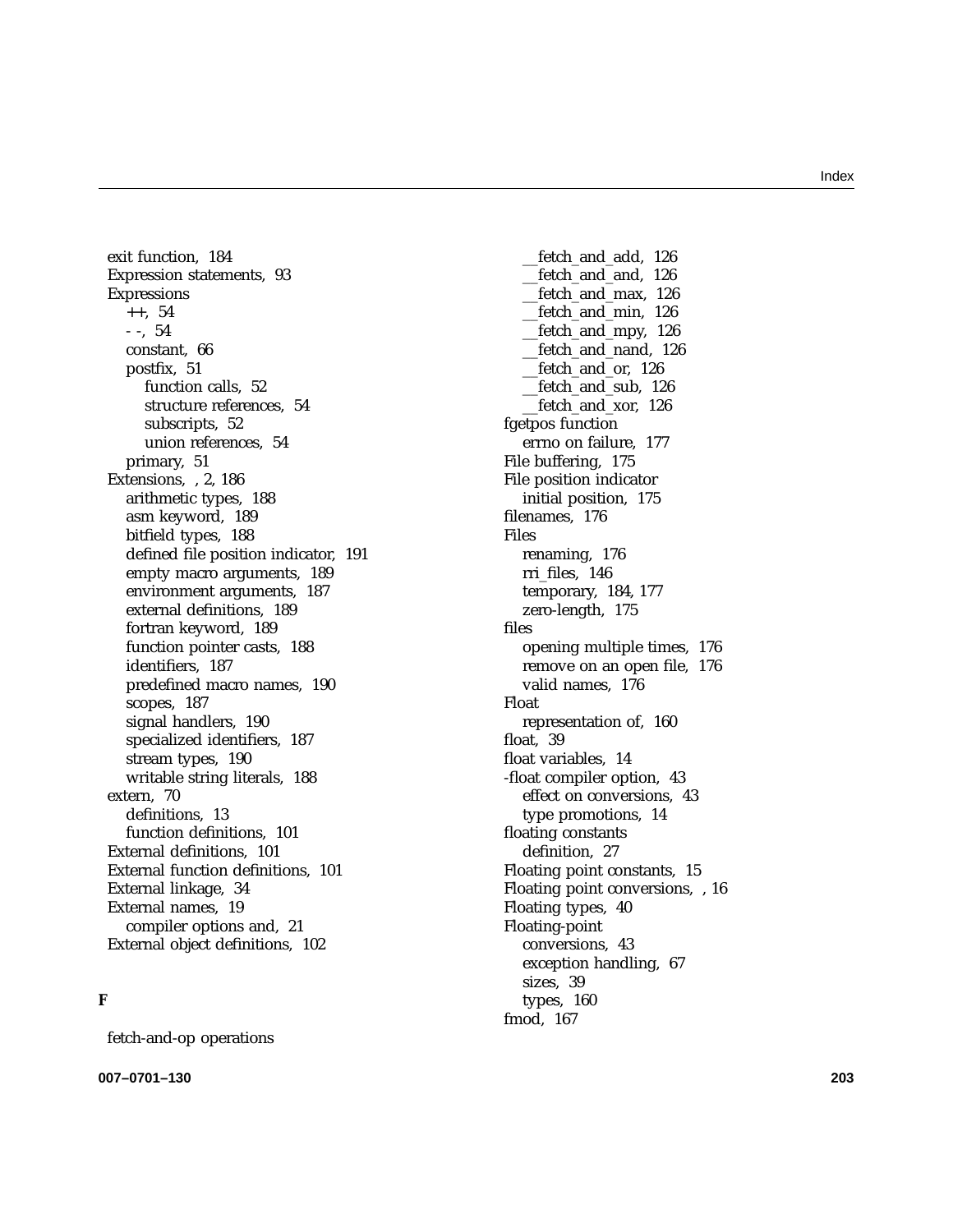for statements, 96 Formal parameter and data affinity, 142 fortran keyword, 189 fprintf, 176 fscanf, 176 ftell function errno on failure, 177 -fullwarn compiler option scope, 11 Function definitions, 101 Function names changes, 20 Function pointer casts, 188 Function prototype scope, 11, 32 Function prototypes, 18 incompatible types, 19 inconsistent, 19 Function scope, 11, 32 Functions built-in See "Built-in functions", 195 calls, 52 declarators, 82 designators conversions, 47 external definition, 101 mixed use, 18 non-void, 4 nonprototyped, 54 prototyped, 53 prototypes, 82, 84 storage-class specifiers, 101 type, 102

#### **G**

Gang scheduling, 122 getenv function, 185 goto statements, 97

#### **H**

Header files changes, 22 **Headers** standard, 21 Hexadecimal escape sequences, 26 high multiply, 196 Hints, 3

### **I**

-I compiler option, 165 Identifiers, 23, 157 case distinctions, 157 definition, 23 disambiguating, 10 linkage, 12, 34 scope, 10 IEEE floating point, 44 if statements, 94 iIntegers sizes, 159 Implicit declarations, 86 Include files, 165 maximum nesting depth, 166 quoted names, 165 Inclusive or operator, 62 Incompatible types function prototypes and, 19 Increment operator, 56 Index array example, 151 Indirect references, 54 Indirection operator, 55 init-declarator-list definition, 69 Initialization, 88 and storage duration, 70 examples, 90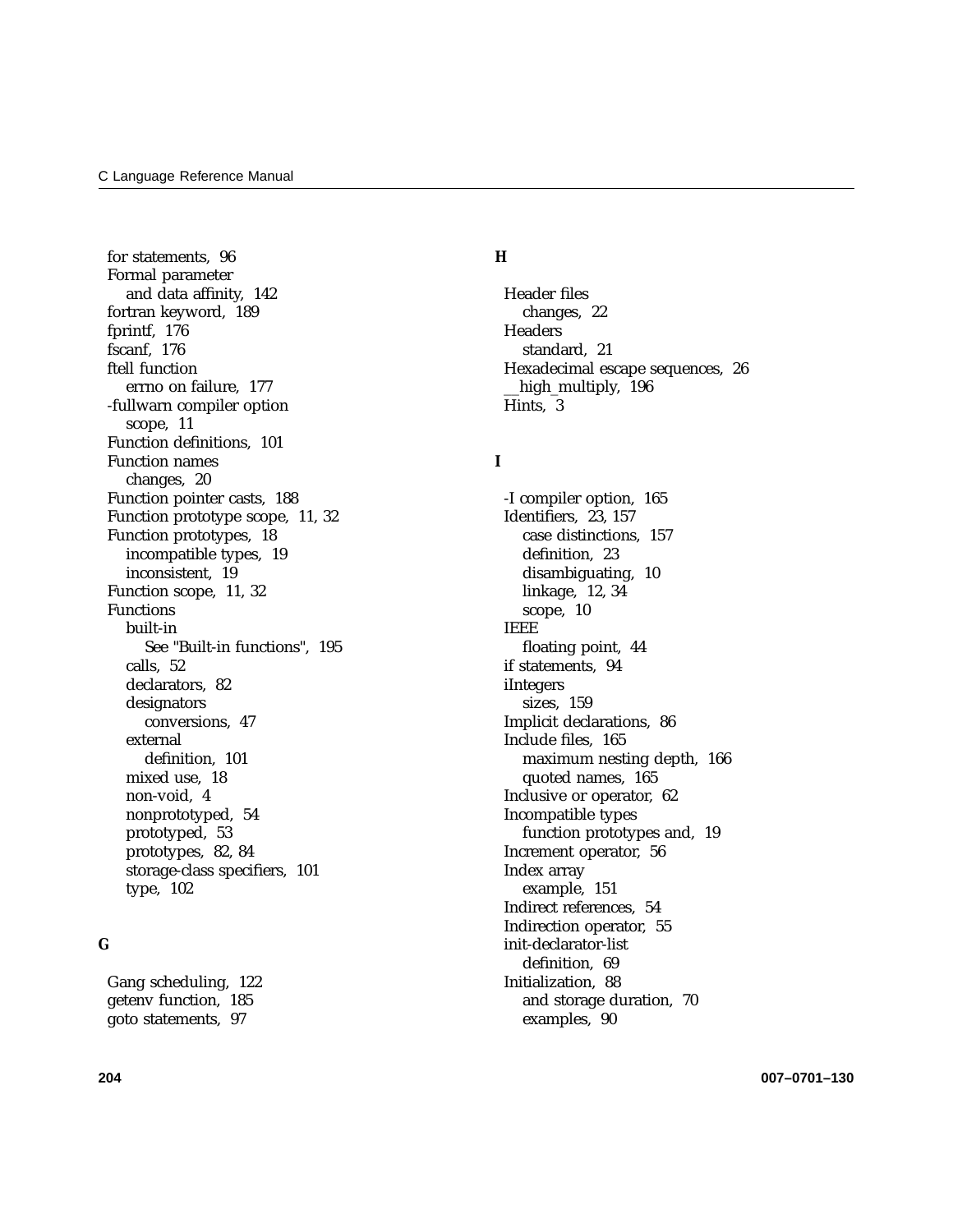structs, 89 unions, 89 initialization aggregates, 89 int, 39 pointer conversion, 58 Integer conversions to character, 43 divide-by-zero, 67 sizes, 39 Integer character constants, 158 Integer constants, 24 Integer division, 58 sign of remainder, 160 Integers bitwise operations, 160 conversions, 160 exception conditions, 67 pointers, 44 ranges, 159 representations, 159 unsigned conversions, 44 Integral constant expressions, 66 Integral promotions, 45, 46 Integral types, 40 Interactive device, 157 Internal linkage, 34 Intrinsics example, 130 memory barrier, 125 synchronization, 125 IPA automatic parallelization, 153 Irregular data structures, 140 Irregular distributions example, 151 isalnum, 166 isalpha, 166 iscntrl, 166 islower, 166 isprint, 166 isupper, 166

Iteration statements, 96 controlling expression, 96 flow of control, 96

#### **J**

Jump statements, 97

#### **K**

Keywords list of, 23

#### **L**

Labeled statements, 99 Labels case, 95 default, 95 name spaces, 99 libmalloc.a, 184 Libraries C, 2 Math, 2 shared, 3 Library multiprocessing library, libmp, 131 Library functions, , 166 prototypes, 21 Linkage, 70 determination of, 34 discrepancies, 36 external, 34 identifiers, 34 internal, 34 none, 34 Linker-defined names, 20 lint, 3 lint-style comments, 193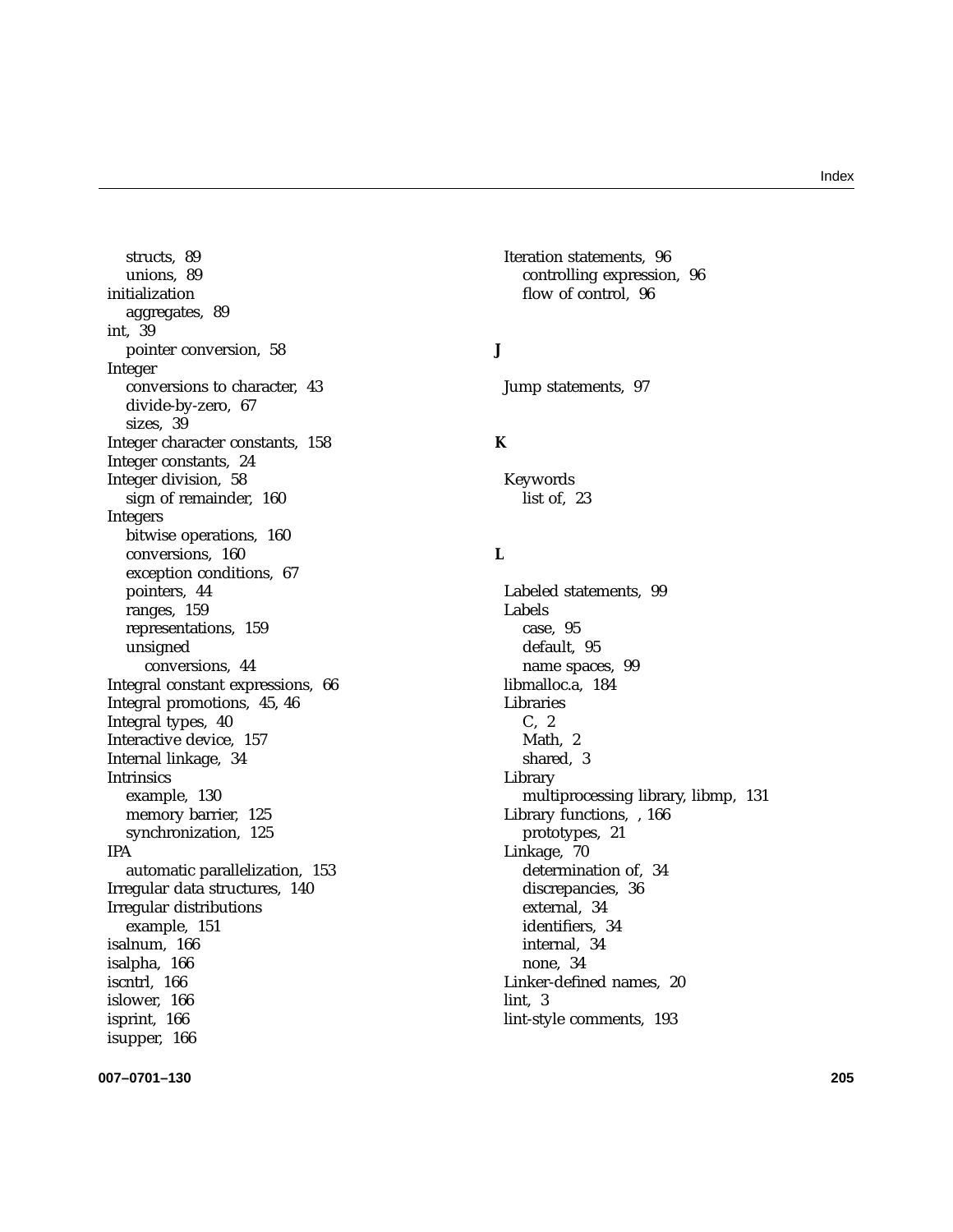/\*ARGUSED\*/, 193 /\*NOTREACHED\*/, 193 /\*PRINTFLIKE\*/, 193 /\*REFERENCED\*/, 193 /\*SCANF like\*/, 193 /\*VARARGS\*/, 193 Literals, 28 LNO automatic parallelization, 153 Local time, 186 Locale-specific behavior, , 186 lock and unlock operations, 129 Lock example, 130 lock-release operation, 129 lock-test-and-set operation, 129 Logical operators AND, 63 OR, 63 long, 39 long double, 27, 39, 160 long double precision, 43 long long, 39 LONGLONG macro, 159 lvalue conversions, 47 definition, 40 lvalues, 57

#### **M**

Macros in -ansi mode, 8 in -cckr mode, 8 LONGLONG, 159 main arguments to, 156 malloc, 184 Manual parallelization, 153 Mapping character sequences, 165 Mathematics functions domain errors, 167

underflow range errors, 167 Matrix example, 147 Memory acquire barrier, 125 allocation, 184 full barrier, 125 placement of data, 140 release barrier, 125 memory distributed shared, 145 Memory barrier, 125 Message passing, 122 Message Passing Tookit (MPT), 122 Messages diagnostic, 155 error, 155 multiple definition, 13 minus, 56 prefix, 56 MP compiler options, 146 libmp library, 131 -MP check\_reshape compiler option, 146 clone compiler option, 146 dsm compiler option, 146 mp\_barrier, 119 mp\_block, 117 MP\_BLOCKTIME, 120 mp\_blocktime, 118 mp\_create, 117 mp\_destroy, 117 mp\_my\_threadnum, 119 mp\_numthreads, 118 MP\_SCHEDTYPE, 121 MP\_SET\_NUMTHREADS, 120 mp\_set\_numthreads, 117, 118 mp\_set\_slave\_stacksize, 119 mp\_setlock, 119 MP\_SETUP, 120 mp\_setup, 117, 119

**206 007–0701–130**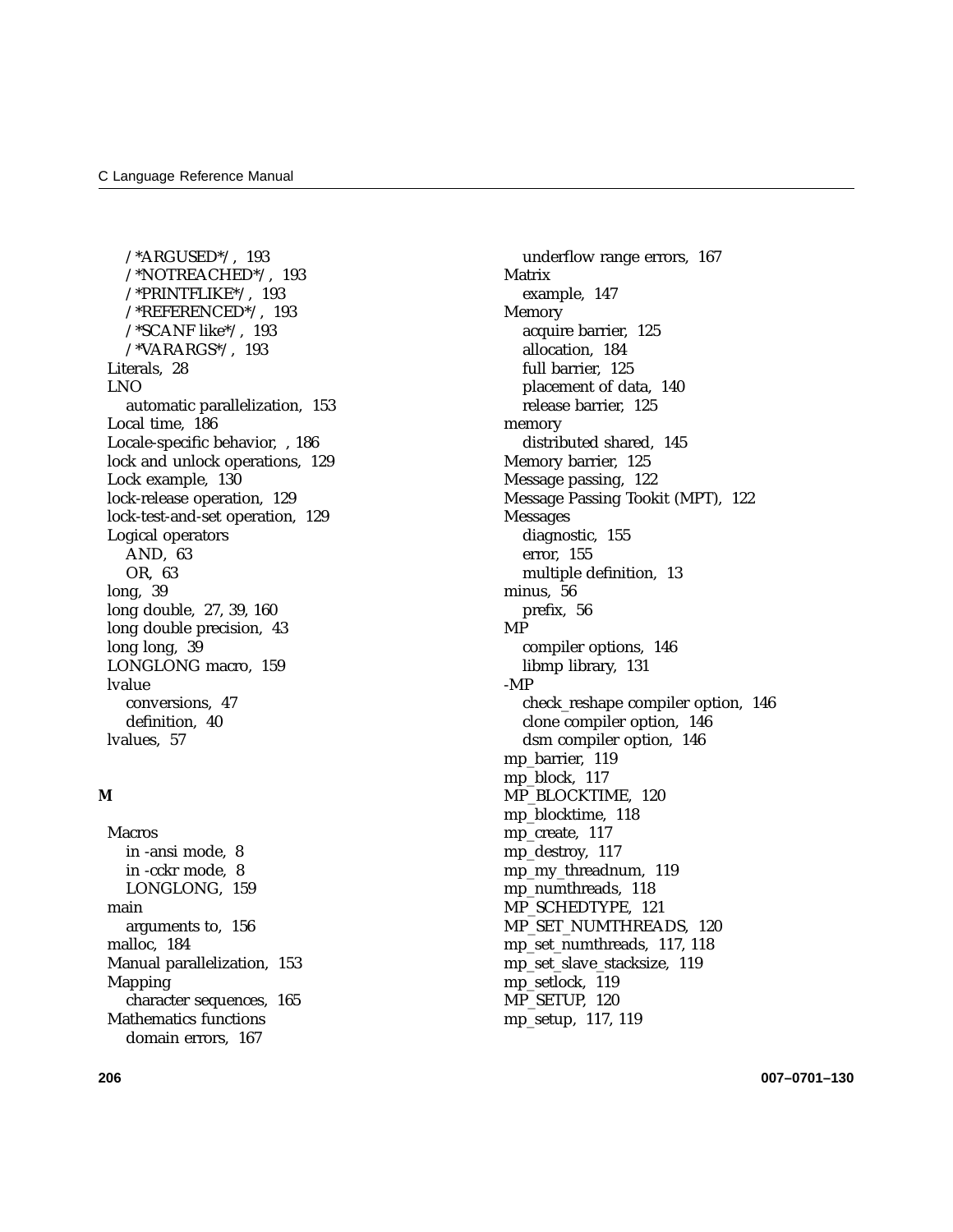mp\_shmem, 122 MP\_SIMPLE\_SCHED, 146 MP\_SLAVE\_STACKSIZE, 122 mp\_suggested\_numthreads, 118 MP\_SUGNUMTHD, 121, 146 MP\_SUGNUMTHD\_MAX, 121 MP\_SUGNUMTHD\_MIN, 121 MP\_SUGNUMTHD\_VERBOSE, 121 mp\_unblock, 117 mp\_unsetlock, 119 MPC\_GANG, 122 Multibyte characters, 38, 157, 159 Multiple definition messages, 13 Multiplicative operators, 58 Multiprocessing control of, 131 data distribution, 135 libmp library, 131 options, 146 rii\_files directory, 146 multiprocessing environment variables, 145 Multiprocessing directives, 104, 143

#### **N**

Name definition, 23 Name spaces, 1, 33 changes, 12 discrepancies, 33 labels, 99 Names compilation mode effect on, 21 data area, 20 external, 19 functions changes, 20 linker-defined, 20 Negation, 56 Negative integers right shift on, 160

newline in text streams, 175 Newlines, 23 Non-ANSI C compilation mode, 3 Non-void function, 4 Nongraphic characters, 25 Nonprototyped function declarations, 53 -nostdinc compiler option, 165 NUL character, 26 Null, 26 Null characters in binary streams, 175 NULL pointer, 166 NULL pointer constant, 47 Null statement, 93 NUM\_THREADS, 120

#### **O**

**Object** definition, 40 **Objects** definitions external, 102 external, 102 types, 38 offsetof() macro, 3 op-and-fetch operations \_\_add\_and\_fetch, 127 \_\_and\_and\_fetch, 127 \_\_max\_and\_fetch, 127 \_\_min\_and\_fetch, 127 \_\_mpy\_and\_fetch, 127 \_\_nand\_and\_fetch, 127 \_\_or\_and\_fetch, 127 \_\_sub\_and\_fetch, 127 \_\_xor\_and\_fetch, 127 OpemMP multiprocessing directives, 104 Operator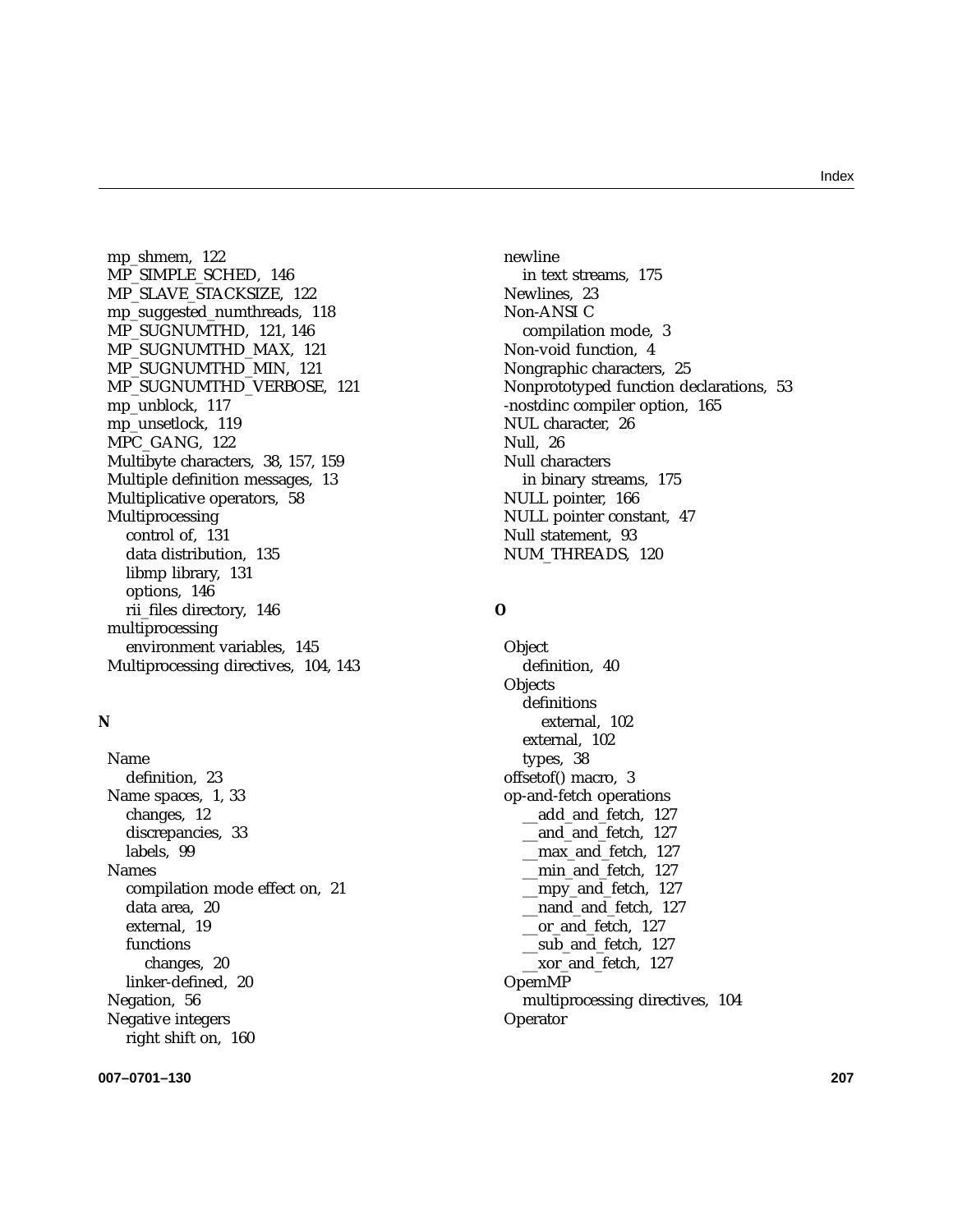bitwise not, 56 operator, 56 ++operator, 55 **Operators** !, 56 %, 58 &, 62 \*, 58 +, 59 unary, 56 ++ prefix, 56 -, 59 unary, 56  $/$ , 58 <<, 60 >>, 60  $\sim$ , 56 additive, 59 address-of, 55 AND, 62 assignment, 64  $+=, 65$  $=, 65$ =, 65 associativity, 49 bitwise AND, 62 cast, 57 comma, 65 conditional, 63 conversions, 43 equality, 61 evaluation, 49 exclusive or, 62 grouping, 49 inclusive OR, 62 indirection, 55 list of, 28 logical AND, 63 minus, 56 multiplicative, 58

OR exclusive, 62 inclusive, 62 logical, 63 order of evaluation, 49 precedence, 49 relational, 60 shift, 60 sizeof, 57 unary, 55 -OPT alias=disjoint, 80 alias=restrict, 80 Optimization APO, 153 **Options** control multiprocessing, 146 parallel programming, 146 OR operator exclusive, 62 inclusive, 62 logical, 63 Order of evaluation operators, 49 Origin200 parallel programming, 131 Origin2000 memory model, 131 parallel programming, 131 performance tuning, 131 programming examples, 147 Overflow handling, 67

#### **P**

%p conversion in fprintf function, 176 in fscanf function, 176 PAGESIZE\_DATA, 146 PAGESIZE\_STACK, 146 PAGESIZE\_TEXT, 146

**208 007–0701–130**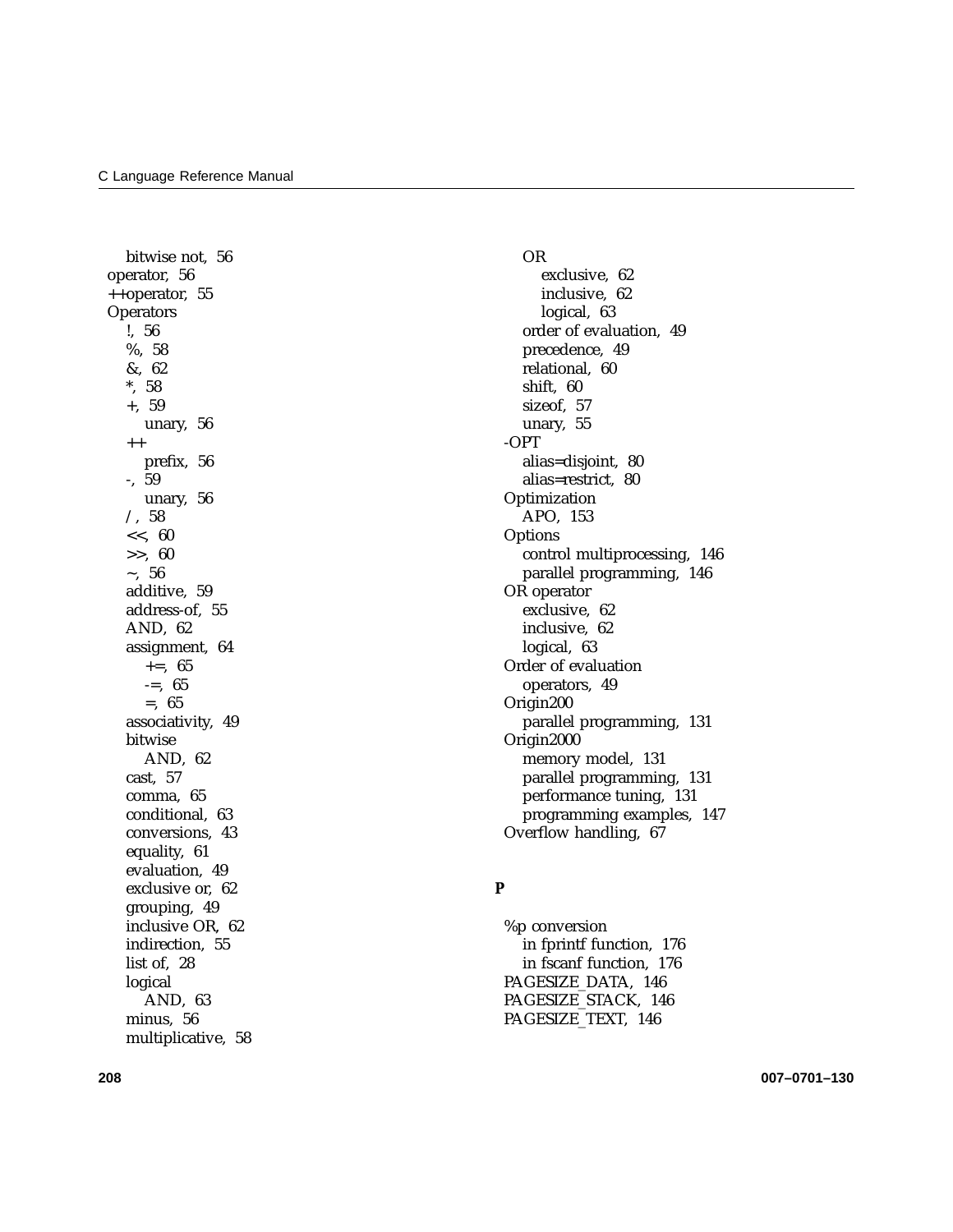Parallel computing forum (PCF), 105 Parallel Fortran communication between threads, 122 Parallel programming examples, 147 options, 146 parallel programming environment variables, 145 Parallel programming on Origin200, 131 Parallel programming on Origin2000, 131 Parallel programs improving performance, 131 tuning, 131 Parallel reduction operations, 109 Parallel regions, 105 work-sharing constructs, , 106 Parallelization automatic, 153 definition, 153 manual, 153 Parameter list, 83 Parameter passing example, 149 Parameter, formal data affinity, 142 Parenthesized expressions, 51 Passing arguments, 53 Performance and cache behavior, 132 directives, 143 improving Origin2000, 131 Performance tuning examples, 147 perror function, 177 Pointer convert to int, 58 truncation of value, 58 Pointer constant NULL, 47 Pointer declarators, 79 Pointers additive operators on, 59 command options, 80

conversion to int, 162 conversions, 47 differences of, 162 integer additions and, 44 qualifiers, 79 restricted, 79 to qualified types, 79 to void, 47 pointers casting to int, 162 Postfix expressions, 51  $++, 54$ - -, 54 function calls, 52 indirect references, 54 structure references, 54 subscripts, 52 union references, 54 pow, 167 powf, 167 #pragma critical, 106 #pragma directives changes from Fortran directives, 105 coding rules, 105 #pragma distribute\_reshape, 147 #pragma enter gate, 106 #pragma exit gate, 106 #pragma independent, 107 #pragma page\_place, 140 #pragma parallel, 107 #pragma pfor, 107, 140 restrictions, 113 #pragma synchronize, 106 Precedence examples, 49 Precedence of operators, 49 Precision, 27 Preprocessing directives, 165 Preprocessor changes, 7 Primary expressions, 51 Processor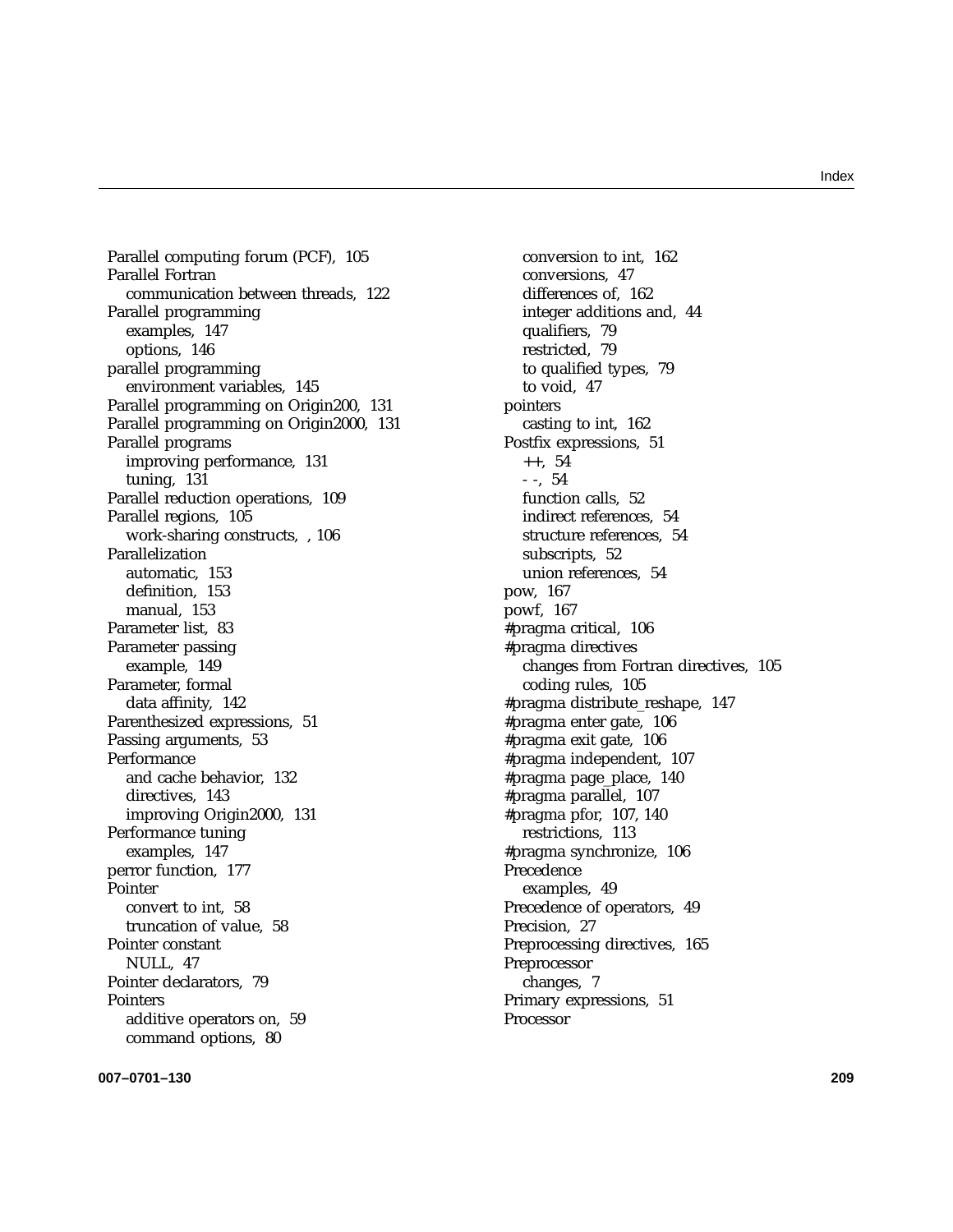arrays, 135 Programming hints, 3 Promotions arguments, 53 arithmetic expressions, 14 floating-point, 14 integral, 14, 45 Prototyped function declarations, 53 Prototyped functions, 84 Prototypes, 82 function, 18 incompatible types, 19 inconsistent, 19 ptrdiff\_t, 162 **Punctuators** definition, 29 list of, 29 putenv function, 185

#### **Q**

Quad precision, 160 Qualified objects, 4 Qualifiers, 77 access to volatile, 164 volatile, 77 query intrinsics distributed arrays, 144

#### **R**

Ranges floating points, 161 integers, 159 realloc, 184 Recommendations coding practices, 3 things to avoid, 4 Redistributed arrays example, 150 Reduction

example, 112 on user-defined type in C++, 111 reduction clause, 109 Reduction operations, 109 Register, 82 -32 mode, 162 optimized code, 162 register function declaration lists, 101 Register keyword, 71 Register storage-class specifier, 162 Registers, , 162 Regular data distribution, 133 vs. reshaped distribution, 138 Relational operators, 60 Remainder sign of, 160 remove function on an open file, 176 rename function, 176 Reserved keywords, 23 Reshaped arrays, 135 Reshaped data distribution, 133 vs. regular distribution, 138 \_\_restrict type qualifier, 79 example, 79 Result type definition, 45 return statements, 98 Right shift on negative integers, 160 rii\_files directory, 146 Rounding type used, 161 Routines, 119 barrier, 119 mp\_barrier, 119 mp\_block, 117 mp\_blocktime, 118 mp\_create, 117 mp\_destroy, 117 mp\_my\_threadnum, 119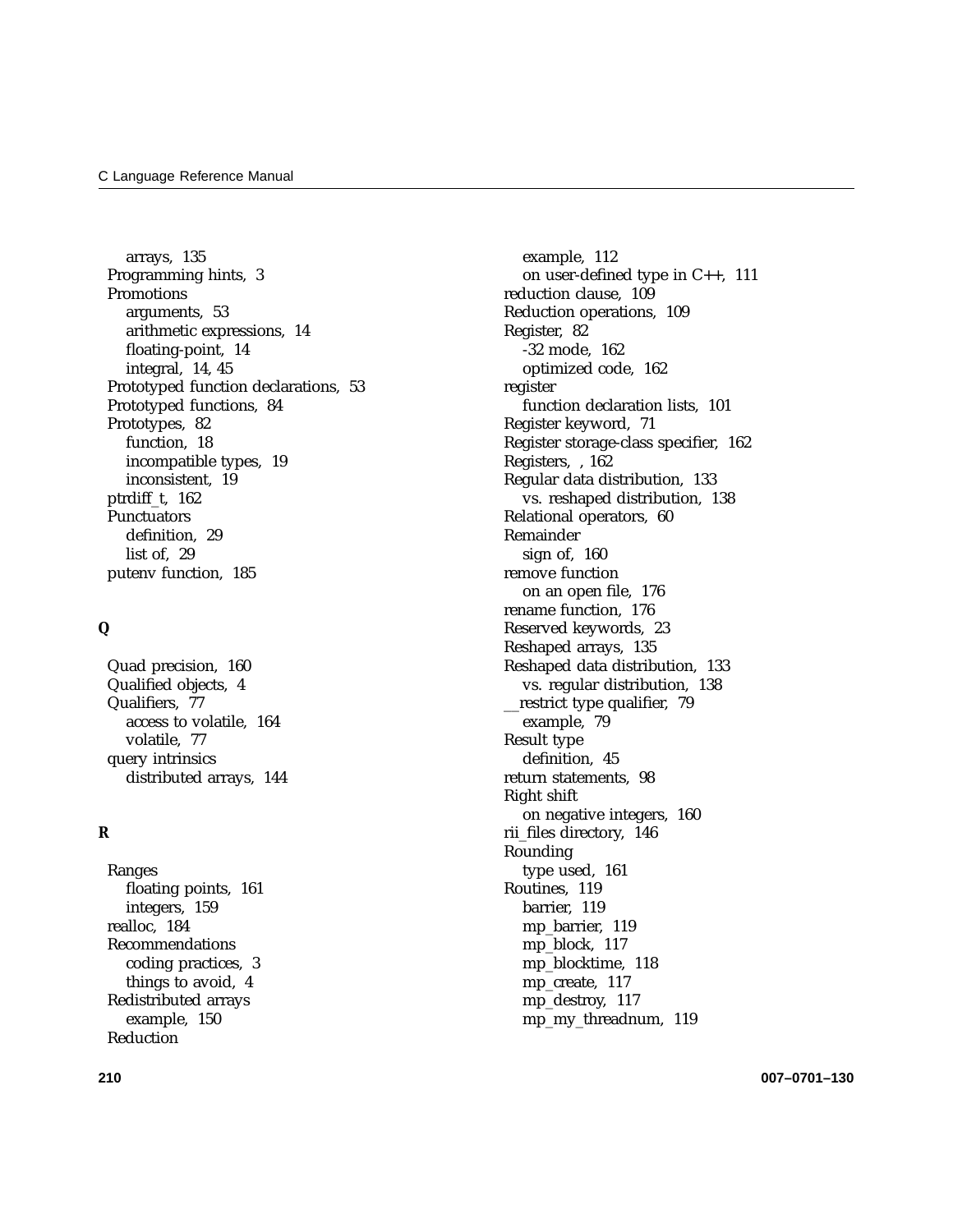mp\_numthreads, 118 mp\_set\_numthreads, 117, 118 mp\_set\_slave\_stacksize, 119 mp\_setlock, 119 mp\_setup, 117 mp\_suggested\_numthreads, 118 mp\_unblock, 117 mp\_unsetlock, 119 ussetlock, 119 usunsetlock, 119 Run-time library routines See "Routines", 117

### **S**

Scalar types, 40 Scheduling, 121 simple, 142 Scheduling methods between processors, 122 gang, 122 Scope block, 32 changes, 11 definition, 31 file, 32 function, 32 function prototype, 32 Scoping changes, 10 Scoping restrictions, 115 Selection statements, 94 setlocale, 166 shared memory distributed, 145 Shift operators, 60 Shift states, 157 shmem See "mp\_shmem", 122 shmem routines rules, 123 short, 39

SIGCLD, 118 Signal-catching functions valid codes, 171 Signals semantics, 169 set of, 167 SIGCLD, 118 signals default handling, 174 Simple assignment, 65 Single precision, 43 size arrays, 144 size\_t, 57, 162 sizeof, 57, 85, 162 type of result, 57 Sizes floating points, 161 integers, 159 Slave processes stack size, 122 Slave threads blocking, 117, 118 &space, 78 special characters, 25 Spin-wait lock example, 130 sprocsp, 119 Stack size, 120, 122 Standard headers, 21 Standards ANSI C, 1 **Statements** block, 93 break, 95, 98 compound, 93 scope of declarations, 94 continue, 97, 98 do, 96 else, 94 expression, 93 for, 96 goto, 97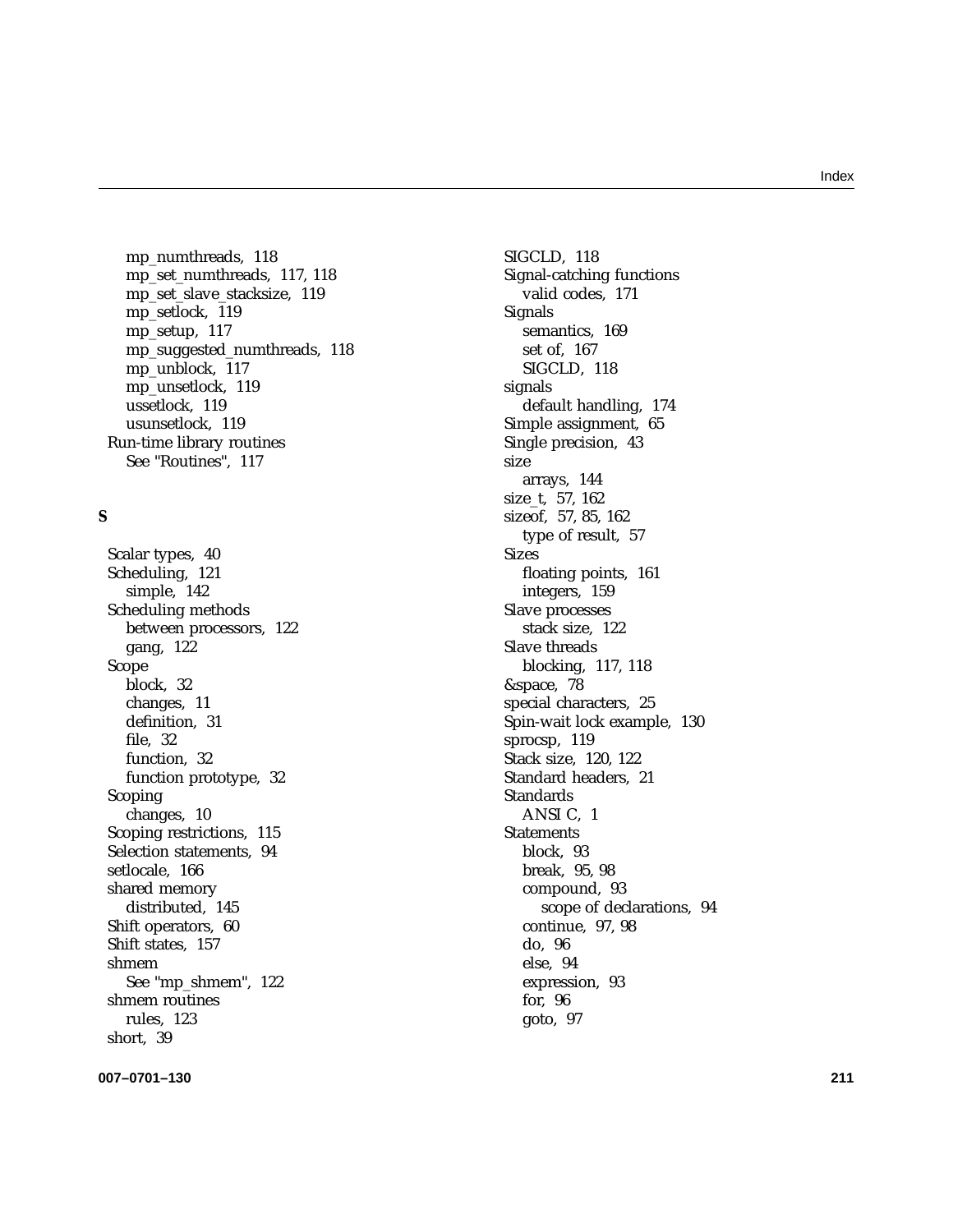if, 94 iteration, 96 jump, 97 labeled, 99 null, 93 return, 98 selection, 94 switch, 94, 95 while, 96 static function definitions, 101 Static keyword, 70 Static storage duration, 37, 70 stdarg, 4, 83 stderr, 157 Storage class sizes, 39 storage class sizes, 39 Storage class specifiers, 70 Storage duration, 70 auto, 71 automatic, 37 static, 37, 70 strerror function, 185 String literals, 5, 28, 51, 188 wide, 28 wide characters, 89 **Struct** namespace changes, 12 struct, 72 initialization, 89 members restrictions, 73 **Structs** alignment, 163 Structure declaration, 72 indirect references, 54 members restrictions, 73 references, 54 Structure designators, 4 Structures, , 162

alignment, 163 padding, 163 structures initialization, 89 Subroutines See "Routines", 119 Subscripts in postfix expressions, 52 Switch statements maximum number of case values, 165 switch statements, 94, 95 labels, 99 Switches, 2 –ansi, 2 –xansi, 2 Synchronization intrinsics, 111, 125 Synchronize operation \_\_synchronize, 128 system function, 185

#### **T**

Tabs, 23 Temporary files, 184, 177 Text stream last line, 175 newline, 175 Text streams writes on, 175 Thread master, 119 slave, 119 Thread affinity, , 141 example, 151 Threads and processors, 122 Time availability, 166 clock function, 186 daylight savings, 186 local, 186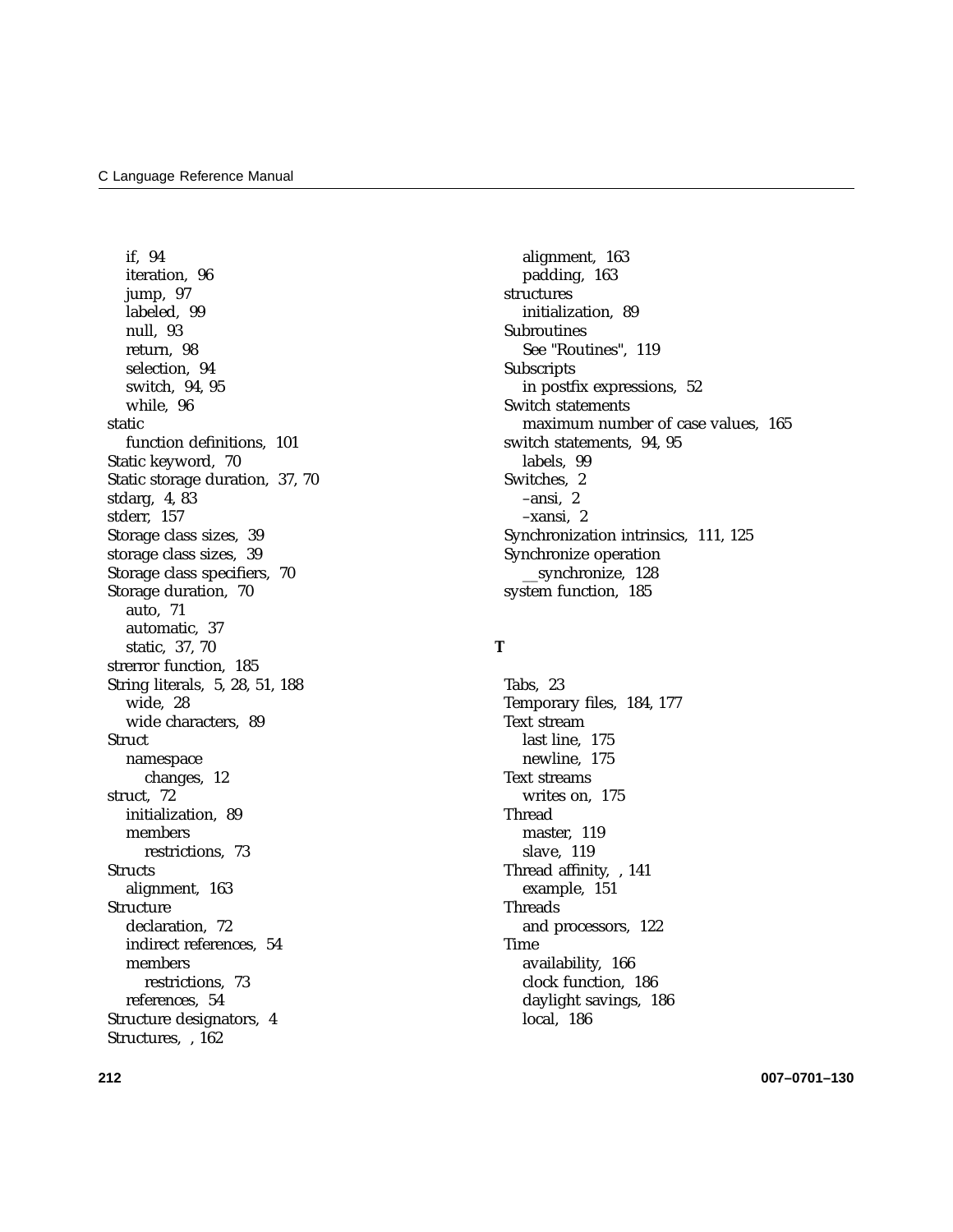Time zone, 186 \_\_TIME\_\_, 166 Token definition, 23 Token concatenation, 9 Tokens classes of, 23 in -ansi mode, 9 in -cckr mode, 9 Traditional C allocating storage, 13 conversion rules, 45, 46 enumeration constants, 12 floating point, 43 function prototype error, 18 identifiers, 31 incompatibilities, 83 linkage discrepancies, 36 name space discrepancies, 33 scope, 11 scoping differences, 10 unsigned preserving integer promotion, 43 Traditional c compiler option, 3 Translation, , 155 Trigraph sequences, 26 **Truncation** direction of, 161 pointer value, 58 type used, 161 tType qualifiers \_\_restrict, 79 Type, 15 Type names, 85 Type qualifiers, 77 Type specifiers list of, 71 typedef, 70, 72, 74, 77, 87 Types, 38 32-bit mode, 39 64-bit mode, 39 arithmetic, 40 changes, 14

character, 38 compatibility, 14, 17 derived, 40 differences, 39 float, 43 floating, 44 floating-point, 39 int, 59 integer, 39 integral, 44 long double, 27 multibyte characters, 38 promotion in arithmetic expressions, 14 promotion rules, 14 promotions arguments, 17 floating-point, 14 integral, 14 sizes, 39 unsigned char, 38 variably modified, 69 void, 40 types integral, 40 TZ environment variable, 186

#### **U**

Unary operators, 55 unblockproc, 118 Underflow handling, 67 Underflow range errors math functions, 167 **Union** indirect references, 54 namespace changes, 12 references, 54 union, 72 declaration, 72 initialization, 89